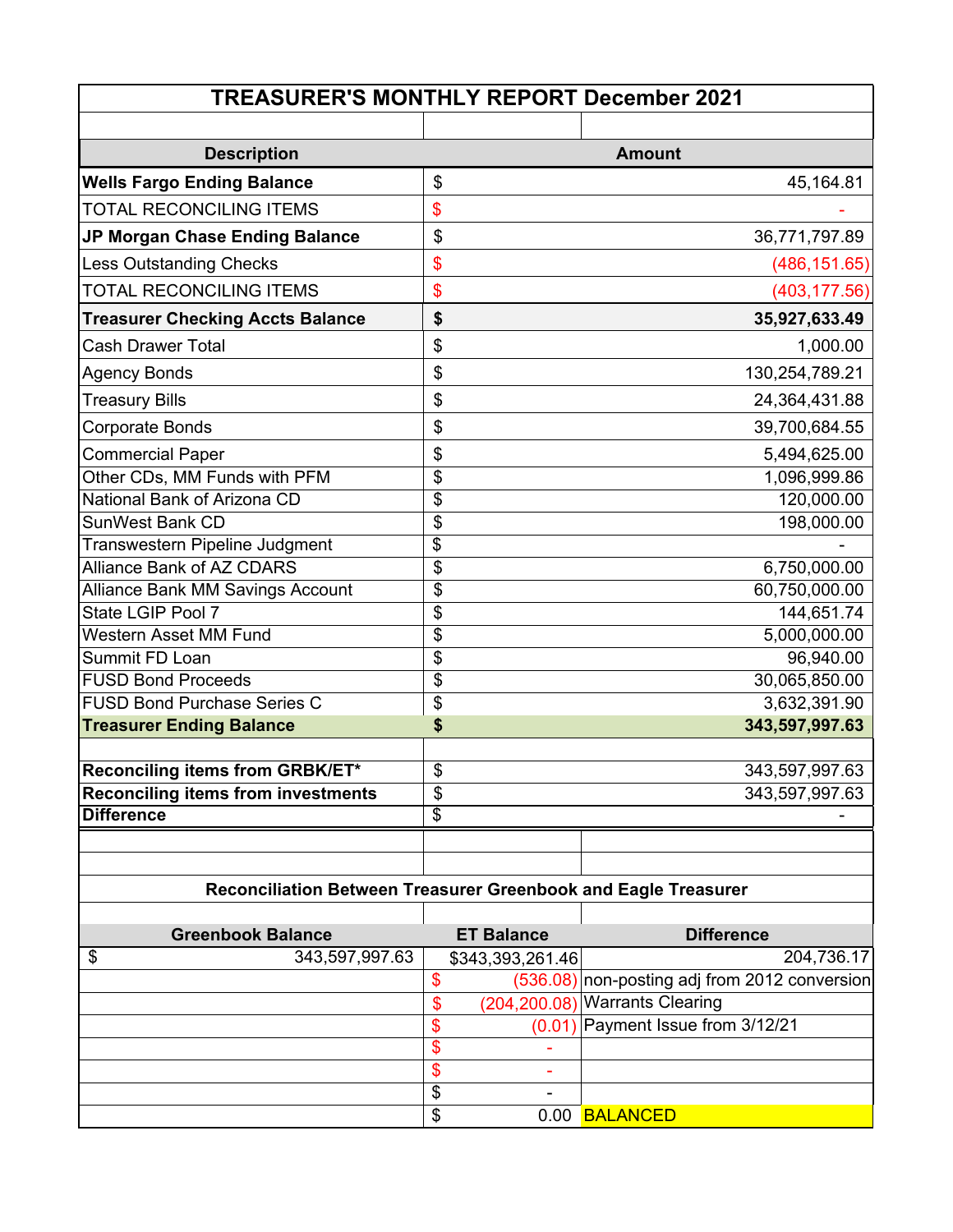

#### **COUNTY FUNDS 12/1/2021 - 12/31/2021**

| <b>Account Name</b>                                 | <b>Beginning</b><br><b>Balance</b> | <b>Receipts</b>          | <b>Transfers</b>  | <b>Disbursed</b>         | <b>Ending</b><br><b>Balance</b> |
|-----------------------------------------------------|------------------------------------|--------------------------|-------------------|--------------------------|---------------------------------|
| 100100 General County                               | \$44,189,852.98                    | \$7,130,600.62           | (\$19,529,220.38) | \$756.95                 | \$31,791,990.17                 |
| 100200 Emp Benefit Trust                            | (\$275,622.55)                     |                          | \$101,971.39      |                          | (\$173,651.16)                  |
| 100400 Self Insured Trust                           | \$334,917.91                       | \$220.64                 | (\$8,630.03)      |                          | \$326,508.52                    |
| 100500 Vacation/Sick Leave Liability                | \$94,989.78                        | \$34.32                  |                   |                          | \$95,024.10                     |
| 100600 Revenue Shortfall/Non Dept'l                 | \$8,104,305.66                     | \$2,928.27               |                   |                          | \$8,107,233.93                  |
| 100700 FINANCIAL MANAGEMENT SYSTEM                  | (\$1,167,018.14)                   | $\overline{a}$           | \$2,179,326.50    | ÷                        | \$1,012,308.36                  |
| 101599 PSPRS Contingency Reserve Fund               |                                    | $\blacksquare$           | \$750,000.00      |                          | \$750,000.00                    |
| 101600 GF Computer Lease/Buy Project                | (\$369,253.03)                     | $\sim$                   | \$197,367.41      | $\blacksquare$           | (\$171,885.62)                  |
| 102000 Law Enforcement Retention Program            | \$478,954.77                       | \$176.52                 |                   |                          | \$479,131.29                    |
| 103100 CDBG Reinvestments                           | (\$12,500.00)                      |                          |                   |                          | (\$12,500.00)                   |
| 103500 CDBG Wms Senior Center Van                   | \$0.31                             |                          |                   |                          | \$0.31                          |
| 105000 Forest Service Fees                          | \$1,542,210.33                     | \$557.24                 | (\$123,400.77)    | $\blacksquare$           | \$1,419,366.80                  |
| 105100 FOREST FEES REVOLVING LOAN FUND              | \$2,355,452.66                     | \$851.08                 |                   | $\overline{a}$           | \$2,356,303.74                  |
| 105200 Title III Forest Fees                        | \$201,792.88                       | \$72.91                  |                   | $\blacksquare$           | \$201,865.79                    |
| 105599 Comm Dev Federal Grants                      |                                    |                          | (\$104,760.00)    |                          | (\$104,760.00)                  |
| 106899 BJA COVID-19 Emergency Funding               | (\$32,323.55)                      |                          | (\$1,185.44)      | $\sim$                   | (\$33,508.99)                   |
| 106999 ACESF Grant                                  | (\$11,607.91)                      |                          | (\$33,246.16)     |                          | (\$44,854.07)                   |
| 107199 American Rescue Plan                         | \$13,946,268.71                    | \$5,139.91               | (\$30,482.18)     | $\blacksquare$           | \$13,920,926.44                 |
| 107200 Transformative Learning Center Private Grant | \$8,586.50                         | \$3.10                   |                   |                          | \$8,589.60                      |
| 107400 County School Fund                           | \$842,370.62                       | \$48,134.31              | (\$327,130.43)    | $\sim$                   | \$563,374.50                    |
| 110000 Haz Mat - Emergency Services                 | \$7,108.18                         |                          | (\$1,742.49)      |                          | \$5,365.69                      |
| 110100 EMERGENCY SERVICES-SUPPLIES                  | \$127,039.99                       | \$12,411.58              | (\$283,903.97)    | $\blacksquare$           | (\$144, 452.40)                 |
| 110200 State & Local Assist/PW                      | (\$256,619.69)                     |                          | \$72,298.52       |                          | (\$184,321.17)                  |
| 111999 Attorney General LE Funding Program          | \$240.81                           |                          |                   | $\blacksquare$           | \$240.81                        |
| 114599 Vehicle License Tax                          | \$112,973.84                       | \$33,086.69              | (\$48,819.86)     |                          | \$97,240.67                     |
| 115000 Special District Manager                     | (\$2,655.34)                       | $\sim$                   | \$2,651.74        | $\sim$                   | (\$3.60)                        |
| 115200 Kachina Village General Funds                | \$5,535.44                         | \$2.00                   |                   |                          | \$5,537.44                      |
| 120499 Court Security Improvements                  | \$7,325.00                         |                          | (\$5,750.00)      |                          | \$1,575.00                      |
| 124999 Parks Partnership Projects                   | \$558,427.50                       | \$7,147.03               |                   |                          | \$565,574.53                    |
| 125099 State Grants - P&R                           | \$0.82                             | $\sim$                   | (\$46,727.50)     | $\blacksquare$           | (\$46,726.68)                   |
| 125100 Sheriffs Outside Pay                         | (\$5,125.05)                       | $\overline{\phantom{a}}$ | (\$3,509.93)      |                          | (\$8,634.98)                    |
| 125199 Miller Natural Resource Management           | \$520,724.39                       | \$191.91                 |                   | $\overline{\phantom{a}}$ | \$520,916.30                    |
| 125200 Cannibus Eradication                         | \$111.70                           |                          |                   |                          | \$111.70                        |
| 125400 Metro Unit                                   | \$41,782.82                        | \$23,978.07              | (\$6,136.56)      | $\blacksquare$           | \$59,624.33                     |
| 125500 Boat Patrol                                  | \$131,049.60                       | \$15,067.68              | (\$51,151.86)     |                          | \$94,965.42                     |
| 125599 Dependency AZ Title IV-E Public Defender     | \$37,309.35                        | \$20,562.70              | \$4,551.75        | $\blacksquare$           | \$62,423.80                     |
| 125699 Dependency AZ Title IV-E Legal Defender      | \$161,743.97                       |                          | \$45,121.13       |                          | \$206,865.10                    |
| 126300 Sheriff's Office Donations                   | \$30,466.97                        | \$11.01                  |                   |                          | \$30,477.98                     |
| 126400 Sheriff State Grants                         | \$0.03                             |                          |                   |                          | \$0.03                          |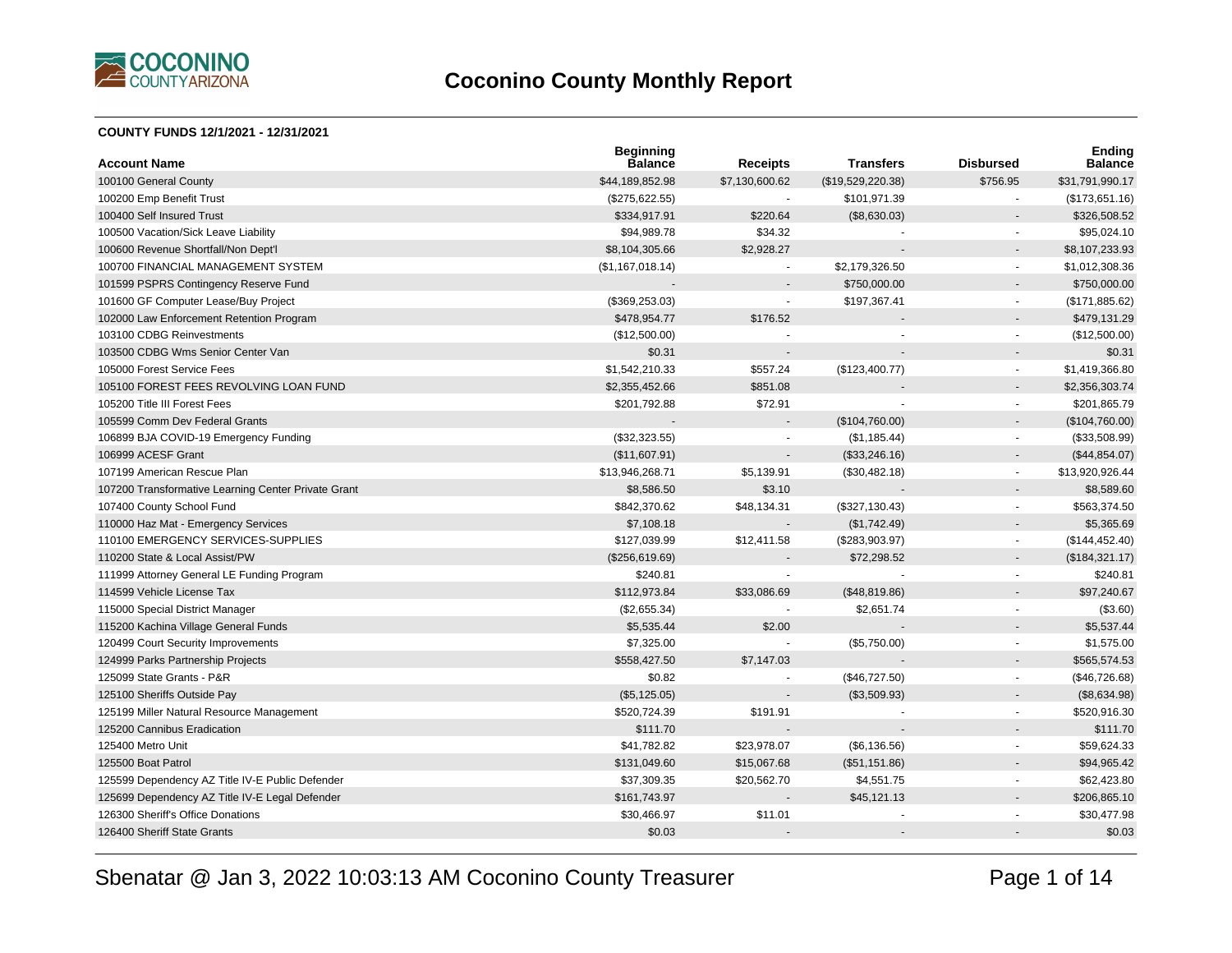

| COUNTY FUNDS 12/1/2021 - 12/31/2021                  |                  |                          |                  |                          |                  |
|------------------------------------------------------|------------------|--------------------------|------------------|--------------------------|------------------|
| 126900 GOV OFC HGWY SAFETY GRANTS                    | \$88.64          | \$14,615.00              | (\$14,966.77)    |                          | (\$263.13)       |
| 127000 COPS More Civilian                            | \$0.01           |                          |                  |                          | \$0.01           |
| 127200 Jail Improvement/Enhanc                       | \$289,145.40     | \$15,297.60              | (\$29,744.00)    | $\blacksquare$           | \$274,699.00     |
| 127400 Inmate Welfare                                | \$558,335.79     | \$4,867.69               | (\$47,496.82)    |                          | \$515,706.66     |
| 127500 BJALLEBG                                      | \$6,090.54       |                          | (\$6,038.00)     | $\blacksquare$           | \$52.54          |
| 128300 RATE Gang Task Force                          | (\$18,108.30)    |                          | \$13,353.87      |                          | (\$4,754.43)     |
| 128400 Protective Vest Grant                         | \$767.25         |                          |                  | $\blacksquare$           | \$767.25         |
| 128700 Tactical Team Equipment-State Homeland Securi | (\$1,262.21)     |                          | (\$655.00)       |                          | (\$1,917.21)     |
| 129300 COPS Meth Grant                               | (\$1,926.87)     |                          | \$1,926.87       |                          |                  |
| 129400 DUI Impound Fees                              | \$24,376.46      | \$8.74                   |                  |                          | \$24,385.20      |
| 129800 Officers Safety Equipment                     | \$63,860.51      | \$23.07                  |                  | ÷.                       | \$63,883.58      |
| 129900 Officer Equipment ARS 41-1724                 | \$4,062.57       | \$1.47                   |                  |                          | \$4,064.04       |
| 131599 Federal Grants                                | \$1,115,989.39   | \$135,355.33             | (\$532,710.82)   |                          | \$718,633.90     |
| 131699 State Grants                                  | \$568,600.43     | \$175,138.49             | (\$258,372.32)   |                          | \$485,366.60     |
| 131799 Private Grants                                | \$50,085.92      | $\overline{\phantom{a}}$ | (\$9,403.81)     | $\sim$                   | \$40,682.11      |
| 131899 Health District                               | \$791,340.71     | \$272,413.87             | (\$1,597,540.64) |                          | (\$533,786.06)   |
| 131900 "BIOSENSE"                                    | \$375.00         | $\blacksquare$           | (\$375.00)       | $\blacksquare$           |                  |
| 131999 WIOA                                          | \$11,120.13      | \$51,737.00              | (\$312,546.24)   | $\blacksquare$           | (\$249,689.11)   |
| 132099 Community Services                            | \$84,922.04      | \$31.30                  | (\$600.15)       | $\overline{\phantom{a}}$ | \$84,353.19      |
| 132199 ADOH Housing                                  | \$74,813.36      | \$20.98                  | (\$13,758.61)    | $\overline{\phantom{a}}$ | \$61,075.73      |
| 132299 Senior Services                               | (\$635,218.10)   | \$48,294.18              | \$303,271.55     | $\blacksquare$           | (\$283,652.37)   |
| 132399 Home Care                                     | (\$178,912.80)   | \$397.25                 | \$119,579.44     | $\overline{\phantom{a}}$ | (\$58,936.11)    |
| 132499 Social Services                               | (\$711,566.37)   | \$86,869.17              | (\$70,295.30)    | $\blacksquare$           | (\$694,992.50)   |
| 132599 Individual Development Acct                   | \$30,559.03      | \$10.69                  |                  |                          | \$30,569.72      |
| 132699 Career Center                                 | \$339.51         | $\blacksquare$           | \$9,895.00       | $\omega$                 | \$10,234.51      |
| 132799 Self-funded Programs                          | \$196,657.96     | \$23,688.14              | (\$54,656.55)    |                          | \$165,689.55     |
| 132899 COVID-19 Grants                               | (\$1,511,948.33) | \$149,310.26             | (\$594, 286.04)  | $\omega$                 | (\$1,956,924.11) |
| 132999 Justice Reinvestment ARS 3682863              | \$27,409.40      | \$10.10                  |                  |                          | \$27,419.50      |
| 133099 County COVID-19 Response                      | (\$14,037.62)    | \$53,726.44              | (\$8,959.46)     | $\omega$                 | \$30,729.36      |
| 133100 Health                                        | \$2,881,362.21   | \$368,434.43             |                  |                          | \$3,249,796.64   |
| 133800 Local Regis & Stat                            | (\$150.00)       |                          |                  | $\sim$                   | (\$150.00)       |
| 134200 AZ Nutrition Network/Hlth                     | (\$100.00)       |                          |                  |                          | (\$100.00)       |
| 136500 FTF NUTRITION ED & OBESITY PREVENTION         | \$99.68          |                          |                  | $\blacksquare$           | \$99.68          |
| 137000 FTF - Navajo County Subcontract               | \$120.19         |                          |                  |                          | \$120.19         |
| 140300 Weed & Seed                                   | \$0.01           |                          |                  |                          | \$0.01           |
| 141000 TANF Case Mgmt                                | \$0.01           |                          |                  |                          | \$0.01           |
| 141199 County Admin Federal Grants                   |                  | $\sim$                   | (\$144.61)       | $\blacksquare$           | (\$144.61)       |
| 142300 Home Delivered Meals                          | \$0.34           |                          |                  |                          | \$0.34           |
| 142700 Home Program                                  | (\$13,024.67)    |                          |                  |                          | (\$13,024.67)    |
| 143200 EECBG Energy Efficiency & Conversion Block Gr | \$26,625.92      |                          |                  |                          | \$26,625.92      |
| 145200 Family Counseling                             | \$4,727.56       | \$1.10                   | \$792.25         |                          | \$5,520.91       |
|                                                      |                  |                          |                  |                          |                  |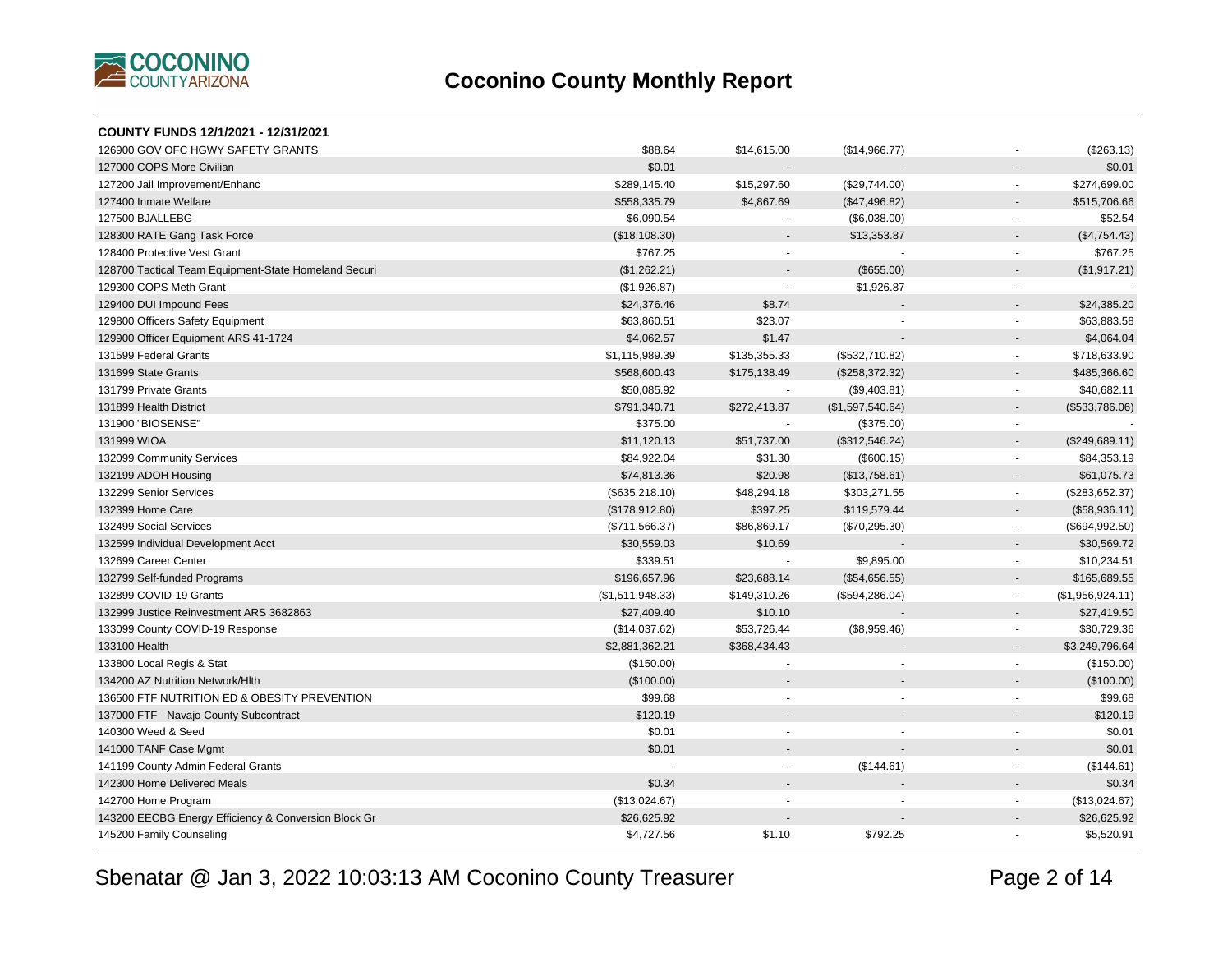

| COUNTY FUNDS 12/1/2021 - 12/31/2021                  |               |             |                 |                          |               |
|------------------------------------------------------|---------------|-------------|-----------------|--------------------------|---------------|
| 145300 Juvenile Probation Svc                        | \$168,258.61  | \$268.02    | (\$11,933.03)   | $\overline{\phantom{a}}$ | \$156,593.60  |
| 145500 CASA                                          | \$69,836.24   | \$23.45     | (\$57,469.59)   | $\blacksquare$           | \$12,390.10   |
| 145800 Juvenile AmeriCorps Grant                     | \$0.03        |             |                 |                          | \$0.03        |
| 145900 Juv Treatment Svcs                            | \$379,486.23  | \$122.42    | (\$172, 168.96) | $\blacksquare$           | \$207,439.69  |
| 146100 JCRF Step Up Proctor House                    | \$255.42      | \$0.09      |                 |                          | \$255.51      |
| 146200 Diversion Consequences Juv                    | \$60,488.99   | \$18.22     | (\$42,642.78)   | $\blacksquare$           | \$17,864.43   |
| 146300 Juvenile Probation State Aid                  | \$32,851.48   | \$8.76      | (\$34,410.96)   | $\blacksquare$           | (\$1,550.72)  |
| 146400 USDA Food Grant                               | \$243.65      | \$3,555.89  | (\$411.90)      | $\overline{\phantom{a}}$ | \$3,387.64    |
| 146500 DOC Status Offender                           | \$0.02        |             |                 |                          | \$0.02        |
| 146600 Property Crime Class                          | \$2.40        |             |                 | $\blacksquare$           | \$2.40        |
| 146800 Diversion Intake Juv                          | \$152,606.24  | \$41.47     | (\$151,858.12)  |                          | \$789.59      |
| 147100 Detention Enhancement                         | \$239.43      | \$0.09      |                 | $\overline{a}$           | \$239.52      |
| 147400 JVRIA Juv                                     | (\$11,245.32) | \$7,161.00  | \$5,808.69      | $\overline{\phantom{a}}$ | \$1,724.37    |
| 147500 Juv Diversion Fees                            | \$113,309.82  | \$710.60    | (\$291.31)      | $\blacksquare$           | \$113,729.11  |
| 147700 Juvenile Accountability Incentive Block Grant | \$106.24      |             |                 | $\overline{\phantom{a}}$ | \$106.24      |
| 147900 Juvenile Court Unclaimed Funds                | \$25,998.21   | \$1,581.29  |                 | $\blacksquare$           | \$27,579.50   |
| 148000 DCPI Grant                                    | \$66.89       | \$0.02      |                 |                          | \$66.91       |
| 148400 Emancipation Administrative Costs Funds       | \$79.69       | \$0.03      |                 | $\blacksquare$           | \$79.72       |
| 148500 Probation Fees Over \$40.00                   | \$151,638.64  | \$101.85    |                 | $\blacksquare$           | \$151,740.49  |
| 148600 Diversion Fees Over \$40.00                   | \$72,193.08   | \$121.05    |                 | $\blacksquare$           | \$72,314.13   |
| 148700 JCRF - Day Night Program                      | \$8.89        |             |                 | $\blacksquare$           | \$8.89        |
| 148800 JCRF-Juvenile Step Up Mentoring Prgm          | \$0.42        |             |                 | $\blacksquare$           | \$0.42        |
| 149000 CASA VOCA                                     | (\$3,046.27)  | \$21,279.00 | (\$37,677.82)   | $\overline{\phantom{a}}$ | (\$19,445.09) |
| 149200 PIC Act                                       | \$52,797.94   | \$612.08    |                 | $\blacksquare$           | \$53,410.02   |
| 149400 JCRF STEP UP TRANSITION SCHOOL                | \$186.74      | \$0.07      |                 |                          | \$186.81      |
| 149600 Juvenile IPS                                  | \$211,524.09  | \$60.75     | (\$177,501.75)  | $\blacksquare$           | \$34,083.09   |
| 149700 JCEF PROBATION SURCHARGE-STANDARD SUPPLE      | \$0.30        |             |                 |                          | \$0.30        |
| 149800 JCEF PROBATION SURCHARGE-INTENSIVE PROB       | \$0.22        |             |                 | $\blacksquare$           | \$0.22        |
| 152100 Adult Probation State Enhancement Fund        | \$250,830.56  | \$10.27     | (\$322,001.06)  | $\overline{\phantom{a}}$ | (\$71,160.23) |
| 152400 IPS (Intensive Prob Adult)                    | \$293,381.99  | \$30.12     | (\$285,505.99)  | $\blacksquare$           | \$7,906.12    |
| 152500 Work Furlough Program                         | \$65,554.71   | \$23.69     | (\$1,495.48)    | $\blacksquare$           | \$64,082.92   |
| 153000 Interstate Compact Program                    | \$7,898.41    | \$266.45    | (\$4,000.00)    | $\blacksquare$           | \$4,164.86    |
| 153100 Drug Treatment & Eda Prob                     | \$47,905.67   | \$6.40      | (\$27,002.67)   | $\blacksquare$           | \$20,909.40   |
| 154500 Deferred ProsecA prob                         | \$58,218.79   | \$2,389.67  | (\$44,921.22)   | $\blacksquare$           | \$15,687.24   |
| 154700 Comm Punish ProA Prob                         | \$80,824.69   | \$12.10     | (\$42,462.94)   | $\overline{a}$           | \$38,373.85   |
| 154800 Probation SvcsA prob                          | \$309,722.39  | \$22,134.80 | (\$138,822.62)  | $\overline{\phantom{a}}$ | \$193,034.57  |
| 155200 JCEF Time Pmt Sup Ct local                    | \$72,779.87   | \$2,229.37  |                 | $\overline{\phantom{a}}$ | \$75,009.24   |
| 155600 Fill the Gap Sup Crt                          | \$56,288.02   | \$272.34    | \$208,667.98    | $\blacksquare$           | \$265,228.34  |
| 155700 Model Court Sup Crt                           | (\$5,526.28)  |             | \$2,803.35      |                          | (\$2,722.93)  |
| 155800 ND Case Processing                            | (\$3,667.18)  | \$4,151.66  | (\$5,416.17)    | $\blacksquare$           | (\$4,931.69)  |
| 156200 Probate Enhancement Fees                      | (\$10,118.26) | \$3,975.00  | (\$1,058.60)    |                          | (\$7,201.86)  |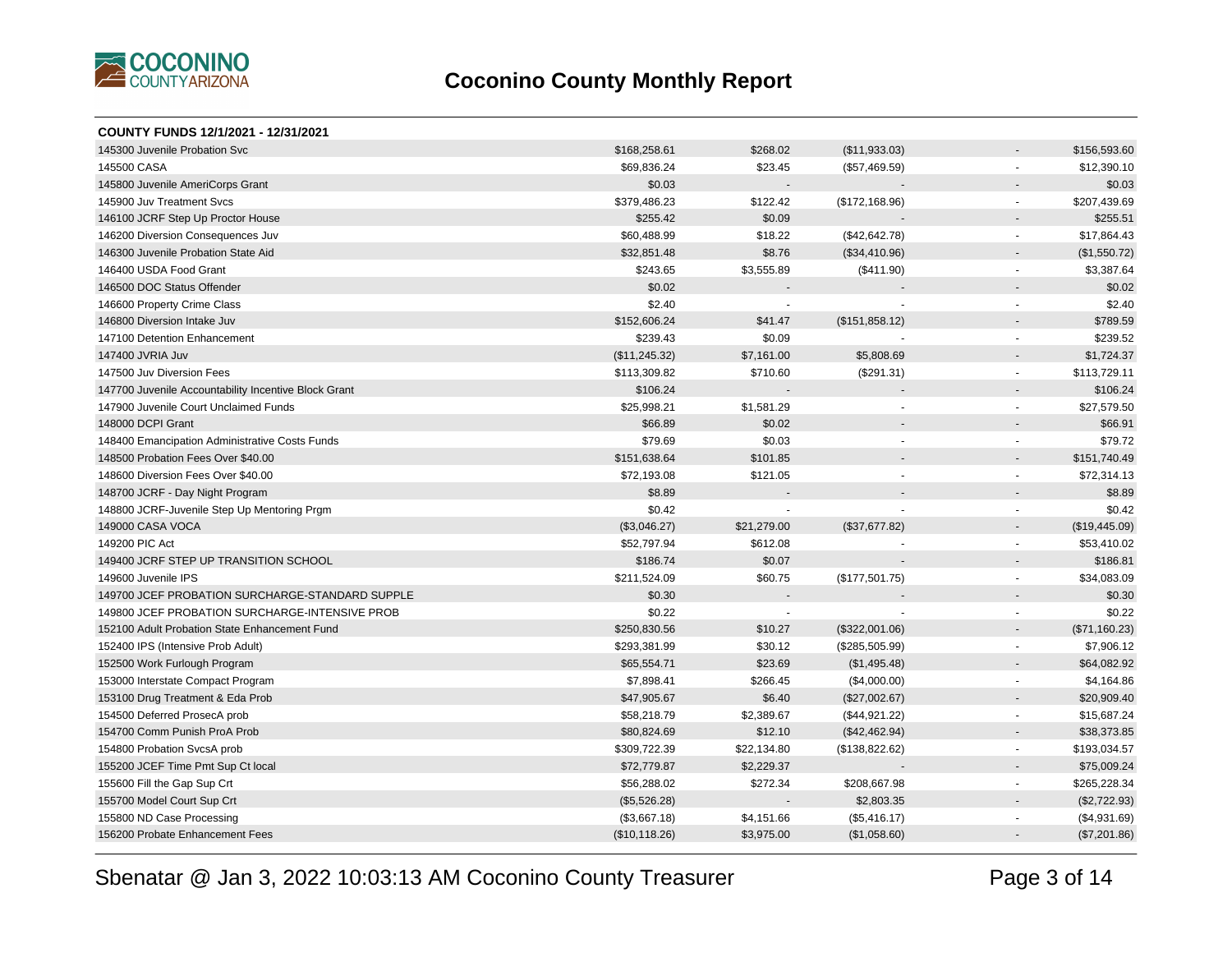

| COUNTY FUNDS 12/1/2021 - 12/31/2021             |                |                          |                |                |                |
|-------------------------------------------------|----------------|--------------------------|----------------|----------------|----------------|
| 156300 Drug Court Expansion Grant               | \$0.18         |                          |                |                | \$0.18         |
| 156500 Adult Drug Court Grant - FY07 Only       | \$15,123.21    |                          | (\$23,584.20)  |                | (\$8,460.99)   |
| 156700 Arizona License Plate Grant              | \$1,094.20     | $\blacksquare$           |                | $\blacksquare$ | \$1,094.20     |
| 156900 Forest Highlands Foundation              | \$2,279.70     |                          |                |                | \$2,279.70     |
| 157199 PSPRS Contingency Debt Service           |                | $\sim$                   | (\$286,095.67) | $\sim$         | (\$286,095.67) |
| 157800 ADR Grant Ct Admin                       | (\$52,035.29)  | \$1,890.00               | \$30,920.48    |                | (\$19,224.81)  |
| 157900 COURT ENHANCEMENT FUND-SUPERIOR COURT    | \$330,833.81   | \$10,758.88              | (\$49,790.81)  | $\sim$         | \$291,801.88   |
| 158500 Conciliation Court                       | \$65,965.90    | \$4,326.36               | (\$16,250.21)  |                | \$54,042.05    |
| 158600 Drug Enforcement Admin                   | \$1,494.06     |                          | (\$12,407.92)  | $\sim$         | (\$10,913.86)  |
| 158900 Law Library                              | \$32,048.05    | \$4,577.14               | \$7,344.96     |                | \$43,970.15    |
| 160300 JCEF Time Pmt-Flag JP local              | \$132,500.41   | \$48.36                  |                | $\omega$       | \$132,548.77   |
| 160400 JCEF Time Pmt-Fred JP local              | \$33,459.37    | \$85.73                  |                |                | \$33,545.10    |
| 160500 JCEF Time Pmt-Page JP local              | \$18,957.86    | \$405.12                 | (\$608.43)     |                | \$18,754.55    |
| 160600 JCEF Time Pmt-Wms JP local               | \$52,481.79    | \$492.89                 |                |                | \$52,974.68    |
| 161000 Local Fill The Gap                       | \$402,191.19   | \$8,484.52               | (\$288,027.15) | $\blacksquare$ | \$122,648.56   |
| 161200 ACJC FLAG IMPROVEMENT GRANT              | (\$13,257.85)  |                          |                |                | (\$13,257.85)  |
| 162400 CPAF/Flag JC                             | \$0.09         | $\overline{\phantom{a}}$ |                | $\blacksquare$ | \$0.09         |
| 162500 COURT ENHANCEMENT FUND-FLAGSTAFF JUSTICE | \$219,981.86   | \$74.76                  | (\$42,369.21)  |                | \$177,687.41   |
| 162600 COURT ENHANCEMENT FUND-FREDONIA JUSTICE  | \$143,054.17   | \$939.77                 |                | $\blacksquare$ | \$143,993.94   |
| 162700 COURT ENHANCEMENT FUND-PAGE JUSTICE COUR | \$227,598.36   | \$3,282.26               | (\$69,216.63)  | $\blacksquare$ | \$161,663.99   |
| 162800 COURT ENHANCEMENT FUND-WILLIAMS JUSTICE  | \$237,677.08   | \$2,488.86               | (\$6,346.17)   | $\blacksquare$ | \$233,819.77   |
| 162900 Court Security Improvements              | \$79,937.30    | \$29.46                  | (\$36,720.00)  | $\blacksquare$ | \$43,246.76    |
| 163000 \$1 Judicial Productivity Units Fee      | \$108,232.52   | \$1,377.15               | (\$2,825.00)   | $\sim$         | \$106,784.67   |
| 163400 County Space Plan                        | \$2,835,268.53 | \$3,024.09               | (\$74,564.01)  |                | \$2,763,728.61 |
| 163700 Asset Repair & Replacement               | \$855,931.58   | \$309.27                 | (\$37,111.60)  | $\blacksquare$ | \$819,129.25   |
| 163800 Capital Projects Phase II                | \$1,647.81     | \$0.60                   |                |                | \$1,648.41     |
| 164000 Huffer Lane Escrow                       | \$473,606.52   | \$171.13                 | (\$30,107.75)  | $\blacksquare$ | \$443,669.90   |
| 168100 Public Defender Training                 | \$67,178.21    | \$22.90                  | (\$16,025.44)  |                | \$51,175.67    |
| 168300 Fees for Services PD                     | (\$4,728.37)   |                          | \$3,513.60     | $\sim$         | (\$1,214.77)   |
| 169100 FTG-Aid Indigent Defense Legal Def       | \$6,454.70     | \$2.33                   |                |                | \$6,457.03     |
| 169200 Fees for Services LD                     | \$59,643.00    | \$21.55                  | \$525.58       |                | \$60,190.13    |
| 169300 Public Defender Training                 | \$24,168.24    | \$8.73                   | (\$19,773.21)  |                | \$4,403.76     |
| 171000 SPOUSAL MAINTENANCE FUND                 | \$2,044.30     | \$228.93                 | (\$597.53)     | $\blacksquare$ | \$1,675.70     |
| 171100 DES IV-D Grant                           | (\$54,334.99)  | \$809.17                 |                |                | (\$53,525.82)  |
| 172100 Integrated Family Court                  | \$4,669.68     | \$208.52                 |                | $\blacksquare$ | \$4,878.20     |
| 172200 Forfeiture Funds Clerk                   | \$11,094.81    | \$4.01                   | (\$8,692.25)   | $\blacksquare$ | \$2,406.57     |
| 172300 Storage/Retrieval Clerk                  | \$14,469.43    | \$1,903.79               | (\$2,837.50)   | $\blacksquare$ | \$13,535.72    |
| 172600 Heritage Fund Grant                      | \$2,596.98     |                          |                | $\sim$         | \$2,596.98     |
| 172800 County Fair                              | \$713,050.03   | \$145,235.30             | (\$123,848.78) | $\blacksquare$ | \$734,436.55   |
| 172900 County Racing                            | \$263.27       | \$0.10                   | (\$262.95)     |                | \$0.42         |
| 173000 Parks & Rec-Doney Park                   | \$155.33       | \$0.06                   | (\$155.15)     |                | \$0.24         |
|                                                 |                |                          |                |                |                |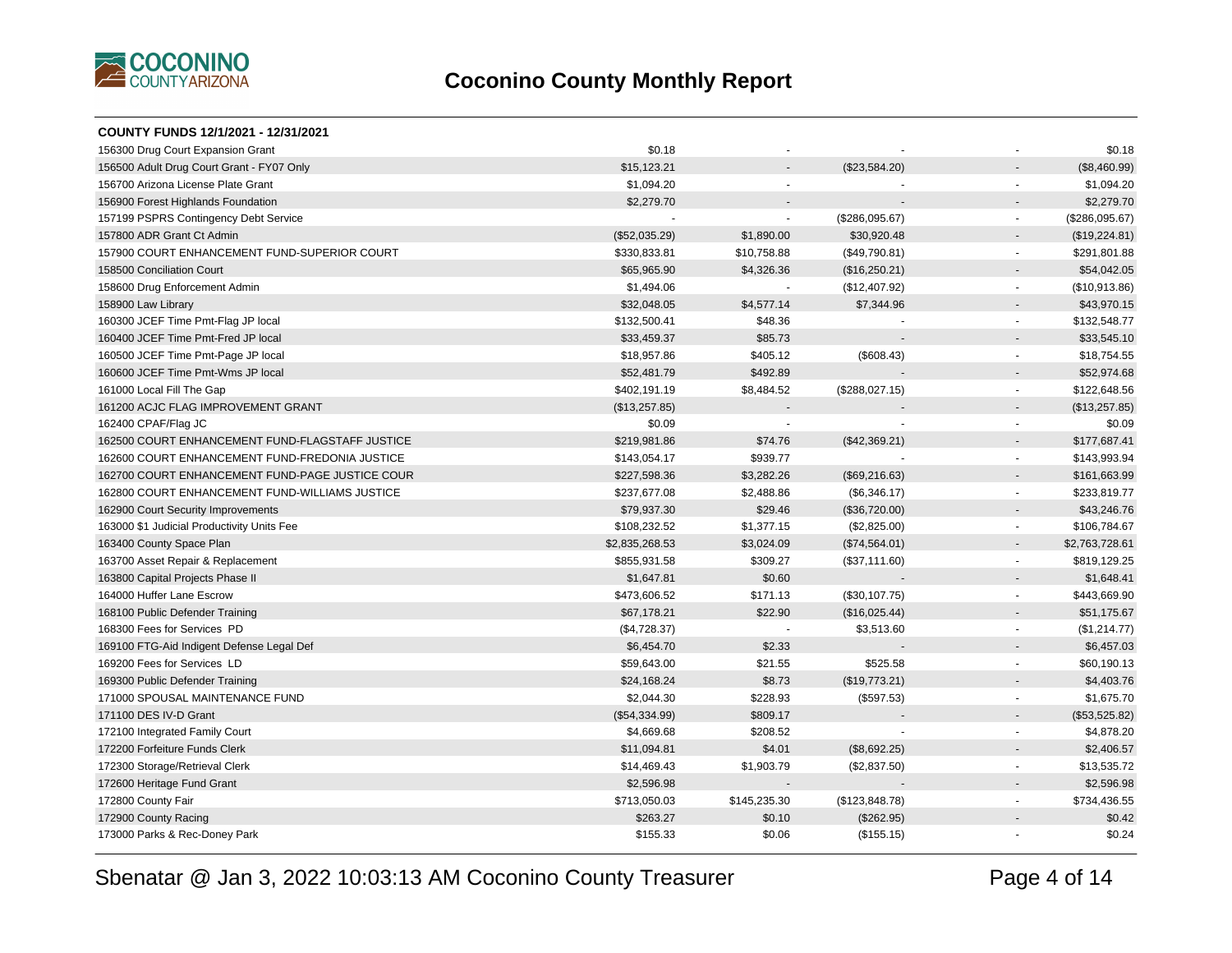

| COUNTY FUNDS 12/1/2021 - 12/31/2021                |                   |                          |                  |                          |                  |
|----------------------------------------------------|-------------------|--------------------------|------------------|--------------------------|------------------|
| 173700 Forest Highlands #5 Trail Contrib           | \$17.92           | \$0.01                   | (\$17.90)        |                          | \$0.03           |
| 173900 Parks Capital Projects                      | \$21,054.93       | \$7.36                   | \$1,236,578.17   | $\blacksquare$           | \$1,257,640.46   |
| 174000 Parks & Open Space DS                       | \$1,315,814.53    | \$595.06                 | (\$1,312,391.88) |                          | \$4,017.71       |
| 174300 Non- Interest Bearing P&R ASP Grant #680501 | \$2,331.40        | $\blacksquare$           |                  | $\sim$                   | \$2,331.40       |
| 174500 Coop Habitat Improvement - Rogers Lake      | (\$500.51)        |                          | \$500.51         |                          |                  |
| 174600 Rogers Lake Trail System                    | (\$15,978.46)     | ÷.                       | \$15,978.46      | $\sim$                   |                  |
| 174700 AZGF Supplemental Agreement                 | \$5,235.52        | \$1.89                   | (\$5,229.26)     |                          | \$8.15           |
| 174800 RTP Grant-Ft Tuthill Trail System           | \$2,785.88        | $\overline{\phantom{a}}$ |                  | $\blacksquare$           | \$2,785.88       |
| 174900 LWCF Grant-Bike Park and Restroom           | (\$620, 229.68)   | \$62,329.50              | \$9,923.12       |                          | (\$547,977.06)   |
| 175100 Pretrial Intervention                       | \$77,743.45       | \$28.65                  |                  |                          | \$77,772.10      |
| 175200 Attorney Enhancement                        | \$264,918.23      | \$89.16                  | (\$31,672.31)    | $\overline{\phantom{a}}$ | \$233,335.08     |
| 175300 VRIA-Atty Vic Rights                        | \$5,939.30        | $\overline{\phantom{a}}$ | (\$19,826.97)    | $\sim$                   | (\$13,887.67)    |
| 175500 Anti Racketeering                           | \$622,357.92      | \$224.81                 | (\$118,083.57)   |                          | \$504,499.16     |
| 175700 DRUG PROSECUTION GRANT                      | (\$71,311.87)     | \$6,364.46               | \$44,941.66      |                          | (\$20,005.75)    |
| 176000 Victim Restitution-Atty                     | \$110,201.96      | \$3,191.56               | \$142.23         |                          | \$113,535.75     |
| 176300 Victim Restitutions Interest                | \$8,188.22        | \$2.96                   | (\$142.23)       | $\sim$                   | \$8,048.95       |
| 178000 Crim Just Records Impv Proj/Atty            | \$10,851.26       |                          | (\$5,617.37)     |                          | \$5,233.89       |
| 178100 State Aid to Count Attnys                   | (\$23,584.83)     |                          | \$44,305.94      | $\blacksquare$           | \$20,721.11      |
| 178200 Federal Anti Racketeering                   | \$357,568.85      |                          |                  |                          | \$357,568.85     |
| 179300 VOCA                                        | (\$6,493.60)      |                          | (\$757.03)       |                          | (\$7,250.63)     |
| 179400 Victim Comp-Atty                            | (\$40,579.29)     | \$5,591.90               | (\$16,023.68)    |                          | (\$51,011.07)    |
| 179900 Bad Check Prosec-Atty                       | \$4,468.84        | \$1.62                   |                  | $\sim$                   | \$4,470.46       |
| 181800 Recorder Storage & Retrieval                | \$565,269.08      | \$11,443.79              | (\$2,259.44)     | $\blacksquare$           | \$574,453.43     |
| 181900 Recorder Storage & Retrieval/Voter Tabul    | (\$126,778.66)    |                          | \$84,549.71      |                          | $(\$42,228.95)$  |
| 182000 HAVA Block Grant                            | \$10,963.35       | \$3.96                   |                  |                          | \$10,967.31      |
| 182100 Voter Tabulation System Replacement         | \$307,113.15      | \$110.97                 |                  | $\sim$                   | \$307,224.12     |
| 184000 Road Maintenance Sales Tax                  | \$16,539,523.46   | \$1,145,278.03           | (\$4,593,412.18) |                          | \$13,091,389.31  |
| 184100 Road                                        | \$29,963,012.15   | \$1,141,489.37           | (\$2,348,762.38) | $\sim$                   | \$28,755,739.14  |
| 184300 Forest Highlands Wetland Project            | \$1,308.81        | \$0.47                   |                  |                          | \$1,309.28       |
| 184400 Forest Highlands Wetland Investment         | \$72,014.19       |                          |                  | $\blacksquare$           | \$72,014.19      |
| 184700 Mechanical Services                         | \$1,440,257.38    | \$56,764.43              | (\$608, 262.07)  |                          | \$888,759.74     |
| 184900 Solid Waste                                 | (\$135,031.32)    | \$1,020.00               | \$72,013.54      | $\sim$                   | (\$61,997.78)    |
| 185000 DOMESTIC PREPAREDNESS PROGRAM-WEAPONS OF    | \$0.68            |                          |                  |                          | \$0.68           |
| 185100 COMMUNITY EMERGENCY RESPONSE TEAM-CERT      | \$78.57           |                          |                  |                          | \$78.57          |
| 187900 Career Center Workforce Investment Act      | (\$0.38)          |                          |                  |                          | (\$0.38)         |
| 189500 Career Center JTPA Coconino Co              | \$0.09            | $\blacksquare$           |                  |                          | \$0.09           |
| 195000 Assessor Storage & Retrieval                | (\$23,950.74)     | $\overline{a}$           | \$29,285.98      |                          | \$5,335.24       |
| 195500 Treasurer Taxpayer's Info Fund              | \$149,305.16      | \$2,593.63               | (\$1,161.56)     |                          | \$150,737.23     |
| 199800 Salary & Exp Clearing                       | (\$22,438,478.52) |                          | \$39,076,396.32  | (\$16,199,524.52)        | \$438,393.28     |
| <b>COUNTY FUNDS TOTAL:</b>                         | \$113,544,624.11  | \$11,400,943.24          | \$8,747,069.63   | (\$16,198,767.57)        | \$117,493,869.41 |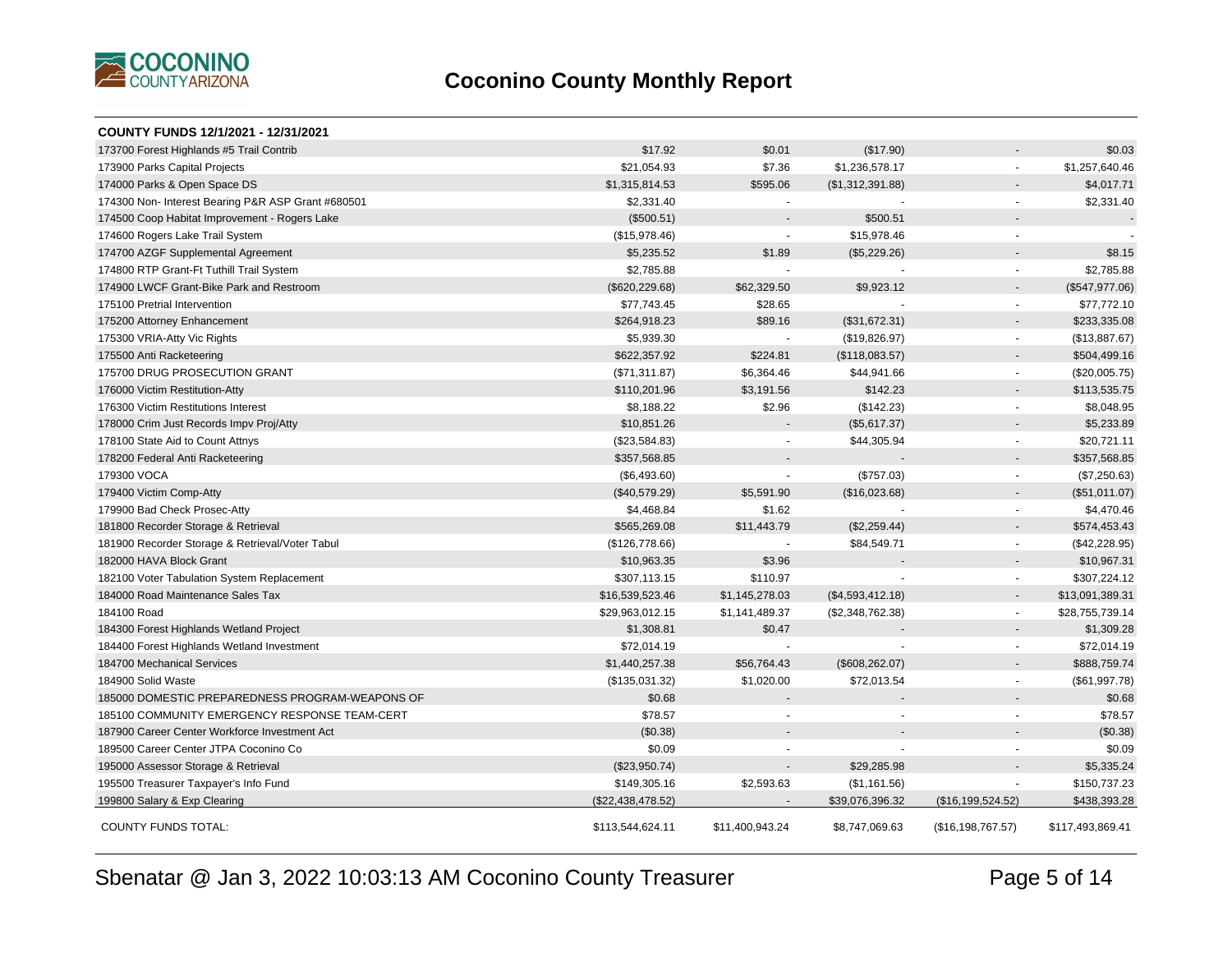

#### **FLAGSTAFF SD 1 12/1/2021 - 12/31/2021**

| <b>Account Name</b>                              | <b>Beginning</b><br><b>Balance</b> | <b>Receipts</b>       | Transfers        | <b>Disbursed</b>  | <b>Ending</b><br><b>Balance</b> |
|--------------------------------------------------|------------------------------------|-----------------------|------------------|-------------------|---------------------------------|
| 200100 Flagstaff SD1 Operations                  | \$23,930,179.86                    | \$3,983,836.32        | \$5,707,232.26   | (\$11,368,544.21) | \$22,252,704.23                 |
| 200115 Flagstaff SD1 Bond Rdm/Debt Svc           | \$5,993,556.25                     | \$570,516.97          |                  | (\$1,289,511.81)  | \$5,274,561.41                  |
| 200120 Flagstaff SD1 Non Levy                    | (\$792,458.68)                     | \$4,392,489.87        | (\$2,052,565.67) |                   | \$1,547,465.52                  |
| 200137 Flagstaff SD1 Bond Bldg Fund Ser C(2008)  | \$31,891.90                        |                       |                  |                   | \$31,891.90                     |
| 200138 Flagstaff SD1 Bond Bldg Fund Ser A (2019) | (\$1,451,205.37)                   | $\overline{a}$        |                  |                   | (\$1,451,205.37)                |
| 200139 Flagstaff SD1 Bond Bldg Fund Ser B (2017) | \$15,036,235.26                    | $\tilde{\phantom{a}}$ | (\$3,169,204.20) | $\sim$            | \$11,867,031.06                 |
| 200150 Classroom Site-Flagstaff SD1              | \$5,463,486.45                     | \$1,269,215.10        | (\$485,462.39)   |                   | \$6,247,239.16                  |
| 200170 Flagstaf SD#1 Desegregation Funds         | \$1,257,335.49                     | \$143,756.66          |                  |                   | \$1,401,092.15                  |
| FLAGSTAFF SD 1 TOTAL:                            | \$49,469,021.16                    | \$10,359,814.92       | \$0.00           | (\$12,658,056.02) | \$47,170,780.06                 |
| WILLIAMS SD 2 12/1/2021 - 12/31/2021             |                                    |                       |                  |                   |                                 |
| <b>Account Name</b>                              | <b>Beginning</b><br>Balance        | <b>Receipts</b>       | <b>Transfers</b> | <b>Disbursed</b>  | <b>Ending</b><br><b>Balance</b> |
| 200200 Williams SD2 OPERATIONS                   | \$4,742,107.76                     | \$236,072.60          | \$22,450.29      | (\$723,020.86)    | \$4,277,609.79                  |
| 200215 Williams SD2 Bond Rdm/Debt Svc            | \$160.95                           | \$1.77                | $\sim$           |                   | \$162.72                        |
| 200220 Williams SD2 Non Levy                     | \$3,267,389.69                     | \$189,248.79          | \$98.090.96      |                   | \$3,554,729.44                  |
| 200250 Classroom Site Williams SD2               | \$319,831.66                       | \$106,811.62          | (\$120,541.25)   |                   | \$306,102.03                    |
| <b>WILLIAMS SD 2 TOTAL:</b>                      | \$8,329,490.06                     | \$532,134.78          | \$0.00           | (\$723,020.86)    | \$8,138,603.98                  |
|                                                  |                                    |                       |                  |                   |                                 |
| GRAND CANYON SD 4 12/1/2021 - 12/31/2021         |                                    |                       |                  |                   |                                 |
| <b>Account Name</b>                              | <b>Beginning</b><br><b>Balance</b> | <b>Receipts</b>       | <b>Transfers</b> | <b>Disbursed</b>  | <b>Ending</b><br><b>Balance</b> |
| 200400 Grand Canyon SD4 OPERATIONS               | \$2,806,347.80                     | \$206,170.08          | \$436,714.98     | (\$641, 840.88)   | \$2,807,391.98                  |
| 200405 ASAE 1% CAP ADJ                           | (\$25,964.87)                      | (\$1,170.11)          |                  |                   | (\$27,134.98)                   |
| 200415 Grand Canyon SD4 Bond Rdm/Debt Svc        | \$2,218.93                         |                       |                  |                   | \$2,218.93                      |
| 200420 Grand Canyon SD4 Non Levy                 | \$1,127,091.46                     | \$242,874.33          | (\$371,324.54)   |                   | \$998,641.25                    |
| 200445 Grand Canyon SD4 Deficiencies Correction  | \$113.20                           |                       |                  |                   | \$113.20                        |
| 200450 Classroom Site-Grand Canyon SD4           | \$125.638.37                       | \$48,228.79           | (\$65,390.44)    |                   | \$108,476.72                    |
| <b>GRAND CANYON SD 4 TOTAL:</b>                  | \$4,035,444.89                     | \$496,103.09          | \$0.00           | (\$641, 840.88)   | \$3,889,707.10                  |
| CHEVELON SD 5 12/1/2021 - 12/31/2021             |                                    |                       |                  |                   |                                 |
| <b>Account Name</b>                              | <b>Beginning</b><br><b>Balance</b> | <b>Receipts</b>       | <b>Transfers</b> | <b>Disbursed</b>  | <b>Ending</b><br><b>Balance</b> |
| 200500 Chevelon SD5 OPERATIONS                   | \$504,866.13                       | \$60,743.90           |                  | (\$57,046.66)     | \$508,563.37                    |
| 200520 Chevelon SD5 Non levy                     | \$185,588.31                       | \$68.40               |                  |                   | \$185,656.71                    |
| CHEVELON SD 5 TOTAL:                             | \$690,454.44                       | \$60,812.30           | \$0.00           | (\$57,046.66)     | \$694,220.08                    |
| FREDONIA SD 6 12/1/2021 - 12/31/2021             |                                    |                       |                  |                   |                                 |
| <b>Account Name</b>                              | <b>Beginning</b><br><b>Balance</b> | <b>Receipts</b>       | <b>Transfers</b> | <b>Disbursed</b>  | <b>Ending</b><br><b>Balance</b> |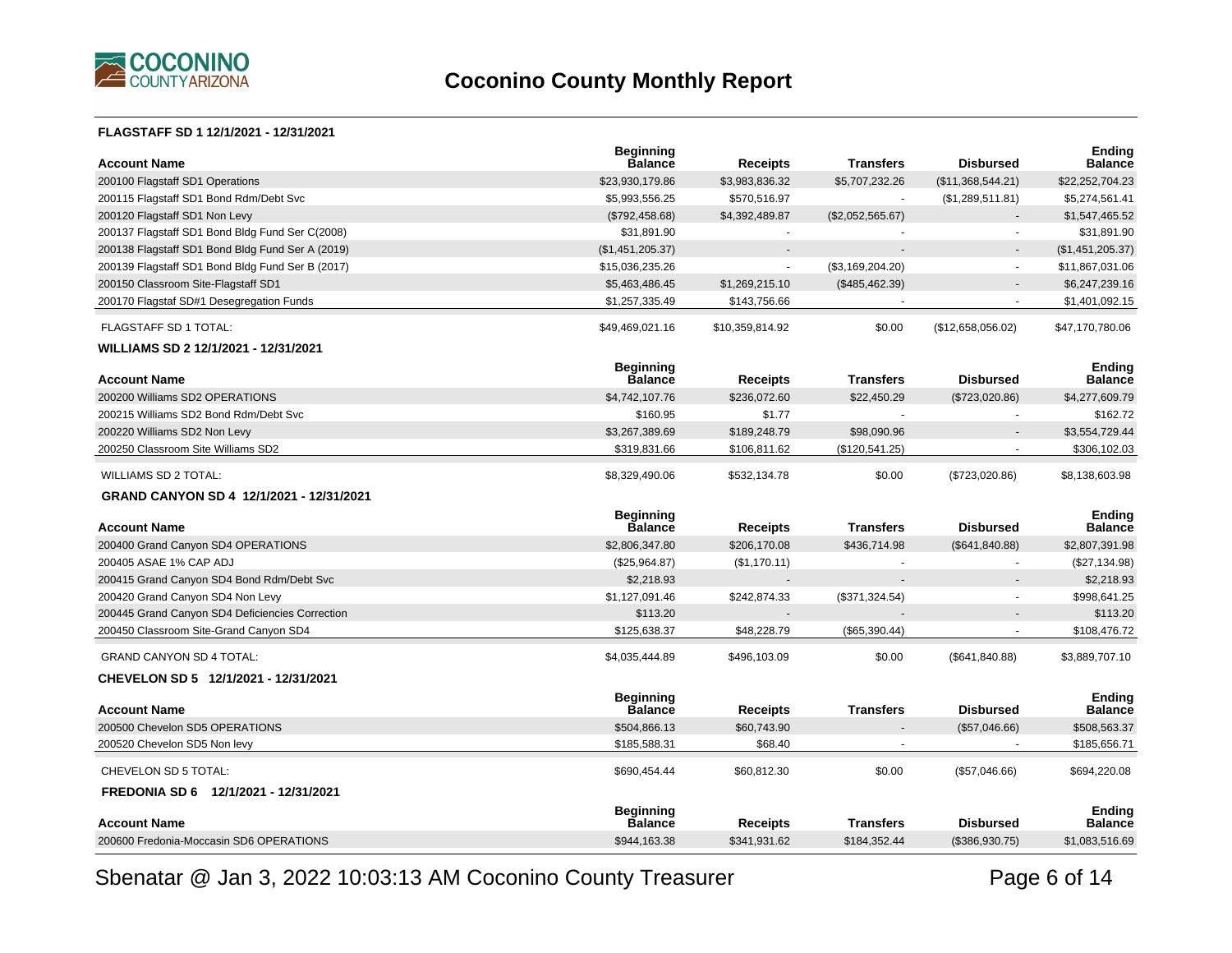

| FREDONIA SD 6 12/1/2021 - 12/31/2021            |                                    |                 |                  |                    |                          |
|-------------------------------------------------|------------------------------------|-----------------|------------------|--------------------|--------------------------|
| 200620 Fredonia-Moccasin SD6 Non Levy           | \$2,411,191.76                     | \$113,446.18    | (\$180, 850.00)  |                    | \$2.343.787.94           |
| 200650 Classroom Site-Fredonia Moccasin SD6     | \$80,598.45                        | \$36,383.04     | (\$3,502.44)     |                    | \$113,479.05             |
| FREDONIA SD 6 TOTAL:                            | \$3,435,953.59                     | \$491,760.84    | \$0.00           | (\$386,930.75)     | \$3,540,783.68           |
| PAGE SD 8 12/1/2021 - 12/31/2021                |                                    |                 |                  |                    |                          |
|                                                 | <b>Beginning</b>                   |                 |                  |                    | <b>Ending</b>            |
| <b>Account Name</b>                             | <b>Balance</b>                     | <b>Receipts</b> | <b>Transfers</b> | <b>Disbursed</b>   | Balance                  |
| 200800 Page SD8 OPERATIONS                      | \$6,212,723.85                     | \$1,304,460.40  | \$2,502,294.42   | (\$4, 114, 921.38) | \$5,904,557.29           |
| 200815 Page SD8 Bond Rdm/Debt Svc               | \$971.51                           | \$19.96         |                  |                    | \$991.47                 |
| 200820 Page SD8 Non Levy                        | \$9,101,381.69                     | \$558,609.63    | (\$2,420,196.98) |                    | \$7,239,794.34           |
| 200850 Classroom Site-Page SD8                  | \$2,224,677.72                     | \$335,386.15    | (\$82,097.44)    |                    | \$2,477,966.43           |
| PAGE SD 8 TOTAL:                                | \$17,539,754.77                    | \$2,198,476.14  | \$0.00           | (\$4, 114, 921.38) | \$15,623,309.53          |
| MAINE SD 10 12/1/2021 - 12/31/2021              |                                    |                 |                  |                    |                          |
| <b>Account Name</b>                             | <b>Beginning</b><br><b>Balance</b> | <b>Receipts</b> | <b>Transfers</b> | <b>Disbursed</b>   | <b>Ending</b><br>Balance |
| 201000 Maine Consolidated SD10 OPERATIONS       | \$834,537.65                       | \$25,276.14     | \$43,912.12      | (\$243,378.12)     | \$660,347.79             |
| 201020 Maine Consolidated SD10 Non Levy         | \$91,375.19                        | \$31,589.97     | (\$39,656.24)    |                    | \$83,308.92              |
| 201050 Classroom Site-Maine Consolidated SD10   | \$4,448.80                         | \$21,380.09     | (\$4,255.88)     |                    | \$21,573.01              |
| 201055 Maine Consolidated SD10 New School Facil | \$6,555.89                         | \$2.42          |                  |                    | \$6,558.31               |
| MAINE SD 10 TOTAL:                              | \$936,917.53                       | \$78,248.62     | \$0.00           | (\$243,378.12)     | \$771,788.03             |
| TUBA CITY SD 15 12/1/2021 - 12/31/2021          |                                    |                 |                  |                    |                          |
|                                                 | <b>Beginning</b>                   |                 |                  |                    | <b>Ending</b>            |
| <b>Account Name</b>                             | <b>Balance</b>                     | Receipts        | <b>Transfers</b> | <b>Disbursed</b>   | Balance                  |
| 201500 Tuba City SD15 Levy                      | \$3,903,844.10                     | \$721,220.69    | \$2,714,545.62   | (\$4,211,758.03)   | \$3,127,852.38           |
| 201515 Tuba City SD15 Bond Rdm/Debt Svc         | \$395.78                           | \$592.01        |                  |                    | \$987.79                 |
| 201520 Tuba City SD15 Non Levy                  | \$31,980,106.00                    | \$472,502.10    | (\$2,684,228.76) |                    | \$29,768,379.34          |
| 201525 Tuba City SD15 - Impact Aid Revenue Bond | (\$1,950.00)                       |                 |                  |                    | (\$1,950.00)             |
| 201550 Classroom Site-Tuba City SD15            | \$1,316,739.53                     | \$202,626.71    | (\$30,316.86)    |                    | \$1,489,049.38           |
| TUBA CITY SD 15 TOTAL:                          | \$37,199,135.41                    | \$1,396,941.51  | \$0.00           | (\$4,211,758.03)   | \$34,384,318.89          |
| SCHOOL SUPERINTENDENT 12/1/2021 - 12/31/2021    |                                    |                 |                  |                    |                          |
|                                                 | <b>Beginning</b>                   |                 |                  |                    | <b>Ending</b>            |
| <b>Account Name</b>                             | <b>Balance</b>                     | Receipts        | <b>Transfers</b> | <b>Disbursed</b>   | <b>Balance</b>           |
| 202150 Classroom Site-Esperanza                 | \$233,569.83                       | \$13,839.91     | (\$27,368.18)    |                    | \$220,041.56             |
| 202190 CCRASD                                   | \$3,635,644.20                     | \$112,525.75    | \$27,368.18      | (\$208, 941.23)    | \$3,566,596.90           |
| 202500 State Equalization                       | \$1,594,815.79                     | \$630,328.09    |                  |                    | \$2,225,143.88           |
| SCHOOL SUPERINTENDENT TOTAL:                    | \$5,464,029.82                     | \$756,693.75    | \$0.00           | (\$208,941.23)     | \$6,011,782.34           |
| CAVIAT 12/1/2021 - 12/31/2021                   |                                    |                 |                  |                    |                          |
| <b>Account Name</b>                             | <b>Beginning</b><br><b>Balance</b> | Receipts        | <b>Transfers</b> | <b>Disbursed</b>   | <b>Ending</b><br>Balance |
|                                                 |                                    |                 |                  |                    |                          |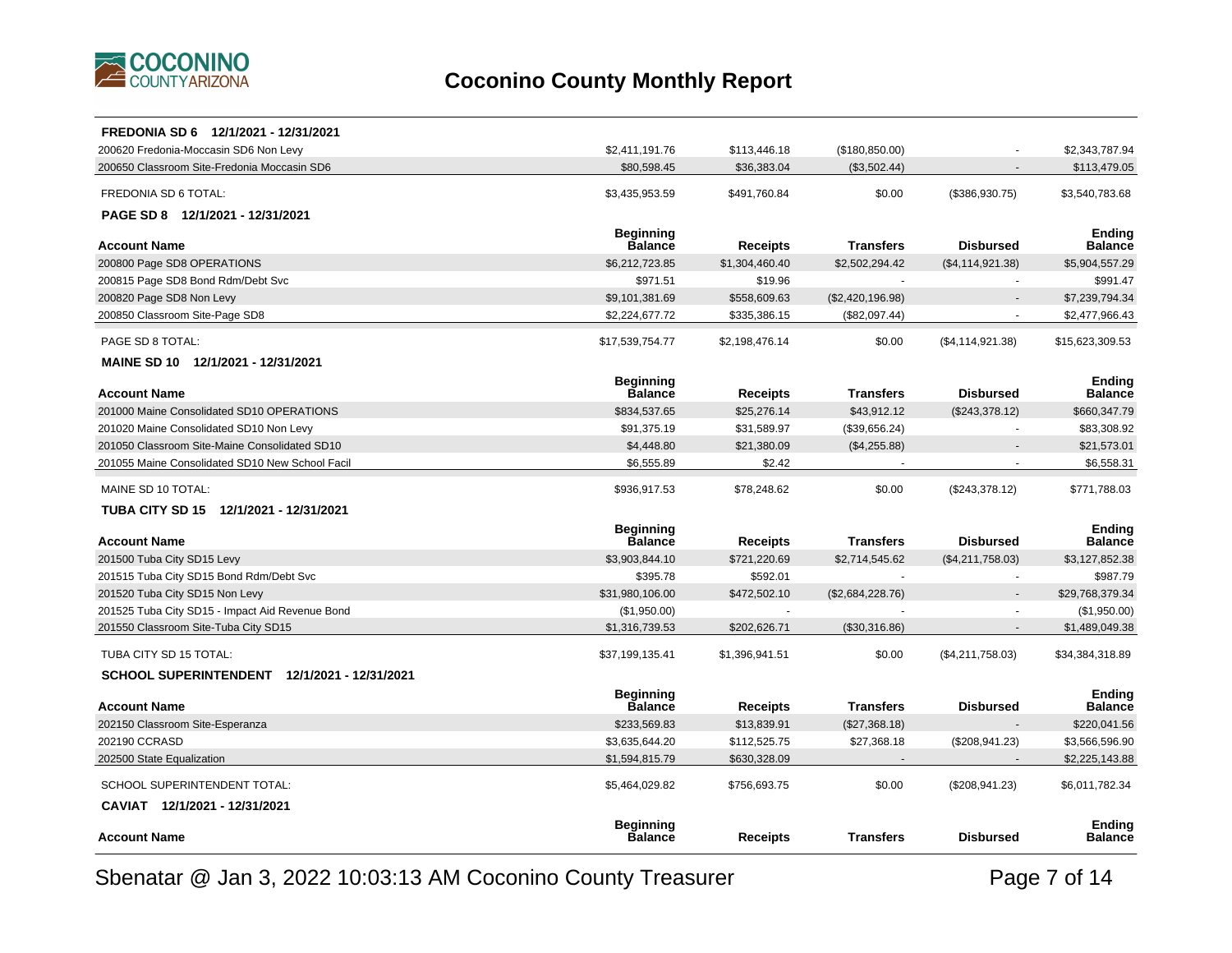

| CAVIAT 12/1/2021 - 12/31/2021                 |                                    |                 |                          |                  |                                 |
|-----------------------------------------------|------------------------------------|-----------------|--------------------------|------------------|---------------------------------|
| 202200 CAVIAT                                 | \$4,553,727.67                     | \$175,211.52    |                          | (\$166,577.21)   | \$4,562,361.98                  |
| <b>CAVIAT TOTAL:</b>                          | \$4,553,727.67                     | \$175,211.52    | \$0.00                   | (\$166,577.21)   | \$4,562,361.98                  |
|                                               |                                    |                 |                          |                  |                                 |
| COMMUNITY COLLEGE 12/1/2021 - 12/31/2021      |                                    |                 |                          |                  |                                 |
| <b>Account Name</b>                           | <b>Beginning</b><br><b>Balance</b> | <b>Receipts</b> | <b>Transfers</b>         | <b>Disbursed</b> | <b>Ending</b><br><b>Balance</b> |
| 204000 Coconino Community College             | \$31,929,824.74                    | \$677,342.81    |                          |                  | \$32,607,167.55                 |
|                                               |                                    |                 |                          |                  |                                 |
| COMMUNITY COLLEGE TOTAL:                      | \$31,929,824.74                    | \$677,342.81    | \$0.00                   | \$0.00           | \$32,607,167.55                 |
| FIRE DISTRICTS 12/1/2021 - 12/31/2021         |                                    |                 |                          |                  |                                 |
|                                               | <b>Beginning</b>                   |                 |                          |                  | Ending                          |
| <b>Account Name</b>                           | Balance                            | <b>Receipts</b> | <b>Transfers</b>         | <b>Disbursed</b> | <b>Balance</b>                  |
| 300100 Fire District Assistance Tax           | \$7,013.69                         | \$147,475.99    |                          | (\$137,785.57)   | \$16,704.11                     |
| 300200 Blue Ridge FD                          | \$815,154.24                       | (\$189,430.64)  |                          | (\$100, 187.45)  | \$525,536.15                    |
| 300210 Blue Ridge FD Cash Reserve Acct        | \$436,444.92                       |                 | \$300,000.00             |                  | \$736,444.92                    |
| 300300 Summit FD                              | \$2,111,140.04                     | \$499,964.90    |                          | (\$388,928.09)   | \$2,222,176.85                  |
| 300305 Summit FD - Capital Fund               | \$51,612.30                        | \$19.02         |                          |                  | \$51,631.32                     |
| 300310 Summit FD - Westside Capital Fund      | \$420,048.07                       | \$154.81        |                          |                  | \$420,202.88                    |
| 300315 Summit FD Debt Service Fund            | \$204,703.41                       | \$18,814.10     |                          | (\$192,035.57)   | \$31,481.94                     |
| 300320 Summit FD - Emergency Account          | \$161,220.04                       | \$59.42         |                          |                  | \$161,279.46                    |
| 300340 Summit FD Wildland Fund                | \$471,499.13                       | \$18,355.96     | (\$151,313.02)           | (\$29,386.34)    | \$309,155.73                    |
| 300360 Summit FD PSPRS Contingency Reserve    | $\sim$                             | \$1,772,473.30  |                          |                  | \$1,772,473.30                  |
| 300500 Forest Lakes FD                        | \$912,699.60                       | \$125,277.37    |                          | (\$95,690.68)    | \$954,483.43                    |
| 300700 Junipine FD                            | \$19,094.52                        | \$4,183.79      |                          | (\$4,192.96)     | \$19,085.35                     |
| 300800 Highlands FD                           | \$2,524,603.28                     | \$267,399.44    |                          | (\$226,581.67)   | \$2,565,421.05                  |
| 300810 Highlands FD PSPRS Contingency Reserve | \$1,000,000.00                     |                 |                          |                  | \$1,000,000.00                  |
| 300820 Highlands FD Capital Fund              | \$605,089.36                       | \$32,273.97     |                          |                  | \$637,363.33                    |
| 300850 BEAR JAW INTERAGENCY FUND              | \$2,120,500.69                     | \$3,311.06      | $\sim$                   | (\$4,556.13)     | \$2,119,255.62                  |
| 300900 Kaibab Estates West FD                 | \$99,548.84                        | \$6,746.24      |                          | (\$21,082.62)    | \$85,212.46                     |
| 301000 Mormon Lake FD                         | \$208,371.32                       | \$25,144.37     |                          | (\$22,087.82)    | \$211,427.87                    |
| 301050 Mormon Lake FD Capital Fund            | \$133,088.39                       | \$49.05         |                          | (\$49,542.03)    | \$83,595.41                     |
| 301500 Pinewood FD                            | \$1,525,238.75                     | \$189,072.12    | $\overline{\phantom{a}}$ | (\$264,532.43)   | \$1,449,778.44                  |
| 301520 Pinewood FD - Building Fund            | \$37,888.28                        | \$13.96         |                          |                  | \$37,902.24                     |
| 301600 Sherwood Forest FD                     | \$355.876.57                       | \$14,925.98     |                          | (\$7,676.35)     | \$363,126.20                    |
| 301700 Woods FD                               | \$14,122.35                        | \$697.19        |                          |                  | \$14,819.54                     |
| 301701 Woods FD Capital Fund                  | \$20,335.51                        | \$7.49          |                          |                  | \$20,343.00                     |
| 302000 Greenehaven FD                         | \$328,948.85                       | \$88,055.28     |                          | (\$4,365.60)     | \$412,638.53                    |
| 302100 Tusayan FD                             | \$340,990.76                       | \$10,829.94     |                          | (\$73,419.10)    | \$278,401.60                    |
| 302101 Tusayan FD Reserve Fund                | \$49,823.48                        | \$18.36         |                          |                  | \$49,841.84                     |
| 302200 PONDEROSA FIRE DISTRICT                | \$798,909.24                       | \$98,023.57     | $\overline{\phantom{a}}$ | (\$93,846.88)    | \$803,085.93                    |
| 302300 Westwood Estates FD                    | \$118,118.36                       | \$5,896.39      |                          |                  | \$124,014.75                    |
| 302310 Westwood FD Emergency Fund             | \$2,042.80                         | \$0.75          |                          |                  | \$2,043.55                      |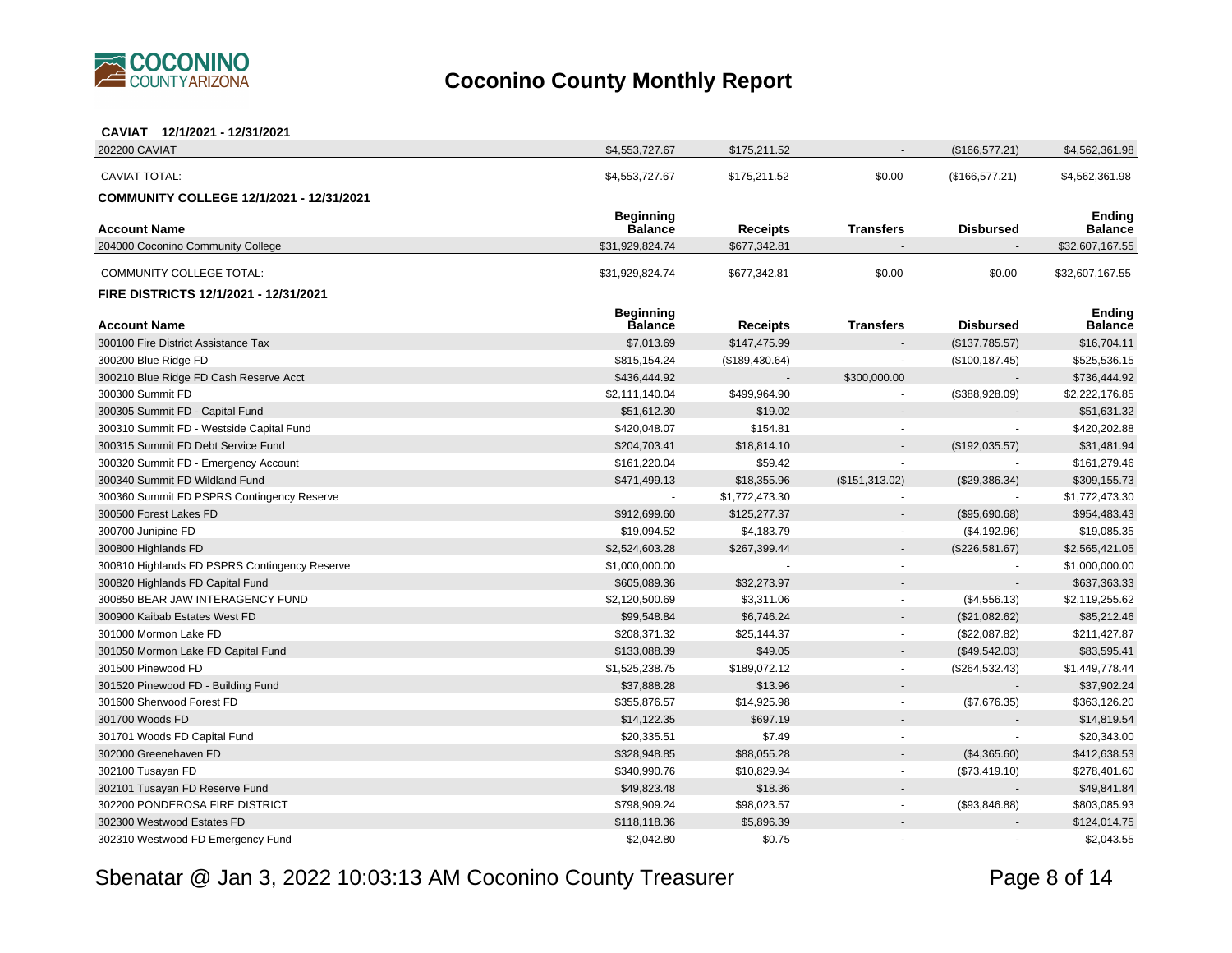

| <b>FIRE DISTRICTS 12/1/2021 - 12/31/2021</b>         |                                    |                 |                  |                       |                                 |
|------------------------------------------------------|------------------------------------|-----------------|------------------|-----------------------|---------------------------------|
| 302600 Flagstaff Ranch FD                            | \$715,915.43                       | \$30,782.66     |                  | (\$24, 286.57)        | \$722,411.52                    |
| 303000 FEMA GRANT #2/FOREST LAKES FD                 | \$456.36                           |                 |                  |                       | \$456.36                        |
| 303300 Lockett Ranches FD                            | \$36,988.53                        | \$16,940.60     |                  |                       | \$53,929.13                     |
| 304200 Ponderosa FD - Capital Fund                   | \$90,549.05                        | \$32.77         |                  |                       | \$90,581.82                     |
| 304201 Ponderosa FD - Station 82                     | \$362,418.69                       | \$133.57        |                  | $\blacksquare$        | \$362,552.26                    |
| FIRE DISTRICTS TOTAL:                                | \$17,100,454.85                    | \$3,187,702.78  | \$148,686.98     | (\$1,740,183.86)      | \$18,708,857.89                 |
| SPECIAL/IMPROVEMENT DISTRICTS 12/1/2021 - 12/31/2021 |                                    |                 |                  |                       |                                 |
| <b>Account Name</b>                                  | <b>Beginning</b><br><b>Balance</b> | <b>Receipts</b> | Transfers        | <b>Disbursed</b>      | <b>Ending</b><br><b>Balance</b> |
| 400100 County Flood Control                          | \$1,878,000.15                     | \$365,246.90    | (\$1,314,323.67) |                       | \$928,923.38                    |
| 400200 County Library                                | \$3,085,648.59                     | \$377,733.46    | (\$2,611,495.00) | $\sim$                | \$851,887.05                    |
| 400300 Forest Lakes Domestic Water                   | \$692,455.23                       | \$39,807.27     |                  |                       | \$732,262.50                    |
| 400400 Majestic View Domestic Water                  | \$143,248.74                       | \$1,658.53      |                  |                       | \$144,907.27                    |
| 400500 KVID Water Debt Svc                           | \$55,436.15                        | \$20.43         |                  |                       | \$55,456.58                     |
| 400600 KVID Sewer Debt Svc                           | \$13,910.20                        | \$5.13          | ä,               | $\tilde{\phantom{a}}$ | \$13,915.33                     |
| 400700 KVIDPAVING-DEBTSERV92                         | \$647.53                           | \$0.24          |                  |                       | \$647.77                        |
| 400800 Kachina Trail Debt Svc                        | \$855.39                           | \$0.32          |                  |                       | \$855.71                        |
| 401200 Pinewood Sanitary Debt Svc                    | \$1,603.92                         | \$0.59          |                  |                       | \$1,604.51                      |
| 401201 Pinewood Sanitary District Op                 | \$196,325.28                       | \$167,609.60    | $\blacksquare$   | (\$152,689.25)        | \$211,245.63                    |
| 401210 PSD WIFA Loan Repayment                       | \$14,339.53                        | \$15,683.06     |                  |                       | \$30,022.59                     |
| 401220 PSD WIFA Repair-Replacement                   | \$44,860.22                        | (\$12,579.23)   |                  |                       | \$32,280.99                     |
| 401230 Pinewood Const Imp                            | \$5,701.16                         |                 |                  | (\$483.86)            | \$5,217.30                      |
| 401400 Tusayan Special District                      | \$32,661.35                        | \$11.58         | (\$2,399.11)     | $\sim$                | \$30,273.82                     |
| 401700 Kachina CID                                   | \$1,970.03                         | \$0.73          |                  |                       | \$1,970.76                      |
| 401900 Kachina Utilities                             | \$3,022,229.61                     | \$156,772.19    | (\$5,371.18)     | (\$69,935.01)         | \$3,103,695.61                  |
| 402000 Kachina Sewer Investment                      | \$73,003.63                        |                 |                  | $\overline{a}$        | \$73,003.63                     |
| 402700 Jail District Operations                      | \$19,582,197.40                    | \$1,976,185.12  | (\$4,572,016.49) | $\blacksquare$        | \$16,986,366.03                 |
| 403200 Jail Dist. Repair & Replacement               | \$2,974,862.03                     |                 | (\$246, 835.36)  | $\overline{a}$        | \$2,728,026.67                  |
| 403300 Detention Officers Retention Program          | \$1,099,822.81                     | \$405.34        |                  | $\blacksquare$        | \$1,100,228.15                  |
| 404800 Linda Lane Debt Service                       | \$7,225.98                         | \$2.66          |                  | $\blacksquare$        | \$7,228.64                      |
| 408100 Toho Tolani Reserve                           | \$362,028.21                       | \$133.43        |                  | $\blacksquare$        | \$362,161.64                    |
| 408200 Toho Tolani Construction                      | (\$71,245.92)                      |                 |                  |                       | (\$71, 245.92)                  |
| 408400 Toho Tolani Debt Service                      | (\$100,774.33)                     |                 |                  | $\sim$                | (\$100,774.33)                  |
| 409500 Anasazi Trails CID Construction               | \$42,976.34                        | \$15.84         |                  |                       | \$42,992.18                     |
| 409700 Anasazi Trails Debt Service                   | \$32,977.55                        | \$12.15         |                  | $\blacksquare$        | \$32,989.70                     |
| SPECIAL/IMPROVEMENT DISTRICTS TOTAL:                 | \$33,192,966.78                    | \$3,088,725.34  | (\$8,752,440.81) | (\$223,108.12)        | \$27,306,143.19                 |
| <b>HOSPITAL DISTRICTS 12/1/2021 - 12/31/2021</b>     |                                    |                 |                  |                       |                                 |
| <b>Account Name</b>                                  | <b>Beginning</b><br><b>Balance</b> | <b>Receipts</b> | <b>Transfers</b> | <b>Disbursed</b>      | <b>Ending</b><br><b>Balance</b> |
| 500100 Williams Hospital M & O                       | \$2,227,845.84                     | \$123.411.40    |                  | (\$2,726.54)          | \$2,348,530.70                  |
|                                                      |                                    |                 |                  |                       |                                 |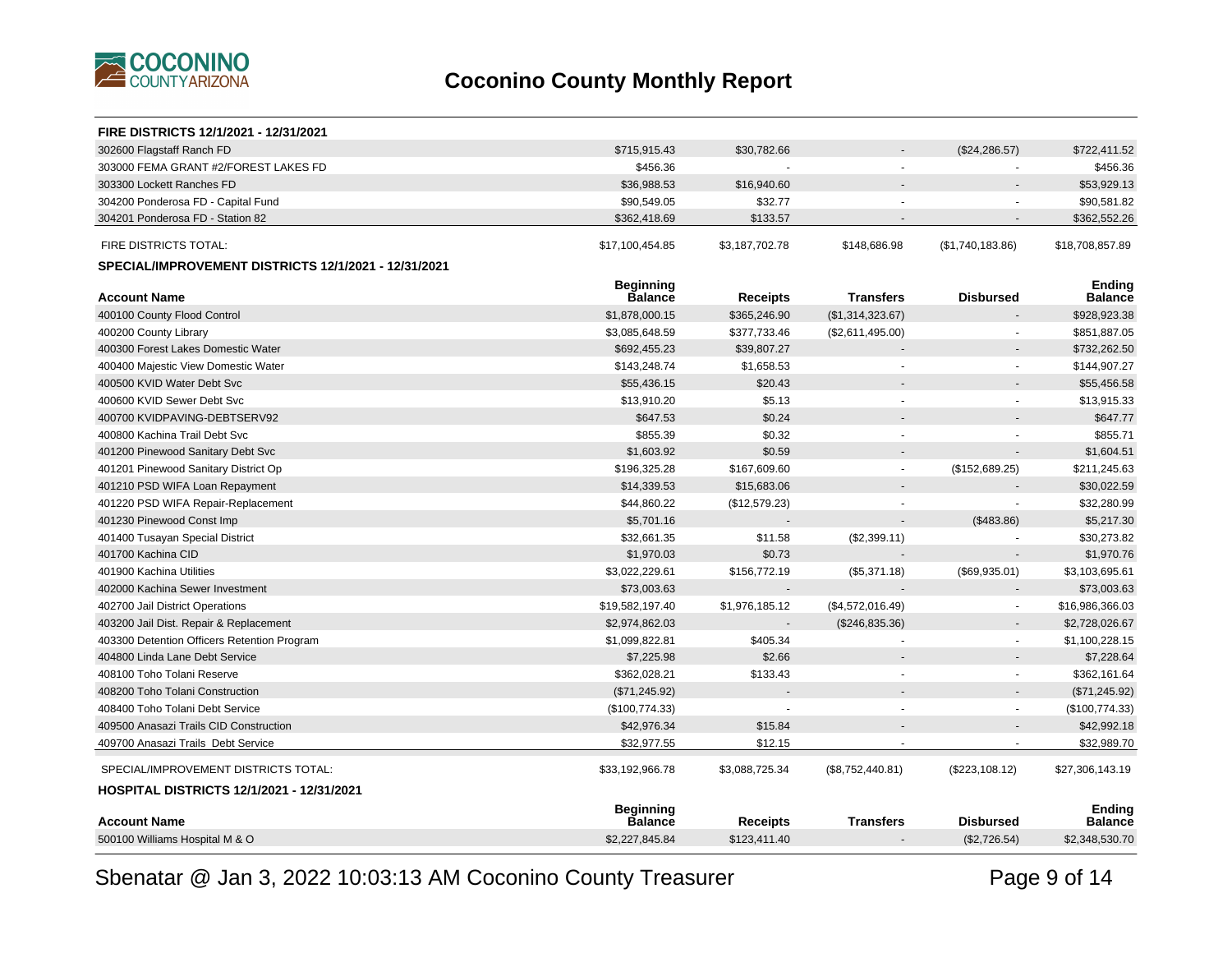

| <b>HOSPITAL DISTRICTS 12/1/2021 - 12/31/2021</b>      |                                    |                 |                          |                  |                                 |
|-------------------------------------------------------|------------------------------------|-----------------|--------------------------|------------------|---------------------------------|
| 500102 Williams Hospital Capital Outlay               | \$17.25                            | \$0.01          |                          |                  | \$17.26                         |
| 500115 Williams Hospital Debt Svc                     | \$715.44                           | \$0.26          |                          |                  | \$715.70                        |
| 500200 Page Hospital Op                               | \$15,148,763.95                    | \$97,599.10     |                          |                  | \$15,246,363.05                 |
| <b>HOSPITAL DISTRICTS TOTAL:</b>                      | \$17,377,342.48                    | \$221,010.77    | \$0.00                   | (\$2,726.54)     | \$17,595,626.71                 |
| NAIPTA 12/1/2021 - 12/31/2021                         |                                    |                 |                          |                  |                                 |
| <b>Account Name</b>                                   | <b>Beginning</b><br><b>Balance</b> | <b>Receipts</b> | <b>Transfers</b>         | <b>Disbursed</b> | <b>Ending</b><br><b>Balance</b> |
| 500300 NAIPTA                                         | \$832,940.97                       | \$2,206,376.90  |                          | (\$1,237,631.89) | \$1,801,685.98                  |
|                                                       |                                    |                 |                          |                  |                                 |
| <b>NAIPTA TOTAL:</b>                                  | \$832,940.97                       | \$2,206,376.90  | \$0.00                   | (\$1,237,631.89) | \$1,801,685.98                  |
| STATE OF ARIZONA 12/1/2021 - 12/31/2021               |                                    |                 |                          |                  |                                 |
| <b>Account Name</b>                                   | <b>Beginning</b><br>Balance        | <b>Receipts</b> | <b>Transfers</b>         | <b>Disbursed</b> | Ending<br>Balance               |
| STATE/COURT FINES AND FEES 12/1/2021 - 12/31/2021     |                                    |                 |                          |                  |                                 |
| <b>Account Name</b>                                   | <b>Beginning</b><br><b>Balance</b> | <b>Receipts</b> | <b>Transfers</b>         | <b>Disbursed</b> | <b>Ending</b><br>Balance        |
| 601100 Child Abuse                                    | \$605.62                           | \$548.23        |                          | (\$605.62)       | \$548.23                        |
| 601150 Confidential Address Fund                      | \$390.60                           | \$82.40         |                          | (\$390.60)       | \$82.40                         |
| 601200 Domestic Violence                              |                                    | \$0.48          |                          |                  | \$0.48                          |
| 601201 Domestic Violence Service Fund                 | \$2,935.44                         | \$2,551.60      |                          | (\$2,935.44)     | \$2,551.60                      |
| 601250 Domestic Violence Shelter Fund                 | \$411.17                           | \$95.00         |                          | (\$411.17)       | \$95.00                         |
| 601270 2011 Addl Assessment Fee \$8 GITEM/PSEF        | \$10,502.59                        | \$1,747.97      | $\overline{\phantom{a}}$ | (\$10,502.59)    | \$1,747.97                      |
| 601271 \$4 ASSESSMENT- COUNTY SHERIFF                 | (\$27,737.88)                      | \$137.82        |                          |                  | (\$27,600.06)                   |
| 601272 \$4 ASSESSMENT - DPS                           | \$38,610.07                        | \$724.80        | $\sim$                   | $\blacksquare$   | \$39,334.87                     |
| 601273 \$4 ASSESSMENT - MVD/ADOT                      | \$60.32                            | \$4.71          |                          |                  | \$65.03                         |
| 601274 \$4 ASSESSMENT - GAME AND FISH                 | \$2,513.24                         | \$34.81         |                          |                  | \$2,548.05                      |
| 601276 \$4 ASSESSMENT - PAGE POLICE                   | \$113.66                           | \$2.56          |                          |                  | \$116.22                        |
| 601277 \$4 ASSESSMENT - NAVAJO DIV PUB SAFETY         | \$49.02                            |                 |                          | ÷                | \$49.02                         |
| 601278 \$4 ASSESSMENT - REGISTRAR CONTRACTORS         | \$14.36                            |                 |                          |                  | \$14.36                         |
| 601279 \$4 ASSESSMENT - ANIMAL CONTROL                | \$40.61                            | \$0.21          |                          |                  | \$40.82                         |
| 601280 \$4 ASSESSMENT - HUALAPAI POLICE               | \$2.60                             |                 |                          |                  | \$2.60                          |
| 601282 \$4 ASSESSMENT - NAU POLICE                    | \$1,341.09                         | \$29.37         |                          |                  | \$1,370.46                      |
| 601283 \$4 ASSESSMENT - CITY OF FLAGSTAFF POLICE      | \$315.11                           | \$7.27          |                          |                  | \$322.38                        |
| 601284 \$4 ASSESSMENT - City of Sedona PD             | \$8.69                             |                 |                          |                  | \$8.69                          |
| 601290 \$4 Assessment - BNSF Railway                  | \$7.78                             |                 |                          |                  | \$7.78                          |
| 601293 \$4 ASSESSMENT - US DEPT OF INTERIOR, BIA      | \$5.25                             |                 |                          |                  | \$5.25                          |
| 601294 \$4 ASSESSMENT - ATTORNEY GENERAL TOBACCO ENFO | \$11.40                            |                 |                          |                  | \$11.40                         |
| 601300 DUI Abatement Fnd/JC                           | \$2,511.86                         | \$237.50        |                          | (\$2,511.86)     | \$237.50                        |
| 601400 County Education District                      | \$1,196.50                         | \$0.59          |                          | (\$1,196.50)     | \$0.59                          |
| 601500 Drug Resource Center                           |                                    | \$0.09          |                          |                  | \$0.09                          |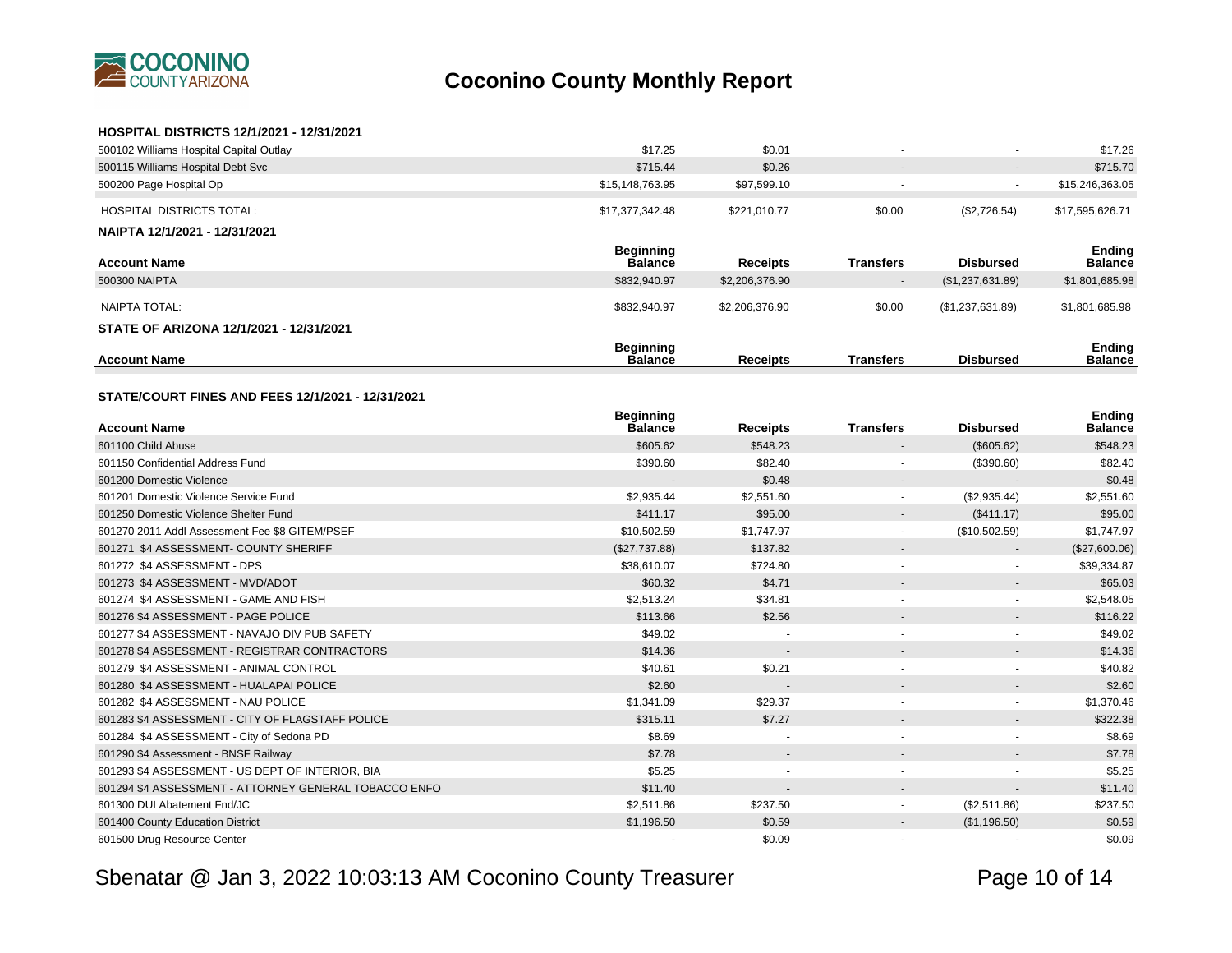

#### **STATE/COURT FINES AND FEES 12/1/2021 - 12/31/2021** 601501 Resource Center Fund \$407.17 \$368.42 - (\$407.17) \$368.42 601600 Criminal Enhancement \$81,540.39 \$16,684.49 \$16,684.49 \$16,684.49 \$16,684.49 \$16,684.49 601700 Drug & Gang Enforcement 62,638.11 \$2,638.11 \$2,638.11 \$2,638.11 \$2,638.11 \$2,638.11 \$2,638.11 601800 Mobile Home Relocation 668.51 568.51 592.14 \$68.51 592.14 \$68.51 592.14 \$68.51 592.14 601900 Medical Svcs Enhanc- Clerk of Sup Crt \$683.03 \$493.50 \$493.50 \$493.50 \$493.50 \$493.50 \$493.50 \$493.50 601901 Medical Svcs Enhanc - Flagstaff JP **601901 Medical Svcs Enhance - Flagstaff JP** 601901 Medical Svcs Enhanc - Flagstaff JP 601902 Medical Svcs Enhanc - Fredonia JP \$645.80 \$453.80 \$453.80 \$453.80 \$453.80 \$453.80 \$453.80 \$453.80 601903 Medical Svcs Enhanc - Page JP \$2,035.54 \$2,035.54 \$2,035.54 \$2,035.54 \$2,035.54 \$2,035.54 \$2,035.54 601904 Medical Svcs Enhanc - Williams JP \$2,173.06 \$2,050.09 - (\$2,173.06) \$2,050.09 602000 Confidential Intermediary \$81.38 \$73.72 - (\$81.38) \$73.72 602200 Judicial Coll Enhanc Sup Ct \$5,996.29 \$5,432.52 - (\$5,996.29) \$5,432.52 602201 JCEF Flagstaff JP \$2,539.17 - - (\$2,539.17) - 602202 JCEF Fredonia JP \$26.83 \$4.31 - (\$26.83) \$4.31 602203 JCEF Page JP \$386.80 \$142.92 - (\$386.80) \$142.92 602204 JCEF Williams JP \$137.46 \$107.87 - (\$137.46) \$107.87 602700 JCEF Time Pmt Sup Ct \$128.44 \$128.44 \$128.44 \$128.44 \$128.44 \$128.44 \$128.44 \$128.44 602701 JCEF Time Pmt Flag JP (\$3,619.65) - (\$3,619.65 - - (\$3,619.65 - - (\$3,619.65 - - (\$3,619.65) 602702 JCEF Time Pmt Fred JP \$169.00 \$133.26 - (\$169.00) \$133.26 602703 JCEF Time Pmt Page JP \$637.00 \$637.00 \$637.00 \$637.00 \$637.00 \$637.00 \$637.00 \$637.00 \$637.00 602704 JCEF Time Pmt Wms JP \$502.00 \$802.00 \$802.00 \$802.00 \$802.00 \$802.00 \$802.00 603200 Altern Dispute Resol Sup Ct \$112.48 \$101.78 - (\$112.48) \$101.78 603201 ADR Flag JP \$295.82 - - (\$295.82) - 603202 ADR Fred JP \$3.13 \$0.50 - (\$3.13) \$0.50 603203 ADR Page JP \$45.03 \$16.64 - (\$45.03) \$16.64 603204 ADR Williams JP \$16.01 \$12.57 - (\$16.01) \$12.57 603700 Recorded Affidavit Mining (\$4.00) 603700 Recorded Affidavit Mining (\$4.00) 603700 Recorded Affidavit Mining 603900 Williams Community Facility \$1,423.26 \$1,014.63 - (\$1,423.26) \$1,014.63 604000 Minimum School Tax \$414,066.17 \$286,548.78 - (\$414,066.17) \$286,548.78 604100 Victims Rights Assist Clerk \$515.12 \$615.12 \$615.12 \$615.12 \$615.12 \$615.12 604150 Victim's Rights Enforcement 6000 \$541.32 (\$2,608.85 \$541.32 (\$2,608.85 \$541.32 \$541.32 (\$2,608.85) \$541.32 604160 DPS Forensics Fund \$9,819.09 \$1,835.92 - (\$9,819.09) \$1,835.92 604200 Elected Officials' Retirement \$1,819.98 \$6,507.69 \$6,507.69 \$6,507.69 \$6,507.69 \$314.26 604210 ARS 13-3423 \$15 Assessment \$14.25 - - (\$14.25) - 604300 Clean Elections Sup Court \$589.28 \$446.83 - (\$589.28) \$446.83 604301 Clean Elections Flag JC (\$10,904.89) - (\$10,904.89 - (\$10,904.89 - (\$10,904.89 - (\$10,904.89) 604302 Clean Elections Fredonia JC \$522.18 \$367.42 - (\$522.18) \$367.42 604303 Clean Elections Page JC \$1,648.18 \$1,648.18 \$1,648.18 \$1,648.18 \$1,648.18 \$1,648.18 \$1,648.18 \$1,648.18 604304 Clean Elections Williams JC \$1,649.70 \$1,649.70 \$1,649.70 \$1,649.70 \$1,649.70 \$1,649.70 604500 State Hwy Work Zone Safety \$46.60 - - (\$46.60) -

604600 \$4 Peace Officer Training Equipment Fund \$1,582.89 \$797.42 (\$4,582.89) \$797.42 604700 Victim's Rights Fund 12-116.08 \$6,938.23 \$1,247.06 - (\$6,938.23) \$1,247.06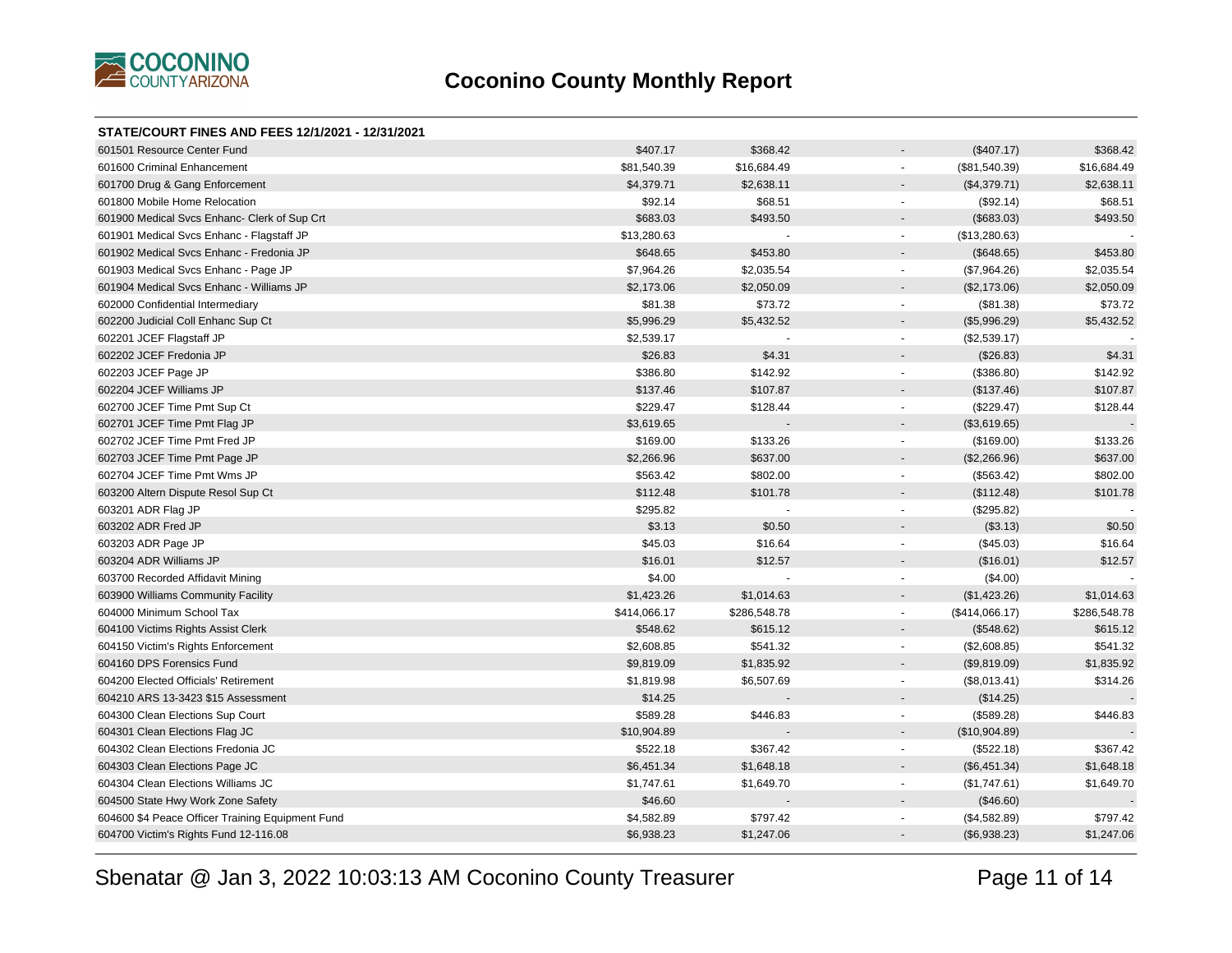

| STATE/COURT FINES AND FEES 12/1/2021 - 12/31/2021    |                                    |                 |                          |                  |                                 |
|------------------------------------------------------|------------------------------------|-----------------|--------------------------|------------------|---------------------------------|
| 604750 Victim Compensation Fund 12-116.08            | \$4,174.03                         | \$750.19        |                          | (\$4, 174.03)    | \$750.19                        |
| 604801 State Fill The Gap - Flagstaff JP             | \$7,122.92                         |                 |                          | (\$7,122.92)     |                                 |
| 604802 State Fill The Gap - Fredonia JP              | \$349.33                           | \$244.39        | $\mathbf{r}$             | (\$349.33)       | \$244.39                        |
| 604803 State Fill The Gap- Page JP                   | \$4,288.02                         | \$1,095.93      | $\overline{\phantom{0}}$ | (\$4,288.02)     | \$1,095.93                      |
| 604804 State Fill The Gap - Williams JP              | \$1,164.79                         | \$1,099.50      | $\mathbf{r}$             | (\$1,164.79)     | \$1,099.50                      |
| 604900 JCEF-ST PROBATION SERVICES-FLAG JC            | \$15,850.18                        |                 | $\overline{\phantom{0}}$ | (\$15,850.18)    |                                 |
| 605000 JCEF-ST PROBATION SERVICES-FREDONIA JC        | \$912.50                           | \$553.60        | $\blacksquare$           | (\$912.50)       | \$553.60                        |
| 605100 JCEF-ST PROBATION SERVICES-PAGE JC            | \$7,302.53                         | \$1,863.97      | $\overline{\phantom{0}}$ | (\$7,302.53)     | \$1,863.97                      |
| 605150 Cty Page Probation Services Fee               | \$1,898.00                         |                 | $\mathbf{r}$             |                  | \$1,898.00                      |
| 605200 JCEF-ST PROBATION SERVICES-WMS JC             | \$2,325.10                         | \$1,967.68      | $\overline{a}$           | (\$2,325.10)     | \$1,967.68                      |
| 605300 DNA PENALTY ASSMT-FLAG JC                     | \$761.50                           |                 | $\blacksquare$           | (\$761.50)       |                                 |
| 605400 DNA PENALTY ASSMT-FREDONIA JC                 | \$7.31                             | \$41.84         |                          | (\$7.31)         | \$41.84                         |
| 605500 DNA PENALTY ASSMT-PAGE JC                     | \$191.97                           | \$75.01         |                          | (\$191.97)       | \$75.01                         |
| 605600 DNA PENALTY ASSMT-WMS JC                      | \$138.56                           | \$87.42         |                          | (\$138.56)       | \$87.42                         |
| 605900 ARIZONA LENGTHY TRIAL FUND                    | \$855.86                           | \$769.50        | $\blacksquare$           | (\$855.86)       | \$769.50                        |
| 606000 PCOF-PRISON CONST & OPERATIONS FUND-FLAG      | \$13,206.47                        |                 |                          | (\$13,206.47)    |                                 |
| 606200 PCOF-PRISON CONST & OPERATIONS FUND-PAGE      |                                    | \$95.00         | $\blacksquare$           |                  | \$95.00                         |
| 606300 PCOF-PRISON CONST & OPERATIONS FUND-WILL      | \$1,164.70                         | \$616.55        |                          | (\$1,164.70)     | \$616.55                        |
| 606400 PCOF-PRISON CONST & OPERATIONS FUND-CLER      | \$1,058.17                         | \$2,376.21      | $\blacksquare$           | (\$1,058.17)     | \$2,376.21                      |
| 606500 XTRA DUI ASSESSMENT                           | \$193.59                           |                 |                          | (\$193.59)       |                                 |
| 606600 CONSTABLE ETHICS COMMITTEE                    | \$427.50                           | \$23.75         | $\blacksquare$           | $(\$427.50)$     | \$23.75                         |
| 606900 Public Safety Equipment Fund Flagstaff        | \$11,741.92                        |                 | $\overline{a}$           | (\$11,741.92)    |                                 |
| 606902 Public Safety Equipment Fund Page             |                                    | \$731.02        | $\blacksquare$           |                  | \$731.02                        |
| 606903 Public Safety Equipment Fund Williams         | \$1,759.40                         | \$850.25        |                          | (\$1,759.40)     | \$850.25                        |
| 607000 Citing Agency A.R.S. 28-4139 Suspended Licens | \$47.50                            |                 |                          |                  | \$47.50                         |
| STATE/COURT FINES AND FEES TOTAL:                    | \$700,596.13                       | \$355,053.28    | \$0.00                   | (\$689,488.74)   | \$366,160.67                    |
| <b>MUNICIPAL FUNDS 12/1/2021 - 12/31/2021</b>        |                                    |                 |                          |                  |                                 |
| <b>Account Name</b>                                  | <b>Beginning</b><br><b>Balance</b> | <b>Receipts</b> | <b>Transfers</b>         | <b>Disbursed</b> | <b>Ending</b><br><b>Balance</b> |
| 600200 City of Flagstaff                             | \$2,444,177.04                     | \$997,417.11    |                          | (\$2,444,177.04) | \$997,417.11                    |
| 600250 FLAG DWTN REV DIST                            | \$36,994.50                        | \$21,367.59     |                          | (\$36,994.50)    | \$21,367.59                     |
| 600300 City of Williams                              | \$135,923.87                       | \$41,470.52     |                          | (\$135,923.87)   | \$41,470.52                     |
| 600601 City of Sedona Flood Control                  | (\$8,017.22)                       |                 |                          |                  | (\$8,017.22)                    |
| 600700 Sedona FD                                     | \$877,665.41                       | \$604,552.15    |                          | (\$877,665.41)   | \$604,552.15                    |
| MUNICIPAL FUNDS TOTAL:                               | \$3,486,743.60                     | \$1,664,807.37  | \$0.00                   | (\$3,494,760.82) | \$1,656,790.15                  |
| BI-COUNTY FUNDS 12/1/2021 - 12/31/2021               |                                    |                 |                          |                  |                                 |
| <b>Account Name</b>                                  | <b>Beginning</b><br><b>Balance</b> | <b>Receipts</b> | <b>Transfers</b>         | <b>Disbursed</b> | <b>Ending</b><br><b>Balance</b> |
| 600800 Valley Academy Ed Dist                        | \$17,296.42                        | \$12,023.66     |                          | (\$17,296.42)    | \$12,023.66                     |
| 600801 Mountain Institute Joint Tech JTED            | \$904.08                           | \$266.60        |                          | (\$904.08)       | \$266.60                        |
|                                                      |                                    |                 |                          |                  |                                 |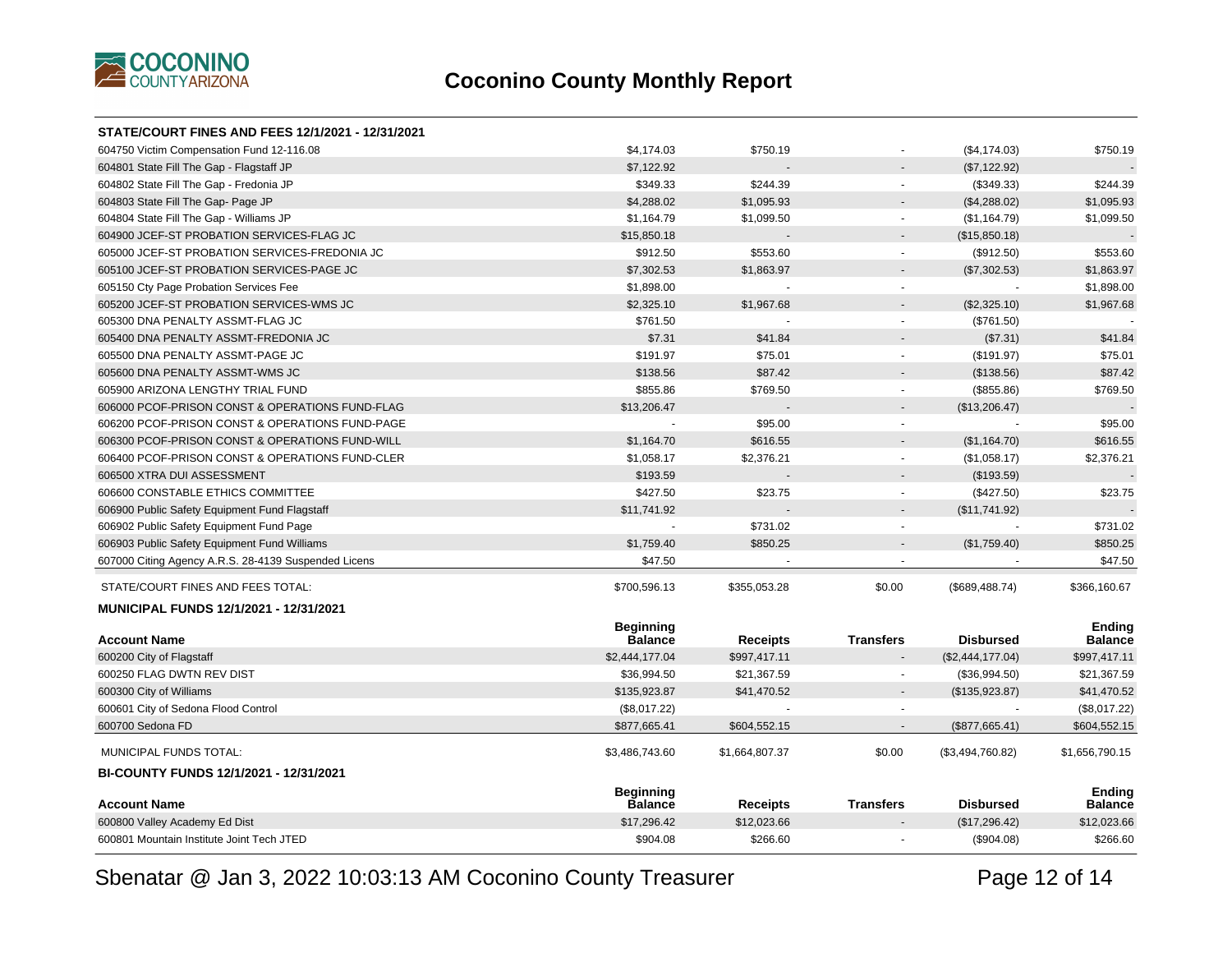

| BI-COUNTY FUNDS 12/1/2021 - 12/31/2021         |                                    |                 |                          |                          |                          |
|------------------------------------------------|------------------------------------|-----------------|--------------------------|--------------------------|--------------------------|
| 600802 Northeast AZ Tech Inst of Voc Ed        | \$4,436.07                         | \$638.14        | $\overline{\phantom{a}}$ | (\$4,436.07)             | \$638.14                 |
| 600900 Sedona SD9 OPERATIONS                   | \$249,597.35                       | \$181,531.08    | $\overline{\phantom{0}}$ | (\$249,597.35)           | \$181,531.08             |
| 600911 Sedona SD9-K-12 OVERRRIDE               | \$39,442.43                        | \$27,432.93     | $\sim$                   | (\$39,442.43)            | \$27,432.93              |
| 600980 Sedona SD9-BI-COUNTY TAX REPAYMENT      | \$13.69                            |                 | $\sim$                   |                          | \$13.69                  |
| 600985 Sedona SD9-REDEMPTION & INTEREST        | \$272,796.52                       | \$189,923.39    | $\sim$                   | (\$272,796.52)           | \$189,923.39             |
| 601000 Ashfork SD 31                           | \$129,747.33                       | \$36,946.81     | $\blacksquare$           | (\$129,747.33)           | \$36,946.81              |
| <b>BI-COUNTY FUNDS TOTAL:</b>                  | \$714,233.89                       | \$448,762.61    | \$0.00                   | (\$714,220.20)           | \$448,776.30             |
| TREASURER FUNDS 12/1/2021 - 12/31/2021         |                                    |                 |                          |                          |                          |
|                                                |                                    |                 |                          |                          |                          |
| <b>Account Name</b>                            | <b>Beginning</b><br><b>Balance</b> | <b>Receipts</b> | <b>Transfers</b>         | <b>Disbursed</b>         | Ending<br><b>Balance</b> |
| 147800 Juvenile Suspension                     | \$26,634.53                        | \$39.82         | $\overline{\phantom{a}}$ | $\overline{\phantom{a}}$ | \$26,674.35              |
| 700200 Treasurer's Suspense                    | \$11,990.75                        |                 | $\overline{\phantom{a}}$ | $\blacksquare$           | \$11,990.75              |
| 700400 Tax Lien Redemption Prepayment Suspense | \$13,825.00                        | (\$10,000.00)   | $\overline{\phantom{a}}$ | $\overline{\phantom{a}}$ | \$3,825.00               |
| 700500 Treasurer's Deed Suspense               | \$724.23                           |                 | ۰                        | $\overline{\phantom{a}}$ | \$724.23                 |
| 700800 JP Suspension                           | \$78,737.12                        | $\blacksquare$  | $\overline{\phantom{a}}$ | $\blacksquare$           | \$78,737.12              |
| 701000 Trustee Sale Excess Monies              | \$260,944.16                       | $\overline{a}$  | ٠                        | $\overline{\phantom{a}}$ | \$260,944.16             |
| 701200 Cash Over/Short                         | \$2,255.26                         |                 | $\overline{\phantom{a}}$ | $\overline{\phantom{a}}$ | \$2,255.26               |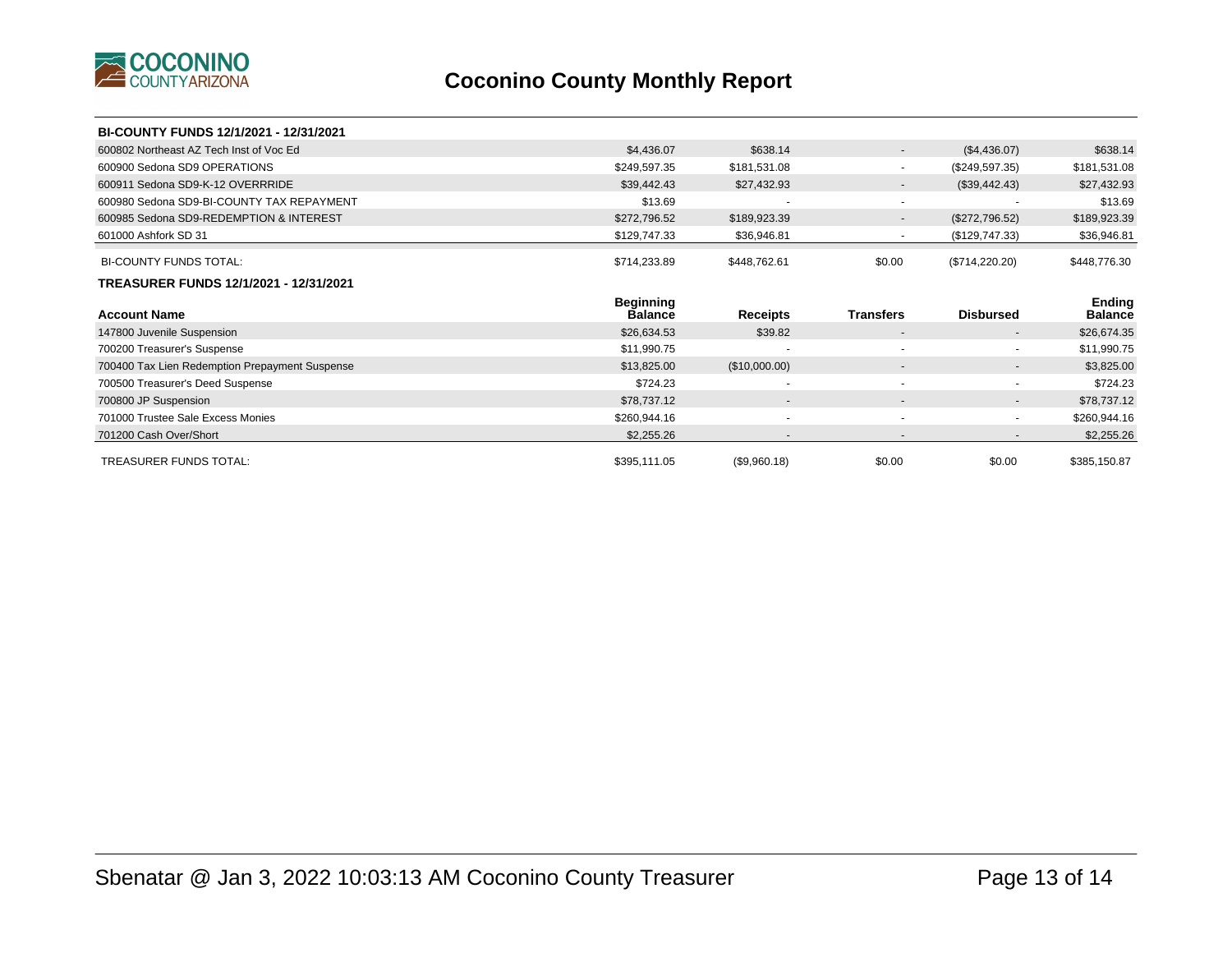

| GRAND TOTALS | \$350,928,767.94 | \$39.786.962.39 | \$143,315.80 | (\$47,713,358.88) | \$343,157,884.39 |
|--------------|------------------|-----------------|--------------|-------------------|------------------|
|              |                  |                 |              |                   |                  |

\_\_\_\_\_\_\_\_\_\_\_\_\_\_\_\_\_\_\_\_\_\_\_\_\_\_\_\_\_\_\_\_\_\_\_\_\_\_\_\_\_\_\_\_\_\_\_\_\_\_\_\_\_\_\_\_\_\_\_\_\_\_\_\_\_\_\_\_\_\_\_

I, Sarah Benatar, TREASURER AND EX OFFICIO TAX COLLECTOR OF COCONINO COUNTY, STATE<br>OF ARIZONA, DO SOLEMNLY SWEAR THAT THE REPORT HEREWITH SUBMITTED IS A TRUE AND<br>CORRECT STATEMENT OF TRANSACTIONS OF MY OFFICE FOR THE MONTH DECEMBER 1, 2021, AND THAT THE BALANCE OR OVERDRAFTS AS HEREIN INDICATED ARE THE TRUE AND CORRECT BALANCE OR OVERDRAFTS AS OF THE CLOSE OF BUSINESS, DECEMBER 31, 2021.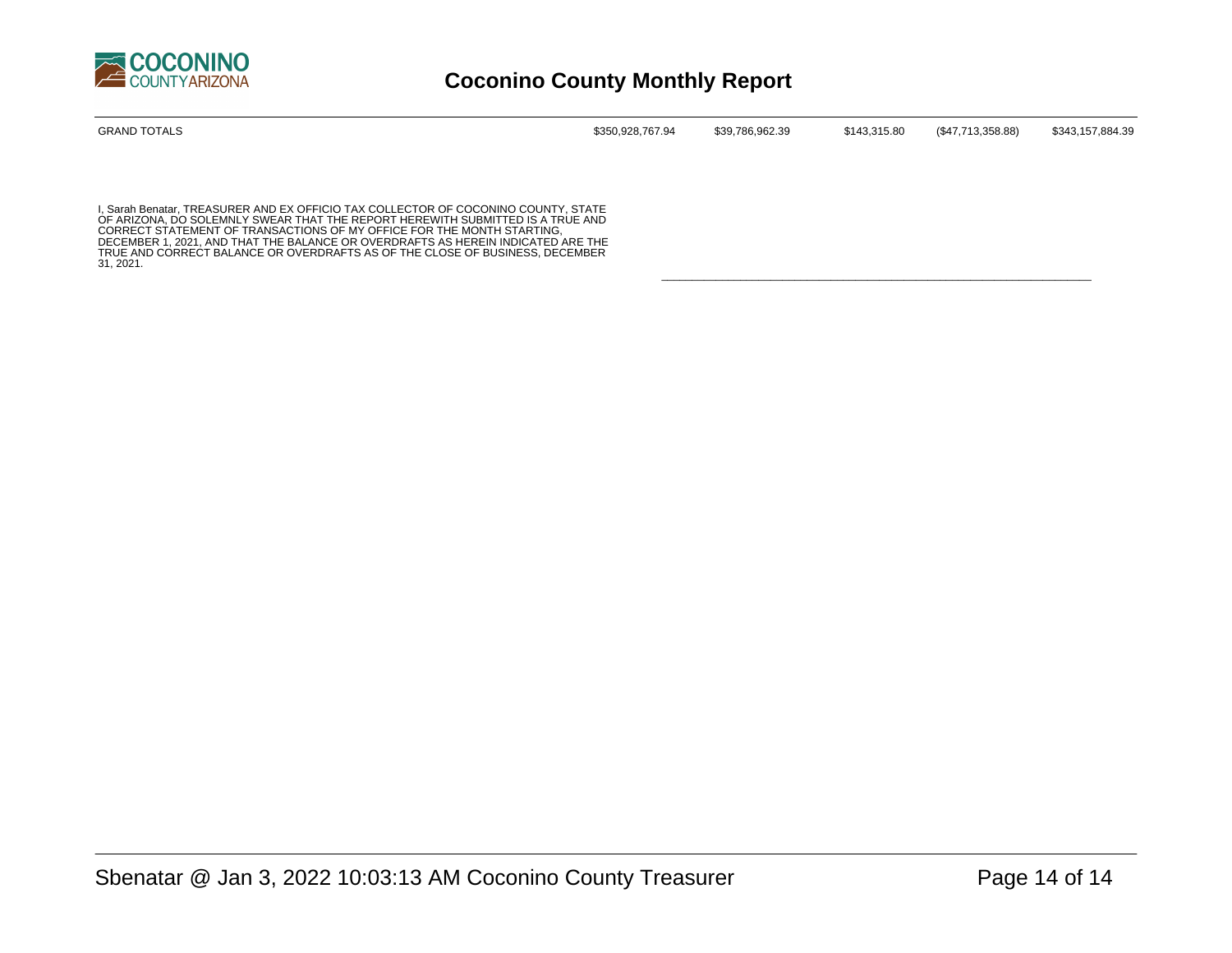

| Fund Id        | <b>Fund Name</b>                                                                | Tax<br>Year  | Type   | Тах                    | Interest         | Misc             | Tax<br>Abatement     | Interest<br>Abatement | Total                  |
|----------------|---------------------------------------------------------------------------------|--------------|--------|------------------------|------------------|------------------|----------------------|-----------------------|------------------------|
| 02000          | <b>COCONINO</b><br><b>COUNTY</b>                                                | 2006         | Т      | \$4.87                 | \$149.63         | \$0.00           | \$0.00               | \$0.00                | \$154.50               |
| 02000          | <b>COCONINO</b><br><b>COUNTY</b>                                                | 2007         | т      | \$0.00                 | \$83.57          | \$0.00           | \$0.00               | \$0.00                | \$83.57                |
| 02000          | <b>COCONINO</b><br><b>COUNTY</b>                                                | 2008         | Т      | \$1.34                 | \$184.93         | \$0.00           | \$0.00               | \$0.00                | \$186.27               |
| 02000          | <b>COCONINO</b><br><b>COUNTY</b>                                                | 2009         | т      | \$6.56                 | \$235.65         | \$0.00           | \$0.00               | \$0.00                | \$242.21               |
| 02000          | <b>COCONINO</b><br><b>COUNTY</b>                                                | 2010         | Т      | \$10.47                | \$460.34         | \$0.00           | \$0.00               | \$0.00                | \$470.81               |
| 02000          | <b>COCONINO</b><br><b>COUNTY</b>                                                | 2011         | т      | \$12.80                | \$533.21         | \$0.00           | \$0.00               | \$0.00                | \$546.01               |
| 02000          | <b>COCONINO</b><br><b>COUNTY</b>                                                | 2012         | Т      | \$12.83                | \$533.33         | \$0.00           | \$0.00               | \$0.00                | \$546.16               |
| 02000          | COCONINO<br><b>COUNTY</b>                                                       | 2013         | т      | \$18.47                | \$601.24         | \$0.00           | \$0.00               | \$0.00                | \$619.71               |
| 02000          | <b>COCONINO</b><br><b>COUNTY</b>                                                | 2014         | Т      | \$40.26                | \$773.08         | \$0.00           | \$0.00               | \$0.00                | \$813.34               |
| 02000          | COCONINO<br><b>COUNTY</b>                                                       | 2015         | т      | \$56.83                | \$1,080.80       | \$0.00           | \$0.00               | \$0.00                | \$1,137.63             |
| 02000          | <b>COCONINO</b><br><b>COUNTY</b>                                                | 2016         | Т      | \$72.22                | \$1,247.20       | \$0.00           | \$0.00               | \$0.00                | \$1,319.42             |
| 02000          | <b>COCONINO</b><br><b>COUNTY</b>                                                | 2017         | т      | \$205.45               | \$1,261.07       | \$0.00           | \$0.00               | \$0.00                | \$1,466.52             |
| 02000          | COCONINO<br><b>COUNTY</b>                                                       | 2018         | Т      | \$510.23               | \$2,153.48       | \$0.00           | \$0.00               | \$0.00                | \$2,663.71             |
| 02000          | <b>COCONINO</b><br><b>COUNTY</b>                                                | 2019         | т      | \$929.63               | \$3,434.50       | \$0.00           | $(\$29.09)$          | (\$21.01)             | \$4,314.03             |
| 02000          | <b>COCONINO</b>                                                                 | 2020         | Т      | \$23,786.75            | \$56,495.54      | \$0.00           | (\$57.03)            | $(\$27.93)$           | \$80,197.33            |
| 02000          | <b>COUNTY</b><br><b>COCONINO</b>                                                | 2021         | т      | \$738,797.73           | \$4,352.34       | \$31,448.90      | (\$364.01)           | $(\$54.19)$           | \$774,180.77           |
| 02000          | COUNTY<br>Total for fund                                                        |              |        | \$764,466.44           | \$73,579.91      | \$31,448.90      | $(\$450.13)$         | (\$103.13)            | \$868,941.99           |
| 02001          | <b>STATE SCHOOL</b><br>TAX                                                      | 2006         | т      | \$0.00                 | \$0.00           | \$0.00           | \$0.00               | \$0.00                | \$0.00                 |
| 02001          | <b>EQUALIZATION</b><br><b>STATE SCHOOL</b><br><b>TAX</b><br><b>EQUALIZATION</b> | 2007         | Т      | \$0.00                 | \$0.00           | \$0.00           | \$0.00               | \$0.00                | \$0.00                 |
| 02001          | <b>STATE SCHOOL</b><br><b>TAX</b><br><b>EQUALIZATION</b>                        | 2008         | т      | \$0.00                 | \$0.00           | \$0.00           | \$0.00               | \$0.00                | \$0.00                 |
| 02001          | <b>STATE SCHOOL</b><br>TAX<br><b>EQUALIZATION</b>                               | 2009         | Т      | \$5.47                 | \$0.00           | \$0.00           | \$0.00               | \$0.00                | \$5.47                 |
| 02001          | <b>STATE SCHOOL</b><br>TAX<br><b>EQUALIZATION</b>                               | 2010         | Т      | \$9.45                 | \$0.00           | \$0.00           | \$0.00               | \$0.00                | \$9.45                 |
| 02001          | <b>ST SCHL</b><br><b>EQUALIZATION</b>                                           | 2011         | Т      | \$12.69                | \$0.00           | \$0.00           | \$0.00               | \$0.00                | \$12.69                |
| 02001          | <b>STATE SCHOOL</b><br>TAX<br><b>EQUALIZATION</b>                               | 2012         | т      | \$13.55                | \$0.00           | \$0.00           | \$0.00               | \$0.00                | \$13.55                |
| 02001          | <b>STATE SCHOOL</b><br>TAX<br><b>EQUALIZATION</b>                               | 2013         | Т      | \$17.30                | \$0.00           | \$0.00           | \$0.00               | \$0.00                | \$17.30                |
| 02001          | STATE SCHOOL<br>TAX<br>EQUALIZATION                                             | 2014         | Т      | \$36.26                | \$0.00           | \$0.00           | \$0.00               | \$0.00                | \$36.26                |
| 02001          | <b>STATE SCHOOL</b><br><b>TAX</b><br><b>EQUALIZATION</b>                        | 2015         | Т      | \$50.14                | \$0.00           | \$0.00           | \$0.00               | \$0.00                | \$50.14                |
| 02001          | STATE SCHOOL<br>TAX<br><b>EQUALIZATION</b>                                      | 2016         | т      | \$62.49                | \$0.00           | \$0.00           | \$0.00               | \$0.00                | \$62.49                |
| 02001          | STATE SCHOOL<br><b>TAX</b><br><b>EQUALIZATION</b>                               | 2017         | Т      | \$176.44               | \$0.00           | \$0.00           | \$0.00               | \$0.00                | \$176.44               |
| 02001          | <b>STATE SCHOOL</b><br><b>TAX</b><br>EQUALIZATION                               | 2018         | Т      | \$432.85               | \$0.00           | \$0.00           | \$0.00               | \$0.00                | \$432.85               |
| 02001          | STATE SCHOOL<br>TAX<br><b>EQUALIZATION</b>                                      | 2019         | Т      | \$784.14               | \$0.00           | \$0.00           | $(\$24.51)$          | \$0.00                | \$759.63               |
| 02001          | STATE SCHOOL<br>TAX<br><b>EQUALIZATION</b>                                      | 2020         | т      | \$19,890.29            | \$0.00           | \$0.00           | (\$47.69)            | \$0.00                | \$19,842.60            |
| 02001          | <b>STATE SCHOOL</b><br><b>TAX</b><br><b>EQUALIZATION</b>                        | 2021         | Τ      | \$608,010.49           | \$0.00           | \$0.00           | $(\$299.59)$         | \$0.00                | \$607,710.90           |
| 02001<br>03000 | Total for fund<br>MOBILE HOME                                                   | 2006         | Τ      | \$629,501.56<br>\$5.28 | \$0.00<br>\$0.00 | \$0.00<br>\$0.00 | (\$371.79)<br>\$0.00 | \$0.00<br>\$0.00      | \$629,129.77<br>\$5.28 |
| 03000          | <b>RELOCATION</b><br><b>FUND</b><br>MOBILE HOME                                 | 2007         | т      | \$0.00                 | \$0.00           | \$0.00           | \$0.00               | \$0.00                | \$0.00                 |
|                | RELOCATION<br><b>FUND</b>                                                       |              |        |                        |                  |                  |                      |                       |                        |
| 03000          | MOBILE HOME<br><b>RELOCATION</b><br><b>FUND</b>                                 | 2008         | Τ      | \$0.00                 | \$0.00           | \$0.00           | \$0.00               | \$0.00                | \$0.00                 |
| 03000          | MOBILE HOME<br><b>RELOCATION</b><br><b>FUND</b>                                 | 2009         | Т      | \$6.00                 | \$0.00           | \$0.00           | \$0.00               | \$0.00                | \$6.00                 |
| 03000<br>03000 | MOBILE HOME<br><b>RELOCATION</b><br><b>FUND</b><br>MOBILE HOME                  | 2010<br>2011 | Т<br>Т | \$8.65<br>\$4.30       | \$0.00<br>\$0.00 | \$0.00<br>\$0.00 | \$0.00<br>\$0.00     | \$0.00<br>\$0.00      | \$8.65<br>\$4.30       |
|                |                                                                                 |              |        |                        |                  |                  |                      |                       |                        |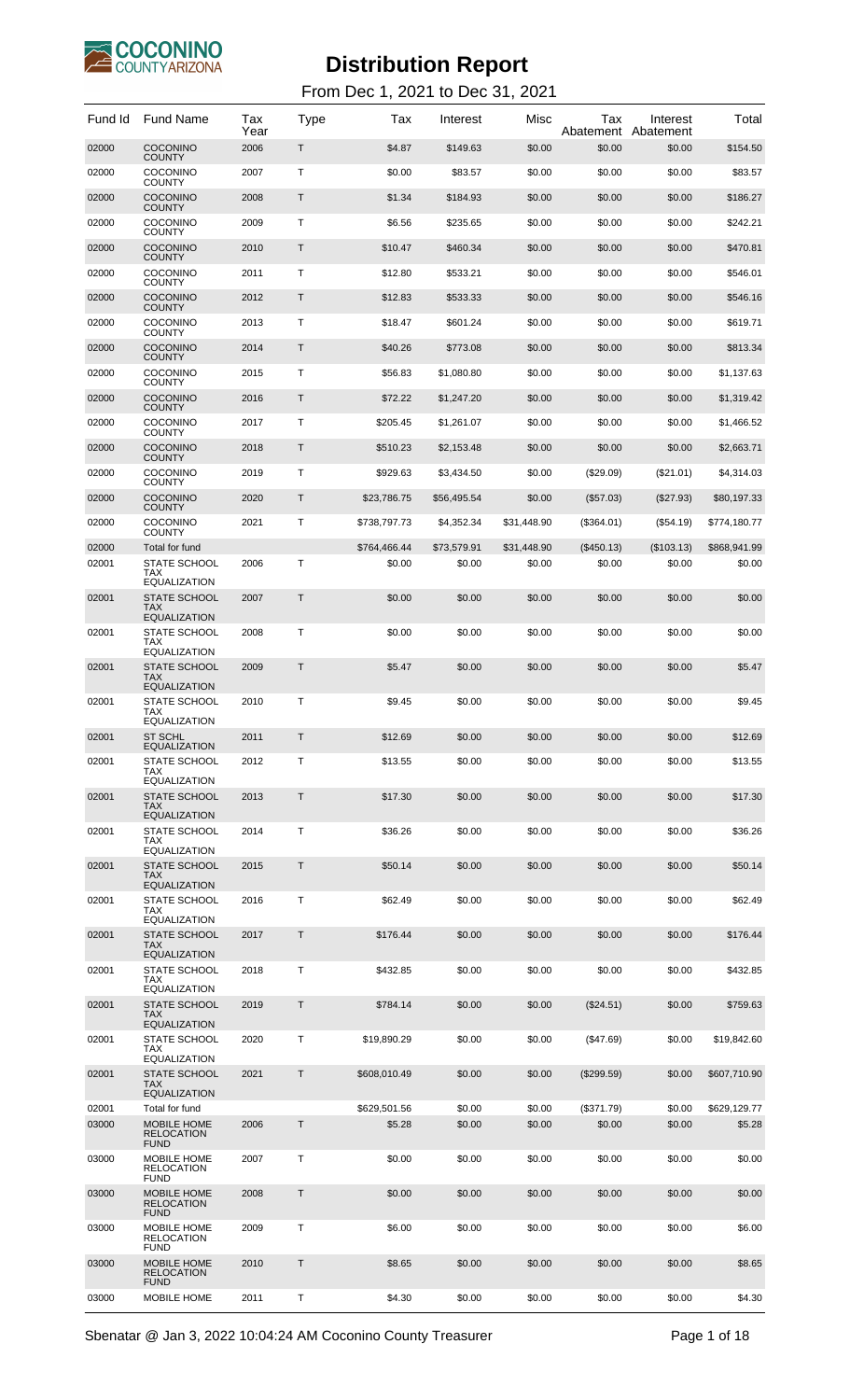

| Fund Id            | <b>Fund Name</b>                                      | Tax<br>Year  | Type              | Tax                           | Interest         | Misc                  | Тах                        | Interest<br>Abatement Abatement | Total                         |
|--------------------|-------------------------------------------------------|--------------|-------------------|-------------------------------|------------------|-----------------------|----------------------------|---------------------------------|-------------------------------|
| 03000              | <b>RELOCATION</b><br>MOBILE HOME<br><b>RELOCATION</b> | 2014         | T                 | \$18.12                       | \$0.00           | \$0.00                | \$0.00                     | \$0.00                          | \$18.12                       |
| 03000              | MOBILE HOME<br><b>RELOCATION</b>                      | 2015         | Т                 | \$26.16                       | \$0.00           | \$0.00                | \$0.00                     | \$0.00                          | \$26.16                       |
| 03000              | Total for fund                                        |              |                   | \$68.51                       | \$0.00           | \$0.00                | \$0.00                     | \$0.00                          | \$68.51                       |
| 04151              | <b>CITY OF</b><br><b>FLAGSTAFF</b>                    | 2008         | Т                 | \$0.00                        | \$0.00           | \$0.00                | \$0.00                     | \$0.00                          | \$0.00                        |
| 04151              | <b>CITY OF</b><br><b>FLAGSTAFF</b>                    | 2014         | T                 | \$24.63                       | \$0.00           | \$0.00                | \$0.00                     | \$0.00                          | \$24.63                       |
| 04151              | <b>CITY OF</b><br><b>FLAGSTAFF</b>                    | 2015         | Т                 | \$26.16                       | \$0.00           | \$0.00                | \$0.00                     | \$0.00                          | \$26.16                       |
| 04151              | <b>CITY OF</b><br><b>FLAGSTAFF</b>                    | 2016         | T                 | \$36.35                       | \$0.00           | \$0.00                | \$0.00                     | \$0.00                          | \$36.35                       |
| 04151              | <b>CITY OF</b><br><b>FLAGSTAFF</b>                    | 2017         | Т                 | \$80.36                       | \$0.00           | \$0.00                | \$0.00                     | \$0.00                          | \$80.36                       |
| 04151              | <b>CITY OF</b><br><b>FLAGSTAFF</b>                    | 2018         | T                 | \$131.01                      | \$0.00           | \$0.00                | \$0.00                     | \$0.00                          | \$131.01                      |
| 04151              | CITY OF<br><b>FLAGSTAFF</b>                           | 2019         | Т                 | \$568.16                      | \$0.00           | \$0.00                | $(\$42.59)$                | \$0.00                          | \$525.57                      |
| 04151              | <b>CITY OF</b><br><b>FLAGSTAFF</b>                    | 2020         | T                 | \$7,191.34                    | \$0.00           | \$0.00                | (\$26.22)                  | \$0.00                          | \$7,165.12                    |
| 04151              | CITY OF<br><b>FLAGSTAFF</b>                           | 2021         | Т                 | \$460,602.36                  | \$0.00           | \$8,620.75            | (\$502.10)                 | \$0.00                          | \$468,721.01                  |
| 04151              | Total for fund                                        |              |                   | \$468,660.37                  | \$0.00           | \$8,620.75            | $(\$570.91)$               | \$0.00                          | \$476,710.21                  |
| 04152              | <b>TOWN OF</b><br><b>FREDONIA</b>                     | 2020         | Т                 | \$0.00                        | \$0.00           | \$0.00                | \$0.00                     | \$0.00                          | \$0.00                        |
| 04152              | <b>TOWN OF</b><br><b>FREDONIA</b>                     | 2021         | T                 | \$0.00                        | \$0.00           | \$0.00                | \$0.00                     | \$0.00                          | \$0.00                        |
| 04152              | Total for fund                                        |              |                   | \$0.00                        | \$0.00           | \$0.00                | \$0.00                     | \$0.00                          | \$0.00                        |
| 04153              | <b>CITY OF WILLIAMS</b>                               | 2017         | T                 | \$203.28                      | \$0.00           | \$0.00                | \$0.00                     | \$0.00                          | \$203.28                      |
| 04153              | <b>CITY OF WILLIAMS</b>                               | 2018<br>2019 | т<br>$\mathsf{T}$ | \$739.17                      | \$0.00           | \$0.00                | \$0.00                     | \$0.00                          | \$739.17                      |
| 04153<br>04153     | <b>CITY OF WILLIAMS</b><br><b>CITY OF WILLIAMS</b>    | 2020         | Т                 | \$653.08<br>\$1,386.40        | \$0.00<br>\$0.00 | \$0.00<br>\$0.00      | \$0.00<br>\$0.00           | \$0.00<br>\$0.00                | \$653.08<br>\$1,386.40        |
| 04153              | <b>CITY OF WILLIAMS</b>                               | 2021         | T                 | \$38,480.95                   | \$0.00           | \$0.00                | \$7.64                     | \$0.00                          | \$38,488.59                   |
| 04153              | Total for fund                                        |              |                   | \$41,462.88                   | \$0.00           | \$0.00                | \$7.64                     | \$0.00                          | \$41,470.52                   |
| 04156              | <b>CITY OF PAGE</b>                                   | 2006         | Τ                 | \$0.00                        | \$0.00           | \$0.00                | \$0.00                     | \$0.00                          | \$0.00                        |
| 04156              | <b>CITY OF PAGE</b>                                   | 2007         | т                 | \$0.00                        | \$0.00           | \$0.00                | \$0.00                     | \$0.00                          | \$0.00                        |
| 04156              | <b>CITY OF PAGE</b>                                   | 2009         | $\mathsf T$       | \$0.00                        | \$0.00           | \$0.00                | \$0.00                     | \$0.00                          | \$0.00                        |
| 04156<br>04156     | <b>CITY OF PAGE</b><br><b>CITY OF PAGE</b>            | 2010<br>2011 | Т<br>T            | \$0.00<br>\$0.00              | \$0.00<br>\$0.00 | \$0.00<br>\$0.00      | \$0.00<br>\$0.00           | \$0.00<br>\$0.00                | \$0.00<br>\$0.00              |
| 04156              | <b>CITY OF PAGE</b>                                   | 2014         | Т                 | \$0.00                        | \$0.00           | \$0.00                | \$0.00                     | \$0.00                          | \$0.00                        |
| 04156              | <b>CITY OF PAGE</b>                                   | 2015         | Τ                 | \$0.00                        | \$0.00           | \$0.00                | \$0.00                     | \$0.00                          | \$0.00                        |
| 04156              | <b>CITY OF PAGE</b>                                   | 2016         | Т                 | \$0.00                        | \$0.00           | \$0.00                | \$0.00                     | \$0.00                          | \$0.00                        |
| 04156              | <b>CITY OF PAGE</b>                                   | 2017         | $\mathsf{T}$      | \$0.00                        | \$0.00           | \$0.00                | \$0.00                     | \$0.00                          | \$0.00                        |
| 04156<br>04156     | <b>CITY OF PAGE</b><br><b>CITY OF PAGE</b>            | 2018<br>2019 | T<br>T            | \$0.00<br>\$0.00              | \$0.00<br>\$0.00 | \$0.00<br>\$0.00      | \$0.00<br>\$0.00           | \$0.00<br>\$0.00                | \$0.00<br>\$0.00              |
| 04156              | CITY OF PAGE                                          | 2020         | Т                 | \$0.00                        | \$0.00           | \$0.00                | \$0.00                     | \$0.00                          | \$0.00                        |
| 04156              | <b>CITY OF PAGE</b>                                   | 2021         | Τ                 | \$0.00                        | \$0.00           | \$0.00                | \$0.00                     | \$0.00                          | \$0.00                        |
| 04156              | Total for fund                                        |              |                   | \$0.00                        | \$0.00           | \$0.00                | \$0.00                     | \$0.00                          | \$0.00                        |
| 04158              | <b>CITY OF SEDONA</b>                                 | 2020         | T                 | \$0.00                        | \$0.00           | \$0.00                | \$0.00                     | \$0.00                          | \$0.00                        |
| 04158              | <b>CITY OF SEDONA</b>                                 | 2021         | T                 | \$0.00                        | \$0.00           | \$0.00                | \$0.00                     | \$0.00                          | \$0.00                        |
| 04158<br>04159     | Total for fund<br><b>TOWN OF</b>                      |              |                   | \$0.00<br>\$0.00              | \$0.00<br>\$0.00 | \$0.00<br>\$0.00      | \$0.00<br>\$0.00           | \$0.00                          | \$0.00<br>\$0.00              |
|                    | <b>TUSAYAN</b>                                        | 2021         | Т                 |                               |                  |                       |                            | \$0.00                          |                               |
| 04159<br>07001     | Total for fund<br>FLAGSTAFF SD #1                     | 2008         | Т                 | \$0.00<br>\$0.00              | \$0.00<br>\$0.00 | \$0.00<br>\$0.00      | \$0.00<br>\$0.00           | \$0.00<br>\$0.00                | \$0.00<br>\$0.00              |
| 07001              | SD#1 FLAGSTAFF                                        | 2014         | T                 | \$111.91                      | \$0.00           | \$0.00                | \$0.00                     | \$0.00                          | \$111.91                      |
| 07001              | SD#1 FLAGSTAFF                                        | 2015         | Т                 | \$135.21                      | \$0.00           | \$0.00                | \$0.00                     | \$0.00                          | \$135.21                      |
| 07001              | SD#1 FLAGSTAFF                                        | 2016         | $\top$            | \$270.00                      | \$0.00           | \$0.00                | \$0.00                     | \$0.00                          | \$270.00                      |
| 07001              | SD#1 FLAGSTAFF                                        | 2017         | Т                 | \$483.91                      | \$0.00           | \$0.00                | \$0.00                     | \$0.00                          | \$483.91                      |
| 07001              | SD#1 FLAGSTAFF                                        | 2018         | Τ                 | \$731.21                      | \$0.00           | \$0.00                | \$0.00                     | \$0.00                          | \$731.21                      |
| 07001              | SD#1 FLAGSTAFF                                        | 2019         | Т<br>Τ            | \$2,830.07                    | \$0.00           | \$0.00                | (\$199.14)                 | \$0.00                          | \$2,630.93                    |
| 07001<br>07001     | SD#1 FLAGSTAFF<br>SD#1 FLAGSTAFF                      | 2020<br>2021 | Т                 | \$55,439.78<br>\$3,227,743.88 | \$0.00<br>\$0.00 | \$0.00<br>\$89,902.13 | (\$386.13)<br>(\$2,403.92) | \$0.00<br>\$0.00                | \$55,053.65<br>\$3,315,242.09 |
| 07001              | Total for fund                                        |              |                   | \$3,287,745.97                | \$0.00           | \$89,902.13           | (\$2,989.19)               |                                 | \$0.00 \$3,374,658.91         |
| 07001_S            | FLAGSTAFF SD #1                                       | 2008         | T                 | \$0.00                        | \$0.00           | \$0.00                | \$0.00                     | \$0.00                          | \$0.00                        |
| 07001_S            | SD#1 FLAGSTAFF                                        | 2014         | T                 | (\$48.60)                     | \$0.00           | \$0.00                | \$0.00                     | \$0.00                          | (\$48.60)                     |
| 07001_S            | SD#1 FLAGSTAFF                                        | 2015         | Т                 | (\$59.98)                     | \$0.00           | \$0.00                | \$0.00                     | \$0.00                          | (\$59.98)                     |
| 07001_S            | SD#1 FLAGSTAFF                                        | 2016         | T                 | (\$121.45)                    | \$0.00           | \$0.00                | \$0.00                     | \$0.00                          | (\$121.45)                    |
| 07001_S<br>07001_S | SD#1 FLAGSTAFF<br>SD#1 FLAGSTAFF                      | 2017<br>2018 | Т<br>$\mathsf T$  | (\$218.28)<br>(\$266.53)      | \$0.00<br>\$0.00 | \$0.00<br>\$0.00      | \$0.00<br>\$0.00           | \$0.00<br>\$0.00                | (\$218.28)<br>(\$266.53)      |
| 07001_S            | SD#1 FLAGSTAFF                                        | 2019         | Т                 | (\$513.19)                    | \$0.00           | \$0.00                | \$0.00                     | \$0.00                          | (\$513.19)                    |
| 07001_S            | SD#1 FLAGSTAFF                                        | 2020         | T                 | (\$8,577.38)                  | \$0.00           | \$0.00                | \$0.00                     | \$0.00                          | (\$8,577.38)                  |
| 07001_S            | SD#1 FLAGSTAFF                                        | 2021         | Т                 | (\$337,630.41)                | \$0.00           | \$0.00                | (\$1,064.03)               | \$0.00                          | (\$338,694.44)                |
| 07001_S            | Total for fund                                        |              |                   | (\$347,435.82)                | \$0.00           | \$0.00                | (\$1,064.03)               | \$0.00                          | (\$348,499.85)                |
| 07001_SE           | SD#1<br><b>DESEGREGATION</b>                          | 2019         | Т                 | \$131.16                      | \$0.00           | \$0.00                | (\$9.23)                   | \$0.00                          | \$121.93                      |
| 07001_SE           | SD#1<br><b>DESEGREGATION</b>                          | 2020         | T                 | \$2,503.39                    | \$0.00           | \$0.00                | (\$17.44)                  | \$0.00                          | \$2,485.95                    |
| 07001_SE           | Total for fund                                        |              |                   | \$2,634.55                    | \$0.00           | \$0.00                | (\$26.67)                  | \$0.00                          | \$2,607.88                    |
| 07002              | <b>WILLIAMS SD#2</b>                                  | 2008         | T                 | \$9.22                        | \$0.00           | \$0.00                | \$0.00                     | \$0.00                          | \$9.22                        |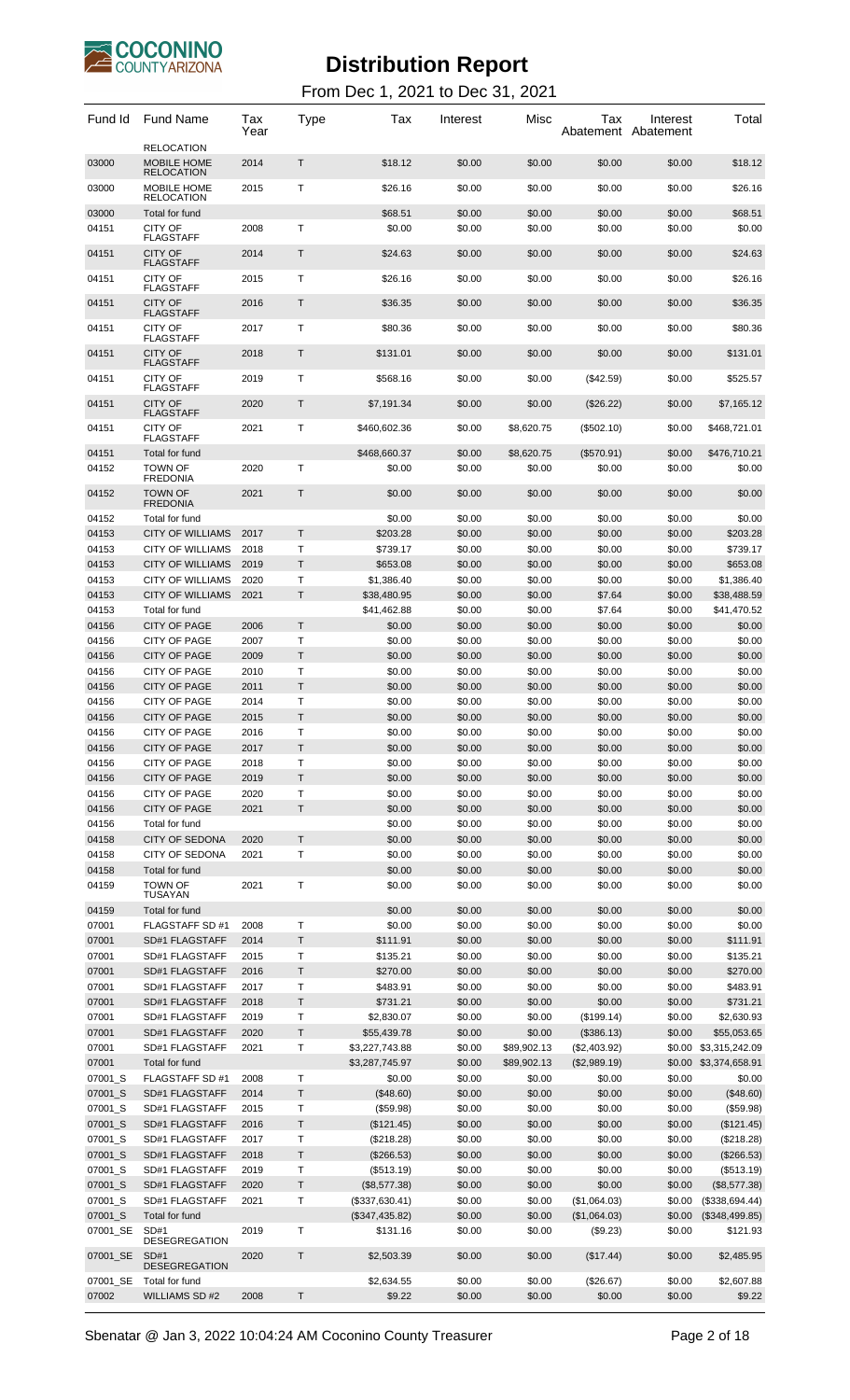

| Fund Id        | <b>Fund Name</b>                             | Tax<br>Year  | Type   | Tax                         | Interest         | Misc             | Tax<br>Abatement  | Interest<br>Abatement | Total                       |
|----------------|----------------------------------------------|--------------|--------|-----------------------------|------------------|------------------|-------------------|-----------------------|-----------------------------|
| 07002          | <b>WILLIAMS SD#2</b>                         | 2009         | т      | \$9.34                      | \$0.00           | \$0.00           | \$0.00            | \$0.00                | \$9.34                      |
| 07002          | <b>WILLIAMS SD #2</b>                        | 2010         | T<br>Τ | \$23.12                     | \$0.00           | \$0.00           | \$0.00            | \$0.00                | \$23.12<br>\$65.69          |
| 07002<br>07002 | <b>SD#2 WILLIAMS</b><br><b>SD#2 WILLIAMS</b> | 2011<br>2012 | Τ      | \$65.69<br>\$73.38          | \$0.00<br>\$0.00 | \$0.00<br>\$0.00 | \$0.00<br>\$0.00  | \$0.00<br>\$0.00      | \$73.38                     |
| 07002          | <b>SD#2 WILLIAMS</b>                         | 2013         | T      | \$95.63                     | \$0.00           | \$0.00           | \$0.00            | \$0.00                | \$95.63                     |
| 07002          | <b>SD#2 WILLIAMS</b>                         | 2014         | T      | \$115.46                    | \$0.00           | \$0.00           | \$0.00            | \$0.00                | \$115.46                    |
| 07002          | <b>SD#2 WILLIAMS</b>                         | 2015         | Τ      | \$158.03                    | \$0.00           | \$0.00           | \$0.00            | \$0.00                | \$158.03                    |
| 07002          | <b>SD#2 WILLIAMS</b>                         | 2016         | T      | \$189.76                    | \$0.00           | \$0.00           | \$0.00            | \$0.00                | \$189.76                    |
| 07002          | <b>SD#2 WILLIAMS</b>                         | 2017         | Τ      | \$710.73                    | \$0.00           | \$0.00           | \$0.00            | \$0.00                | \$710.73                    |
| 07002          | <b>SD#2 WILLIAMS</b>                         | 2018         | Τ      | \$2,503.31                  | \$0.00           | \$0.00           | \$0.00            | \$0.00                | \$2,503.31                  |
| 07002          | <b>SD#2 WILLIAMS</b>                         | 2019         | T      | \$2,741.32                  | \$0.00           | \$0.00           | \$0.00            | \$0.00                | \$2,741.32                  |
| 07002<br>07002 | <b>SD#2 WILLIAMS</b><br><b>SD#2 WILLIAMS</b> | 2020<br>2021 | Τ<br>Τ | \$12,429.62<br>\$297,485.64 | \$0.00<br>\$0.00 | \$0.00<br>\$0.00 | \$0.00<br>\$44.00 | \$0.00<br>\$0.00      | \$12,429.62<br>\$297,529.64 |
| 07002          | Total for fund                               |              |        | \$316,610.25                | \$0.00           | \$0.00           | \$44.00           | \$0.00                | \$316,654.25                |
| 07002_S        | <b>SD#2 WILLIAMS</b>                         | 2018         | Τ      | $(\$23.97)$                 | \$0.00           | \$0.00           | \$0.00            | \$0.00                | (\$23.97)                   |
| 07002 S        | <b>SD#2 WILLIAMS</b>                         | 2019         | Τ      | \$0.00                      | \$0.00           | \$0.00           | \$0.00            | \$0.00                | \$0.00                      |
| 07002 S        | SD#2 WILLIAMS                                | 2020         | Τ      | (\$828.67)                  | \$0.00           | \$0.00           | \$0.00            | \$0.00                | (\$828.67)                  |
| 07002_S        | <b>SD#2 WILLIAMS</b>                         | 2021         | Τ      | (\$16,866.88)               | \$0.00           | \$0.00           | (\$97.70)         | \$0.00                | (\$16,964.58)               |
| 07002_S        | Total for fund                               |              |        | (\$17,719.52)               | \$0.00           | \$0.00           | (\$97.70)         | \$0.00                | (\$17,817.22)               |
| 07004          | SD#4 GRAND<br><b>CANYON</b>                  | 2019         | Τ      | \$8.21                      | \$0.00           | \$0.00           | \$0.00            | \$0.00                | \$8.21                      |
| 07004          | SD#4 GRAND<br>CANYON                         | 2020         | Τ      | \$557.62                    | \$0.00           | \$0.00           | \$0.00            | \$0.00                | \$557.62                    |
| 07004          | SD#4 GRAND<br>CANYON                         | 2021         | Τ      | \$31,049.30                 | \$0.00           | \$86,695.66      | \$0.00            | \$0.00                | \$117,744.96                |
| 07004          | Total for fund                               |              |        | \$31,615.13                 | \$0.00           | \$86,695.66      | \$0.00            | \$0.00                | \$118,310.79                |
| 07004 AS<br>AE | SD#4 GRAND<br><b>CANYON</b>                  | 2019         | Τ      | (\$1.20)                    | \$0.00           | \$0.00           | \$0.00            | \$0.00                | (\$1.20)                    |
| 07004 AS<br>AE | SD#4 GRAND<br>CANYON                         | 2020         | Т      | (\$18.71)                   | \$0.00           | \$0.00           | \$0.00            | \$0.00                | (\$18.71)                   |
| 07004 AS<br>AE | SD#4 GRAND<br>CANYON                         | 2021         | Τ      | (\$1,150.20)                | \$0.00           | \$0.00           | \$0.00            | \$0.00                | (\$1,150.20)                |
| 07004 AS<br>AE | Total for fund                               |              |        | (\$1,170.11)                | \$0.00           | \$0.00           | \$0.00            | \$0.00                | (\$1,170.11)                |
| 07004_S        | SD#4 GRAND                                   | 2019         | Τ      | (\$1.21)                    | \$0.00           | \$0.00           | \$0.00            | \$0.00                | (\$1.21)                    |
| 07004_S        | CANYON<br>SD#4 GRAND                         | 2020         | Τ      | (\$18.15)                   | \$0.00           | \$0.00           | \$0.00            | \$0.00                | (\$18.15)                   |
| 07004_S        | CANYON<br>SD#4 GRAND                         | 2021         | Τ      | (\$1,326.08)                | \$0.00           | \$0.00           | \$0.00            | \$0.00                | (\$1,326.08)                |
| 07004_S        | <b>CANYON</b><br>Total for fund              |              |        | (\$1,345.44)                | \$0.00           | \$0.00           | \$0.00            | \$0.00                | (\$1,345.44)                |
| 07005          | <b>SD#5 CHEVELON</b>                         | 2020         | Т      | \$1,976.21                  | \$0.00           | \$0.00           | \$0.00            | \$0.00                | \$1,976.21                  |
| 07005          | <b>SD#5 CHEVELON</b><br>BUTTE                | 2021         | т      | \$58,012.61                 | \$0.00           | \$0.00           | \$0.00            | \$0.00                | \$58,012.61                 |
| 07005          | Total for fund                               |              |        | \$59.988.82                 | \$0.00           | \$0.00           | \$0.00            | \$0.00                | \$59,988.82                 |
| 07005 S        | SD#5 CHEVELON<br><b>BUTTE</b>                | 2021         | T      | (\$3,405.25)                | \$0.00           | \$0.00           | \$0.00            | \$0.00                | (\$3,405.25)                |
| 07005 S        | Total for fund                               |              |        | (\$3,405.25)                | \$0.00           | \$0.00           | \$0.00            | \$0.00                | (\$3,405.25)                |
| 07006          | SD#6 FREDONIA                                | 2020         | Т      | \$83,627.97                 | \$0.00           | \$0.00           | \$0.00            | \$0.00                | \$83,627.97                 |
| 07006          | <b>SD#6 FREDONIA</b>                         | 2021         | T      | \$157,741.96                | \$0.00           | \$0.00           | (\$51.34)         | \$0.00                | \$157,690.62                |
| 07006          | Total for fund                               |              |        | \$241,369.93                | \$0.00           | \$0.00           | (\$51.34)         | \$0.00                | \$241,318.59                |
| 07006 S        | <b>SD#6 FREDONIA</b>                         | 2020         | Τ      | (\$360.51)                  | \$0.00           | \$0.00           | \$0.00            | \$0.00                | (\$360.51)                  |
| 07006_S        | <b>SD#6 FREDONIA</b>                         | 2021         | T      | (\$5,099.32)                | \$0.00           | \$0.00           | \$0.00            | \$0.00                | (\$5,099.32)                |
| 07006 S        | <b>Total for fund</b>                        |              |        | (\$5,459.83)                | \$0.00           | \$0.00           | \$0.00            | \$0.00                | (\$5,459.83)                |
| 07009          | SD#9 SEDONA OAK 2020<br><b>CREEK</b>         |              | Τ      | \$5,048.89                  | \$0.00           | \$0.00           | \$0.00            | \$0.00                | \$5,048.89                  |
| 07009          | SD#9 SEDONA OAK 2021<br><b>CREEK</b>         |              | Τ      | \$192,172.21                | \$0.00           | \$0.00           | \$0.00            | \$0.00                | \$192,172.21                |
| 07009          | Total for fund                               |              |        | \$197,221.10                | \$0.00           | \$0.00           | \$0.00            | \$0.00                | \$197,221.10                |
| 07009 S        | SD#9 SEDONA OAK 2020<br><b>CREEK</b>         |              | Т      | (\$86.86)                   | \$0.00           | \$0.00           | \$0.00            | \$0.00                | (\$86.86)                   |
| 07009_S        | SD#9 SEDONA OAK 2021<br><b>CREEK</b>         |              | т      | (\$15,603.16)               | \$0.00           | \$0.00           | \$0.00            | \$0.00                | (\$15,603.16)               |
| 07009 S        | Total for fund                               |              |        | (\$15,690.02)               | \$0.00           | \$0.00           | \$0.00            | \$0.00                | (\$15,690.02)               |
| 07010          | SD#10 MAINE                                  | 2020         | Т      | \$4,981.54                  | \$0.00           | \$0.00           | \$0.00            | \$0.00                | \$4,981.54                  |
| 07010          | SD#10 MAINE                                  | 2021         | T      | \$108,472.39                | \$0.00           | \$0.00           | \$94.71           | \$0.00                | \$108,567.10                |
| 07010          | Total for fund                               |              |        | \$113,453.93                | \$0.00           | \$0.00           | \$94.71           | \$0.00                | \$113,548.64                |
| 07010 S        | SD#10 MAINE                                  | 2020         | T      | (\$405.10)                  | \$0.00           | \$0.00           | \$0.00            | \$0.00                | (\$405.10)                  |
| 07010_S        | SD#10 MAINE                                  | 2021         | Т      | (\$6,188.09)                | \$0.00           | \$0.00           | (\$213.83)        | \$0.00                | (\$6,401.92)                |
| 07010 S        | Total for fund                               |              |        | (\$6,593.19)                | \$0.00           | \$0.00           | (\$213.83)        | \$0.00                | (\$6,807.02)                |
| 07015<br>07015 | SD#15 TUBA CITY<br>SD#15 TUBA CITY           | 2015<br>2016 | Τ<br>Τ | \$0.00<br>\$0.00            | \$0.00<br>\$0.00 | \$0.00<br>\$0.00 | \$0.00<br>\$0.00  | \$0.00<br>\$0.00      | \$0.00<br>\$0.00            |
| 07015          | SD#15 TUBA CITY                              | 2017         | Τ      | \$0.00                      | \$0.00           | \$0.00           | \$0.00            | \$0.00                | \$0.00                      |
| 07015          | SD#15 TUBA CITY                              | 2018         | T      | \$0.00                      | \$0.00           | \$0.00           | \$0.00            | \$0.00                | \$0.00                      |
| 07015          | SD#15 TUBA CITY                              | 2019         | Τ      | \$0.00                      | \$0.00           | \$0.00           | \$0.00            | \$0.00                | \$0.00                      |
| 07015          | SD#15 TUBA CITY                              | 2020         | Τ      | \$0.00                      | \$0.00           | \$0.00           | \$0.00            | \$0.00                | \$0.00                      |
| 07015          | SD#15 TUBA CITY                              | 2021         | Т      | \$0.00                      | \$0.00           | \$0.00           | \$0.00            | \$0.00                | \$0.00                      |
| 07015          | Total for fund                               |              |        | \$0.00                      | \$0.00           | \$0.00           | \$0.00            | \$0.00                | \$0.00                      |
| 07016<br>07016 | PAGE SD #8<br>PAGE SD #8                     | 2006<br>2007 | T<br>T | \$10.63<br>\$0.00           | \$0.00<br>\$0.00 | \$0.00<br>\$0.00 | \$0.00<br>\$0.00  | \$0.00                | \$10.63<br>\$0.00           |
| 07016          | PAGE SD #8                                   | 2009         | Τ      | \$16.83                     | \$0.00           | \$0.00           | \$0.00            | \$0.00<br>\$0.00      | \$16.83                     |
| 07016          | PAGE SD #8                                   | 2010         | Т      | \$37.76                     | \$0.00           | \$0.00           | \$0.00            | \$0.00                | \$37.76                     |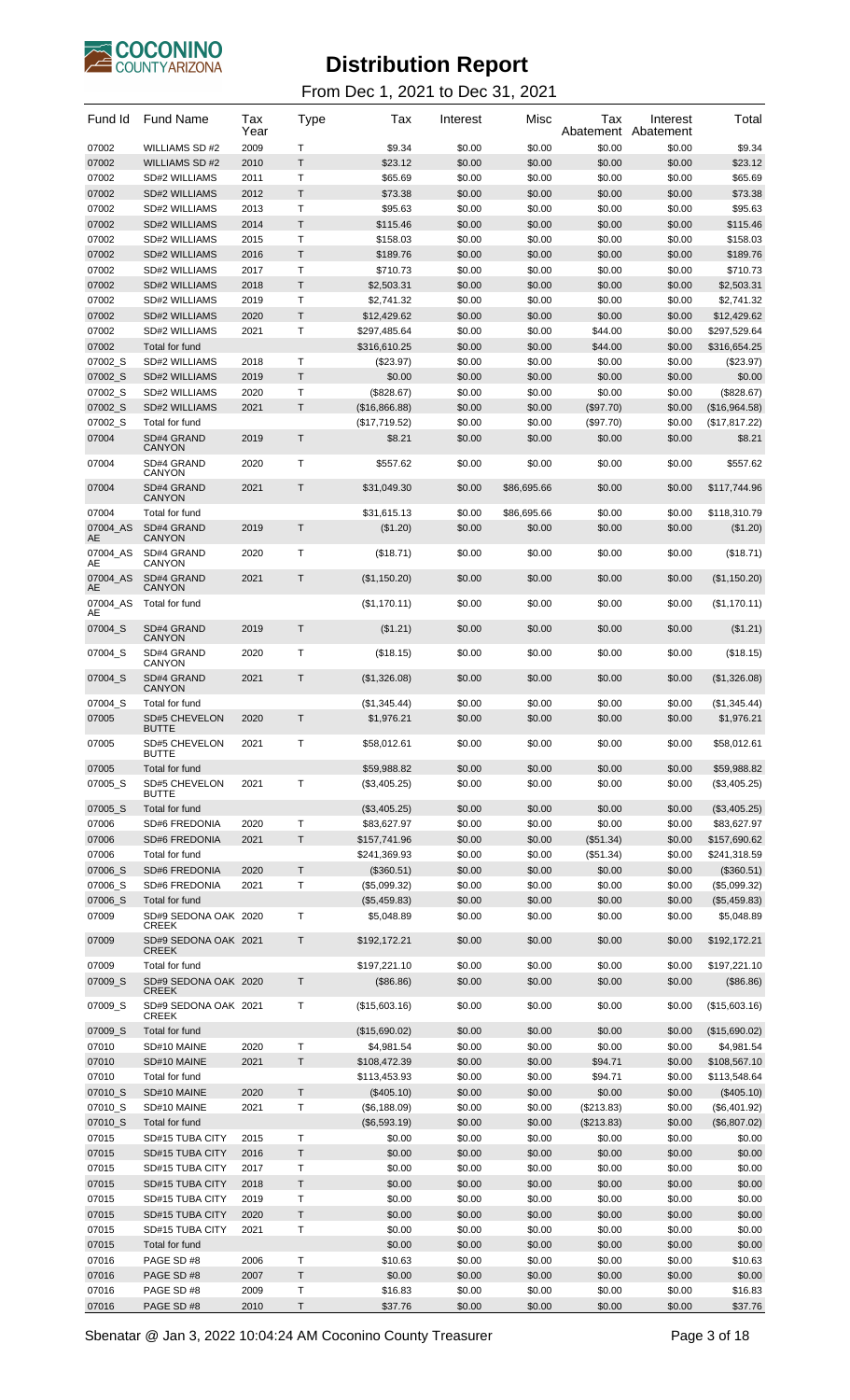

| Fund Id | <b>Fund Name</b>                   | Tax<br>Year | <b>Type</b>  | Tax            | Interest | Misc   | Tax<br>Abatement | Interest<br>Abatement | Total         |
|---------|------------------------------------|-------------|--------------|----------------|----------|--------|------------------|-----------------------|---------------|
| 07016   | SD#8 PAGE                          | 2011        | Т            | \$26.15        | \$0.00   | \$0.00 | \$0.00           | \$0.00                | \$26.15       |
| 07016   | SD#8 PAGE                          | 2014        | T            | \$30.50        | \$0.00   | \$0.00 | \$0.00           | \$0.00                | \$30.50       |
| 07016   | SD#8 PAGE                          | 2015        | T            | \$29.88        | \$0.00   | \$0.00 | \$0.00           | \$0.00                | \$29.88       |
| 07016   | SD#8 PAGE                          | 2016        | T            | \$31.18        | \$0.00   | \$0.00 | \$0.00           | \$0.00                | \$31.18       |
| 07016   | SD#8 PAGE                          | 2017        | Т            | \$79.85        | \$0.00   | \$0.00 | \$0.00           | \$0.00                | \$79.85       |
| 07016   | SD#8 PAGE                          | 2018        | T            | \$83.12        | \$0.00   | \$0.00 | \$0.00           | \$0.00                | \$83.12       |
| 07016   | SD#8 PAGE                          | 2019        | Т            | \$563.39       | \$0.00   | \$0.00 | \$0.00           | \$0.00                | \$563.39      |
| 07016   | SD#8 PAGE                          | 2020        | T            | \$6,318.54     | \$0.00   | \$0.00 | \$0.00           | \$0.00                | \$6,318.54    |
| 07016   | SD#8 PAGE                          | 2021        | T            | \$227,906.98   | \$0.00   | \$0.00 | (\$160.71)       | \$0.00                | \$227,746.27  |
| 07016   | Total for fund                     |             |              | \$235,134.81   | \$0.00   | \$0.00 | (\$160.71)       | \$0.00                | \$234,974.10  |
| 07016_S | PAGE SD #8                         | 2006        | Т            | (\$3.82)       | \$0.00   | \$0.00 | \$0.00           | \$0.00                | (\$3.82)      |
| 07016_S | PAGE SD #8                         | 2007        | T            | \$0.00         | \$0.00   | \$0.00 | \$0.00           | \$0.00                | \$0.00        |
| 07016_S | PAGE SD #8                         | 2009        | Т            | (\$6.41)       | \$0.00   | \$0.00 | \$0.00           | \$0.00                | (\$6.41)      |
| 07016_S | PAGE SD #8                         | 2010        | T            | (\$14.95)      | \$0.00   | \$0.00 | \$0.00           | \$0.00                | (\$14.95)     |
| 07016_S | SD#8 PAGE                          | 2011        | T            | (\$10.46)      | \$0.00   | \$0.00 | \$0.00           | \$0.00                | (\$10.46)     |
| 07016_S | SD#8 PAGE                          | 2014        | T            | (\$12.78)      | \$0.00   | \$0.00 | \$0.00           | \$0.00                | (\$12.78)     |
| 07016_S | SD#8 PAGE                          | 2015        | Т            | (\$13.44)      | \$0.00   | \$0.00 | \$0.00           | \$0.00                | (\$13.44)     |
| 07016_S | SD#8 PAGE                          | 2016        | T            | (\$14.72)      | \$0.00   | \$0.00 | \$0.00           | \$0.00                | (\$14.72)     |
| 07016 S | SD#8 PAGE                          | 2017        | т            | (\$13.82)      | \$0.00   | \$0.00 | \$0.00           | \$0.00                | (\$13.82)     |
| 07016_S | SD#8 PAGE                          | 2018        | T            | (\$22.64)      | \$0.00   | \$0.00 | \$0.00           | \$0.00                | (\$22.64)     |
| 07016_S | SD#8 PAGE                          | 2019        | T            | (\$71.90)      | \$0.00   | \$0.00 | \$0.00           | \$0.00                | (\$71.90)     |
| 07016_S | SD#8 PAGE                          | 2020        | T            | (\$1,602.42)   | \$0.00   | \$0.00 | \$0.00           | \$0.00                | (\$1,602.42)  |
| 07016_S | SD#8 PAGE                          | 2021        | Т            | (\$16,371.87)  | \$0.00   | \$0.00 | \$0.00           | \$0.00                | (\$16,371.87) |
| 07016 S | Total for fund                     |             |              | (\$18, 159.23) | \$0.00   | \$0.00 | \$0.00           | \$0.00                | (\$18,159.23) |
| 07031   | SD#31 ASH FORK                     | 2012        | Т            | \$47.63        | \$0.00   | \$0.00 | \$0.00           | \$0.00                | \$47.63       |
| 07031   | SD#31 ASH FORK                     | 2013        | T            | \$53.99        | \$0.00   | \$0.00 | \$0.00           | \$0.00                | \$53.99       |
| 07031   | SD#31 ASH FORK                     | 2014        | T            | \$51.84        | \$0.00   | \$0.00 | \$0.00           | \$0.00                | \$51.84       |
|         | SD#31 ASH FORK                     |             | T            | \$54.51        | \$0.00   | \$0.00 | \$0.00           | \$0.00                | \$54.51       |
| 07031   |                                    | 2015        |              |                |          |        |                  |                       |               |
| 07031   | SD#31 ASH FORK                     | 2016        | Т            | \$57.16        | \$0.00   | \$0.00 | \$0.00           | \$0.00                | \$57.16       |
| 07031   | SD#31 ASH FORK                     | 2017        | T            | \$69.03        | \$0.00   | \$0.00 | \$0.00           | \$0.00                | \$69.03       |
| 07031   | SD#31 ASH FORK                     | 2018        | Т            | \$192.30       | \$0.00   | \$0.00 | \$0.00           | \$0.00                | \$192.30      |
| 07031   | SD#31 ASH FORK                     | 2019        | T            | \$225.99       | \$0.00   | \$0.00 | \$0.00           | \$0.00                | \$225.99      |
| 07031   | SD#31 ASH FORK                     | 2020        | Τ            | \$5,984.30     | \$0.00   | \$0.00 | \$0.00           | \$0.00                | \$5,984.30    |
| 07031   | SD#31 ASH FORK                     | 2021        | T            | \$33,093.67    | \$0.00   | \$0.00 | \$0.00           | \$0.00                | \$33,093.67   |
| 07031   | Total for fund                     |             |              | \$39,830.42    | \$0.00   | \$0.00 | \$0.00           | \$0.00                | \$39,830.42   |
| 07031_S | SD#31 ASH FORK                     | 2012        | T            | (\$6.44)       | \$0.00   | \$0.00 | \$0.00           | \$0.00                | (\$6.44)      |
| 07031_S | SD#31 ASH FORK                     | 2013        | Т            | (\$7.26)       | \$0.00   | \$0.00 | \$0.00           | \$0.00                | (\$7.26)      |
| 07031_S | SD#31 ASH FORK                     | 2014        | T            | (\$6.30)       | \$0.00   | \$0.00 | \$0.00           | \$0.00                | (\$6.30)      |
| 07031_S | SD#31 ASH FORK                     | 2015        | T            | (\$13.94)      | \$0.00   | \$0.00 | \$0.00           | \$0.00                | (\$13.94)     |
| 07031 S | SD#31 ASH FORK                     | 2016        | Τ            | (\$15.18)      | \$0.00   | \$0.00 | \$0.00           | \$0.00                | (\$15.18)     |
| 07031_S | SD#31 ASH FORK                     | 2017        | T            | (\$15.52)      | \$0.00   | \$0.00 | \$0.00           | \$0.00                | (\$15.52)     |
| 07031_S | SD#31 ASH FORK                     | 2018        | Τ            | (\$15.86)      | \$0.00   | \$0.00 | \$0.00           | \$0.00                | (\$15.86)     |
| 07031_S | SD#31 ASH FORK                     | 2019        | Т            | (\$16.04)      | \$0.00   | \$0.00 | \$0.00           | \$0.00                | (\$16.04)     |
| 07031_S | SD#31 ASH FORK                     | 2020        | T            | (\$708.71)     | \$0.00   | \$0.00 | \$0.00           | \$0.00                | (\$708.71)    |
| 07031_S | SD#31 ASH FORK                     | 2021        | Τ            | (\$2,078.36)   | \$0.00   | \$0.00 | \$0.00           | \$0.00                | (\$2,078.36)  |
| 07031_S | Total for fund                     |             |              | (\$2,883.61)   | \$0.00   | \$0.00 | \$0.00           | \$0.00                | (\$2,883.61)  |
| 07990   | SD#5 MINIMUM                       | 2020        | Τ            | \$2,508.26     | \$0.00   | \$0.00 | \$0.00           | \$0.00                | \$2,508.26    |
|         | <b>SCHOOL TAX</b>                  |             |              |                |          |        |                  |                       |               |
| 07990   | SD#5 MINIMUM<br><b>SCHOOL TAX</b>  | 2021        | T            | \$71,653.86    | \$0.00   | \$0.00 | \$0.00           | \$0.00                | \$71,653.86   |
| 07990   | Total for fund                     |             |              |                |          |        |                  |                       |               |
|         |                                    |             |              | \$74,162.12    | \$0.00   | \$0.00 | \$0.00           | \$0.00                | \$74,162.12   |
| 07990 S | SD#5 MINIMUM<br><b>SCHOOL TAX</b>  | 2021        | T            | (\$4,207.87)   | \$0.00   | \$0.00 | \$0.00           | \$0.00                | (\$4,207.87)  |
| 07990_S | Total for fund                     |             |              | (\$4,207.87)   | \$0.00   | \$0.00 | \$0.00           | \$0.00                | (\$4,207.87)  |
| 07991   | <b>SD#9 MINIMUM</b>                | 2020        | T            | \$5,154.22     | \$0.00   | \$0.00 | \$0.00           | \$0.00                | \$5,154.22    |
|         | <b>SCHOOL TAX</b>                  |             |              |                |          |        |                  |                       |               |
| 07991   | SD#9 MINIMUM                       | 2021        | т            | \$230,221.27   | \$0.00   | \$0.00 | \$0.00           | \$0.00                | \$230,221.27  |
|         | <b>SCHOOL TAX</b>                  |             |              |                |          |        |                  |                       |               |
| 07991   | Total for fund                     |             |              | \$235,375.49   | \$0.00   | \$0.00 | \$0.00           | \$0.00                | \$235,375.49  |
| 07991_S | SD#9 MINIMUM<br><b>SCHOOL TAX</b>  | 2020        | т            | (\$88.68)      | \$0.00   | \$0.00 | \$0.00           | \$0.00                | (\$88.68)     |
| 07991_S | SD#9 MINIMUM                       | 2021        | $\mathsf{T}$ | (\$18,692.28)  | \$0.00   | \$0.00 | \$0.00           | \$0.00                | (\$18,692.28) |
|         | <b>SCHOOL TAX</b>                  |             |              |                |          |        |                  |                       |               |
| 07991_S | Total for fund                     |             |              | (\$18,780.96)  | \$0.00   | \$0.00 | \$0.00           | \$0.00                | (\$18,780.96) |
| 07999   | <b>COUNTY EDUC</b>                 | 2020        | T            | \$0.59         | \$0.00   | \$0.00 | \$0.00           | \$0.00                | \$0.59        |
|         | <b>DISTRICT</b>                    |             |              |                |          |        |                  |                       |               |
| 07999   | Total for fund                     |             |              | \$0.59         | \$0.00   | \$0.00 | \$0.00           | \$0.00                | \$0.59        |
| 08150   | <b>COMMUNITY</b>                   | 2006        | T            | \$4.14         | \$0.00   | \$0.00 | \$0.00           | \$0.00                | \$4.14        |
|         | <b>COLLEGE</b>                     |             |              |                |          |        |                  |                       |               |
| 08150   | <b>COMMUNITY</b><br>COLLEGE        | 2007        | Т            | \$0.00         | \$0.00   | \$0.00 | \$0.00           | \$0.00                | \$0.00        |
| 08150   | <b>COMMUNITY</b>                   | 2008        | T.           | \$1.11         | \$0.00   | \$0.00 | \$0.00           | \$0.00                | \$1.11        |
|         | <b>COLLEGE</b>                     |             |              |                |          |        |                  |                       |               |
| 08150   | <b>COMMUNITY</b>                   | 2009        | Т            | \$5.57         | \$0.00   | \$0.00 | \$0.00           | \$0.00                | \$5.57        |
|         | COLLEGE                            |             |              |                |          |        |                  |                       |               |
| 08150   | <b>COMMUNITY</b><br><b>COLLEGE</b> | 2010        | T            | \$8.89         | \$0.00   | \$0.00 | \$0.00           | \$0.00                | \$8.89        |
| 08150   | <b>COMMUNITY</b>                   | 2011        | Т            | \$10.85        | \$0.00   | \$0.00 | \$0.00           | \$0.00                | \$10.85       |
|         | COLLEGE                            |             |              |                |          |        |                  |                       |               |
| 08150   | <b>COMMUNITY</b><br>COLLEGE        | 2012        | T            | \$11.13        | \$0.00   | \$0.00 | \$0.00           | \$0.00                | \$11.13       |
| 08150   | <b>COMMUNITY</b>                   | 2013        | т            | \$15.66        | \$0.00   | \$0.00 | \$0.00           | \$0.00                | \$15.66       |
|         |                                    |             |              |                |          |        |                  |                       |               |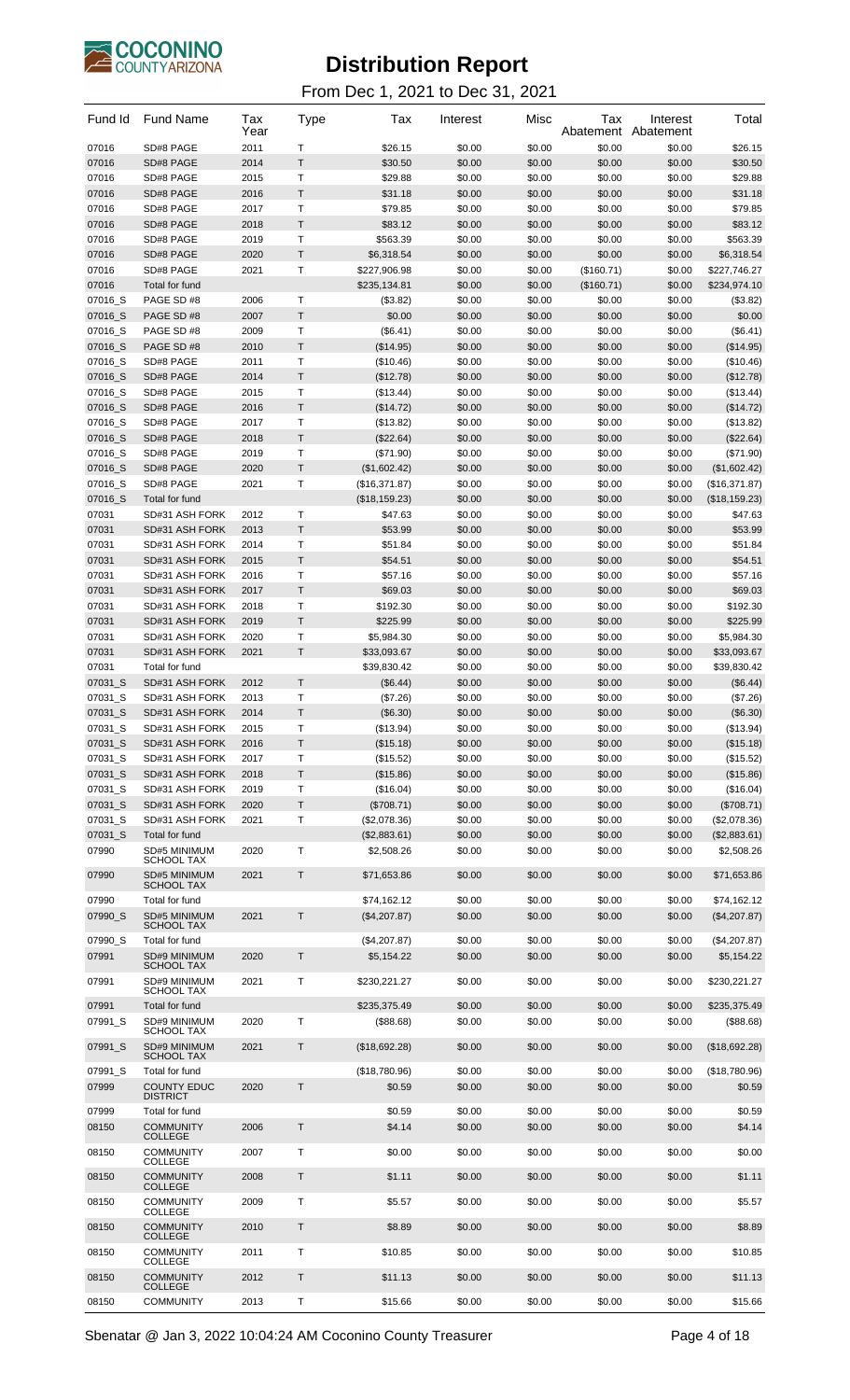

#### From Dec 1, 2021 to Dec 31, 2021

| Fund Id        | <b>Fund Name</b>                                      | Tax<br>Year  | Type             | Tax                | Interest         | Misc             | Тах              | Interest<br>Abatement Abatement | Total              |
|----------------|-------------------------------------------------------|--------------|------------------|--------------------|------------------|------------------|------------------|---------------------------------|--------------------|
| 08150          | <b>COLLEGE</b><br><b>COMMUNITY</b><br><b>COLLEGE</b>  | 2014         | $\mathsf{T}$     | \$34.13            | \$0.00           | \$0.00           | \$0.00           | \$0.00                          | \$34.13            |
| 08150          | <b>COMMUNITY</b><br><b>COLLEGE</b>                    | 2015         | $\mathsf{T}$     | \$48.23            | \$0.00           | \$0.00           | \$0.00           | \$0.00                          | \$48.23            |
| 08150          | <b>COMMUNITY</b><br><b>COLLEGE</b>                    | 2016         | Τ                | \$61.25            | \$0.00           | \$0.00           | \$0.00           | \$0.00                          | \$61.25            |
| 08150          | <b>COMMUNITY</b><br><b>COLLEGE</b>                    | 2017         | Т                | \$174.29           | \$0.00           | \$0.00           | \$0.00           | \$0.00                          | \$174.29           |
| 08150          | <b>COMMUNITY</b><br><b>COLLEGE</b>                    | 2018         | Τ                | \$432.85           | \$0.00           | \$0.00           | \$0.00           | \$0.00                          | \$432.85           |
| 08150          | <b>COMMUNITY</b><br><b>COLLEGE</b>                    | 2019         | $\mathsf{T}$     | \$788.64           | \$0.00           | \$0.00           | $(\$24.65)$      | \$0.00                          | \$763.99           |
| 08150          | <b>COMMUNITY</b><br><b>COLLEGE</b>                    | 2020         | Τ                | \$20,177.96        | \$0.00           | \$0.00           | (\$48.38)        | \$0.00                          | \$20,129.58        |
| 08150          | <b>COMMUNITY</b><br>COLLEGE                           | 2021         | Т                | \$626,694.27       | \$0.00           | \$16,934.04      | (\$308.81)       | \$0.00                          | \$643,319.50       |
| 08150          | Total for fund                                        |              |                  | \$648,468.97       | \$0.00           | \$16,934.04      | (\$381.84)       | \$0.00                          | \$665,021.17       |
| 10375          | <b>WILLIAMS</b><br><b>HOSPITAL</b><br><b>DISTRICT</b> | 2008         | Τ                | \$5.14             | \$0.00           | \$0.00           | \$0.00           | \$0.00                          | \$5.14             |
| 10375          | <b>WILLIAMS</b><br><b>HOSPITAL</b><br><b>DISTRICT</b> | 2009         | Τ                | \$4.72             | \$0.00           | \$0.00           | \$0.00           | \$0.00                          | \$4.72             |
| 10375          | <b>WILLIAMS</b><br><b>HOSPITAL</b><br><b>DISTRICT</b> | 2010         | Т                | \$10.00            | \$0.00           | \$0.00           | \$0.00           | \$0.00                          | \$10.00            |
| 10375          | <b>HOSP DIST</b><br><b>WILLIAMS</b>                   | 2011         | Τ                | \$21.86            | \$0.00           | \$0.00           | \$0.00           | \$0.00                          | \$21.86            |
| 10375          | <b>HOSP DIST</b><br><b>WILLIAMS</b>                   | 2012         | Т                | \$28.37            | \$0.00           | \$0.00           | \$0.00           | \$0.00                          | \$28.37            |
| 10375          | <b>HOSP DIST</b><br><b>WILLIAMS</b>                   | 2013         | Τ                | \$33.50            | \$0.00           | \$0.00           | \$0.00           | \$0.00                          | \$33.50            |
| 10375          | <b>HOSP DIST</b><br><b>WILLIAMS</b>                   | 2014         | Т                | \$34.01            | \$0.00           | \$0.00           | \$0.00           | \$0.00                          | \$34.01            |
| 10375          | <b>HOSP DIST</b><br><b>WILLIAMS</b>                   | 2015         | Τ                | \$45.43            | \$0.00           | \$0.00           | \$0.00           | \$0.00                          | \$45.43            |
| 10375          | <b>HOSP DIST</b><br><b>WILLIAMS</b>                   | 2016         | Т                | \$53.70            | \$0.00           | \$0.00           | \$0.00           | \$0.00                          | \$53.70            |
| 10375          | <b>HOSP DIST</b><br><b>WILLIAMS</b>                   | 2017         | Τ                | \$229.93           | \$0.00           | \$0.00           | \$0.00           | \$0.00                          | \$229.93           |
| 10375          | <b>HOSP DIST</b><br><b>WILLIAMS</b>                   | 2018         | Т                | \$797.54           | \$0.00           | \$0.00           | \$0.00           | \$0.00                          | \$797.54           |
| 10375          | <b>HOSP DIST</b><br><b>WILLIAMS</b>                   | 2019         | Τ                | \$1,132.33         | \$0.00           | \$0.00           | \$0.00           | \$0.00                          | \$1,132.33         |
| 10375          | <b>HOSP DIST</b>                                      | 2020         | Т                | \$5,859.34         | \$0.00           | \$0.00           | \$0.00           | \$0.00                          | \$5.859.34         |
| 10375          | <b>WILLIAMS</b><br><b>HOSP DIST</b>                   | 2021         | Т                | \$114,056.02       | \$0.00           | \$0.00           | \$15.98          | \$0.00                          | \$114,072.00       |
| 10375          | <b>WILLIAMS</b><br>Total for fund                     |              |                  | \$122,311.89       | \$0.00           | \$0.00           | \$15.98          | \$0.00                          | \$122,327.87       |
| 10376          | PAGE HOSPITAL<br><b>DISTRICT #1</b>                   | 2006         | $\mathsf{T}$     | \$9.07             | \$0.00           | \$0.00           | \$0.00           | \$0.00                          | \$9.07             |
| 10376          | PAGE HOSPITAL<br><b>DISTRICT #1</b>                   | 2007         | Т                | \$0.00             | \$0.00           | \$0.00           | \$0.00           | \$0.00                          | \$0.00             |
| 10376          | PAGE HOSPITAL<br><b>DISTRICT #1</b>                   | 2009         | Τ                | \$10.64            | \$0.00           | \$0.00           | \$0.00           | \$0.00                          | \$10.64            |
| 10376          | PAGE HOSPITAL<br><b>DISTRICT#1</b>                    | 2010         | Т                | \$17.06            | \$0.00           | \$0.00           | \$0.00           | \$0.00                          | \$17.06            |
| 10376          | <b>HOSP DIST PAGE</b>                                 | 2011         | $\mathsf{T}$     | \$8.46             | \$0.00           | \$0.00           | \$0.00           | \$0.00                          | \$8.46             |
| 10376          | <b>HOSP DIST PAGE</b>                                 | 2014         | $\top$           | \$6.91             | \$0.00           | \$0.00           | \$0.00           | \$0.00                          | \$6.91             |
| 10376          | <b>HOSP DIST PAGE</b>                                 | 2015         | $\mathsf T$      | \$7.29             | \$0.00           | \$0.00           | \$0.00           | \$0.00                          | \$7.29             |
| 10376          | <b>HOSP DIST PAGE</b><br><b>HOSP DIST PAGE</b>        | 2016         | Т<br>T           | \$7.52             | \$0.00           | \$0.00<br>\$0.00 | \$0.00<br>\$0.00 | \$0.00                          | \$7.52<br>\$19.29  |
| 10376<br>10376 | <b>HOSP DIST PAGE</b>                                 | 2017<br>2018 | Т                | \$19.29<br>\$22.58 | \$0.00<br>\$0.00 | \$0.00           | \$0.00           | \$0.00<br>\$0.00                | \$22.58            |
| 10376          | <b>HOSP DIST PAGE</b>                                 | 2019         | T                | \$160.32           | \$0.00           | \$0.00           | \$0.00           | \$0.00                          | \$160.32           |
| 10376          | <b>HOSP DIST PAGE</b>                                 | 2020         | T                | \$18,840.88        | \$0.00           | \$0.00           | \$0.00           | \$0.00                          | \$18,840.88        |
| 10376          | <b>HOSP DIST PAGE</b>                                 | 2021         | $\mathsf T$      | \$72,967.70        | \$0.00           | \$0.00           | (\$34.61)        | \$0.00                          | \$72,933.09        |
| 10376          | Total for fund                                        |              |                  | \$92,077.72        | \$0.00           | \$0.00           | (\$34.61)        | \$0.00                          | \$92,043.11        |
| 11201          | <b>FD SEDONA</b>                                      | 2020         | $\mathsf{T}$     | \$13,531.39        | \$0.00           | \$217.98         | \$0.00           | \$0.00                          | \$13,749.37        |
| 11201          | <b>FD SEDONA</b>                                      | 2021         | Τ                | \$584,907.00       | \$0.00           | \$5,895.78       | \$0.00           | \$0.00                          | \$590,802.78       |
| 11201          | Total for fund                                        |              |                  | \$598,438.39       | \$0.00           | \$6,113.76       | \$0.00           | \$0.00                          | \$604,552.15       |
| 11206          | <b>FD SUMMIT</b>                                      | 2018         | T                | \$33.36            | \$0.00           | \$0.00           | \$0.00           | \$0.00                          | \$33.36            |
| 11206          | <b>FD SUMMIT</b>                                      | 2020         | T                | \$6,206.76         | \$0.00           | \$880.86         | \$0.00           | \$0.00                          | \$7,087.62         |
| 11206          | <b>FD SUMMIT</b>                                      | 2021         | Τ                | \$287,335.55       | \$0.00           | \$24,128.79      | \$0.00           | \$0.00                          | \$311,464.34       |
| 11206          | Total for fund                                        |              |                  | \$293,575.67       | \$0.00           | \$25,009.65      | \$0.00           | \$0.00                          | \$318,585.32       |
| 11240          | FD HIGHLANDS                                          | 2014         | Τ                | \$0.00             | \$0.00           | \$0.00           | \$0.00           | \$0.00                          | \$0.00             |
| 11240<br>11240 | FD HIGHLANDS<br>FD HIGHLANDS                          | 2016<br>2017 | $\mathsf T$<br>T | \$55.68<br>\$60.38 | \$0.00<br>\$0.00 | \$0.00<br>\$0.00 | \$0.00<br>\$0.00 | \$0.00<br>\$0.00                | \$55.68<br>\$60.38 |
| 11240          | <b>FD HIGHLANDS</b>                                   | 2018         | $\mathsf T$      | \$63.40            | \$0.00           | \$0.00           | \$0.00           | \$0.00                          | \$63.40            |
| 11240          | FD HIGHLANDS                                          | 2019         | Т                | \$52.94            | \$0.00           | \$0.00           | \$0.00           | \$0.00                          | \$52.94            |
| 11240          | FD HIGHLANDS                                          | 2020         | $\mathsf{T}$     | \$5.037.58         | \$0.00           | \$880.86         | \$0.00           | \$0.00                          | \$5,918.44         |
| 11240          | FD HIGHLANDS                                          | 2021         | Τ                | \$228,413.48       | \$0.00           | \$24,142.10      | \$9.42           | \$0.00                          | \$252,565.00       |
| 11240          | Total for fund                                        |              |                  | \$233,683.46       | \$0.00           | \$25,022.96      | \$9.42           | \$0.00                          | \$258,715.84       |
| 11241          | FD PINEWOOD                                           | 2020         | T                | \$1,652.07         | \$0.00           | \$880.86         | \$0.00           | \$0.00                          | \$2,532.93         |
| 11241          | <b>FD PINEWOOD</b>                                    | 2021         | $\mathsf{T}$     | \$161,868.35       | \$0.00           | \$24,142.10      | \$0.00           | \$0.00                          | \$186,010.45       |
| 11241          | Total for fund                                        |              |                  | \$163,520.42       | \$0.00           | \$25,022.96      | \$0.00           | \$0.00                          | \$188,543.38       |
| 11242          | FD FOREST LAKES                                       | 2020         | Т                | \$2,895.19         | \$0.00           | \$283.28         | \$0.00           | \$0.00                          | \$3,178.47         |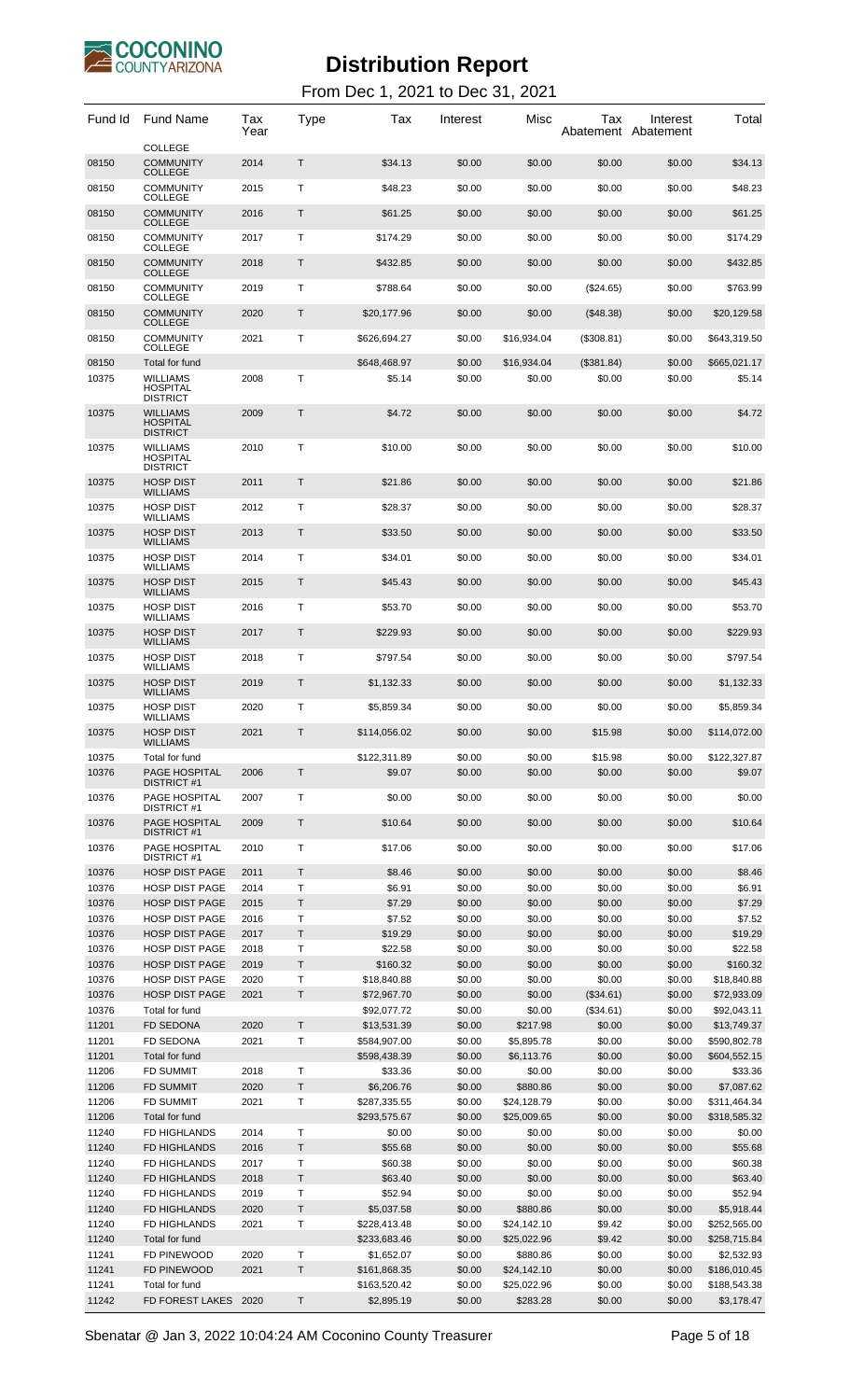

| Fund Id        | <b>Fund Name</b>                                               | Tax<br>Year  | Type | Tax                       | Interest         | Misc                    | Tax              | Interest<br>Abatement Abatement | Total                      |
|----------------|----------------------------------------------------------------|--------------|------|---------------------------|------------------|-------------------------|------------------|---------------------------------|----------------------------|
| 11242          | <b>ESTATES</b><br>FD FOREST LAKES<br>ESTATES                   | 2021         | т    | \$72,044.71               | \$0.00           | \$8,171.59              | \$0.00           | \$0.00                          | \$80,216.30                |
| 11242          | Total for fund                                                 |              |      | \$74.939.90               | \$0.00           | \$8,454.87              | \$0.00           | \$0.00                          | \$83,394.77                |
| 11246          | FD GREENEHAVEN 2020                                            |              | T    | \$33,219.45               | \$0.00           | \$85.03                 | \$0.00           | \$0.00                          | \$33,304.48                |
| 11246          | FD GREENEHAVEN 2021                                            |              | Τ    | \$52,067.76               | \$0.00           | \$2,568.60              | \$0.00           | \$0.00                          | \$54,636.36                |
| 11246          | Total for fund                                                 |              |      | \$85,287.21               | \$0.00           | \$2,653.63              | \$0.00           | \$0.00                          | \$87,940.84                |
| 11247          | FD MORMON LAKE                                                 | 2020         | T    | \$211.23                  | \$0.00           | \$106.64                | \$0.00           | \$0.00                          | \$317.87                   |
| 11247          | FD MORMON LAKE                                                 | 2021         | Т    | \$17,773.71               | \$0.00           | \$3,074.32              | \$0.00           | \$0.00                          | \$20,848.03                |
| 11247          | Total for fund                                                 |              |      | \$17,984.94               | \$0.00           | \$3,180.96              | \$0.00           | \$0.00                          | \$21,165.90                |
| 11249          | FD SHERWOOD                                                    | 2020         | T    | \$511.85                  | \$0.00           | \$62.95                 | \$0.00           | \$0.00                          | \$574.80                   |
| 11249          | FOREST EST<br><b>FD SHERWOOD</b><br>FOREST EST                 | 2021         | T    | \$12,190.20               | \$0.00           | \$1,809.99              | \$0.00           | \$0.00                          | \$14,000.19                |
| 11249          | Total for fund                                                 |              |      | \$12,702.05               | \$0.00           | \$1,872.94              | \$0.00           | \$0.00                          | \$14,574.99                |
| 11250          | FD THE WOODS                                                   | 2020         | Τ    | \$47.13                   | \$0.00           | \$5.17                  | \$0.00           | \$0.00                          | \$52.30                    |
| 11250          | FD THE WOODS                                                   | 2021         | т    | \$493.92                  | \$0.00           | \$146.40                | \$0.00           | \$0.00                          | \$640.32                   |
| 11250          | Total for fund                                                 |              |      | \$541.05                  | \$0.00           | \$151.57                | \$0.00           | \$0.00                          | \$692.62                   |
| 11251          | FD KAIBAB                                                      | 2012         | Т    | \$15.61                   | \$0.00           | \$0.00                  | \$0.00           | \$0.00                          | \$15.61                    |
| 11251          | <b>ESTATES WEST</b><br><b>FD KAIBAB</b><br><b>ESTATES WEST</b> | 2013         | Т    | \$19.01                   | \$0.00           | \$0.00                  | \$0.00           | \$0.00                          | \$19.01                    |
| 11251          | FD KAIBAB                                                      | 2014         | т    | \$16.48                   | \$0.00           | \$0.00                  | \$0.00           | \$0.00                          | \$16.48                    |
| 11251          | ESTATES WEST<br><b>FD KAIBAB</b>                               | 2015         | Т    | \$17.33                   | \$0.00           | \$0.00                  | \$0.00           | \$0.00                          | \$17.33                    |
| 11251          | <b>ESTATES WEST</b><br>FD KAIBAB                               |              | т    | \$18.17                   |                  |                         |                  |                                 |                            |
|                | <b>ESTATES WEST</b>                                            | 2016         |      |                           | \$0.00           | \$0.00                  | \$0.00           | \$0.00                          | \$18.17                    |
| 11251          | <b>FD KAIBAB</b><br><b>ESTATES WEST</b>                        | 2017         | Т    | \$19.09                   | \$0.00           | \$0.00                  | \$0.00           | \$0.00                          | \$19.09                    |
| 11251          | FD KAIBAB<br><b>ESTATES WEST</b>                               | 2018         | т    | \$20.04                   | \$0.00           | \$0.00                  | \$0.00           | \$0.00                          | \$20.04                    |
| 11251          | <b>FD KAIBAB</b><br><b>ESTATES WEST</b>                        | 2019         | Т    | \$20.37                   | \$0.00           | \$0.00                  | \$0.00           | \$0.00                          | \$20.37                    |
| 11251          | FD KAIBAB<br>ESTATES WEST                                      | 2020         | т    | \$483.60                  | \$0.00           | \$31.01                 | \$0.00           | \$0.00                          | \$514.61                   |
| 11251          | <b>FD KAIBAB</b><br><b>ESTATES WEST</b>                        | 2021         | Т    | \$5,099.96                | \$0.00           | \$891.69                | \$0.00           | \$0.00                          | \$5,991.65                 |
|                | Total for fund                                                 |              |      |                           |                  |                         |                  |                                 |                            |
| 11251          |                                                                |              | т    | \$5,729.66                | \$0.00           | \$922.70                | \$0.00           | \$0.00                          | \$6,652.36                 |
| 11523<br>11523 | FD BLUE RIDGE<br>FD BLUE RIDGE                                 | 2020<br>2021 | T    | \$3,170.56<br>\$94,584.53 | \$0.00<br>\$0.00 | \$413.89<br>\$11,964.58 | \$0.00<br>\$0.00 | \$0.00<br>\$0.00                | \$3,584.45<br>\$106,549.11 |
| 11523          | Total for fund                                                 |              |      | \$97,755.09               | \$0.00           | \$12,378.47             | \$0.00           | \$0.00                          | \$110,133.56               |
| 11524          | FD JUNIPINE                                                    | 2019         | т    | \$134.87                  | \$0.00           | \$0.00                  | \$0.00           | \$0.00                          | \$134.87                   |
| 11524          | FD JUNIPINE                                                    | 2020         | Т    | \$65.73                   | \$0.00           | \$21.14                 | \$0.00           | \$0.00                          | \$86.87                    |
| 11524          | FD JUNIPINE                                                    | 2021         | Т    | \$3,370.80                | \$0.00           | \$585.59                | \$0.00           | \$0.00                          | \$3,956.39                 |
| 11524          | Total for fund                                                 |              |      | \$3.571.40                | \$0.00           | \$606.73                | \$0.00           | \$0.00                          | \$4,178.13                 |
| 11525          | FD TUSAYAN                                                     | 2020         | T    | \$0.00                    | \$0.00           | \$210.94                | \$0.00           | \$0.00                          | \$210.94                   |
| 11525          | <b>FD TUSAYAN</b>                                              | 2021         | T    | \$4,141.24                | \$0.00           | \$6,374.90              | \$0.00           | \$0.00                          | \$10,516.14                |
| 11525          | Total for fund                                                 |              |      | \$4,141.24                | \$0.00           | \$6,585.84              | \$0.00           | \$0.00                          | \$10,727.08                |
| 11526          | FD PONDEROSA                                                   | 2017         | Т    | \$12.44                   | \$0.00           | \$0.00                  | \$0.00           | \$0.00                          | \$12.44                    |
| 11526          | FD PONDEROSA                                                   | 2018         | T    | \$14.07                   | \$0.00           | \$0.00                  | \$0.00           | \$0.00                          | \$14.07                    |
| 11526          | <b>FD PONDEROSA</b>                                            | 2019         | T    | \$14.72                   | \$0.00           | \$0.00                  | \$0.00           | \$0.00                          | \$14.72                    |
| 11526          | FD PONDEROSA                                                   | 2020         | Τ    | \$1,152.03                | \$0.00           | \$381.94                | \$0.00           | \$0.00                          | \$1,533.97                 |
| 11526          | FD PONDEROSA                                                   | 2021         | T    | \$69,152.12               | \$0.00           | \$12,430.38             | \$70.38          | \$0.00                          | \$81,652.88                |
| 11526          | Total for fund                                                 |              |      | \$70,345.38               | \$0.00           | \$12,812.32             | \$70.38          | \$0.00                          | \$83,228.08                |
| 11527          | FD WESTWOOD<br><b>ESTATES</b>                                  | 2020         | T    | \$0.00                    | \$0.00           | \$31.95                 | \$0.00           | \$0.00                          | \$31.95                    |
| 11527          | FD WESTWOOD<br><b>ESTATES</b>                                  | 2021         | T    | \$4,984.66                | \$0.00           | \$838.46                | \$0.00           | \$0.00                          | \$5,823.12                 |
| 11527          | Total for fund                                                 |              |      | \$4,984.66                | \$0.00           | \$870.41                | \$0.00           | \$0.00                          | \$5,855.07                 |
| 11528          | FD FLAGSTAFF<br><b>RANCH</b>                                   | 2020         | Τ    | \$1,490.07                | \$0.00           | \$135.30                | \$0.00           | \$0.00                          | \$1,625.37                 |
| 11528          | FD FLAGSTAFF<br><b>RANCH</b>                                   | 2021         | Τ    | \$25,259.81               | \$0.00           | \$3,633.29              | \$0.00           | \$0.00                          | \$28,893.10                |
| 11528          | Total for fund                                                 |              |      | \$26,749.88               | \$0.00           | \$3,768.59              | \$0.00           | \$0.00                          | \$30,518.47                |
| 11529          | FD LOCKETT                                                     | 2020         | Τ    | \$0.00                    | \$0.00           | \$68.12                 | \$0.00           | \$0.00                          | \$68.12                    |
| 11529          | <b>RANCHES</b><br>FD LOCKETT                                   | 2021         | Τ    | \$14,554.85               | \$0.00           | \$2,289.11              | \$0.00           | \$0.00                          | \$16,843.96                |
|                | RANCHES                                                        |              |      |                           |                  |                         |                  |                                 |                            |
| 11529<br>11900 | Total for fund<br><b>FIRE DISTRICT</b>                         | 2006         | T    | \$14,554.85<br>\$1.05     | \$0.00<br>\$0.00 | \$2,357.23<br>\$0.00    | \$0.00<br>\$0.00 | \$0.00<br>\$0.00                | \$16,912.08<br>\$1.05      |
|                | <b>ASSISTANCE FUND</b>                                         |              |      |                           |                  |                         |                  |                                 |                            |
| 11900          | <b>FIRE DISTRICT</b><br>ASSISTANCE FUND                        | 2007         | Τ    | \$0.00                    | \$0.00           | \$0.00                  | \$0.00           | \$0.00                          | \$0.00                     |
| 11900          | <b>FIRE DISTRICT</b><br><b>ASSISTANCE FUND</b>                 | 2008         | T    | \$0.49                    | \$0.00           | \$0.00                  | \$0.00           | \$0.00                          | \$0.49                     |
| 11900          | <b>FIRE DISTRICT</b><br><b>ASSISTANCE FUND</b>                 | 2009         | Τ    | \$1.62                    | \$0.00           | \$0.00                  | \$0.00           | \$0.00                          | \$1.62                     |
| 11900          | <b>FIRE DISTRICT</b><br><b>ASSISTANCE FUND</b>                 | 2010         | T    | \$2.65                    | \$0.00           | \$0.00                  | \$0.00           | \$0.00                          | \$2.65                     |
| 11900          | FD ASSISTANCE<br><b>FUND</b>                                   | 2011         | Τ    | \$3.07                    | \$0.00           | \$0.00                  | \$0.00           | \$0.00                          | \$3.07                     |
| 11900          | <b>FD ASSISTANCE</b><br>FUND                                   | 2012         | Т    | \$2.93                    | \$0.00           | \$0.00                  | \$0.00           | \$0.00                          | \$2.93                     |
| 11900          | FD ASSISTANCE<br><b>FUND</b>                                   | 2013         | Τ    | \$3.46                    | \$0.00           | \$0.00                  | \$0.00           | \$0.00                          | \$3.46                     |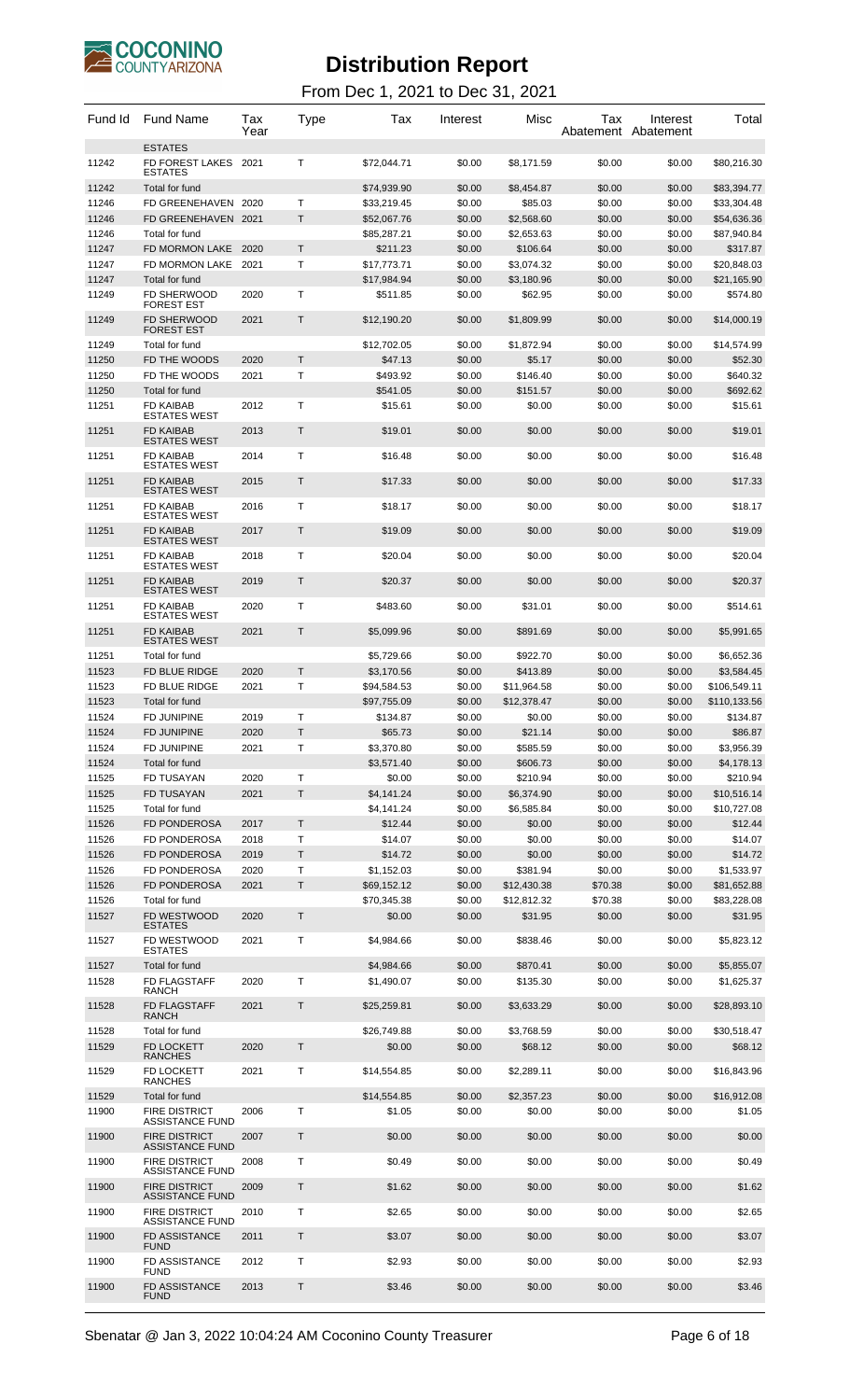

From Dec 1, 2021 to Dec 31, 2021

| Fund Id        | <b>Fund Name</b>                                        | Tax<br>Year | Type              | Тах                        | Interest         | Misc             | Tax<br>Abatement       | Interest<br>Abatement | Total                      |
|----------------|---------------------------------------------------------|-------------|-------------------|----------------------------|------------------|------------------|------------------------|-----------------------|----------------------------|
| 11900          | FD ASSISTANCE<br><b>FUND</b>                            | 2014        | Т                 | \$7.14                     | \$0.00           | \$0.00           | \$0.00                 | \$0.00                | \$7.14                     |
| 11900          | <b>FD ASSISTANCE</b><br><b>FUND</b>                     | 2015        | Т                 | \$9.93                     | \$0.00           | \$0.00           | \$0.00                 | \$0.00                | \$9.93                     |
| 11900          | <b>FD ASSISTANCE</b><br><b>FUND</b>                     | 2016        | т                 | \$12.48                    | \$0.00           | \$0.00           | \$0.00                 | \$0.00                | \$12.48                    |
| 11900          | <b>FD ASSISTANCE</b><br><b>FUND</b>                     | 2017        | Т                 | \$36.18                    | \$0.00           | \$0.00           | \$0.00                 | \$0.00                | \$36.18                    |
| 11900          | <b>FD ASSISTANCE</b>                                    | 2018        | т                 | \$91.30                    | \$0.00           | \$0.00           | \$0.00                 | \$0.00                | \$91.30                    |
| 11900          | <b>FUND</b><br><b>FD ASSISTANCE</b>                     | 2019        | Т                 | \$171.74                   | \$0.00           | \$0.00           | (\$5.37)               | \$0.00                | \$166.37                   |
| 11900          | <b>FUND</b><br><b>FD ASSISTANCE</b>                     | 2020        | т                 | \$4,494.01                 | \$0.00           | \$0.00           | (\$10.78)              | \$0.00                | \$4,483.23                 |
| 11900          | <b>FUND</b><br><b>FD ASSISTANCE</b>                     | 2021        | Т                 | \$142,625.08               | \$0.00           | \$0.00           |                        | \$0.00                | \$142,554.80               |
|                | <b>FUND</b>                                             |             |                   |                            |                  |                  | (\$70.28)              |                       |                            |
| 11900<br>14900 | Total for fund<br>COCONINO CO<br>LIBRARY DIS #77-<br>58 | 2006        | Т                 | \$147,463.13<br>\$2.00     | \$0.00<br>\$0.00 | \$0.00<br>\$0.00 | (\$86.43)<br>\$0.00    | \$0.00<br>\$0.00      | \$147,376.70<br>\$2.00     |
| 14900          | COCONINO CO<br>LIBRARY DIS #77-<br>58                   | 2007        | т                 | \$0.00                     | \$0.00           | \$0.00           | \$0.00                 | \$0.00                | \$0.00                     |
| 14900          | COCONINO CO<br>LIBRARY DIS #77-<br>58                   | 2008        | Т                 | \$1.14                     | \$0.00           | \$0.00           | \$0.00                 | \$0.00                | \$1.14                     |
| 14900          | COCONINO CO<br>LIBRARY DIS #77-<br>58                   | 2009        | т                 | \$4.25                     | \$0.00           | \$0.00           | \$0.00                 | \$0.00                | \$4.25                     |
| 14900          | COCONINO CO<br>LIBRARY DIS #77-<br>58                   | 2010        | T                 | \$6.79                     | \$0.00           | \$0.00           | \$0.00                 | \$0.00                | \$6.79                     |
| 14900          | <b>LIBRARY DISTRICT</b>                                 | 2011        | Т                 | \$7.37                     | \$0.00           | \$0.00           | \$0.00                 | \$0.00                | \$7.37                     |
| 14900<br>14900 | LIBRARY DISTRICT<br>LIBRARY DISTRICT 2013               | 2012        | T<br>т            | \$6.92<br>\$8.83           | \$0.00<br>\$0.00 | \$0.00<br>\$0.00 | \$0.00<br>\$0.00       | \$0.00<br>\$0.00      | \$6.92<br>\$8.83           |
| 14900          | LIBRARY DISTRICT 2014                                   |             | Τ                 | \$18.24                    | \$0.00           | \$0.00           | \$0.00                 | \$0.00                | \$18.24                    |
| 14900          | LIBRARY DISTRICT 2015                                   |             | Т                 | \$25.36                    | \$0.00           | \$0.00           | \$0.00                 | \$0.00                | \$25.36                    |
| 14900          | <b>LIBRARY DISTRICT</b>                                 | 2016        | T                 | \$31.90                    | \$0.00           | \$0.00           | \$0.00                 | \$0.00                | \$31.90                    |
| 14900          | LIBRARY DISTRICT                                        | 2017        | Т                 | \$92.53                    | \$0.00           | \$0.00           | \$0.00                 | \$0.00                | \$92.53                    |
| 14900          | <b>LIBRARY DISTRICT</b><br>LIBRARY DISTRICT 2019        | 2018        | T                 | \$233.36                   | \$0.00           | \$0.00           | \$0.00                 | \$0.00                | \$233.36                   |
| 14900<br>14900 | LIBRARY DISTRICT 2020                                   |             | Т<br>$\mathsf{T}$ | \$438.94<br>\$11,486.62    | \$0.00<br>\$0.00 | \$0.00<br>\$0.00 | (\$13.72)<br>(\$27.55) | \$0.00<br>\$0.00      | \$425.22<br>\$11,459.07    |
| 14900          | LIBRARY DISTRICT 2021                                   |             | Т                 | \$364,549.73               | \$0.00           | \$0.00           | (\$179.64)             | \$0.00                | \$364,370.09               |
| 14900          | Total for fund                                          |             |                   | \$376,913.98               | \$0.00           | \$0.00           | (\$220.91)             | \$0.00                | \$376,693.07               |
| 15000          | <b>COCONINO</b><br>COUNTY FCD #84-<br>41                | 2008        | Т                 | \$1.08                     | \$0.00           | \$0.00           | \$0.00                 | \$0.00                | \$1.08                     |
| 15000          | <b>COCONINO</b><br>COUNTY FCD #84-<br>41                | 2009        | Т                 | \$1.00                     | \$0.00           | \$0.00           | \$0.00                 | \$0.00                | \$1.00                     |
| 15000          | <b>COCONINO</b><br>COUNTY FCD #84-<br>41                | 2010        | т                 | \$2.00                     | \$0.00           | \$0.00           | \$0.00                 | \$0.00                | \$2.00                     |
| 15000          | <b>FLOOD CONTROL</b><br><b>DIST</b>                     | 2011        | Τ                 | \$9.04                     | \$0.00           | \$0.00           | \$0.00                 | \$0.00                | \$9.04                     |
| 15000          | <b>FLOOD CONTROL</b><br><b>DIST</b>                     | 2012        | т                 | \$9.04                     | \$0.00           | \$0.00           | \$0.00                 | \$0.00                | \$9.04                     |
| 15000          | <b>FLOOD CONTROL</b><br><b>DIST</b>                     | 2013        | Τ                 | \$10.60                    | \$0.00           | \$0.00           | \$0.00                 | \$0.00                | \$10.60                    |
| 15000          | <b>FLOOD CONTROL</b><br><b>DIST</b>                     | 2014        | т                 | \$11.22                    | \$0.00           | \$0.00           | \$0.00                 | \$0.00                | \$11.22                    |
| 15000          | <b>FLOOD CONTROL</b><br><b>DIST</b>                     | 2015        | Τ                 | \$15.76                    | \$0.00           | \$0.00           | \$0.00                 | \$0.00                | \$15.76                    |
| 15000          | <b>FLOOD CONTROL</b><br><b>DIST</b>                     | 2016        | т                 | \$19.02                    | \$0.00           | \$0.00           | \$0.00                 | \$0.00                | \$19.02                    |
| 15000          | <b>FLOOD CONTROL</b><br><b>DIST</b>                     | 2017        | Τ                 | \$15.20                    | \$0.00           | \$0.00           | \$0.00                 | \$0.00                | \$15.20                    |
| 15000          | <b>FLOOD CONTROL</b><br><b>DIST</b>                     | 2018        | т                 | \$18.22                    | \$0.00           | \$0.00           | \$0.00                 | \$0.00                | \$18.22                    |
| 15000          | <b>FLOOD CONTROL</b><br><b>DIST</b>                     | 2019        | Τ                 | \$45.12                    | \$0.00           | \$0.00           | \$0.00                 | \$0.00                | \$45.12                    |
| 15000          | <b>FLOOD CONTROL</b><br><b>DIST</b>                     | 2020        | т                 | \$9,645.89                 | \$0.00           | \$0.00           | \$0.00                 | \$0.00                | \$9,645.89                 |
| 15000          | <b>FLOOD CONTROL</b><br><b>DIST</b>                     | 2021        | Τ                 | \$354,634.15               | \$0.00           | \$0.00           | (\$174.29)             | \$0.00                | \$354,459.86               |
| 15000          | Total for fund                                          |             |                   | \$364,437.34               | \$0.00           | \$0.00           | (\$174.29)             | \$0.00                | \$364,263.05               |
| 17250          | <b>WID FOREST</b><br><b>LAKES ESTATES</b><br>#71-5      | 2020        | Т                 | \$1,425.67                 | \$0.00           | \$0.00           | \$0.00                 | \$0.00                | \$1,425.67                 |
| 17250          | <b>WID FOREST</b><br>LAKES ESTATES<br>#71-5             | 2021        | Т                 | \$38,132.37                | \$0.00           | \$0.00           | \$0.00                 | \$0.00                | \$38,132.37                |
| 17250<br>20001 | Total for fund<br><b>FLAG DWTN REV</b>                  | 2021        | т                 | \$39,558.04<br>\$21,367.59 | \$0.00<br>\$0.00 | \$0.00<br>\$0.00 | \$0.00<br>\$0.00       | \$0.00<br>\$0.00      | \$39.558.04<br>\$21,367.59 |
|                | <b>DIST</b>                                             |             |                   |                            |                  |                  |                        |                       |                            |
| 20001          | Total for fund                                          |             |                   | \$21,367.59                | \$0.00           | \$0.00           | \$0.00                 | \$0.00                | \$21,367.59                |
| 20001SD        | <b>FLAG DWTN REV</b><br><b>DIST</b>                     | 2021        | т                 | \$0.00                     | \$0.00           | \$0.00           | \$0.00                 | \$0.00                | \$0.00                     |
| 20001SD        | Total for fund                                          |             |                   | \$0.00                     | \$0.00           | \$0.00           | \$0.00                 | \$0.00                | \$0.00                     |
| 23900          | <b>RES NAVAJO</b><br><b>INDIAN</b>                      | 2015        | Т                 | \$0.00                     | \$0.00           | \$0.00           | \$0.00                 | \$0.00                | \$0.00                     |
| 23900          | <b>RES NAVAJO</b>                                       | 2016        | Т                 | \$0.00                     | \$0.00           | \$0.00           | \$0.00                 | \$0.00                | \$0.00                     |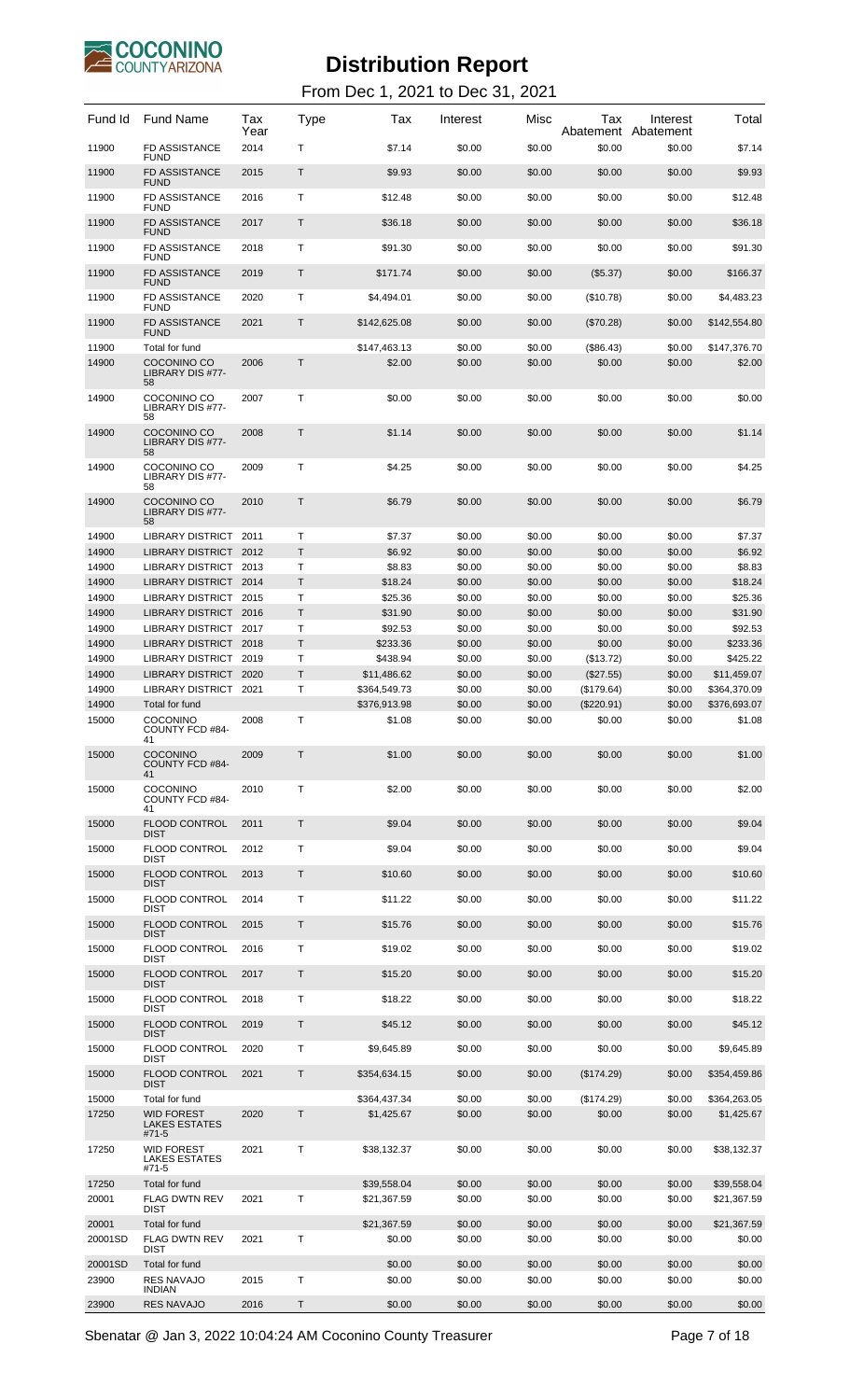

| Fund Id          | <b>Fund Name</b>                                           | Tax<br>Year | Type | Tax              | Interest         | Misc             | Тах<br>Abatement Abatement | Interest         | Total            |
|------------------|------------------------------------------------------------|-------------|------|------------------|------------------|------------------|----------------------------|------------------|------------------|
| 23900            | <b>INDIAN</b><br><b>RES NAVAJO</b><br><b>INDIAN</b>        | 2017        | T    | \$0.00           | \$0.00           | \$0.00           | \$0.00                     | \$0.00           | \$0.00           |
| 23900            | <b>RES NAVAJO</b><br><b>INDIAN</b>                         | 2018        | T    | \$0.00           | \$0.00           | \$0.00           | \$0.00                     | \$0.00           | \$0.00           |
| 23900            | <b>RES NAVAJO</b><br><b>INDIAN</b>                         | 2019        | Т    | \$0.00           | \$0.00           | \$0.00           | \$0.00                     | \$0.00           | \$0.00           |
| 23900            | <b>RES NAVAJO</b><br><b>INDIAN</b>                         | 2020        | T    | \$0.00           | \$0.00           | \$0.00           | \$0.00                     | \$0.00           | \$0.00           |
| 23900            | <b>RES NAVAJO</b><br><b>INDIAN</b>                         | 2021        | T    | \$0.00           | \$0.00           | \$0.00           | \$0.00                     | \$0.00           | \$0.00           |
| 23900            | Total for fund                                             |             |      | \$0.00           | \$0.00           | \$0.00           | \$0.00                     | \$0.00           | \$0.00           |
| 23901            | <b>RES HOPI INDIAN</b>                                     | 2020        | Т    | \$0.00           | \$0.00           | \$0.00           | \$0.00                     | \$0.00           | \$0.00           |
| 23901            | <b>RES HOPI INDIAN</b>                                     | 2021        | T.   | \$0.00           | \$0.00           | \$0.00           | \$0.00                     | \$0.00           | \$0.00           |
| 23901            | Total for fund                                             |             |      | \$0.00           | \$0.00           | \$0.00           | \$0.00                     | \$0.00           | \$0.00           |
| 23902            | <b>RES HAVASUPAI</b><br><b>INDIAN</b>                      | 2020        | Т    | \$0.00           | \$0.00           | \$0.00           | \$0.00                     | \$0.00           | \$0.00           |
| 23902<br>28267SD | Total for fund<br>TUSAYAN SLID #87- 2021<br>48             |             | T    | \$0.00<br>\$0.00 | \$0.00<br>\$0.00 | \$0.00<br>\$0.00 | \$0.00<br>\$0.00           | \$0.00<br>\$0.00 | \$0.00<br>\$0.00 |
| 28267SD          | Total for fund                                             |             |      | \$0.00           | \$0.00           | \$0.00           | \$0.00                     | \$0.00           | \$0.00           |
| 28268            | <b>WILLIAMS COM</b><br><b>FAC DIST</b>                     | 2021        | T.   | \$1,014.63       | \$0.00           | \$0.00           | \$0.00                     | \$0.00           | \$1,014.63       |
| 28268            | Total for fund                                             |             |      | \$1,014.63       | \$0.00           | \$0.00           | \$0.00                     | \$0.00           | \$1,014.63       |
| 28273            | <b>CID-HASHKNIFE</b>                                       | 2021        | T.   | \$0.00           | \$0.00           | \$0.00           | \$0.00                     | \$0.00           | \$0.00           |
| 28273            | Total for fund                                             |             |      | \$0.00           | \$0.00           | \$0.00           | \$0.00                     | \$0.00           | \$0.00           |
| 28279            | <b>CID-TOHO TOLANI</b>                                     | 2020        | T    | \$0.00           | \$0.00           | \$0.00           | \$0.00                     | \$0.00           | \$0.00           |
| 28279            | CID-TOHO TOLANI                                            | 2021        | т    | \$0.00           | \$0.00           | \$0.00           | \$0.00                     | \$0.00           | \$0.00           |
| 28279            | Total for fund                                             |             |      | \$0.00           | \$0.00           | \$0.00           | \$0.00                     | \$0.00           | \$0.00           |
| 28283            | <b>CID-N STARDUST</b><br>ANTELOPE                          | 2021        | т    | \$0.00           | \$0.00           | \$0.00           | \$0.00                     | \$0.00           | \$0.00           |
| 28283            | Total for fund                                             |             |      | \$0.00           | \$0.00           | \$0.00           | \$0.00                     | \$0.00           | \$0.00           |
| 28285            | <b>WID-MAJESTIC</b><br><b>VIEW DOMESTIC</b>                | 2020        | т    | \$256.80         | \$0.00           | \$0.00           | \$0.00                     | \$0.00           | \$256.80         |
| 28285            | <b>WID-MAJESTIC</b><br><b>VIEW DOMESTIC</b>                | 2021        | Τ    | \$1,349.52       | \$0.00           | \$0.00           | \$0.00                     | \$0.00           | \$1,349.52       |
| 28285            | Total for fund                                             |             |      | \$1,606.32       | \$0.00           | \$0.00           | \$0.00                     | \$0.00           | \$1,606.32       |
| 28285SD          | <b>WID-MAJESTIC</b><br><b>VIEW DOMESTIC</b>                | 2020        | T.   | \$0.00           | \$0.00           | \$0.00           | \$0.00                     | \$0.00           | \$0.00           |
| 28285SD          | <b>WID-MAJESTIC</b><br><b>VIEW DOMESTIC</b>                | 2021        | т    | \$0.00           | \$0.00           | \$0.00           | \$0.00                     | \$0.00           | \$0.00           |
| 28285SD          | Total for fund                                             |             |      | \$0.00           | \$0.00           | \$0.00           | \$0.00                     | \$0.00           | \$0.00           |
| 28287            | CID-ANASAZI TRAIL 2021                                     |             | т    | \$0.00           | \$0.00           | \$0.00           | \$0.00                     | \$0.00           | \$0.00           |
| 28287            | Total for fund                                             |             |      | \$0.00           | \$0.00           | \$0.00           | \$0.00                     | \$0.00           | \$0.00           |
| 28288            | WID-BADGER<br><b>CREEK</b>                                 | 2021        | т    | \$0.00           | \$0.00           | \$0.00           | \$0.00                     | \$0.00           | \$0.00           |
| 28288            | Total for fund                                             |             |      | \$0.00           | \$0.00           | \$0.00           | \$0.00                     | \$0.00           | \$0.00           |
| 28289            | <b>WID-BLUE RIDGE</b><br><b>DOMESTIC</b>                   | 2021        | T    | \$0.00           | \$0.00           | \$0.00           | \$0.00                     | \$0.00           | \$0.00           |
| 28289            | Total for fund                                             |             |      | \$0.00           | \$0.00           | \$0.00           | \$0.00                     | \$0.00           | \$0.00           |
| 29999            | PUBLIC HEALTH<br><b>SERVICE DISTRICT</b>                   | 2010        | Т    | \$7.18           | \$0.00           | \$0.00           | \$0.00                     | \$0.00           | \$7.18           |
| 29999            | PUB HEALTH                                                 | 2011        | Τ    | \$7.80           | \$0.00           | \$0.00           | \$0.00                     | \$0.00           | \$7.80           |
| 29999            | <b>SERVICE</b><br>PUB HEALTH<br><b>SERVICE</b>             | 2012        | Τ    | \$7.31           | \$0.00           | \$0.00           | \$0.00                     | \$0.00           | \$7.31           |
| 29999            | PUB HEALTH                                                 | 2013        | T    | \$8.64           | \$0.00           | \$0.00           | \$0.00                     | \$0.00           | \$8.64           |
| 29999            | <b>SERVICE</b><br>PUB HEALTH                               | 2014        | Т    | \$17.85          | \$0.00           | \$0.00           | \$0.00                     | \$0.00           | \$17.85          |
| 29999            | <b>SERVICE</b><br>PUB HEALTH                               | 2015        | T    | \$24.79          | \$0.00           | \$0.00           | \$0.00                     | \$0.00           | \$24.79          |
| 29999            | <b>SERVICE</b><br>PUB HEALTH                               | 2016        | Т    | \$31.19          | \$0.00           | \$0.00           | \$0.00                     | \$0.00           | \$31.19          |
|                  | <b>SERVICE</b>                                             |             |      |                  |                  |                  |                            |                  |                  |
| 29999            | PUB HEALTH<br><b>SERVICE</b>                               | 2017        | Τ    | \$90.48          | \$0.00           | \$0.00           | \$0.00                     | \$0.00           | \$90.48          |
| 29999            | PUB HEALTH<br><b>SERVICE</b>                               | 2018        | Т    | \$228.23         | \$0.00           | \$0.00           | \$0.00                     | \$0.00           | \$228.23         |
| 29999            | PUB HEALTH<br><b>SERVICE</b>                               | 2019        | T    | \$429.31         | \$0.00           | \$0.00           | (\$13.42)                  | \$0.00           | \$415.89         |
| 29999            | PUB HEALTH<br><b>SERVICE</b>                               | 2020        | т    | \$11,234.98      | \$0.00           | \$0.00           | $(\$26.94)$                | \$0.00           | \$11,208.04      |
| 29999            | PUB HEALTH<br><b>SERVICE</b>                               | 2021        | Τ    | \$356,562.75     | \$0.00           | \$0.00           | (\$175.72)                 | \$0.00           | \$356,387.03     |
| 29999            | Total for fund                                             |             |      | \$368,650.51     | \$0.00           | \$0.00           | (\$216.08)                 | \$0.00           | \$368,434.43     |
| 30001            | <b>JOINT</b><br><b>VOCATIONAL TECH</b><br><b>INSTITUTE</b> | 2006        | T    | \$0.53           | \$0.00           | \$0.00           | \$0.00                     | \$0.00           | \$0.53           |
| 30001            | JOINT<br><b>VOCATIONAL TECH</b><br><b>INSTITUTE</b>        | 2007        | Т    | \$0.00           | \$0.00           | \$0.00           | \$0.00                     | \$0.00           | \$0.00           |
| 30001            | <b>JOINT</b><br><b>VOCATIONAL TECH</b><br><b>INSTITUTE</b> | 2008        | T    | \$0.25           | \$0.00           | \$0.00           | \$0.00                     | \$0.00           | \$0.25           |
| 30001            | JOINT<br><b>VOCATIONAL TECH</b><br><b>INSTITUTE</b>        | 2009        | Т    | \$0.90           | \$0.00           | \$0.00           | \$0.00                     | \$0.00           | \$0.90           |
| 30001            | JOINT<br><b>VOCATIONAL TECH</b><br><b>INSTITUTE</b>        | 2010        | Т    | \$1.44           | \$0.00           | \$0.00           | \$0.00                     | \$0.00           | \$1.44           |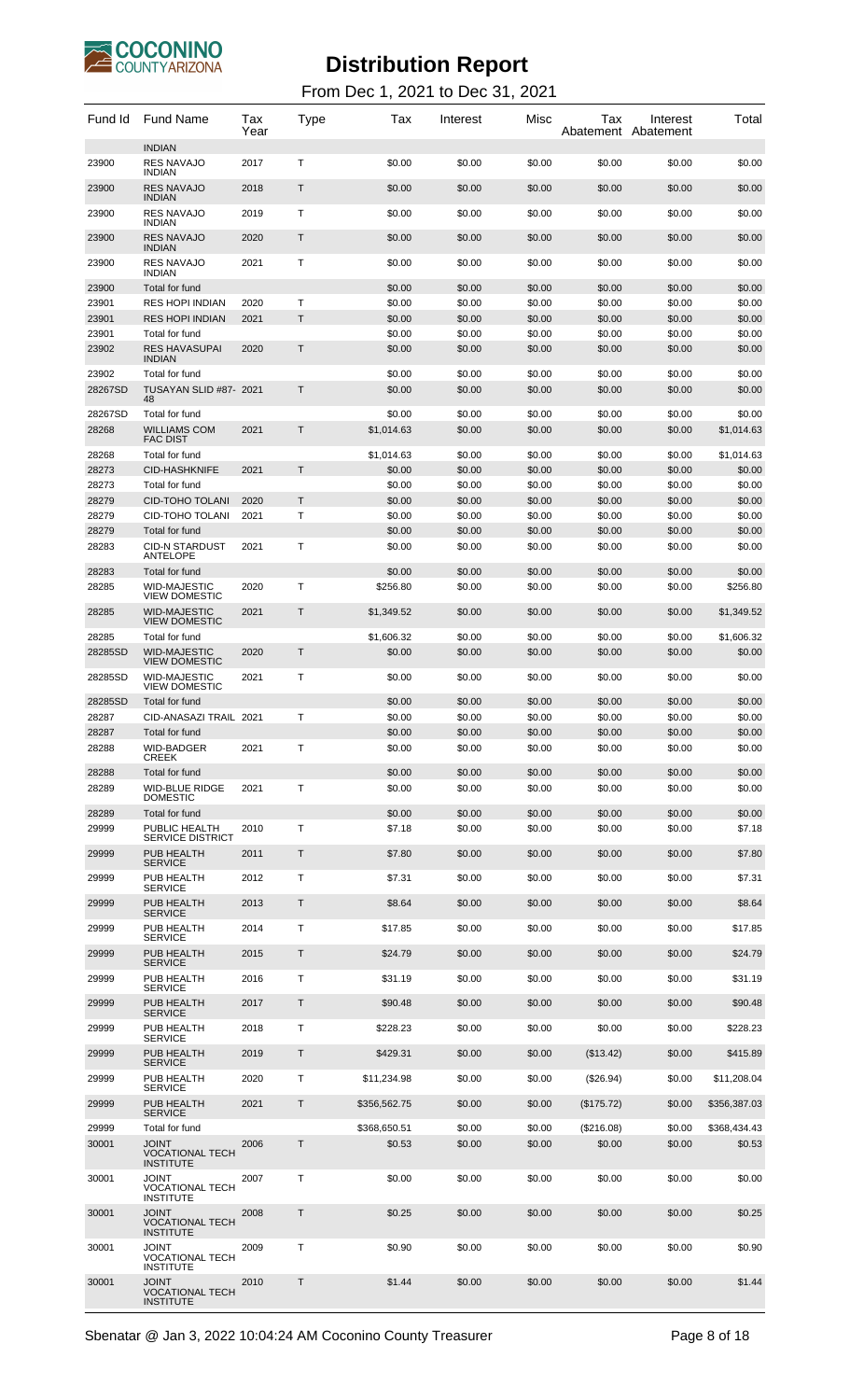

| Fund Id        | <b>Fund Name</b>                                  | Tax<br>Year  | Type   | Tax                     | Interest         | Misc             | Tax<br>Abatement      | Interest<br>Abatement | Total                   |
|----------------|---------------------------------------------------|--------------|--------|-------------------------|------------------|------------------|-----------------------|-----------------------|-------------------------|
| 30001          | JTED-CAVIAT                                       | 2011         | т      | \$1.56                  | \$0.00           | \$0.00           | \$0.00                | \$0.00                | \$1.56                  |
| 30001          | JTED-CAVIAT                                       | 2012         | Τ      | \$1.13                  | \$0.00           | \$0.00           | \$0.00                | \$0.00                | \$1.13                  |
| 30001<br>30001 | JTED-CAVIAT<br>JTED-CAVIAT                        | 2013<br>2014 | Т<br>Т | \$1.32<br>\$3.23        | \$0.00<br>\$0.00 | \$0.00<br>\$0.00 | \$0.00<br>\$0.00      | \$0.00<br>\$0.00      | \$1.32<br>\$3.23        |
| 30001          | JTED-CAVIAT                                       | 2015         | т      | \$3.93                  | \$0.00           | \$0.00           | \$0.00                | \$0.00                | \$3.93                  |
| 30001          | JTED-CAVIAT                                       | 2016         | Τ      | \$5.86                  | \$0.00           | \$0.00           | \$0.00                | \$0.00                | \$5.86                  |
| 30001          | JTED-CAVIAT                                       | 2017         | Т      | \$16.03                 | \$0.00           | \$0.00           | \$0.00                | \$0.00                | \$16.03                 |
| 30001          | JTED-CAVIAT                                       | 2018         | Τ      | \$42.32                 | \$0.00           | \$0.00           | \$0.00                | \$0.00                | \$42.32                 |
| 30001          | JTED-CAVIAT                                       | 2019         | Т      | \$81.83                 | \$0.00           | \$0.00           | (\$2.68)              | \$0.00                | \$79.15                 |
| 30001          | JTED-CAVIAT                                       | 2020         | Т      | \$1,782.83              | \$0.00           | \$0.00           | (\$5.39)              | \$0.00                | \$1,777.44              |
| 30001          | JTED-CAVIAT                                       | 2021         | т      | \$54,511.48             | \$0.00           | \$0.00           | (\$36.23)             | \$0.00                | \$54,475.25             |
| 30001<br>30002 | Total for fund<br>JTED-VALLEY                     | 2020         | т      | \$56,454.64<br>\$272.86 | \$0.00<br>\$0.00 | \$0.00<br>\$0.00 | $(\$44.30)$<br>\$0.00 | \$0.00<br>\$0.00      | \$56,410.34<br>\$272.86 |
|                | <b>ACAD</b>                                       |              |        |                         |                  |                  |                       |                       |                         |
| 30002          | JTED-VALLEY<br><b>ACAD</b>                        | 2021         | Т      | \$11,750.80             | \$0.00           | \$0.00           | \$0.00                | \$0.00                | \$11,750.80             |
| 30002          | Total for fund                                    |              |        | \$12,023.66             | \$0.00           | \$0.00           | \$0.00                | \$0.00                | \$12,023.66             |
| 30003<br>30003 | JTED-NATIVE<br>JTED-NATIVE                        | 2015<br>2016 | Τ<br>Т | \$0.66<br>\$0.00        | \$0.00<br>\$0.00 | \$0.00<br>\$0.00 | \$0.00<br>\$0.00      | \$0.00<br>\$0.00      | \$0.66<br>\$0.00        |
| 30003          | JTED-NATIVE                                       | 2017         | Т      | \$1.67                  | \$0.00           | \$0.00           | \$0.00                | \$0.00                | \$1.67                  |
| 30003          | JTED-NATIVE                                       | 2018         | т      | \$2.20                  | \$0.00           | \$0.00           | \$0.00                | \$0.00                | \$2.20                  |
| 30003          | JTED-NATIVE                                       | 2019         | Τ      | \$2.69                  | \$0.00           | \$0.00           | \$0.00                | \$0.00                | \$2.69                  |
| 30003          | JTED-NATIVE                                       | 2020         | Т      | \$4.08                  | \$0.00           | \$0.00           | \$0.00                | \$0.00                | \$4.08                  |
| 30003          | JTED-NATIVE                                       | 2021         | Τ      | \$626.84                | \$0.00           | \$0.00           | \$0.00                | \$0.00                | \$626.84                |
| 30003          | Total for fund                                    |              |        | \$638.14                | \$0.00           | \$0.00           | \$0.00                | \$0.00                | \$638.14                |
| 30004          | CCRASD#99                                         | 2008         | T      | \$0.05                  | \$0.00           | \$0.00           | \$0.00                | \$0.00                | \$0.05                  |
| 30004          | CCRASD #99                                        | 2009         | Т      | \$0.00                  | \$0.00           | \$0.00           | \$0.00                | \$0.00                | \$0.00                  |
| 30004          | CCRASD#99                                         | 2010         | Τ      | \$0.00                  | \$0.00           | \$0.00           | \$0.00                | \$0.00                | \$0.00                  |
| 30004<br>30004 | RURAL ACCOMOD<br>SCHOOL<br>RURAL ACCOMOD          | 2011<br>2012 | т<br>Т | \$0.00<br>\$0.00        | \$0.00<br>\$0.00 | \$0.00<br>\$0.00 | \$0.00<br>\$0.00      | \$0.00<br>\$0.00      | \$0.00                  |
| 30004          | <b>SCHOOL</b><br>RURAL ACCOMOD                    | 2013         | т      | \$0.00                  | \$0.00           | \$0.00           | \$0.00                | \$0.00                | \$0.00<br>\$0.00        |
| 30004          | SCHOOL<br>RURAL ACCOMOD                           | 2014         | Т      | \$0.00                  | \$0.00           | \$0.00           | \$0.00                | \$0.00                | \$0.00                  |
| 30004          | <b>SCHOOL</b><br>RURAL ACCOMOD                    | 2015         | т      | \$0.00                  | \$0.00           | \$0.00           | \$0.00                | \$0.00                | \$0.00                  |
| 30004          | SCHOOL<br>RURAL ACCOMOD                           | 2016         | Т      | \$0.00                  | \$0.00           | \$0.00           | \$0.00                | \$0.00                | \$0.00                  |
| 30004          | <b>SCHOOL</b><br>RURAL ACCOMOD                    | 2017         | т      | \$0.00                  | \$0.00           | \$0.00           | \$0.00                | \$0.00                | \$0.00                  |
| 30004          | SCHOOL<br><b>RURAL ACCOMOD</b><br><b>SCHOOL</b>   | 2018         | T      | \$0.00                  | \$0.00           | \$0.00           | \$0.00                | \$0.00                | \$0.00                  |
| 30004          | RURAL ACCOMOD<br>SCHOOL                           | 2019         | т      | \$0.00                  | \$0.00           | \$0.00           | \$0.00                | \$0.00                | \$0.00                  |
| 30004          | RURAL ACCOMOD<br><b>SCHOOL</b>                    | 2020         | T      | \$0.00                  | \$0.00           | \$0.00           | \$0.00                | \$0.00                | \$0.00                  |
| 30004          | RURAL ACCOMOD<br><b>SCHOOL</b>                    | 2021         | т      | \$0.00                  | \$0.00           | \$0.00           | \$0.00                | \$0.00                | \$0.00                  |
| 30004<br>30005 | Total for fund<br><b>JTED-MOUNTAIN</b>            | 2012         | т      | \$0.05<br>\$0.33        | \$0.00<br>\$0.00 | \$0.00<br>\$0.00 | \$0.00<br>\$0.00      | \$0.00<br>\$0.00      | \$0.05<br>\$0.33        |
| 30005          | <b>INSTIT</b><br>JTED-MOUNTAIN                    | 2013         | Т      | \$0.40                  | \$0.00           | \$0.00           | \$0.00                | \$0.00                | \$0.40                  |
| 30005          | <b>INSTIT</b><br>JTED-MOUNTAIN                    | 2014         | T      | \$0.35                  | \$0.00           | \$0.00           | \$0.00                | \$0.00                | \$0.35                  |
| 30005          | <b>INSTIT</b><br>JTED-MOUNTAIN                    | 2015         | Τ      | \$0.37                  | \$0.00           | \$0.00           | \$0.00                | \$0.00                | \$0.37                  |
| 30005          | <b>INSTIT</b><br>JTED-MOUNTAIN                    | 2016         | T      | \$0.39                  | \$0.00           | \$0.00           | \$0.00                | \$0.00                | \$0.39                  |
| 30005          | <b>INSTIT</b><br>JTED-MOUNTAIN                    | 2017         | Τ      | \$0.41                  | \$0.00           | \$0.00           | \$0.00                | \$0.00                | \$0.41                  |
| 30005          | <b>INSTIT</b><br>JTED-MOUNTAIN                    | 2018         | т      | \$1.14                  | \$0.00           | \$0.00           | \$0.00                | \$0.00                | \$1.14                  |
| 30005          | <b>INSTIT</b><br>JTED-MOUNTAIN                    | 2019         | Τ      | \$1.35                  | \$0.00           | \$0.00           | \$0.00                | \$0.00                | \$1.35                  |
| 30005          | <b>INSTIT</b><br>JTED-MOUNTAIN                    | 2020         | т      | \$40.10                 | \$0.00           | \$0.00           | \$0.00                | \$0.00                | \$40.10                 |
| 30005          | <b>INSTIT</b><br>JTED-MOUNTAIN                    | 2021         | Τ      | \$221.76                | \$0.00           | \$0.00           | \$0.00                | \$0.00                | \$221.76                |
| 30005          | <b>INSTIT</b><br>Total for fund                   |              |        | \$266.60                | \$0.00           | \$0.00           | \$0.00                | \$0.00                | \$266.60                |
| 33206          | FD SUMMIT BOND                                    | 2020         | T.     | \$422.07                | \$0.00           | \$0.00           | \$0.00                | \$0.00                | \$422.07                |
| 33206          | <b>FD SUMMIT BOND</b>                             | 2021         | т      | \$18,389.48             | \$0.00           | \$0.00           | \$0.00                | \$0.00                | \$18,389.48             |
| 33206          | Total for fund                                    |              |        | \$18,811.55             | \$0.00           | \$0.00           | \$0.00                | \$0.00                | \$18,811.55             |
| 41206          | FD SUMMIT BOND<br>Total for fund                  | 2018         | Т      | \$2.55<br>\$2.55        | \$0.00           | \$0.00<br>\$0.00 | \$0.00                | \$0.00                | \$2.55                  |
| 41206<br>52000 | <b>COCONINO</b>                                   | 2006         | T      | \$0.00                  | \$0.00<br>\$0.00 | \$0.00           | \$0.00<br>\$0.00      | \$0.00<br>\$0.00      | \$2.55<br>\$0.00        |
| 52000          | <b>COUNTY</b><br><b>COCONINO</b>                  | 2007         | Т      | \$0.00                  | \$0.00           | \$0.00           | \$0.00                | \$0.00                | \$0.00                  |
| 52000          | <b>COUNTY</b><br>COCONINO                         | 2008         | T      | \$0.00                  | \$0.00           | \$0.00           | \$0.00                | \$0.00                | \$0.00                  |
| 52000          | <b>COUNTY</b><br><b>COCONINO</b>                  | 2009         | Т      | \$0.00                  | \$0.00           | \$0.00           | \$0.00                | \$0.00                | \$0.00                  |
| 52000          | <b>COUNTY</b><br><b>COCONINO</b><br><b>COUNTY</b> | 2010         | т      | \$0.00                  | \$0.00           | \$0.00           | \$0.00                | \$0.00                | \$0.00                  |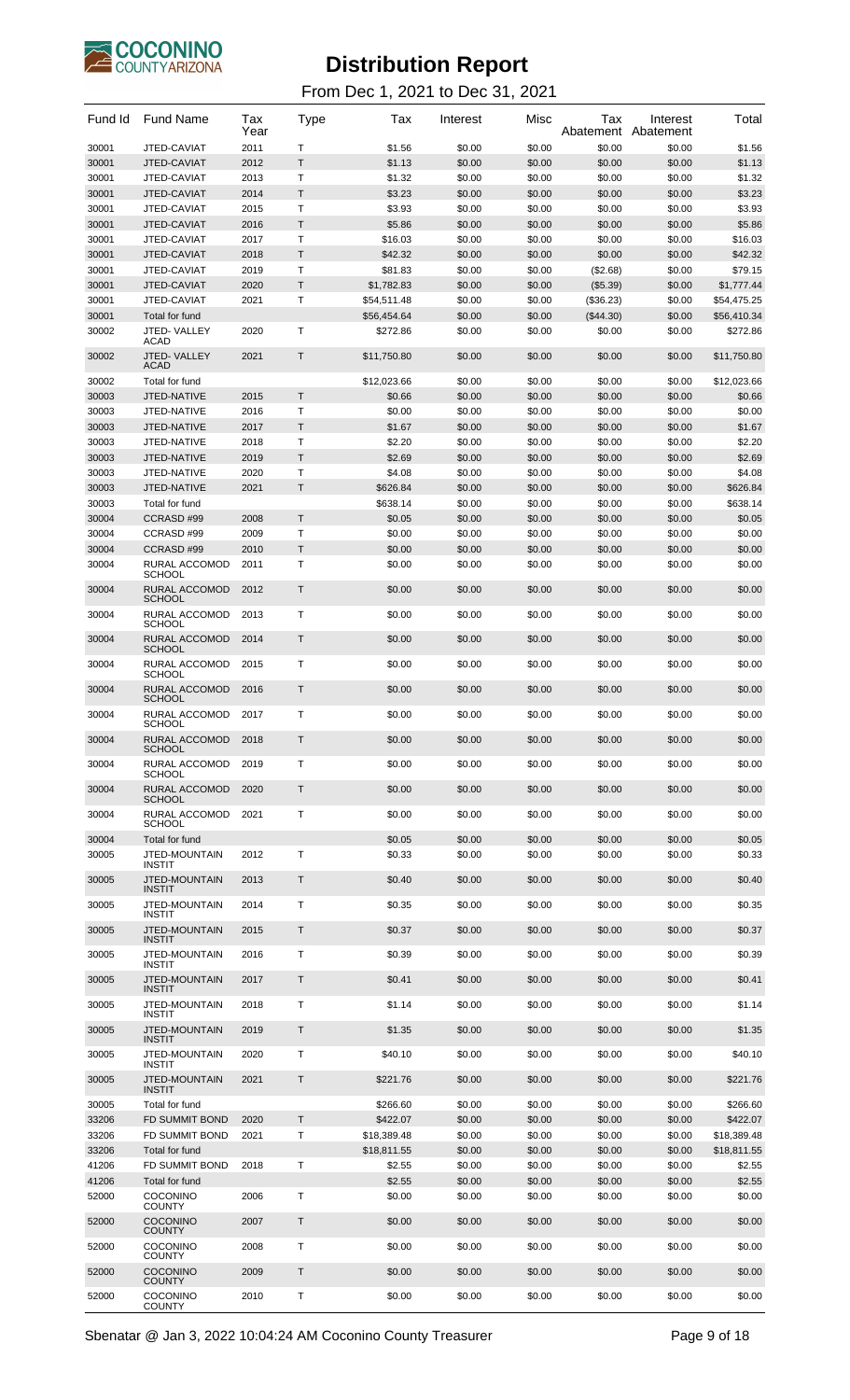

From Dec 1, 2021 to Dec 31, 2021

| Fund Id        | <b>Fund Name</b>                                         | Tax<br>Year | Type | Tax                    | Interest         | Misc             | Tax<br>Abatement     | Interest<br>Abatement | Total                  |
|----------------|----------------------------------------------------------|-------------|------|------------------------|------------------|------------------|----------------------|-----------------------|------------------------|
| 52000          | <b>COCONINO</b><br><b>COUNTY</b>                         | 2011        | Τ    | \$0.00                 | \$0.00           | \$0.00           | \$0.00               | \$0.00                | \$0.00                 |
| 52000          | <b>COCONINO</b><br><b>COUNTY</b>                         | 2012        | т    | \$0.00                 | \$0.00           | \$0.00           | \$0.00               | \$0.00                | \$0.00                 |
| 52000          | <b>COCONINO</b><br><b>COUNTY</b>                         | 2013        | Τ    | \$0.00                 | \$0.00           | \$0.00           | \$0.00               | \$0.00                | \$0.00                 |
| 52000          | <b>COCONINO</b><br><b>COUNTY</b>                         | 2014        | т    | \$0.00                 | \$0.00           | \$0.00           | \$0.00               | \$0.00                | \$0.00                 |
| 52000          | <b>COCONINO</b><br><b>COUNTY</b>                         | 2015        | Τ    | \$0.00                 | \$0.00           | \$0.00           | \$0.00               | \$0.00                | \$0.00                 |
| 52000          | <b>COCONINO</b>                                          | 2016        | т    | \$0.00                 | \$0.00           | \$0.00           | \$0.00               | \$0.00                | \$0.00                 |
| 52000          | <b>COUNTY</b><br><b>COCONINO</b>                         | 2017        | Τ    | \$0.00                 | \$0.00           | \$0.00           | \$0.00               | \$0.00                | \$0.00                 |
| 52000          | <b>COUNTY</b><br><b>COCONINO</b>                         | 2018        | т    | \$0.00                 | \$0.00           | \$0.00           | \$0.00               | \$0.00                | \$0.00                 |
| 52000          | <b>COUNTY</b><br><b>COCONINO</b>                         | 2019        | Τ    | \$0.00                 | \$0.00           | \$0.00           | \$0.00               | \$0.00                | \$0.00                 |
| 52000          | <b>COUNTY</b><br><b>COCONINO</b>                         | 2020        | т    | \$0.00                 | \$0.00           | \$0.00           | \$0.00               | \$0.00                | \$0.00                 |
| 52000          | <b>COUNTY</b><br><b>COCONINO</b>                         | 2021        | Τ    | \$0.00                 | \$0.00           | \$0.00           | \$0.00               | \$0.00                | \$0.00                 |
| 52000          | <b>COUNTY</b><br>Total for fund                          |             |      | \$0.00                 | \$0.00           | \$0.00           | \$0.00               | \$0.00                | \$0.00                 |
| 52001          | <b>STATE SCHOOL</b><br>TAX<br><b>EQUALIZATION</b>        | 2006        | T    | \$0.00                 | \$0.00           | \$0.00           | \$0.00               | \$0.00                | \$0.00                 |
| 52001          | <b>STATE SCHOOL</b><br>TAX<br><b>EQUALIZATION</b>        | 2007        | т    | \$0.00                 | \$0.00           | \$0.00           | \$0.00               | \$0.00                | \$0.00                 |
| 52001          | <b>STATE SCHOOL</b><br><b>TAX</b><br><b>EQUALIZATION</b> | 2008        | Т    | \$0.00                 | \$0.00           | \$0.00           | \$0.00               | \$0.00                | \$0.00                 |
| 52001          | STATE SCHOOL<br>TAX<br>EQUALIZATION                      | 2009        | т    | \$0.00                 | \$0.00           | \$0.00           | \$0.00               | \$0.00                | \$0.00                 |
| 52001          | <b>STATE SCHOOL</b><br>TAX.<br><b>EQUALIZATION</b>       | 2010        | Т    | \$0.00                 | \$0.00           | \$0.00           | \$0.00               | \$0.00                | \$0.00                 |
| 52001          | ST SCHL<br><b>EQUALIZATION</b>                           | 2011        | т    | \$0.00                 | \$0.00           | \$0.00           | \$0.00               | \$0.00                | \$0.00                 |
| 52001          | <b>STATE SCHOOL</b><br><b>TAX</b><br><b>EQUALIZATION</b> | 2012        | Τ    | \$0.00                 | \$0.00           | \$0.00           | \$0.00               | \$0.00                | \$0.00                 |
| 52001          | STATE SCHOOL<br>TAX<br>EQUALIZATION                      | 2013        | Т    | \$0.00                 | \$0.00           | \$0.00           | \$0.00               | \$0.00                | \$0.00                 |
| 52001          | <b>STATE SCHOOL</b><br>TAX<br><b>EQUALIZATION</b>        | 2014        | Т    | \$0.00                 | \$0.00           | \$0.00           | \$0.00               | \$0.00                | \$0.00                 |
| 52001          | <b>STATE SCHOOL</b><br>TAX<br><b>EQUALIZATION</b>        | 2015        | т    | \$0.00                 | \$0.00           | \$0.00           | \$0.00               | \$0.00                | \$0.00                 |
| 52001          | <b>STATE SCHOOL</b><br><b>TAX</b><br><b>EQUALIZATION</b> | 2016        | T    | \$0.00                 | \$0.00           | \$0.00           | \$0.00               | \$0.00                | \$0.00                 |
| 52001          | <b>STATE SCHOOL</b><br>TAX<br><b>EQUALIZATION</b>        | 2017        | т    | \$0.00                 | \$0.00           | \$0.00           | \$0.00               | \$0.00                | \$0.00                 |
| 52001          | <b>STATE SCHOOL</b><br><b>TAX</b><br><b>EQUALIZATION</b> | 2018        | T    | \$0.00                 | \$0.00           | \$0.00           | \$0.00               | \$0.00                | \$0.00                 |
| 52001          | STATE SCHOOL<br>TAX<br>EQUALIZATION                      | 2019        | Т    | \$0.00                 | \$0.00           | \$0.00           | \$0.00               | \$0.00                | \$0.00                 |
| 52001          | <b>STATE SCHOOL</b><br>TAX.<br><b>EQUALIZATION</b>       | 2020        | Т    | \$0.00                 | \$0.00           | \$0.00           | \$0.00               | \$0.00                | \$0.00                 |
| 52001          | STATE SCHOOL<br>TAX<br><b>EQUALIZATION</b>               | 2021        | т    | \$0.00                 | \$0.00           | \$0.00           | \$0.00               | \$0.00                | \$0.00                 |
| 52001<br>54151 | Total for fund<br><b>CITY OF</b>                         | 2008        | т    | \$0.00<br>\$0.00       | \$0.00<br>\$0.00 | \$0.00<br>\$0.00 | \$0.00<br>\$0.00     | \$0.00<br>\$0.00      | \$0.00<br>\$0.00       |
| 54151          | <b>FLAGSTAFF</b><br><b>CITY OF</b>                       | 2014        | Τ    | \$24.48                | \$0.00           | \$0.00           | \$0.00               | \$0.00                | \$24.48                |
| 54151          | <b>FLAGSTAFF</b><br>CITY OF                              | 2015        | т    | \$26.58                | \$0.00           | \$0.00           | \$0.00               | \$0.00                | \$26.58                |
| 54151          | <b>FLAGSTAFF</b><br><b>CITY OF</b>                       | 2016        | Τ    | \$37.45                | \$0.00           | \$0.00           | \$0.00               | \$0.00                | \$37.45                |
| 54151          | <b>FLAGSTAFF</b><br>CITY OF                              | 2017        | т    |                        |                  | \$0.00           |                      |                       |                        |
|                | <b>FLAGSTAFF</b>                                         |             |      | \$81.67                | \$0.00           |                  | \$0.00               | \$0.00                | \$81.67                |
| 54151          | <b>CITY OF</b><br><b>FLAGSTAFF</b>                       | 2018        | Τ    | \$131.51               | \$0.00           | \$0.00           | \$0.00               | \$0.00                | \$131.51               |
| 54151          | CITY OF<br><b>FLAGSTAFF</b>                              | 2019        | т    | \$599.17               | \$0.00           | \$0.00           | $(\$44.91)$          | \$0.00                | \$554.26               |
| 54151          | <b>CITY OF</b><br><b>FLAGSTAFF</b>                       | 2020        | Τ    | \$7,660.52             | \$0.00           | \$0.00           | $(\$27.93)$          | \$0.00                | \$7,632.59             |
| 54151          | CITY OF<br><b>FLAGSTAFF</b>                              | 2021        | т    | \$512,777.34           | \$0.00           | \$0.00           | (\$558.98)           | \$0.00                | \$512,218.36           |
| 54151<br>54152 | <b>Total for fund</b><br><b>TOWN OF</b>                  | 2020        | т    | \$521,338.72<br>\$0.00 | \$0.00<br>\$0.00 | \$0.00<br>\$0.00 | (\$631.82)<br>\$0.00 | \$0.00<br>\$0.00      | \$520,706.90<br>\$0.00 |
| 54152          | <b>FREDONIA</b><br><b>TOWN OF</b>                        | 2021        | Τ    | \$0.00                 | \$0.00           | \$0.00           | \$0.00               | \$0.00                | \$0.00                 |
| 54152          | <b>FREDONIA</b><br>Total for fund                        |             |      | \$0.00                 | \$0.00           | \$0.00           | \$0.00               | \$0.00                | \$0.00                 |
| 54153          | <b>CITY OF WILLIAMS</b>                                  | 2017        | T    | \$0.00                 | \$0.00           | \$0.00           | \$0.00               | \$0.00                | \$0.00                 |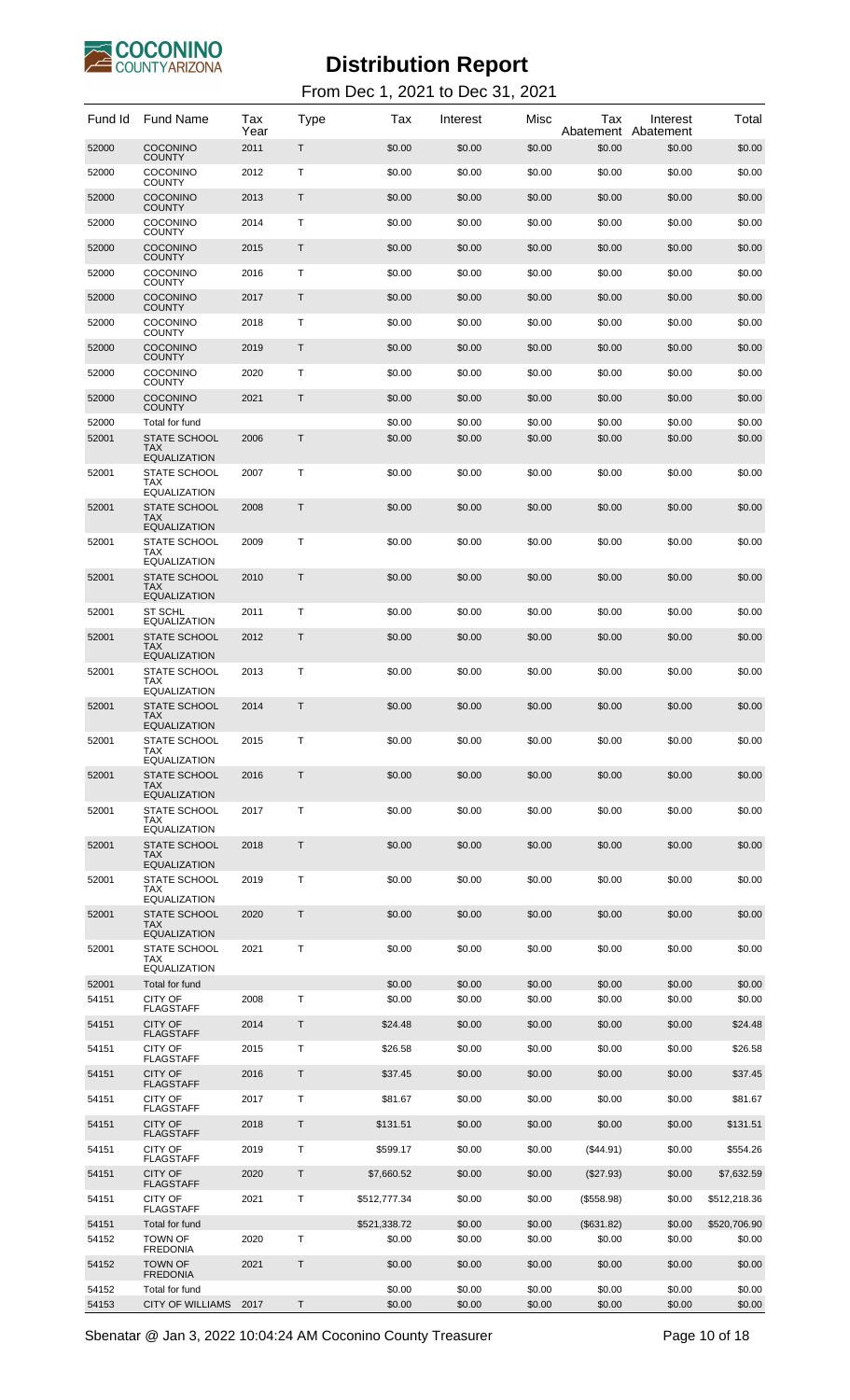

| Fund Id        | <b>Fund Name</b>                                       | Tax<br>Year  | Type   | Тах                | Interest         | Misc             | Tax<br>Abatement | Interest<br>Abatement | Total              |
|----------------|--------------------------------------------------------|--------------|--------|--------------------|------------------|------------------|------------------|-----------------------|--------------------|
| 54153          | CITY OF WILLIAMS                                       | 2018         | т      | \$0.00             | \$0.00           | \$0.00           | \$0.00           | \$0.00                | \$0.00             |
| 54153<br>54153 | <b>CITY OF WILLIAMS</b><br><b>CITY OF WILLIAMS</b>     | 2019<br>2020 | Τ<br>Τ | \$0.00<br>\$0.00   | \$0.00<br>\$0.00 | \$0.00<br>\$0.00 | \$0.00<br>\$0.00 | \$0.00<br>\$0.00      | \$0.00<br>\$0.00   |
| 54153          | <b>CITY OF WILLIAMS</b>                                | 2021         | Т      | \$0.00             | \$0.00           | \$0.00           | \$0.00           | \$0.00                | \$0.00             |
| 54153          | Total for fund                                         |              |        | \$0.00             | \$0.00           | \$0.00           | \$0.00           | \$0.00                | \$0.00             |
| 54156          | <b>CITY OF PAGE</b>                                    | 2006         | T      | \$0.00             | \$0.00           | \$0.00           | \$0.00           | \$0.00                | \$0.00             |
| 54156<br>54156 | <b>CITY OF PAGE</b><br><b>CITY OF PAGE</b>             | 2007<br>2009 | Τ<br>Τ | \$0.00<br>\$0.00   | \$0.00<br>\$0.00 | \$0.00<br>\$0.00 | \$0.00<br>\$0.00 | \$0.00<br>\$0.00      | \$0.00<br>\$0.00   |
| 54156          | <b>CITY OF PAGE</b>                                    | 2010         | Τ      | \$0.00             | \$0.00           | \$0.00           | \$0.00           | \$0.00                | \$0.00             |
| 54156          | <b>CITY OF PAGE</b>                                    | 2011         | Т      | \$0.00             | \$0.00           | \$0.00           | \$0.00           | \$0.00                | \$0.00             |
| 54156          | <b>CITY OF PAGE</b>                                    | 2014         | т      | \$0.00             | \$0.00           | \$0.00           | \$0.00           | \$0.00                | \$0.00             |
| 54156          | <b>CITY OF PAGE</b>                                    | 2015         | Τ      | \$0.00             | \$0.00           | \$0.00           | \$0.00           | \$0.00                | \$0.00             |
| 54156<br>54156 | <b>CITY OF PAGE</b><br><b>CITY OF PAGE</b>             | 2016<br>2017 | т<br>Τ | \$0.00<br>\$0.00   | \$0.00<br>\$0.00 | \$0.00<br>\$0.00 | \$0.00<br>\$0.00 | \$0.00<br>\$0.00      | \$0.00<br>\$0.00   |
| 54156          | <b>CITY OF PAGE</b>                                    | 2018         | Τ      | \$0.00             | \$0.00           | \$0.00           | \$0.00           | \$0.00                | \$0.00             |
| 54156          | <b>CITY OF PAGE</b>                                    | 2019         | Т      | \$0.00             | \$0.00           | \$0.00           | \$0.00           | \$0.00                | \$0.00             |
| 54156          | <b>CITY OF PAGE</b>                                    | 2020         | Τ      | \$0.00             | \$0.00           | \$0.00           | \$0.00           | \$0.00                | \$0.00             |
| 54156          | <b>CITY OF PAGE</b>                                    | 2021         | Τ      | \$0.00             | \$0.00           | \$0.00           | \$0.00           | \$0.00                | \$0.00             |
| 54156<br>54158 | Total for fund<br><b>CITY OF SEDONA</b>                | 2020         | Τ      | \$0.00<br>\$0.00   | \$0.00<br>\$0.00 | \$0.00<br>\$0.00 | \$0.00<br>\$0.00 | \$0.00<br>\$0.00      | \$0.00<br>\$0.00   |
| 54158          | <b>CITY OF SEDONA</b>                                  | 2021         | Τ      | \$0.00             | \$0.00           | \$0.00           | \$0.00           | \$0.00                | \$0.00             |
| 54158          | Total for fund                                         |              |        | \$0.00             | \$0.00           | \$0.00           | \$0.00           | \$0.00                | \$0.00             |
| 54159          | <b>TOWN OF</b>                                         | 2021         | Τ      | \$0.00             | \$0.00           | \$0.00           | \$0.00           | \$0.00                | \$0.00             |
| 54159          | <b>TUSAYAN</b><br>Total for fund                       |              |        | \$0.00             | \$0.00           | \$0.00           | \$0.00           | \$0.00                | \$0.00             |
| 57001          | SD #1 BUDGET                                           | 2008         | T      | \$0.00             | \$0.00           | \$0.00           | \$0.00           | \$0.00                | \$0.00             |
|                | <b>OVERRIDES</b>                                       |              |        |                    |                  |                  |                  |                       |                    |
| 57001<br>57001 | SD#1 BUDGET<br><b>OVERRIDES</b><br>SD#1 BUDGET         | 2014<br>2015 | T<br>т | \$20.89<br>\$23.08 | \$0.00<br>\$0.00 | \$0.00<br>\$0.00 | \$0.00<br>\$0.00 | \$0.00<br>\$0.00      | \$20.89<br>\$23.08 |
|                | <b>OVERRIDES</b>                                       |              |        |                    |                  |                  |                  |                       |                    |
| 57001          | SD#1 BUDGET<br><b>OVERRIDES</b>                        | 2016         | T      | \$45.63            | \$0.00           | \$0.00           | \$0.00           | \$0.00                | \$45.63            |
| 57001          | SD#1 BUDGET<br>OVERRIDES                               | 2017         | т      | \$85.84            | \$0.00           | \$0.00           | \$0.00           | \$0.00                | \$85.84            |
| 57001          | SD#1 BUDGET<br><b>OVERRIDES</b>                        | 2018         | T      | \$135.43           | \$0.00           | \$0.00           | \$0.00           | \$0.00                | \$135.43           |
| 57001          | SD#1 BUDGET<br><b>OVERRIDES</b>                        | 2019         | т      | \$509.08           | \$0.00           | \$0.00           | (\$35.82)        | \$0.00                | \$473.26           |
| 57001          | SD#1 BUDGET<br><b>OVERRIDES</b>                        | 2020         | T      | \$9,882.04         | \$0.00           | \$0.00           | $($ \$68.83)     | \$0.00                | \$9,813.21         |
| 57001          | SD#1 BUDGET<br>OVERRIDES                               | 2021         | т      | \$541,227.32       | \$0.00           | \$0.00           | (\$403.09)       | \$0.00                | \$540.824.23       |
| 57001          | Total for fund                                         |              |        | \$551,929.31       | \$0.00           | \$0.00           | (\$507.74)       | \$0.00                | \$551,421.57       |
| 57001 SE       | SD#1                                                   | 2018         | т      | \$35.30            | \$0.00           | \$0.00           | \$0.00           | \$0.00                | \$35.30            |
| 57001 SE       | <b>DESEGREGATION</b><br>SD#1<br><b>DESEGREGATION -</b> | 2019         | Τ      | \$0.00             | \$0.00           | \$0.00           | \$0.00           | \$0.00                | \$0.00             |
| 57001 SE       | DO NOT USE<br>SD#1<br><b>DESEGREGATION</b>             | 2021         | т      | \$143,411.70       | \$0.00           | \$0.00           | (\$106.80)       | \$0.00                | \$143,304.90       |
| 57001 SE       | Total for fund                                         |              |        | \$143,447.00       | \$0.00           | \$0.00           | (\$106.80)       | \$0.00                | \$143,340.20       |
| 57002          | SD #2 BUDGET                                           | 2008         | т      | \$1.50             | \$0.00           | \$0.00           | \$0.00           | \$0.00                | \$1.50             |
| 57002          | <b>OVERRIDES</b><br>SD #2 BUDGET<br><b>OVERRIDES</b>   | 2009         | Т      | \$1.25             | \$0.00           | \$0.00           | \$0.00           | \$0.00                | \$1.25             |
| 57002          | SD #2 BUDGET                                           | 2010         | т      | \$2.72             | \$0.00           | \$0.00           | \$0.00           | \$0.00                | \$2.72             |
|                | <b>OVERRIDES</b>                                       |              |        |                    |                  |                  |                  |                       |                    |
| 57002          | SD#2 BUDGET<br><b>OVERRIDES</b>                        | 2011         | Т      | \$6.87             | \$0.00           | \$0.00           | \$0.00           | \$0.00                | \$6.87             |
| 57002          | SD#2 BUDGET<br><b>OVERRIDES</b>                        | 2012         | т      | \$7.07             | \$0.00           | \$0.00           | \$0.00           | \$0.00                | \$7.07             |
| 57002          | SD#2 BUDGET                                            | 2013         | Т      | \$9.07             | \$0.00           | \$0.00           | \$0.00           | \$0.00                | \$9.07             |
|                | <b>OVERRIDES</b><br>SD#2 BUDGET                        |              | т      |                    |                  |                  |                  |                       |                    |
| 57002          | <b>OVERRIDES</b>                                       | 2014         |        | \$10.56            | \$0.00           | \$0.00           | \$0.00           | \$0.00                | \$10.56            |
| 57002          | SD#2 BUDGET<br><b>OVERRIDES</b>                        | 2015         | Т      | \$15.76            | \$0.00           | \$0.00           | \$0.00           | \$0.00                | \$15.76            |
| 57002          | SD#2 BUDGET                                            | 2016         | т      | \$18.46            | \$0.00           | \$0.00           | \$0.00           | \$0.00                | \$18.46            |
| 57002          | <b>OVERRIDES</b><br>SD#2 BUDGET                        | 2017         | Т      | \$70.71            | \$0.00           | \$0.00           | \$0.00           | \$0.00                | \$70.71            |
| 57002          | <b>OVERRIDES</b><br>SD#2 BUDGET                        | 2018         | т      | \$265.20           | \$0.00           | \$0.00           | \$0.00           | \$0.00                | \$265.20           |
|                | <b>OVERRIDES</b>                                       |              |        |                    |                  |                  |                  |                       |                    |
| 57002          | SD#2 BUDGET<br><b>OVERRIDES</b>                        | 2019         | Т      | \$280.96           | \$0.00           | \$0.00           | \$0.00           | \$0.00                | \$280.96           |
| 57002          | SD#2 BUDGET<br><b>OVERRIDES</b>                        | 2020         | т      | \$1,211.38         | \$0.00           | \$0.00           | \$0.00           | \$0.00                | \$1,211.38         |
| 57002          | SD#2 BUDGET                                            | 2021         | Т      | \$27,794.95        | \$0.00           | \$0.00           | \$4.11           | \$0.00                | \$27,799.06        |
| 57002          | <b>OVERRIDES</b><br>Total for fund                     |              |        | \$29,696.46        | \$0.00           | \$0.00           | \$4.11           | \$0.00                | \$29,700.57        |
| 57004          | SD#4 BUDGET                                            | 2019         | Т      | \$0.79             | \$0.00           | \$0.00           | \$0.00           | \$0.00                | \$0.79             |
| 57004          | <b>OVERRIDES</b><br>SD#4 BUDGET                        | 2020         | т      | \$50.72            | \$0.00           | \$0.00           | \$0.00           | \$0.00                | \$50.72            |
| 57004          | <b>OVERRIDES</b><br>SD#4 BUDGET                        | 2021         | Τ      | \$2,582.16         | \$0.00           | \$0.00           | \$0.00           | \$0.00                | \$2,582.16         |
|                | <b>OVERRIDES</b>                                       |              |        |                    |                  |                  |                  |                       |                    |
| 57004          | Total for fund                                         |              |        | \$2,633.67         | \$0.00           | \$0.00           | \$0.00           | \$0.00                | \$2,633.67         |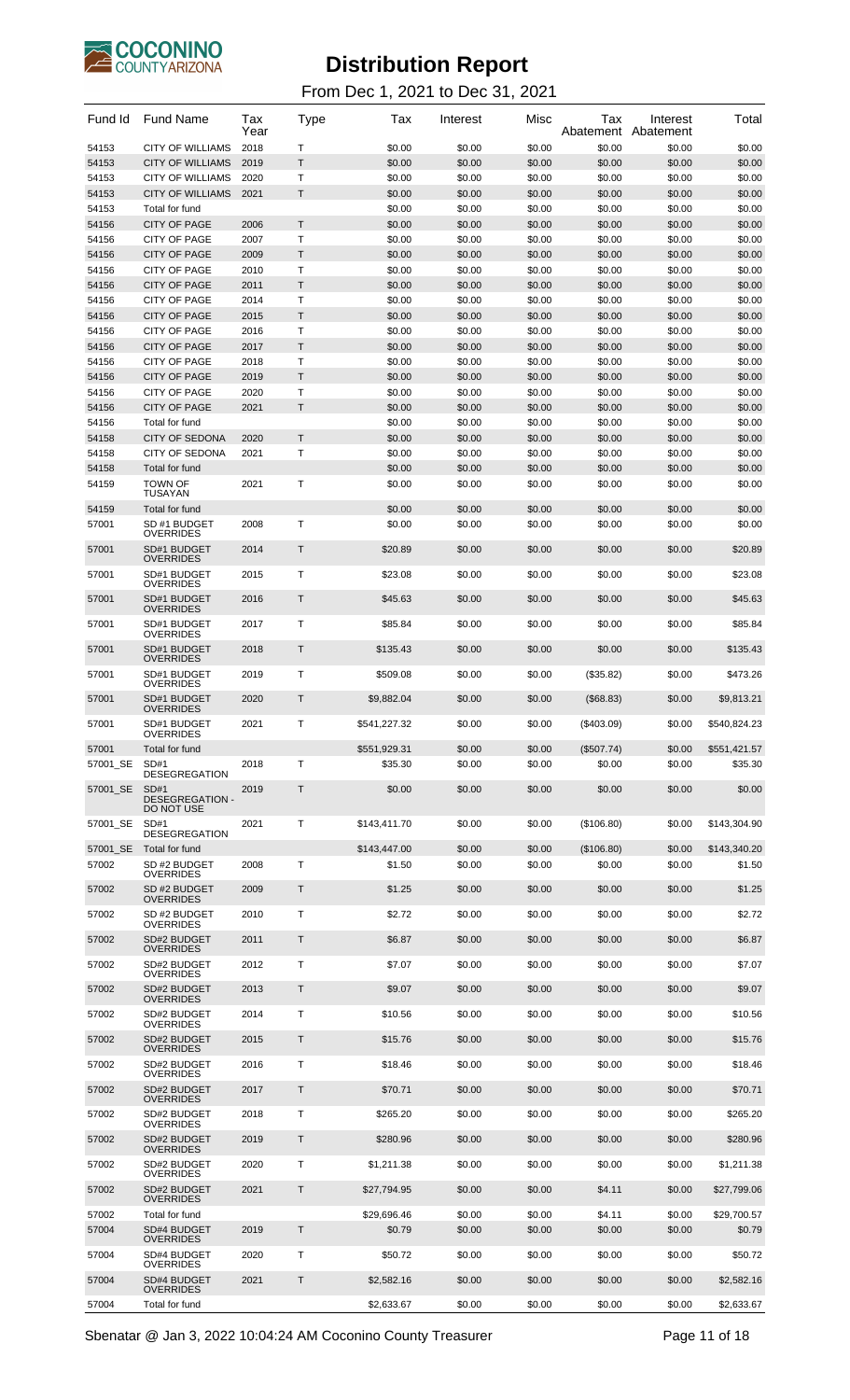

| Fund Id        | <b>Fund Name</b>                         | Tax<br>Year | Type | Тах                | Interest         | Misc             | Tax<br>Abatement | Interest<br>Abatement | Total              |
|----------------|------------------------------------------|-------------|------|--------------------|------------------|------------------|------------------|-----------------------|--------------------|
| 57005          | SD#5 BUDGET<br><b>OVERRIDES</b>          | 2020        | Т    | \$0.00             | \$0.00           | \$0.00           | \$0.00           | \$0.00                | \$0.00             |
| 57005          | SD#5 BUDGET<br><b>OVERRIDES</b>          | 2021        | т    | \$0.00             | \$0.00           | \$0.00           | \$0.00           | \$0.00                | \$0.00             |
| 57005<br>57006 | Total for fund<br>SD#6 BUDGET            | 2020        | т    | \$0.00<br>\$0.00   | \$0.00<br>\$0.00 | \$0.00<br>\$0.00 | \$0.00<br>\$0.00 | \$0.00<br>\$0.00      | \$0.00<br>\$0.00   |
| 57006          | <b>OVERRIDES</b><br>SD#6 BUDGET          | 2021        | Т    | \$0.00             | \$0.00           | \$0.00           | \$0.00           | \$0.00                | \$0.00             |
|                | <b>OVERRIDES</b>                         |             |      |                    |                  |                  |                  |                       |                    |
| 57006<br>57009 | Total for fund<br>SD#9 BUDGET            | 2020        | Τ    | \$0.00<br>\$688.14 | \$0.00<br>\$0.00 | \$0.00<br>\$0.00 | \$0.00<br>\$0.00 | \$0.00<br>\$0.00      | \$0.00<br>\$688.14 |
| 57009          | <b>OVERRIDES</b><br>SD#9 BUDGET          | 2021        | Т    | \$26.744.79        | \$0.00           | \$0.00           | \$0.00           | \$0.00                | \$26.744.79        |
| 57009          | OVERRIDES<br>Total for fund              |             |      | \$27,432.93        | \$0.00           | \$0.00           | \$0.00           | \$0.00                | \$27,432.93        |
| 57010          | SD#10 BUDGET<br>OVERRIDES                | 2020        | т    | \$0.00             | \$0.00           | \$0.00           | \$0.00           | \$0.00                | \$0.00             |
| 57010          | SD#10 BUDGET<br><b>OVERRIDES</b>         | 2021        | Т    | \$0.00             | \$0.00           | \$0.00           | \$0.00           | \$0.00                | \$0.00             |
| 57010<br>57015 | Total for fund<br>SD#15 BUDGET           | 2015        | Τ    | \$0.00<br>\$0.00   | \$0.00           | \$0.00<br>\$0.00 | \$0.00<br>\$0.00 | \$0.00                | \$0.00<br>\$0.00   |
|                | <b>OVERRIDES</b>                         |             |      |                    | \$0.00           |                  |                  | \$0.00                |                    |
| 57015          | SD#15 BUDGET<br><b>OVERRIDES</b>         | 2016        | т    | \$0.00             | \$0.00           | \$0.00           | \$0.00           | \$0.00                | \$0.00             |
| 57015          | SD#15 BUDGET<br><b>OVERRIDES</b>         | 2017        | Т    | \$0.00             | \$0.00           | \$0.00           | \$0.00           | \$0.00                | \$0.00             |
| 57015          | SD#15 BUDGET<br><b>OVERRIDES</b>         | 2018        | т    | \$0.00             | \$0.00           | \$0.00           | \$0.00           | \$0.00                | \$0.00             |
| 57015          | SD#15 BUDGET<br><b>OVERRIDES</b>         | 2019        | Т    | \$0.00             | \$0.00           | \$0.00           | \$0.00           | \$0.00                | \$0.00             |
| 57015          | SD#15 BUDGET<br><b>OVERRIDES</b>         | 2020        | т    | \$0.00             | \$0.00           | \$0.00           | \$0.00           | \$0.00                | \$0.00             |
| 57015          | SD#15 BUDGET<br><b>OVERRIDES</b>         | 2021        | Т    | \$0.00             | \$0.00           | \$0.00           | \$0.00           | \$0.00                | \$0.00             |
| 57015<br>57016 | Total for fund<br>SD #8 BUDGET           | 2006        | Τ    | \$0.00<br>\$11.67  | \$0.00<br>\$0.00 | \$0.00<br>\$0.00 | \$0.00<br>\$0.00 | \$0.00<br>\$0.00      | \$0.00<br>\$11.67  |
|                | <b>OVERRIDES</b>                         |             |      |                    |                  |                  |                  |                       |                    |
| 57016          | SD #8 BUDGET<br><b>OVERRIDES</b>         | 2007        | т    | \$0.00             | \$0.00           | \$0.00           | \$0.00           | \$0.00                | \$0.00             |
| 57016          | SD #8 BUDGET<br><b>OVERRIDES</b>         | 2009        | T    | \$14.35            | \$0.00           | \$0.00           | \$0.00           | \$0.00                | \$14.35            |
| 57016          | SD #8 BUDGET<br><b>OVERRIDES</b>         | 2010        | т    | \$21.00            | \$0.00           | \$0.00           | \$0.00           | \$0.00                | \$21.00            |
| 57016          | SD#8 BUDGET<br><b>OVERRIDES</b>          | 2011        | T    | \$9.73             | \$0.00           | \$0.00           | \$0.00           | \$0.00                | \$9.73             |
| 57016          | SD#8 BUDGET<br><b>OVERRIDES</b>          | 2014        | т    | \$1.24             | \$0.00           | \$0.00           | \$0.00           | \$0.00                | \$1.24             |
| 57016          | SD#8 BUDGET<br><b>OVERRIDES</b>          | 2015        | Τ    | \$0.71             | \$0.00           | \$0.00           | \$0.00           | \$0.00                | \$0.71             |
| 57016          | SD#8 BUDGET<br><b>OVERRIDES</b>          | 2016        | т    | \$0.00             | \$0.00           | \$0.00           | \$0.00           | \$0.00                | \$0.00             |
| 57016          | SD#8 BUDGET<br><b>OVERRIDES</b>          | 2017        | Т    | \$0.00             | \$0.00           | \$0.00           | \$0.00           | \$0.00                | \$0.00             |
| 57016          | SD#8 BUDGET<br><b>OVERRIDES</b>          | 2018        | т    | \$0.00             | \$0.00           | \$0.00           | \$0.00           | \$0.00                | \$0.00             |
| 57016          | SD#8 BUDGET<br><b>OVERRIDES</b>          | 2019        | Т    | \$0.00             | \$0.00           | \$0.00           | \$0.00           | \$0.00                | \$0.00             |
| 57016          | SD#8 BUDGET<br><b>OVERRIDES</b>          | 2020        | т    | \$0.00             | \$0.00           | \$0.00           | \$0.00           | \$0.00                | \$0.00             |
| 57016          | SD#8 BUDGET<br><b>OVERRIDES</b>          | 2021        | Т    | \$0.00             | \$0.00           | \$0.00           | \$0.00           | \$0.00                | \$0.00             |
| 57016          | Total for fund                           |             |      | \$58.70            | \$0.00           | \$0.00           | \$0.00           | \$0.00                | \$58.70            |
| 57031          | SD#31 BUDGET<br><b>OVERRIDES</b>         | 2012        | Т    | \$0.00             | \$0.00           | \$0.00           | \$0.00           | \$0.00                | \$0.00             |
| 57031          | SD#31 BUDGET<br><b>OVERRIDES</b>         | 2013        | т    | \$0.00             | \$0.00           | \$0.00           | \$0.00           | \$0.00                | \$0.00             |
| 57031          | SD#31 BUDGET<br><b>OVERRIDES</b>         | 2014        | Т    | \$0.00             | \$0.00           | \$0.00           | \$0.00           | \$0.00                | \$0.00             |
| 57031          | SD#31 BUDGET<br><b>OVERRIDES</b>         | 2015        | т    | \$0.00             | \$0.00           | \$0.00           | \$0.00           | \$0.00                | \$0.00             |
| 57031          | SD#31 BUDGET<br><b>OVERRIDES</b>         | 2016        | Т    | \$0.00             | \$0.00           | \$0.00           | \$0.00           | \$0.00                | \$0.00             |
| 57031          | SD#31 BUDGET<br><b>OVERRIDES</b>         | 2017        | т    | \$0.00             | \$0.00           | \$0.00           | \$0.00           | \$0.00                | \$0.00             |
| 57031          | SD#31 BUDGET<br><b>OVERRIDES</b>         | 2018        | Т    | \$0.00             | \$0.00           | \$0.00           | \$0.00           | \$0.00                | \$0.00             |
| 57031          | SD#31 BUDGET<br><b>OVERRIDES</b>         | 2019        | т    | \$0.00             | \$0.00           | \$0.00           | \$0.00           | \$0.00                | \$0.00             |
| 57031          | SD#31 BUDGET<br><b>OVERRIDES</b>         | 2020        | Т    | \$0.00             | \$0.00           | \$0.00           | \$0.00           | \$0.00                | \$0.00             |
| 57031          | SD#31 BUDGET<br><b>OVERRIDES</b>         | 2021        | т    | \$0.00             | \$0.00           | \$0.00           | \$0.00           | \$0.00                | \$0.00             |
| 57031          | Total for fund                           |             |      | \$0.00             | \$0.00           | \$0.00           | \$0.00           | \$0.00                | \$0.00             |
| 57990          | <b>SD#5 MINIMUM</b><br><b>SCHOOL TAX</b> | 2020        | т    | \$0.00             | \$0.00           | \$0.00           | \$0.00           | \$0.00                | \$0.00             |
| 57990          | <b>SD#5 MINIMUM</b><br><b>SCHOOL TAX</b> | 2021        | Т    | \$0.00             | \$0.00           | \$0.00           | \$0.00           | \$0.00                | \$0.00             |
| 57990<br>57991 | Total for fund<br><b>SD#9 MINIMUM</b>    | 2020        | Τ    | \$0.00<br>\$0.00   | \$0.00<br>\$0.00 | \$0.00<br>\$0.00 | \$0.00<br>\$0.00 | \$0.00<br>\$0.00      | \$0.00<br>\$0.00   |
|                | <b>SCHOOL TAX</b>                        |             |      |                    |                  |                  |                  |                       |                    |
| 57991          | <b>SD#9 MINIMUM</b><br>SCHOOL TAX        | 2021        | т    | \$0.00             | \$0.00           | \$0.00           | \$0.00           | \$0.00                | \$0.00             |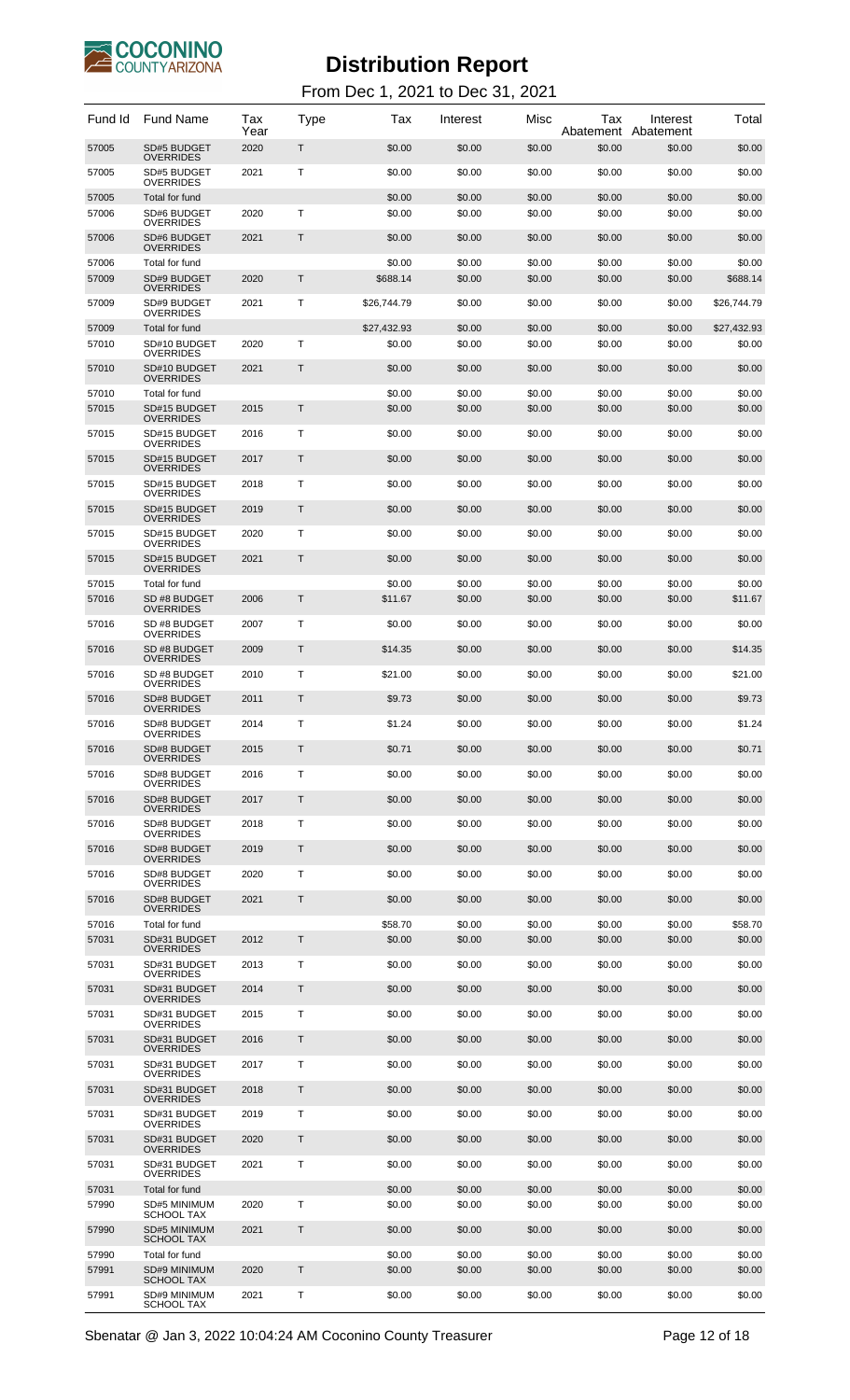

| Fund Id        | <b>Fund Name</b>                                        | Tax<br>Year | Type | Tax              | Interest         | Misc             | Тах<br>Abatement | Interest<br>Abatement | Total            |
|----------------|---------------------------------------------------------|-------------|------|------------------|------------------|------------------|------------------|-----------------------|------------------|
| 57991<br>57999 | Total for fund<br><b>COUNTY EDUC</b><br><b>DISTRICT</b> | 2020        | т    | \$0.00<br>\$0.00 | \$0.00<br>\$0.00 | \$0.00<br>\$0.00 | \$0.00<br>\$0.00 | \$0.00<br>\$0.00      | \$0.00<br>\$0.00 |
| 57999          | <b>Total for fund</b>                                   |             |      | \$0.00           | \$0.00           | \$0.00           | \$0.00           | \$0.00                | \$0.00           |
| 58150          | <b>COMMUNITY</b><br>COLLEGE                             | 2006        | т    | \$1.42           | \$0.00           | \$0.00           | \$0.00           | \$0.00                | \$1.42           |
| 58150          | <b>COMMUNITY</b><br><b>COLLEGE</b>                      | 2007        | T    | \$0.00           | \$0.00           | \$0.00           | \$0.00           | \$0.00                | \$0.00           |
| 58150          | <b>COMMUNITY</b><br><b>COLLEGE</b>                      | 2008        | Т    | \$0.49           | \$0.00           | \$0.00           | \$0.00           | \$0.00                | \$0.49           |
| 58150          | <b>COMMUNITY</b><br><b>COLLEGE</b>                      | 2009        | T    | \$1.62           | \$0.00           | \$0.00           | \$0.00           | \$0.00                | \$1.62           |
| 58150          | <b>COMMUNITY</b><br>COLLEGE                             | 2010        | Т    | \$2.75           | \$0.00           | \$0.00           | \$0.00           | \$0.00                | \$2.75           |
| 58150          | <b>COMMUNITY</b>                                        | 2011        | T    | \$3.38           | \$0.00           | \$0.00           | \$0.00           | \$0.00                | \$3.38           |
| 58150          | <b>COLLEGE</b><br><b>COMMUNITY</b>                      | 2012        | Т    | \$3.07           | \$0.00           | \$0.00           | \$0.00           | \$0.00                | \$3.07           |
| 58150          | COLLEGE<br><b>COMMUNITY</b>                             | 2013        | T    | \$4.30           | \$0.00           | \$0.00           | \$0.00           | \$0.00                | \$4.30           |
| 58150          | <b>COLLEGE</b><br><b>COMMUNITY</b>                      | 2014        | Т    | \$9.03           | \$0.00           | \$0.00           | \$0.00           | \$0.00                | \$9.03           |
| 58150          | COLLEGE<br><b>COMMUNITY</b>                             | 2015        | T    | \$12.31          | \$0.00           | \$0.00           | \$0.00           | \$0.00                | \$12.31          |
| 58150          | <b>COLLEGE</b><br><b>COMMUNITY</b>                      | 2016        | Т    | \$16.29          | \$0.00           | \$0.00           | \$0.00           | \$0.00                | \$16.29          |
|                | COLLEGE                                                 |             |      |                  |                  |                  |                  |                       |                  |
| 58150          | <b>COMMUNITY</b><br><b>COLLEGE</b>                      | 2017        | T    | \$48.01          | \$0.00           | \$0.00           | \$0.00           | \$0.00                | \$48.01          |
| 58150          | <b>COMMUNITY</b><br>COLLEGE                             | 2018        | Т    | \$111.21         | \$0.00           | \$0.00           | \$0.00           | \$0.00                | \$111.21         |
| 58150          | <b>COMMUNITY</b><br><b>COLLEGE</b>                      | 2019        | Τ    | \$0.00           | \$0.00           | \$0.00           | \$0.00           | \$0.00                | \$0.00           |
| 58150          | <b>COMMUNITY</b><br>COLLEGE                             | 2020        | Т    | \$0.00           | \$0.00           | \$0.00           | \$0.00           | \$0.00                | \$0.00           |
| 58150          | <b>COMMUNITY</b><br><b>COLLEGE</b>                      | 2021        | Τ    | \$0.00           | \$0.00           | \$0.00           | \$0.00           | \$0.00                | \$0.00           |
| 58150          | Total for fund                                          |             |      | \$213.88         | \$0.00           | \$0.00           | \$0.00           | \$0.00                | \$213.88         |
| 67001          | SD #1 CLASS A<br><b>BONDS</b>                           | 2008        | Τ    | \$0.00           | \$0.00           | \$0.00           | \$0.00           | \$0.00                | \$0.00           |
| 67001          | SD#1 CLASS A<br><b>BONDS</b>                            | 2014        | т    | \$0.00           | \$0.00           | \$0.00           | \$0.00           | \$0.00                | \$0.00           |
| 67001          | SD#1 CLASS A<br><b>BONDS</b>                            | 2015        | Т    | \$0.00           | \$0.00           | \$0.00           | \$0.00           | \$0.00                | \$0.00           |
| 67001          | SD#1 CLASS A<br><b>BONDS</b>                            | 2016        | т    | \$0.00           | \$0.00           | \$0.00           | \$0.00           | \$0.00                | \$0.00           |
| 67001          | SD#1 CLASS A<br>BONDS                                   | 2017        | Т    | \$0.00           | \$0.00           | \$0.00           | \$0.00           | \$0.00                | \$0.00           |
| 67001          | SD#1 CLASS A<br><b>BONDS</b>                            | 2018        | т    | \$0.00           | \$0.00           | \$0.00           | \$0.00           | \$0.00                | \$0.00           |
| 67001          | SD#1 CLASS A                                            | 2019        | Τ    | \$0.00           | \$0.00           | \$0.00           | \$0.00           | \$0.00                | \$0.00           |
| 67001          | <b>BONDS</b><br>SD#1 CLASS A                            | 2020        | Т    | \$0.00           | \$0.00           | \$0.00           | \$0.00           | \$0.00                | \$0.00           |
| 67001          | <b>BONDS</b><br>SD#1 CLASS A                            | 2021        | T    | \$0.00           | \$0.00           | \$0.00           | \$0.00           | \$0.00                | \$0.00           |
| 67001          | <b>BONDS</b><br>Total for fund                          |             |      | \$0.00           | \$0.00           | \$0.00           | \$0.00           | \$0.00                | \$0.00           |
| 67002          | SD #2 CLASS A<br><b>BONDS</b>                           | 2008        | Т    | \$1.77           | \$0.00           | \$0.00           | \$0.00           | \$0.00                | \$1.77           |
| 67002          | SD #2 CLASS A<br><b>BONDS</b>                           | 2009        | т    | \$0.00           | \$0.00           | \$0.00           | \$0.00           | \$0.00                | \$0.00           |
| 67002          | SD #2 CLASS A<br><b>BONDS</b>                           | 2010        | Т    | \$0.00           | \$0.00           | \$0.00           | \$0.00           | \$0.00                | \$0.00           |
| 67002          | SD#2 CLASS A                                            | 2011        | т    | \$0.00           | \$0.00           | \$0.00           | \$0.00           | \$0.00                | \$0.00           |
| 67002          | <b>BONDS</b><br>SD#2 CLASS A                            | 2012        | Т    | \$0.00           | \$0.00           | \$0.00           | \$0.00           | \$0.00                | \$0.00           |
| 67002          | <b>BONDS</b><br>SD#2 CLASS A                            | 2013        | т    | \$0.00           | \$0.00           | \$0.00           | \$0.00           | \$0.00                | \$0.00           |
| 67002          | <b>BONDS</b><br>SD#2 CLASS A                            | 2014        | Т    | \$0.00           | \$0.00           | \$0.00           | \$0.00           | \$0.00                | \$0.00           |
| 67002          | <b>BONDS</b><br>SD#2 CLASS A                            | 2015        | т    | \$0.00           | \$0.00           | \$0.00           | \$0.00           | \$0.00                | \$0.00           |
| 67002          | <b>BONDS</b><br>SD#2 CLASS A                            | 2016        | Т    | \$0.00           | \$0.00           | \$0.00           | \$0.00           | \$0.00                | \$0.00           |
|                | <b>BONDS</b>                                            |             |      |                  |                  |                  |                  |                       |                  |
| 67002          | SD#2 CLASS A<br><b>BONDS</b>                            | 2017        | т    | \$0.00           | \$0.00           | \$0.00           | \$0.00           | \$0.00                | \$0.00           |
| 67002          | SD#2 CLASS A<br><b>BONDS</b>                            | 2018        | Т    | \$0.00           | \$0.00           | \$0.00           | \$0.00           | \$0.00                | \$0.00           |
| 67002          | SD#2 CLASS A<br><b>BONDS</b>                            | 2019        | т    | \$0.00           | \$0.00           | \$0.00           | \$0.00           | \$0.00                | \$0.00           |
| 67002          | SD#2 CLASS A<br><b>BONDS</b>                            | 2020        | Т    | \$0.00           | \$0.00           | \$0.00           | \$0.00           | \$0.00                | \$0.00           |
| 67002          | SD#2 CLASS A<br><b>BONDS</b>                            | 2021        | т    | \$0.00           | \$0.00           | \$0.00           | \$0.00           | \$0.00                | \$0.00           |
| 67002          | Total for fund                                          |             |      | \$1.77           | \$0.00           | \$0.00           | \$0.00           | \$0.00                | \$1.77           |
| 67004          | SD#4 CLASS A<br><b>BONDS</b>                            | 2019        | т    | \$0.00           | \$0.00           | \$0.00           | \$0.00           | \$0.00                | \$0.00           |
| 67004          | SD#4 CLASS A<br><b>BONDS</b>                            | 2020        | Т    | \$0.00           | \$0.00           | \$0.00           | \$0.00           | \$0.00                | \$0.00           |
| 67004          | SD#4 CLASS A<br><b>BONDS</b>                            | 2021        | Т    | \$0.00           | \$0.00           | \$0.00           | \$0.00           | \$0.00                | \$0.00           |
| 67004          | <b>Total for fund</b>                                   |             |      | \$0.00           | \$0.00           | \$0.00           | \$0.00           | \$0.00                | \$0.00           |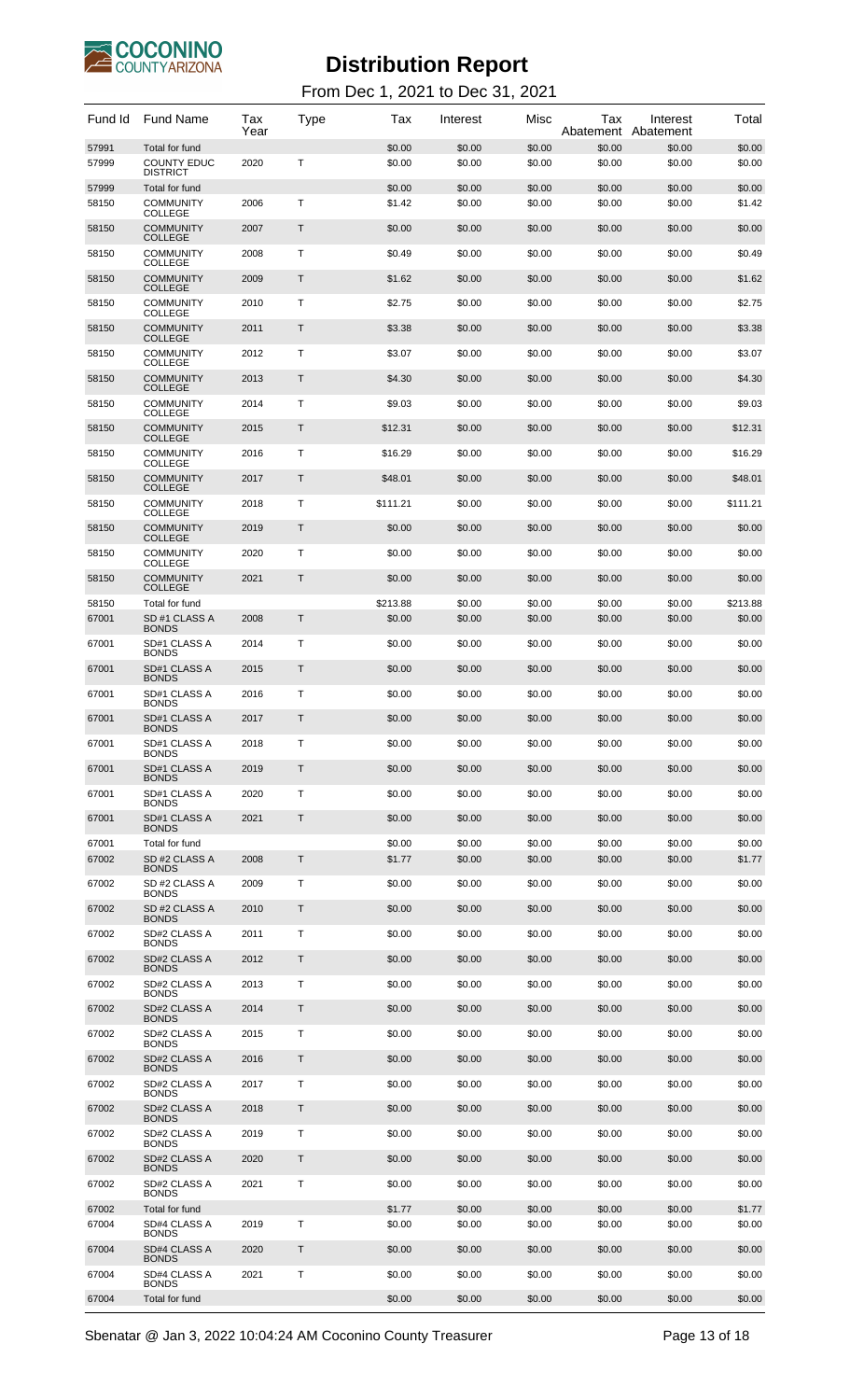

| Fund Id        | <b>Fund Name</b>                | Tax<br>Year | <b>Type</b> | Tax               | Interest         | Misc             | Tax              | Interest<br>Abatement Abatement | Total             |
|----------------|---------------------------------|-------------|-------------|-------------------|------------------|------------------|------------------|---------------------------------|-------------------|
| 67005          | SD#5 CLASS A<br><b>BONDS</b>    | 2020        | Т           | \$0.00            | \$0.00           | \$0.00           | \$0.00           | \$0.00                          | \$0.00            |
| 67005          | SD#5 CLASS A<br><b>BONDS</b>    | 2021        | Τ           | \$0.00            | \$0.00           | \$0.00           | \$0.00           | \$0.00                          | \$0.00            |
| 67005<br>67006 | Total for fund<br>SD#6 CLASS A  | 2020        | Τ           | \$0.00<br>\$0.00  | \$0.00<br>\$0.00 | \$0.00<br>\$0.00 | \$0.00<br>\$0.00 | \$0.00<br>\$0.00                | \$0.00<br>\$0.00  |
| 67006          | <b>BONDS</b><br>SD#6 CLASS A    | 2021        | т           | \$0.00            | \$0.00           | \$0.00           | \$0.00           | \$0.00                          | \$0.00            |
| 67006          | <b>BONDS</b><br>Total for fund  |             |             | \$0.00            | \$0.00           | \$0.00           | \$0.00           | \$0.00                          | \$0.00            |
| 67009          | SD#9 CLASS A<br><b>BONDS</b>    | 2020        | T           | \$0.00            | \$0.00           | \$0.00           | \$0.00           | \$0.00                          | \$0.00            |
| 67009          | SD#9 CLASS A<br><b>BONDS</b>    | 2021        | T           | \$0.00            | \$0.00           | \$0.00           | \$0.00           | \$0.00                          | \$0.00            |
| 67009<br>67010 | Total for fund<br>SD#10 CLASS A | 2020        | T.          | \$0.00<br>\$0.00  | \$0.00<br>\$0.00 | \$0.00<br>\$0.00 | \$0.00<br>\$0.00 | \$0.00<br>\$0.00                | \$0.00<br>\$0.00  |
|                | <b>BONDS</b>                    |             |             |                   |                  |                  |                  |                                 |                   |
| 67010          | SD#10 CLASS A<br><b>BONDS</b>   | 2021        | Т           | \$0.00            | \$0.00           | \$0.00           | \$0.00           | \$0.00                          | \$0.00            |
| 67010<br>67015 | Total for fund<br>SD#15 CLASS A | 2015        | T.          | \$0.00<br>\$0.00  | \$0.00<br>\$0.00 | \$0.00<br>\$0.00 | \$0.00<br>\$0.00 | \$0.00<br>\$0.00                | \$0.00<br>\$0.00  |
| 67015          | <b>BONDS</b><br>SD#15 CLASS A   | 2016        | Τ           | \$0.00            | \$0.00           | \$0.00           | \$0.00           | \$0.00                          | \$0.00            |
| 67015          | <b>BONDS</b><br>SD#15 CLASS A   | 2017        | т           | \$0.00            | \$0.00           | \$0.00           | \$0.00           | \$0.00                          | \$0.00            |
| 67015          | <b>BONDS</b><br>SD#15 CLASS A   | 2018        | T           | \$0.00            | \$0.00           | \$0.00           | \$0.00           | \$0.00                          | \$0.00            |
| 67015          | <b>BONDS</b><br>SD#15 CLASS A   | 2019        | т           | \$0.00            | \$0.00           | \$0.00           | \$0.00           | \$0.00                          | \$0.00            |
| 67015          | <b>BONDS</b><br>SD#15 CLASS A   | 2020        | T           | \$0.00            | \$0.00           | \$0.00           | \$0.00           | \$0.00                          | \$0.00            |
| 67015          | <b>BONDS</b><br>SD#15 CLASS A   | 2021        | т           | \$0.00            | \$0.00           | \$0.00           | \$0.00           | \$0.00                          | \$0.00            |
| 67015          | <b>BONDS</b><br>Total for fund  |             |             | \$0.00            | \$0.00           | \$0.00           | \$0.00           | \$0.00                          | \$0.00            |
| 67016          | SD #8 CLASS A                   | 2006        | T           | \$19.96           | \$0.00           | \$0.00           | \$0.00           | \$0.00                          | \$19.96           |
| 67016          | <b>BONDS</b><br>SD #8 CLASS A   | 2007        | T           | \$0.00            | \$0.00           | \$0.00           | \$0.00           | \$0.00                          | \$0.00            |
| 67016          | <b>BONDS</b><br>SD #8 CLASS A   | 2009        | т           | \$0.00            | \$0.00           | \$0.00           | \$0.00           | \$0.00                          | \$0.00            |
| 67016          | <b>BONDS</b><br>SD #8 CLASS A   | 2010        | Т           | \$0.00            | \$0.00           | \$0.00           | \$0.00           | \$0.00                          | \$0.00            |
| 67016          | <b>BONDS</b><br>SD#8 CLASS A    | 2011        | T           | \$0.00            | \$0.00           | \$0.00           | \$0.00           | \$0.00                          | \$0.00            |
| 67016          | <b>BONDS</b><br>SD#8 CLASS A    | 2014        | Τ           | \$0.00            | \$0.00           | \$0.00           | \$0.00           | \$0.00                          | \$0.00            |
| 67016          | <b>BONDS</b><br>SD#8 CLASS A    | 2015        | Т           | \$0.00            | \$0.00           | \$0.00           | \$0.00           | \$0.00                          | \$0.00            |
| 67016          | <b>BONDS</b><br>SD#8 CLASS A    | 2016        | T           | \$0.00            | \$0.00           | \$0.00           | \$0.00           | \$0.00                          | \$0.00            |
|                | <b>BONDS</b><br>SD#8 CLASS A    |             |             |                   |                  |                  |                  |                                 |                   |
| 67016          | <b>BONDS</b>                    | 2017        | т           | \$0.00            | \$0.00           | \$0.00           | \$0.00           | \$0.00                          | \$0.00            |
| 67016          | SD#8 CLASS A<br><b>BONDS</b>    | 2018        | T           | \$0.00            | \$0.00           | \$0.00           | \$0.00           | \$0.00                          | \$0.00            |
| 67016          | SD#8 CLASS A<br><b>BONDS</b>    | 2019        | т           | \$0.00            | \$0.00           | \$0.00           | \$0.00           | \$0.00                          | \$0.00            |
| 67016          | SD#8 CLASS A<br><b>BONDS</b>    | 2020        | T           | \$0.00            | \$0.00           | \$0.00           | \$0.00           | \$0.00                          | \$0.00            |
| 67016          | SD#8 CLASS A<br><b>BONDS</b>    | 2021        | т           | \$0.00            | \$0.00           | \$0.00           | \$0.00           | \$0.00                          | \$0.00            |
| 67016<br>67031 | Total for fund<br>SD#31 CLASS A | 2012        | т           | \$19.96<br>\$0.00 | \$0.00<br>\$0.00 | \$0.00<br>\$0.00 | \$0.00<br>\$0.00 | \$0.00<br>\$0.00                | \$19.96<br>\$0.00 |
| 67031          | <b>BONDS</b><br>SD#31 CLASS A   | 2013        | Τ           | \$0.00            | \$0.00           | \$0.00           | \$0.00           | \$0.00                          | \$0.00            |
| 67031          | <b>BONDS</b><br>SD#31 CLASS A   | 2014        | т           | \$0.00            | \$0.00           | \$0.00           | \$0.00           | \$0.00                          | \$0.00            |
|                | <b>BONDS</b>                    |             |             |                   |                  |                  |                  |                                 |                   |
| 67031          | SD#31 CLASS A<br><b>BONDS</b>   | 2015        | Τ           | \$0.00            | \$0.00           | \$0.00           | \$0.00           | \$0.00                          | \$0.00            |
| 67031          | SD#31 CLASS A<br><b>BONDS</b>   | 2016        | т           | \$0.00            | \$0.00           | \$0.00           | \$0.00           | \$0.00                          | \$0.00            |
| 67031          | SD#31 CLASS A<br><b>BONDS</b>   | 2017        | Τ           | \$0.00            | \$0.00           | \$0.00           | \$0.00           | \$0.00                          | \$0.00            |
| 67031          | SD#31 CLASS A<br><b>BONDS</b>   | 2018        | т           | \$0.00            | \$0.00           | \$0.00           | \$0.00           | \$0.00                          | \$0.00            |
| 67031          | SD#31 CLASS A<br><b>BONDS</b>   | 2019        | Τ           | \$0.00            | \$0.00           | \$0.00           | \$0.00           | \$0.00                          | \$0.00            |
| 67031          | SD#31 CLASS A<br><b>BONDS</b>   | 2020        | т           | \$0.00            | \$0.00           | \$0.00           | \$0.00           | \$0.00                          | \$0.00            |
| 67031          | SD#31 CLASS A<br><b>BONDS</b>   | 2021        | Τ           | \$0.00            | \$0.00           | \$0.00           | \$0.00           | \$0.00                          | \$0.00            |
| 67031<br>77001 | Total for fund<br>SD #1 CLASS B | 2008        | Τ           | \$0.00<br>\$0.00  | \$0.00<br>\$0.00 | \$0.00<br>\$0.00 | \$0.00           | \$0.00<br>\$0.00                | \$0.00            |
|                | <b>BONDS</b>                    |             |             |                   |                  |                  | \$0.00           |                                 | \$0.00            |
| 77001          | SD#1 CLASS B<br><b>BONDS</b>    | 2014        | Т           | \$18.22           | \$0.00           | \$0.00           | \$0.00           | \$0.00                          | \$18.22           |
| 77001          | SD#1 CLASS B<br><b>BONDS</b>    | 2015        | Τ           | \$14.34           | \$0.00           | \$0.00           | \$0.00           | \$0.00                          | \$14.34           |
| 77001          | SD#1 CLASS B<br><b>BONDS</b>    | 2016        | Т           | \$27.24           | \$0.00           | \$0.00           | \$0.00           | \$0.00                          | \$27.24           |
| 77001          | SD#1 CLASS B                    | 2017        | Τ           | \$50.17           | \$0.00           | \$0.00           | \$0.00           | \$0.00                          | \$50.17           |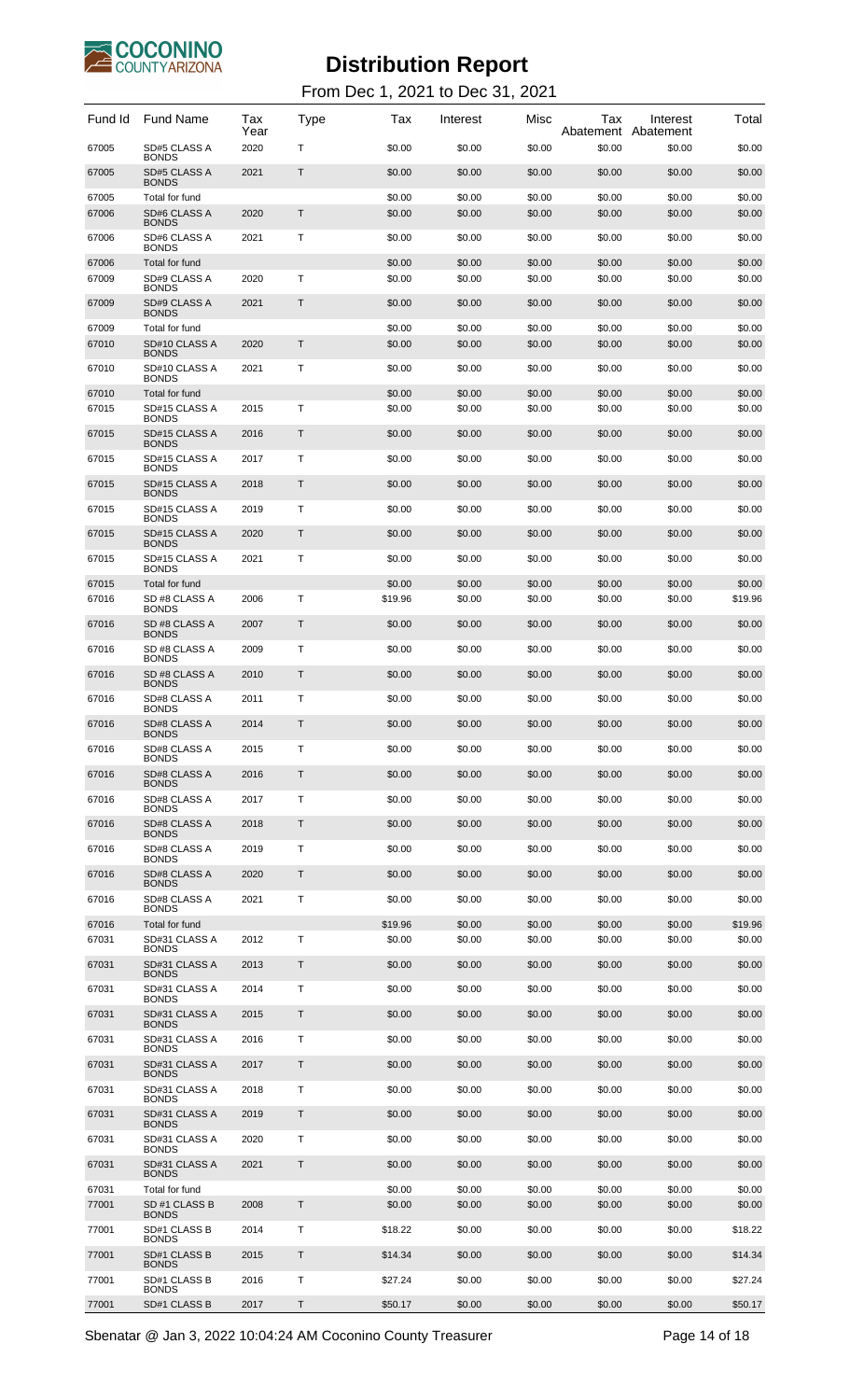

| Fund Id        | <b>Fund Name</b>                                | Tax<br>Year | Type         | Tax                    | Interest         | Misc             | Tax                  | Interest<br>Abatement Abatement | Total                  |
|----------------|-------------------------------------------------|-------------|--------------|------------------------|------------------|------------------|----------------------|---------------------------------|------------------------|
| 77001          | <b>BONDS</b><br>SD#1 CLASS B                    | 2018        | т            | \$84.08                | \$0.00           | \$0.00           | \$0.00               | \$0.00                          | \$84.08                |
| 77001          | <b>BONDS</b><br>SD#1 CLASS B<br><b>BONDS</b>    | 2019        | $\mathsf{T}$ | \$434.21               | \$0.00           | \$0.00           | $(\$30.55)$          | \$0.00                          | \$403.66               |
| 77001          | SD#1 CLASS B<br><b>BONDS</b>                    | 2020        | т            | \$8,475.65             | \$0.00           | \$0.00           | (\$59.04)            | \$0.00                          | \$8,416.61             |
| 77001          | SD#1 CLASS B<br><b>BONDS</b>                    | 2021        | Τ            | \$560,006.26           | \$0.00           | \$0.00           | $(\$417.07)$         | \$0.00                          | \$559,589.19           |
| 77001<br>77002 | Total for fund<br>SD #2 CLASS B<br><b>BONDS</b> | 2008        | T            | \$569,110.17<br>\$0.00 | \$0.00<br>\$0.00 | \$0.00<br>\$0.00 | (\$506.66)<br>\$0.00 | \$0.00<br>\$0.00                | \$568,603.51<br>\$0.00 |
| 77002          | SD #2 CLASS B<br><b>BONDS</b>                   | 2009        | T            | \$0.00                 | \$0.00           | \$0.00           | \$0.00               | \$0.00                          | \$0.00                 |
| 77002          | SD #2 CLASS B<br><b>BONDS</b>                   | 2010        | T            | \$0.00                 | \$0.00           | \$0.00           | \$0.00               | \$0.00                          | \$0.00                 |
| 77002          | SD#2 CLASS B<br><b>BONDS</b>                    | 2011        | Τ            | \$0.00                 | \$0.00           | \$0.00           | \$0.00               | \$0.00                          | \$0.00                 |
| 77002          | SD#2 CLASS B<br><b>BONDS</b>                    | 2012        | Τ            | \$0.00                 | \$0.00           | \$0.00           | \$0.00               | \$0.00                          | \$0.00                 |
| 77002          | SD#2 CLASS B<br><b>BONDS</b>                    | 2013        | T            | \$0.00                 | \$0.00           | \$0.00           | \$0.00               | \$0.00                          | \$0.00                 |
| 77002          | SD#2 CLASS B                                    | 2014        | T            | \$0.00                 | \$0.00           | \$0.00           | \$0.00               | \$0.00                          | \$0.00                 |
| 77002          | <b>BONDS</b><br>SD#2 CLASS B                    | 2015        | T            | \$0.00                 | \$0.00           | \$0.00           | \$0.00               | \$0.00                          | \$0.00                 |
| 77002          | <b>BONDS</b><br>SD#2 CLASS B                    | 2016        | T            | \$0.00                 | \$0.00           | \$0.00           | \$0.00               | \$0.00                          | \$0.00                 |
| 77002          | <b>BONDS</b><br>SD#2 CLASS B                    | 2017        | T            | \$0.00                 | \$0.00           | \$0.00           | \$0.00               | \$0.00                          | \$0.00                 |
| 77002          | <b>BONDS</b><br>SD#2 CLASS B                    | 2018        | Τ            | \$0.00                 | \$0.00           | \$0.00           | \$0.00               | \$0.00                          | \$0.00                 |
| 77002          | <b>BONDS</b><br>SD#2 CLASS B                    | 2019        | T            | \$0.00                 | \$0.00           | \$0.00           | \$0.00               | \$0.00                          | \$0.00                 |
| 77002          | <b>BONDS</b><br>SD#2 CLASS B                    | 2020        | T            | \$0.00                 | \$0.00           | \$0.00           | \$0.00               | \$0.00                          | \$0.00                 |
| 77002          | <b>BONDS</b><br>SD#2 CLASS B                    | 2021        | т            | \$0.00                 | \$0.00           | \$0.00           | \$0.00               | \$0.00                          | \$0.00                 |
| 77002          | <b>BONDS</b><br>Total for fund                  |             |              | \$0.00                 | \$0.00           | \$0.00           | \$0.00               | \$0.00                          | \$0.00                 |
| 77004          | SD#4 CLASS B<br><b>BONDS</b>                    | 2019        | Т            | \$0.00                 | \$0.00           | \$0.00           | \$0.00               | \$0.00                          | \$0.00                 |
| 77004          | SD#4 CLASS B<br><b>BONDS</b>                    | 2020        | Τ            | \$0.00                 | \$0.00           | \$0.00           | \$0.00               | \$0.00                          | \$0.00                 |
| 77004          | SD#4 CLASS B<br><b>BONDS</b>                    | 2021        | T            | \$0.00                 | \$0.00           | \$0.00           | \$0.00               | \$0.00                          | \$0.00                 |
| 77004          | Total for fund                                  |             |              | \$0.00                 | \$0.00           | \$0.00           | \$0.00               | \$0.00                          | \$0.00                 |
| 77005          | SD#5 CLASS B<br><b>BONDS</b>                    | 2020        | Т            | \$0.00                 | \$0.00           | \$0.00           | \$0.00               | \$0.00                          | \$0.00                 |
| 77005          | SD#5 CLASS B<br><b>BONDS</b>                    | 2021        | T.           | \$0.00                 | \$0.00           | \$0.00           | \$0.00               | \$0.00                          | \$0.00                 |
| 77005<br>77006 | Total for fund<br>SD#6 CLASS B                  | 2020        | T.           | \$0.00<br>\$0.00       | \$0.00<br>\$0.00 | \$0.00<br>\$0.00 | \$0.00<br>\$0.00     | \$0.00<br>\$0.00                | \$0.00<br>\$0.00       |
| 77006          | <b>BONDS</b><br>SD#6 CLASS B                    | 2021        | T            | \$0.00                 | \$0.00           | \$0.00           | \$0.00               | \$0.00                          | \$0.00                 |
| 77006          | <b>BONDS</b><br>Total for fund                  |             |              | \$0.00                 | \$0.00           | \$0.00           | \$0.00               | \$0.00                          | \$0.00                 |
| 77009          | SD#9 CLASS B<br><b>BONDS</b>                    | 2020        | Τ            | \$5,248.09             | \$0.00           | \$0.00           | \$0.00               | \$0.00                          | \$5,248.09             |
| 77009          | SD#9 CLASS B<br><b>BONDS</b>                    | 2021        | Τ            | \$184,675.30           | \$0.00           | \$0.00           | \$0.00               | \$0.00                          | \$184.675.30           |
| 77009          | Total for fund                                  |             |              | \$189,923.39           | \$0.00           | \$0.00           | \$0.00               | \$0.00                          | \$189,923.39           |
| 77010          | SD#10 CLASS B<br><b>BONDS</b>                   | 2020        | $\mathsf{T}$ | \$0.00                 | \$0.00           | \$0.00           | \$0.00               | \$0.00                          | \$0.00                 |
| 77010          | SD#10 CLASS B<br><b>BONDS</b>                   | 2021        | т            | \$0.00                 | \$0.00           | \$0.00           | \$0.00               | \$0.00                          | \$0.00                 |
| 77010<br>77015 | Total for fund<br>SD#15 CLASS B                 | 2015        | T            | \$0.00<br>\$54.28      | \$0.00<br>\$0.00 | \$0.00<br>\$0.00 | \$0.00<br>\$0.00     | \$0.00<br>\$0.00                | \$0.00<br>\$54.28      |
| 77015          | <b>BONDS</b><br>SD#15 CLASS B                   | 2016        | $\mathsf T$  | \$0.00                 | \$0.00           | \$0.00           | \$0.00               | \$0.00                          | \$0.00                 |
| 77015          | <b>BONDS</b><br>SD#15 CLASS B                   | 2017        | T            | \$139.04               | \$0.00           | \$0.00           | \$0.00               | \$0.00                          | \$139.04               |
| 77015          | <b>BONDS</b><br>SD#15 CLASS B                   | 2018        | T            | \$186.06               | \$0.00           | \$0.00           | \$0.00               | \$0.00                          | \$186.06               |
| 77015          | <b>BONDS</b><br>SD#15 CLASS B                   | 2019        | T            | \$212.63               | \$0.00           | \$0.00           | \$0.00               | \$0.00                          | \$212.63               |
|                | <b>BONDS</b>                                    |             |              |                        |                  |                  |                      |                                 |                        |
| 77015          | SD#15 CLASS B<br><b>BONDS</b>                   | 2020        | T            | \$0.00                 | \$0.00           | \$0.00           | \$0.00               | \$0.00                          | \$0.00                 |
| 77015          | SD#15 CLASS B<br><b>BONDS</b>                   | 2021        | T            | \$0.00                 | \$0.00           | \$0.00           | \$0.00               | \$0.00                          | \$0.00                 |
| 77015<br>77016 | Total for fund<br>SD #8 CLASS B<br><b>BONDS</b> | 2006        | T            | \$592.01<br>\$0.00     | \$0.00<br>\$0.00 | \$0.00<br>\$0.00 | \$0.00<br>\$0.00     | \$0.00<br>\$0.00                | \$592.01<br>\$0.00     |
| 77016          | SD #8 CLASS B<br><b>BONDS</b>                   | 2007        | $\mathsf T$  | \$0.00                 | \$0.00           | \$0.00           | \$0.00               | \$0.00                          | \$0.00                 |
| 77016          | SD #8 CLASS B<br><b>BONDS</b>                   | 2009        | Τ            | \$0.00                 | \$0.00           | \$0.00           | \$0.00               | \$0.00                          | \$0.00                 |
| 77016          | SD #8 CLASS B<br><b>BONDS</b>                   | 2010        | $\mathsf T$  | \$0.00                 | \$0.00           | \$0.00           | \$0.00               | \$0.00                          | \$0.00                 |
| 77016          | SD#8 CLASS B<br><b>BONDS</b>                    | 2011        | Τ            | \$0.00                 | \$0.00           | \$0.00           | \$0.00               | \$0.00                          | \$0.00                 |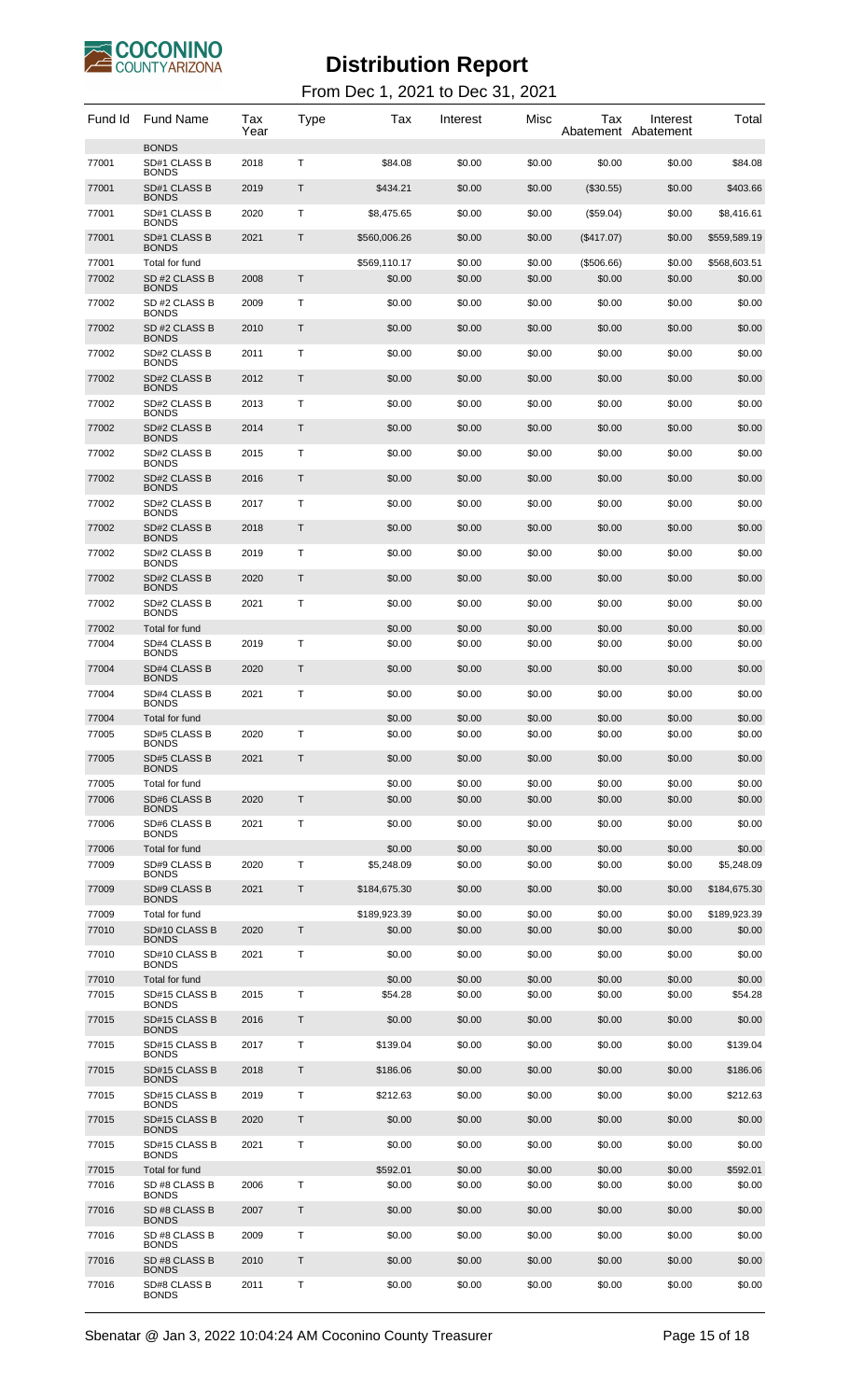

| Fund Id        | Fund Name                            | Tax<br>Year | Type | Tax                   | Interest         | Misc             | Tax<br>Abatement      | Interest<br>Abatement | Total                 |
|----------------|--------------------------------------|-------------|------|-----------------------|------------------|------------------|-----------------------|-----------------------|-----------------------|
| 77016          | SD#8 CLASS B<br><b>BONDS</b>         | 2014        | Τ    | \$0.00                | \$0.00           | \$0.00           | \$0.00                | \$0.00                | \$0.00                |
| 77016          | SD#8 CLASS B<br><b>BONDS</b>         | 2015        | т    | \$0.00                | \$0.00           | \$0.00           | \$0.00                | \$0.00                | \$0.00                |
| 77016          | SD#8 CLASS B<br><b>BONDS</b>         | 2016        | Т    | \$0.00                | \$0.00           | \$0.00           | \$0.00                | \$0.00                | \$0.00                |
| 77016          | SD#8 CLASS B<br><b>BONDS</b>         | 2017        | т    | \$0.00                | \$0.00           | \$0.00           | \$0.00                | \$0.00                | \$0.00                |
| 77016          | SD#8 CLASS B<br><b>BONDS</b>         | 2018        | Т    | \$0.00                | \$0.00           | \$0.00           | \$0.00                | \$0.00                | \$0.00                |
| 77016          | SD#8 CLASS B<br><b>BONDS</b>         | 2019        | т    | \$0.00                | \$0.00           | \$0.00           | \$0.00                | \$0.00                | \$0.00                |
| 77016          | SD#8 CLASS B<br><b>BONDS</b>         | 2020        | Т    | \$0.00                | \$0.00           | \$0.00           | \$0.00                | \$0.00                | \$0.00                |
| 77016          | SD#8 CLASS B<br><b>BONDS</b>         | 2021        | т    | \$0.00                | \$0.00           | \$0.00           | \$0.00                | \$0.00                | \$0.00                |
| 77016          | Total for fund                       |             |      | \$0.00                | \$0.00           | \$0.00           | \$0.00                | \$0.00                | \$0.00                |
| 77031          | SD#31 CLASS B<br><b>BONDS</b>        | 2012        | т    | \$0.00                | \$0.00           | \$0.00           | \$0.00                | \$0.00                | \$0.00                |
| 77031          | SD#31 CLASS B<br><b>BONDS</b>        | 2013        | T    | \$0.00                | \$0.00           | \$0.00           | \$0.00                | \$0.00                | \$0.00                |
| 77031          | SD#31 CLASS B<br><b>BONDS</b>        | 2014        | Т    | \$0.00                | \$0.00           | \$0.00           | \$0.00                | \$0.00                | \$0.00                |
| 77031          | SD#31 CLASS B<br><b>BONDS</b>        | 2015        | T    | \$0.00                | \$0.00           | \$0.00           | \$0.00                | \$0.00                | \$0.00                |
| 77031          | SD#31 CLASS B<br><b>BONDS</b>        | 2016        | т    | \$0.00                | \$0.00           | \$0.00           | \$0.00                | \$0.00                | \$0.00                |
| 77031          | SD#31 CLASS B<br><b>BONDS</b>        | 2017        | T    | \$0.00                | \$0.00           | \$0.00           | \$0.00                | \$0.00                | \$0.00                |
| 77031          | SD#31 CLASS B<br><b>BONDS</b>        | 2018        | т    | \$0.00                | \$0.00           | \$0.00           | \$0.00                | \$0.00                | \$0.00                |
| 77031          | SD#31 CLASS B<br><b>BONDS</b>        | 2019        | T    | \$0.00                | \$0.00           | \$0.00           | \$0.00                | \$0.00                | \$0.00                |
| 77031          | SD#31 CLASS B<br><b>BONDS</b>        | 2020        | т    | \$0.00                | \$0.00           | \$0.00           | \$0.00                | \$0.00                | \$0.00                |
| 77031          | SD#31 CLASS B<br><b>BONDS</b>        | 2021        | T    | \$0.00                | \$0.00           | \$0.00           | \$0.00                | \$0.00                | \$0.00                |
| 77031          | Total for fund                       |             |      | \$0.00                | \$0.00           | \$0.00           | \$0.00                | \$0.00                | \$0.00                |
| 87001          | SD#1 ADJACENT<br><b>WAYS</b>         | 2014        | T    | \$0.76                | \$0.00           | \$0.00           | \$0.00                | \$0.00                | \$0.76                |
| 87001          | SD#1 ADJACENT<br>WAYS                | 2015        | Т    | \$0.69                | \$0.00           | \$0.00           | \$0.00                | \$0.00                | \$0.69                |
| 87001          | SD#1 ADJACENT<br>WAYS                | 2016        | Τ    | \$1.76                | \$0.00           | \$0.00           | \$0.00                | \$0.00                | \$1.76                |
| 87001          | SD#1 ADJACENT<br><b>WAYS</b>         | 2017        | т    | \$4.73                | \$0.00           | \$0.00           | \$0.00                | \$0.00                | \$4.73                |
| 87001          | SD#1 ADJACENT<br>WAYS                | 2018        | T.   | \$0.00                | \$0.00           | \$0.00           | \$0.00                | \$0.00                | \$0.00                |
| 87001          | SD#1 ADJACENT<br><b>WAYS</b>         | 2019        | Т    | \$0.00                | \$0.00           | \$0.00           | \$0.00                | \$0.00                | \$0.00                |
| 87001          | SD#1 ADJACENT<br><b>WAYS</b>         | 2020        | T    | \$558.50              | \$0.00           | \$0.00           | (\$3.89)              | \$0.00                | \$554.61              |
| 87001          | SD#1 ADJACENT<br><b>WAYS</b>         | 2021        | Т    | \$34,194.59           | \$0.00           | \$0.00           | (\$25.46)             | \$0.00                | \$34,169.13           |
| 87001<br>87002 | Total for fund<br>SD#2 ADJACENT      | 2011        | Т    | \$34,761.03<br>\$0.00 | \$0.00<br>\$0.00 | \$0.00<br>\$0.00 | $(\$29.35)$<br>\$0.00 | \$0.00<br>\$0.00      | \$34,731.68<br>\$0.00 |
| 87002          | WAYS<br><b>SD#2 ADJACENT</b>         | 2012        | Τ    | \$0.00                | \$0.00           | \$0.00           | \$0.00                | \$0.00                | \$0.00                |
| 87002          | WAYS<br><b>SD#2 ADJACENT</b>         | 2013        | Т    | \$0.00                | \$0.00           | \$0.00           | \$0.00                | \$0.00                | \$0.00                |
| 87002          | WAYS<br><b>SD#2 ADJACENT</b>         | 2014        | T    | \$0.00                | \$0.00           | \$0.00           | \$0.00                | \$0.00                | \$0.00                |
| 87002          | WAYS<br>SD#2 ADJACENT                | 2015        | Т    | \$0.00                | \$0.00           | \$0.00           | \$0.00                | \$0.00                | \$0.00                |
| 87002          | WAYS<br><b>SD#2 ADJACENT</b>         | 2016        | T    | \$0.00                | \$0.00           | \$0.00           | \$0.00                | \$0.00                | \$0.00                |
| 87002          | WAYS<br>SD#2 ADJACENT                | 2017        | Т    | \$0.00                | \$0.00           | \$0.00           | \$0.00                | \$0.00                | \$0.00                |
| 87002          | WAYS<br><b>SD#2 ADJACENT</b>         | 2018        | T    | \$0.00                | \$0.00           | \$0.00           | \$0.00                | \$0.00                | \$0.00                |
| 87002          | WAYS<br>SD#2 ADJACENT                | 2019        | Т    | \$0.00                | \$0.00           | \$0.00           | \$0.00                | \$0.00                | \$0.00                |
| 87002          | WAYS<br><b>SD#2 ADJACENT</b>         | 2020        | T    | \$0.00                | \$0.00           | \$0.00           | \$0.00                | \$0.00                | \$0.00                |
| 87002          | WAYS<br>SD#2 ADJACENT                | 2021        | Т    | \$0.00                | \$0.00           | \$0.00           | \$0.00                | \$0.00                | \$0.00                |
|                | WAYS                                 |             |      |                       |                  |                  |                       |                       |                       |
| 87002<br>87004 | Total for fund<br>SD#4 ADJACENT      | 2019        | Т    | \$0.00<br>\$0.00      | \$0.00<br>\$0.00 | \$0.00<br>\$0.00 | \$0.00<br>\$0.00      | \$0.00<br>\$0.00      | \$0.00<br>\$0.00      |
| 87004          | <b>WAYS</b><br><b>SD#4 ADJACENT</b>  | 2020        | T    | \$0.00                | \$0.00           | \$0.00           | \$0.00                | \$0.00                | \$0.00                |
| 87004          | <b>WAYS</b><br>SD#4 ADJACENT         | 2021        | Т    | \$0.00                | \$0.00           | \$0.00           | \$0.00                | \$0.00                | \$0.00                |
| 87004          | <b>WAYS</b><br><b>Total for fund</b> |             |      | \$0.00                | \$0.00           | \$0.00           | \$0.00                | \$0.00                | \$0.00                |
| 87005          | SD#5 ADJACENT<br><b>WAYS</b>         | 2020        | Т    | \$0.00                | \$0.00           | \$0.00           | \$0.00                | \$0.00                | \$0.00                |
| 87005          | <b>SD#5 ADJACENT</b><br><b>WAYS</b>  | 2021        | Τ    | \$0.00                | \$0.00           | \$0.00           | \$0.00                | \$0.00                | \$0.00                |
| 87005<br>87006 | Total for fund<br>SD#6 ADJACENT      | 2020        | Τ    | \$0.00<br>\$0.00      | \$0.00<br>\$0.00 | \$0.00<br>\$0.00 | \$0.00<br>\$0.00      | \$0.00<br>\$0.00      | \$0.00<br>\$0.00      |
|                | <b>WAYS</b>                          |             |      |                       |                  |                  |                       |                       |                       |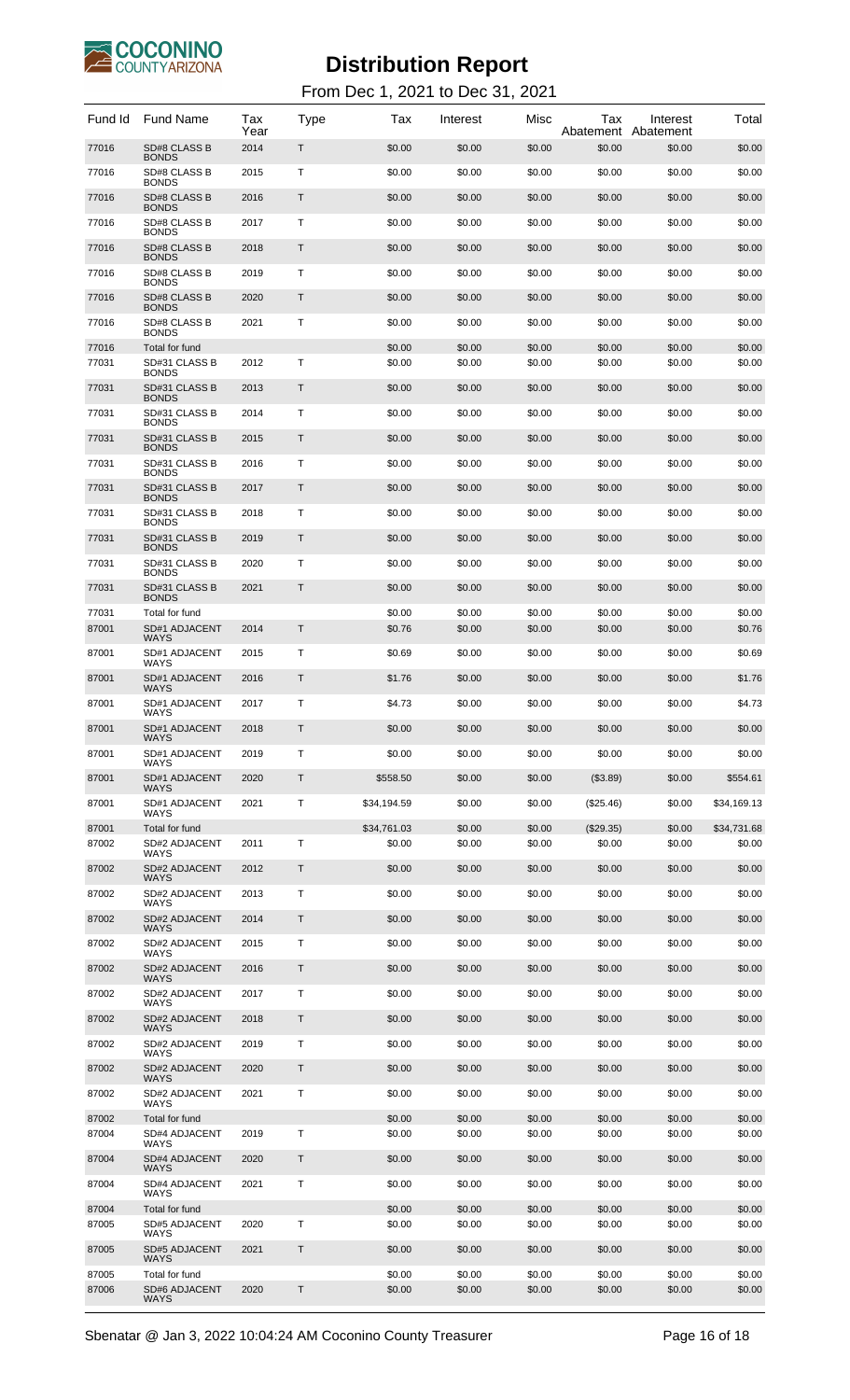

From Dec 1, 2021 to Dec 31, 2021

| 2021<br>T<br>87006<br>SD#6 ADJACENT<br>\$0.00<br>\$0.00<br>\$0.00<br>\$0.00<br>\$0.00<br>\$0.00<br><b>WAYS</b><br>87006<br>Total for fund<br>\$0.00<br>\$0.00<br>\$0.00<br>\$0.00<br>\$0.00<br>\$0.00<br>T<br>87009<br>SD#9 ADJACENT<br>2020<br>\$0.00<br>\$0.00<br>\$0.00<br>\$0.00<br>\$0.00<br>\$0.00<br><b>WAYS</b><br>SD#9 ADJACENT<br>2021<br>Τ<br>\$0.00<br>\$0.00<br>\$0.00<br>\$0.00<br>87009<br>\$0.00<br>\$0.00<br><b>WAYS</b><br>87009<br>Total for fund<br>\$0.00<br>\$0.00<br>\$0.00<br>\$0.00<br>\$0.00<br>\$0.00<br>T<br>87010<br>SD#10 ADJACENT<br>2020<br>\$0.00<br>\$0.00<br>\$0.00<br>\$0.00<br>\$0.00<br>\$0.00<br><b>WAYS</b><br>Т<br>87010<br>SD#10 ADJACENT<br>2021<br>\$0.00<br>\$0.00<br>\$0.00<br>\$0.00<br>\$0.00<br>\$0.00<br>WAYS<br>87010<br>Total for fund<br>\$0.00<br>\$0.00<br>\$0.00<br>\$0.00<br>\$0.00<br>\$0.00<br>Т<br>87015<br>SD#15 ADJACENT<br>\$0.00<br>\$0.00<br>\$0.00<br>\$90.27<br>2015<br>\$90.27<br>\$0.00<br><b>WAYS</b><br>T<br>SD#15 ADJACENT<br>2016<br>\$0.00<br>87015<br>\$0.00<br>\$0.00<br>\$0.00<br>\$0.00<br>\$0.00<br><b>WAYS</b><br>Τ<br>SD#15 ADJACENT<br>\$0.00<br>\$0.00<br>87015<br>2017<br>\$0.00<br>\$0.00<br>\$0.00<br>\$0.00<br><b>WAYS</b><br>T<br>87015<br>SD#15 ADJACENT<br>2018<br>\$0.00<br>\$0.00<br>\$0.00<br>\$0.00<br>\$0.00<br>\$0.00<br><b>WAYS</b><br>Τ<br>SD#15 ADJACENT<br>\$0.00<br>\$0.00<br>87015<br>2019<br>\$0.00<br>\$0.00<br>\$0.00<br>\$0.00<br><b>WAYS</b><br>T<br>87015<br>SD#15 ADJACENT<br>2020<br>\$0.00<br>\$0.00<br>\$0.00<br>\$0.00<br>\$0.00<br>\$0.00<br><b>WAYS</b><br>Τ<br>SD#15 ADJACENT<br>\$0.00<br>87015<br>2021<br>\$0.00<br>\$0.00<br>\$0.00<br>\$0.00<br>\$0.00<br><b>WAYS</b><br>87015<br>Total for fund<br>\$90.27<br>\$0.00<br>\$0.00<br>\$0.00<br>\$0.00<br>\$90.27<br>SD#8 ADJACENT<br>Т<br>87016<br>2011<br>\$0.25<br>\$0.00<br>\$0.00<br>\$0.00<br>\$0.00<br>\$0.25<br><b>WAYS</b><br>87016<br><b>SD#8 ADJACENT</b><br>2014<br>Т<br>\$0.20<br>\$0.00<br>\$0.00<br>\$0.00<br>\$0.20<br>\$0.00<br><b>WAYS</b><br>87016<br>SD#8 ADJACENT<br>2015<br>т<br>\$0.21<br>\$0.00<br>\$0.00<br>\$0.00<br>\$0.00<br>\$0.21<br><b>WAYS</b><br>87016<br><b>SD#8 ADJACENT</b><br>2016<br>Т<br>\$0.22<br>\$0.00<br>\$0.00<br>\$0.00<br>\$0.00<br>\$0.22<br><b>WAYS</b><br>87016<br>SD#8 ADJACENT<br>2017<br>Т<br>\$0.54<br>\$0.00<br>\$0.00<br>\$0.00<br>\$0.00<br>\$0.54<br><b>WAYS</b><br>87016<br><b>SD#8 ADJACENT</b><br>2018<br>Т<br>\$0.53<br>\$0.00<br>\$0.00<br>\$0.00<br>\$0.00<br>\$0.53<br><b>WAYS</b><br>Т<br>87016<br>SD#8 ADJACENT<br>2019<br>\$0.00<br>\$0.00<br>\$0.00<br>\$0.00<br>\$0.00<br>\$0.00<br>WAYS<br>87016<br><b>SD#8 ADJACENT</b><br>2020<br>Т<br>\$88.14<br>\$0.00<br>\$0.00<br>\$0.00<br>\$88.14<br>\$0.00<br><b>WAYS</b><br>Т<br>87016<br>SD#8 ADJACENT<br>2021<br>\$2,422.73<br>\$0.00<br>\$0.00<br>\$0.00<br>\$2,421.02<br>(\$1.71)<br>WAYS<br>87016<br>\$2,512.82<br>\$0.00<br>\$0.00<br>(\$1.71)<br>\$0.00<br>\$2,511.11<br><b>Total for fund</b><br>Т<br>87031<br>SD#31 ADJACENT<br>2012<br>\$0.00<br>\$0.00<br>\$0.00<br>\$0.00<br>\$0.00<br>\$0.00<br><b>WAYS</b><br>SD#31 ADJACENT<br>T<br>\$0.00<br>87031<br>2013<br>\$0.00<br>\$0.00<br>\$0.00<br>\$0.00<br>\$0.00<br><b>WAYS</b><br>SD#31 ADJACENT<br>Τ<br>\$0.00<br>\$0.00<br>\$0.00<br>87031<br>2014<br>\$0.00<br>\$0.00<br>\$0.00<br><b>WAYS</b><br>SD#31 ADJACENT<br>T<br>87031<br>2015<br>\$0.00<br>\$0.00<br>\$0.00<br>\$0.00<br>\$0.00<br>\$0.00<br><b>WAYS</b><br>SD#31 ADJACENT<br>Т<br>87031<br>2016<br>\$0.00<br>\$0.00<br>\$0.00<br>\$0.00<br>\$0.00<br>\$0.00<br><b>WAYS</b><br>SD#31 ADJACENT<br>T<br>87031<br>2017<br>\$0.00<br>\$0.00<br>\$0.00<br>\$0.00<br>\$0.00<br>\$0.00<br><b>WAYS</b><br>SD#31 ADJACENT<br>Τ<br>\$0.00<br>87031<br>2018<br>\$0.00<br>\$0.00<br>\$0.00<br>\$0.00<br>\$0.00<br><b>WAYS</b><br>SD#31 ADJACENT<br>T<br>87031<br>2019<br>\$0.00<br>\$0.00<br>\$0.00<br>\$0.00<br>\$0.00<br>\$0.00<br><b>WAYS</b><br>SD#31 ADJACENT<br>Т<br>87031<br>2020<br>\$0.00<br>\$0.00<br>\$0.00<br>\$0.00<br>\$0.00<br>\$0.00<br><b>WAYS</b><br>SD#31 ADJACENT<br>T<br>87031<br>2021<br>\$0.00<br>\$0.00<br>\$0.00<br>\$0.00<br>\$0.00<br>\$0.00<br><b>WAYS</b><br>87031<br>Total for fund<br>\$0.00<br>\$0.00<br>\$0.00<br>\$0.00<br>\$0.00<br>\$0.00<br>$\mathsf{T}$<br>Yearly Type Total<br>2006<br>\$66.80<br>\$149.63<br>\$0.00<br>\$0.00<br>\$0.00<br>\$216.43<br><b>Total For Year</b><br>2006<br>\$66.80<br>\$149.63<br>\$0.00<br>\$0.00<br>\$0.00<br>\$216.43<br>T<br>\$0.00<br>\$83.57<br>Yearly Type Total<br>2007<br>\$0.00<br>\$83.57<br>\$0.00<br>\$0.00<br>\$0.00<br>\$83.57<br>\$0.00<br>\$0.00<br>\$0.00<br>\$83.57<br><b>Total For Year</b><br>2007<br>T.<br>\$23.58<br>\$184.93<br>\$0.00<br>\$208.51<br>Yearly Type Total<br>2008<br>\$0.00<br>\$0.00<br>\$23.58<br>\$0.00<br>\$0.00<br>\$0.00<br>\$208.51<br><b>Total For Year</b><br>2008<br>\$184.93<br>$\mathsf{T}$<br>\$83.71<br>\$0.00<br>\$319.36<br>Yearly Type Total<br>2009<br>\$235.65<br>\$0.00<br>\$0.00<br>\$83.71<br>\$235.65<br>\$0.00<br>\$0.00<br>\$0.00<br><b>Total For Year</b><br>2009<br>\$319.36<br>T<br>\$156.98<br>\$460.34<br>\$0.00<br>\$0.00<br>\$0.00<br>\$617.32<br>Yearly Type Total<br>2010<br>\$156.98<br>\$460.34<br>\$0.00<br>\$0.00<br>\$0.00<br>\$617.32<br><b>Total For Year</b><br>2010<br>2011<br>T.<br>\$201.41<br>\$533.21<br>\$0.00<br>\$0.00<br>\$0.00<br>\$734.62<br>Yearly Type Total<br><b>Total For Year</b><br>\$201.41<br>\$0.00<br>\$0.00<br>\$0.00<br>\$734.62<br>2011<br>\$533.21<br>T<br>\$0.00<br>\$767.19<br>Yearly Type Total<br>2012<br>\$233.86<br>\$533.33<br>\$0.00<br>\$0.00<br>\$767.19<br><b>Total For Year</b><br>2012<br>\$233.86<br>\$533.33<br>\$0.00<br>\$0.00<br>\$0.00<br>T<br>\$292.92<br>\$601.24<br>\$0.00<br>\$894.16<br>Yearly Type Total<br>2013<br>\$0.00<br>\$0.00<br>\$292.92<br>\$601.24<br>\$0.00<br>\$0.00<br>\$0.00<br>\$894.16<br><b>Total For Year</b><br>2013<br>T<br>\$596.24<br>\$773.08<br>\$0.00<br>\$1,369.32<br>Yearly Type Total<br>2014<br>\$0.00<br>\$0.00<br>\$596.24<br>\$0.00<br>\$0.00<br>\$1,369.32<br><b>Total For Year</b><br>2014<br>\$773.08<br>\$0.00<br>Τ<br>\$0.00<br>\$0.00<br><b>Yearly Type Total</b><br>2015<br>\$886.87<br>\$1,080.80<br>\$0.00<br>\$1,967.67<br><b>Total For Year</b><br>2015<br>\$886.87<br>\$1,080.80<br>\$0.00<br>\$0.00<br>\$0.00<br>\$1,967.67 | Fund Id | <b>Fund Name</b> | Tax<br>Year | Type | Tax | Interest | Misc | Tax<br>Abatement | Interest<br>Abatement | Total |
|------------------------------------------------------------------------------------------------------------------------------------------------------------------------------------------------------------------------------------------------------------------------------------------------------------------------------------------------------------------------------------------------------------------------------------------------------------------------------------------------------------------------------------------------------------------------------------------------------------------------------------------------------------------------------------------------------------------------------------------------------------------------------------------------------------------------------------------------------------------------------------------------------------------------------------------------------------------------------------------------------------------------------------------------------------------------------------------------------------------------------------------------------------------------------------------------------------------------------------------------------------------------------------------------------------------------------------------------------------------------------------------------------------------------------------------------------------------------------------------------------------------------------------------------------------------------------------------------------------------------------------------------------------------------------------------------------------------------------------------------------------------------------------------------------------------------------------------------------------------------------------------------------------------------------------------------------------------------------------------------------------------------------------------------------------------------------------------------------------------------------------------------------------------------------------------------------------------------------------------------------------------------------------------------------------------------------------------------------------------------------------------------------------------------------------------------------------------------------------------------------------------------------------------------------------------------------------------------------------------------------------------------------------------------------------------------------------------------------------------------------------------------------------------------------------------------------------------------------------------------------------------------------------------------------------------------------------------------------------------------------------------------------------------------------------------------------------------------------------------------------------------------------------------------------------------------------------------------------------------------------------------------------------------------------------------------------------------------------------------------------------------------------------------------------------------------------------------------------------------------------------------------------------------------------------------------------------------------------------------------------------------------------------------------------------------------------------------------------------------------------------------------------------------------------------------------------------------------------------------------------------------------------------------------------------------------------------------------------------------------------------------------------------------------------------------------------------------------------------------------------------------------------------------------------------------------------------------------------------------------------------------------------------------------------------------------------------------------------------------------------------------------------------------------------------------------------------------------------------------------------------------------------------------------------------------------------------------------------------------------------------------------------------------------------------------------------------------------------------------------------------------------------------------------------------------------------------------------------------------------------------------------------------------------------------------------------------------------------------------------------------------------------------------------------------------------------------------------------------------------------------------------------------------------------------------------------------------------------------------------------------------------------------------------------------------------------------------------------------------------------------------------------------------------------------------------------------------------------------------------------------------------------------------------------------------------------------------------------------------------------------------------------------------------------------------------------------------------------------------------------------------------------------------------------------------------------------------------------------------------------------------------------------------------------------------------------------------------------------------------------------------------------------------------------------------------------------------------------------------------------------------------------------------------------------------------------------------------------------------------------------------------------------------------------------------------------------------------------------------------------------|---------|------------------|-------------|------|-----|----------|------|------------------|-----------------------|-------|
|                                                                                                                                                                                                                                                                                                                                                                                                                                                                                                                                                                                                                                                                                                                                                                                                                                                                                                                                                                                                                                                                                                                                                                                                                                                                                                                                                                                                                                                                                                                                                                                                                                                                                                                                                                                                                                                                                                                                                                                                                                                                                                                                                                                                                                                                                                                                                                                                                                                                                                                                                                                                                                                                                                                                                                                                                                                                                                                                                                                                                                                                                                                                                                                                                                                                                                                                                                                                                                                                                                                                                                                                                                                                                                                                                                                                                                                                                                                                                                                                                                                                                                                                                                                                                                                                                                                                                                                                                                                                                                                                                                                                                                                                                                                                                                                                                                                                                                                                                                                                                                                                                                                                                                                                                                                                                                                                                                                                                                                                                                                                                                                                                                                                                                                                                                                                                                                                                                                                                                                                                                                                                                                                                                                                                                                                                                                                                                                    |         |                  |             |      |     |          |      |                  |                       |       |
|                                                                                                                                                                                                                                                                                                                                                                                                                                                                                                                                                                                                                                                                                                                                                                                                                                                                                                                                                                                                                                                                                                                                                                                                                                                                                                                                                                                                                                                                                                                                                                                                                                                                                                                                                                                                                                                                                                                                                                                                                                                                                                                                                                                                                                                                                                                                                                                                                                                                                                                                                                                                                                                                                                                                                                                                                                                                                                                                                                                                                                                                                                                                                                                                                                                                                                                                                                                                                                                                                                                                                                                                                                                                                                                                                                                                                                                                                                                                                                                                                                                                                                                                                                                                                                                                                                                                                                                                                                                                                                                                                                                                                                                                                                                                                                                                                                                                                                                                                                                                                                                                                                                                                                                                                                                                                                                                                                                                                                                                                                                                                                                                                                                                                                                                                                                                                                                                                                                                                                                                                                                                                                                                                                                                                                                                                                                                                                                    |         |                  |             |      |     |          |      |                  |                       |       |
|                                                                                                                                                                                                                                                                                                                                                                                                                                                                                                                                                                                                                                                                                                                                                                                                                                                                                                                                                                                                                                                                                                                                                                                                                                                                                                                                                                                                                                                                                                                                                                                                                                                                                                                                                                                                                                                                                                                                                                                                                                                                                                                                                                                                                                                                                                                                                                                                                                                                                                                                                                                                                                                                                                                                                                                                                                                                                                                                                                                                                                                                                                                                                                                                                                                                                                                                                                                                                                                                                                                                                                                                                                                                                                                                                                                                                                                                                                                                                                                                                                                                                                                                                                                                                                                                                                                                                                                                                                                                                                                                                                                                                                                                                                                                                                                                                                                                                                                                                                                                                                                                                                                                                                                                                                                                                                                                                                                                                                                                                                                                                                                                                                                                                                                                                                                                                                                                                                                                                                                                                                                                                                                                                                                                                                                                                                                                                                                    |         |                  |             |      |     |          |      |                  |                       |       |
|                                                                                                                                                                                                                                                                                                                                                                                                                                                                                                                                                                                                                                                                                                                                                                                                                                                                                                                                                                                                                                                                                                                                                                                                                                                                                                                                                                                                                                                                                                                                                                                                                                                                                                                                                                                                                                                                                                                                                                                                                                                                                                                                                                                                                                                                                                                                                                                                                                                                                                                                                                                                                                                                                                                                                                                                                                                                                                                                                                                                                                                                                                                                                                                                                                                                                                                                                                                                                                                                                                                                                                                                                                                                                                                                                                                                                                                                                                                                                                                                                                                                                                                                                                                                                                                                                                                                                                                                                                                                                                                                                                                                                                                                                                                                                                                                                                                                                                                                                                                                                                                                                                                                                                                                                                                                                                                                                                                                                                                                                                                                                                                                                                                                                                                                                                                                                                                                                                                                                                                                                                                                                                                                                                                                                                                                                                                                                                                    |         |                  |             |      |     |          |      |                  |                       |       |
|                                                                                                                                                                                                                                                                                                                                                                                                                                                                                                                                                                                                                                                                                                                                                                                                                                                                                                                                                                                                                                                                                                                                                                                                                                                                                                                                                                                                                                                                                                                                                                                                                                                                                                                                                                                                                                                                                                                                                                                                                                                                                                                                                                                                                                                                                                                                                                                                                                                                                                                                                                                                                                                                                                                                                                                                                                                                                                                                                                                                                                                                                                                                                                                                                                                                                                                                                                                                                                                                                                                                                                                                                                                                                                                                                                                                                                                                                                                                                                                                                                                                                                                                                                                                                                                                                                                                                                                                                                                                                                                                                                                                                                                                                                                                                                                                                                                                                                                                                                                                                                                                                                                                                                                                                                                                                                                                                                                                                                                                                                                                                                                                                                                                                                                                                                                                                                                                                                                                                                                                                                                                                                                                                                                                                                                                                                                                                                                    |         |                  |             |      |     |          |      |                  |                       |       |
|                                                                                                                                                                                                                                                                                                                                                                                                                                                                                                                                                                                                                                                                                                                                                                                                                                                                                                                                                                                                                                                                                                                                                                                                                                                                                                                                                                                                                                                                                                                                                                                                                                                                                                                                                                                                                                                                                                                                                                                                                                                                                                                                                                                                                                                                                                                                                                                                                                                                                                                                                                                                                                                                                                                                                                                                                                                                                                                                                                                                                                                                                                                                                                                                                                                                                                                                                                                                                                                                                                                                                                                                                                                                                                                                                                                                                                                                                                                                                                                                                                                                                                                                                                                                                                                                                                                                                                                                                                                                                                                                                                                                                                                                                                                                                                                                                                                                                                                                                                                                                                                                                                                                                                                                                                                                                                                                                                                                                                                                                                                                                                                                                                                                                                                                                                                                                                                                                                                                                                                                                                                                                                                                                                                                                                                                                                                                                                                    |         |                  |             |      |     |          |      |                  |                       |       |
|                                                                                                                                                                                                                                                                                                                                                                                                                                                                                                                                                                                                                                                                                                                                                                                                                                                                                                                                                                                                                                                                                                                                                                                                                                                                                                                                                                                                                                                                                                                                                                                                                                                                                                                                                                                                                                                                                                                                                                                                                                                                                                                                                                                                                                                                                                                                                                                                                                                                                                                                                                                                                                                                                                                                                                                                                                                                                                                                                                                                                                                                                                                                                                                                                                                                                                                                                                                                                                                                                                                                                                                                                                                                                                                                                                                                                                                                                                                                                                                                                                                                                                                                                                                                                                                                                                                                                                                                                                                                                                                                                                                                                                                                                                                                                                                                                                                                                                                                                                                                                                                                                                                                                                                                                                                                                                                                                                                                                                                                                                                                                                                                                                                                                                                                                                                                                                                                                                                                                                                                                                                                                                                                                                                                                                                                                                                                                                                    |         |                  |             |      |     |          |      |                  |                       |       |
|                                                                                                                                                                                                                                                                                                                                                                                                                                                                                                                                                                                                                                                                                                                                                                                                                                                                                                                                                                                                                                                                                                                                                                                                                                                                                                                                                                                                                                                                                                                                                                                                                                                                                                                                                                                                                                                                                                                                                                                                                                                                                                                                                                                                                                                                                                                                                                                                                                                                                                                                                                                                                                                                                                                                                                                                                                                                                                                                                                                                                                                                                                                                                                                                                                                                                                                                                                                                                                                                                                                                                                                                                                                                                                                                                                                                                                                                                                                                                                                                                                                                                                                                                                                                                                                                                                                                                                                                                                                                                                                                                                                                                                                                                                                                                                                                                                                                                                                                                                                                                                                                                                                                                                                                                                                                                                                                                                                                                                                                                                                                                                                                                                                                                                                                                                                                                                                                                                                                                                                                                                                                                                                                                                                                                                                                                                                                                                                    |         |                  |             |      |     |          |      |                  |                       |       |
|                                                                                                                                                                                                                                                                                                                                                                                                                                                                                                                                                                                                                                                                                                                                                                                                                                                                                                                                                                                                                                                                                                                                                                                                                                                                                                                                                                                                                                                                                                                                                                                                                                                                                                                                                                                                                                                                                                                                                                                                                                                                                                                                                                                                                                                                                                                                                                                                                                                                                                                                                                                                                                                                                                                                                                                                                                                                                                                                                                                                                                                                                                                                                                                                                                                                                                                                                                                                                                                                                                                                                                                                                                                                                                                                                                                                                                                                                                                                                                                                                                                                                                                                                                                                                                                                                                                                                                                                                                                                                                                                                                                                                                                                                                                                                                                                                                                                                                                                                                                                                                                                                                                                                                                                                                                                                                                                                                                                                                                                                                                                                                                                                                                                                                                                                                                                                                                                                                                                                                                                                                                                                                                                                                                                                                                                                                                                                                                    |         |                  |             |      |     |          |      |                  |                       |       |
|                                                                                                                                                                                                                                                                                                                                                                                                                                                                                                                                                                                                                                                                                                                                                                                                                                                                                                                                                                                                                                                                                                                                                                                                                                                                                                                                                                                                                                                                                                                                                                                                                                                                                                                                                                                                                                                                                                                                                                                                                                                                                                                                                                                                                                                                                                                                                                                                                                                                                                                                                                                                                                                                                                                                                                                                                                                                                                                                                                                                                                                                                                                                                                                                                                                                                                                                                                                                                                                                                                                                                                                                                                                                                                                                                                                                                                                                                                                                                                                                                                                                                                                                                                                                                                                                                                                                                                                                                                                                                                                                                                                                                                                                                                                                                                                                                                                                                                                                                                                                                                                                                                                                                                                                                                                                                                                                                                                                                                                                                                                                                                                                                                                                                                                                                                                                                                                                                                                                                                                                                                                                                                                                                                                                                                                                                                                                                                                    |         |                  |             |      |     |          |      |                  |                       |       |
|                                                                                                                                                                                                                                                                                                                                                                                                                                                                                                                                                                                                                                                                                                                                                                                                                                                                                                                                                                                                                                                                                                                                                                                                                                                                                                                                                                                                                                                                                                                                                                                                                                                                                                                                                                                                                                                                                                                                                                                                                                                                                                                                                                                                                                                                                                                                                                                                                                                                                                                                                                                                                                                                                                                                                                                                                                                                                                                                                                                                                                                                                                                                                                                                                                                                                                                                                                                                                                                                                                                                                                                                                                                                                                                                                                                                                                                                                                                                                                                                                                                                                                                                                                                                                                                                                                                                                                                                                                                                                                                                                                                                                                                                                                                                                                                                                                                                                                                                                                                                                                                                                                                                                                                                                                                                                                                                                                                                                                                                                                                                                                                                                                                                                                                                                                                                                                                                                                                                                                                                                                                                                                                                                                                                                                                                                                                                                                                    |         |                  |             |      |     |          |      |                  |                       |       |
|                                                                                                                                                                                                                                                                                                                                                                                                                                                                                                                                                                                                                                                                                                                                                                                                                                                                                                                                                                                                                                                                                                                                                                                                                                                                                                                                                                                                                                                                                                                                                                                                                                                                                                                                                                                                                                                                                                                                                                                                                                                                                                                                                                                                                                                                                                                                                                                                                                                                                                                                                                                                                                                                                                                                                                                                                                                                                                                                                                                                                                                                                                                                                                                                                                                                                                                                                                                                                                                                                                                                                                                                                                                                                                                                                                                                                                                                                                                                                                                                                                                                                                                                                                                                                                                                                                                                                                                                                                                                                                                                                                                                                                                                                                                                                                                                                                                                                                                                                                                                                                                                                                                                                                                                                                                                                                                                                                                                                                                                                                                                                                                                                                                                                                                                                                                                                                                                                                                                                                                                                                                                                                                                                                                                                                                                                                                                                                                    |         |                  |             |      |     |          |      |                  |                       |       |
|                                                                                                                                                                                                                                                                                                                                                                                                                                                                                                                                                                                                                                                                                                                                                                                                                                                                                                                                                                                                                                                                                                                                                                                                                                                                                                                                                                                                                                                                                                                                                                                                                                                                                                                                                                                                                                                                                                                                                                                                                                                                                                                                                                                                                                                                                                                                                                                                                                                                                                                                                                                                                                                                                                                                                                                                                                                                                                                                                                                                                                                                                                                                                                                                                                                                                                                                                                                                                                                                                                                                                                                                                                                                                                                                                                                                                                                                                                                                                                                                                                                                                                                                                                                                                                                                                                                                                                                                                                                                                                                                                                                                                                                                                                                                                                                                                                                                                                                                                                                                                                                                                                                                                                                                                                                                                                                                                                                                                                                                                                                                                                                                                                                                                                                                                                                                                                                                                                                                                                                                                                                                                                                                                                                                                                                                                                                                                                                    |         |                  |             |      |     |          |      |                  |                       |       |
|                                                                                                                                                                                                                                                                                                                                                                                                                                                                                                                                                                                                                                                                                                                                                                                                                                                                                                                                                                                                                                                                                                                                                                                                                                                                                                                                                                                                                                                                                                                                                                                                                                                                                                                                                                                                                                                                                                                                                                                                                                                                                                                                                                                                                                                                                                                                                                                                                                                                                                                                                                                                                                                                                                                                                                                                                                                                                                                                                                                                                                                                                                                                                                                                                                                                                                                                                                                                                                                                                                                                                                                                                                                                                                                                                                                                                                                                                                                                                                                                                                                                                                                                                                                                                                                                                                                                                                                                                                                                                                                                                                                                                                                                                                                                                                                                                                                                                                                                                                                                                                                                                                                                                                                                                                                                                                                                                                                                                                                                                                                                                                                                                                                                                                                                                                                                                                                                                                                                                                                                                                                                                                                                                                                                                                                                                                                                                                                    |         |                  |             |      |     |          |      |                  |                       |       |
|                                                                                                                                                                                                                                                                                                                                                                                                                                                                                                                                                                                                                                                                                                                                                                                                                                                                                                                                                                                                                                                                                                                                                                                                                                                                                                                                                                                                                                                                                                                                                                                                                                                                                                                                                                                                                                                                                                                                                                                                                                                                                                                                                                                                                                                                                                                                                                                                                                                                                                                                                                                                                                                                                                                                                                                                                                                                                                                                                                                                                                                                                                                                                                                                                                                                                                                                                                                                                                                                                                                                                                                                                                                                                                                                                                                                                                                                                                                                                                                                                                                                                                                                                                                                                                                                                                                                                                                                                                                                                                                                                                                                                                                                                                                                                                                                                                                                                                                                                                                                                                                                                                                                                                                                                                                                                                                                                                                                                                                                                                                                                                                                                                                                                                                                                                                                                                                                                                                                                                                                                                                                                                                                                                                                                                                                                                                                                                                    |         |                  |             |      |     |          |      |                  |                       |       |
|                                                                                                                                                                                                                                                                                                                                                                                                                                                                                                                                                                                                                                                                                                                                                                                                                                                                                                                                                                                                                                                                                                                                                                                                                                                                                                                                                                                                                                                                                                                                                                                                                                                                                                                                                                                                                                                                                                                                                                                                                                                                                                                                                                                                                                                                                                                                                                                                                                                                                                                                                                                                                                                                                                                                                                                                                                                                                                                                                                                                                                                                                                                                                                                                                                                                                                                                                                                                                                                                                                                                                                                                                                                                                                                                                                                                                                                                                                                                                                                                                                                                                                                                                                                                                                                                                                                                                                                                                                                                                                                                                                                                                                                                                                                                                                                                                                                                                                                                                                                                                                                                                                                                                                                                                                                                                                                                                                                                                                                                                                                                                                                                                                                                                                                                                                                                                                                                                                                                                                                                                                                                                                                                                                                                                                                                                                                                                                                    |         |                  |             |      |     |          |      |                  |                       |       |
|                                                                                                                                                                                                                                                                                                                                                                                                                                                                                                                                                                                                                                                                                                                                                                                                                                                                                                                                                                                                                                                                                                                                                                                                                                                                                                                                                                                                                                                                                                                                                                                                                                                                                                                                                                                                                                                                                                                                                                                                                                                                                                                                                                                                                                                                                                                                                                                                                                                                                                                                                                                                                                                                                                                                                                                                                                                                                                                                                                                                                                                                                                                                                                                                                                                                                                                                                                                                                                                                                                                                                                                                                                                                                                                                                                                                                                                                                                                                                                                                                                                                                                                                                                                                                                                                                                                                                                                                                                                                                                                                                                                                                                                                                                                                                                                                                                                                                                                                                                                                                                                                                                                                                                                                                                                                                                                                                                                                                                                                                                                                                                                                                                                                                                                                                                                                                                                                                                                                                                                                                                                                                                                                                                                                                                                                                                                                                                                    |         |                  |             |      |     |          |      |                  |                       |       |
|                                                                                                                                                                                                                                                                                                                                                                                                                                                                                                                                                                                                                                                                                                                                                                                                                                                                                                                                                                                                                                                                                                                                                                                                                                                                                                                                                                                                                                                                                                                                                                                                                                                                                                                                                                                                                                                                                                                                                                                                                                                                                                                                                                                                                                                                                                                                                                                                                                                                                                                                                                                                                                                                                                                                                                                                                                                                                                                                                                                                                                                                                                                                                                                                                                                                                                                                                                                                                                                                                                                                                                                                                                                                                                                                                                                                                                                                                                                                                                                                                                                                                                                                                                                                                                                                                                                                                                                                                                                                                                                                                                                                                                                                                                                                                                                                                                                                                                                                                                                                                                                                                                                                                                                                                                                                                                                                                                                                                                                                                                                                                                                                                                                                                                                                                                                                                                                                                                                                                                                                                                                                                                                                                                                                                                                                                                                                                                                    |         |                  |             |      |     |          |      |                  |                       |       |
|                                                                                                                                                                                                                                                                                                                                                                                                                                                                                                                                                                                                                                                                                                                                                                                                                                                                                                                                                                                                                                                                                                                                                                                                                                                                                                                                                                                                                                                                                                                                                                                                                                                                                                                                                                                                                                                                                                                                                                                                                                                                                                                                                                                                                                                                                                                                                                                                                                                                                                                                                                                                                                                                                                                                                                                                                                                                                                                                                                                                                                                                                                                                                                                                                                                                                                                                                                                                                                                                                                                                                                                                                                                                                                                                                                                                                                                                                                                                                                                                                                                                                                                                                                                                                                                                                                                                                                                                                                                                                                                                                                                                                                                                                                                                                                                                                                                                                                                                                                                                                                                                                                                                                                                                                                                                                                                                                                                                                                                                                                                                                                                                                                                                                                                                                                                                                                                                                                                                                                                                                                                                                                                                                                                                                                                                                                                                                                                    |         |                  |             |      |     |          |      |                  |                       |       |
|                                                                                                                                                                                                                                                                                                                                                                                                                                                                                                                                                                                                                                                                                                                                                                                                                                                                                                                                                                                                                                                                                                                                                                                                                                                                                                                                                                                                                                                                                                                                                                                                                                                                                                                                                                                                                                                                                                                                                                                                                                                                                                                                                                                                                                                                                                                                                                                                                                                                                                                                                                                                                                                                                                                                                                                                                                                                                                                                                                                                                                                                                                                                                                                                                                                                                                                                                                                                                                                                                                                                                                                                                                                                                                                                                                                                                                                                                                                                                                                                                                                                                                                                                                                                                                                                                                                                                                                                                                                                                                                                                                                                                                                                                                                                                                                                                                                                                                                                                                                                                                                                                                                                                                                                                                                                                                                                                                                                                                                                                                                                                                                                                                                                                                                                                                                                                                                                                                                                                                                                                                                                                                                                                                                                                                                                                                                                                                                    |         |                  |             |      |     |          |      |                  |                       |       |
|                                                                                                                                                                                                                                                                                                                                                                                                                                                                                                                                                                                                                                                                                                                                                                                                                                                                                                                                                                                                                                                                                                                                                                                                                                                                                                                                                                                                                                                                                                                                                                                                                                                                                                                                                                                                                                                                                                                                                                                                                                                                                                                                                                                                                                                                                                                                                                                                                                                                                                                                                                                                                                                                                                                                                                                                                                                                                                                                                                                                                                                                                                                                                                                                                                                                                                                                                                                                                                                                                                                                                                                                                                                                                                                                                                                                                                                                                                                                                                                                                                                                                                                                                                                                                                                                                                                                                                                                                                                                                                                                                                                                                                                                                                                                                                                                                                                                                                                                                                                                                                                                                                                                                                                                                                                                                                                                                                                                                                                                                                                                                                                                                                                                                                                                                                                                                                                                                                                                                                                                                                                                                                                                                                                                                                                                                                                                                                                    |         |                  |             |      |     |          |      |                  |                       |       |
|                                                                                                                                                                                                                                                                                                                                                                                                                                                                                                                                                                                                                                                                                                                                                                                                                                                                                                                                                                                                                                                                                                                                                                                                                                                                                                                                                                                                                                                                                                                                                                                                                                                                                                                                                                                                                                                                                                                                                                                                                                                                                                                                                                                                                                                                                                                                                                                                                                                                                                                                                                                                                                                                                                                                                                                                                                                                                                                                                                                                                                                                                                                                                                                                                                                                                                                                                                                                                                                                                                                                                                                                                                                                                                                                                                                                                                                                                                                                                                                                                                                                                                                                                                                                                                                                                                                                                                                                                                                                                                                                                                                                                                                                                                                                                                                                                                                                                                                                                                                                                                                                                                                                                                                                                                                                                                                                                                                                                                                                                                                                                                                                                                                                                                                                                                                                                                                                                                                                                                                                                                                                                                                                                                                                                                                                                                                                                                                    |         |                  |             |      |     |          |      |                  |                       |       |
|                                                                                                                                                                                                                                                                                                                                                                                                                                                                                                                                                                                                                                                                                                                                                                                                                                                                                                                                                                                                                                                                                                                                                                                                                                                                                                                                                                                                                                                                                                                                                                                                                                                                                                                                                                                                                                                                                                                                                                                                                                                                                                                                                                                                                                                                                                                                                                                                                                                                                                                                                                                                                                                                                                                                                                                                                                                                                                                                                                                                                                                                                                                                                                                                                                                                                                                                                                                                                                                                                                                                                                                                                                                                                                                                                                                                                                                                                                                                                                                                                                                                                                                                                                                                                                                                                                                                                                                                                                                                                                                                                                                                                                                                                                                                                                                                                                                                                                                                                                                                                                                                                                                                                                                                                                                                                                                                                                                                                                                                                                                                                                                                                                                                                                                                                                                                                                                                                                                                                                                                                                                                                                                                                                                                                                                                                                                                                                                    |         |                  |             |      |     |          |      |                  |                       |       |
|                                                                                                                                                                                                                                                                                                                                                                                                                                                                                                                                                                                                                                                                                                                                                                                                                                                                                                                                                                                                                                                                                                                                                                                                                                                                                                                                                                                                                                                                                                                                                                                                                                                                                                                                                                                                                                                                                                                                                                                                                                                                                                                                                                                                                                                                                                                                                                                                                                                                                                                                                                                                                                                                                                                                                                                                                                                                                                                                                                                                                                                                                                                                                                                                                                                                                                                                                                                                                                                                                                                                                                                                                                                                                                                                                                                                                                                                                                                                                                                                                                                                                                                                                                                                                                                                                                                                                                                                                                                                                                                                                                                                                                                                                                                                                                                                                                                                                                                                                                                                                                                                                                                                                                                                                                                                                                                                                                                                                                                                                                                                                                                                                                                                                                                                                                                                                                                                                                                                                                                                                                                                                                                                                                                                                                                                                                                                                                                    |         |                  |             |      |     |          |      |                  |                       |       |
|                                                                                                                                                                                                                                                                                                                                                                                                                                                                                                                                                                                                                                                                                                                                                                                                                                                                                                                                                                                                                                                                                                                                                                                                                                                                                                                                                                                                                                                                                                                                                                                                                                                                                                                                                                                                                                                                                                                                                                                                                                                                                                                                                                                                                                                                                                                                                                                                                                                                                                                                                                                                                                                                                                                                                                                                                                                                                                                                                                                                                                                                                                                                                                                                                                                                                                                                                                                                                                                                                                                                                                                                                                                                                                                                                                                                                                                                                                                                                                                                                                                                                                                                                                                                                                                                                                                                                                                                                                                                                                                                                                                                                                                                                                                                                                                                                                                                                                                                                                                                                                                                                                                                                                                                                                                                                                                                                                                                                                                                                                                                                                                                                                                                                                                                                                                                                                                                                                                                                                                                                                                                                                                                                                                                                                                                                                                                                                                    |         |                  |             |      |     |          |      |                  |                       |       |
|                                                                                                                                                                                                                                                                                                                                                                                                                                                                                                                                                                                                                                                                                                                                                                                                                                                                                                                                                                                                                                                                                                                                                                                                                                                                                                                                                                                                                                                                                                                                                                                                                                                                                                                                                                                                                                                                                                                                                                                                                                                                                                                                                                                                                                                                                                                                                                                                                                                                                                                                                                                                                                                                                                                                                                                                                                                                                                                                                                                                                                                                                                                                                                                                                                                                                                                                                                                                                                                                                                                                                                                                                                                                                                                                                                                                                                                                                                                                                                                                                                                                                                                                                                                                                                                                                                                                                                                                                                                                                                                                                                                                                                                                                                                                                                                                                                                                                                                                                                                                                                                                                                                                                                                                                                                                                                                                                                                                                                                                                                                                                                                                                                                                                                                                                                                                                                                                                                                                                                                                                                                                                                                                                                                                                                                                                                                                                                                    |         |                  |             |      |     |          |      |                  |                       |       |
|                                                                                                                                                                                                                                                                                                                                                                                                                                                                                                                                                                                                                                                                                                                                                                                                                                                                                                                                                                                                                                                                                                                                                                                                                                                                                                                                                                                                                                                                                                                                                                                                                                                                                                                                                                                                                                                                                                                                                                                                                                                                                                                                                                                                                                                                                                                                                                                                                                                                                                                                                                                                                                                                                                                                                                                                                                                                                                                                                                                                                                                                                                                                                                                                                                                                                                                                                                                                                                                                                                                                                                                                                                                                                                                                                                                                                                                                                                                                                                                                                                                                                                                                                                                                                                                                                                                                                                                                                                                                                                                                                                                                                                                                                                                                                                                                                                                                                                                                                                                                                                                                                                                                                                                                                                                                                                                                                                                                                                                                                                                                                                                                                                                                                                                                                                                                                                                                                                                                                                                                                                                                                                                                                                                                                                                                                                                                                                                    |         |                  |             |      |     |          |      |                  |                       |       |
|                                                                                                                                                                                                                                                                                                                                                                                                                                                                                                                                                                                                                                                                                                                                                                                                                                                                                                                                                                                                                                                                                                                                                                                                                                                                                                                                                                                                                                                                                                                                                                                                                                                                                                                                                                                                                                                                                                                                                                                                                                                                                                                                                                                                                                                                                                                                                                                                                                                                                                                                                                                                                                                                                                                                                                                                                                                                                                                                                                                                                                                                                                                                                                                                                                                                                                                                                                                                                                                                                                                                                                                                                                                                                                                                                                                                                                                                                                                                                                                                                                                                                                                                                                                                                                                                                                                                                                                                                                                                                                                                                                                                                                                                                                                                                                                                                                                                                                                                                                                                                                                                                                                                                                                                                                                                                                                                                                                                                                                                                                                                                                                                                                                                                                                                                                                                                                                                                                                                                                                                                                                                                                                                                                                                                                                                                                                                                                                    |         |                  |             |      |     |          |      |                  |                       |       |
|                                                                                                                                                                                                                                                                                                                                                                                                                                                                                                                                                                                                                                                                                                                                                                                                                                                                                                                                                                                                                                                                                                                                                                                                                                                                                                                                                                                                                                                                                                                                                                                                                                                                                                                                                                                                                                                                                                                                                                                                                                                                                                                                                                                                                                                                                                                                                                                                                                                                                                                                                                                                                                                                                                                                                                                                                                                                                                                                                                                                                                                                                                                                                                                                                                                                                                                                                                                                                                                                                                                                                                                                                                                                                                                                                                                                                                                                                                                                                                                                                                                                                                                                                                                                                                                                                                                                                                                                                                                                                                                                                                                                                                                                                                                                                                                                                                                                                                                                                                                                                                                                                                                                                                                                                                                                                                                                                                                                                                                                                                                                                                                                                                                                                                                                                                                                                                                                                                                                                                                                                                                                                                                                                                                                                                                                                                                                                                                    |         |                  |             |      |     |          |      |                  |                       |       |
|                                                                                                                                                                                                                                                                                                                                                                                                                                                                                                                                                                                                                                                                                                                                                                                                                                                                                                                                                                                                                                                                                                                                                                                                                                                                                                                                                                                                                                                                                                                                                                                                                                                                                                                                                                                                                                                                                                                                                                                                                                                                                                                                                                                                                                                                                                                                                                                                                                                                                                                                                                                                                                                                                                                                                                                                                                                                                                                                                                                                                                                                                                                                                                                                                                                                                                                                                                                                                                                                                                                                                                                                                                                                                                                                                                                                                                                                                                                                                                                                                                                                                                                                                                                                                                                                                                                                                                                                                                                                                                                                                                                                                                                                                                                                                                                                                                                                                                                                                                                                                                                                                                                                                                                                                                                                                                                                                                                                                                                                                                                                                                                                                                                                                                                                                                                                                                                                                                                                                                                                                                                                                                                                                                                                                                                                                                                                                                                    |         |                  |             |      |     |          |      |                  |                       |       |
|                                                                                                                                                                                                                                                                                                                                                                                                                                                                                                                                                                                                                                                                                                                                                                                                                                                                                                                                                                                                                                                                                                                                                                                                                                                                                                                                                                                                                                                                                                                                                                                                                                                                                                                                                                                                                                                                                                                                                                                                                                                                                                                                                                                                                                                                                                                                                                                                                                                                                                                                                                                                                                                                                                                                                                                                                                                                                                                                                                                                                                                                                                                                                                                                                                                                                                                                                                                                                                                                                                                                                                                                                                                                                                                                                                                                                                                                                                                                                                                                                                                                                                                                                                                                                                                                                                                                                                                                                                                                                                                                                                                                                                                                                                                                                                                                                                                                                                                                                                                                                                                                                                                                                                                                                                                                                                                                                                                                                                                                                                                                                                                                                                                                                                                                                                                                                                                                                                                                                                                                                                                                                                                                                                                                                                                                                                                                                                                    |         |                  |             |      |     |          |      |                  |                       |       |
|                                                                                                                                                                                                                                                                                                                                                                                                                                                                                                                                                                                                                                                                                                                                                                                                                                                                                                                                                                                                                                                                                                                                                                                                                                                                                                                                                                                                                                                                                                                                                                                                                                                                                                                                                                                                                                                                                                                                                                                                                                                                                                                                                                                                                                                                                                                                                                                                                                                                                                                                                                                                                                                                                                                                                                                                                                                                                                                                                                                                                                                                                                                                                                                                                                                                                                                                                                                                                                                                                                                                                                                                                                                                                                                                                                                                                                                                                                                                                                                                                                                                                                                                                                                                                                                                                                                                                                                                                                                                                                                                                                                                                                                                                                                                                                                                                                                                                                                                                                                                                                                                                                                                                                                                                                                                                                                                                                                                                                                                                                                                                                                                                                                                                                                                                                                                                                                                                                                                                                                                                                                                                                                                                                                                                                                                                                                                                                                    |         |                  |             |      |     |          |      |                  |                       |       |
|                                                                                                                                                                                                                                                                                                                                                                                                                                                                                                                                                                                                                                                                                                                                                                                                                                                                                                                                                                                                                                                                                                                                                                                                                                                                                                                                                                                                                                                                                                                                                                                                                                                                                                                                                                                                                                                                                                                                                                                                                                                                                                                                                                                                                                                                                                                                                                                                                                                                                                                                                                                                                                                                                                                                                                                                                                                                                                                                                                                                                                                                                                                                                                                                                                                                                                                                                                                                                                                                                                                                                                                                                                                                                                                                                                                                                                                                                                                                                                                                                                                                                                                                                                                                                                                                                                                                                                                                                                                                                                                                                                                                                                                                                                                                                                                                                                                                                                                                                                                                                                                                                                                                                                                                                                                                                                                                                                                                                                                                                                                                                                                                                                                                                                                                                                                                                                                                                                                                                                                                                                                                                                                                                                                                                                                                                                                                                                                    |         |                  |             |      |     |          |      |                  |                       |       |
|                                                                                                                                                                                                                                                                                                                                                                                                                                                                                                                                                                                                                                                                                                                                                                                                                                                                                                                                                                                                                                                                                                                                                                                                                                                                                                                                                                                                                                                                                                                                                                                                                                                                                                                                                                                                                                                                                                                                                                                                                                                                                                                                                                                                                                                                                                                                                                                                                                                                                                                                                                                                                                                                                                                                                                                                                                                                                                                                                                                                                                                                                                                                                                                                                                                                                                                                                                                                                                                                                                                                                                                                                                                                                                                                                                                                                                                                                                                                                                                                                                                                                                                                                                                                                                                                                                                                                                                                                                                                                                                                                                                                                                                                                                                                                                                                                                                                                                                                                                                                                                                                                                                                                                                                                                                                                                                                                                                                                                                                                                                                                                                                                                                                                                                                                                                                                                                                                                                                                                                                                                                                                                                                                                                                                                                                                                                                                                                    |         |                  |             |      |     |          |      |                  |                       |       |
|                                                                                                                                                                                                                                                                                                                                                                                                                                                                                                                                                                                                                                                                                                                                                                                                                                                                                                                                                                                                                                                                                                                                                                                                                                                                                                                                                                                                                                                                                                                                                                                                                                                                                                                                                                                                                                                                                                                                                                                                                                                                                                                                                                                                                                                                                                                                                                                                                                                                                                                                                                                                                                                                                                                                                                                                                                                                                                                                                                                                                                                                                                                                                                                                                                                                                                                                                                                                                                                                                                                                                                                                                                                                                                                                                                                                                                                                                                                                                                                                                                                                                                                                                                                                                                                                                                                                                                                                                                                                                                                                                                                                                                                                                                                                                                                                                                                                                                                                                                                                                                                                                                                                                                                                                                                                                                                                                                                                                                                                                                                                                                                                                                                                                                                                                                                                                                                                                                                                                                                                                                                                                                                                                                                                                                                                                                                                                                                    |         |                  |             |      |     |          |      |                  |                       |       |
|                                                                                                                                                                                                                                                                                                                                                                                                                                                                                                                                                                                                                                                                                                                                                                                                                                                                                                                                                                                                                                                                                                                                                                                                                                                                                                                                                                                                                                                                                                                                                                                                                                                                                                                                                                                                                                                                                                                                                                                                                                                                                                                                                                                                                                                                                                                                                                                                                                                                                                                                                                                                                                                                                                                                                                                                                                                                                                                                                                                                                                                                                                                                                                                                                                                                                                                                                                                                                                                                                                                                                                                                                                                                                                                                                                                                                                                                                                                                                                                                                                                                                                                                                                                                                                                                                                                                                                                                                                                                                                                                                                                                                                                                                                                                                                                                                                                                                                                                                                                                                                                                                                                                                                                                                                                                                                                                                                                                                                                                                                                                                                                                                                                                                                                                                                                                                                                                                                                                                                                                                                                                                                                                                                                                                                                                                                                                                                                    |         |                  |             |      |     |          |      |                  |                       |       |
|                                                                                                                                                                                                                                                                                                                                                                                                                                                                                                                                                                                                                                                                                                                                                                                                                                                                                                                                                                                                                                                                                                                                                                                                                                                                                                                                                                                                                                                                                                                                                                                                                                                                                                                                                                                                                                                                                                                                                                                                                                                                                                                                                                                                                                                                                                                                                                                                                                                                                                                                                                                                                                                                                                                                                                                                                                                                                                                                                                                                                                                                                                                                                                                                                                                                                                                                                                                                                                                                                                                                                                                                                                                                                                                                                                                                                                                                                                                                                                                                                                                                                                                                                                                                                                                                                                                                                                                                                                                                                                                                                                                                                                                                                                                                                                                                                                                                                                                                                                                                                                                                                                                                                                                                                                                                                                                                                                                                                                                                                                                                                                                                                                                                                                                                                                                                                                                                                                                                                                                                                                                                                                                                                                                                                                                                                                                                                                                    |         |                  |             |      |     |          |      |                  |                       |       |
|                                                                                                                                                                                                                                                                                                                                                                                                                                                                                                                                                                                                                                                                                                                                                                                                                                                                                                                                                                                                                                                                                                                                                                                                                                                                                                                                                                                                                                                                                                                                                                                                                                                                                                                                                                                                                                                                                                                                                                                                                                                                                                                                                                                                                                                                                                                                                                                                                                                                                                                                                                                                                                                                                                                                                                                                                                                                                                                                                                                                                                                                                                                                                                                                                                                                                                                                                                                                                                                                                                                                                                                                                                                                                                                                                                                                                                                                                                                                                                                                                                                                                                                                                                                                                                                                                                                                                                                                                                                                                                                                                                                                                                                                                                                                                                                                                                                                                                                                                                                                                                                                                                                                                                                                                                                                                                                                                                                                                                                                                                                                                                                                                                                                                                                                                                                                                                                                                                                                                                                                                                                                                                                                                                                                                                                                                                                                                                                    |         |                  |             |      |     |          |      |                  |                       |       |
|                                                                                                                                                                                                                                                                                                                                                                                                                                                                                                                                                                                                                                                                                                                                                                                                                                                                                                                                                                                                                                                                                                                                                                                                                                                                                                                                                                                                                                                                                                                                                                                                                                                                                                                                                                                                                                                                                                                                                                                                                                                                                                                                                                                                                                                                                                                                                                                                                                                                                                                                                                                                                                                                                                                                                                                                                                                                                                                                                                                                                                                                                                                                                                                                                                                                                                                                                                                                                                                                                                                                                                                                                                                                                                                                                                                                                                                                                                                                                                                                                                                                                                                                                                                                                                                                                                                                                                                                                                                                                                                                                                                                                                                                                                                                                                                                                                                                                                                                                                                                                                                                                                                                                                                                                                                                                                                                                                                                                                                                                                                                                                                                                                                                                                                                                                                                                                                                                                                                                                                                                                                                                                                                                                                                                                                                                                                                                                                    |         |                  |             |      |     |          |      |                  |                       |       |
|                                                                                                                                                                                                                                                                                                                                                                                                                                                                                                                                                                                                                                                                                                                                                                                                                                                                                                                                                                                                                                                                                                                                                                                                                                                                                                                                                                                                                                                                                                                                                                                                                                                                                                                                                                                                                                                                                                                                                                                                                                                                                                                                                                                                                                                                                                                                                                                                                                                                                                                                                                                                                                                                                                                                                                                                                                                                                                                                                                                                                                                                                                                                                                                                                                                                                                                                                                                                                                                                                                                                                                                                                                                                                                                                                                                                                                                                                                                                                                                                                                                                                                                                                                                                                                                                                                                                                                                                                                                                                                                                                                                                                                                                                                                                                                                                                                                                                                                                                                                                                                                                                                                                                                                                                                                                                                                                                                                                                                                                                                                                                                                                                                                                                                                                                                                                                                                                                                                                                                                                                                                                                                                                                                                                                                                                                                                                                                                    |         |                  |             |      |     |          |      |                  |                       |       |
|                                                                                                                                                                                                                                                                                                                                                                                                                                                                                                                                                                                                                                                                                                                                                                                                                                                                                                                                                                                                                                                                                                                                                                                                                                                                                                                                                                                                                                                                                                                                                                                                                                                                                                                                                                                                                                                                                                                                                                                                                                                                                                                                                                                                                                                                                                                                                                                                                                                                                                                                                                                                                                                                                                                                                                                                                                                                                                                                                                                                                                                                                                                                                                                                                                                                                                                                                                                                                                                                                                                                                                                                                                                                                                                                                                                                                                                                                                                                                                                                                                                                                                                                                                                                                                                                                                                                                                                                                                                                                                                                                                                                                                                                                                                                                                                                                                                                                                                                                                                                                                                                                                                                                                                                                                                                                                                                                                                                                                                                                                                                                                                                                                                                                                                                                                                                                                                                                                                                                                                                                                                                                                                                                                                                                                                                                                                                                                                    |         |                  |             |      |     |          |      |                  |                       |       |
|                                                                                                                                                                                                                                                                                                                                                                                                                                                                                                                                                                                                                                                                                                                                                                                                                                                                                                                                                                                                                                                                                                                                                                                                                                                                                                                                                                                                                                                                                                                                                                                                                                                                                                                                                                                                                                                                                                                                                                                                                                                                                                                                                                                                                                                                                                                                                                                                                                                                                                                                                                                                                                                                                                                                                                                                                                                                                                                                                                                                                                                                                                                                                                                                                                                                                                                                                                                                                                                                                                                                                                                                                                                                                                                                                                                                                                                                                                                                                                                                                                                                                                                                                                                                                                                                                                                                                                                                                                                                                                                                                                                                                                                                                                                                                                                                                                                                                                                                                                                                                                                                                                                                                                                                                                                                                                                                                                                                                                                                                                                                                                                                                                                                                                                                                                                                                                                                                                                                                                                                                                                                                                                                                                                                                                                                                                                                                                                    |         |                  |             |      |     |          |      |                  |                       |       |
|                                                                                                                                                                                                                                                                                                                                                                                                                                                                                                                                                                                                                                                                                                                                                                                                                                                                                                                                                                                                                                                                                                                                                                                                                                                                                                                                                                                                                                                                                                                                                                                                                                                                                                                                                                                                                                                                                                                                                                                                                                                                                                                                                                                                                                                                                                                                                                                                                                                                                                                                                                                                                                                                                                                                                                                                                                                                                                                                                                                                                                                                                                                                                                                                                                                                                                                                                                                                                                                                                                                                                                                                                                                                                                                                                                                                                                                                                                                                                                                                                                                                                                                                                                                                                                                                                                                                                                                                                                                                                                                                                                                                                                                                                                                                                                                                                                                                                                                                                                                                                                                                                                                                                                                                                                                                                                                                                                                                                                                                                                                                                                                                                                                                                                                                                                                                                                                                                                                                                                                                                                                                                                                                                                                                                                                                                                                                                                                    |         |                  |             |      |     |          |      |                  |                       |       |
|                                                                                                                                                                                                                                                                                                                                                                                                                                                                                                                                                                                                                                                                                                                                                                                                                                                                                                                                                                                                                                                                                                                                                                                                                                                                                                                                                                                                                                                                                                                                                                                                                                                                                                                                                                                                                                                                                                                                                                                                                                                                                                                                                                                                                                                                                                                                                                                                                                                                                                                                                                                                                                                                                                                                                                                                                                                                                                                                                                                                                                                                                                                                                                                                                                                                                                                                                                                                                                                                                                                                                                                                                                                                                                                                                                                                                                                                                                                                                                                                                                                                                                                                                                                                                                                                                                                                                                                                                                                                                                                                                                                                                                                                                                                                                                                                                                                                                                                                                                                                                                                                                                                                                                                                                                                                                                                                                                                                                                                                                                                                                                                                                                                                                                                                                                                                                                                                                                                                                                                                                                                                                                                                                                                                                                                                                                                                                                                    |         |                  |             |      |     |          |      |                  |                       |       |
|                                                                                                                                                                                                                                                                                                                                                                                                                                                                                                                                                                                                                                                                                                                                                                                                                                                                                                                                                                                                                                                                                                                                                                                                                                                                                                                                                                                                                                                                                                                                                                                                                                                                                                                                                                                                                                                                                                                                                                                                                                                                                                                                                                                                                                                                                                                                                                                                                                                                                                                                                                                                                                                                                                                                                                                                                                                                                                                                                                                                                                                                                                                                                                                                                                                                                                                                                                                                                                                                                                                                                                                                                                                                                                                                                                                                                                                                                                                                                                                                                                                                                                                                                                                                                                                                                                                                                                                                                                                                                                                                                                                                                                                                                                                                                                                                                                                                                                                                                                                                                                                                                                                                                                                                                                                                                                                                                                                                                                                                                                                                                                                                                                                                                                                                                                                                                                                                                                                                                                                                                                                                                                                                                                                                                                                                                                                                                                                    |         |                  |             |      |     |          |      |                  |                       |       |
|                                                                                                                                                                                                                                                                                                                                                                                                                                                                                                                                                                                                                                                                                                                                                                                                                                                                                                                                                                                                                                                                                                                                                                                                                                                                                                                                                                                                                                                                                                                                                                                                                                                                                                                                                                                                                                                                                                                                                                                                                                                                                                                                                                                                                                                                                                                                                                                                                                                                                                                                                                                                                                                                                                                                                                                                                                                                                                                                                                                                                                                                                                                                                                                                                                                                                                                                                                                                                                                                                                                                                                                                                                                                                                                                                                                                                                                                                                                                                                                                                                                                                                                                                                                                                                                                                                                                                                                                                                                                                                                                                                                                                                                                                                                                                                                                                                                                                                                                                                                                                                                                                                                                                                                                                                                                                                                                                                                                                                                                                                                                                                                                                                                                                                                                                                                                                                                                                                                                                                                                                                                                                                                                                                                                                                                                                                                                                                                    |         |                  |             |      |     |          |      |                  |                       |       |
|                                                                                                                                                                                                                                                                                                                                                                                                                                                                                                                                                                                                                                                                                                                                                                                                                                                                                                                                                                                                                                                                                                                                                                                                                                                                                                                                                                                                                                                                                                                                                                                                                                                                                                                                                                                                                                                                                                                                                                                                                                                                                                                                                                                                                                                                                                                                                                                                                                                                                                                                                                                                                                                                                                                                                                                                                                                                                                                                                                                                                                                                                                                                                                                                                                                                                                                                                                                                                                                                                                                                                                                                                                                                                                                                                                                                                                                                                                                                                                                                                                                                                                                                                                                                                                                                                                                                                                                                                                                                                                                                                                                                                                                                                                                                                                                                                                                                                                                                                                                                                                                                                                                                                                                                                                                                                                                                                                                                                                                                                                                                                                                                                                                                                                                                                                                                                                                                                                                                                                                                                                                                                                                                                                                                                                                                                                                                                                                    |         |                  |             |      |     |          |      |                  |                       |       |
|                                                                                                                                                                                                                                                                                                                                                                                                                                                                                                                                                                                                                                                                                                                                                                                                                                                                                                                                                                                                                                                                                                                                                                                                                                                                                                                                                                                                                                                                                                                                                                                                                                                                                                                                                                                                                                                                                                                                                                                                                                                                                                                                                                                                                                                                                                                                                                                                                                                                                                                                                                                                                                                                                                                                                                                                                                                                                                                                                                                                                                                                                                                                                                                                                                                                                                                                                                                                                                                                                                                                                                                                                                                                                                                                                                                                                                                                                                                                                                                                                                                                                                                                                                                                                                                                                                                                                                                                                                                                                                                                                                                                                                                                                                                                                                                                                                                                                                                                                                                                                                                                                                                                                                                                                                                                                                                                                                                                                                                                                                                                                                                                                                                                                                                                                                                                                                                                                                                                                                                                                                                                                                                                                                                                                                                                                                                                                                                    |         |                  |             |      |     |          |      |                  |                       |       |
|                                                                                                                                                                                                                                                                                                                                                                                                                                                                                                                                                                                                                                                                                                                                                                                                                                                                                                                                                                                                                                                                                                                                                                                                                                                                                                                                                                                                                                                                                                                                                                                                                                                                                                                                                                                                                                                                                                                                                                                                                                                                                                                                                                                                                                                                                                                                                                                                                                                                                                                                                                                                                                                                                                                                                                                                                                                                                                                                                                                                                                                                                                                                                                                                                                                                                                                                                                                                                                                                                                                                                                                                                                                                                                                                                                                                                                                                                                                                                                                                                                                                                                                                                                                                                                                                                                                                                                                                                                                                                                                                                                                                                                                                                                                                                                                                                                                                                                                                                                                                                                                                                                                                                                                                                                                                                                                                                                                                                                                                                                                                                                                                                                                                                                                                                                                                                                                                                                                                                                                                                                                                                                                                                                                                                                                                                                                                                                                    |         |                  |             |      |     |          |      |                  |                       |       |
|                                                                                                                                                                                                                                                                                                                                                                                                                                                                                                                                                                                                                                                                                                                                                                                                                                                                                                                                                                                                                                                                                                                                                                                                                                                                                                                                                                                                                                                                                                                                                                                                                                                                                                                                                                                                                                                                                                                                                                                                                                                                                                                                                                                                                                                                                                                                                                                                                                                                                                                                                                                                                                                                                                                                                                                                                                                                                                                                                                                                                                                                                                                                                                                                                                                                                                                                                                                                                                                                                                                                                                                                                                                                                                                                                                                                                                                                                                                                                                                                                                                                                                                                                                                                                                                                                                                                                                                                                                                                                                                                                                                                                                                                                                                                                                                                                                                                                                                                                                                                                                                                                                                                                                                                                                                                                                                                                                                                                                                                                                                                                                                                                                                                                                                                                                                                                                                                                                                                                                                                                                                                                                                                                                                                                                                                                                                                                                                    |         |                  |             |      |     |          |      |                  |                       |       |
|                                                                                                                                                                                                                                                                                                                                                                                                                                                                                                                                                                                                                                                                                                                                                                                                                                                                                                                                                                                                                                                                                                                                                                                                                                                                                                                                                                                                                                                                                                                                                                                                                                                                                                                                                                                                                                                                                                                                                                                                                                                                                                                                                                                                                                                                                                                                                                                                                                                                                                                                                                                                                                                                                                                                                                                                                                                                                                                                                                                                                                                                                                                                                                                                                                                                                                                                                                                                                                                                                                                                                                                                                                                                                                                                                                                                                                                                                                                                                                                                                                                                                                                                                                                                                                                                                                                                                                                                                                                                                                                                                                                                                                                                                                                                                                                                                                                                                                                                                                                                                                                                                                                                                                                                                                                                                                                                                                                                                                                                                                                                                                                                                                                                                                                                                                                                                                                                                                                                                                                                                                                                                                                                                                                                                                                                                                                                                                                    |         |                  |             |      |     |          |      |                  |                       |       |
|                                                                                                                                                                                                                                                                                                                                                                                                                                                                                                                                                                                                                                                                                                                                                                                                                                                                                                                                                                                                                                                                                                                                                                                                                                                                                                                                                                                                                                                                                                                                                                                                                                                                                                                                                                                                                                                                                                                                                                                                                                                                                                                                                                                                                                                                                                                                                                                                                                                                                                                                                                                                                                                                                                                                                                                                                                                                                                                                                                                                                                                                                                                                                                                                                                                                                                                                                                                                                                                                                                                                                                                                                                                                                                                                                                                                                                                                                                                                                                                                                                                                                                                                                                                                                                                                                                                                                                                                                                                                                                                                                                                                                                                                                                                                                                                                                                                                                                                                                                                                                                                                                                                                                                                                                                                                                                                                                                                                                                                                                                                                                                                                                                                                                                                                                                                                                                                                                                                                                                                                                                                                                                                                                                                                                                                                                                                                                                                    |         |                  |             |      |     |          |      |                  |                       |       |
|                                                                                                                                                                                                                                                                                                                                                                                                                                                                                                                                                                                                                                                                                                                                                                                                                                                                                                                                                                                                                                                                                                                                                                                                                                                                                                                                                                                                                                                                                                                                                                                                                                                                                                                                                                                                                                                                                                                                                                                                                                                                                                                                                                                                                                                                                                                                                                                                                                                                                                                                                                                                                                                                                                                                                                                                                                                                                                                                                                                                                                                                                                                                                                                                                                                                                                                                                                                                                                                                                                                                                                                                                                                                                                                                                                                                                                                                                                                                                                                                                                                                                                                                                                                                                                                                                                                                                                                                                                                                                                                                                                                                                                                                                                                                                                                                                                                                                                                                                                                                                                                                                                                                                                                                                                                                                                                                                                                                                                                                                                                                                                                                                                                                                                                                                                                                                                                                                                                                                                                                                                                                                                                                                                                                                                                                                                                                                                                    |         |                  |             |      |     |          |      |                  |                       |       |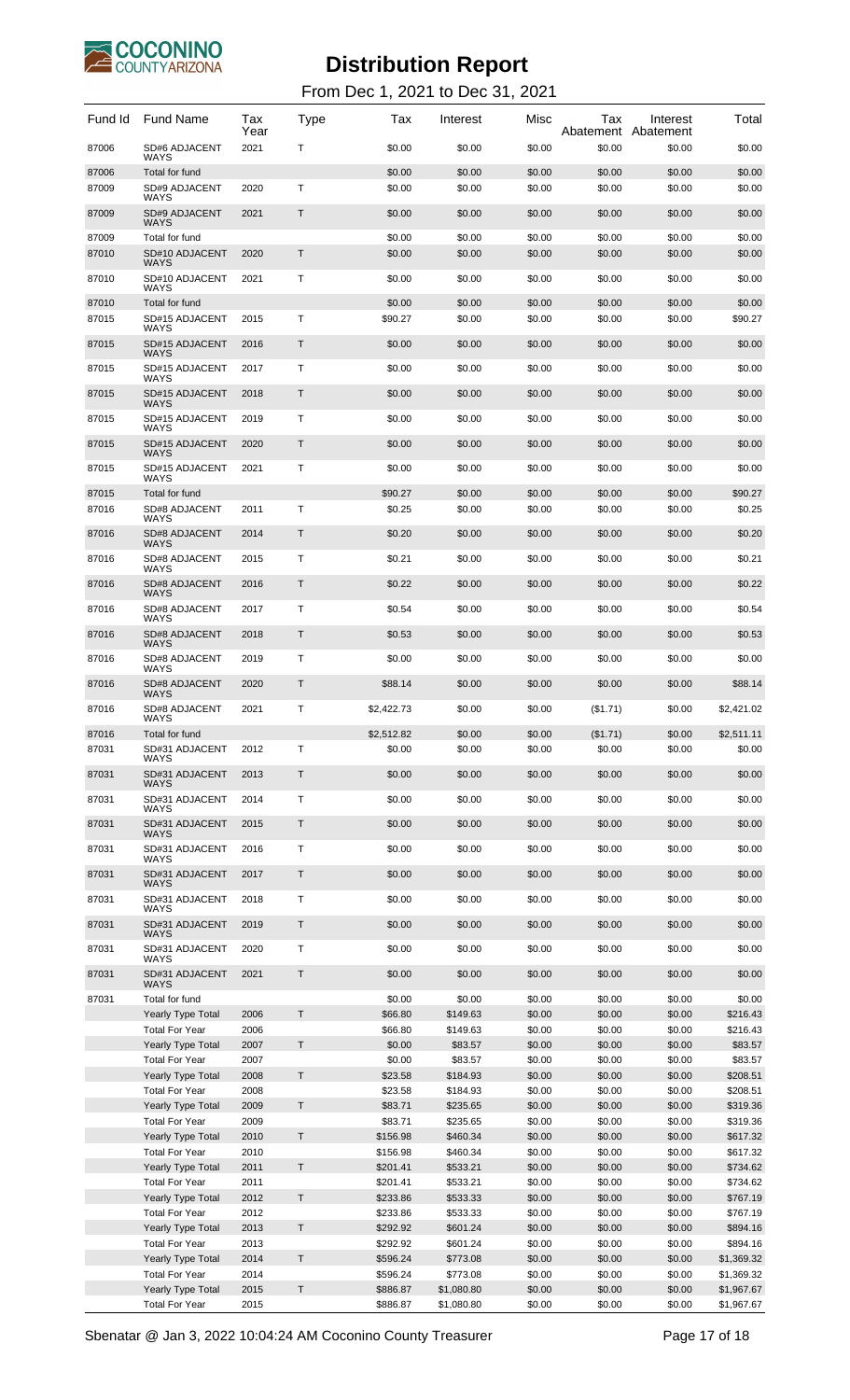

| Fund Id | <b>Fund Name</b>         | Tax<br>Year | Type | Tax                 | Interest    | Misc         | Tax<br>Abatement | Interest<br>Abatement | Total          |
|---------|--------------------------|-------------|------|---------------------|-------------|--------------|------------------|-----------------------|----------------|
|         | <b>Yearly Type Total</b> | 2016        | T    | \$1,012.02          | \$1,247.20  | \$0.00       | \$0.00           | \$0.00                | \$2,259.22     |
|         | <b>Total For Year</b>    | 2016        |      | \$1,012.02          | \$1,247.20  | \$0.00       | \$0.00           | \$0.00                | \$2,259.22     |
|         | Yearly Type Total        | 2017        | T    | \$3,010.06          | \$1,261.07  | \$0.00       | \$0.00           | \$0.00                | \$4,271.13     |
|         | <b>Total For Year</b>    | 2017        |      | \$3,010.06          | \$1,261.07  | \$0.00       | \$0.00           | \$0.00                | \$4,271.13     |
|         | Yearly Type Total        | 2018        | T    | \$7,946.68          | \$2,153.48  | \$0.00       | \$0.00           | \$0.00                | \$10,100.16    |
|         | <b>Total For Year</b>    | 2018        |      | \$7,946.68          | \$2,153.48  | \$0.00       | \$0.00           | \$0.00                | \$10,100.16    |
|         | Yearly Type Total        | 2019        | T    | \$14,343.62         | \$3,434.50  | \$0.00       | (\$475.68)       | (\$21.01)             | \$17,281.43    |
|         | <b>Total For Year</b>    | 2019        |      | \$14,343.62         | \$3,434.50  | \$0.00       | (\$475.68)       | (\$21.01)             | \$17,281.43    |
|         | Yearly Type Total        | 2020        | T    | \$415,572.43        | \$56,495.54 | \$4,697.92   | (\$813.24)       | (\$27.93)             | \$475,924.72   |
|         | <b>Total For Year</b>    | 2020        |      | \$415,572.43        | \$56,495.54 | \$4,697.92   | (\$813.24)       | (\$27.93)             | \$475,924.72   |
|         | <b>Yearly Type Total</b> | 2021        | T    | \$11,906,359.4<br>9 | \$4,352.34  | \$366,689.15 | (\$7,403.68)     | (\$54.19)             | \$12,269,943.1 |
|         | <b>Total For Year</b>    | 2021        |      | \$11,906,359.4<br>9 | \$4,352.34  | \$366,689.15 | (\$7,403.68)     | (\$54.19)             | \$12,269,943.1 |
|         | <b>Total For Type</b>    |             | Т    | \$12,350,786.6      | \$73,579.91 | \$371,387.07 | (\$8,692.60)     | (\$103.13)            | \$12,786,957.9 |
|         | <b>Grand Total</b>       |             |      | \$12,350,786.6      | \$73,579.91 | \$371,387.07 | (\$8,692.60)     | (\$103.13)            | \$12,786,957.9 |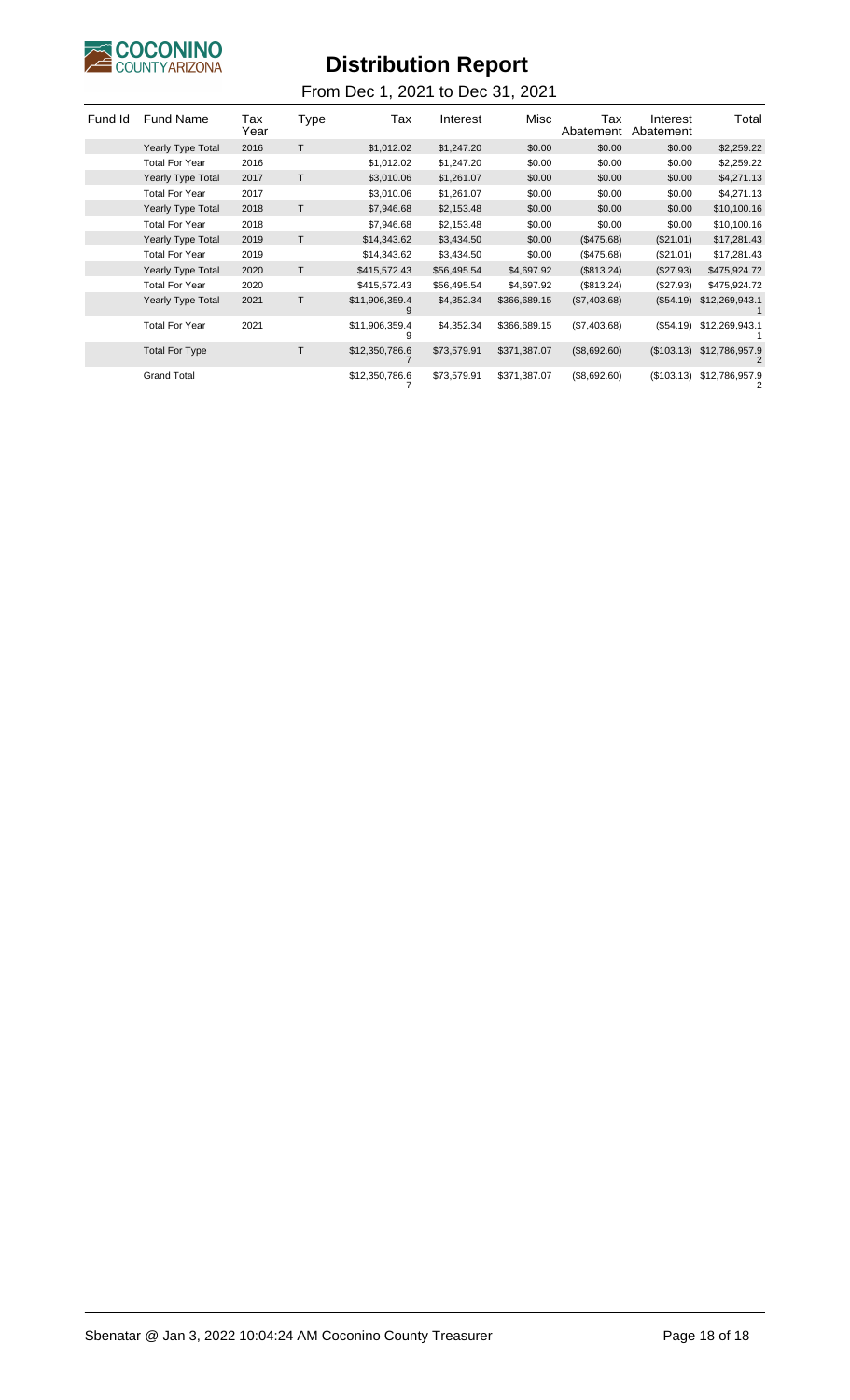

### **Authorities Taxes Receivable**

### Coconino County Treasurer, Start Year: 2009, Receivable On 12/31/21, Without Exemptions

| <b>Authority</b>                   | Year  |     | <b>Assessed Adjusted Assessed</b> | <b>Billed</b>  | <b>Adjusted</b> | Outstanding | <b>Collected</b> | <b>Percent</b><br><b>Collected</b> |
|------------------------------------|-------|-----|-----------------------------------|----------------|-----------------|-------------|------------------|------------------------------------|
| <b>Assessor Special Assessment</b> |       |     |                                   |                |                 |             |                  |                                    |
| 20001 FLAG DWTN REV DIST           | 2014  | \$0 | \$0                               | \$127,502.00   | \$0.00          | \$0.00      | \$127,502.00     | 100%                               |
| 20001 FLAG DWTN REV DIST           | 2015  | \$0 | \$0                               | \$127,366.00   | \$0.00          | \$0.00      | \$127,366.00     | 100%                               |
| 20001 FLAG DWTN REV DIST           | 2016  | \$0 | \$0                               | \$131,906.00   | \$0.00          | \$0.00      | \$131,906.00     | 100%                               |
| 20001 FLAG DWTN REV DIST           | 2017  | \$0 | \$0                               | \$132,007.00   | \$0.00          | \$0.00      | \$132,007.00     | 100%                               |
| 20001 FLAG DWTN REV DIST           | 2018  | \$0 | \$0                               | \$150,530.00   | \$0.00          | \$0.00      | \$150,530.00     | 100%                               |
| 20001 FLAG DWTN REV DIST           | 2019  | \$0 | \$0                               | \$155,930.00   | \$0.00          | \$0.00      | \$155,930.00     | 100%                               |
| 20001 FLAG DWTN REV DIST           | 2020  | \$0 | \$0                               | \$155,936.00   | \$0.00          | \$0.00      | \$155,936.00     | 100%                               |
| 20001 FLAG DWTN REV DIST           | 2021  | \$0 | \$0                               | \$155,938.00   | \$0.00          | \$48,620.41 | \$107,317.59     | 68.82%                             |
| 20001                              | Total | \$0 | \$0                               | \$1,137,115.00 | \$0.00          | \$48,620.41 | \$1,088,494.59   | 95.72%                             |
| 28267 TUSAYAN SPECIAL SLID.        | 2009  | \$0 | \$0                               | \$11,000.14    | \$0.00          | \$0.00      | \$11,000.14      | 100%                               |
| 28267 TUSAYAN SPECIAL SLID         | 2010  | \$0 | \$0                               | \$14,100.18    | \$0.00          | \$0.00      | \$14,100.18      | 100%                               |
| 28267 TUSAYAN SLID #87-48          | 2011  | \$0 | \$0                               | \$14,700.16    | \$0.00          | \$0.00      | \$14,700.16      | 100%                               |
| 28267 TUSAYAN SLID #87-48          | 2012  | \$0 | \$0                               | \$15,600.10    | \$0.00          | \$0.00      | \$15,600.10      | 100%                               |
| 28267 TUSAYAN SLID #87-48          | 2013  | \$0 | \$0                               | \$11,400.08    | \$0.00          | \$0.00      | \$11,400.08      | 100%                               |
| 28267 TUSAYAN SLID #87-48          | 2014  | \$0 | \$0                               | \$11,400.08    | \$0.00          | \$0.00      | \$11,400.08      | 100%                               |
| 28267 TUSAYAN SLID #87-48          | 2015  | \$0 | \$0                               | \$11,400.08    | \$0.00          | \$0.00      | \$11,400.08      | 100%                               |
| 28267 TUSAYAN SLID #87-48          | 2016  | \$0 | \$0                               | \$11,400.08    | \$0.00          | \$0.00      | \$11,400.08      | 100%                               |
| 28267 TUSAYAN SLID #87-48          | 2017  | \$0 | \$0                               | \$11,400.08    | \$0.00          | \$0.00      | \$11,400.08      | 100%                               |
| 28267 TUSAYAN SLID #87-48          | 2018  | \$0 | \$0                               | \$11,400.08    | \$0.00          | \$0.00      | \$11,400.08      | 100%                               |
| 28267 TUSAYAN SLID #87-48          | 2019  | \$0 | \$0                               | \$11,400.08    | \$0.00          | \$0.00      | \$11,400.08      | 100%                               |
| 28267 TUSAYAN SLID #87-48          | 2020  | \$0 | \$0                               | \$11,400.08    | \$0.00          | \$0.00      | \$11,400.08      | 100%                               |
| 28267 TUSAYAN SLID #87-48          | 2021  | \$0 | \$0                               | \$11,400.14    | \$0.00          | \$5,222.09  | \$6,178.05       | 54.19%                             |
| 28267                              | Total | \$0 | \$0                               | \$158,001.36   | \$0.00          | \$5,222.09  | \$152,779.27     | 96.69%                             |
| 28285 WID-MAJESTIC VIEW DOM        | 2014  | \$0 | \$0                               | \$26,200.24    | \$0.00          | \$0.00      | \$26,200.24      | 100%                               |
| 28285 WID-MAJESTIC VIEW DOM        | 2015  | \$0 | \$0                               | \$26,200.24    | \$0.00          | \$0.00      | \$26,200.24      | 100%                               |
| 28285 WID-MAJESTIC VIEW DOM        | 2016  | \$0 | \$0                               | \$26,200.24    | \$0.00          | \$0.00      | \$26,200.24      | 100%                               |
| 28285 WID-MAJESTIC VIEW DOM        | 2017  | \$0 | \$0                               | \$26,200.24    | \$0.00          | \$0.00      | \$26,200.24      | 100%                               |
| 28285 WID-MAJESTIC VIEW DOM        | 2018  | \$0 | \$0                               | \$27,000.20    | \$0.00          | \$0.00      | \$27,000.20      | 100%                               |
| 28285 WID-MAJESTIC VIEW DOM        | 2019  | \$0 | \$0                               | \$29,200.26    | \$0.00          | \$0.00      | \$29,200.26      | 100%                               |
| 28285 WID-MAJESTIC VIEW DOM        | 2020  | \$0 | \$0                               | \$29,200.54    | \$0.00          | \$0.00      | \$29,200.54      | 100%                               |
| 28285 WID-MAJESTIC VIEW DOM        | 2021  | \$0 | \$0                               | \$30,000.56    | \$0.00          | \$9,018.95  | \$20,981.61      | 69.94%                             |
| 28285                              | Total | \$0 | \$0                               | \$220,202.52   | \$0.00          | \$9,018.95  | \$211,183.57     | 95.9%                              |
| Total Assessor Special Asse        | 2009  | \$0 | \$0                               | \$11,000.14    | \$0.00          | \$0.00      | \$11,000.14      | 100%                               |
| Total Assessor Special Asse        | 2010  | \$0 | \$0                               | \$14,100.18    | \$0.00          | \$0.00      | \$14,100.18      | 100%                               |
| Total Assessor Special Asse        | 2011  | \$0 | \$0                               | \$14,700.16    | \$0.00          | \$0.00      | \$14,700.16      | 100%                               |
| Total Assessor Special Asse        | 2012  | \$0 | \$0                               | \$15,600.10    | \$0.00          | \$0.00      | \$15,600.10      | 100%                               |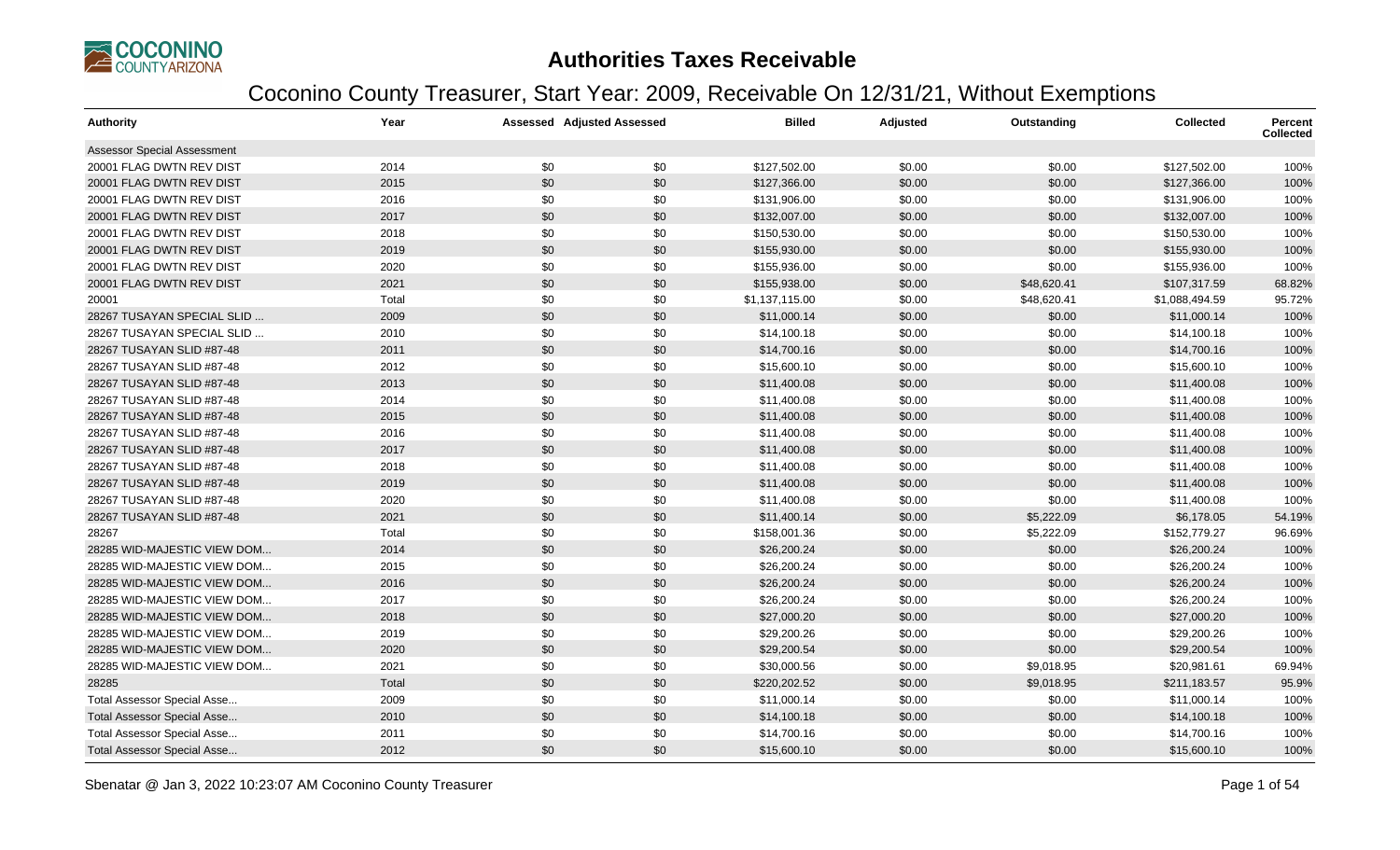

### **Authorities Taxes Receivable**

### Coconino County Treasurer, Start Year: 2009, Receivable On 12/31/21, Without Exemptions

| <b>Authority</b>                   | Year  |                  | Assessed Adjusted Assessed | <b>Billed</b>    | Adjusted       | Outstanding    | <b>Collected</b> | Percent<br><b>Collected</b> |
|------------------------------------|-------|------------------|----------------------------|------------------|----------------|----------------|------------------|-----------------------------|
| Total Assessor Special Asse        | 2013  | \$0              | \$0                        | \$11,400.08      | \$0.00         | \$0.00         | \$11,400.08      | 100%                        |
| Total Assessor Special Asse        | 2014  | \$0              | \$0                        | \$165,102.32     | \$0.00         | \$0.00         | \$165,102.32     | 100%                        |
| Total Assessor Special Asse        | 2015  | \$0              | \$0                        | \$164,966.32     | \$0.00         | \$0.00         | \$164,966.32     | 100%                        |
| Total Assessor Special Asse        | 2016  | \$0              | \$0                        | \$169,506.32     | \$0.00         | \$0.00         | \$169,506.32     | 100%                        |
| Total Assessor Special Asse        | 2017  | \$0              | \$0                        | \$169,607.32     | \$0.00         | \$0.00         | \$169,607.32     | 100%                        |
| <b>Total Assessor Special Asse</b> | 2018  | \$0              | \$0                        | \$188,930.28     | \$0.00         | \$0.00         | \$188,930.28     | 100%                        |
| Total Assessor Special Asse        | 2019  | \$0              | \$0                        | \$196,530.34     | \$0.00         | \$0.00         | \$196,530.34     | 100%                        |
| <b>Total Assessor Special Asse</b> | 2020  | \$0              | \$0                        | \$196,536.62     | \$0.00         | \$0.00         | \$196,536.62     | 100%                        |
| Total Assessor Special Asse        | 2021  | \$0              | \$0                        | \$197,338.70     | \$0.00         | \$62,861.45    | \$134,477.25     | 68.15%                      |
| <b>Total Assessor Special Asse</b> | Total | \$0              | \$0                        | \$1,515,318.88   | \$0.00         | \$62,861.45    | \$1,452,457.43   | 95.85%                      |
| Tax                                |       |                  |                            |                  |                |                |                  |                             |
| 02000 COCONINO COUNTY              | 2009  | \$1,816,149,369  | (\$4,222,243)              | \$7,319,230.45   | \$4,434.18     | \$1,657.60     | \$7,322,007.03   | 99.98%                      |
| 02000 COCONINO COUNTY              | 2010  | \$1,926,843,761  | (\$13,833,899)             | \$7,630,765.06   | (\$48,406.17)  | \$2,141.68     | \$7,580,217.21   | 99.97%                      |
| 02000 COCONINO COUNTY              | 2011  | \$1,807,720,013  | (\$7,747,907)              | \$7,774,868.78   | (\$33,530.16)  | \$5,754.10     | \$7,735,584.52   | 99.93%                      |
| 02000 COCONINO COUNTY              | 2012  | \$1,749,227,016  | (\$8,058,922)              | \$7,836,341.33   | (\$36,370.73)  | \$6,712.25     | \$7,793,258.35   | 99.91%                      |
| 02000 COCONINO COUNTY              | 2013  | \$1,522,488,805  | (\$5,597,416)              | \$8,321,922.86   | (\$31,748.14)  | \$10,098.46    | \$8,280,076.26   | 99.88%                      |
| 02000 COCONINO COUNTY              | 2014  | \$1,512,823,764  | (\$1,807,131)              | \$8,541,404.28   | (\$10,202.68)  | \$10,958.37    | \$8,520,243.23   | 99.87%                      |
| 02000 COCONINO COUNTY              | 2015  | \$1,539,510,959  | (\$2,425,651)              | \$8,828,937.74   | (\$13,952.75)  | \$12,028.93    | \$8,802,956.06   | 99.86%                      |
| 02000 COCONINO COUNTY              | 2016  | \$1,579,621,630  | (\$9,640,923)              | \$9,142,852.45   | (\$55,503.22)  | \$12,961.95    | \$9,074,387.28   | 99.86%                      |
| 02000 COCONINO COUNTY              | 2017  | \$1,655,713,699  | (\$10,710,613)             | \$9,401,146.20   | (\$60, 814.85) | \$13,680.82    | \$9,326,650.53   | 99.85%                      |
| 02000 COCONINO COUNTY              | 2018  | \$1,733,433,755  | (\$8,878,305)              | \$9,688,161.17   | (\$49,901.78)  | \$15,673.01    | \$9,622,586.38   | 99.84%                      |
| 02000 COCONINO COUNTY              | 2019  | \$1,833,563,380  | (\$13,666,277)             | \$9,925,084.58   | (\$73,935.37)  | \$16,486.62    | \$9,834,662.59   | 99.83%                      |
| 02000 COCONINO COUNTY              | 2020  | \$1,932,414,708  | (\$11,767,594)             | \$10,228,277.13  | (\$62, 285.85) | \$64,885.73    | \$10,101,105.55  | 99.36%                      |
| 02000 COCONINO COUNTY              | 2021  | \$1,985,130,479  | (\$341,053)                | \$10,282,971.64  | (\$1,766.65)   | \$3,758,540.08 | \$6,522,664.91   | 63.44%                      |
| 02000                              | Total | \$22,594,641,338 | (\$98,697,934)             | \$114,921,963.67 | (\$473,984.17) | \$3,931,579.60 | \$110,516,399.90 | 96.56%                      |
| 02001 STATE SCHOOL TAX EQUA        | 2009  | \$1,816,149,369  | (\$4,222,243)              | \$6,090,454.53   | \$3,689.74     | \$1,379.27     | \$6,092,765.00   | 99.98%                      |
| 02001 STATE SCHOOL TAX EQUA        | 2010  | \$1,926,843,761  | (\$13,833,899)             | \$6,879,849.90   | (\$43,642.68)  | \$1,930.95     | \$6,834,276.27   | 99.97%                      |
| 02001 ST SCHL EQUALIZATION         | 2011  | \$1,807,720,013  | (\$7,747,907)              | \$7,695,367.47   | (\$33,187.32)  | \$5,695.29     | \$7,656,484.86   | 99.93%                      |
| 02001 ST SCHL EQUALIZATION         | 2012  | \$1,749,227,016  | (\$8,058,922)              | \$8,250,897.77   | (\$38,294.82)  | \$7,067.29     | \$8,205,535.66   | 99.91%                      |
| 02001 ST SCHL EQUALIZATION         | 2013  | \$1,522,488,805  | (\$5,597,416)              | \$7,799,709.34   | (\$29,755.80)  | \$9,464.85     | \$7,760,488.69   | 99.88%                      |
| 02001 ST SCHL EQUALIZATION         | 2014  | \$1,512,823,764  | (\$1,807,131)              | \$7,698,761.38   | (\$9,196.09)   | \$9,877.27     | \$7,679,688.02   | 99.87%                      |
| 02001 ST SCHL EQUALIZATION         | 2015  | \$1,539,510,959  | (\$2,425,651)              | \$7,780,549.36   | (\$12,295.96)  | \$10,600.52    | \$7,757,652.88   | 99.86%                      |
| 02001 ST SCHL EQUALIZATION         | 2016  | \$1,579,621,630  | (\$9,640,923)              | \$7,913,906.48   | (\$48,042.69)  | \$11,219.67    | \$7,854,644.12   | 99.86%                      |
| 02001 ST SCHL EQUALIZATION         | 2017  | \$1,655,713,699  | (\$10,710,613)             | \$8,071,607.52   | (\$52,214.26)  | \$11,746.00    | \$8,007,647.26   | 99.85%                      |
| 02001 ST SCHL EQUALIZATION         | 2018  | \$1,733,433,755  | (\$8,878,305)              | \$8,218,209.34   | (\$42,330.34)  | \$13,295.09    | \$8,162,583.91   | 99.84%                      |
| 02001 ST SCHL EQUALIZATION         | 2019  | \$1,833,563,380  | (\$13,666,277)             | \$8,372,055.51   | (\$62,366.36)  | \$13,906.86    | \$8,295,782.29   | 99.83%                      |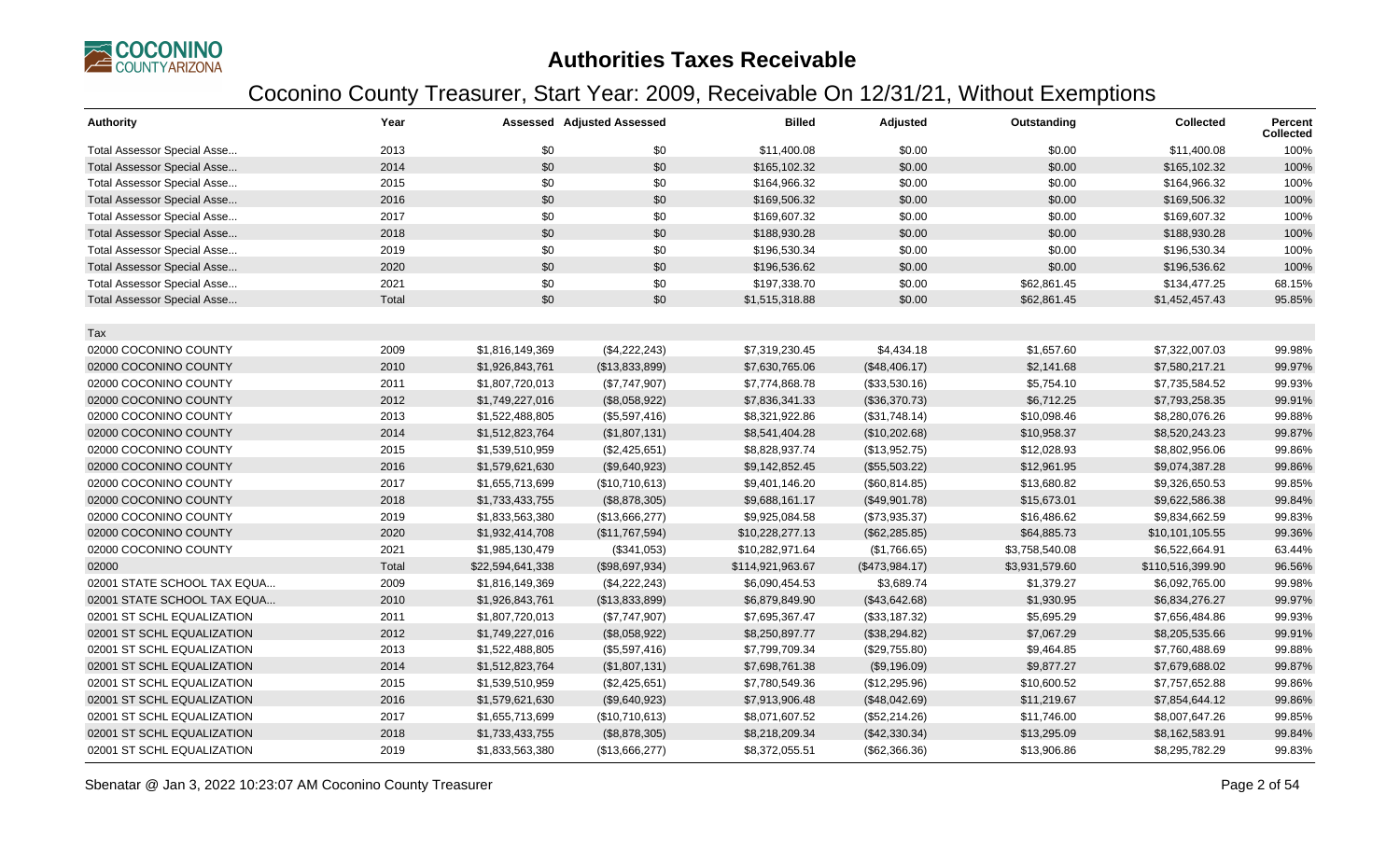

### **Authorities Taxes Receivable**

### Coconino County Treasurer, Start Year: 2009, Receivable On 12/31/21, Without Exemptions

| <b>Authority</b>             | Year  |                  | <b>Assessed Adjusted Assessed</b> | <b>Billed</b>    | Adjusted        | Outstanding    | <b>Collected</b> | <b>Percent</b><br><b>Collected</b> |
|------------------------------|-------|------------------|-----------------------------------|------------------|-----------------|----------------|------------------|------------------------------------|
| 02001 ST SCHL EQUALIZATION   | 2020  | \$1,932,414,708  | (\$11,767,594)                    | \$8,552,872.56   | (\$52,083.36)   | \$54,257.30    | \$8,446,531.90   | 99.36%                             |
| 02001 ST SCHL EQUALIZATION   | 2021  | \$1,985,130,479  | (\$341,053)                       | \$8,462,607.68   | (\$1,453.90)    | \$3,093,176.93 | \$5,367,976.85   | 63.44%                             |
| 02001                        | Total | \$22,594,641,338 | (\$98,697,934)                    | \$101,786,848.84 | (\$421, 173.84) | \$3,243,617.29 | \$98,122,057.71  | 96.8%                              |
| 03000 MOBILE HOME RELOCATIO  | 2009  | \$0              | \$0                               | \$20,751.26      | (\$302.44)      | \$703.05       | \$19,745.77      | 96.56%                             |
| 03000 MOBILE HOME RELOCATIO  | 2010  | \$0              | \$0                               | \$18,496.82      | (\$277.02)      | \$639.90       | \$17,579.90      | 96.49%                             |
| 03000 MOBILE HOME RELOCATION | 2011  | \$0              | \$0                               | \$23,201.80      | (\$578.63)      | \$862.92       | \$21,760.25      | 96.19%                             |
| 03000 MOBILE HOME RELOCATION | 2012  | \$0              | \$0                               | \$20,453.40      | (\$419.88)      | \$889.11       | \$19,144.41      | 95.56%                             |
| 03000 MOBILE HOME RELOCATION | 2013  | \$0              | \$0                               | \$17,989.38      | (\$205.99)      | \$1,008.55     | \$16,774.84      | 94.33%                             |
| 03000 MOBILE HOME RELOCATION | 2014  | \$0              | \$0                               | \$18,512.00      | (\$210.60)      | \$1,244.02     | \$17,057.38      | 93.2%                              |
| 03000 MOBILE HOME RELOCATION | 2015  | \$0              | \$0                               | \$20,301.96      | (\$187.36)      | \$1,525.43     | \$18,589.17      | 92.42%                             |
| 03000                        | Total | \$0              | \$0                               | \$139,706.62     | (\$2,181.92)    | \$6,872.98     | \$130,651.72     | 95%                                |
| 04151 CITY OF FLAGSTAFF      | 2009  | \$775,405,465    | (\$1,851,354)                     | \$5,120,435.74   | \$12,184.19     | \$565.97       | \$5,132,053.96   | 99.99%                             |
| 04151 CITY OF FLAGSTAFF      | 2010  | \$822,952,358    | (\$1,410,506)                     | \$5,323,096.20   | (\$7,968.51)    | \$703.85       | \$5,314,423.84   | 99.99%                             |
| 04151 CITY OF FLAGSTAFF      | 2011  | \$779,994,258    | (\$2,818,524)                     | \$5,390,551.30   | (\$19,714.25)   | \$2,690.29     | \$5,368,146.76   | 99.95%                             |
| 04151 CITY OF FLAGSTAFF      | 2012  | \$761,939,623    | (\$1,223,245)                     | \$5,433,505.08   | (\$8,928.16)    | \$3,163.16     | \$5,421,413.76   | 99.94%                             |
| 04151 CITY OF FLAGSTAFF      | 2013  | \$655,776,282    | (\$841,776)                       | \$5,527,538.68   | (\$8,591.84)    | \$4,429.82     | \$5,514,517.02   | 99.92%                             |
| 04151 CITY OF FLAGSTAFF      | 2014  | \$664,129,689    | (\$1,441,504)                     | \$5,590,643.98   | (\$12,146.86)   | \$5,159.70     | \$5,573,337.42   | 99.91%                             |
| 04151 CITY OF FLAGSTAFF      | 2015  | \$683,449,946    | (\$1,763,129)                     | \$5,627,301.93   | (\$14,519.92)   | \$5,104.81     | \$5,607,677.20   | 99.91%                             |
| 04151 CITY OF FLAGSTAFF      | 2016  | \$710,142,665    | (\$1,917,545)                     | \$5,767,068.96   | (\$15,572.38)   | \$5,405.60     | \$5,746,090.98   | 99.91%                             |
| 04151 CITY OF FLAGSTAFF      | 2017  | \$750,588,859    | (\$172)                           | \$6,179,597.86   | (\$1.41)        | \$5,618.68     | \$6,173,977.77   | 99.91%                             |
| 04151 CITY OF FLAGSTAFF      | 2018  | \$809,561,165    | (\$2,807,589)                     | \$6,746,882.81   | (\$23,398.46)   | \$7,133.39     | \$6,716,350.96   | 99.89%                             |
| 04151 CITY OF FLAGSTAFF      | 2019  | \$868,642,301    | (\$2,916,546)                     | \$6,890,938.83   | (\$23,136.97)   | \$7,056.27     | \$6,860,745.59   | 99.9%                              |
| 04151 CITY OF FLAGSTAFF      | 2020  | \$926,349,486    | (\$1,655,425)                     | \$6,956,884.77   | (\$12,432.25)   | \$23,782.86    | \$6,920,669.66   | 99.66%                             |
| 04151 CITY OF FLAGSTAFF      | 2021  | \$977,587,596    | (\$325,484)                       | \$7,024,944.65   | (\$2,338.93)    | \$2,688,965.61 | \$4,333,640.11   | 61.71%                             |
| 04151                        | Total | \$10,186,519,693 | (\$20,972,799)                    | \$77,579,390.79  | (\$136,565.75)  | \$2,759,780.01 | \$74,683,045.03  | 96.44%                             |
| 04152 TOWN OF FREDONIA       | 2009  | \$6,438,663      | (\$5,183)                         | \$0.00           | \$0.00          | \$0.00         | \$0.00           | N/A                                |
| 04152 TOWN OF FREDONIA       | 2010  | \$7,138,112      | (\$11,344)                        | \$0.00           | \$0.00          | \$0.00         | \$0.00           | N/A                                |
| 04152 TOWN OF FREDONIA       | 2011  | \$7,242,002      | (\$31,926)                        | \$0.00           | \$0.00          | \$0.00         | \$0.00           | N/A                                |
| 04152 TOWN OF FREDONIA       | 2012  | \$7,237,056      | (\$8,554)                         | \$0.00           | \$0.00          | \$0.00         | \$0.00           | N/A                                |
| 04152 TOWN OF FREDONIA       | 2013  | \$6,696,617      | \$1,361                           | \$0.00           | \$0.00          | \$0.00         | \$0.00           | N/A                                |
| 04152 TOWN OF FREDONIA       | 2014  | \$7,095,478      | (\$8,929)                         | \$0.00           | \$0.00          | \$0.00         | \$0.00           | N/A                                |
| 04152 TOWN OF FREDONIA       | 2015  | \$6,651,459      | (\$76,696)                        | \$0.00           | \$0.00          | \$0.00         | \$0.00           | N/A                                |
| 04152 TOWN OF FREDONIA       | 2016  | \$6,638,590      | \$1,380                           | \$0.00           | \$0.00          | \$0.00         | \$0.00           | N/A                                |
| 04152 TOWN OF FREDONIA       | 2017  | \$6,615,939      | \$13,844                          | \$0.00           | \$0.00          | \$0.00         | \$0.00           | N/A                                |
| 04152 TOWN OF FREDONIA       | 2018  | \$6,772,503      | \$7,639                           | \$0.00           | \$0.00          | \$0.00         | \$0.00           | N/A                                |
| 04152 TOWN OF FREDONIA       | 2019  | \$6,997,910      | (\$49,376)                        | \$0.00           | \$0.00          | \$0.00         | \$0.00           | N/A                                |
| 04152 TOWN OF FREDONIA       | 2020  | \$7,252,605      | (\$49,038)                        | \$0.00           | \$0.00          | \$0.00         | \$0.00           | N/A                                |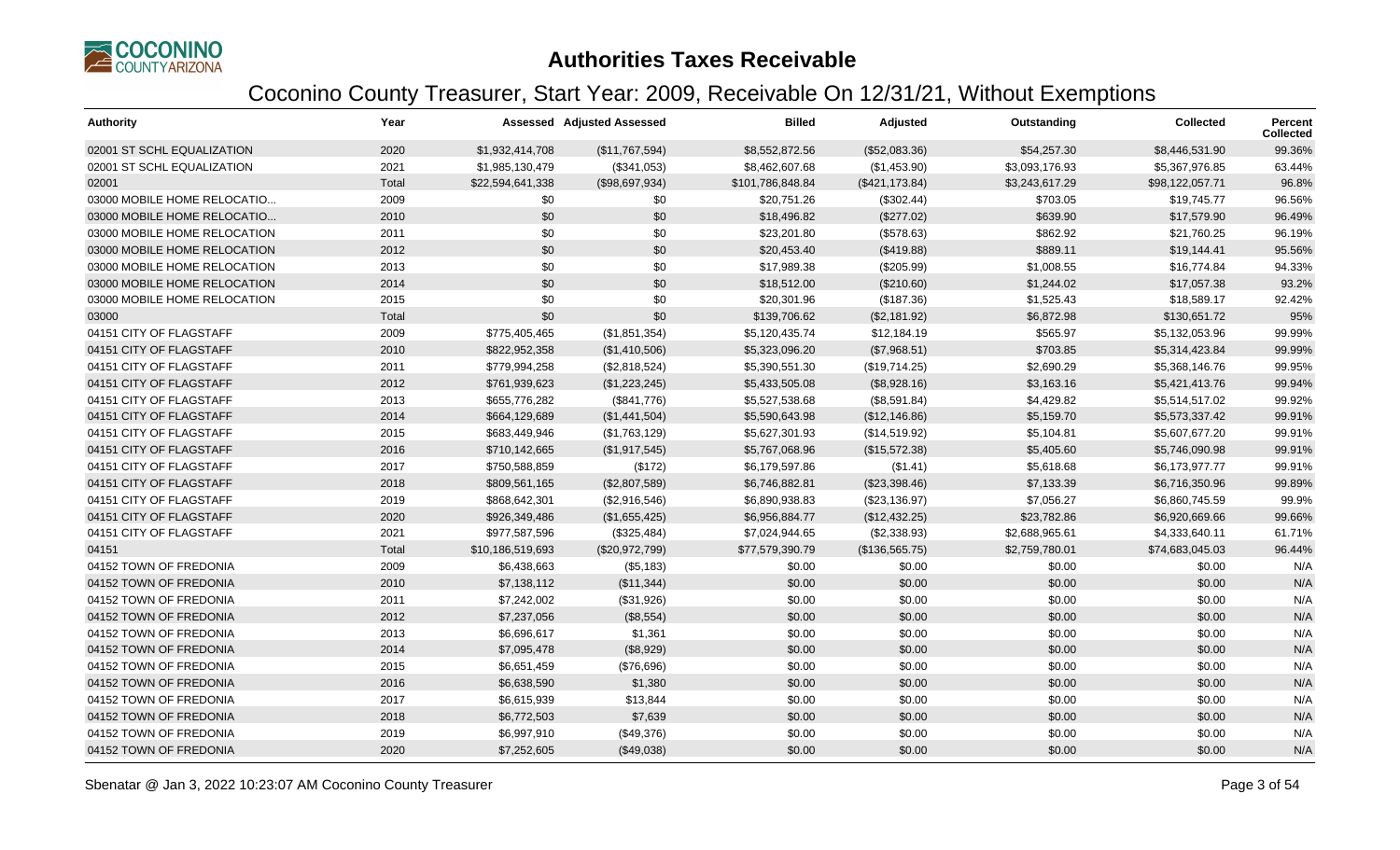

| <b>Authority</b>       | Year  |               | <b>Assessed Adjusted Assessed</b> | <b>Billed</b>  | Adjusted     | Outstanding  | <b>Collected</b> | Percent<br><b>Collected</b> |
|------------------------|-------|---------------|-----------------------------------|----------------|--------------|--------------|------------------|-----------------------------|
| 04152 TOWN OF FREDONIA | 2021  | \$7,264,709   | (\$1,902)                         | \$0.00         | \$0.00       | \$0.00       | \$0.00           | N/A                         |
| 04152                  | Total | \$90,041,643  | (\$218,724)                       | \$0.00         | \$0.00       | \$0.00       | \$0.00           | N/A                         |
| 04153 CITY OF WILLIAMS | 2009  | \$47,118,182  | (\$640,268)                       | \$561,448.10   | (\$1,403.17) | \$65.48      | \$559,979.45     | 99.99%                      |
| 04153 CITY OF WILLIAMS | 2010  | \$50,653,314  | (\$9,655)                         | \$588,243.27   | (\$37.75)    | \$122.67     | \$588,082.85     | 99.98%                      |
| 04153 CITY OF WILLIAMS | 2011  | \$46,033,278  | (\$102,408)                       | \$587,870.77   | (\$1,308.56) | \$924.52     | \$585,637.69     | 99.84%                      |
| 04153 CITY OF WILLIAMS | 2012  | \$44,137,356  | \$316                             | \$593,249.48   | \$52.96      | \$972.16     | \$592,330.28     | 99.84%                      |
| 04153 CITY OF WILLIAMS | 2013  | \$39,047,172  | (\$55,075)                        | \$599,960.11   | (\$876.20)   | \$1,277.54   | \$597,806.37     | 99.79%                      |
| 04153 CITY OF WILLIAMS | 2014  | \$38,117,141  | (\$56,581)                        | \$611,398.72   | (\$923.14)   | \$1,509.81   | \$608,965.77     | 99.75%                      |
| 04153 CITY OF WILLIAMS | 2015  | \$38,301,173  | (\$117,594)                       | \$610,483.62   | (\$1,874.34) | \$1,677.03   | \$606,932.25     | 99.72%                      |
| 04153 CITY OF WILLIAMS | 2016  | \$40,814,361  | (\$18,235)                        | \$613,889.02   | (\$274.28)   | \$1,766.16   | \$611,848.58     | 99.71%                      |
| 04153 CITY OF WILLIAMS | 2017  | \$44,008,269  | (\$2,199)                         | \$623,728.73   | (\$31.17)    | \$1,572.61   | \$622,124.95     | 99.75%                      |
| 04153 CITY OF WILLIAMS | 2018  | \$46,274,857  | (\$13,952)                        | \$627,071.04   | (\$189.06)   | \$2,108.16   | \$624,773.82     | 99.66%                      |
| 04153 CITY OF WILLIAMS | 2019  | \$48,301,166  | (\$3,262)                         | \$618,545.31   | (\$41.77)    | \$2,027.39   | \$616,476.15     | 99.67%                      |
| 04153 CITY OF WILLIAMS | 2020  | \$51,896,701  | \$49,147                          | \$620,580.60   | \$587.70     | \$7,033.28   | \$614,135.02     | 98.87%                      |
| 04153 CITY OF WILLIAMS | 2021  | \$56,130,790  | \$0                               | \$626,083.03   | \$0.00       | \$210,864.23 | \$415,218.80     | 66.32%                      |
| 04153                  | Total | \$590,833,760 | (\$969,766)                       | \$7,882,551.80 | (\$6,318.78) | \$231,921.04 | \$7,644,311.98   | 97.06%                      |
| 04156 CITY OF PAGE     | 2009  | \$66,413,664  | (\$32,273)                        | \$0.00         | \$0.00       | \$0.00       | \$0.00           | N/A                         |
| 04156 CITY OF PAGE     | 2010  | \$68,589,724  | (\$29,064)                        | \$0.00         | \$0.00       | \$0.00       | \$0.00           | N/A                         |
| 04156 CITY OF PAGE     | 2011  | \$68,449,741  | (\$151,652)                       | \$0.00         | \$0.00       | \$0.00       | \$0.00           | N/A                         |
| 04156 CITY OF PAGE     | 2012  | \$67,114,409  | (\$8,561)                         | \$0.00         | \$0.00       | \$0.00       | \$0.00           | N/A                         |
| 04156 CITY OF PAGE     | 2013  | \$61,982,223  | (\$12,211)                        | \$0.00         | \$0.00       | \$0.00       | \$0.00           | N/A                         |
| 04156 CITY OF PAGE     | 2014  | \$63,221,831  | (\$30, 810)                       | \$0.00         | \$0.00       | \$0.00       | \$0.00           | N/A                         |
| 04156 CITY OF PAGE     | 2015  | \$64,774,153  | (\$16,579)                        | \$0.00         | \$0.00       | \$0.00       | \$0.00           | N/A                         |
| 04156 CITY OF PAGE     | 2016  | \$67,084,820  | (\$174, 117)                      | \$0.00         | \$0.00       | \$0.00       | \$0.00           | N/A                         |
| 04156 CITY OF PAGE     | 2017  | \$69,124,428  | \$35,589                          | \$0.00         | \$0.00       | \$0.00       | \$0.00           | N/A                         |
| 04156 CITY OF PAGE     | 2018  | \$73,016,869  | \$52,636                          | \$0.00         | \$0.00       | \$0.00       | \$0.00           | N/A                         |
| 04156 CITY OF PAGE     | 2019  | \$78,419,609  | (\$867,962)                       | \$0.00         | \$0.00       | \$0.00       | \$0.00           | N/A                         |
| 04156 CITY OF PAGE     | 2020  | \$80,174,640  | \$204,270                         | \$0.00         | \$0.00       | \$0.00       | \$0.00           | N/A                         |
| 04156 CITY OF PAGE     | 2021  | \$84,436,487  | (\$3,095)                         | \$0.00         | \$0.00       | \$0.00       | \$0.00           | N/A                         |
| 04156                  | Total | \$912,802,598 | (\$1,033,829)                     | \$0.00         | \$0.00       | \$0.00       | \$0.00           | N/A                         |
| 04158 CITY OF SEDONA   | 2009  | \$147,682,724 | (\$457,885)                       | \$0.00         | \$0.00       | \$0.00       | \$0.00           | N/A                         |
| 04158 CITY OF SEDONA   | 2010  | \$153,610,113 | (\$1,097,167)                     | \$0.00         | \$0.00       | \$0.00       | \$0.00           | N/A                         |
| 04158 CITY OF SEDONA   | 2011  | \$135,637,191 | (\$531,390)                       | \$0.00         | \$0.00       | \$0.00       | \$0.00           | N/A                         |
| 04158 CITY OF SEDONA   | 2012  | \$123,232,687 | (\$245,056)                       | \$0.00         | \$0.00       | \$0.00       | \$0.00           | N/A                         |
| 04158 CITY OF SEDONA   | 2013  | \$107,554,817 | (\$811,357)                       | \$0.00         | \$0.00       | \$0.00       | \$0.00           | N/A                         |
| 04158 CITY OF SEDONA   | 2014  | \$107,173,505 | (\$26,092)                        | \$0.00         | \$0.00       | \$0.00       | \$0.00           | N/A                         |
| 04158 CITY OF SEDONA   | 2015  | \$110,720,920 | (\$2,107)                         | \$0.00         | \$0.00       | \$0.00       | \$0.00           | N/A                         |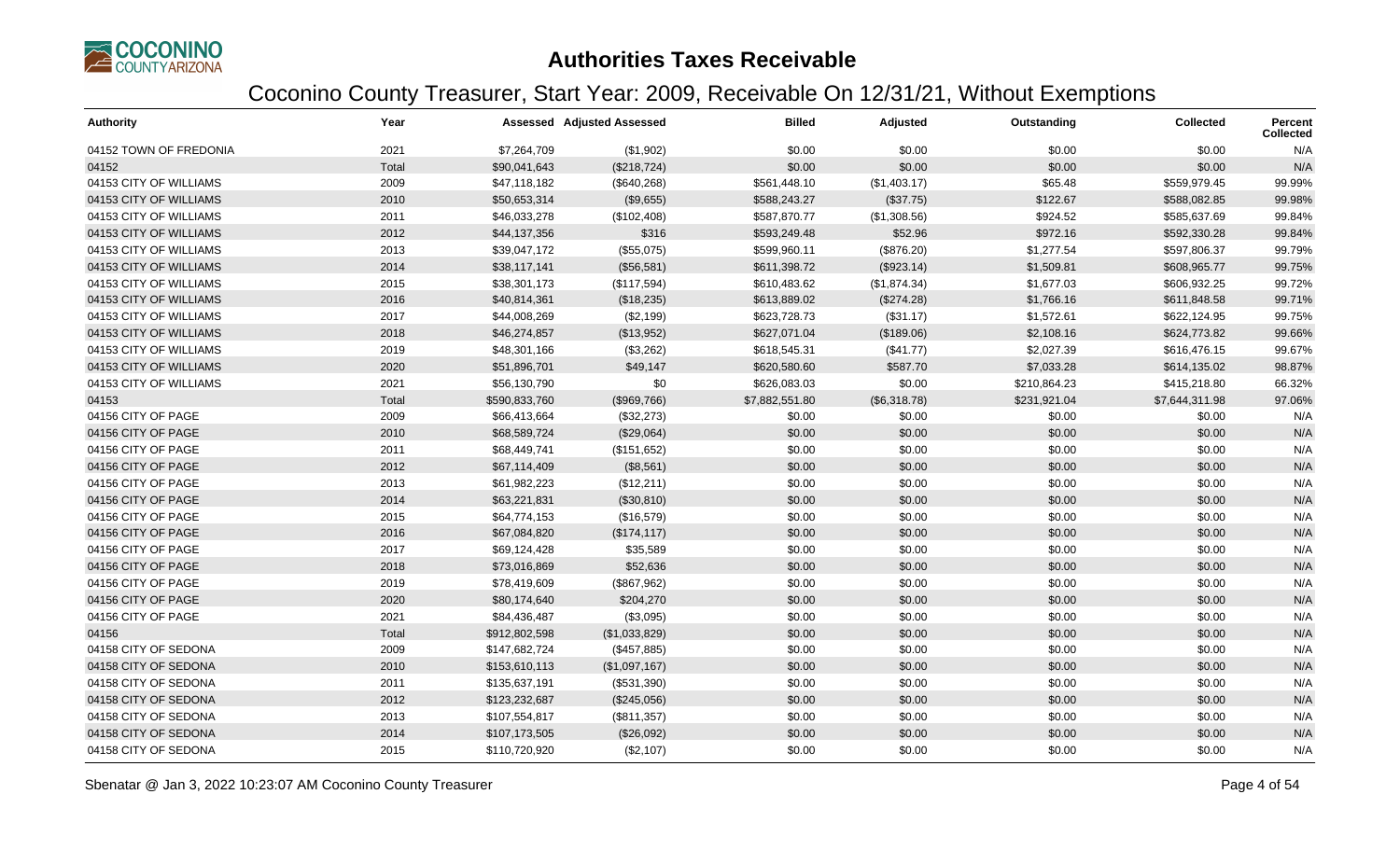

| <b>Authority</b>        | Year  |                  | <b>Assessed Adjusted Assessed</b> | <b>Billed</b>    | Adjusted         | Outstanding     | <b>Collected</b> | <b>Percent</b><br><b>Collected</b> |
|-------------------------|-------|------------------|-----------------------------------|------------------|------------------|-----------------|------------------|------------------------------------|
| 04158 CITY OF SEDONA    | 2016  | \$114,586,706    | \$242,059                         | \$0.00           | \$0.00           | \$0.00          | \$0.00           | N/A                                |
| 04158 CITY OF SEDONA    | 2017  | \$120,509,038    | \$241,582                         | \$0.00           | \$0.00           | \$0.00          | \$0.00           | N/A                                |
| 04158 CITY OF SEDONA    | 2018  | \$125,106,972    | \$83,262                          | \$0.00           | \$0.00           | \$0.00          | \$0.00           | N/A                                |
| 04158 CITY OF SEDONA    | 2019  | \$130,181,002    | \$76,462                          | \$0.00           | \$0.00           | \$0.00          | \$0.00           | N/A                                |
| 04158 CITY OF SEDONA    | 2020  | \$136,630,646    | \$29,788                          | \$0.00           | \$0.00           | \$0.00          | \$0.00           | N/A                                |
| 04158 CITY OF SEDONA    | 2021  | \$141,197,856    | \$0                               | \$0.00           | \$0.00           | \$0.00          | \$0.00           | N/A                                |
| 04158                   | Total | \$1,653,824,177  | (\$2,497,901)                     | \$0.00           | \$0.00           | \$0.00          | \$0.00           | N/A                                |
| 04159 TOWN OF TUSAYAN   | 2011  | \$11,091,237     | (\$35,797)                        | \$0.00           | \$0.00           | \$0.00          | \$0.00           | N/A                                |
| 04159 TOWN OF TUSAYAN   | 2012  | \$10,843,309     | (\$46,000)                        | \$0.00           | \$0.00           | \$0.00          | \$0.00           | N/A                                |
| 04159 TOWN OF TUSAYAN   | 2013  | \$10,113,464     | (\$606)                           | \$0.00           | \$0.00           | \$0.00          | \$0.00           | N/A                                |
| 04159 TOWN OF TUSAYAN   | 2014  | \$10,222,702     | (\$2,992)                         | \$0.00           | \$0.00           | \$0.00          | \$0.00           | N/A                                |
| 04159 TOWN OF TUSAYAN   | 2015  | \$10,483,509     | \$513                             | \$0.00           | \$0.00           | \$0.00          | \$0.00           | N/A                                |
| 04159 TOWN OF TUSAYAN   | 2016  | \$10,622,843     | \$29,732                          | \$0.00           | \$0.00           | \$0.00          | \$0.00           | N/A                                |
| 04159 TOWN OF TUSAYAN   | 2017  | \$10,991,104     | \$22,283                          | \$0.00           | \$0.00           | \$0.00          | \$0.00           | N/A                                |
| 04159 TOWN OF TUSAYAN   | 2018  | \$12,201,378     | (\$12,023)                        | \$0.00           | \$0.00           | \$0.00          | \$0.00           | N/A                                |
| 04159 TOWN OF TUSAYAN   | 2019  | \$13,109,725     | \$39,922                          | \$0.00           | \$0.00           | \$0.00          | \$0.00           | N/A                                |
| 04159 TOWN OF TUSAYAN   | 2020  | \$14,184,464     | (\$33,547)                        | \$0.00           | \$0.00           | \$0.00          | \$0.00           | N/A                                |
| 04159 TOWN OF TUSAYAN   | 2021  | \$15,237,309     | \$0                               | \$0.00           | \$0.00           | \$0.00          | \$0.00           | N/A                                |
| 04159                   | Total | \$129,101,044    | (\$38,515)                        | \$0.00           | \$0.00           | \$0.00          | \$0.00           | N/A                                |
| 07001 FLAGSTAFF SD #1   | 2009  | \$1,244,766,505  | (\$2,519,080)                     | \$39,609,526.74  | \$52,203.86      | \$4,530.28      | \$39,657,200.32  | 99.99%                             |
| 07001 FLAGSTAFF SD #1   | 2010  | \$1,327,827,439  | (\$9,749,899)                     | \$48,162,876.16  | (\$302,875.65)   | \$6,081.08      | \$47,853,919.43  | 99.99%                             |
| 07001 SD#1 FLAGSTAFF    | 2011  | \$1,232,255,143  | (\$5,845,835)                     | \$45,681,770.50  | (\$218,592.90)   | \$23,982.07     | \$45,439,195.53  | 99.95%                             |
| 07001 SD#1 FLAGSTAFF    | 2012  | \$1,194,057,653  | (\$5,922,562)                     | \$43,203,463.39  | (\$215,740.37)   | \$26,946.89     | \$42,960,776.13  | 99.94%                             |
| 07001 SD#1 FLAGSTAFF    | 2013  | \$1,027,371,194  | (\$3,628,786)                     | \$40,892,452.60  | (\$152, 188.14)  | \$37,706.79     | \$40,702,557.67  | 99.91%                             |
| 07001 SD#1 FLAGSTAFF    | 2014  | \$1,027,760,904  | (\$1,513,445)                     | \$39,304,664.12  | (\$57,903.74)    | \$40,803.15     | \$39,205,957.23  | 99.9%                              |
| 07001 SD#1 FLAGSTAFF    | 2015  | \$1,051,458,031  | (\$2,081,874)                     | \$44,747,839.97  | (\$88, 840.69)   | \$48,414.13     | \$44,610,585.15  | 99.89%                             |
| 07001 SD#1 FLAGSTAFF    | 2016  | \$1,087,227,284  | (\$7,283,109)                     | \$47,429,206.36  | (\$315,392.80)   | \$53,284.41     | \$47,060,529.15  | 99.89%                             |
| 07001 SD#1 FLAGSTAFF    | 2017  | \$1,146,791,212  | (\$7,857,601)                     | \$46,035,640.05  | (\$315,427.64)   | \$51,690.49     | \$45,668,521.92  | 99.89%                             |
| 07001 SD#1 FLAGSTAFF    | 2018  | \$1,222,915,523  | (\$7,446,215)                     | \$46,682,357.79  | (\$286,172.30)   | \$57,263.23     | \$46,338,922.26  | 99.88%                             |
| 07001 SD#1 FLAGSTAFF    | 2019  | \$1,303,416,207  | (\$10,265,244)                    | \$48,346,311.00  | (\$380,758.45)   | \$59,529.84     | \$47,906,022.71  | 99.88%                             |
| 07001 SD#1 FLAGSTAFF    | 2020  | \$1,387,094,288  | (\$9,184,451)                     | \$49,702,363.17  | (\$329,097.30)   | \$209,173.17    | \$49,164,092.70  | 99.58%                             |
| 07001 SD#1 FLAGSTAFF    | 2021  | \$1,460,828,196  | (\$329,888)                       | \$50,468,692.11  | (\$11,396.97)    | \$19,058,337.72 | \$31,398,957.42  | 62.23%                             |
| 07001                   | Total | \$15,713,769,579 | (\$73,627,989)                    | \$590,267,163.96 | (\$2,622,183.09) | \$19,677,743.25 | \$567,967,237.62 | 96.65%                             |
| 07001_S FLAGSTAFF SD #1 | 2009  | \$0              | \$0                               | (\$7,311,922.73) | \$501.04         | (\$1,285.90)    | (\$7,310,135.79) | 99.98%                             |
| 07001 S FLAGSTAFF SD #1 | 2010  | \$0              | \$0                               | (\$9,133,720.35) | \$303.23         | (\$1,549.39)    | (\$9,131,867.73) | 99.98%                             |
| 07001_S SD#1 FLAGSTAFF  | 2011  | \$0              | \$0                               | (\$8,306,653.68) | \$1,429.90       | (\$1,910.79)    | (\$8,303,312.99) | 99.98%                             |
| 07001_S SD#1 FLAGSTAFF  | 2012  | \$0              | \$0                               | (\$5,519,537.84) | (\$24,569.77)    | (\$1,264.80)    | (\$5,542,842.81) | 99.98%                             |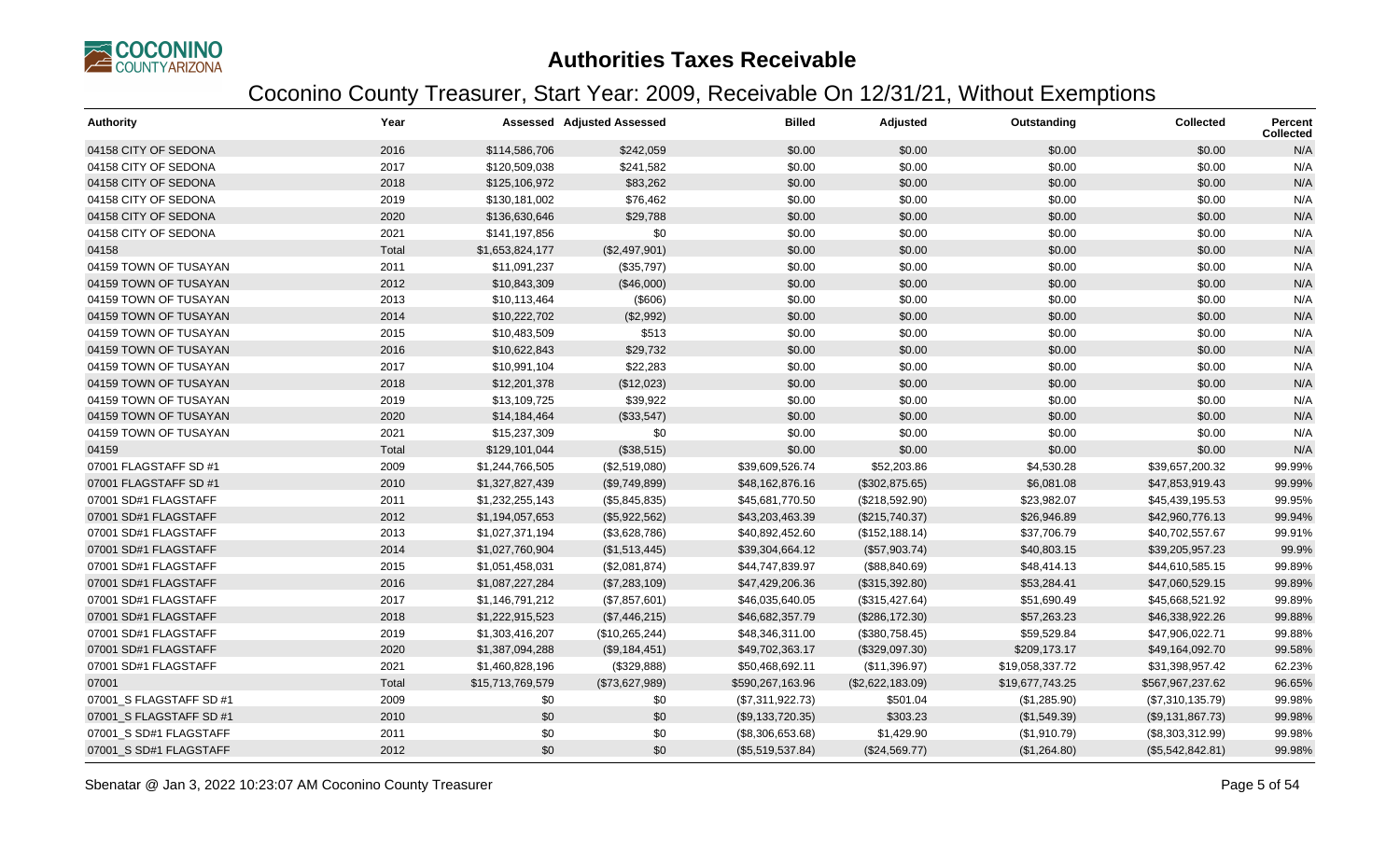

| <b>Authority</b>            | Year  |                 | <b>Assessed Adjusted Assessed</b> | <b>Billed</b>     | Adjusted       | Outstanding      | <b>Collected</b>  | <b>Percent</b><br><b>Collected</b> |
|-----------------------------|-------|-----------------|-----------------------------------|-------------------|----------------|------------------|-------------------|------------------------------------|
| 07001_S SD#1 FLAGSTAFF      | 2013  | \$0             | \$0                               | (\$5,256,492.96)  | (\$2,689.42)   | (\$1,571.40)     | (\$5,257,610.98)  | 99.97%                             |
| 07001 S SD#1 FLAGSTAFF      | 2014  | \$0             | \$0                               | (\$5,421,212.34)  | (\$1,586.28)   | (\$2,009.22)     | (\$5,420,789.40)  | 99.96%                             |
| 07001_S SD#1 FLAGSTAFF      | 2015  | \$0             | \$0                               | (\$6,302,753.20)  | (\$2,133.94)   | (\$2,811.48)     | (\$6,302,075.66)  | 99.96%                             |
| 07001 S SD#1 FLAGSTAFF      | 2016  | \$0             | \$0                               | (\$6,581,991.22)  | (\$3,677.28)   | (\$2,997.52)     | (\$6,582,670.98)  | 99.95%                             |
| 07001_S SD#1 FLAGSTAFF      | 2017  | \$0             | \$0                               | (\$6,761,780.88)  | (\$378.56)     | (\$4,111.79)     | (\$6,758,047.65)  | 99.94%                             |
| 07001 S SD#1 FLAGSTAFF      | 2018  | \$0             | \$0                               | (\$6,857,058.46)  | \$276.02       | (\$4,538.14)     | (\$6,852,244.30)  | 99.93%                             |
| 07001_S SD#1 FLAGSTAFF      | 2019  | \$0             | \$0                               | (\$7,058,458.78)  | (\$639.98)     | (\$5,219.10)     | (\$7,053,879.66)  | 99.93%                             |
| 07001 S SD#1 FLAGSTAFF      | 2020  | \$0             | \$0                               | (\$7,264,572.54)  | \$659.84       | (\$23,834.73)    | (\$7,240,077.97)  | 99.67%                             |
| 07001_S SD#1 FLAGSTAFF      | 2021  | \$0             | \$0                               | (\$7,252,853.00)  | (\$1,736.66)   | (\$2,910,974.08) | (\$4,343,615.58)  | 59.87%                             |
| 07001_S                     | Total | \$0             | \$0                               | (\$89,029,007.98) | (\$34,241.86)  | (\$2,964,078.34) | (\$86,099,171.50) | 96.67%                             |
| 07001_SE SD#1 DESEGREGATION | 2019  | \$1,303,416,207 | (\$10,265,244)                    | \$2,240,572.33    | (\$17,645.96)  | \$2,758.87       | \$2,220,167.50    | 99.88%                             |
| 07001 SE SD#1 DESEGREGATION | 2020  | \$1,387,094,288 | (\$9,184,451)                     | \$2,244,318.58    | (\$14,860.45)  | \$9,445.26       | \$2,220,012.87    | 99.58%                             |
| 07001_SE                    | Total | \$2,690,510,495 | (\$19,449,695)                    | \$4,484,890.91    | (\$32,506.41)  | \$12,204.13      | \$4,440,180.37    | 99.73%                             |
| 07002 WILLIAMS SD #2        | 2009  | \$109,528,235   | (\$669,528)                       | \$3,074,384.76    | (\$3,527.01)   | \$3,359.61       | \$3,067,498.14    | 99.89%                             |
| 07002 WILLIAMS SD #2        | 2010  | \$117,896,702   | (\$1,313,763)                     | \$3,619,578.67    | (\$38,868.18)  | \$6,897.32       | \$3,573,813.17    | 99.81%                             |
| 07002 SD#2 WILLIAMS         | 2011  | \$118,347,942   | (\$706,400)                       | \$3,665,366.91    | (\$22,024.47)  | \$11,908.96      | \$3,631,433.48    | 99.67%                             |
| 07002 SD#2 WILLIAMS         | 2012  | \$116,713,314   | (\$1,114,144)                     | \$3,883,013.84    | (\$37,022.39)  | \$15,112.44      | \$3,830,879.01    | 99.61%                             |
| 07002 SD#2 WILLIAMS         | 2013  | \$110,722,308   | (\$755,809)                       | \$4,001,944.72    | (\$27,433.04)  | \$20,144.33      | \$3,954,367.35    | 99.49%                             |
| 07002 SD#2 WILLIAMS         | 2014  | \$99,831,742    | (\$109,219)                       | \$4,107,482.81    | (\$4,337.67)   | \$18,378.11      | \$4,084,767.03    | 99.55%                             |
| 07002 SD#2 WILLIAMS         | 2015  | \$97,849,484    | (\$189,205)                       | \$3,919,253.94    | (\$7,578.42)   | \$20,074.25      | \$3,891,601.27    | 99.49%                             |
| 07002 SD#2 WILLIAMS         | 2016  | \$98,974,076    | (\$1,278,106)                     | \$3,943,937.03    | (\$50,929.98)  | \$20,575.93      | \$3,872,431.12    | 99.47%                             |
| 07002 SD#2 WILLIAMS         | 2017  | \$104,758,678   | (\$1,866,053)                     | \$4,104,892.98    | (\$73,119.43)  | \$21,179.55      | \$4,010,594.00    | 99.47%                             |
| 07002 SD#2 WILLIAMS         | 2018  | \$106,610,737   | (\$1,027,990)                     | \$4,204,192.14    | (\$40,529.30)  | \$23,824.88      | \$4,139,837.96    | 99.43%                             |
| 07002 SD#2 WILLIAMS         | 2019  | \$110,580,593   | (\$1,703,843)                     | \$4,143,831.93    | (\$63,848.12)  | \$24,346.97      | \$4,055,636.84    | 99.4%                              |
| 07002 SD#2 WILLIAMS         | 2020  | \$115,447,883   | (\$1,651,446)                     | \$4,358,318.11    | (\$62,343.74)  | \$62,438.20      | \$4,233,536.17    | 98.55%                             |
| 07002 SD#2 WILLIAMS         | 2021  | \$122,578,926   | \$0                               | \$4,548,509.60    | \$0.00         | \$1,547,055.31   | \$3,001,454.29    | 65.99%                             |
| 07002                       | Total | \$1,429,840,620 | (\$12,385,506)                    | \$51,574,707.44   | (\$431,561.75) | \$1,795,295.86   | \$49,347,849.83   | 96.49%                             |
| 07002 S WILLIAMS SD #2      | 2009  | \$0             | \$0                               | (\$283,992.77)    | \$345.68       | (\$152.57)       | (\$283,494.52)    | 99.95%                             |
| 07002_S WILLIAMS SD #2      | 2010  | \$0             | \$0                               | (\$365,635.53)    | \$380.98       | (\$295.27)       | (\$364,959.28)    | 99.92%                             |
| 07002 S SD#2 WILLIAMS       | 2011  | \$0             | \$0                               | (\$347,019.68)    | \$520.74       | (\$218.06)       | (\$346,280.88)    | 99.94%                             |
| 07002_S SD#2 WILLIAMS       | 2012  | \$0             | \$0                               | (\$243,071.78)    | (\$1,977.34)   | (\$211.62)       | (\$244, 837.50)   | 99.91%                             |
| 07002 S SD#2 WILLIAMS       | 2013  | \$0             | \$0                               | (\$231, 232.16)   | \$67.61        | (\$184.56)       | (\$230,979.99)    | 99.92%                             |
| 07002 S SD#2 WILLIAMS       | 2014  | \$0             | \$0                               | (\$252,641.44)    | \$244.54       | (\$297.70)       | (\$252,099.20)    | 99.88%                             |
| 07002_S SD#2 WILLIAMS       | 2015  | \$0             | \$0                               | (\$265,270.66)    | \$392.78       | (\$334.64)       | (\$264,543.24)    | 99.87%                             |
| 07002 S SD#2 WILLIAMS       | 2016  | \$0             | \$0                               | (\$272,375.22)    | (\$85.44)      | (\$354.92)       | (\$272,105.74)    | 99.87%                             |
| 07002 S SD#2 WILLIAMS       | 2017  | \$0             | \$0                               | (\$283,380.76)    | \$245.12       | (\$395.64)       | (\$282,740.00)    | 99.86%                             |
| 07002_S SD#2 WILLIAMS       | 2018  | \$0             | \$0                               | (\$300, 296.16)   | \$44.46        | (\$610.30)       | (\$299,641.40)    | 99.8%                              |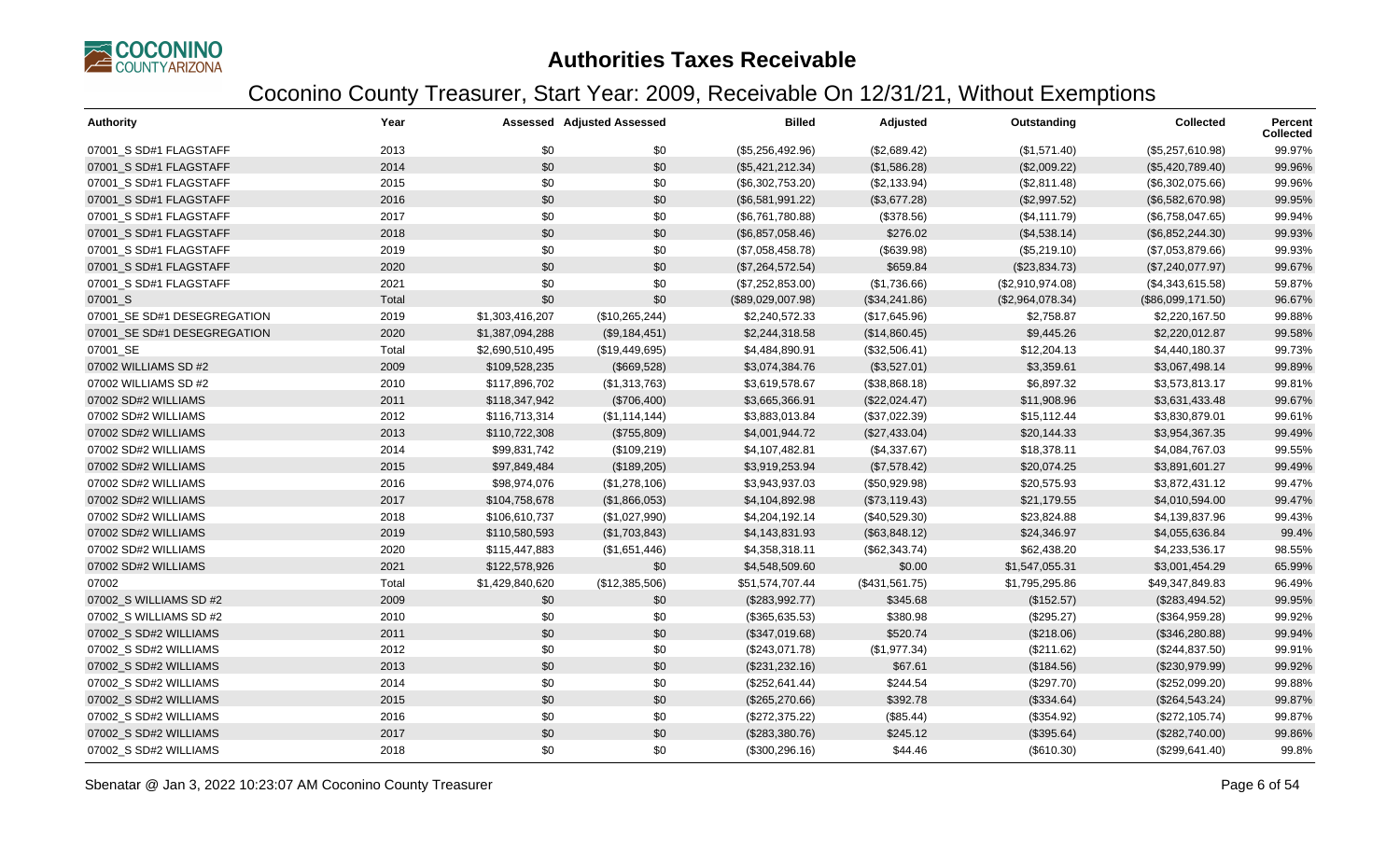

| Authority                    | Year  |               | <b>Assessed Adjusted Assessed</b> | <b>Billed</b>    | Adjusted      | Outstanding    | <b>Collected</b> | Percent<br><b>Collected</b> |
|------------------------------|-------|---------------|-----------------------------------|------------------|---------------|----------------|------------------|-----------------------------|
| 07002 S SD#2 WILLIAMS        | 2019  | \$0           | \$0                               | (\$299,431.62)   | \$28.66       | (\$902.22)     | (\$298,500.74)   | 99.7%                       |
| 07002 S SD#2 WILLIAMS        | 2020  | \$0           | \$0                               | (\$320,756.66)   | \$70.18       | (\$4,138.75)   | (\$316,547.73)   | 98.71%                      |
| 07002_S SD#2 WILLIAMS        | 2021  | \$0           | \$0                               | (\$339,871.96)   | (\$155.80)    | (\$130,932.04) | (\$209,095.72)   | 61.49%                      |
| 07002_S                      | Total | \$0           | \$0                               | (\$3,804,976.40) | \$122.17      | (\$139,028.29) | (\$3,665,825.94) | 96.35%                      |
| 07004 GRAND CANYON SD #4     | 2009  | \$14,338,139  | (\$40,590)                        | \$661,416.77     | \$1,251.54    | \$271.72       | \$662,396.59     | 99.96%                      |
| 07004 GRAND CANYON SD #4     | 2010  | \$15,425,370  | (\$1,003,923)                     | \$567,775.30     | (\$36,915.08) | \$199.51       | \$530,660.71     | 99.96%                      |
| 07004 SD#4 GRAND CANYON      | 2011  | \$14,190,230  | \$5,960                           | \$659,703.72     | \$270.88      | \$248.95       | \$659,725.65     | 99.96%                      |
| 07004 SD#4 GRAND CANYON      | 2012  | \$13,883,646  | (\$52,223)                        | \$929,676.70     | (\$3,622.96)  | \$322.77       | \$925,730.97     | 99.97%                      |
| 07004 SD#4 GRAND CANYON      | 2013  | \$12,985,861  | (\$2,072)                         | \$954,941.11     | (\$514.15)    | \$366.82       | \$954,060.14     | 99.96%                      |
| 07004 SD#4 GRAND CANYON      | 2014  | \$13,098,185  | (\$2,759)                         | \$1,584,801.73   | (\$545.91)    | \$1,322.24     | \$1,582,933.58   | 99.92%                      |
| 07004 SD#4 GRAND CANYON      | 2015  | \$13,325,860  | \$48,677                          | \$1,612,349.12   | \$5,687.83    | \$1,340.49     | \$1,616,696.46   | 99.92%                      |
| 07004 SD#4 GRAND CANYON      | 2016  | \$13,946,318  | \$39,194                          | \$1,687,365.07   | \$4,530.26    | \$1,058.56     | \$1,690,836.77   | 99.94%                      |
| 07004 SD#4 GRAND CANYON      | 2017  | \$14,924,240  | \$61,354                          | \$1,805,683.85   | \$7,423.27    | \$1,287.71     | \$1,811,819.41   | 99.93%                      |
| 07004 SD#4 GRAND CANYON      | 2018  | \$16,143,676  | \$132,266                         | \$1,953,223.09   | \$16,002.86   | \$1,537.68     | \$1,967,688.27   | 99.92%                      |
| 07004 SD#4 GRAND CANYON      | 2019  | \$17,104,730  | \$93,365                          | \$2,069,501.30   | \$11,296.25   | \$2,180.13     | \$2,078,617.42   | 99.9%                       |
| 07004 SD#4 GRAND CANYON      | 2020  | \$18,526,495  | (\$24,100)                        | \$2,241,520.61   | (\$2,915.87)  | \$6,440.45     | \$2,232,164.29   | 99.71%                      |
| 07004 SD#4 GRAND CANYON      | 2021  | \$20,047,790  | \$0                               | \$2,329,172.11   | \$0.00        | \$809,720.80   | \$1,519,451.31   | 65.24%                      |
| 07004                        | Total | \$197,940,540 | (\$744,851)                       | \$19,057,130.48  | \$1,948.92    | \$826,297.83   | \$18,232,781.57  | 95.66%                      |
| 07004 ASAE SD#4 GRAND CANYON | 2014  | \$0           | \$0                               | (\$3,956.37)     | \$31.75       | (\$143.63)     | (\$3,780.99)     | 96.34%                      |
| 07004_ASAE SD#4 GRAND CANYON | 2015  | \$0           | \$0                               | (\$4,056.15)     | \$32.75       | (\$147.84)     | (\$3,875.56)     | 96.33%                      |
| 07004 ASAE SD#4 GRAND CANYON | 2016  | \$0           | \$0                               | (\$3,445.84)     | \$33.05       | (\$93.57)      | (\$3,319.22)     | 97.26%                      |
| 07004 ASAE SD#4 GRAND CANYON | 2017  | \$0           | \$0                               | (\$3,557.10)     | \$3.34        | (\$101.32)     | (\$3,452.44)     | 97.15%                      |
| 07004_ASAE SD#4 GRAND CANYON | 2018  | \$0           | \$0                               | (\$3,653.94)     | \$3.44        | (\$125.34)     | (\$3,525.16)     | 96.57%                      |
| 07004 ASAE SD#4 GRAND CANYON | 2019  | \$0           | \$0                               | (\$3,637.06)     | \$0.00        | (\$210.16)     | (\$3,426.90)     | 94.22%                      |
| 07004 ASAE SD#4 GRAND CANYON | 2020  | \$0           | \$0                               | (\$3,676.48)     | \$0.00        | (\$150.87)     | (\$3,525.61)     | 95.9%                       |
| 07004_ASAE SD#4 GRAND CANYON | 2021  | \$0           | \$0                               | (\$2,672.44)     | \$0.00        | (\$445.25)     | (\$2,227.19)     | 83.34%                      |
| 07004 ASAE                   | Total | \$0           | \$0                               | (\$28,655.38)    | \$104.33      | (\$1,417.98)   | (\$27,133.07)    | 95.03%                      |
| 07004 S SD#4 GRAND CANYON    | 2011  | \$0           | \$0                               | (\$397.76)       | \$6.56        | (\$4.00)       | (\$387.20)       | 98.98%                      |
| 07004 S SD#4 GRAND CANYON    | 2012  | \$0           | \$0                               | (\$2,098.14)     | \$88.06       | (\$27.38)      | (\$1,982.70)     | 98.64%                      |
| 07004_S SD#4 GRAND CANYON    | 2013  | \$0           | \$0                               | (\$2,130.66)     | \$59.52       | (\$20.48)      | (\$2,050.66)     | 99.01%                      |
| 07004 S SD#4 GRAND CANYON    | 2014  | \$0           | \$0                               | (\$4,018.68)     | \$32.26       | (\$145.96)     | (\$3,840.46)     | 96.34%                      |
| 07004_S SD#4 GRAND CANYON    | 2015  | \$0           | \$0                               | (\$4,309.84)     | \$34.76       | (\$157.20)     | (\$4,117.88)     | 96.32%                      |
| 07004 S SD#4 GRAND CANYON    | 2016  | \$0           | \$0                               | (\$3,910.58)     | \$37.94       | (\$107.60)     | (\$3,765.04)     | 97.22%                      |
| 07004_S SD#4 GRAND CANYON    | 2017  | \$0           | \$0                               | (\$3,888.56)     | \$3.64        | (\$112.04)     | (\$3,772.88)     | 97.12%                      |
| 07004 S SD#4 GRAND CANYON    | 2018  | \$0           | \$0                               | (\$3,826.38)     | \$3.66        | (\$133.06)     | (\$3,689.66)     | 96.52%                      |
| 07004 S SD#4 GRAND CANYON    | 2019  | \$0           | \$0                               | (\$3,614.08)     | \$0.00        | (\$212.60)     | (\$3,401.48)     | 94.12%                      |
| 07004 S SD#4 GRAND CANYON    | 2020  | \$0           | \$0                               | (\$3,481.42)     | \$0.00        | (\$146.47)     | (\$3,334.95)     | 95.79%                      |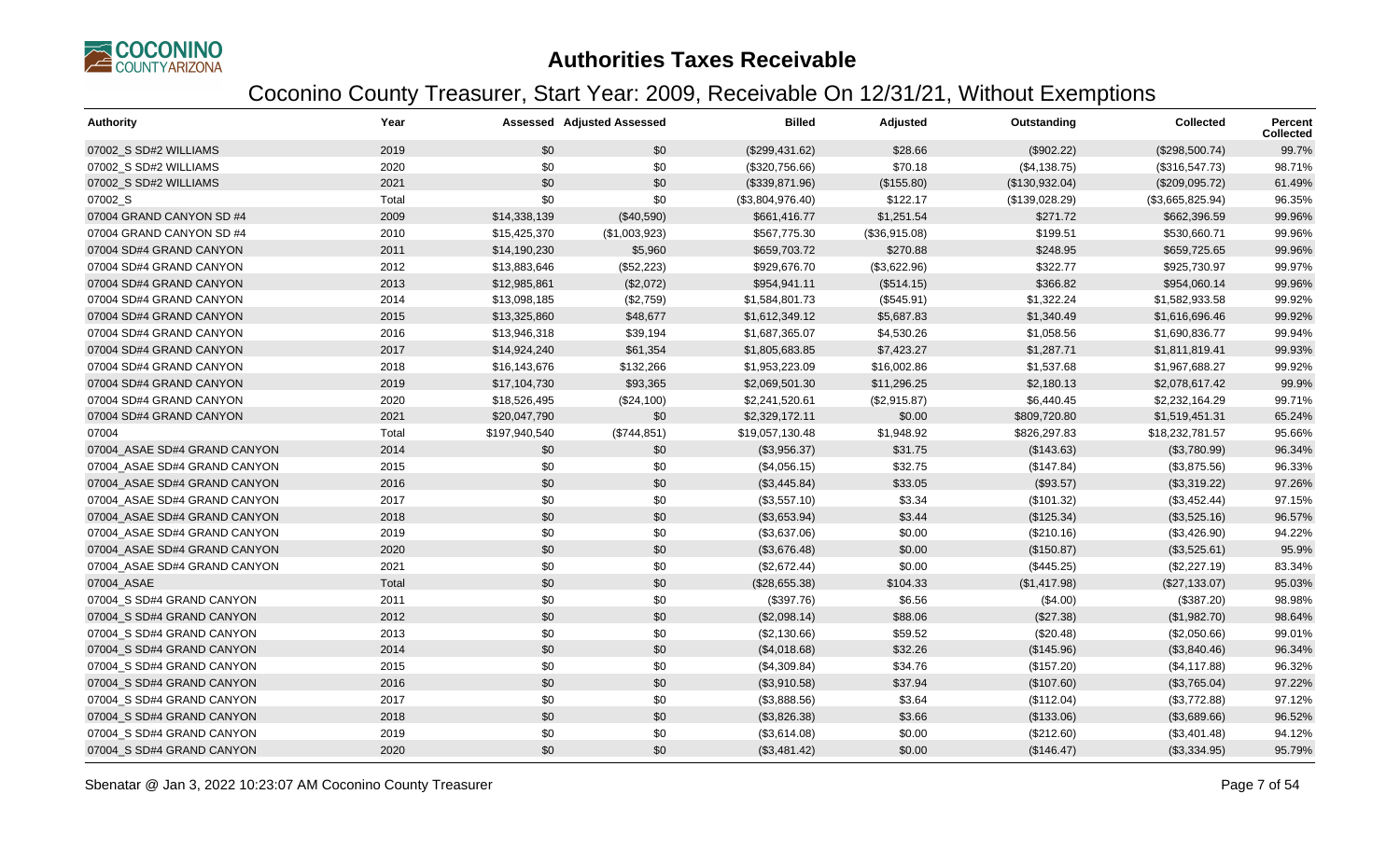

| <b>Authority</b>             | Year  |               | Assessed Adjusted Assessed | <b>Billed</b>  | Adjusted     | Outstanding   | <b>Collected</b> | Percent<br><b>Collected</b> |
|------------------------------|-------|---------------|----------------------------|----------------|--------------|---------------|------------------|-----------------------------|
| 07004 S SD#4 GRAND CANYON    | 2021  | \$0           | \$0                        | (\$3,234.64)   | \$0.00       | (\$558.32)    | (\$2,676.32)     | 82.74%                      |
| 07004 S                      | Total | \$0           | \$0                        | (\$34,910.74)  | \$266.40     | (\$1,625.11)  | (\$33,019.23)    | 95.31%                      |
| 07005 CHEVELON BUTTE SD #5   | 2009  | \$63,273,215  | (\$104,017)                | \$565,229.74   | (\$158.37)   | \$5.13        | \$565,066.24     | 100%                        |
| 07005 CHEVELON BUTTE SD #5   | 2010  | \$70,172,830  | (\$45,708)                 | \$481,755.57   | (\$39.96)    | \$6.78        | \$481,708.83     | 100%                        |
| 07005 SD#5 CHEVELON BUTTE    | 2011  | \$65,822,343  | (\$64,760)                 | \$452,016.38   | (\$293.73)   | \$30.73       | \$451,691.92     | 99.99%                      |
| 07005 SD#5 CHEVELON BUTTE    | 2012  | \$61,973,327  | (\$9,155)                  | \$488,323.32   | (\$75.23)    | \$35.08       | \$488,213.01     | 99.99%                      |
| 07005 SD#5 CHEVELON BUTTE    | 2013  | \$47,244,590  | (\$9,730)                  | \$397,373.78   | (\$85.07)    | \$67.85       | \$397,220.86     | 99.98%                      |
| 07005 SD#5 CHEVELON BUTTE    | 2014  | \$45,608,407  | (\$9,957)                  | \$465,616.04   | (\$101.65)   | \$82.38       | \$465,432.01     | 99.98%                      |
| 07005 SD#5 CHEVELON BUTTE    | 2015  | \$47,176,839  | (\$3,123)                  | \$564,471.11   | (\$37.38)    | \$143.02      | \$564,290.71     | 99.97%                      |
| 07005 SD#5 CHEVELON BUTTE    | 2016  | \$47,321,207  | (\$58)                     | \$533,877.84   | (\$0.65)     | \$179.94      | \$533,697.25     | 99.97%                      |
| 07005 SD#5 CHEVELON BUTTE    | 2017  | \$49,013,826  | \$936                      | \$552,238.85   | \$10.54      | \$182.41      | \$552,066.98     | 99.97%                      |
| 07005 SD#5 CHEVELON BUTTE    | 2018  | \$50,670,403  | \$2,173                    | \$535,585.94   | \$22.97      | \$214.89      | \$535,394.02     | 99.96%                      |
| 07005 SD#5 CHEVELON BUTTE    | 2019  | \$52,590,088  | (\$1,383)                  | \$546,042.59   | (\$14.36)    | \$177.09      | \$545,851.14     | 99.97%                      |
| 07005 SD#5 CHEVELON BUTTE    | 2020  | \$55,594,820  | \$1,769                    | \$560,840.67   | \$17.85      | \$2,577.12    | \$558,281.40     | 99.54%                      |
| 07005 SD#5 CHEVELON BUTTE    | 2021  | \$58,407,428  | (\$408)                    | \$572,042.04   | (\$4.00)     | \$191,851.83  | \$380,186.21     | 66.46%                      |
| 07005                        | Total | \$714,869,323 | (\$243, 421)               | \$6,715,413.87 | (\$759.04)   | \$195,554.25  | \$6,519,100.58   | 97.09%                      |
| 07005 S CHEVELON BUTTE SD #5 | 2009  | \$0           | \$0                        | (\$129,563.99) | \$29.38      | (\$1.77)      | (\$129,532.84)   | 100%                        |
| 07005 S CHEVELON BUTTE SD #5 | 2010  | \$0           | \$0                        | (\$114,469.23) | \$10.71      | (\$2.37)      | (\$114,456.15)   | 100%                        |
| 07005_S SD#5 CHEVELON BUTTE  | 2011  | \$0           | \$0                        | (\$106,317.33) | \$25.39      | (\$2.39)      | (\$106, 289.55)  | 100%                        |
| 07005 S SD#5 CHEVELON BUTTE  | 2012  | \$0           | \$0                        | (\$25,688.32)  | (\$349.11)   | (\$1.18)      | (\$26,036.25)    | 100%                        |
| 07005 S SD#5 CHEVELON BUTTE  | 2013  | \$0           | \$0                        | (\$25,544.02)  | \$0.04       | (\$1.32)      | (\$25,542.66)    | 99.99%                      |
| 07005 S SD#5 CHEVELON BUTTE  | 2014  | \$0           | \$0                        | (\$28,796.29)  | \$10.62      | (\$1.57)      | (\$28,784.10)    | 99.99%                      |
| 07005 S SD#5 CHEVELON BUTTE  | 2015  | \$0           | \$0                        | (\$37,897.71)  | \$0.00       | (\$2.11)      | (\$37,895.60)    | 99.99%                      |
| 07005_S SD#5 CHEVELON BUTTE  | 2016  | \$0           | \$0                        | (\$30,873.32)  | (\$102.42)   | \$0.00        | (\$30,975.74)    | 100%                        |
| 07005 S SD#5 CHEVELON BUTTE  | 2017  | \$0           | \$0                        | (\$32,040.23)  | \$0.00       | \$0.00        | (\$32,040.23)    | 100%                        |
| 07005 S SD#5 CHEVELON BUTTE  | 2018  | \$0           | \$0                        | (\$30,799.21)  | (\$75.46)    | \$0.00        | (\$30,874.67)    | 100%                        |
| 07005 S SD#5 CHEVELON BUTTE  | 2019  | \$0           | \$0                        | (\$31,417.79)  | \$0.00       | \$0.00        | (\$31,417.79)    | 100%                        |
| 07005 S SD#5 CHEVELON BUTTE  | 2020  | \$0           | \$0                        | (\$33,877.75)  | \$0.00       | (\$159.20)    | (\$33,718.55)    | 99.53%                      |
| 07005_S SD#5 CHEVELON BUTTE  | 2021  | \$0           | \$0                        | (\$35,243.31)  | \$0.00       | (\$11,996.84) | (\$23,246.47)    | 65.96%                      |
| 07005_S                      | Total | \$0           | \$0                        | (\$662,528.50) | (\$450.85)   | (\$12,168.75) | (\$650, 810.60)  | 98.16%                      |
| 07006 FREDONIA SD #6         | 2009  | \$19,692,069  | (\$11,259)                 | \$585,261.21   | (\$342.07)   | \$471.62      | \$584,447.52     | 99.92%                      |
| 07006 FREDONIA SD #6         | 2010  | \$22,663,431  | (\$17,264)                 | \$338,863.22   | (\$276.84)   | \$214.88      | \$338,371.50     | 99.94%                      |
| 07006 SD#6 FREDONIA          | 2011  | \$23,417,707  | (\$36,586)                 | \$846,435.05   | (\$1,367.50) | \$520.20      | \$844,547.35     | 99.94%                      |
| 07006 SD#6 FREDONIA          | 2012  | \$23,194,589  | (\$12,532)                 | \$901,040.64   | (\$721.86)   | \$631.48      | \$899,687.30     | 99.93%                      |
| 07006 SD#6 FREDONIA          | 2013  | \$20,916,388  | (\$1,998)                  | \$976,147.79   | (\$136.08)   | \$699.05      | \$975,312.66     | 99.93%                      |
| 07006 SD#6 FREDONIA          | 2014  | \$21,954,524  | (\$12,348)                 | \$1,190,657.86 | (\$723.01)   | \$1,054.44    | \$1,188,880.41   | 99.91%                      |
| 07006 SD#6 FREDONIA          | 2015  | \$21,153,598  | (\$79,928)                 | \$1,158,180.26 | (\$4,376.11) | \$1,730.72    | \$1,152,073.43   | 99.85%                      |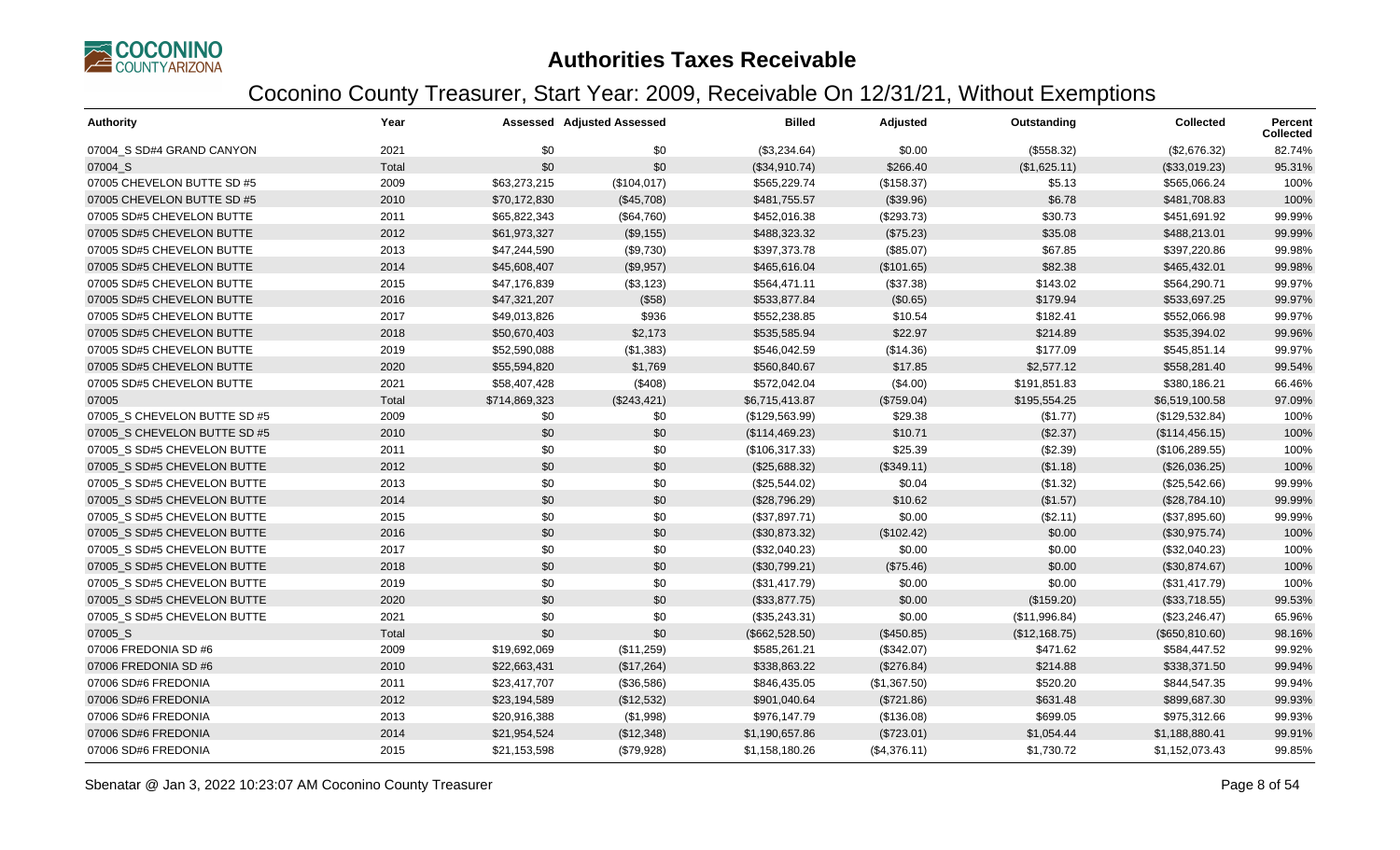

| <b>Authority</b>               | Year  |                 | <b>Assessed Adjusted Assessed</b> | <b>Billed</b>    | Adjusted       | Outstanding   | <b>Collected</b> | Percent<br><b>Collected</b> |
|--------------------------------|-------|-----------------|-----------------------------------|------------------|----------------|---------------|------------------|-----------------------------|
| 07006 SD#6 FREDONIA            | 2016  | \$20,405,963    | \$11,254                          | \$935,979.22     | \$516.19       | \$1,774.01    | \$934,721.40     | 99.81%                      |
| 07006 SD#6 FREDONIA            | 2017  | \$19,980,697    | (\$122,813)                       | \$1,169,152.03   | (\$7,186.29)   | \$2,252.58    | \$1,159,713.16   | 99.81%                      |
| 07006 SD#6 FREDONIA            | 2018  | \$20,094,509    | \$4,011                           | \$1,156,319.83   | \$230.83       | \$3,818.75    | \$1,152,731.91   | 99.67%                      |
| 07006 SD#6 FREDONIA            | 2019  | \$20,096,814    | (\$44,329)                        | \$1,047,405.22   | (\$1,923.70)   | \$4,028.98    | \$1,041,452.54   | 99.61%                      |
| 07006 SD#6 FREDONIA            | 2020  | \$20,426,318    | (\$49,038)                        | \$1,123,263.79   | (\$2,696.63)   | \$16,980.91   | \$1,103,586.25   | 98.48%                      |
| 07006 SD#6 FREDONIA            | 2021  | \$20,733,858    | (\$1,902)                         | \$1,119,338.93   | (\$102.68)     | \$375,751.48  | \$743,484.77     | 66.43%                      |
| 07006                          | Total | \$274,730,465   | (\$374,732)                       | \$12,548,045.05  | (\$19, 105.75) | \$409,929.10  | \$12,119,010.20  | 96.73%                      |
| 07006_S FREDONIA SD #6         | 2009  | \$0             | \$0                               | (\$78,817.91)    | (\$23.79)      | (\$141.20)    | (\$78,700.50)    | 99.82%                      |
| 07006 S FREDONIA SD #6         | 2010  | \$0             | \$0                               | (\$37,455.93)    | \$37.50        | (\$52.92)     | (\$37,365.51)    | 99.86%                      |
| 07006 S SD#6 FREDONIA          | 2011  | \$0             | \$0                               | (\$96,932.34)    | \$155.98       | (\$136.20)    | (\$96,640.16)    | 99.86%                      |
| 07006 S SD#6 FREDONIA          | 2012  | \$0             | \$0                               | (\$91,770.74)    | (\$229.73)     | (\$93.50)     | (\$91,906.97)    | 99.9%                       |
| 07006_S SD#6 FREDONIA          | 2013  | \$0             | \$0                               | (\$81,604.28)    | \$25.28        | (\$83.40)     | (\$81,495.60)    | 99.9%                       |
| 07006 S SD#6 FREDONIA          | 2014  | \$0             | \$0                               | (\$97,407.90)    | \$189.34       | (\$101.93)    | (\$97,116.63)    | 99.9%                       |
| 07006_S SD#6 FREDONIA          | 2015  | \$0             | \$0                               | (\$96,156.08)    | \$146.08       | (\$247.88)    | (\$95,762.12)    | 99.74%                      |
| 07006 S SD#6 FREDONIA          | 2016  | \$0             | \$0                               | (\$94,382.40)    | \$29.42        | (\$168.32)    | (\$94,184.66)    | 99.82%                      |
| 07006_S SD#6 FREDONIA          | 2017  | \$0             | \$0                               | (\$92,422.22)    | \$13.28        | (\$170.74)    | (\$92,238.20)    | 99.82%                      |
| 07006_S SD#6 FREDONIA          | 2018  | \$0             | \$0                               | (\$90,923.98)    | \$24.20        | (\$171.64)    | (\$90,728.14)    | 99.81%                      |
| 07006_S SD#6 FREDONIA          | 2019  | \$0             | \$0                               | (\$87,833.56)    | \$14.80        | (\$144.68)    | (\$87,674.08)    | 99.84%                      |
| 07006_S SD#6 FREDONIA          | 2020  | \$0             | \$0                               | (\$89,165.92)    | \$20.48        | (\$1,160.81)  | (\$87,984.63)    | 98.7%                       |
| 07006_S SD#6 FREDONIA          | 2021  | \$0             | \$0                               | (\$89,153.50)    | \$0.00         | (\$28,101.76) | (\$61,051.74)    | 68.48%                      |
| 07006_S                        | Total | \$0             | \$0                               | (\$1,124,026.76) | \$402.84       | (\$30,774.98) | (\$1,092,848.94) | 97.26%                      |
| 07009 SEDONA OAK CREEK SD #9   | 2009  | \$166,632,564   | (\$575,430)                       | \$2,100,340.45   | (\$3,408.08)   | \$4.14        | \$2,096,928.23   | 100%                        |
| 07009 SEDONA OAK CREEK SD #9   | 2010  | \$172,932,181   | (\$1,137,021)                     | \$1,672,266.27   | (\$9,976.97)   | \$20.31       | \$1,662,268.99   | 100%                        |
| 07009 SD#9 SEDONA OAK CREEK    | 2011  | \$154,402,511   | (\$544, 844)                      | \$1,705,993.43   | (\$6,035.74)   | \$28.55       | \$1,699,929.14   | 100%                        |
| 07009 SD#9 SEDONA OAK CREEK    | 2012  | \$141,984,528   | (\$245,411)                       | \$2,007,904.34   | (\$3,495.32)   | \$34.85       | \$2,004,374.17   | 100%                        |
| 07009 SD#9 SEDONA OAK CREEK    | 2013  | \$121,257,830   | (\$811,357)                       | \$1,626,310.20   | (\$10,902.32)  | \$91.95       | \$1,615,315.93   | 99.99%                      |
| 07009 SD#9 SEDONA OAK CREEK    | 2014  | \$121,008,718   | (\$26,092)                        | \$1,675,607.36   | (\$361.30)     | \$239.50      | \$1,675,006.56   | 99.99%                      |
| 07009 SD#9 SEDONA OAK CREEK    | 2015  | \$125,336,268   | (\$33,018)                        | \$1,553,417.66   | (\$409.23)     | \$181.30      | \$1,552,827.13   | 99.99%                      |
| 07009 SD#9 SEDONA OAK CREEK    | 2016  | \$129,593,920   | \$226,987                         | \$1,683,554.51   | \$2,948.81     | \$138.51      | \$1,686,364.81   | 99.99%                      |
| 07009 SD#9 SEDONA OAK CREEK    | 2017  | \$136,176,552   | \$233,927                         | \$1,546,965.48   | \$2,657.41     | \$54.11       | \$1,549,568.78   | 100%                        |
| 07009 SD#9 SEDONA OAK CREEK    | 2018  | \$141,260,741   | \$58,562                          | \$1,563,615.39   | \$648.24       | \$53.34       | \$1,564,210.29   | 100%                        |
| 07009 SD#9 SEDONA OAK CREEK    | 2019  | \$146,902,924   | \$40,101                          | \$1,408,798.87   | \$384.57       | \$41.10       | \$1,409,142.34   | 100%                        |
| 07009 SD#9 SEDONA OAK CREEK    | 2020  | \$153,876,949   | \$29,788                          | \$1,423,669.25   | \$275.61       | \$3,294.22    | \$1,420,650.64   | 99.77%                      |
| 07009 SD#9 SEDONA OAK CREEK    | 2021  | \$159,673,674   | \$0                               | \$1,305,651.55   | \$0.00         | \$400,622.01  | \$905,029.54     | 69.32%                      |
| 07009                          | Total | \$1,871,039,360 | (\$2,783,808)                     | \$21,274,094.76  | (\$27,674.32)  | \$404,803.89  | \$20,841,616.55  | 98.09%                      |
| 07009_S SEDONA OAK CREEK SD #9 | 2009  | \$0             | \$0                               | (\$382,582.54)   | \$43.26        | (\$1.17)      | (\$382,538.11)   | 100%                        |
| 07009 S SEDONA OAK CREEK SD #9 | 2010  | \$0             | \$0                               | (\$326,653.10)   | \$9.13         | (\$1.08)      | (\$326,642.89)   | 100%                        |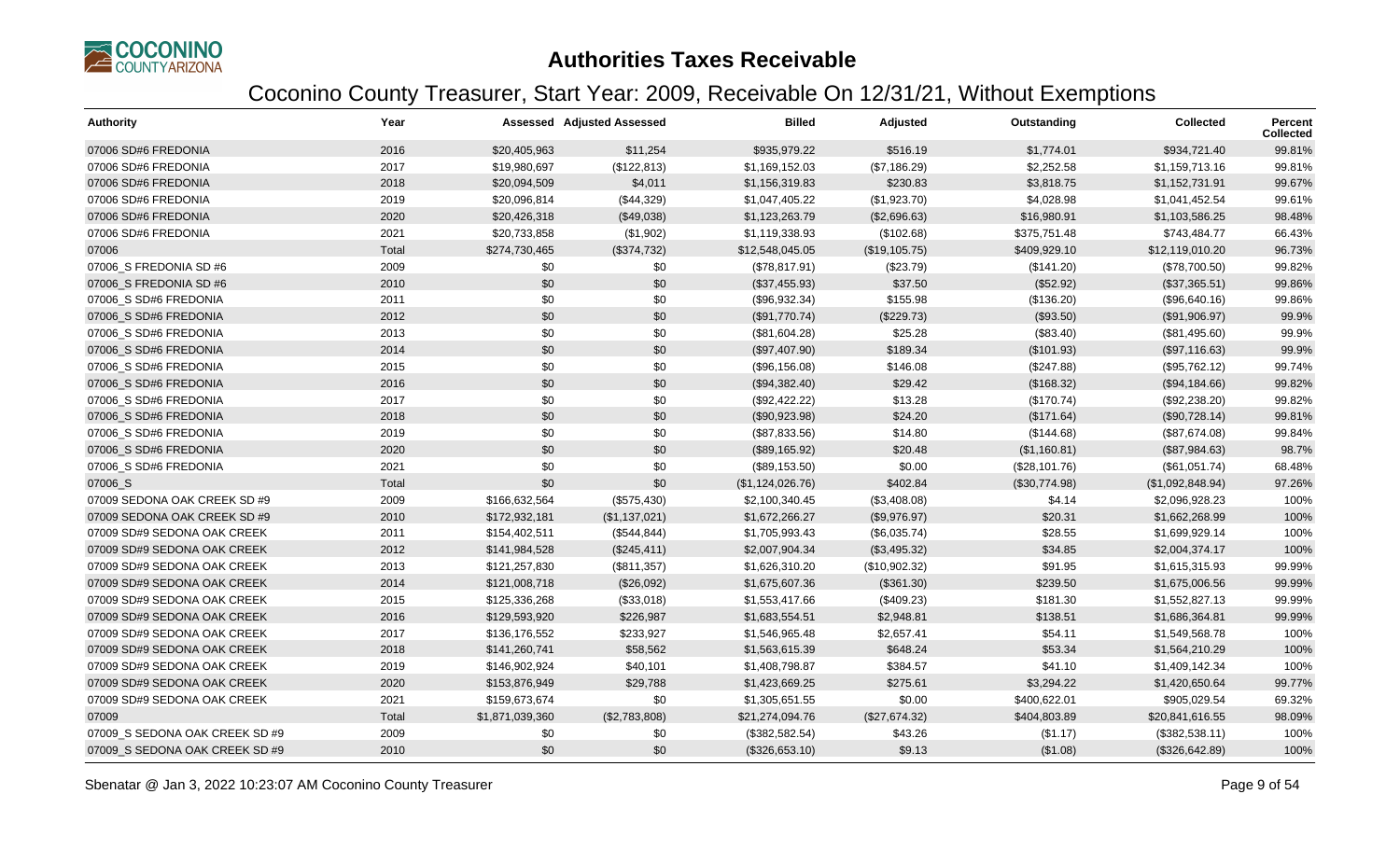

| <b>Authority</b>            | Year  |               | <b>Assessed Adjusted Assessed</b> | <b>Billed</b>    | Adjusted        | Outstanding   | <b>Collected</b> | <b>Percent</b><br><b>Collected</b> |
|-----------------------------|-------|---------------|-----------------------------------|------------------|-----------------|---------------|------------------|------------------------------------|
| 07009 S SD#9 SEDONA OAK CRE | 2011  | \$0           | \$0                               | (\$313,456.22)   | \$6.89          | (\$1.25)      | (\$313,448.08)   | 100%                               |
| 07009 S SD#9 SEDONA OAK CRE | 2012  | \$0           | \$0                               | (\$246,582.82)   | (\$802.74)      | (\$0.86)      | (\$247,384.70)   | 100%                               |
| 07009 S SD#9 SEDONA OAK CRE | 2013  | \$0           | \$0                               | (\$206,313.14)   | (\$846.67)      | \$0.00        | (\$207, 159.81)  | 100%                               |
| 07009_S SD#9 SEDONA OAK CRE | 2014  | \$0           | \$0                               | (\$230,311.32)   | (\$260.29)      | \$0.00        | (\$230,571.61)   | 100%                               |
| 07009_S SD#9 SEDONA OAK CRE | 2015  | \$0           | \$0                               | (\$222,034.51)   | (\$953.46)      | \$0.00        | (\$222,987.97)   | 100%                               |
| 07009 S SD#9 SEDONA OAK CRE | 2016  | \$0           | \$0                               | (\$245,060.67)   | (\$443.30)      | \$0.00        | (\$245,503.97)   | 100%                               |
| 07009_S SD#9 SEDONA OAK CRE | 2017  | \$0           | \$0                               | (\$226,305.85)   | \$0.00          | \$0.00        | (\$226,305.85)   | 100%                               |
| 07009 S SD#9 SEDONA OAK CRE | 2018  | \$0           | \$0                               | (\$225,477.07)   | \$4.20          | \$0.00        | (\$225,472.87)   | 100%                               |
| 07009_S SD#9 SEDONA OAK CRE | 2019  | \$0           | \$0                               | (\$194,905.44)   | \$0.00          | (\$1.55)      | (\$194,903.89)   | 100%                               |
| 07009 S SD#9 SEDONA OAK CRE | 2020  | \$0           | \$0                               | (\$194, 423.13)  | \$4.47          | (\$272.77)    | (\$194, 145.89)  | 99.86%                             |
| 07009_S SD#9 SEDONA OAK CRE | 2021  | \$0           | \$0                               | (\$179,561.81)   | (\$97.81)       | (\$59,313.37) | (\$120,346.25)   | 66.99%                             |
| 07009_S                     | Total | \$0           | \$0                               | (\$3,193,667.62) | (\$3,336.32)    | (\$59,592.05) | (\$3,137,411.89) | 98.14%                             |
| 07010 MAINE SD #10          | 2009  | \$35,450,897  | (\$20,287)                        | \$1,621,085.52   | \$45.79         | \$6.20        | \$1,621,125.11   | 100%                               |
| 07010 MAINE SD #10          | 2010  | \$38,038,627  | (\$526,478)                       | \$1,635,985.36   | (\$21,668.98)   | \$9.15        | \$1,614,307.23   | 100%                               |
| 07010 SD#10 MAINE           | 2011  | \$39,755,924  | (\$391,963)                       | \$1,520,902.38   | (\$15,007.90)   | \$1,476.14    | \$1,504,418.34   | 99.9%                              |
| 07010 SD#10 MAINE           | 2012  | \$39,131,355  | (\$769,436)                       | \$1,820,273.30   | (\$35,808.24)   | \$1,654.48    | \$1,782,810.58   | 99.91%                             |
| 07010 SD#10 MAINE           | 2013  | \$29,714,736  | (\$445,259)                       | \$1,756,468.30   | (\$26,342.87)   | \$2,164.71    | \$1,727,960.72   | 99.87%                             |
| 07010 SD#10 MAINE           | 2014  | \$28,347,134  | (\$25,735)                        | \$1,580,948.65   | (\$1,435.28)    | \$2,547.91    | \$1,576,965.46   | 99.84%                             |
| 07010 SD#10 MAINE           | 2015  | \$28,174,006  | (\$9,685)                         | \$1,716,585.54   | (\$590.09)      | \$3,434.14    | \$1,712,561.31   | 99.8%                              |
| 07010 SD#10 MAINE           | 2016  | \$28,927,286  | (\$995,775)                       | \$1,755,422.38   | (\$60,427.59)   | \$3,458.67    | \$1,691,536.12   | 99.8%                              |
| 07010 SD#10 MAINE           | 2017  | \$29,887,253  | (\$1,174,345)                     | \$1,581,513.23   | (\$62,141.63)   | \$3,189.52    | \$1,516,182.08   | 99.79%                             |
| 07010 SD#10 MAINE           | 2018  | \$30,958,869  | (\$640, 415)                      | \$1,613,049.69   | (\$33,367.54)   | \$3,042.99    | \$1,576,639.16   | 99.81%                             |
| 07010 SD#10 MAINE           | 2019  | \$32,769,112  | (\$1,055,412)                     | \$1,693,572.83   | (\$54,545.81)   | \$3,273.34    | \$1,635,753.68   | 99.8%                              |
| 07010 SD#10 MAINE           | 2020  | \$34,455,926  | (\$1,081,847)                     | \$1,745,983.91   | (\$54,820.44)   | \$19,485.65   | \$1,671,677.82   | 98.85%                             |
| 07010 SD#10 MAINE           | 2021  | \$36,180,627  | (\$2,887)                         | \$1,582,396.13   | (\$126.27)      | \$548,860.81  | \$1,033,409.05   | 65.31%                             |
| 07010                       | Total | \$431,791,752 | (\$7,139,524)                     | \$21,624,187.22  | (\$366, 236.85) | \$592,603.71  | \$20,665,346.66  | 97.21%                             |
| 07010_S MAINE SD #10        | 2009  | \$0           | \$0                               | (\$187, 142.65)  | \$111.57        | (\$1.28)      | (\$187,029.80)   | 100%                               |
| 07010_S MAINE SD #10        | 2010  | \$0           | \$0                               | (\$196,683.37)   | \$176.82        | (\$0.65)      | (\$196,505.90)   | 100%                               |
| 07010_S SD#10 MAINE         | 2011  | \$0           | \$0                               | (\$165,996.26)   | \$195.70        | (\$0.56)      | (\$165,800.00)   | 100%                               |
| 07010 S SD#10 MAINE         | 2012  | \$0           | \$0                               | (\$111, 813.90)  | (\$1,499.40)    | \$0.00        | (\$113,313.30)   | 100%                               |
| 07010 S SD#10 MAINE         | 2013  | \$0           | \$0                               | (\$97,803.40)    | \$228.80        | (\$6.65)      | (\$97,567.95)    | 99.99%                             |
| 07010_S SD#10 MAINE         | 2014  | \$0           | \$0                               | (\$93,226.78)    | \$216.18        | (\$20.54)     | (\$92,990.06)    | 99.98%                             |
| 07010 S SD#10 MAINE         | 2015  | \$0           | \$0                               | (\$135,765.82)   | \$144.18        | (\$31.18)     | (\$135,590.46)   | 99.98%                             |
| 07010_S SD#10 MAINE         | 2016  | \$0           | \$0                               | (\$134,740.28)   | \$0.00          | (\$66.22)     | (\$134,674.06)   | 99.95%                             |
| 07010 S SD#10 MAINE         | 2017  | \$0           | \$0                               | (\$141,651.22)   | \$1.02          | (\$100.14)    | (\$141,550.06)   | 99.93%                             |
| 07010 S SD#10 MAINE         | 2018  | \$0           | \$0                               | (\$149,700.58)   | \$0.00          | (\$116.38)    | (\$149,584.20)   | 99.92%                             |
| 07010_S SD#10 MAINE         | 2019  | \$0           | \$0                               | (\$149,005.72)   | \$0.00          | (\$93.92)     | (\$148,911.80)   | 99.94%                             |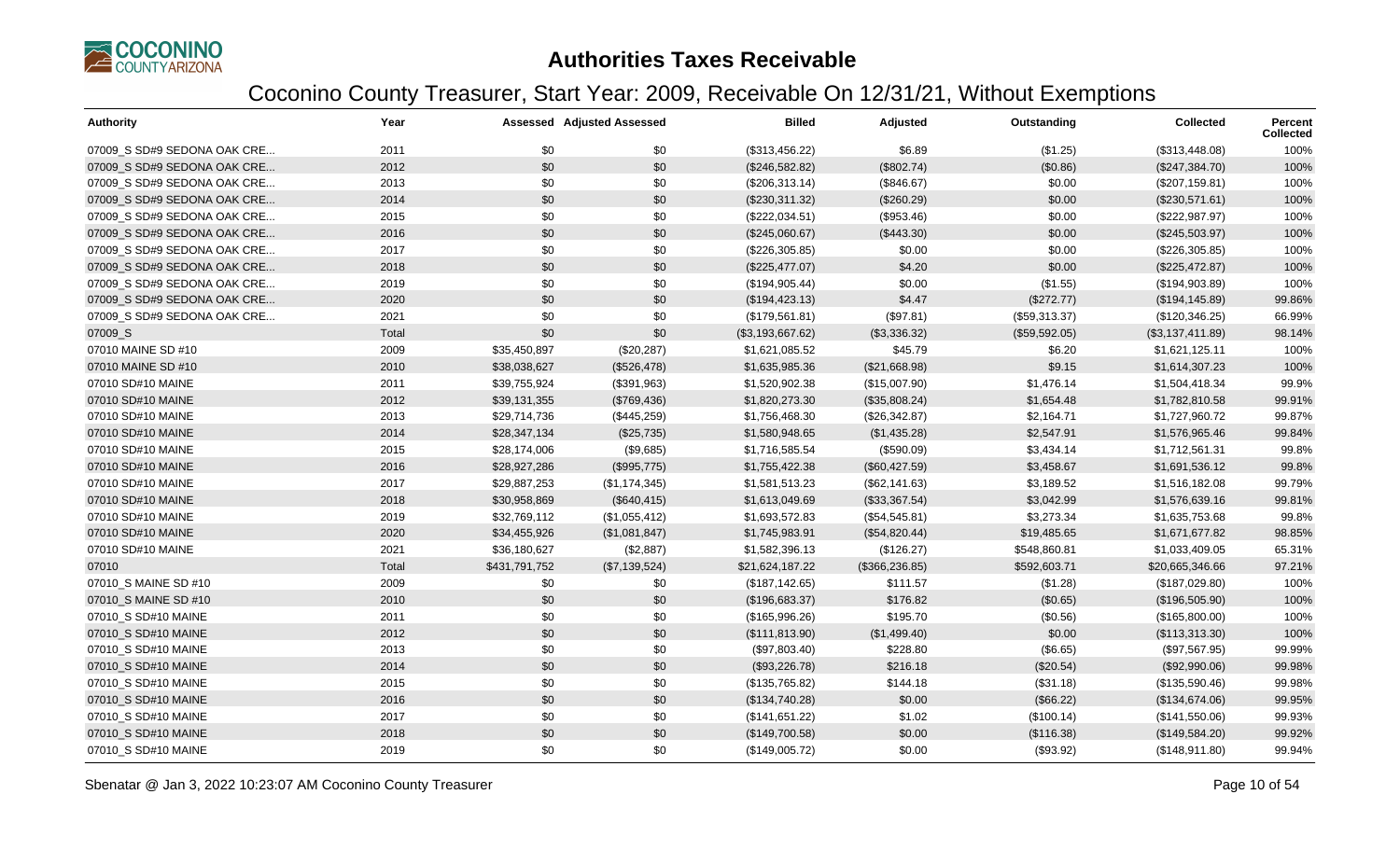

| <b>Authority</b>       | Year  |                 | <b>Assessed Adjusted Assessed</b> | <b>Billed</b>    | Adjusted      | Outstanding    | <b>Collected</b> | <b>Percent</b><br>Collected |
|------------------------|-------|-----------------|-----------------------------------|------------------|---------------|----------------|------------------|-----------------------------|
| 07010_S SD#10 MAINE    | 2020  | \$0             | \$0                               | (\$151,631.46)   | \$0.00        | (\$1,148.92)   | (\$150,482.54)   | 99.24%                      |
| 07010 S SD#10 MAINE    | 2021  | \$0             | \$0                               | (\$162,601.32)   | (\$355.34)    | (\$60,966.25)  | (\$101,990.41)   | 62.59%                      |
| 07010 S                | Total | \$0             | \$0                               | (\$1,877,762.76) | (\$780.47)    | (\$62,552.69)  | (\$1,815,990.54) | 96.67%                      |
| 07015 TUBA CITY SD #15 | 2009  | \$12,978,414    | (\$16,081)                        | \$0.00           | \$0.00        | \$0.00         | \$0.00           | N/A                         |
| 07015 TUBA CITY SD #15 | 2010  | \$12,302,670    | \$0                               | \$0.00           | \$0.00        | \$0.00         | \$0.00           | N/A                         |
| 07015 SD#15 TUBA CITY  | 2011  | \$11,008,145    | (\$14,532)                        | \$0.00           | \$0.00        | \$0.00         | \$0.00           | N/A                         |
| 07015 SD#15 TUBA CITY  | 2012  | \$12,007,357    | (\$28,594)                        | \$0.00           | \$0.00        | \$0.00         | \$0.00           | N/A                         |
| 07015 SD#15 TUBA CITY  | 2013  | \$11,615,803    | (\$2,514)                         | \$0.00           | \$0.00        | \$0.00         | \$0.00           | N/A                         |
| 07015 SD#15 TUBA CITY  | 2014  | \$12,560,784    | (\$30,865)                        | \$0.00           | \$0.00        | \$0.00         | \$0.00           | N/A                         |
| 07015 SD#15 TUBA CITY  | 2015  | \$12,907,443    | (\$30,358)                        | \$0.00           | \$0.00        | \$0.00         | \$0.00           | N/A                         |
| 07015 SD#15 TUBA CITY  | 2016  | \$12,763,111    | (\$11,032)                        | \$0.00           | \$0.00        | \$0.00         | \$0.00           | N/A                         |
| 07015 SD#15 TUBA CITY  | 2017  | \$12,883,021    | (\$42,406)                        | \$0.00           | \$0.00        | \$0.00         | \$0.00           | N/A                         |
| 07015 SD#15 TUBA CITY  | 2018  | \$12,697,013    | (\$30,141)                        | \$0.00           | \$0.00        | \$0.00         | \$0.00           | N/A                         |
| 07015 SD#15 TUBA CITY  | 2019  | \$12,732,945    | \$42,659                          | \$0.00           | \$0.00        | \$0.00         | \$0.00           | N/A                         |
| 07015 SD#15 TUBA CITY  | 2020  | \$12,960,317    | (\$9,906)                         | \$0.00           | \$0.00        | \$0.00         | \$0.00           | N/A                         |
| 07015 SD#15 TUBA CITY  | 2021  | \$12,483,466    | \$0                               | \$0.00           | \$0.00        | \$0.00         | \$0.00           | N/A                         |
| 07015                  | Total | \$161,900,489   | (\$173,770)                       | \$0.00           | \$0.00        | \$0.00         | \$0.00           | N/A                         |
| 07016 PAGE SD #8       | 2009  | \$142,866,240   | (\$32,273)                        | \$1,856,155.38   | (\$251.15)    | \$1,376.79     | \$1,854,527.44   | 99.93%                      |
| 07016 PAGE SD #8       | 2010  | \$142,185,128   | (\$29,064)                        | \$2,867,839.30   | (\$487.73)    | \$1,929.22     | \$2,865,422.35   | 99.93%                      |
| 07016 SD#8 PAGE        | 2011  | \$141,045,296   | (\$144,901)                       | \$4,295,313.67   | (\$4,710.07)  | \$4,620.15     | \$4,285,983.45   | 99.89%                      |
| 07016 SD#8 PAGE        | 2012  | \$139,651,977   | \$104,072                         | \$4,684,588.83   | \$3,179.21    | \$4,323.73     | \$4,683,444.31   | 99.91%                      |
| 07016 SD#8 PAGE        | 2013  | \$135,087,422   | \$76,885                          | \$5,763,234.63   | \$3,228.46    | \$6,080.60     | \$5,760,382.49   | 99.89%                      |
| 07016 SD#8 PAGE        | 2014  | \$137,560,652   | (\$38,990)                        | \$6,045,378.06   | (\$1,727.82)  | \$7,198.44     | \$6,036,451.80   | 99.88%                      |
| 07016 SD#8 PAGE        | 2015  | \$137,043,431   | (\$37,309)                        | \$5,616,176.59   | (\$1,528.97)  | \$7,098.72     | \$5,607,548.90   | 99.87%                      |
| 07016 SD#8 PAGE        | 2016  | \$135,458,164   | (\$356,748)                       | \$5,623,003.74   | (\$14,808.96) | \$8,173.26     | \$5,600,021.52   | 99.85%                      |
| 07016 SD#8 PAGE        | 2017  | \$136,218,620   | \$60,980                          | \$5,912,977.32   | \$2,646.97    | \$10,088.65    | \$5,905,535.64   | 99.83%                      |
| 07016 SD#8 PAGE        | 2018  | \$126,971,184   | \$68,583                          | \$5,274,002.26   | \$2,848.70    | \$11,730.99    | \$5,265,119.97   | 99.78%                      |
| 07016 SD#8 PAGE        | 2019  | \$132,159,301   | (\$767,206)                       | \$5,266,679.82   | (\$30,573.97) | \$13,704.02    | \$5,222,401.83   | 99.74%                      |
| 07016 SD#8 PAGE        | 2020  | \$128,539,242   | \$204,668                         | \$4,956,730.82   | \$7,892.40    | \$113,396.95   | \$4,851,226.27   | 97.72%                      |
| 07016 SD#8 PAGE        | 2021  | \$88,507,904    | (\$2,763)                         | \$4,595,949.44   | (\$143.47)    | \$1,774,191.82 | \$2,821,614.15   | 61.4%                       |
| 07016                  | Total | \$1,723,294,561 | (\$894,066)                       | \$62,758,029.86  | (\$34,436.40) | \$1,963,913.34 | \$60,759,680.12  | 96.87%                      |
| 07016_S PAGE SD #8     | 2009  | \$0             | \$0                               | (\$111, 646.25)  | \$131.92      | (\$289.74)     | (\$111, 224.59)  | 99.74%                      |
| 07016 S PAGE SD #8     | 2010  | \$0             | \$0                               | (\$195,617.76)   | \$61.75       | (\$434.25)     | (\$195, 121.76)  | 99.78%                      |
| 07016 S SD#8 PAGE      | 2011  | \$0             | \$0                               | (\$297, 281.30)  | \$342.01      | (\$774.26)     | (\$296,165.03)   | 99.74%                      |
| 07016_S SD#8 PAGE      | 2012  | \$0             | \$0                               | (\$279,327.62)   | (\$1,161.58)  | (\$835.85)     | (\$279,653.35)   | 99.7%                       |
| 07016_S SD#8 PAGE      | 2013  | \$0             | \$0                               | (\$332,583.24)   | \$221.04      | (\$1,319.27)   | (\$331,042.93)   | 99.6%                       |
| 07016_S SD#8 PAGE      | 2014  | \$0             | \$0                               | (\$364,809.04)   | (\$26.84)     | (\$1,606.71)   | (\$363,229.17)   | 99.56%                      |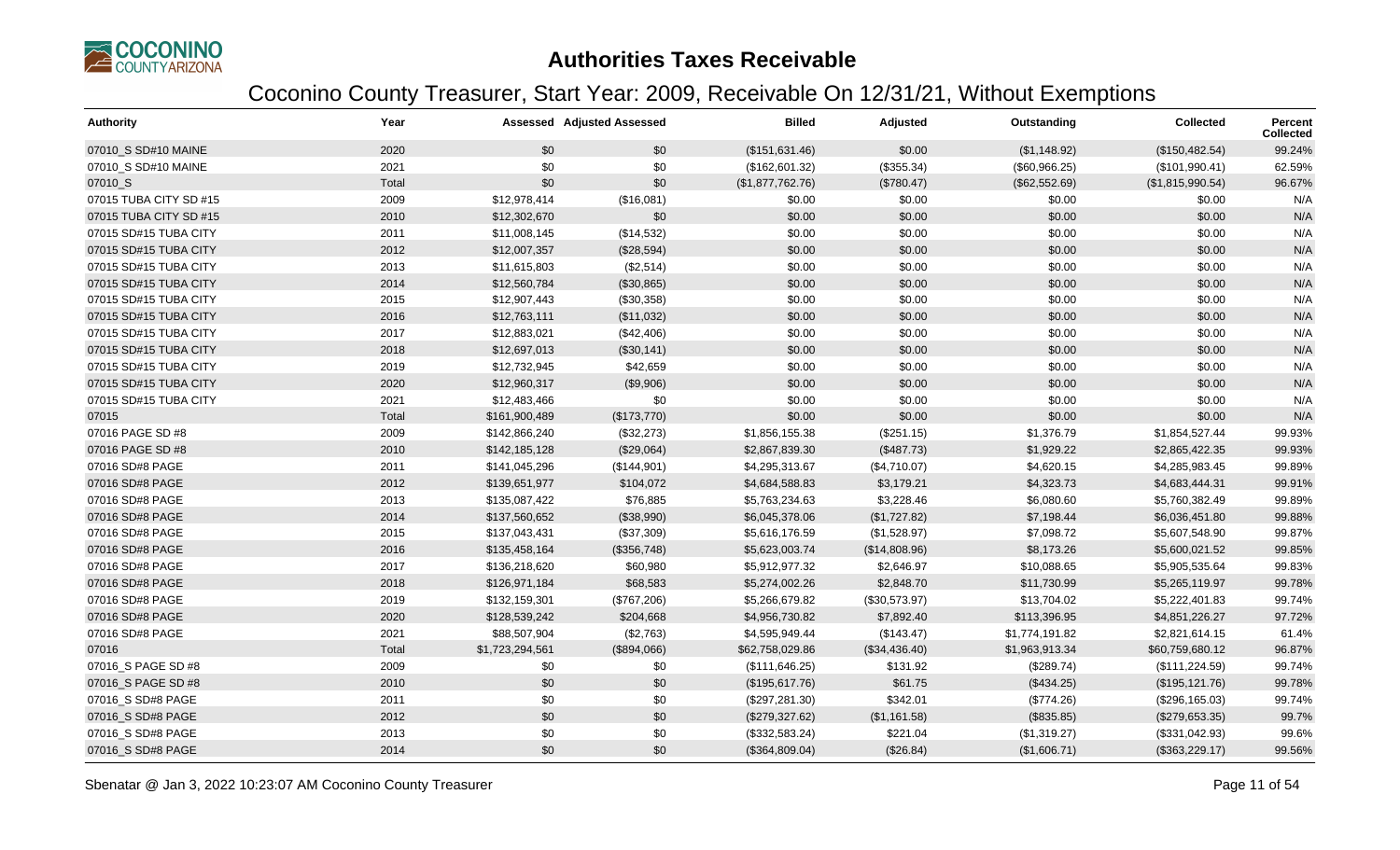

| <b>Authority</b>           | Year  |              | <b>Assessed Adjusted Assessed</b> | <b>Billed</b>    | Adjusted     | Outstanding     | Collected        | Percent<br><b>Collected</b> |
|----------------------------|-------|--------------|-----------------------------------|------------------|--------------|-----------------|------------------|-----------------------------|
| 07016_S SD#8 PAGE          | 2015  | \$0          | \$0                               | (\$364,997.14)   | \$142.48     | (\$1,718.62)    | (\$363,136.04)   | 99.53%                      |
| 07016 S SD#8 PAGE          | 2016  | \$0          | \$0                               | (\$380,678.48)   | \$295.20     | (\$2,107.88)    | (\$378, 275.40)  | 99.45%                      |
| 07016_S SD#8 PAGE          | 2017  | \$0          | \$0                               | (\$368,529.70)   | \$115.08     | (\$2,338.42)    | (\$366,076.20)   | 99.37%                      |
| 07016_S SD#8 PAGE          | 2018  | \$0          | \$0                               | (\$377,569.92)   | \$120.82     | (\$2,456.58)    | (\$374,992.52)   | 99.35%                      |
| 07016_S SD#8 PAGE          | 2019  | \$0          | \$0                               | (\$363,743.44)   | \$212.60     | (\$2,752.74)    | (\$360,778.10)   | 99.24%                      |
| 07016_S SD#8 PAGE          | 2020  | \$0          | \$0                               | (\$367,890.64)   | \$35.78      | (\$7,222.26)    | (\$360,632.60)   | 98.04%                      |
| 07016_S SD#8 PAGE          | 2021  | \$0          | \$0                               | (\$368,712.04)   | \$0.00       | (\$146,407.31)  | (\$222,304.73)   | 60.29%                      |
| 07016_S                    | Total | \$0          | \$0                               | (\$4,173,386.57) | \$490.26     | (\$170, 263.89) | (\$4,002,632.42) | 95.92%                      |
| 07031 ASH FORK SD #31      | 2009  | \$6,394,175  | (\$11,535)                        | \$547,559.95     | (\$54.95)    | \$1,253.63      | \$546,251.37     | 99.77%                      |
| 07031 ASH FORK SD #31      | 2010  | \$7,190,584  | (\$10,779)                        | \$550,410.43     | (\$545.78)   | \$1,543.49      | \$548,321.16     | 99.72%                      |
| 07031 SD#31 ASH FORK       | 2011  | \$7,280,697  | (\$4,046)                         | \$573,821.89     | (\$377.99)   | \$6,326.18      | \$567,117.72     | 98.9%                       |
| 07031 SD#31 ASH FORK       | 2012  | \$6,437,016  | (\$8,937)                         | \$460,976.27     | (\$670.04)   | \$7,100.60      | \$453,205.63     | 98.46%                      |
| 07031 SD#31 ASH FORK       | 2013  | \$5,389,602  | (\$16,776)                        | \$398,005.05     | (\$1,240.46) | \$8,541.03      | \$388,223.56     | 97.85%                      |
| 07031 SD#31 ASH FORK       | 2014  | \$4,919,166  | (\$37,721)                        | \$363,270.75     | (\$2,785.61) | \$9,216.12      | \$351,269.02     | 97.44%                      |
| 07031 SD#31 ASH FORK       | 2015  | \$4,894,885  | (\$9,828)                         | \$361,476.20     | (\$725.76)   | \$9,273.34      | \$351,477.10     | 97.43%                      |
| 07031 SD#31 ASH FORK       | 2016  | \$4,798,245  | \$6,472                           | \$354,332.28     | \$477.96     | \$9,915.32      | \$344,894.92     | 97.21%                      |
| 07031 SD#31 ASH FORK       | 2017  | \$4,869,449  | (\$4,591)                         | \$413,464.16     | (\$389.82)   | \$12,349.14     | \$400,725.20     | 97.01%                      |
| 07031 SD#31 ASH FORK       | 2018  | \$4,904,233  | \$861                             | \$416,332.29     | \$73.10      | \$13,546.09     | \$402,859.30     | 96.75%                      |
| 07031 SD#31 ASH FORK       | 2019  | \$5,029,857  | (\$4,615)                         | \$421,909.56     | (\$387.10)   | \$14,268.79     | \$407,253.67     | 96.61%                      |
| 07031 SD#31 ASH FORK       | 2020  | \$5,301,527  | (\$3,031)                         | \$395,649.03     | (\$226.19)   | \$20,934.24     | \$374,488.60     | 94.71%                      |
| 07031 SD#31 ASH FORK       | 2021  | \$5,575,789  | (\$3,205)                         | \$416,093.90     | (\$239.17)   | \$143,501.99    | \$272,352.74     | 65.49%                      |
| 07031                      | Total | \$72,985,225 | (\$107,731)                       | \$5,673,301.76   | (\$7,091.81) | \$257,769.96    | \$5,408,439.99   | 95.45%                      |
| 07031_S ASH FORK SD #31    | 2009  | \$0          | \$0                               | (\$43,183.22)    | \$25.36      | (\$50.82)       | (\$43,107.04)    | 99.88%                      |
| 07031_S ASH FORK SD #31    | 2010  | \$0          | \$0                               | (\$39,930.19)    | \$206.38     | (\$61.81)       | (\$39,662.00)    | 99.84%                      |
| 07031 S SD#31 ASH FORK     | 2011  | \$0          | \$0                               | (\$25,883.24)    | \$62.52      | (\$63.12)       | (\$25,757.60)    | 99.76%                      |
| 07031 S SD#31 ASH FORK     | 2012  | \$0          | \$0                               | (\$17,285.32)    | (\$182.04)   | (\$97.98)       | (\$17,369.38)    | 99.44%                      |
| 07031 S SD#31 ASH FORK     | 2013  | \$0          | \$0                               | (\$13,455.10)    | \$88.41      | (\$212.68)      | (\$13,154.01)    | 98.41%                      |
| 07031 S SD#31 ASH FORK     | 2014  | \$0          | \$0                               | (\$11,504.14)    | \$83.78      | (\$183.02)      | (\$11,237.34)    | 98.4%                       |
| 07031_S SD#31 ASH FORK     | 2015  | \$0          | \$0                               | (\$24,769.82)    | \$16.90      | (\$320.24)      | (\$24,432.68)    | 98.71%                      |
| 07031_S SD#31 ASH FORK     | 2016  | \$0          | \$0                               | (\$25,160.38)    | \$30.46      | (\$354.18)      | (\$24,775.74)    | 98.59%                      |
| 07031 S SD#31 ASH FORK     | 2017  | \$0          | \$0                               | (\$24,708.46)    | \$9.98       | (\$536.67)      | (\$24,161.81)    | 97.83%                      |
| 07031_S SD#31 ASH FORK     | 2018  | \$0          | \$0                               | (\$26,783.64)    | \$144.90     | (\$519.88)      | (\$26,118.86)    | 98.05%                      |
| 07031 S SD#31 ASH FORK     | 2019  | \$0          | \$0                               | (\$26,341.10)    | \$0.00       | (\$421.58)      | (\$25,919.52)    | 98.4%                       |
| 07031_S SD#31 ASH FORK     | 2020  | \$0          | \$0                               | (\$27,111.60)    | \$7.10       | (\$972.25)      | (\$26,132.25)    | 96.41%                      |
| 07031_S SD#31 ASH FORK     | 2021  | \$0          | \$0                               | (\$27,779.36)    | \$0.00       | (\$11,460.49)   | (\$16,318.87)    | 58.74%                      |
| 07031 S                    | Total | \$0          | \$0                               | (\$333,895.57)   | \$493.75     | (\$15,254.72)   | (\$318,147.10)   | 95.42%                      |
| 07990 MIN SCHOOL TAX SD #5 | 2009  | \$63,273,215 | (\$104,017)                       | \$502,116.32     | (\$140.68)   | \$4.56          | \$501,971.08     | 100%                        |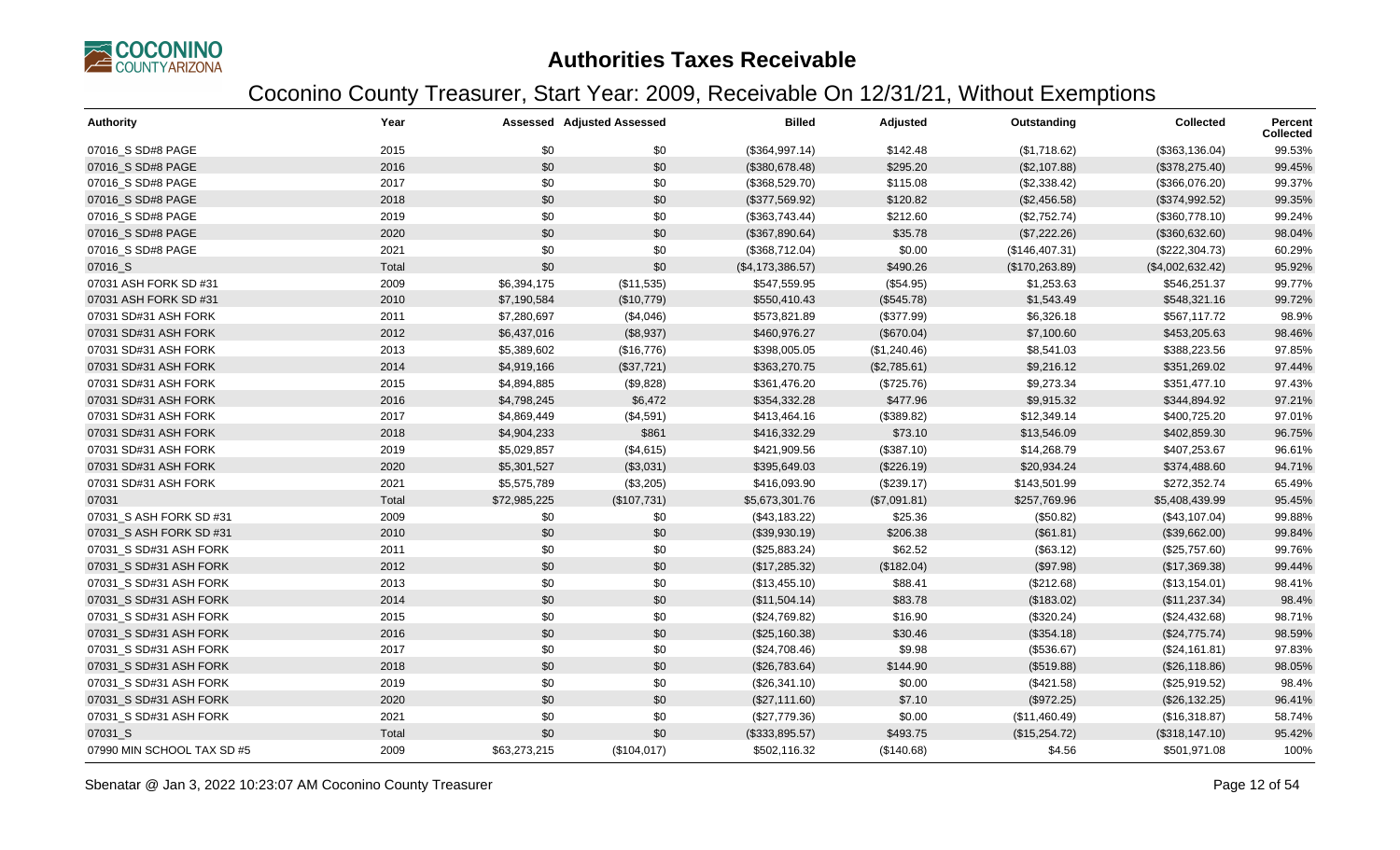

| <b>Authority</b>             | Year  |               | <b>Assessed Adjusted Assessed</b> | <b>Billed</b>   | Adjusted     | Outstanding   | Collected      | <b>Percent</b><br><b>Collected</b> |
|------------------------------|-------|---------------|-----------------------------------|-----------------|--------------|---------------|----------------|------------------------------------|
| 07990 MIN SCHOOL TAX SD #5   | 2010  | \$70,172,830  | (\$45,708)                        | \$602,492.63    | (\$49.96)    | \$8.49        | \$602,434.18   | 100%                               |
| 07990 SD#5 MINIMUM SCHOOL T  | 2011  | \$65,822,343  | (\$64,760)                        | \$710,208.06    | (\$461.50)   | \$48.29       | \$709,698.27   | 99.99%                             |
| 07990 SD#5 MINIMUM SCHOOL T  | 2012  | \$61,973,327  | (\$9,155)                         | \$859,352.37    | (\$132.39)   | \$61.74       | \$859,158.24   | 99.99%                             |
| 07990 SD#5 MINIMUM SCHOOL T  | 2013  | \$47,244,590  | (\$9,730)                         | \$705,077.47    | (\$150.94)   | \$120.41      | \$704,806.12   | 99.98%                             |
| 07990 SD#5 MINIMUM SCHOOL T  | 2014  | \$45,608,407  | (\$9,957)                         | \$600,252.02    | (\$131.04)   | \$106.21      | \$600,014.77   | 99.98%                             |
| 07990 SD#5 MINIMUM SCHOOL T  | 2015  | \$47,176,839  | (\$3,123)                         | \$557,488.94    | (\$36.91)    | \$141.25      | \$557,310.78   | 99.97%                             |
| 07990 SD#5 MINIMUM SCHOOL T  | 2016  | \$47,321,207  | (\$58)                            | \$515,753.81    | (\$0.63)     | \$173.83      | \$515,579.35   | 99.97%                             |
| 07990 SD#5 MINIMUM SCHOOL T  | 2017  | \$49,013,826  | \$936                             | \$656,491.27    | \$12.53      | \$216.85      | \$656,286.95   | 99.97%                             |
| 07990 SD#5 MINIMUM SCHOOL T  | 2018  | \$50,670,403  | \$2,173                           | \$691,752.06    | \$29.66      | \$277.55      | \$691,504.17   | 99.96%                             |
| 07990 SD#5 MINIMUM SCHOOL T  | 2019  | \$52,590,088  | (\$1,383)                         | \$705,863.77    | (\$18.55)    | \$228.91      | \$705,616.31   | 99.97%                             |
| 07990 SD#5 MINIMUM SCHOOL T  | 2020  | \$55,594,820  | \$1,769                           | \$711,836.26    | \$22.65      | \$3,270.99    | \$708,587.92   | 99.54%                             |
| 07990 SD#5 MINIMUM SCHOOL T  | 2021  | \$58,407,428  | (\$408)                           | \$706,554.27    | (\$4.94)     | \$236,964.64  | \$469,584.69   | 66.46%                             |
| 07990                        | Total | \$714,869,323 | (\$243,421)                       | \$8,525,239.25  | (\$1,062.70) | \$241,623.72  | \$8,282,552.83 | 97.17%                             |
| 07990_S MIN SCHOOL TAX SD #5 | 2009  | \$0           | \$0                               | (\$130,579.20)  | \$29.61      | (\$1.78)      | (\$130,547.81) | 100%                               |
| 07990 S MIN SCHOOL TAX SD #5 | 2010  | \$0           | \$0                               | (\$163,561.51)  | \$15.30      | (\$3.40)      | (\$163,542.81) | 100%                               |
| 07990 S SD#5 MINIMUM SCHOOL  | 2011  | \$0           | \$0                               | (\$190,006.47)  | \$45.39      | (\$4.27)      | (\$189,956.81) | 100%                               |
| 07990_S SD#5 MINIMUM SCHOOL  | 2012  | \$0           | \$0                               | (\$51,376.64)   | (\$698.23)   | (\$2.36)      | (\$52,072.51)  | 100%                               |
| 07990_S SD#5 MINIMUM SCHOOL  | 2013  | \$0           | \$0                               | (\$45,322.84)   | \$0.06       | (\$2.34)      | (\$45,320.44)  | 99.99%                             |
| 07990 S SD#5 MINIMUM SCHOOL  | 2014  | \$0           | \$0                               | (\$36,196.09)   | \$13.36      | (\$1.97)      | (\$36,180.76)  | 99.99%                             |
| 07990_S SD#5 MINIMUM SCHOOL  | 2015  | \$0           | \$0                               | (\$37,422.13)   | \$0.00       | (\$2.09)      | (\$37,420.04)  | 99.99%                             |
| 07990 S SD#5 MINIMUM SCHOOL  | 2016  | \$0           | \$0                               | (\$29,814.16)   | (\$98.90)    | \$0.00        | (\$29,913.06)  | 100%                               |
| 07990 S SD#5 MINIMUM SCHOOL  | 2017  | \$0           | \$0                               | (\$38,146.33)   | \$0.00       | \$0.00        | (\$38,146.33)  | 100%                               |
| 07990_S SD#5 MINIMUM SCHOOL  | 2018  | \$0           | \$0                               | (\$39,850.49)   | (\$97.64)    | \$0.00        | (\$39,948.13)  | 100%                               |
| 07990_S SD#5 MINIMUM SCHOOL  | 2019  | \$0           | \$0                               | (\$40,642.45)   | \$0.00       | \$0.00        | (\$40,642.45)  | 100%                               |
| 07990 S SD#5 MINIMUM SCHOOL  | 2020  | \$0           | \$0                               | (\$43,021.19)   | \$0.00       | (\$202.16)    | (\$42,819.03)  | 99.53%                             |
| 07990 S SD#5 MINIMUM SCHOOL  | 2021  | \$0           | \$0                               | $(\$43,549.79)$ | \$0.00       | (\$14,824.39) | (\$28,725.40)  | 65.96%                             |
| 07990 S                      | Total | \$0           | \$0                               | (\$889,489.29)  | (\$791.05)   | (\$15,044.76) | (\$875,235.58) | 98.31%                             |
| 07991 MIN SCHOOL TAX SD #9   | 2009  | \$166,632,564 | (\$575,430)                       | \$0.00          | \$0.00       | \$0.00        | \$0.00         | N/A                                |
| 07991 MIN SCHOOL TAX SD #9   | 2010  | \$172,932,181 | (\$1,137,021)                     | \$0.00          | \$0.00       | \$0.00        | \$0.00         | N/A                                |
| 07991 SD#9 MINIMUM SCHOOL T  | 2011  | \$154,402,511 | (\$544, 844)                      | \$1,025,232.72  | (\$3,627.24) | \$17.16       | \$1,021,588.32 | 100%                               |
| 07991 SD#9 MINIMUM SCHOOL T  | 2012  | \$141,984,528 | (\$245,411)                       | \$0.00          | \$0.00       | \$0.00        | \$0.00         | N/A                                |
| 07991 SD#9 MINIMUM SCHOOL T  | 2013  | \$0           | \$120,446,473                     | \$0.00          | \$868,047.01 | \$49.41       | \$867,997.60   | 99.99%                             |
| 07991 SD#9 MINIMUM SCHOOL T  | 2014  | \$121,008,718 | (\$26,092)                        | \$1,018,046.13  | (\$219.51)   | \$145.51      | \$1,017,681.11 | 99.99%                             |
| 07991 SD#9 MINIMUM SCHOOL T  | 2015  | \$125,336,268 | (\$33,018)                        | \$1,110,729.97  | (\$292.61)   | \$129.64      | \$1,110,307.72 | 99.99%                             |
| 07991 SD#9 MINIMUM SCHOOL T  | 2016  | \$129,593,920 | \$226,987                         | \$1,156,366.47  | \$2,025.42   | \$95.14       | \$1,158,296.75 | 99.99%                             |
| 07991 SD#9 MINIMUM SCHOOL T  | 2017  | \$136,176,552 | \$233,927                         | \$1,155,594.10  | \$1,985.10   | \$40.42       | \$1,157,538.78 | 100%                               |
| 07991 SD#9 MINIMUM SCHOOL T  | 2018  | \$141,260,741 | \$58,562                          | \$1,273,607.05  | \$528.00     | \$43.45       | \$1,274,091.60 | 100%                               |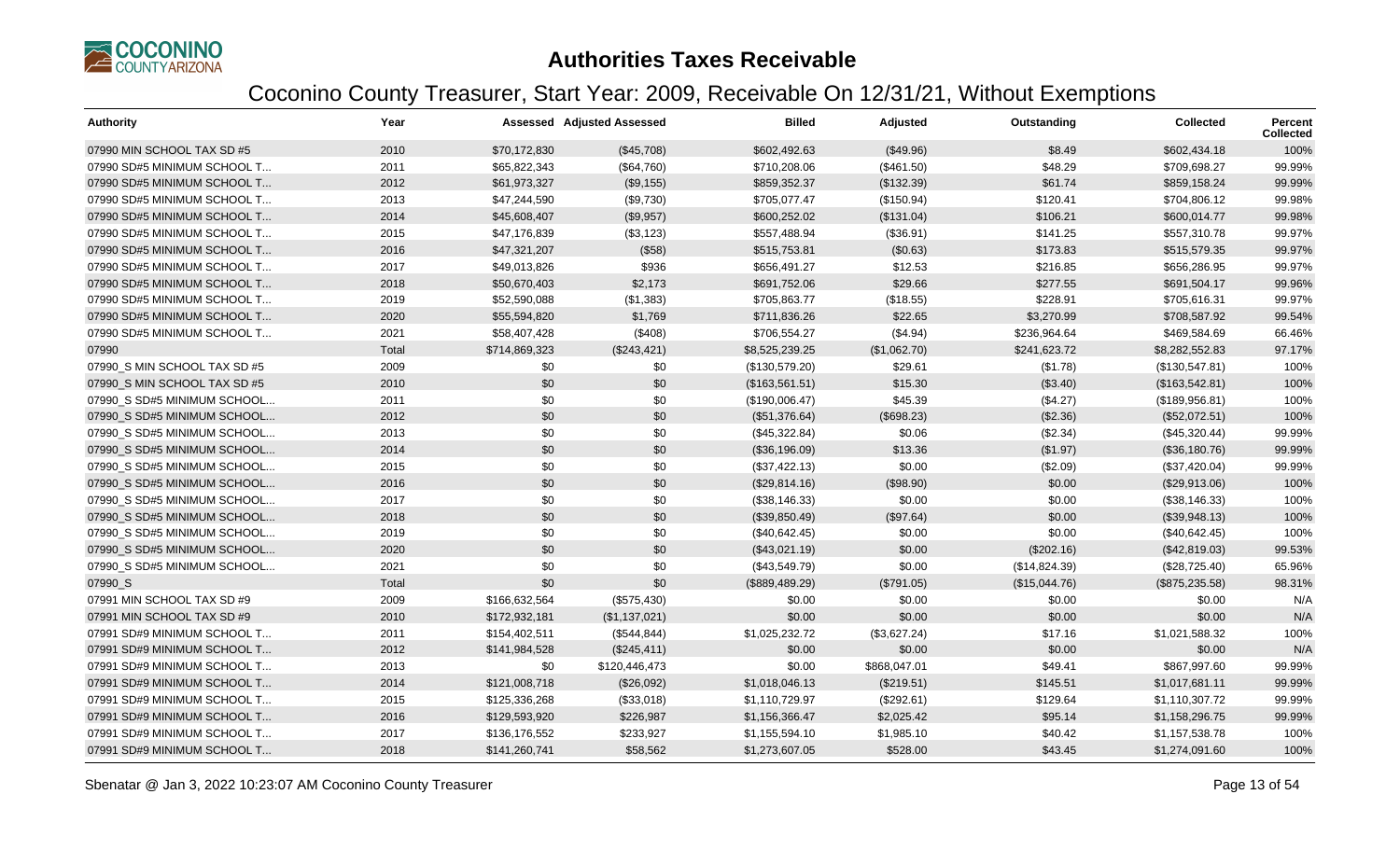

| <b>Authority</b>            | Year  |                 | <b>Assessed Adjusted Assessed</b> | <b>Billed</b>    | Adjusted        | Outstanding   | <b>Collected</b> | Percent<br><b>Collected</b> |
|-----------------------------|-------|-----------------|-----------------------------------|------------------|-----------------|---------------|------------------|-----------------------------|
| 07991 SD#9 MINIMUM SCHOOL T | 2019  | \$146,902,924   | \$40,101                          | \$1,427,161.73   | \$389.58        | \$41.64       | \$1,427,509.67   | 100%                        |
| 07991 SD#9 MINIMUM SCHOOL T | 2020  | \$153,876,949   | \$29,788                          | \$1,453,367.49   | \$281.36        | \$3,362.93    | \$1,450,285.92   | 99.77%                      |
| 07991 SD#9 MINIMUM SCHOOL T | 2021  | \$159,673,674   | \$0                               | \$1,564,163.20   | \$0.00          | \$479,942.91  | \$1,084,220.29   | 69.32%                      |
| 07991                       | Total | \$1,749,781,530 | \$118,474,022                     | \$11,184,268.86  | \$869,117.11    | \$483,868.21  | \$11,569,517.76  | 95.99%                      |
| 07991_IR SD#9 MINIMUM SCHOO | 2013  | \$121,257,830   | (\$121, 257, 830)                 | \$952,237.84     | (\$952,237.99)  | \$0.00        | (\$0.15)         | 100%                        |
| 07991 IR S SD#9 MINIMUM SCH | 2013  | \$0             | \$0                               | (\$121,829.70)   | \$121,829.70    | \$0.00        | \$0.00           | N/A                         |
| 07991 S SD#9 MINIMUM SCHOOL | 2011  | \$0             | \$0                               | (\$189,471.94)   | \$4.17          | (\$0.75)      | (\$189,467.02)   | 100%                        |
| 07991 S SD#9 MINIMUM SCHOOL | 2013  | \$0             | \$0                               | \$0.00           | (\$112, 237.95) | \$0.00        | (\$112, 237.95)  | 100%                        |
| 07991 S SD#9 MINIMUM SCHOOL | 2014  | \$0             | \$0                               | (\$133,983.98)   | (\$151.43)      | \$0.00        | (\$134, 135.41)  | 100%                        |
| 07991 S SD#9 MINIMUM SCHOOL | 2015  | \$0             | \$0                               | (\$158,772.39)   | (\$681.80)      | \$0.00        | (\$159,454.19)   | 100%                        |
| 07991_S SD#9 MINIMUM SCHOOL | 2016  | \$0             | \$0                               | (\$168,344.29)   | (\$304.52)      | \$0.00        | (\$168, 648.81)  | 100%                        |
| 07991 S SD#9 MINIMUM SCHOOL | 2017  | \$0             | \$0                               | (\$169,022.33)   | \$0.00          | \$0.00        | (\$169,022.33)   | 100%                        |
| 07991 S SD#9 MINIMUM SCHOOL | 2018  | \$0             | \$0                               | (\$183,688.49)   | \$3.42          | \$0.00        | (\$183,685.07)   | 100%                        |
| 07991 S SD#9 MINIMUM SCHOOL | 2019  | \$0             | \$0                               | (\$197,446.18)   | \$0.00          | (\$1.57)      | (\$197,444.61)   | 100%                        |
| 07991 S SD#9 MINIMUM SCHOOL | 2020  | \$0             | \$0                               | (\$198,475.45)   | \$4.57          | (\$278.46)    | (\$198, 192.42)  | 99.86%                      |
| 07991 S SD#9 MINIMUM SCHOOL | 2021  | \$0             | \$0                               | (\$215, 111.23)  | (\$117.17)      | (\$71,056.15) | (\$144, 172.25)  | 66.99%                      |
| 07991_S                     | Total | \$0             | \$0                               | (\$1,614,316.28) | (\$113,480.71)  | (\$71,336.93) | (\$1,656,460.06) | 95.87%                      |
| 07999 COUNTY EDUCATION DIST | 2009  | \$228,916       | (\$222,163)                       | \$4,911.56       | (\$1,717.25)    | \$0.00        | \$3,194.31       | 100%                        |
| 07999 COUNTY EDUCATION DIST | 2010  | \$208,799       | \$0                               | \$3,089.65       | \$0.00          | \$0.00        | \$3,089.65       | 100%                        |
| 07999 COUNTY EDUC DISTRICT  | 2011  | \$194,075       | \$0                               | \$3,431.63       | \$0.00          | \$0.00        | \$3,431.63       | 100%                        |
| 07999 COUNTY EDUC DISTRICT  | 2012  | \$192,254       | \$0                               | \$3,765.28       | (\$0.28)        | \$0.00        | \$3,765.00       | 100%                        |
| 07999 COUNTY EDUC DISTRICT  | 2013  | \$183,071       | \$0                               | \$3,893.01       | \$0.00          | \$0.00        | \$3,893.01       | 100%                        |
| 07999 COUNTY EDUC DISTRICT  | 2014  | \$173,548       | \$0                               | \$3,665.87       | \$0.00          | \$0.00        | \$3,665.87       | 100%                        |
| 07999 COUNTY EDUC DISTRICT  | 2015  | \$191,114       | \$0                               | \$4,008.98       | \$0.00          | \$0.00        | \$4,008.98       | 100%                        |
| 07999 COUNTY EDUC DISTRICT  | 2016  | \$206,056       | (\$2)                             | \$4,284.53       | (\$0.03)        | \$0.00        | \$4,284.50       | 100%                        |
| 07999 COUNTY EDUC DISTRICT  | 2017  | \$210,151       | ( \$1)                            | \$4,252.21       | (\$0.01)        | \$0.00        | \$4,252.20       | 100%                        |
| 07999 COUNTY EDUC DISTRICT  | 2018  | \$206,867       | \$0                               | \$4,070.96       | \$0.00          | \$0.00        | \$4,070.96       | 100%                        |
| 07999 COUNTY EDUC DISTRICT  | 2019  | \$180,809       | (\$370)                           | \$3,427.05       | (\$7.01)        | \$0.00        | \$3,420.04       | 100%                        |
| 07999 COUNTY EDUC DISTRICT  | 2020  | \$190,943       | \$0                               | \$3,507.83       | \$0.00          | \$25.89       | \$3,481.94       | 99.26%                      |
| 07999 COUNTY EDUC DISTRICT  | 2021  | \$112,821       | \$0                               | \$1,996.30       | \$0.00          | \$244.60      | \$1,751.70       | 87.75%                      |
| 07999                       | Total | \$2,479,424     | (\$222,536)                       | \$48,304.86      | (\$1,724.58)    | \$270.49      | \$46,309.79      | 99.42%                      |
| 08150 COMMUNITY COLLEGE     | 2009  | \$1,816,149,369 | (\$4,222,243)                     | \$6,206,515.83   | \$3,760.01      | \$1,405.54    | \$6,208,870.30   | 99.98%                      |
| 08150 COMMUNITY COLLEGE     | 2010  | \$1,926,843,761 | (\$13,833,899)                    | \$6,470,610.74   | (\$41,046.63)   | \$1,816.07    | \$6,427,748.04   | 99.97%                      |
| 08150 COMMUNITY COLLEGE     | 2011  | \$1,807,720,013 | (\$7,747,907)                     | \$6,593,189.93   | (\$28,434.01)   | \$4,879.58    | \$6,559,876.34   | 99.93%                      |
| 08150 COMMUNITY COLLEGE     | 2012  | \$1,749,227,016 | (\$8,058,922)                     | \$6,778,085.42   | (\$31,459.07)   | \$5,805.81    | \$6,740,820.54   | 99.91%                      |
| 08150 COMMUNITY COLLEGE     | 2013  | \$1,522,488,805 | (\$5,597,416)                     | \$7,058,257.25   | (\$26,927.19)   | \$8,565.03    | \$7,022,765.03   | 99.88%                      |
| 08150 COMMUNITY COLLEGE     | 2014  | \$1,512,823,764 | (\$1,807,131)                     | \$7,243,401.28   | (\$8,652.16)    | \$9,293.01    | \$7,225,456.11   | 99.87%                      |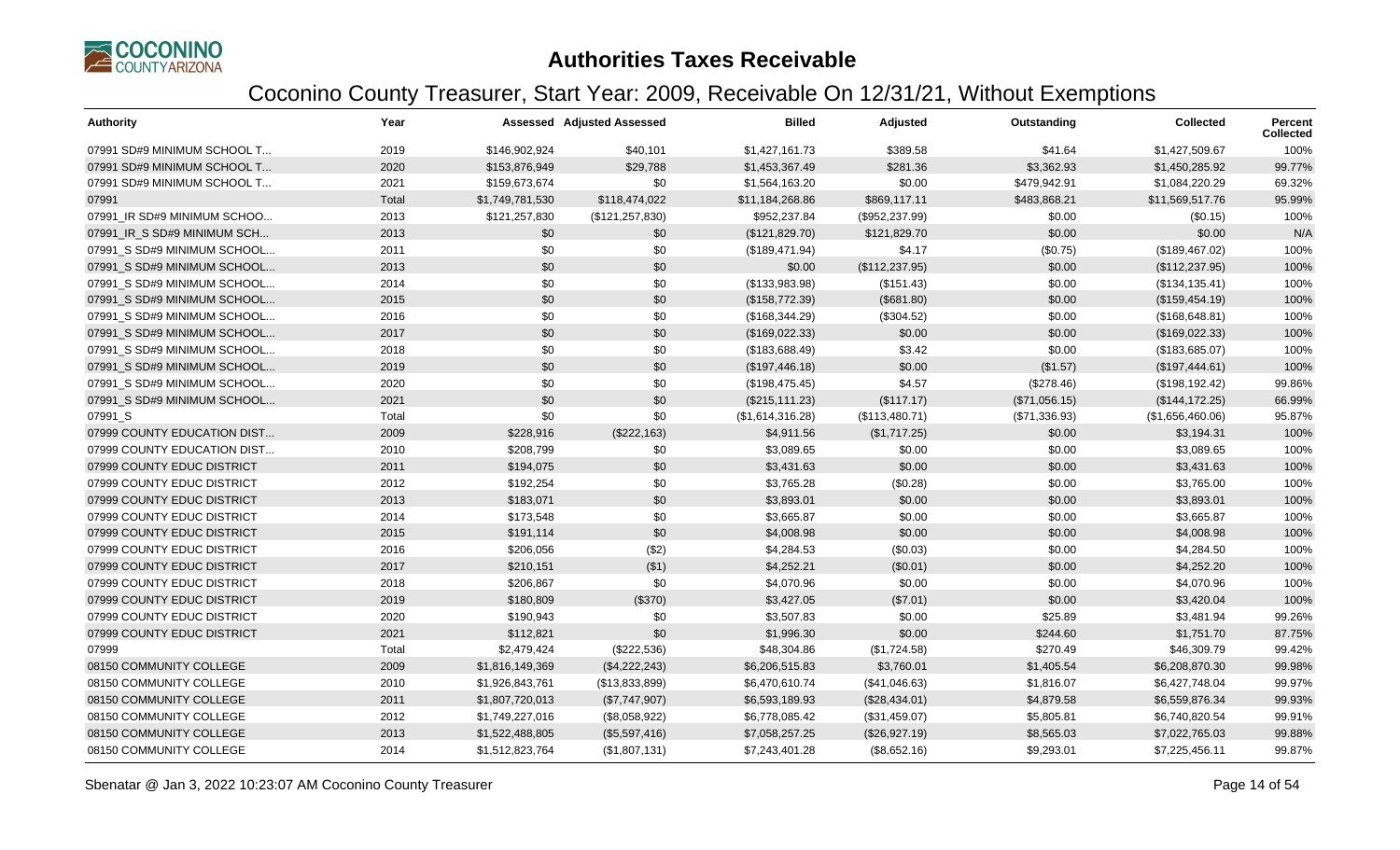

| <b>Authority</b>            | Year  |                  | <b>Assessed Adjusted Assessed</b> | <b>Billed</b>   | Adjusted       | Outstanding    | <b>Collected</b> | <b>Percent</b><br><b>Collected</b> |
|-----------------------------|-------|------------------|-----------------------------------|-----------------|----------------|----------------|------------------|------------------------------------|
| 08150 COMMUNITY COLLEGE     | 2015  | \$1,539,510,959  | (\$2,425,651)                     | \$7,488,047.56  | (\$11,833.72)  | \$10,202.03    | \$7,466,011.81   | 99.86%                             |
| 08150 COMMUNITY COLLEGE     | 2016  | \$1,579,621,630  | (\$9,640,923)                     | \$7,754,364.66  | (\$47,074.20)  | \$10,993.49    | \$7,696,296.97   | 99.86%                             |
| 08150 COMMUNITY COLLEGE     | 2017  | \$1,655,713,699  | (\$10,710,613)                    | \$7,973,920.39  | (\$51,582.33)  | \$11,603.85    | \$7,910,734.21   | 99.85%                             |
| 08150 COMMUNITY COLLEGE     | 2018  | \$1,733,433,755  | (\$8,878,305)                     | \$8,218,209.34  | (\$42,330.34)  | \$13,295.09    | \$8,162,583.91   | 99.84%                             |
| 08150 COMMUNITY COLLEGE     | 2019  | \$1,833,563,380  | (\$13,666,277)                    | \$8,419,728.19  | (\$62,721.50)  | \$13,986.09    | \$8,343,020.60   | 99.83%                             |
| 08150 COMMUNITY COLLEGE     | 2020  | \$1,932,414,708  | (\$11,767,594)                    | \$8,676,547.20  | (\$52,836.50)  | \$55,041.84    | \$8,568,668.86   | 99.36%                             |
| 08150 COMMUNITY COLLEGE     | 2021  | \$1,985,130,479  | (\$341,053)                       | \$8,722,659.74  | (\$1,498.59)   | \$3,188,228.83 | \$5,532,932.32   | 63.44%                             |
| 08150                       | Total | \$22,594,641,338 | (\$98,697,934)                    | \$97,603,537.53 | (\$402,636.23) | \$3,335,116.26 | \$93,865,785.04  | 96.57%                             |
| 10000 BONDS SD #1           | 2009  | \$192,718,012    | (\$716,600)                       | \$0.00          | \$0.00         | \$0.00         | \$0.00           | N/A                                |
| 10375 WILLIAMS HOSPITAL DIS | 2009  | \$149,988,547    | (\$707,223)                       | \$1,488,922.12  | (\$1,313.51)   | \$1,861.98     | \$1,485,746.63   | 99.87%                             |
| 10375 WILLIAMS HOSPITAL DIS | 2010  | \$140,900,692    | (\$1,339,907)                     | \$1,457,802.97  | (\$13,282.64)  | \$3,218.78     | \$1,441,301.55   | 99.78%                             |
| 10375 HOSP DIST WILLIAMS    | 2011  | \$130,471,442    | (\$710,511)                       | \$1,260,785.62  | (\$6,918.03)   | \$4,986.21     | \$1,248,881.38   | 99.6%                              |
| 10375 HOSP DIST WILLIAMS    | 2012  | \$124,868,823    | (\$1,124,431)                     | \$1,211,225.27  | (\$10,905.33)  | \$5,755.92     | \$1,194,564.02   | 99.52%                             |
| 10375 HOSP DIST WILLIAMS    | 2013  | \$116,976,089    | (\$781,889)                       | \$1,134,302.92  | (\$7,613.45)   | \$6,708.32     | \$1,119,981.15   | 99.4%                              |
| 10375 HOSP DIST WILLIAMS    | 2014  | \$105,529,627    | (\$148,581)                       | \$1,023,313.75  | (\$1,404.14)   | \$5,581.03     | \$1,016,328.58   | 99.45%                             |
| 10375 HOSP DIST WILLIAMS    | 2015  | \$107,902,627    | (\$199,413)                       | \$996,331.59    | (\$1,930.03)   | \$6,080.01     | \$988,321.55     | 99.39%                             |
| 10375 HOSP DIST WILLIAMS    | 2016  | \$110,090,264    | (\$1,290,460)                     | \$1,006,286.80  | (\$12,331.01)  | \$6,309.69     | \$987,646.10     | 99.37%                             |
| 10375 HOSP DIST WILLIAMS    | 2017  | \$118,249,471    | (\$1,875,103)                     | \$1,330,021.34  | (\$22,694.68)  | \$8,322.45     | \$1,299,004.21   | 99.36%                             |
| 10375 HOSP DIST WILLIAMS    | 2018  | \$122,415,705    | (\$1,031,869)                     | \$1,352,898.51  | (\$12,458.25)  | \$9,265.78     | \$1,331,174.48   | 99.31%                             |
| 10375 HOSP DIST WILLIAMS    | 2019  | \$129,654,323    | (\$1,711,958)                     | \$1,726,061.42  | (\$25,507.28)  | \$12,237.99    | \$1,688,316.15   | 99.28%                             |
| 10375 HOSP DIST WILLIAMS    | 2020  | \$136,321,015    | (\$1,654,525)                     | \$1,727,962.55  | (\$23,675.57)  | \$27,685.32    | \$1,676,601.66   | 98.38%                             |
| 10375 HOSP DIST WILLIAMS    | 2021  | \$146,937,212    | (\$3,149)                         | \$1,727,651.19  | (\$43.20)      | \$587,972.24   | \$1,139,635.75   | 65.97%                             |
| 10375                       | Total | \$1,640,305,837  | (\$12,579,019)                    | \$17,443,566.05 | (\$140,077.12) | \$685,985.72   | \$16,617,503.21  | 96.04%                             |
| 10376 PAGE HOSPITAL DISTRIC | 2009  | \$159,210,366    | (\$39,365)                        | \$1,307,207.05  | (\$213.39)     | \$692.18       | \$1,306,301.48   | 99.95%                             |
| 10376 PAGE HOSPITAL DISTRIC | 2010  | \$159,170,951    | (\$35,443)                        | \$1,449,963.54  | (\$274.75)     | \$685.51       | \$1,449,003.28   | 99.95%                             |
| 10376 HOSP DIST PAGE        | 2011  | \$156,745,455    | (\$152,280)                       | \$1,544,256.78  | (\$1,596.42)   | \$1,296.05     | \$1,541,364.31   | 99.92%                             |
| 10376 HOSP DIST PAGE        | 2012  | \$153,779,974    | \$98,980                          | \$1,514,271.06  | \$852.24       | \$1,410.29     | \$1,513,713.01   | 99.91%                             |
| 10376 HOSP DIST PAGE        | 2013  | \$147,727,962    | \$80,973                          | \$1,454,677.22  | \$785.40       | \$1,547.45     | \$1,453,915.17   | 99.89%                             |
| 10376 HOSP DIST PAGE        | 2014  | \$150,713,217    | (\$27,914)                        | \$1,484,072.05  | (\$278.05)     | \$1,696.71     | \$1,482,097.29   | 99.89%                             |
| 10376 HOSP DIST PAGE        | 2015  | \$151,152,443    | (\$23,534)                        | \$1,485,430.58  | (\$206.71)     | \$1,835.55     | \$1,483,388.32   | 99.88%                             |
| 10376 HOSP DIST PAGE        | 2016  | \$148,963,271    | (\$811,669)                       | \$1,465,734.94  | (\$3,528.32)   | \$2,031.95     | \$1,460,174.67   | 99.86%                             |
| 10376 HOSP DIST PAGE        | 2017  | \$149,409,218    | (\$83,602)                        | \$1,539,713.43  | (\$809.58)     | \$2,499.28     | \$1,536,404.57   | 99.84%                             |
| 10376 HOSP DIST PAGE        | 2018  | \$141,172,714    | \$67,790                          | \$1,556,778.39  | \$774.38       | \$3,390.10     | \$1,554,162.67   | 99.78%                             |
| 10376 HOSP DIST PAGE        | 2019  | \$147,729,219    | (\$750,557)                       | \$1,618,128.00  | (\$8,508.47)   | \$4,144.55     | \$1,605,474.98   | 99.74%                             |
| 10376 HOSP DIST PAGE        | 2020  | \$145,173,553    | \$205,283                         | \$1,573,182.18  | \$2,320.93     | \$34,155.44    | \$1,541,347.67   | 97.83%                             |
| 10376 HOSP DIST PAGE        | 2021  | \$108,121,622    | (\$2,763)                         | \$1,115,959.03  | (\$30.90)      | \$429,275.04   | \$686,653.09     | 61.53%                             |
| 10376                       | Total | \$1,919,069,965  | (\$1,474,101)                     | \$19,109,374.25 | (\$10,713.64)  | \$484,660.10   | \$18,614,000.51  | 97.46%                             |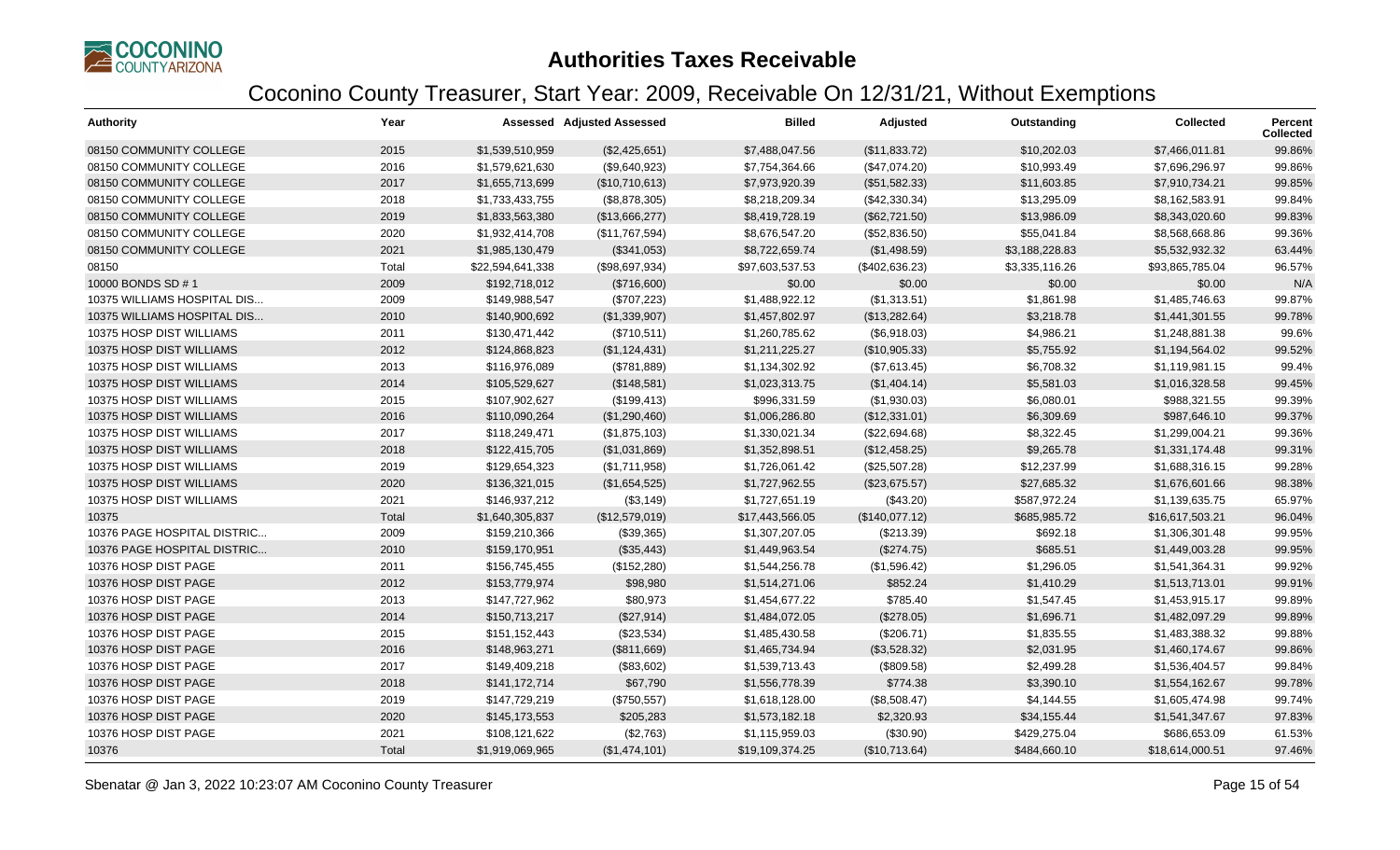

| <b>Authority</b>   | Year  |                 | <b>Assessed Adjusted Assessed</b> | <b>Billed</b>   | Adjusted       | Outstanding    | <b>Collected</b> | Percent<br><b>Collected</b> |
|--------------------|-------|-----------------|-----------------------------------|-----------------|----------------|----------------|------------------|-----------------------------|
| 11201 SEDONA FD    | 2009  | \$192,665,904   | (\$716,600)                       | \$2,988,890.23  | (\$5,604.87)   | \$5.08         | \$2,983,280.28   | 100%                        |
| 11201 SEDONA FD    | 2010  | \$184,533,385   | (\$1,361,930)                     | \$2,583,214.06  | (\$17,568.82)  | \$29.41        | \$2,565,615.83   | 100%                        |
| 11201 FD SEDONA    | 2011  | \$156,613,067   | (\$557,091)                       | \$2,192,584.25  | (\$7,819.30)   | \$36.17        | \$2,184,728.78   | 100%                        |
| 11201 FD SEDONA    | 2012  | \$142,645,125   | (\$258,745)                       | \$2,325,116.70  | (\$4,250.20)   | \$54.27        | \$2,320,812.23   | 100%                        |
| 11201 FD SEDONA    | 2013  | \$123,074,608   | (\$811,464)                       | \$2,486,107.31  | (\$16,422.37)  | \$144.89       | \$2,469,540.05   | 99.99%                      |
| 11201 FD SEDONA    | 2014  | \$123,820,465   | (\$26,092)                        | \$2,641,090.22  | (\$556.54)     | \$370.22       | \$2,640,163.46   | 99.99%                      |
| 11201 FD SEDONA    | 2015  | \$137,505,960   | (\$24,972)                        | \$3,039,404.42  | (\$800.68)     | \$354.73       | \$3,038,249.01   | 99.99%                      |
| 11201 FD SEDONA    | 2016  | \$141,838,098   | \$228,304                         | \$3,170,790.51  | \$5,885.98     | \$260.87       | \$3,176,415.62   | 99.99%                      |
| 11201 FD SEDONA    | 2017  | \$152,162,838   | \$241,343                         | \$3,461,100.57  | \$6,136.46     | \$121.06       | \$3,467,115.97   | 100%                        |
| 11201 FD SEDONA    | 2018  | \$155,771,488   | \$84,751                          | \$3,494,255.63  | \$2,078.13     | \$119.24       | \$3,496,214.52   | 100%                        |
| 11201 FD SEDONA    | 2019  | \$160,677,912   | \$73,408                          | \$3,677,567.27  | \$1,838.48     | \$107.33       | \$3,679,298.42   | 100%                        |
| 11201 FD SEDONA    | 2020  | \$170,864,320   | \$22,309                          | \$3,815,532.60  | \$738.65       | \$8,828.70     | \$3,807,442.55   | 99.77%                      |
| 11201 FD SEDONA    | 2021  | \$177,308,409   | \$0                               | \$3,973,959.11  | \$0.00         | \$1,219,357.04 | \$2,754,602.07   | 69.32%                      |
| 11201              | Total | \$2,019,481,579 | (\$3,106,779)                     | \$39,849,612.88 | (\$36,345.08)  | \$1,229,789.01 | \$38,583,478.79  | 96.91%                      |
| 11206 SUMMIT FD    | 2009  | \$128,769,766   | (\$303,700)                       | \$3,095,219.80  | (\$1,249.36)   | \$502.86       | \$3,093,467.58   | 99.98%                      |
| 11206 SUMMIT FD    | 2010  | \$160,032,677   | (\$1,162,931)                     | \$4,019,932.77  | (\$9,120.82)   | \$635.93       | \$4,010,176.02   | 99.98%                      |
| 11206 FD SUMMIT    | 2011  | \$136,644,984   | (\$665, 105)                      | \$3,943,574.04  | (\$19, 119.24) | \$3,091.02     | \$3,921,363.78   | 99.92%                      |
| 11206 FD SUMMIT    | 2012  | \$126,341,092   | (\$487,779)                       | \$3,929,207.60  | (\$15,062.11)  | \$3,748.75     | \$3,910,396.74   | 99.9%                       |
| 11206 FD SUMMIT    | 2013  | \$101,043,061   | (\$418,751)                       | \$3,283,899.92  | (\$13,738.58)  | \$4,891.57     | \$3,265,269.77   | 99.85%                      |
| 11206 FD SUMMIT    | 2014  | \$99,775,663    | (\$21,044)                        | \$3,242,709.18  | (\$727.25)     | \$5,578.21     | \$3,236,403.72   | 99.83%                      |
| 11206 FD SUMMIT    | 2015  | \$106,977,533   | (\$24,921)                        | \$3,339,327.56  | (\$637.82)     | \$6,127.99     | \$3,332,561.75   | 99.82%                      |
| 11206 FD SUMMIT    | 2016  | \$112,764,501   | (\$495,322)                       | \$3,463,987.13  | (\$15,983.80)  | \$6,210.82     | \$3,441,792.51   | 99.82%                      |
| 11206 FD SUMMIT    | 2017  | \$129,796,801   | (\$798, 121)                      | \$3,653,769.30  | (\$25,798.76)  | \$6,628.61     | \$3,621,341.93   | 99.82%                      |
| 11206 FD SUMMIT    | 2018  | \$144,593,904   | (\$428,917)                       | \$3,871,929.32  | (\$13,899.64)  | \$6,834.39     | \$3,851,195.29   | 99.82%                      |
| 11206 FD SUMMIT    | 2019  | \$153,777,917   | (\$782,086)                       | \$4,090,433.28  | (\$25,352.39)  | \$7,459.70     | \$4,057,621.19   | 99.82%                      |
| 11206 FD SUMMIT    | 2020  | \$168,532,996   | (\$848, 822)                      | \$4,365,206.10  | (\$27,372.30)  | \$25,011.14    | \$4,312,822.66   | 99.42%                      |
| 11206 FD SUMMIT    | 2021  | \$177,959,952   | \$0                               | \$4,617,991.79  | \$0.00         | \$1,777,027.08 | \$2,840,964.71   | 61.52%                      |
| 11206              | Total | \$1,747,010,847 | (\$6,437,499)                     | \$48,917,187.79 | (\$168,062.07) | \$1,853,748.07 | \$46,895,377.65  | 96.2%                       |
| 11240 HIGHLANDS FD | 2009  | \$119,065,974   | (\$62,228)                        | \$3,217,952.53  | (\$228.21)     | \$301.05       | \$3,217,423.27   | 99.99%                      |
| 11240 HIGHLANDS FD | 2010  | \$114,152,439   | (\$68,764)                        | \$3,217,679.18  | (\$1,385.18)   | \$386.40       | \$3,215,907.60   | 99.99%                      |
| 11240 FD HIGHLANDS | 2011  | \$93,927,798    | (\$59,065)                        | \$2,770,870.27  | (\$1,753.29)   | \$1,971.98     | \$2,767,145.00   | 99.93%                      |
| 11240 FD HIGHLANDS | 2012  | \$90,856,034    | (\$56,030)                        | \$2,852,879.66  | (\$1,780.85)   | \$2,415.57     | \$2,848,683.24   | 99.92%                      |
| 11240 FD HIGHLANDS | 2013  | \$83,657,208    | (\$19,830)                        | \$2,660,299.64  | (\$631.35)     | \$2,876.57     | \$2,656,791.72   | 99.89%                      |
| 11240 FD HIGHLANDS | 2014  | \$86,782,122    | (\$15,658)                        | \$2,820,419.24  | (\$289.62)     | \$2,916.38     | \$2,817,213.24   | 99.9%                       |
| 11240 FD HIGHLANDS | 2015  | \$88,381,855    | (\$70,635)                        | \$2,811,645.06  | (\$1,502.20)   | \$3,189.80     | \$2,806,953.06   | 99.89%                      |
| 11240 FD HIGHLANDS | 2016  | \$92,021,646    | (\$85,544)                        | \$2,877,133.73  | (\$2,044.18)   | \$4,076.28     | \$2,871,013.27   | 99.86%                      |
| 11240 FD HIGHLANDS | 2017  | \$97,653,033    | (\$325,595)                       | \$2,995,526.01  | (\$8,736.91)   | \$4,359.12     | \$2,982,429.98   | 99.85%                      |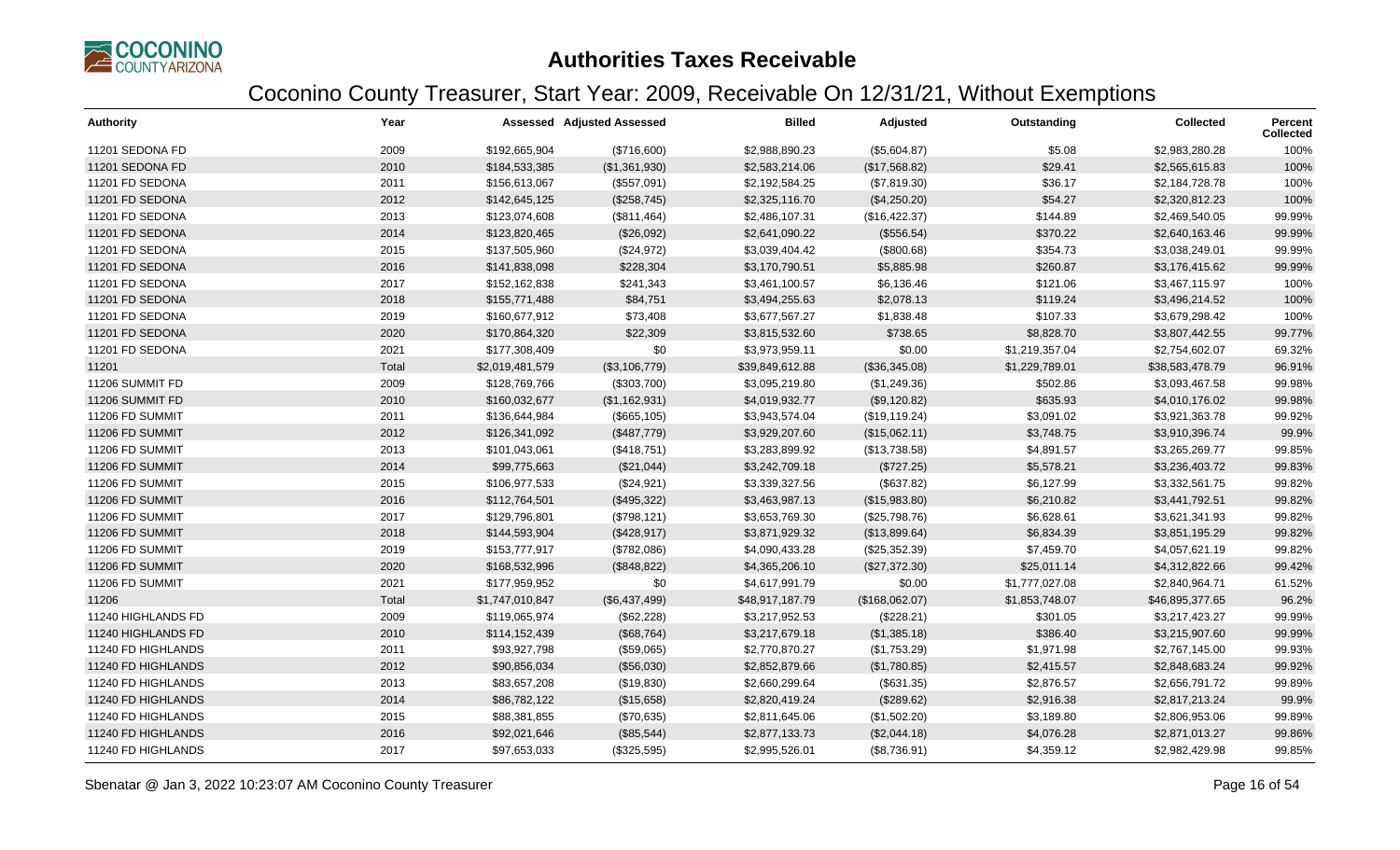

| <b>Authority</b>              | Year  |                 | <b>Assessed Adjusted Assessed</b> | <b>Billed</b>   | Adjusted      | Outstanding    | <b>Collected</b> | Percent<br><b>Collected</b> |
|-------------------------------|-------|-----------------|-----------------------------------|-----------------|---------------|----------------|------------------|-----------------------------|
| 11240 FD HIGHLANDS            | 2018  | \$104,930,410   | (\$360,048)                       | \$3,147,970.10  | (\$11,730.56) | \$5,047.95     | \$3,131,191.59   | 99.84%                      |
| 11240 FD HIGHLANDS            | 2019  | \$109,513,586   | (\$468,708)                       | \$3,297,913.46  | (\$10,938.74) | \$5,499.18     | \$3,281,475.54   | 99.83%                      |
| 11240 FD HIGHLANDS            | 2020  | \$115,864,388   | (\$147,428)                       | \$3,436,418.85  | (\$4,791.41)  | \$24,704.73    | \$3,406,922.71   | 99.28%                      |
| 11240 FD HIGHLANDS            | 2021  | \$118,438,786   | \$0                               | \$3,520,179.07  | \$0.00        | \$1,277,269.45 | \$2,242,909.62   | 63.72%                      |
| 11240                         | Total | \$1,315,245,279 | (\$1,739,533)                     | \$39,626,886.80 | (\$45,812.50) | \$1,335,014.46 | \$38,246,059.84  | 96.63%                      |
| 11241 PINEWOOD FD             | 2009  | \$80,664,208    | (\$60,144)                        | \$1,723,630.65  | (\$419.86)    | \$0.00         | \$1,723,210.79   | 100%                        |
| 11241 PINEWOOD FD             | 2010  | \$79,927,690    | (\$140,302)                       | \$1,766,171.60  | (\$2,096.15)  | \$8.75         | \$1,764,066.70   | 100%                        |
| 11241 FD PINEWOOD             | 2011  | \$68,581,505    | (\$95,417)                        | \$1,733,054.82  | (\$2,567.85)  | \$407.91       | \$1,730,079.06   | 99.98%                      |
| 11241 FD PINEWOOD             | 2012  | \$65,234,415    | (\$42,728)                        | \$1,757,937.61  | (\$1,301.98)  | \$870.35       | \$1,755,765.28   | 99.95%                      |
| 11241 FD PINEWOOD             | 2013  | \$53,060,019    | (\$14,952)                        | \$1,714,899.03  | (\$642.91)    | \$1,369.49     | \$1,712,886.63   | 99.92%                      |
| 11241 FD PINEWOOD             | 2014  | \$52,113,777    | (\$6,585)                         | \$1,693,177.35  | (\$366.74)    | \$1,339.58     | \$1,691,471.03   | 99.92%                      |
| 11241 FD PINEWOOD             | 2015  | \$56,690,345    | (\$12,290)                        | \$1,757,813.82  | (\$525.28)    | \$1,493.57     | \$1,755,794.97   | 99.92%                      |
| 11241 FD PINEWOOD             | 2016  | \$59,698,432    | (\$14,768)                        | \$1,837,681.34  | (\$606.22)    | \$1,651.81     | \$1,835,423.31   | 99.91%                      |
| 11241 FD PINEWOOD             | 2017  | \$60,927,356    | (\$88,571)                        | \$2,054,478.21  | (\$2,576.41)  | \$1,689.57     | \$2,050,212.23   | 99.92%                      |
| 11241 FD PINEWOOD             | 2018  | \$64,383,788    | \$12,856                          | \$2,156,316.88  | (\$2,326.89)  | \$1,582.30     | \$2,152,407.69   | 99.93%                      |
| 11241 FD PINEWOOD             | 2019  | \$70,837,950    | (\$124,708)                       | \$2,268,202.28  | (\$4,370.76)  | \$2,378.72     | \$2,261,452.80   | 99.89%                      |
| 11241 FD PINEWOOD             | 2020  | \$74,617,980    | (\$94,680)                        | \$2,398,375.69  | (\$4,253.41)  | \$13,341.67    | \$2,380,780.61   | 99.44%                      |
| 11241 FD PINEWOOD             | 2021  | \$78,588,769    | \$0                               | \$2,513,358.22  | \$0.00        | \$881,969.21   | \$1,631,389.01   | 64.91%                      |
| 11241                         | Total | \$865,326,234   | (\$682,289)                       | \$25,375,097.50 | (\$22,054.46) | \$908,102.93   | \$24,444,940.11  | 96.42%                      |
| 11242 FOREST LAKES ESTATES FD | 2009  | \$27,832,230    | (\$61,637)                        | \$660,114.01    | (\$1,152.71)  | \$8.86         | \$658,952.44     | 100%                        |
| 11242 FOREST LAKES ESTATES FD | 2010  | \$26,693,119    | (\$40,635)                        | \$517,536.97    | (\$122.02)    | \$7.04         | \$517,407.91     | 100%                        |
| 11242 FD FOREST LAKES ESTAT   | 2011  | \$23,104,547    | (\$29,889)                        | \$561,814.53    | (\$192.09)    | \$13.73        | \$561,608.71     | 100%                        |
| 11242 FD FOREST LAKES ESTAT   | 2012  | \$21,628,187    | (\$5,270)                         | \$606,194.82    | (\$162.24)    | \$23.77        | \$606,008.81     | 100%                        |
| 11242 FD FOREST LAKES ESTAT   | 2013  | \$16,184,967    | (\$6,171)                         | \$526,011.14    | (\$211.06)    | \$143.20       | \$525,656.88     | 99.97%                      |
| 11242 FD FOREST LAKES ESTAT   | 2014  | \$15,082,037    | (\$5,410)                         | \$490,165.91    | (\$175.82)    | \$143.23       | \$489,846.86     | 99.97%                      |
| 11242 FD FOREST LAKES ESTAT   | 2015  | \$16,764,027    | (\$863)                           | \$513,452.97    | (\$23.70)     | \$146.40       | \$513,282.87     | 99.97%                      |
| 11242 FD FOREST LAKES ESTAT   | 2016  | \$16,924,133    | (\$818)                           | \$530,592.47    | (\$24.93)     | \$272.49       | \$530,295.05     | 99.95%                      |
| 11242 FD FOREST LAKES ESTAT   | 2017  | \$17,701,114    | \$247                             | \$554,275.46    | \$8.93        | \$276.66       | \$554,007.73     | 99.95%                      |
| 11242 FD FOREST LAKES ESTAT   | 2018  | \$18,600,632    | \$0                               | \$578,752.00    | \$0.00        | \$281.07       | \$578,470.93     | 99.95%                      |
| 11242 FD FOREST LAKES ESTAT   | 2019  | \$20,642,764    | (\$2,970)                         | \$607,686.48    | (\$67.28)     | \$167.69       | \$607,451.51     | 99.97%                      |
| 11242 FD FOREST LAKES ESTAT   | 2020  | \$22,727,447    | \$120                             | \$643,626.70    | \$3.89        | \$4,297.51     | \$639,333.08     | 99.33%                      |
| 11242 FD FOREST LAKES ESTAT   | 2021  | \$22,714,639    | (\$408)                           | \$676,604.70    | (\$13.26)     | \$217,853.03   | \$458,738.41     | 67.8%                       |
| 11242                         | Total | \$266,599,843   | (\$153,704)                       | \$7,466,828.16  | (\$2,132.29)  | \$223,634.68   | \$7,241,061.19   | 97%                         |
| 11245 FORT VALLEY FD          | 2009  | \$43,830,776    | (\$89,183)                        | \$1,051,445.04  | (\$115.64)    | \$0.00         | \$1,051,329.40   | 100%                        |
| 11246 GREENEHAVEN FD          | 2009  | \$9,826,985     | (\$4,583)                         | \$107,697.96    | (\$50.06)     | \$0.00         | \$107,647.90     | 100%                        |
| 11246 GREENEHAVEN FD          | 2010  | \$11,612,544    | (\$4,583)                         | \$110,877.76    | (\$43.76)     | \$0.00         | \$110,834.00     | 100%                        |
| 11246 FD GREENEHAVEN          | 2011  | \$11,772,336    | (\$4,583)                         | \$102,984.95    | (\$40.10)     | \$0.00         | \$102,944.85     | 100%                        |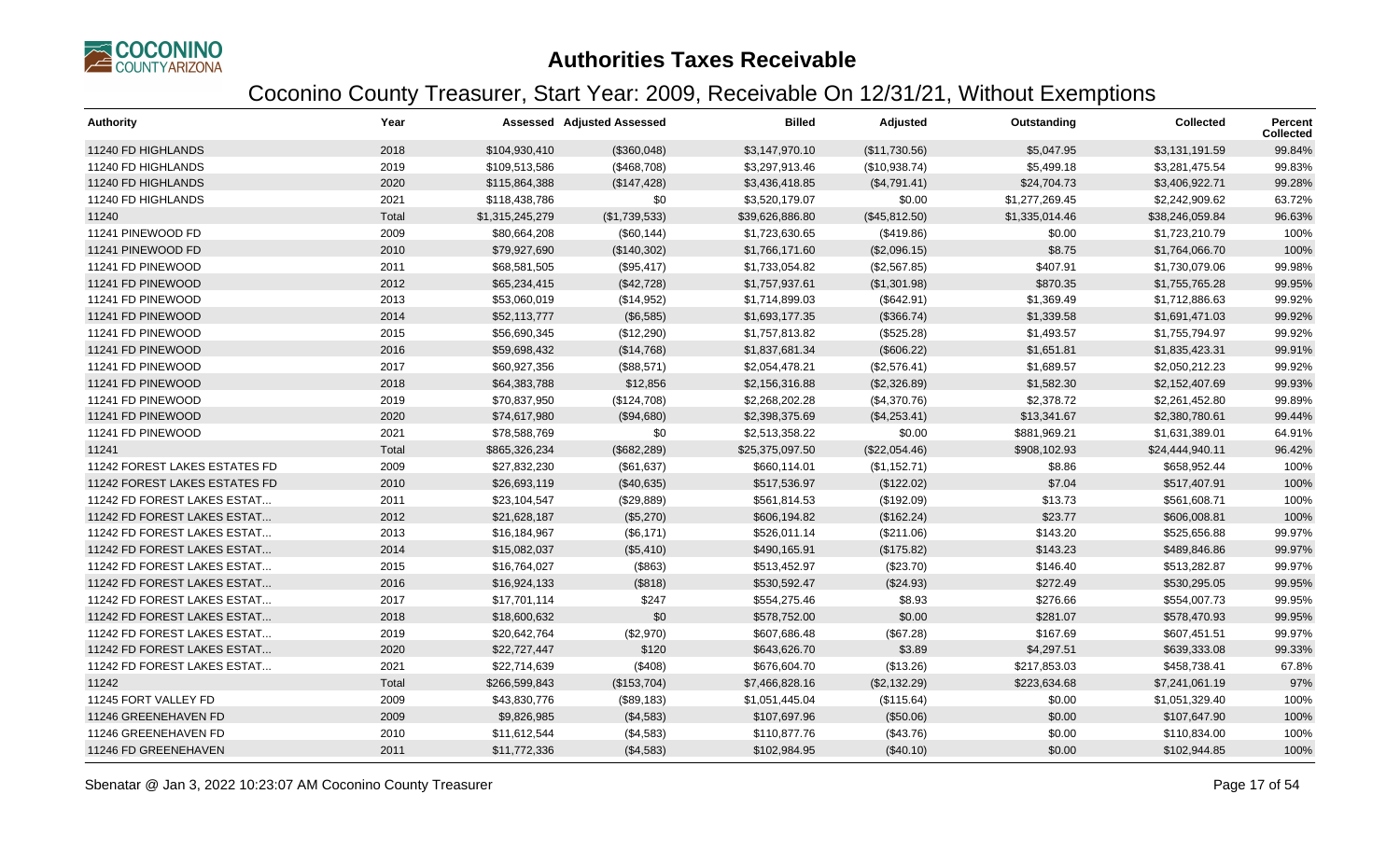

| <b>Authority</b>             | Year  |               | <b>Assessed Adjusted Assessed</b> | <b>Billed</b>  | Adjusted     | Outstanding  | <b>Collected</b> | Percent<br><b>Collected</b> |
|------------------------------|-------|---------------|-----------------------------------|----------------|--------------|--------------|------------------|-----------------------------|
| 11246 FD GREENEHAVEN         | 2012  | \$10,522,019  | (\$3,150)                         | \$102,326.91   | (\$30.63)    | \$0.00       | \$102,296.28     | 100%                        |
| 11246 FD GREENEHAVEN         | 2013  | \$8,922,876   | (\$2,983)                         | \$121,146.18   | (\$40.54)    | \$0.00       | \$121,105.64     | 100%                        |
| 11246 FD GREENEHAVEN         | 2014  | \$9,067,148   | (\$3,043)                         | \$121,363.20   | (\$40.74)    | \$0.00       | \$121,322.46     | 100%                        |
| 11246 FD GREENEHAVEN         | 2015  | \$9,084,896   | (\$2,837)                         | \$121,186.90   | (\$38.27)    | \$71.09      | \$121,077.54     | 99.94%                      |
| 11246 FD GREENEHAVEN         | 2016  | \$8,661,257   | \$0                               | \$121,145.97   | \$0.00       | \$0.00       | \$121,145.97     | 100%                        |
| 11246 FD GREENEHAVEN         | 2017  | \$8,534,348   | (\$140,047)                       | \$139,349.46   | (\$2,306.72) | \$0.00       | \$137,042.74     | 100%                        |
| 11246 FD GREENEHAVEN         | 2018  | \$8,653,735   | \$0                               | \$150,807.22   | \$0.00       | \$207.79     | \$150,599.43     | 99.86%                      |
| 11246 FD GREENEHAVEN         | 2019  | \$9,061,351   | \$0                               | \$161,552.59   | \$0.00       | \$294.19     | \$161,258.40     | 99.82%                      |
| 11246 FD GREENEHAVEN         | 2020  | \$9,040,312   | \$0                               | \$193,354.11   | \$0.00       | \$1,577.55   | \$191,776.56     | 99.18%                      |
| 11246 FD GREENEHAVEN         | 2021  | \$9,205,614   | \$0                               | \$212,460.74   | \$0.00       | \$65,511.64  | \$146,949.10     | 69.17%                      |
| 11246                        | Total | \$123,965,421 | (\$165,809)                       | \$1,766,253.95 | (\$2,590.82) | \$67,662.26  | \$1,696,000.87   | 96.16%                      |
| 11247 MORMON LAKE FD         | 2009  | \$7,808,897   | \$0                               | \$135,244.41   | \$6.19       | \$0.00       | \$135,250.60     | 100%                        |
| 11247 MORMON LAKE FD         | 2010  | \$8,033,216   | \$0                               | \$138,103.32   | \$0.00       | \$0.00       | \$138,103.32     | 100%                        |
| 11247 FD MORMON LAKE         | 2011  | \$7,048,731   | \$0                               | \$123,352.91   | \$0.00       | \$0.00       | \$123,352.91     | 100%                        |
| 11247 FD MORMON LAKE         | 2012  | \$6,642,011   | \$760                             | \$116,235.28   | \$13.28      | \$5.51       | \$116,243.05     | 100%                        |
| 11247 FD MORMON LAKE         | 2013  | \$5,390,375   | (\$28,537)                        | \$96,487.64    | (\$510.87)   | \$827.34     | \$95,149.43      | 99.14%                      |
| 11247 FD MORMON LAKE         | 2014  | \$5,415,025   | (\$28,415)                        | \$96,929.00    | (\$508.63)   | \$807.82     | \$95,612.55      | 99.16%                      |
| 11247 FD MORMON LAKE         | 2015  | \$6,242,993   | (\$31,270)                        | \$103,499.92   | (\$558.11)   | \$894.38     | \$102,047.43     | 99.13%                      |
| 11247 FD MORMON LAKE         | 2016  | \$6,468,512   | (\$45,249)                        | \$170,336.62   | (\$1,274.17) | \$1,464.70   | \$167,597.75     | 99.13%                      |
| 11247 FD MORMON LAKE         | 2017  | \$7,037,963   | \$6,060                           | \$208,382.37   | \$196.95     | \$1,848.46   | \$206,730.86     | 99.11%                      |
| 11247 FD MORMON LAKE         | 2018  | \$7,469,120   | (\$1,101)                         | \$219,040.40   | (\$35.78)    | \$2,077.34   | \$216,927.28     | 99.05%                      |
| 11247 FD MORMON LAKE         | 2019  | \$8,440,336   | \$7,733                           | \$231,314.36   | \$251.32     | \$2,680.41   | \$228,885.27     | 98.84%                      |
| 11247 FD MORMON LAKE         | 2020  | \$9,051,880   | \$0                               | \$242,377.57   | \$0.00       | \$4,217.85   | \$238,159.72     | 98.26%                      |
| 11247 FD MORMON LAKE         | 2021  | \$9,302,866   | \$0                               | \$254,702.14   | \$0.00       | \$90,527.66  | \$164,174.48     | 64.46%                      |
| 11247                        | Total | \$94,351,925  | (\$120,019)                       | \$2,136,005.94 | (\$2,419.82) | \$105,351.47 | \$2,028,234.65   | 95.06%                      |
| 11249 SHERWOOD FOREST EST FD | 2009  | \$7,457,054   | \$0                               | \$112,064.00   | \$0.00       | \$0.00       | \$112,064.00     | 100%                        |
| 11249 SHERWOOD FOREST EST FD | 2010  | \$5,560,142   | \$0                               | \$83,351.82    | \$0.00       | \$0.00       | \$83,351.82      | 100%                        |
| 11249 FD SHERWOOD FOREST EST | 2011  | \$5,610,646   | \$0                               | \$90,157.56    | \$0.00       | \$56.04      | \$90,101.52      | 99.94%                      |
| 11249 FD SHERWOOD FOREST EST | 2012  | \$4,826,809   | (\$32,853)                        | \$90,743.82    | (\$617.65)   | \$66.37      | \$90,059.80      | 99.93%                      |
| 11249 FD SHERWOOD FOREST EST | 2013  | \$3,153,297   | (\$860)                           | \$90,814.72    | (\$24.80)    | \$103.70     | \$90,686.22      | 99.89%                      |
| 11249 FD SHERWOOD FOREST EST | 2014  | \$3,607,254   | (\$22,739)                        | \$103,889.19   | (\$654.88)   | \$105.52     | \$103,128.79     | 99.9%                       |
| 11249 FD SHERWOOD FOREST EST | 2015  | \$3,706,994   | \$0                               | \$101,411.47   | \$0.00       | \$214.49     | \$101,196.98     | 99.79%                      |
| 11249 FD SHERWOOD FOREST EST | 2016  | \$3,867,797   | \$0                               | \$101,692.39   | \$0.00       | \$210.01     | \$101,482.38     | 99.79%                      |
| 11249 FD SHERWOOD FOREST EST | 2017  | \$4,064,787   | \$0                               | \$123,560.39   | \$0.00       | \$249.46     | \$123,310.93     | 99.8%                       |
| 11249 FD SHERWOOD FOREST EST | 2018  | \$5,213,341   | \$0                               | \$118,177.67   | \$0.00       | \$112.15     | \$118,065.52     | 99.91%                      |
| 11249 FD SHERWOOD FOREST EST | 2019  | \$5,853,001   | (\$2,947)                         | \$143,357.15   | (\$85.09)    | \$128.85     | \$143,143.21     | 99.91%                      |
| 11249 FD SHERWOOD FOREST EST | 2020  | \$6,448,873   | (\$3,014)                         | \$143,351.29   | (\$81.77)    | \$1,359.67   | \$141,909.85     | 99.05%                      |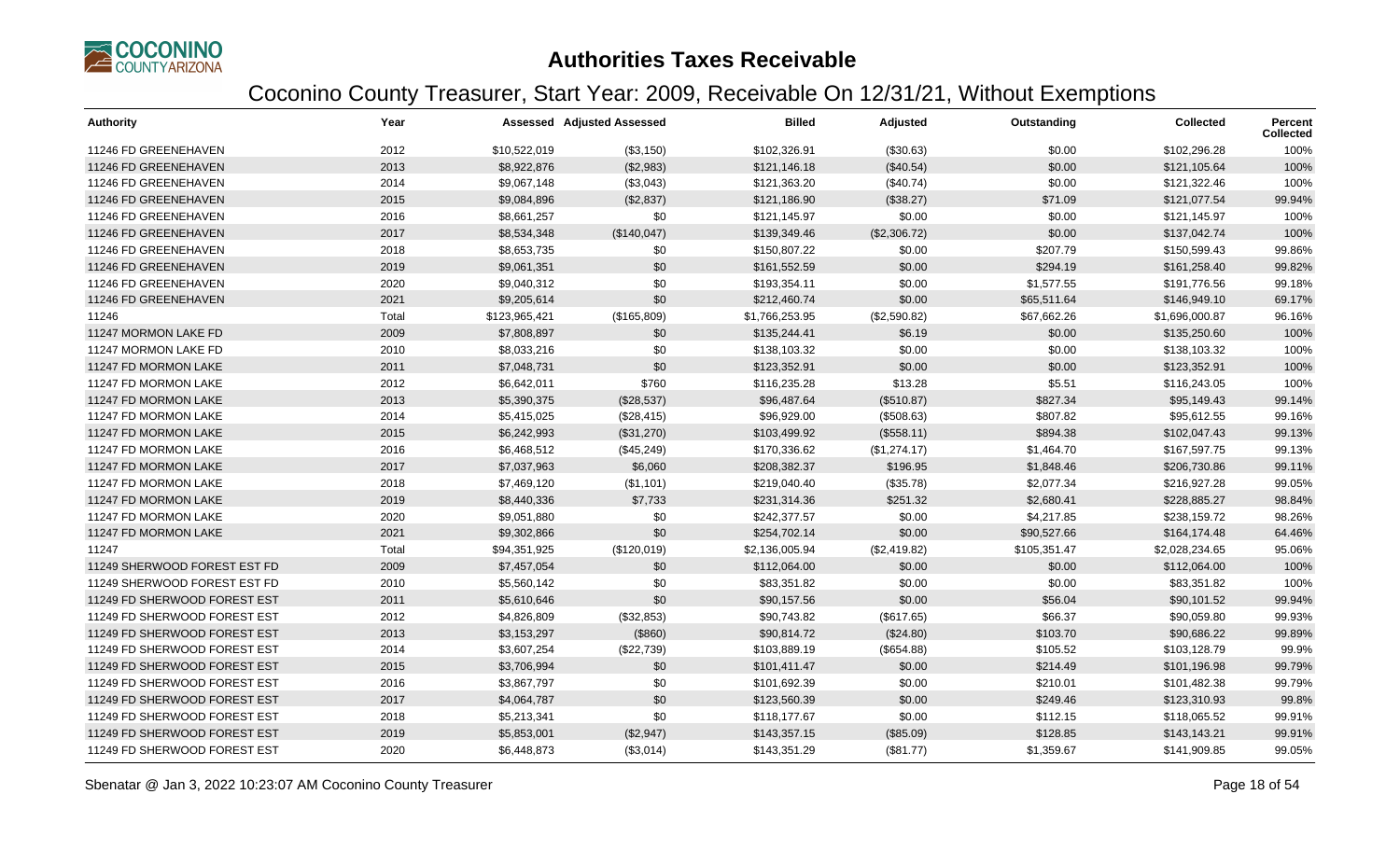

| <b>Authority</b>             | Year  |              | Assessed Adjusted Assessed | <b>Billed</b>  | Adjusted     | Outstanding | <b>Collected</b> | <b>Percent</b><br><b>Collected</b> |
|------------------------------|-------|--------------|----------------------------|----------------|--------------|-------------|------------------|------------------------------------|
| 11249 FD SHERWOOD FOREST EST | 2021  | \$6,966,581  | (\$2,938)                  | \$150,179.38   | (\$83.14)    | \$55,150.17 | \$94,946.07      | 63.26%                             |
| 11249                        | Total | \$66,336,576 | (\$65,351)                 | \$1,452,750.85 | (\$1,547.33) | \$57,756.43 | \$1,393,447.09   | 96.02%                             |
| 11250 THE WOODS FD           | 2009  | \$1,253,880  | (\$7,936)                  | \$3,874.86     | (\$10.15)    | \$0.00      | \$3,864.71       | 100%                               |
| 11250 THE WOODS FD           | 2010  | \$1,298,490  | (\$5,134)                  | \$3,551.24     | (\$14.08)    | \$0.00      | \$3,537.16       | 100%                               |
| 11250 FD THE WOODS           | 2011  | \$1,041,409  | (\$5,208)                  | \$2,811.80     | (\$14.06)    | \$9.42      | \$2,788.32       | 99.66%                             |
| 11250 FD THE WOODS           | 2012  | \$1,051,853  | \$0                        | \$3,155.52     | (\$0.02)     | \$21.18     | \$3,134.32       | 99.33%                             |
| 11250 FD THE WOODS           | 2013  | \$901,721    | \$0                        | \$3,156.04     | (\$0.02)     | \$25.21     | \$3,130.81       | 99.2%                              |
| 11250 FD THE WOODS           | 2014  | \$932,722    | \$0                        | \$3,730.90     | \$0.00       | \$29.32     | \$3,701.58       | 99.21%                             |
| 11250 FD THE WOODS           | 2015  | \$960,045    | \$0                        | \$5,647.64     | \$0.00       | \$44.69     | \$5,602.95       | 99.21%                             |
| 11250 FD THE WOODS           | 2016  | \$1,008,740  | \$0                        | \$5,901.93     | \$0.00       | \$45.39     | \$5,856.54       | 99.23%                             |
| 11250 FD THE WOODS           | 2017  | \$926,006    | \$0                        | \$5,435.51     | \$0.00       | \$46.06     | \$5,389.45       | 99.15%                             |
| 11250 FD THE WOODS           | 2018  | \$1,078,884  | \$0                        | \$7,124.02     | \$0.00       | \$58.41     | \$7,065.61       | 99.18%                             |
| 11250 FD THE WOODS           | 2019  | \$1,202,568  | \$0                        | \$10,765.43    | \$0.00       | \$84.06     | \$10,681.37      | 99.22%                             |
| 11250 FD THE WOODS           | 2020  | \$1,311,687  | \$0                        | \$11,661.25    | \$0.00       | \$86.42     | \$11,574.83      | 99.26%                             |
| 11250 FD THE WOODS           | 2021  | \$1,423,716  | \$0                        | \$12,584.87    | \$0.00       | \$3,493.77  | \$9,091.10       | 72.24%                             |
| 11250                        | Total | \$14,391,721 | (\$18,278)                 | \$79,401.01    | (\$38.33)    | \$3,943.93  | \$75,418.75      | 95.03%                             |
| 11251 KAIBAB ESTATES WEST FD | 2009  | \$4,560,143  | (\$4,925)                  | \$93,914.51    | \$90.63      | \$209.35    | \$93,795.79      | 99.78%                             |
| 11251 KAIBAB ESTATES WEST FD | 2010  | \$4,561,055  | (\$13,015)                 | \$85,125.24    | (\$109.31)   | \$231.35    | \$84,784.58      | 99.73%                             |
| 11251 FD KAIBAB ESTATES WEST | 2011  | \$3,925,420  | (\$3,418)                  | \$73,728.38    | (\$64.20)    | \$1,010.48  | \$72,653.70      | 98.63%                             |
| 11251 FD KAIBAB ESTATES WEST | 2012  | \$3,363,398  | (\$2,480)                  | \$78,965.85    | (\$58.96)    | \$1,468.70  | \$77,438.19      | 98.14%                             |
| 11251 FD KAIBAB ESTATES WEST | 2013  | \$2,866,816  | (\$12,117)                 | \$67,307.34    | (\$284.77)   | \$1,655.31  | \$65,367.26      | 97.53%                             |
| 11251 FD KAIBAB ESTATES WEST | 2014  | \$2,697,961  | (\$32,452)                 | \$63,342.58    | (\$761.91)   | \$1,556.70  | \$61,023.97      | 97.51%                             |
| 11251 FD KAIBAB ESTATES WEST | 2015  | \$3,046,071  | (\$11,082)                 | \$64,801.66    | (\$205.07)   | \$1,606.29  | \$62,990.30      | 97.51%                             |
| 11251 FD KAIBAB ESTATES WEST | 2016  | \$2,946,109  | \$5,250                    | \$64,960.05    | \$151.95     | \$1,760.74  | \$63,351.26      | 97.3%                              |
| 11251 FD KAIBAB ESTATES WEST | 2017  | \$2,899,058  | (\$5,683)                  | \$66,289.78    | (\$107.79)   | \$1,838.69  | \$64,343.30      | 97.22%                             |
| 11251 FD KAIBAB ESTATES WEST | 2018  | \$3,054,676  | (\$213)                    | \$66,651.35    | \$20.21      | \$1,929.35  | \$64,742.21      | 97.11%                             |
| 11251 FD KAIBAB ESTATES WEST | 2019  | \$3,160,063  | (\$4,247)                  | \$66,621.53    | (\$96.45)    | \$2,046.88  | \$64,478.20      | 96.92%                             |
| 11251 FD KAIBAB ESTATES WEST | 2020  | \$3,507,265  | (\$3,031)                  | \$73,061.35    | (\$71.17)    | \$3,757.14  | \$69,233.04      | 94.85%                             |
| 11251 FD KAIBAB ESTATES WEST | 2021  | \$3,559,571  | (\$3,149)                  | \$75,710.67    | (\$75.24)    | \$25,902.04 | \$49,733.39      | 65.75%                             |
| 11251                        | Total | \$44,147,606 | (\$90,562)                 | \$940,480.29   | (\$1,572.08) | \$44,973.02 | \$893,935.19     | 95.21%                             |
| 11523 BLUE RIDGE FD          | 2009  | \$50,279,403 | (\$67,014)                 | \$785,631.77   | (\$69.68)    | \$3.14      | \$785,558.95     | 100%                               |
| 11523 BLUE RIDGE FD          | 2010  | \$46,740,122 | (\$650)                    | \$843,836.09   | (\$11.75)    | \$3.63      | \$843,820.71     | 100%                               |
| 11523 FD BLUE RIDGE          | 2011  | \$39,052,155 | (\$31,938)                 | \$683,413.00   | (\$558.90)   | \$61.04     | \$682,793.06     | 99.99%                             |
| 11523 FD BLUE RIDGE          | 2012  | \$35,742,640 | \$0                        | \$625,494.29   | (\$0.23)     | \$61.78     | \$625,432.28     | 99.99%                             |
| 11523 FD BLUE RIDGE          | 2013  | \$26,555,464 | \$1,543                    | \$520,486.61   | \$29.50      | \$70.59     | \$520,445.52     | 99.99%                             |
| 11523 FD BLUE RIDGE          | 2014  | \$26,819,407 | \$523                      | \$525,660.68   | \$10.25      | \$71.81     | \$525,599.12     | 99.99%                             |
| 11523 FD BLUE RIDGE          | 2015  | \$27,866,177 | (\$2,394)                  | \$567,909.74   | (\$50.50)    | \$157.15    | \$567,702.09     | 99.97%                             |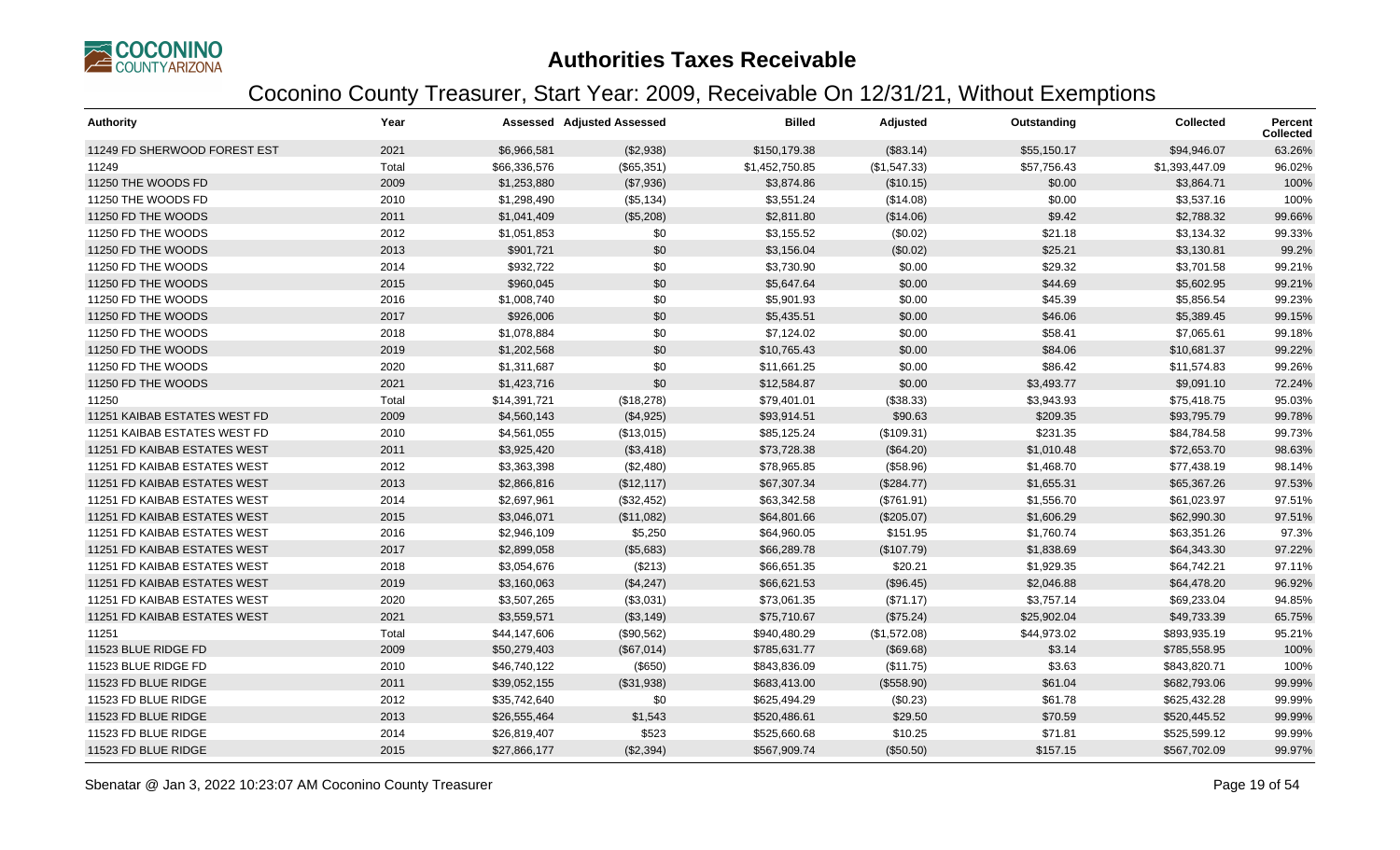

| Authority           | Year  |               | <b>Assessed Adjusted Assessed</b> | <b>Billed</b>  | Adjusted     | Outstanding  | <b>Collected</b> | Percent<br><b>Collected</b> |
|---------------------|-------|---------------|-----------------------------------|----------------|--------------|--------------|------------------|-----------------------------|
| 11523 FD BLUE RIDGE | 2016  | \$27,992,113  | \$711                             | \$605,104.54   | \$16.14      | \$171.75     | \$604,948.93     | 99.97%                      |
| 11523 FD BLUE RIDGE | 2017  | \$28,467,647  | \$661                             | \$673,817.00   | \$16.18      | \$188.06     | \$673,645.12     | 99.97%                      |
| 11523 FD BLUE RIDGE | 2018  | \$30,010,276  | \$2,173                           | \$753,526.15   | \$57.56      | \$309.57     | \$753,274.14     | 99.96%                      |
| 11523 FD BLUE RIDGE | 2019  | \$33,199,329  | \$687                             | \$821,193.18   | \$18.96      | \$328.29     | \$820,883.85     | 99.96%                      |
| 11523 FD BLUE RIDGE | 2020  | \$35,363,068  | \$1,649                           | \$939,658.47   | \$49.15      | \$2,841.39   | \$936,866.23     | 99.7%                       |
| 11523 FD BLUE RIDGE | 2021  | \$34,989,120  | \$0                               | \$992,271.90   | \$0.00       | \$312,645.17 | \$679,626.73     | 68.49%                      |
| 11523               | Total | \$443,076,921 | (\$94,049)                        | \$9,338,003.42 | (\$493.32)   | \$316,913.37 | \$9,020,596.73   | 96.61%                      |
| 11524 JUNIPINE FD   | 2009  | \$2,954,575   | \$0                               | \$60,997.82    | \$9.70       | \$6.20       | \$61,001.32      | 99.99%                      |
| 11524 JUNIPINE FD   | 2010  | \$2,794,578   | \$0                               | \$61,531.87    | \$0.00       | \$130.27     | \$61,401.60      | 99.79%                      |
| 11524 FD JUNIPINE   | 2011  | \$2,313,968   | \$16,922                          | \$61,290.00    | \$448.21     | \$96.21      | \$61,642.00      | 99.84%                      |
| 11524 FD JUNIPINE   | 2012  | \$2,289,636   | \$19,698                          | \$66,738.45    | \$572.70     | \$322.77     | \$66,988.38      | 99.52%                      |
| 11524 FD JUNIPINE   | 2013  | \$2,081,781   | \$689                             | \$67,480.66    | \$22.04      | \$466.91     | \$67,035.79      | 99.31%                      |
| 11524 FD JUNIPINE   | 2014  | \$1,321,313   | \$2,840                           | \$42,942.75    | \$92.30      | \$199.20     | \$42,835.85      | 99.54%                      |
| 11524 FD JUNIPINE   | 2015  | \$1,401,042   | \$0                               | \$42,646.33    | \$0.00       | \$191.20     | \$42,455.13      | 99.55%                      |
| 11524 FD JUNIPINE   | 2016  | \$1,338,332   | \$0                               | \$42,129.86    | \$0.00       | \$191.16     | \$41,938.70      | 99.55%                      |
| 11524 FD JUNIPINE   | 2017  | \$1,502,023   | \$8,561                           | \$44,840.65    | \$278.23     | \$196.38     | \$44,922.50      | 99.56%                      |
| 11524 FD JUNIPINE   | 2018  | \$1,558,088   | \$8,204                           | \$46,591.94    | \$266.63     | \$198.35     | \$46,660.22      | 99.58%                      |
| 11524 FD JUNIPINE   | 2019  | \$1,617,517   | \$6,412                           | \$48,449.95    | \$208.40     | \$197.73     | \$48,460.62      | 99.59%                      |
| 11524 FD JUNIPINE   | 2020  | \$1,755,021   | \$1,592                           | \$48,469.62    | \$48.43      | \$1,469.62   | \$47,048.43      | 96.97%                      |
| 11524 FD JUNIPINE   | 2021  | \$1,841,764   | \$0                               | \$48,175.16    | \$0.00       | \$18,250.56  | \$29,924.60      | 62.12%                      |
| 11524               | Total | \$24,769,638  | \$64,918                          | \$682,285.06   | \$1,946.64   | \$21,916.56  | \$662,315.14     | 96.8%                       |
| 11525 TUSAYAN FD    | 2009  | \$11,096,576  | \$0                               | \$340,645.38   | \$5.79       | \$96.27      | \$340,554.90     | 99.97%                      |
| 11525 TUSAYAN FD    | 2010  | \$11,279,874  | (\$5,625)                         | \$338,220.76   | (\$168.75)   | \$106.08     | \$337,945.93     | 99.97%                      |
| 11525 FD TUSAYAN    | 2011  | \$11,417,351  | (\$35,797)                        | \$342,520.56   | (\$1,073.92) | \$104.25     | \$341,342.39     | 99.97%                      |
| 11525 FD TUSAYAN    | 2012  | \$10,676,789  | (\$46,000)                        | \$346,995.69   | (\$1,495.25) | \$155.96     | \$345,344.48     | 99.95%                      |
| 11525 FD TUSAYAN    | 2013  | \$10,045,073  | (\$640)                           | \$326,464.88   | (\$183.34)   | \$142.19     | \$326,139.35     | 99.96%                      |
| 11525 FD TUSAYAN    | 2014  | \$10,115,586  | (\$2,992)                         | \$325,377.94   | (\$96.24)    | \$53.18      | \$325,228.52     | 99.98%                      |
| 11525 FD TUSAYAN    | 2015  | \$10,358,789  | (\$257)                           | \$325,458.28   | \$16.49      | \$55.85      | \$325,418.92     | 99.98%                      |
| 11525 FD TUSAYAN    | 2016  | \$10,382,633  | \$296,859                         | \$333,303.93   | \$9,650.93   | \$27.36      | \$342,927.50     | 99.99%                      |
| 11525 FD TUSAYAN    | 2017  | \$10,721,429  | \$286,592                         | \$345,534.16   | \$9,316.52   | \$27.75      | \$354,822.93     | 99.99%                      |
| 11525 FD TUSAYAN    | 2018  | \$12,716,931  | \$297,925                         | \$412,500.90   | \$10,427.39  | \$29.89      | \$422,898.40     | 99.99%                      |
| 11525 FD TUSAYAN    | 2019  | \$14,360,582  | \$323,640                         | \$445,089.10   | \$11,411.30  | \$26.80      | \$456,473.60     | 99.99%                      |
| 11525 FD TUSAYAN    | 2020  | \$16,330,572  | (\$33,547)                        | \$493,143.21   | (\$1,174.15) | \$68.27      | \$491,900.79     | 99.99%                      |
| 11525 FD TUSAYAN    | 2021  | \$19,688,657  | \$0                               | \$530,079.80   | \$0.00       | \$196,288.93 | \$333,790.87     | 62.97%                      |
| 11525               | Total | \$159,190,842 | \$1,080,158                       | \$4,905,334.59 | \$36,636.77  | \$197,182.78 | \$4,744,788.58   | 96.01%                      |
| 11526 PONDEROSA FD  | 2009  | \$32,041,190  | (\$32,475)                        | \$498,186.62   | (\$84.22)    | \$0.00       | \$498,102.40     | 100%                        |
| 11526 PONDEROSA FD  | 2010  | \$29,786,177  | (\$359,491)                       | \$514,985.37   | (\$535.84)   | \$2.50       | \$514,447.03     | 100%                        |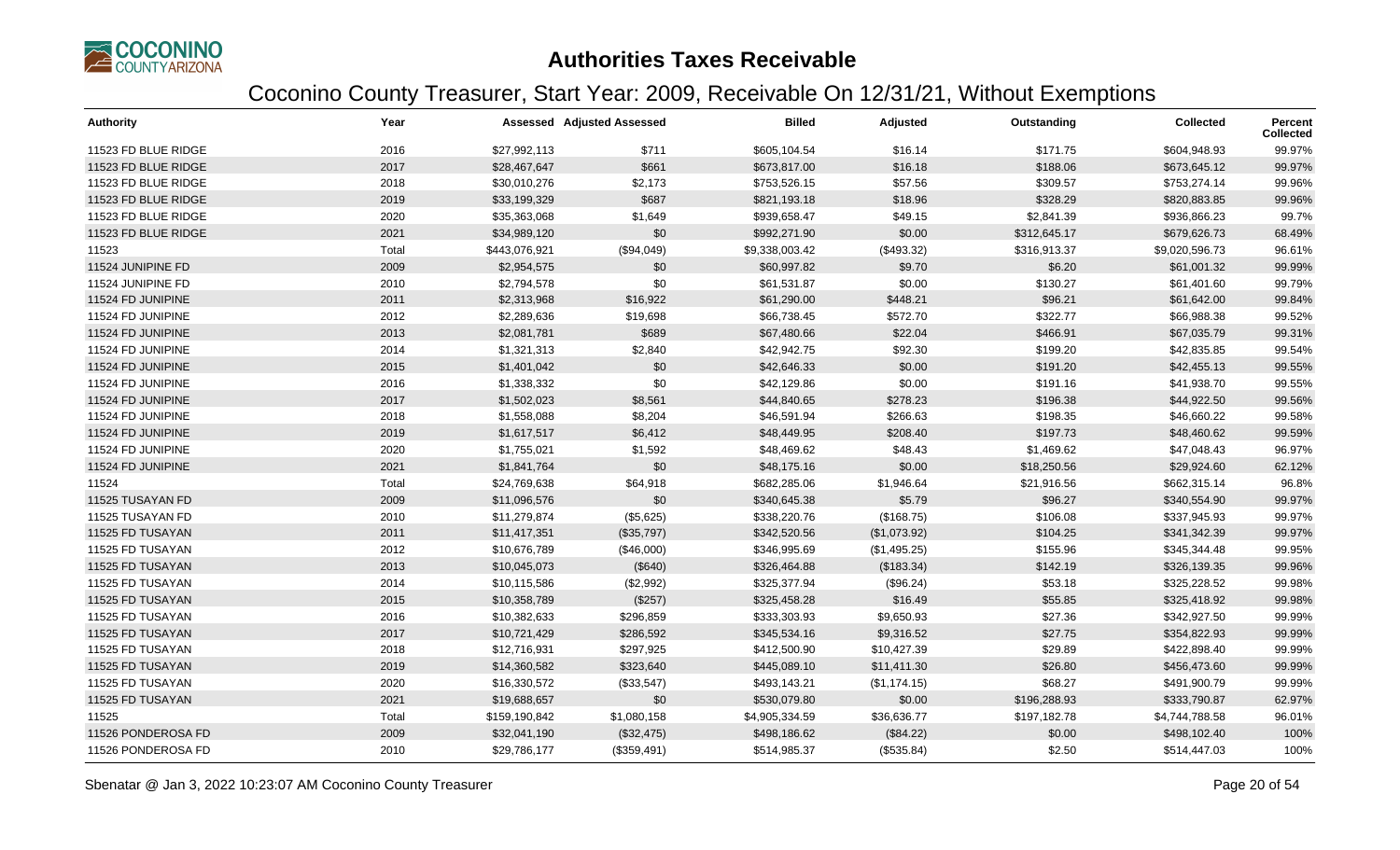

| <b>Authority</b>          | Year  |               | <b>Assessed Adjusted Assessed</b> | <b>Billed</b>  | Adjusted     | Outstanding  | <b>Collected</b> | Percent<br><b>Collected</b> |
|---------------------------|-------|---------------|-----------------------------------|----------------|--------------|--------------|------------------|-----------------------------|
| 11526 FD PONDEROSA        | 2011  | \$27,334,126  | (\$64,317)                        | \$472,880.15   | (\$1,130.79) | \$424.91     | \$471,324.45     | 99.91%                      |
| 11526 FD PONDEROSA        | 2012  | \$28,687,837  | \$1,460                           | \$496,299.10   | \$8.89       | \$464.29     | \$495,843.70     | 99.91%                      |
| 11526 FD PONDEROSA        | 2013  | \$22,574,572  | (\$5,699)                         | \$553,077.57   | (\$169.35)   | \$761.66     | \$552,146.56     | 99.86%                      |
| 11526 FD PONDEROSA        | 2014  | \$21,626,981  | \$26,189                          | \$529,860.37   | \$641.63     | \$771.49     | \$529,730.51     | 99.85%                      |
| 11526 FD PONDEROSA        | 2015  | \$21,812,298  | (\$45,292)                        | \$526,435.02   | (\$1,108.77) | \$876.64     | \$524,449.61     | 99.83%                      |
| 11526 FD PONDEROSA        | 2016  | \$22,563,325  | \$9,137                           | \$575,382.02   | \$317.18     | \$818.08     | \$574,881.12     | 99.86%                      |
| 11526 FD PONDEROSA        | 2017  | \$25,059,760  | \$115,695                         | \$652,131.45   | \$3,308.87   | \$562.05     | \$654,878.27     | 99.91%                      |
| 11526 FD PONDEROSA        | 2018  | \$28,249,945  | \$6,945                           | \$740,388.51   | \$213.89     | \$496.12     | \$740,106.28     | 99.93%                      |
| 11526 FD PONDEROSA        | 2019  | \$31,943,771  | (\$120,210)                       | \$791,595.22   | (\$3,702.48) | \$627.65     | \$787,265.09     | 99.92%                      |
| 11526 FD PONDEROSA        | 2020  | \$35,939,725  | \$5,695                           | \$882,756.88   | \$175.40     | \$7,881.15   | \$875,051.13     | 99.11%                      |
| 11526 FD PONDEROSA        | 2021  | \$41,631,577  | \$0                               | \$1,097,897.29 | \$0.00       | \$407,116.89 | \$690,780.40     | 62.92%                      |
| 11526                     | Total | \$369,251,284 | (\$462,363)                       | \$8,331,875.57 | (\$2,065.59) | \$420,803.43 | \$7,909,006.55   | 94.95%                      |
| 11527 WESTWOOD ESTATES FD | 2009  | \$5,124,922   | \$0                               | \$81,992.59    | \$0.00       | \$0.00       | \$81,992.59      | 100%                        |
| 11527 WESTWOOD ESTATES FD | 2010  | \$4,902,149   | \$0                               | \$80,885.96    | \$0.00       | \$0.00       | \$80,885.96      | 100%                        |
| 11527 FD WESTWOOD ESTATES | 2011  | \$4,467,285   | \$0                               | \$73,710.16    | \$0.00       | \$0.00       | \$73,710.16      | 100%                        |
| 11527 FD WESTWOOD ESTATES | 2012  | \$4,364,131   | \$0                               | \$86,846.19    | \$0.00       | \$0.00       | \$86,846.19      | 100%                        |
| 11527 FD WESTWOOD ESTATES | 2013  | \$3,098,801   | \$0                               | \$62,285.83    | \$0.00       | \$0.00       | \$62,285.83      | 100%                        |
| 11527 FD WESTWOOD ESTATES | 2014  | \$2,902,830   | \$0                               | \$69,667.97    | \$0.00       | \$0.00       | \$69,667.97      | 100%                        |
| 11527 FD WESTWOOD ESTATES | 2015  | \$3,055,374   | \$0                               | \$51,940.80    | \$0.00       | \$0.00       | \$51,940.80      | 100%                        |
| 11527 FD WESTWOOD ESTATES | 2016  | \$3,070,972   | (\$354)                           | \$61,176.25    | (\$7.11)     | \$0.00       | \$61,169.14      | 100%                        |
| 11527 FD WESTWOOD ESTATES | 2017  | \$3,790,732   | \$0                               | \$55,103.07    | \$0.00       | \$0.00       | \$55,103.07      | 100%                        |
| 11527 FD WESTWOOD ESTATES | 2018  | \$4,001,577   | \$0                               | \$60,218.90    | \$0.00       | \$0.00       | \$60,218.90      | 100%                        |
| 11527 FD WESTWOOD ESTATES | 2019  | \$4,360,178   | \$0                               | \$67,776.82    | \$0.00       | \$0.00       | \$67,776.82      | 100%                        |
| 11527 FD WESTWOOD ESTATES | 2020  | \$4,718,309   | \$0                               | \$72,341.81    | \$0.00       | \$0.00       | \$72,341.81      | 100%                        |
| 11527 FD WESTWOOD ESTATES | 2021  | \$4,788,420   | \$0                               | \$69,347.66    | \$0.00       | \$21,249.69  | \$48,097.97      | 69.36%                      |
| 11527                     | Total | \$52,645,680  | (\$354)                           | \$893,294.01   | (\$7.11)     | \$21,249.69  | \$872,037.21     | 97.62%                      |
| 11528 FLAGSTAFF RANCH FD  | 2009  | \$19,034,534  | (\$53,285)                        | \$418,755.17   | (\$345.06)   | \$0.00       | \$418,410.11     | 100%                        |
| 11528 FLAGSTAFF RANCH FD  | 2010  | \$15,901,227  | (\$87,189)                        | \$387,978.34   | (\$523.79)   | \$0.00       | \$387,454.55     | 100%                        |
| 11528 FD FLAGSTAFF RANCH  | 2011  | \$10,503,016  | \$0                               | \$341,348.38   | \$0.00       | \$0.00       | \$341,348.38     | 100%                        |
| 11528 FD FLAGSTAFF RANCH  | 2012  | \$8,943,019   | \$0                               | \$227,152.79   | \$0.00       | \$0.00       | \$227,152.79     | 100%                        |
| 11528 FD FLAGSTAFF RANCH  | 2013  | \$6,334,264   | \$0                               | \$162,157.01   | (\$0.01)     | \$0.00       | \$162,157.00     | 100%                        |
| 11528 FD FLAGSTAFF RANCH  | 2014  | \$6,264,669   | \$0                               | \$134,690.23   | \$0.00       | \$0.00       | \$134,690.23     | 100%                        |
| 11528 FD FLAGSTAFF RANCH  | 2015  | \$7,022,270   | (\$5,490)                         | \$197,309.99   | \$0.00       | \$0.00       | \$197,309.99     | 100%                        |
| 11528 FD FLAGSTAFF RANCH  | 2016  | \$8,392,861   | \$3,091                           | \$232,066.12   | \$100.44     | \$0.00       | \$232,166.56     | 100%                        |
| 11528 FD FLAGSTAFF RANCH  | 2017  | \$10,439,851  | \$1,798                           | \$256,994.27   | \$58.44      | \$0.00       | \$257,052.71     | 100%                        |
| 11528 FD FLAGSTAFF RANCH  | 2018  | \$12,033,506  | \$4,623                           | \$284,903.87   | \$150.25     | \$0.00       | \$285,054.12     | 100%                        |
| 11528 FD FLAGSTAFF RANCH  | 2019  | \$13,732,763  | \$6,030                           | \$329,099.97   | \$195.98     | \$0.00       | \$329,295.95     | 100%                        |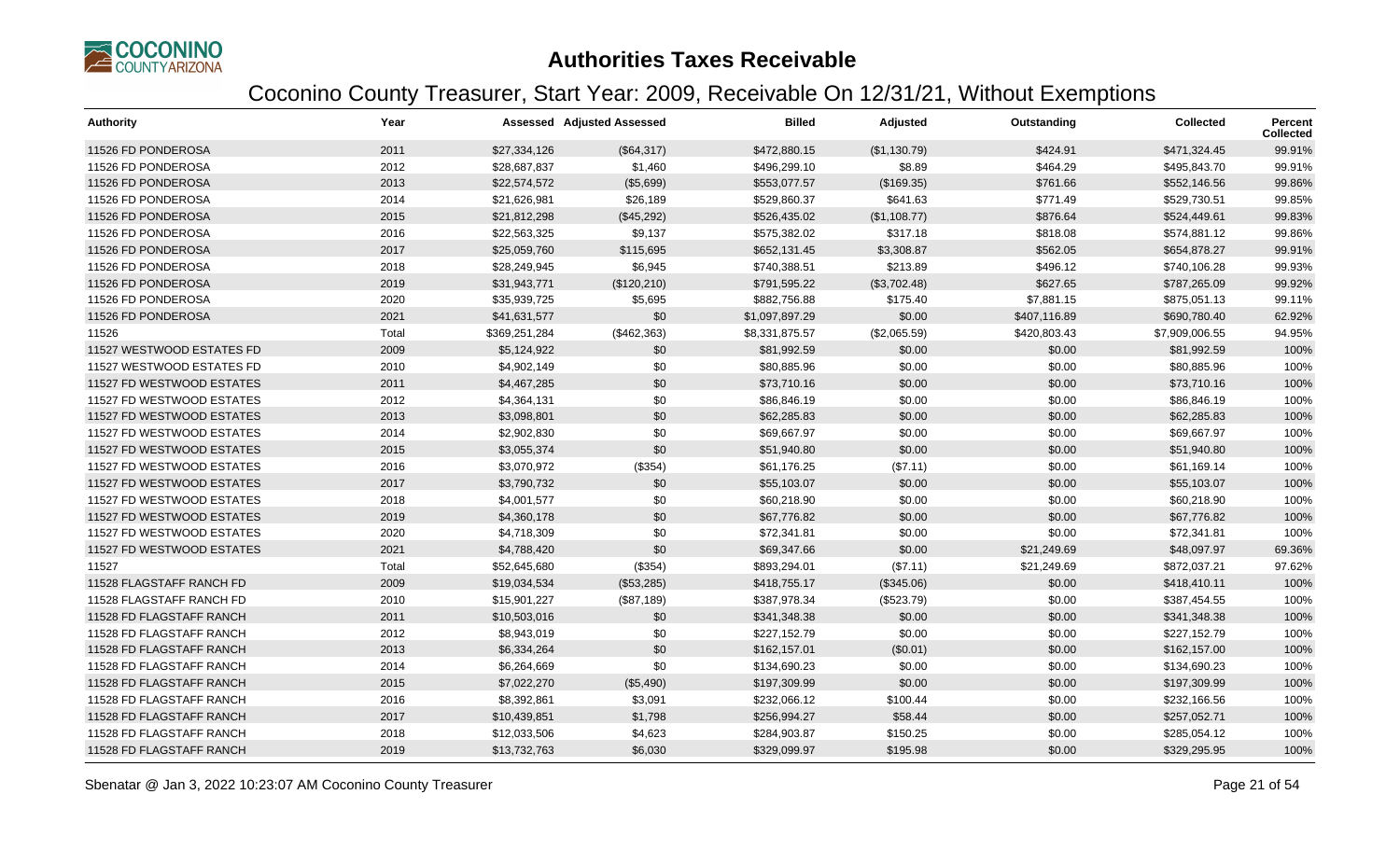

| <b>Authority</b>              | Year  |                  | Assessed Adjusted Assessed | <b>Billed</b>   | Adjusted      | Outstanding  | <b>Collected</b> | Percent<br><b>Collected</b> |
|-------------------------------|-------|------------------|----------------------------|-----------------|---------------|--------------|------------------|-----------------------------|
| 11528 FD FLAGSTAFF RANCH      | 2020  | \$15,349,305     | \$9,707                    | \$307,862.50    | \$265.98      | \$976.03     | \$307,152.45     | 99.68%                      |
| 11528 FD FLAGSTAFF RANCH      | 2021  | \$16,595,401     | \$0                        | \$301,598.60    | \$0.00        | \$98,131.23  | \$203,467.37     | 67.46%                      |
| 11528                         | Total | \$150,546,686    | (\$120,715)                | \$3,581,917.24  | (\$97.77)     | \$99,107.26  | \$3,482,712.21   | 97.23%                      |
| 11529 LOCKETT RANCHES FIRE    | 2009  | \$16,092,455     | \$0                        | \$220,371.25    | \$0.00        | \$0.00       | \$220,371.25     | 100%                        |
| 11529 LOCKETT RANCHES FIRE    | 2010  | \$15,398,243     | \$0                        | \$206,323.70    | \$0.00        | \$0.00       | \$206,323.70     | 100%                        |
| 11529 FD LOCKETT RANCHES      | 2011  | \$13,211,045     | \$0                        | \$7,926.62      | \$0.00        | \$0.00       | \$7,926.62       | 100%                        |
| 11529 FD LOCKETT RANCHES      | 2012  | \$11,464,547     | \$0                        | \$115,791.95    | \$0.00        | \$0.00       | \$115,791.95     | 100%                        |
| 11529 FD LOCKETT RANCHES      | 2013  | \$9,202,946      | \$0                        | \$138,044.21    | \$0.00        | \$0.00       | \$138,044.21     | 100%                        |
| 11529 FD LOCKETT RANCHES      | 2014  | \$8,414,631      | \$0                        | \$141,365.69    | \$0.00        | \$0.00       | \$141,365.69     | 100%                        |
| 11529 FD LOCKETT RANCHES      | 2015  | \$9,013,333      | (\$1,482)                  | \$138,805.14    | (\$23.25)     | \$0.00       | \$138,781.89     | 100%                        |
| 11529 FD LOCKETT RANCHES      | 2016  | \$9,233,633      | (\$1,433)                  | \$144,918.84    | (\$22.93)     | \$0.00       | \$144,895.91     | 100%                        |
| 11529 FD LOCKETT RANCHES      | 2017  | \$10,428,535     | (\$1,211)                  | \$156,455.13    | (\$19.75)     | \$0.00       | \$156,435.38     | 100%                        |
| 11529 FD LOCKETT RANCHES      | 2018  | \$11,719,024     | (\$4,532)                  | \$152,092.64    | (\$67.98)     | \$0.00       | \$152,024.66     | 100%                        |
| 11529 FD LOCKETT RANCHES      | 2019  | \$12,381,901     | (\$5,985)                  | \$152,054.69    | (\$83.77)     | \$0.00       | \$151,970.92     | 100%                        |
| 11529 FD LOCKETT RANCHES      | 2020  | \$13,179,860     | \$0                        | \$154,470.87    | \$0.00        | \$0.00       | \$154,470.87     | 100%                        |
| 11529 FD LOCKETT RANCHES      | 2021  | \$13,401,026     | \$0                        | \$189,201.71    | \$0.00        | \$69,109.93  | \$120,091.78     | 63.47%                      |
| 11529                         | Total | \$153,141,179    | (\$14,643)                 | \$1,917,822.44  | (\$217.68)    | \$69,109.93  | \$1,848,494.83   | 96.4%                       |
| 11900 FIRE DISTRICT ASSISTA   | 2009  | \$2,127,799,723  | (\$4,970,582)              | \$1,948,491.69  | \$1,487.49    | \$428.83     | \$1,949,550.35   | 99.98%                      |
| 11900 FIRE DISTRICT ASSISTA   | 2010  | \$2,056,578,525  | (\$14,962,869)             | \$1,906,681.23  | (\$12,315.35) | \$566.79     | \$1,893,799.09   | 99.97%                      |
| 11900 FD ASSISTANCE FUND      | 2011  | \$1,836,493,334  | (\$7,751,039)              | \$1,809,921.61  | (\$7,683.31)  | \$1,369.60   | \$1,800,868.70   | 99.92%                      |
| 11900 FD ASSISTANCE FUND      | 2012  | \$1,758,991,343  | (\$8,166,683)              | \$1,759,019.75  | (\$8,236.27)  | \$1,576.11   | \$1,749,207.37   | 99.91%                      |
| 11900 FD ASSISTANCE FUND      | 2013  | \$1,531,349,420  | (\$5,638,383)              | \$1,531,347.91  | (\$5,846.82)  | \$1,896.83   | \$1,523,604.26   | 99.88%                      |
| 11900 FD ASSISTANCE FUND      | 2014  | \$1,528,131,272  | (\$1,845,337)              | \$1,528,130.42  | (\$1,845.38)  | \$1,959.90   | \$1,524,325.14   | 99.87%                      |
| 11900 FD ASSISTANCE FUND      | 2015  | \$1,601,434,510  | (\$2,768,379)              | \$1,539,485.42  | (\$2,432.90)  | \$2,097.66   | \$1,534,954.86   | 99.86%                      |
| 11900 FD ASSISTANCE FUND      | 2016  | \$1,677,453,437  | (\$12,513,851)             | \$1,579,622.18  | (\$9,589.36)  | \$2,239.51   | \$1,567,793.31   | 99.86%                      |
| 11900 FD ASSISTANCE FUND      | 2017  | \$1,812,240,672  | (\$11,357,865)             | \$1,655,714.88  | (\$10,710.65) | \$2,409.51   | \$1,642,594.72   | 99.85%                      |
| 11900 FD ASSISTANCE FUND      | 2018  | \$1,944,597,023  | (\$9,337,385)              | \$1,733,433.47  | (\$8,928.61)  | \$2,804.29   | \$1,721,700.57   | 99.84%                      |
| 11900 FD ASSISTANCE FUND      | 2019  | \$2,081,957,141  | (\$13,401,851)             | \$1,833,563.38  | (\$13,658.84) | \$3,045.59   | \$1,816,858.95   | 99.83%                      |
| 11900 FD ASSISTANCE FUND      | 2020  | \$2,260,817,288  | (\$11,972,488)             | \$1,932,417.27  | (\$11,767.63) | \$12,258.93  | \$1,908,390.71   | 99.36%                      |
| 11900 FD ASSISTANCE FUND      | 2021  | \$2,332,253,855  | (\$340,771)                | \$1,985,130.67  | (\$341.04)    | \$725,587.20 | \$1,259,202.43   | 63.44%                      |
| 11900                         | Total | \$24,550,097,543 | (\$105,027,483)            | \$22,742,959.88 | (\$91,868.67) | \$758,240.75 | \$21,892,850.46  | 96.65%                      |
| 14900 COCONINO CO LIBRARY D   | 2009  | \$2,127,799,723  | (\$4,970,582)              | \$5,101,858.09  | \$3,894.83    | \$1,122.81   | \$5,104,630.11   | 99.98%                      |
| 14900 COCONINO CO LIBRARY D   | 2010  | \$2,056,578,525  | (\$14,962,869)             | \$4,879,042.63  | (\$31,514.00) | \$1,450.39   | \$4,846,078.24   | 99.97%                      |
| <b>14900 LIBRARY DISTRICT</b> | 2011  | \$1,836,493,334  | (\$7,751,039)              | \$4,344,913.17  | (\$18,444.57) | \$3,287.91   | \$4,323,180.69   | 99.92%                      |
| <b>14900 LIBRARY DISTRICT</b> | 2012  | \$1,758,991,343  | (\$8,166,683)              | \$4,163,599.78  | (\$19,495.24) | \$3,730.78   | \$4,140,373.76   | 99.91%                      |
| <b>14900 LIBRARY DISTRICT</b> | 2013  | \$1,531,349,420  | (\$5,638,383)              | \$3,914,125.27  | (\$14,944.46) | \$4,848.36   | \$3,894,332.45   | 99.88%                      |
| <b>14900 LIBRARY DISTRICT</b> | 2014  | \$1,528,131,272  | (\$1,845,337)              | \$3,905,901.40  | (\$4,716.83)  | \$5,009.60   | \$3,896,174.97   | 99.87%                      |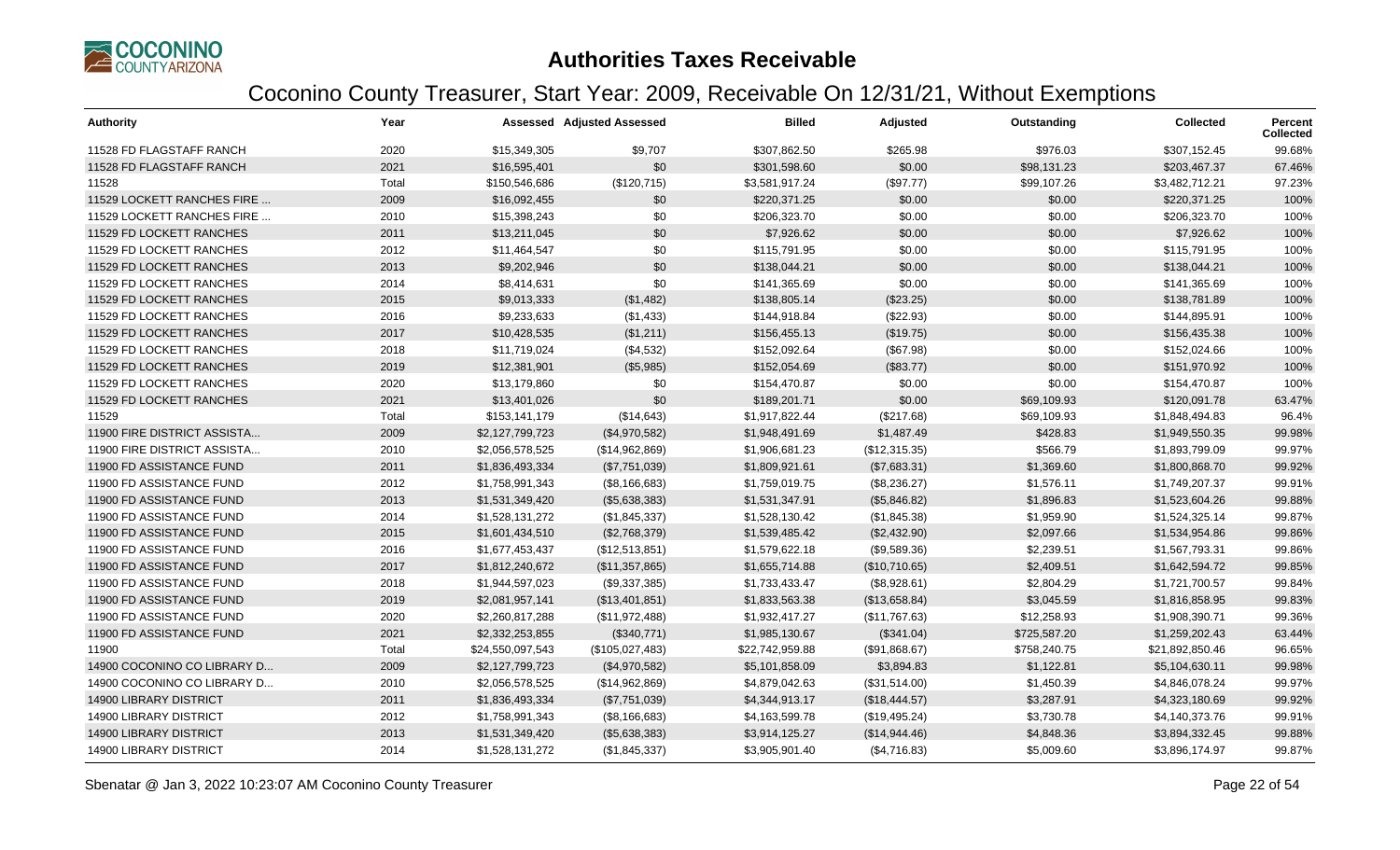

| <b>Authority</b>              | Year  |                  | <b>Assessed Adjusted Assessed</b> | <b>Billed</b>   | Adjusted       | Outstanding    | <b>Collected</b> | <b>Percent</b><br><b>Collected</b> |
|-------------------------------|-------|------------------|-----------------------------------|-----------------|----------------|----------------|------------------|------------------------------------|
| <b>14900 LIBRARY DISTRICT</b> | 2015  | \$1,601,434,510  | (\$2,768,379)                     | \$3,934,924.74  | (\$6,218.56)   | \$5,361.74     | \$3,923,344.44   | 99.86%                             |
| <b>14900 LIBRARY DISTRICT</b> | 2016  | \$1,677,453,437  | (\$12,513,851)                    | \$4,037,514.29  | (\$24,510.36)  | \$5,724.17     | \$4,007,279.76   | 99.86%                             |
| <b>14900 LIBRARY DISTRICT</b> | 2017  | \$1,812,240,672  | (\$11,357,865)                    | \$4,232,007.32  | (\$27,376.32)  | \$6,158.65     | \$4,198,472.35   | 99.85%                             |
| <b>14900 LIBRARY DISTRICT</b> | 2018  | \$1,944,597,023  | (\$9,337,385)                     | \$4,430,656.06  | (\$22,821.42)  | \$7,167.82     | \$4,400,666.82   | 99.84%                             |
| <b>14900 LIBRARY DISTRICT</b> | 2019  | \$2,081,957,141  | (\$13,401,851)                    | \$4,686,588.07  | (\$34,912.05)  | \$7,784.57     | \$4,643,891.45   | 99.83%                             |
| <b>14900 LIBRARY DISTRICT</b> | 2020  | \$2,260,817,288  | (\$11,972,488)                    | \$4,939,258.46  | (\$30,078.00)  | \$31,333.86    | \$4,877,846.60   | 99.36%                             |
| <b>14900 LIBRARY DISTRICT</b> | 2021  | \$2,332,253,855  | (\$340,771)                       | \$5,073,994.03  | (\$871.72)     | \$1,854,600.93 | \$3,218,521.38   | 63.44%                             |
| 14900                         | Total | \$24,550,097,543 | (\$105,027,483)                   | \$57,644,383.31 | (\$232,008.70) | \$1,937,581.59 | \$55,474,793.02  | 96.63%                             |
| 15000 COCONINO COUNTY FCD #   | 2009  | \$0              | \$0                               | \$1,961,279.66  | (\$1,631.07)   | \$421.66       | \$1,959,226.93   | 99.98%                             |
| 15000 COCONINO COUNTY FCD #   | 2010  | \$0              | \$0                               | \$1,849,809.06  | (\$3,421.84)   | \$642.82       | \$1,845,744.40   | 99.97%                             |
| 15000 FLOOD CONTROL DIST      | 2011  | \$0              | \$0                               | \$3,172,190.62  | (\$3,271.64)   | \$2,934.02     | \$3,165,984.96   | 99.91%                             |
| 15000 FLOOD CONTROL DIST      | 2012  | \$0              | \$0                               | \$2,959,706.38  | (\$2,099.69)   | \$3,225.34     | \$2,954,381.35   | 99.89%                             |
| 15000 FLOOD CONTROL DIST      | 2013  | \$0              | \$0                               | \$2,468,505.92  | (\$4,050.72)   | \$3,819.66     | \$2,460,635.54   | 99.85%                             |
| 15000 FLOOD CONTROL DIST      | 2014  | \$0              | \$0                               | \$2,426,088.40  | (\$1,245.82)   | \$3,442.65     | \$2,421,399.93   | 99.86%                             |
| 15000 FLOOD CONTROL DIST      | 2015  | \$0              | \$80                              | \$2,446,776.96  | (\$1,681.48)   | \$3,818.80     | \$2,441,276.68   | 99.84%                             |
| 15000 FLOOD CONTROL DIST      | 2016  | \$0              | \$75                              | \$2,493,594.98  | (\$2,409.02)   | \$3,938.64     | \$2,487,247.32   | 99.84%                             |
| 15000 FLOOD CONTROL DIST      | 2017  | \$0              | \$0                               | \$2,608,872.56  | (\$3,176.78)   | \$3,957.77     | \$2,601,738.01   | 99.85%                             |
| 15000 FLOOD CONTROL DIST      | 2018  | \$0              | \$0                               | \$2,712,668.14  | (\$4,892.46)   | \$2,950.96     | \$2,704,824.72   | 99.89%                             |
| 15000 FLOOD CONTROL DIST      | 2019  | \$0              | \$0                               | \$3,631,636.00  | (\$4,965.30)   | \$3,673.06     | \$3,622,997.64   | 99.9%                              |
| 15000 FLOOD CONTROL DIST      | 2020  | \$0              | \$0                               | \$3,857,431.90  | (\$5,135.00)   | \$19,132.96    | \$3,833,163.94   | 99.5%                              |
| 15000 FLOOD CONTROL DIST      | 2021  | \$0              | \$0                               | \$4,698,597.02  | (\$466.38)     | \$1,703,957.86 | \$2,994,172.78   | 63.73%                             |
| 15000                         | Total | \$0              | \$155                             | \$37,287,157.60 | (\$38,447.20)  | \$1,755,916.20 | \$35,492,794.20  | 95.29%                             |
| 17250 FOREST LAKES ESTATES    | 2009  | \$27,388,401     | (\$61,637)                        | \$379,905.35    | (\$674.13)     | \$5.18         | \$379,226.04     | 100%                               |
| 17250 FOREST LAKES ESTATES    | 2010  | \$26,198,891     | (\$39,637)                        | \$358,997.70    | (\$72.52)      | \$4.98         | \$358,920.20     | 100%                               |
| 17250 WID FOREST LAKES ESTA   | 2011  | \$22,569,484     | (\$29,889)                        | \$315,972.84    | (\$110.56)     | \$7.90         | \$315,854.38     | 100%                               |
| 17250 WID-FOREST LAKES ESTA   | 2012  | \$21,138,571     | (\$5,270)                         | \$288,308.98    | (\$78.95)      | \$11.57        | \$288,218.46     | 100%                               |
| 17250 WID-FOREST LAKES ESTA   | 2013  | \$15,802,546     | (\$6,171)                         | \$252,840.60    | (\$103.91)     | \$71.48        | \$252.665.21     | 99.97%                             |
| 17250 WID-FOREST LAKES ESTA   | 2014  | \$14,722,580     | (\$2,826)                         | \$245,263.29    | (\$47.08)      | \$73.41        | \$245,142.80     | 99.97%                             |
| 17250 WID-FOREST LAKES ESTA   | 2015  | \$16,373,982     | (\$863)                           | \$254,823.64    | (\$12.02)      | \$74.29        | \$254,737.33     | 99.97%                             |
| 17250 WID-FOREST LAKES ESTA   | 2016  | \$16,575,884     | (\$818)                           | \$270,620.89    | (\$12.97)      | \$141.74       | \$270,466.18     | 99.95%                             |
| 17250 WID-FOREST LAKES ESTA   | 2017  | \$17,348,742     | (\$387)                           | \$272,279.86    | (\$5.84)       | \$138.52       | \$272,135.50     | 99.95%                             |
| 17250 WID-FOREST LAKES ESTA   | 2018  | \$18,220,911     | \$0                               | \$297,735.05    | \$0.00         | \$147.39       | \$297,587.66     | 99.95%                             |
| 17250 WID-FOREST LAKES ESTA   | 2019  | \$20,227,968     | (\$6,510)                         | \$318,975.77    | (\$97.53)      | \$89.70        | \$318,788.54     | 99.97%                             |
| 17250 WID-FOREST LAKES ESTA   | 2020  | \$22,286,991     | \$0                               | \$311,064.82    | \$0.00         | \$2,116.23     | \$308,948.59     | 99.32%                             |
| 17250 WID-FOREST LAKES ESTA   | 2021  | \$22,269,585     | (\$408)                           | \$360,058.48    | (\$7.19)       | \$116,334.15   | \$243,717.14     | 67.69%                             |
| 17250                         | Total | \$261,124,536    | (\$154, 416)                      | \$3,926,847.27  | (\$1,222.70)   | \$119,216.54   | \$3,806,408.03   | 96.96%                             |
| 20001SD FLAG DWTN REV DIST    | 2014  | \$7,892,200      | \$0                               | \$0.00          | \$0.00         | \$0.00         | \$0.00           | N/A                                |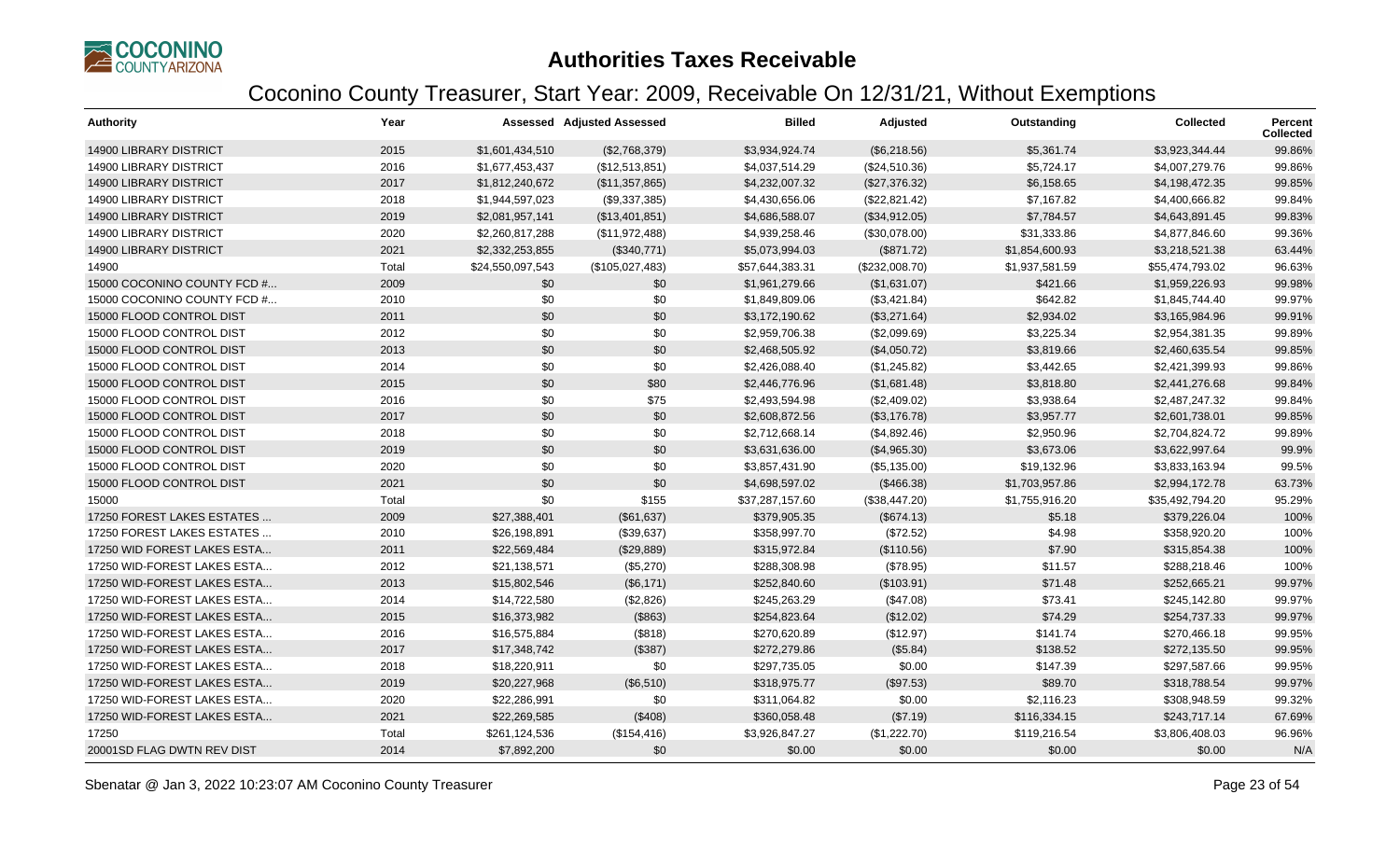

| <b>Authority</b>              | Year  |                 | <b>Assessed Adjusted Assessed</b> | <b>Billed</b> | Adjusted | Outstanding | <b>Collected</b> | <b>Percent</b><br><b>Collected</b> |
|-------------------------------|-------|-----------------|-----------------------------------|---------------|----------|-------------|------------------|------------------------------------|
| 20001SD FLAG DWTN REV DIST    | 2015  | \$8,066,973     | \$0                               | \$0.00        | \$0.00   | \$0.00      | \$0.00           | N/A                                |
| 20001SD FLAG DWTN REV DIST    | 2016  | \$9,212,639     | \$0                               | \$0.00        | \$0.00   | \$0.00      | \$0.00           | N/A                                |
| 20001SD FLAG DWTN REV DIST    | 2017  | \$10,026,368    | \$0                               | \$0.00        | \$0.00   | \$0.00      | \$0.00           | N/A                                |
| 20001SD FLAG DWTN REV DIST    | 2018  | \$12,520,837    | \$0                               | \$0.00        | \$0.00   | \$0.00      | \$0.00           | N/A                                |
| 20001SD FLAG DWTN REV DIST    | 2019  | \$13,224,360    | \$0                               | \$0.00        | \$0.00   | \$0.00      | \$0.00           | N/A                                |
| 20001SD FLAG DWTN REV DIST    | 2020  | \$15,034,511    | \$0                               | \$0.00        | \$0.00   | \$0.00      | \$0.00           | N/A                                |
| 20001SD FLAG DWTN REV DIST    | 2021  | \$15,604,069    | \$0                               | \$0.00        | \$0.00   | \$0.00      | \$0.00           | N/A                                |
| 20001SD                       | Total | \$91,581,957    | \$0                               | \$0.00        | \$0.00   | \$0.00      | \$0.00           | N/A                                |
| 23900 NAVAJO INDIAN RESERVA   | 2009  | \$108,200,411   | (\$16,081)                        | \$0.00        | \$0.00   | \$0.00      | \$0.00           | N/A                                |
| 23900 NAVAJO INDIAN RESERVA   | 2010  | \$107,207,530   | (\$2,901,636)                     | \$0.00        | \$0.00   | \$0.00      | \$0.00           | N/A                                |
| 23900 RES NAVAJO INDIAN       | 2011  | \$100,166,827   | (\$892,096)                       | \$0.00        | \$0.00   | \$0.00      | \$0.00           | N/A                                |
| 23900 RES NAVAJO INDIAN       | 2012  | \$101,302,452   | (\$1,665,017)                     | \$0.00        | \$0.00   | \$0.00      | \$0.00           | N/A                                |
| 23900 RES NAVAJO INDIAN       | 2013  | \$101,883,592   | (\$956,939)                       | \$0.00        | \$0.00   | \$0.00      | \$0.00           | N/A                                |
| 23900 RES NAVAJO INDIAN       | 2014  | \$101,379,429   | (\$49,229)                        | \$0.00        | \$0.00   | \$0.00      | \$0.00           | N/A                                |
| 23900 RES NAVAJO INDIAN       | 2015  | \$97,691,729    | (\$59,486)                        | \$0.00        | \$0.00   | \$0.00      | \$0.00           | N/A                                |
| 23900 RES NAVAJO INDIAN       | 2016  | \$94,953,516    | (\$2,184,624)                     | \$0.00        | \$0.00   | \$0.00      | \$0.00           | N/A                                |
| 23900 RES NAVAJO INDIAN       | 2017  | \$95,527,447    | (\$2,878,892)                     | \$0.00        | \$0.00   | \$0.00      | \$0.00           | N/A                                |
| 23900 RES NAVAJO INDIAN       | 2018  | \$81,640,227    | (\$1,629,599)                     | \$0.00        | \$0.00   | \$0.00      | \$0.00           | N/A                                |
| 23900 RES NAVAJO INDIAN       | 2019  | \$83,284,384    | (\$2,308,163)                     | \$0.00        | \$0.00   | \$0.00      | \$0.00           | N/A                                |
| 23900 RES NAVAJO INDIAN       | 2020  | \$78,286,747    | (\$2,726,275)                     | \$0.00        | \$0.00   | \$0.00      | \$0.00           | N/A                                |
| 23900 RES NAVAJO INDIAN       | 2021  | \$32,626,861    | \$332                             | \$0.00        | \$0.00   | \$0.00      | \$0.00           | N/A                                |
| 23900                         | Total | \$1,184,151,152 | (\$18,267,705)                    | \$0.00        | \$0.00   | \$0.00      | \$0.00           | N/A                                |
| 23901 HOPI INDIAN RESERVATION | 2009  | \$636,541       | \$0                               | \$0.00        | \$0.00   | \$0.00      | \$0.00           | N/A                                |
| 23901 HOPI INDIAN RESERVATION | 2010  | \$665,270       | \$0                               | \$0.00        | \$0.00   | \$0.00      | \$0.00           | N/A                                |
| 23901 RES HOPI INDIAN         | 2011  | \$553,750       | \$4,529                           | \$0.00        | \$0.00   | \$0.00      | \$0.00           | N/A                                |
| 23901 RES HOPI INDIAN         | 2012  | \$576,692       | \$4,747                           | \$0.00        | \$0.00   | \$0.00      | \$0.00           | N/A                                |
| 23901 RES HOPI INDIAN         | 2013  | \$564,720       | \$9,701                           | \$0.00        | \$0.00   | \$0.00      | \$0.00           | N/A                                |
| 23901 RES HOPI INDIAN         | 2014  | \$580,693       | \$3,946                           | \$0.00        | \$0.00   | \$0.00      | \$0.00           | N/A                                |
| 23901 RES HOPI INDIAN         | 2015  | \$593,542       | (\$1,987)                         | \$0.00        | \$0.00   | \$0.00      | \$0.00           | N/A                                |
| 23901 RES HOPI INDIAN         | 2016  | \$586,978       | \$2,807                           | \$0.00        | \$0.00   | \$0.00      | \$0.00           | N/A                                |
| 23901 RES HOPI INDIAN         | 2017  | \$578,640       | \$2,703                           | \$0.00        | \$0.00   | \$0.00      | \$0.00           | N/A                                |
| 23901 RES HOPI INDIAN         | 2018  | \$429,243       | \$1,915                           | \$0.00        | \$0.00   | \$0.00      | \$0.00           | N/A                                |
| 23901 RES HOPI INDIAN         | 2019  | \$379,171       | \$17,087                          | \$0.00        | \$0.00   | \$0.00      | \$0.00           | N/A                                |
| 23901 RES HOPI INDIAN         | 2020  | \$357,359       | \$390                             | \$0.00        | \$0.00   | \$0.00      | \$0.00           | N/A                                |
| 23901 RES HOPI INDIAN         | 2021  | \$338,344       | \$0                               | \$0.00        | \$0.00   | \$0.00      | \$0.00           | N/A                                |
| 23901                         | Total | \$6,840,943     | \$45,838                          | \$0.00        | \$0.00   | \$0.00      | \$0.00           | N/A                                |
| 23902 HAVASUPAI INDIAN RESE   | 2009  | \$9,373         | (\$9,373)                         | \$0.00        | \$0.00   | \$0.00      | \$0.00           | N/A                                |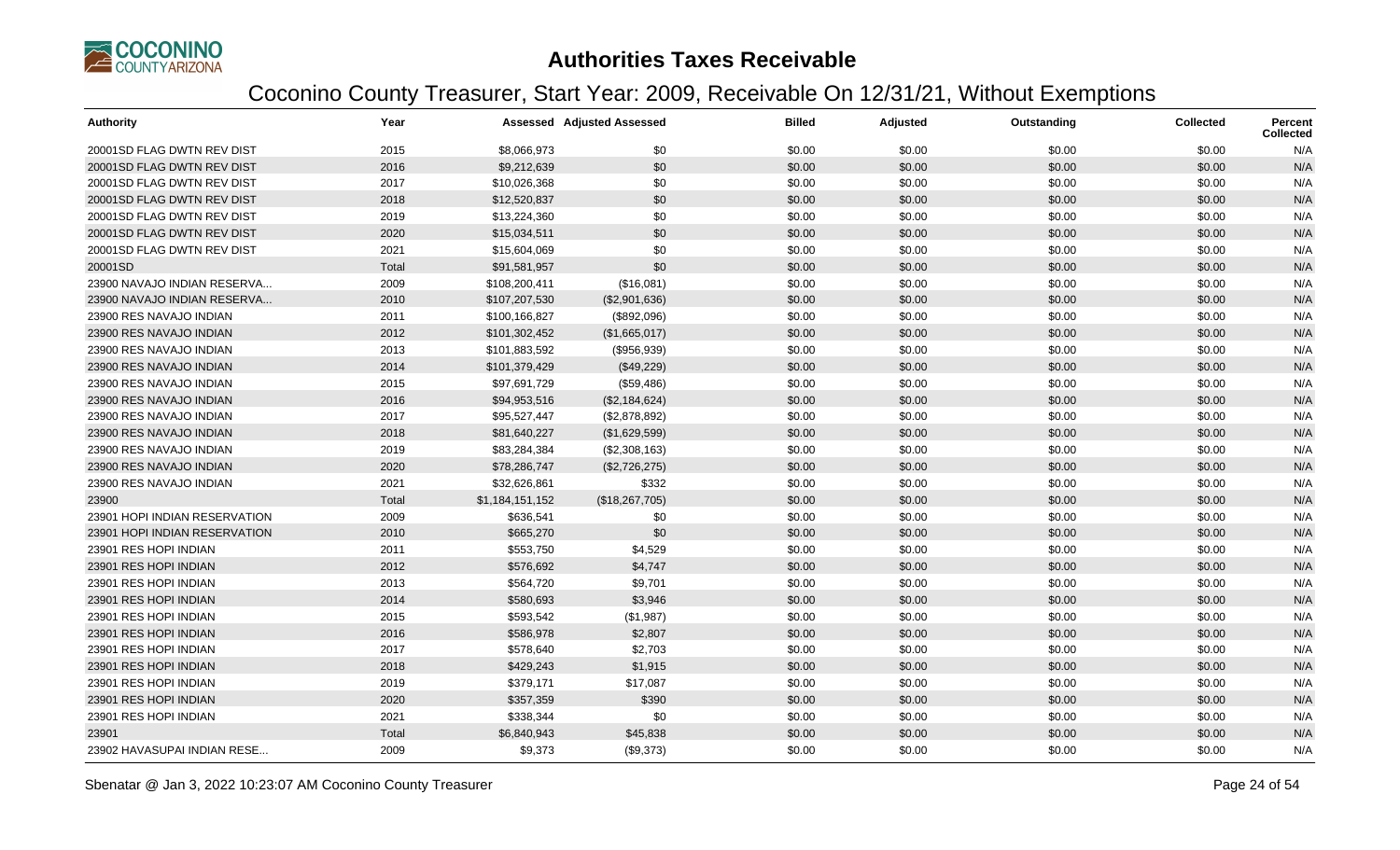

| <b>Authority</b>            | Year  |             | <b>Assessed Adjusted Assessed</b> | <b>Billed</b> | Adjusted | Outstanding | Collected | Percent<br><b>Collected</b> |
|-----------------------------|-------|-------------|-----------------------------------|---------------|----------|-------------|-----------|-----------------------------|
| 23902 HAVASUPAI INDIAN RESE | 2010  | \$8,311     | \$0                               | \$0.00        | \$0.00   | \$0.00      | \$0.00    | N/A                         |
| 23902 RES HAVASUPAI INDIAN  | 2011  | \$8,874     | \$0                               | \$0.00        | \$0.00   | \$0.00      | \$0.00    | N/A                         |
| 23902 RES HAVASUPAI INDIAN  | 2012  | \$8,749     | \$0                               | \$0.00        | \$0.00   | \$0.00      | \$0.00    | N/A                         |
| 23902 RES HAVASUPAI INDIAN  | 2013  | \$8,238     | \$0                               | \$0.00        | \$0.00   | \$0.00      | \$0.00    | N/A                         |
| 23902 RES HAVASUPAI INDIAN  | 2014  | \$7,757     | \$0                               | \$0.00        | \$0.00   | \$0.00      | \$0.00    | N/A                         |
| 23902 RES HAVASUPAI INDIAN  | 2015  | \$25,486    | \$0                               | \$0.00        | \$0.00   | \$0.00      | \$0.00    | N/A                         |
| 23902 RES HAVASUPAI INDIAN  | 2016  | \$24,664    | (\$2)                             | \$0.00        | \$0.00   | \$0.00      | \$0.00    | N/A                         |
| 23902 RES HAVASUPAI INDIAN  | 2017  | \$24,326    | (\$1)                             | \$0.00        | \$0.00   | \$0.00      | \$0.00    | N/A                         |
| 23902 RES HAVASUPAI INDIAN  | 2018  | \$24,941    | \$0                               | \$0.00        | \$0.00   | \$0.00      | \$0.00    | N/A                         |
| 23902 RES HAVASUPAI INDIAN  | 2019  | \$25,278    | (\$370)                           | \$0.00        | \$0.00   | \$0.00      | \$0.00    | N/A                         |
| 23902 RES HAVASUPAI INDIAN  | 2020  | \$24,153    | \$0                               | \$0.00        | \$0.00   | \$0.00      | \$0.00    | N/A                         |
| 23902 RES HAVASUPAI INDIAN  | 2021  | \$20,654    | \$0                               | \$0.00        | \$0.00   | \$0.00      | \$0.00    | N/A                         |
| 23902                       | Total | \$220,804   | (\$9,746)                         | \$0.00        | \$0.00   | \$0.00      | \$0.00    | N/A                         |
| 23903 KAIBAB INDIAN RESERVA | 2009  | \$153,297   | \$0                               | \$0.00        | \$0.00   | \$0.00      | \$0.00    | N/A                         |
| 23903 KAIBAB INDIAN RESERVA | 2010  | \$141,468   | \$0                               | \$0.00        | \$0.00   | \$0.00      | \$0.00    | N/A                         |
| 23903 RES KAIBAB INDIAN     | 2011  | \$138,926   | \$0                               | \$0.00        | \$0.00   | \$0.00      | \$0.00    | N/A                         |
| 23903 RES KAIBAB INDIAN     | 2012  | \$134,904   | \$0                               | \$0.00        | \$0.00   | \$0.00      | \$0.00    | N/A                         |
| 23903 RES KAIBAB INDIAN     | 2013  | \$132,742   | \$0                               | \$0.00        | \$0.00   | \$0.00      | \$0.00    | N/A                         |
| 23903 RES KAIBAB INDIAN     | 2014  | \$128,876   | \$0                               | \$0.00        | \$0.00   | \$0.00      | \$0.00    | N/A                         |
| 23903 RES KAIBAB INDIAN     | 2015  | \$137,155   | \$0                               | \$0.00        | \$0.00   | \$0.00      | \$0.00    | N/A                         |
| 23903 RES KAIBAB INDIAN     | 2016  | \$130,585   | \$0                               | \$0.00        | \$0.00   | \$0.00      | \$0.00    | N/A                         |
| 23903 RES KAIBAB INDIAN     | 2017  | \$44,031    | \$0                               | \$0.00        | \$0.00   | \$0.00      | \$0.00    | N/A                         |
| 23903 RES KAIBAB INDIAN     | 2018  | \$59,114    | \$0                               | \$0.00        | \$0.00   | \$0.00      | \$0.00    | N/A                         |
| 23903 RES KAIBAB INDIAN     | 2019  | \$73,485    | \$0                               | \$0.00        | \$0.00   | \$0.00      | \$0.00    | N/A                         |
| 23903 RES KAIBAB INDIAN     | 2020  | \$61,936    | \$0                               | \$0.00        | \$0.00   | \$0.00      | \$0.00    | N/A                         |
| 23903 RES KAIBAB INDIAN     | 2021  | \$61,174    | \$0                               | \$0.00        | \$0.00   | \$0.00      | \$0.00    | N/A                         |
| 23903                       | Total | \$1,397,693 | \$0                               | \$0.00        | \$0.00   | \$0.00      | \$0.00    | N/A                         |
| 23904 HUALAPAI INDIAN RESER | 2009  | \$131,404   | (\$131,404)                       | \$0.00        | \$0.00   | \$0.00      | \$0.00    | N/A                         |
| 23904 HUALAPAI INDIAN RESER | 2010  | \$123,750   | \$0                               | \$0.00        | \$0.00   | \$0.00      | \$0.00    | N/A                         |
| 23904 RES HUALAPAI INDIAN   | 2011  | \$117,184   | \$0                               | \$0.00        | \$0.00   | \$0.00      | \$0.00    | N/A                         |
| 23904 RES HUALAPAI INDIAN   | 2012  | \$114,075   | \$0                               | \$0.00        | \$0.00   | \$0.00      | \$0.00    | N/A                         |
| 23904 RES HUALAPAI INDIAN   | 2013  | \$110,062   | \$0                               | \$0.00        | \$0.00   | \$0.00      | \$0.00    | N/A                         |
| 23904 RES HUALAPAI INDIAN   | 2014  | \$107,950   | \$0                               | \$0.00        | \$0.00   | \$0.00      | \$0.00    | N/A                         |
| 23904 RES HUALAPAI INDIAN   | 2015  | \$102,472   | \$0                               | \$0.00        | \$0.00   | \$0.00      | \$0.00    | N/A                         |
| 23904 RES HUALAPAI INDIAN   | 2016  | \$99,304    | \$0                               | \$0.00        | \$0.00   | \$0.00      | \$0.00    | N/A                         |
| 23904 RES HUALAPAI INDIAN   | 2017  | \$111,843   | \$0                               | \$0.00        | \$0.00   | \$0.00      | \$0.00    | N/A                         |
| 23904 RES HUALAPAI INDIAN   | 2018  | \$105,533   | \$0                               | \$0.00        | \$0.00   | \$0.00      | \$0.00    | N/A                         |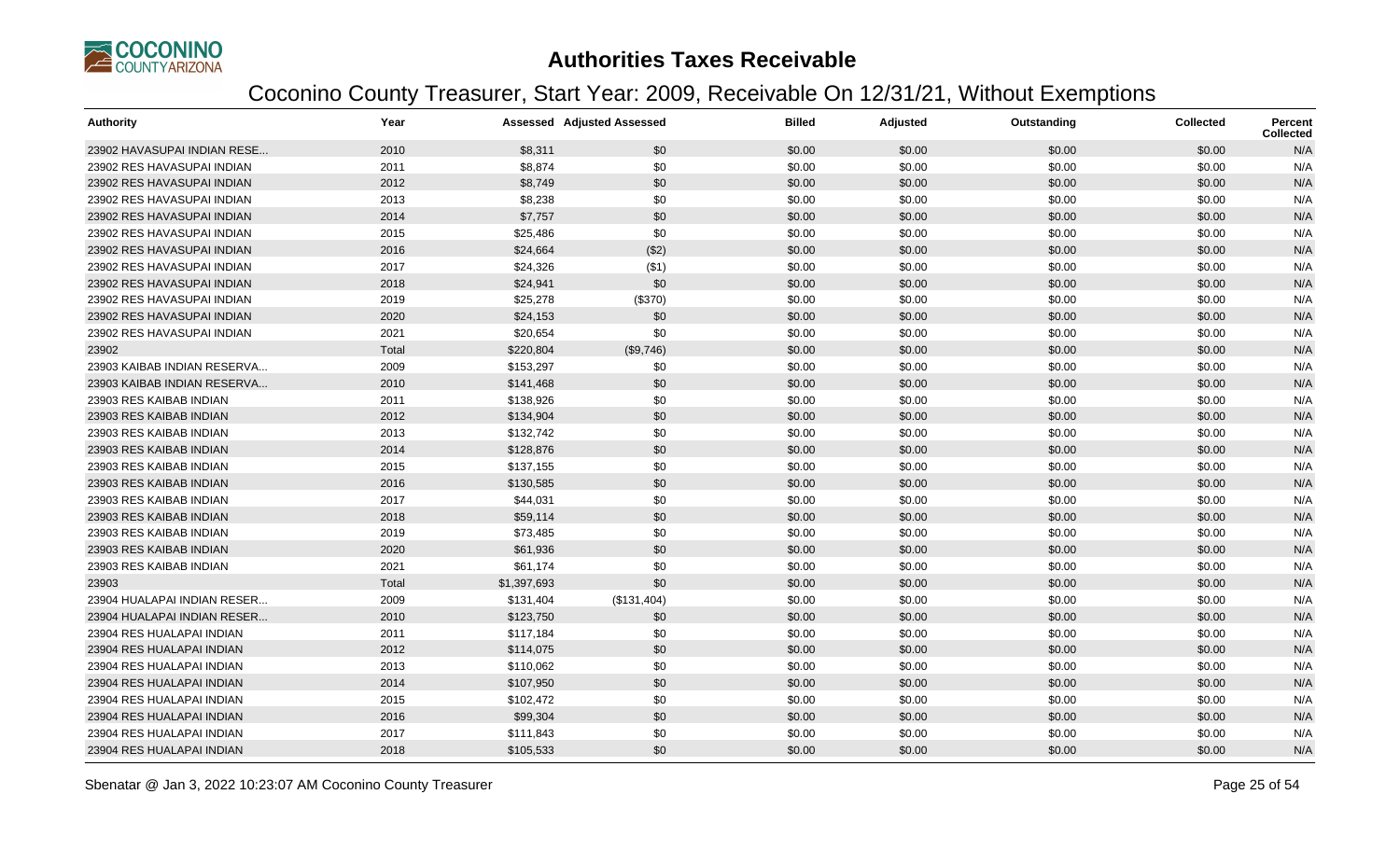

| <b>Authority</b>            | Year  |               | <b>Assessed Adjusted Assessed</b> | <b>Billed</b> | Adjusted  | Outstanding | <b>Collected</b> | <b>Percent</b><br><b>Collected</b> |
|-----------------------------|-------|---------------|-----------------------------------|---------------|-----------|-------------|------------------|------------------------------------|
| 23904 RES HUALAPAI INDIAN   | 2019  | \$100,684     | \$0                               | \$0.00        | \$0.00    | \$0.00      | \$0.00           | N/A                                |
| 23904 RES HUALAPAI INDIAN   | 2020  | \$106,000     | \$0                               | \$0.00        | \$0.00    | \$0.00      | \$0.00           | N/A                                |
| 23904 RES HUALAPAI INDIAN   | 2021  | \$37,216      | \$0                               | \$0.00        | \$0.00    | \$0.00      | \$0.00           | N/A                                |
| 23904                       | Total | \$1,367,477   | (\$131,404)                       | \$0.00        | \$0.00    | \$0.00      | \$0.00           | N/A                                |
| 28267SD TUSAYAN SLID #87-48 | 2011  | \$8,956,199   | (\$27,274)                        | \$0.00        | \$0.00    | \$0.00      | \$0.00           | N/A                                |
| 28267SD TUSAYAN SLID #87-48 | 2012  | \$8,203,924   | \$0                               | \$0.00        | \$0.00    | \$0.00      | \$0.00           | N/A                                |
| 28267SD TUSAYAN SLID #87-48 | 2013  | \$7,559,183   | \$0                               | \$0.00        | \$0.00    | \$0.00      | \$0.00           | N/A                                |
| 28267SD TUSAYAN SLID #87-48 | 2014  | \$7,634,452   | (\$2,064)                         | \$0.00        | \$0.00    | \$0.00      | \$0.00           | N/A                                |
| 28267SD TUSAYAN SLID #87-48 | 2015  | \$7,682,860   | \$1,183                           | \$0.00        | \$0.00    | \$0.00      | \$0.00           | N/A                                |
| 28267SD TUSAYAN SLID #87-48 | 2016  | \$7,567,631   | \$64,400                          | \$0.00        | \$0.00    | \$0.00      | \$0.00           | N/A                                |
| 28267SD TUSAYAN SLID #87-48 | 2017  | \$7,763,226   | \$61,572                          | \$0.00        | \$0.00    | \$0.00      | \$0.00           | N/A                                |
| 28267SD TUSAYAN SLID #87-48 | 2018  | \$9,558,502   | \$57,127                          | \$0.00        | \$0.00    | \$0.00      | \$0.00           | N/A                                |
| 28267SD TUSAYAN SLID #87-48 | 2019  | \$10,898,977  | \$24,128                          | \$0.00        | \$0.00    | \$0.00      | \$0.00           | N/A                                |
| 28267SD TUSAYAN SLID #87-48 | 2020  | \$12,148,161  | (\$36,309)                        | \$0.00        | \$0.00    | \$0.00      | \$0.00           | N/A                                |
| 28267SD TUSAYAN SLID #87-48 | 2021  | \$15,160,212  | \$0                               | \$0.00        | \$0.00    | \$0.00      | \$0.00           | N/A                                |
| 28267SD                     | Total | \$103,133,327 | \$142,763                         | \$0.00        | \$0.00    | \$0.00      | \$0.00           | N/A                                |
| 28268 WILLIAMS COMMUNITY FA | 2009  | \$1,734,861   | \$0                               | \$4,927.56    | \$0.00    | \$0.00      | \$4,927.56       | 100%                               |
| 28268 WILLIAMS COMMUNITY FA | 2010  | \$1,901,831   | \$0                               | \$5,014.57    | \$0.00    | \$0.00      | \$5,014.57       | 100%                               |
| 28268 WILLIAMS COM FAC DIST | 2011  | \$1,824,039   | \$0                               | \$7,520.04    | \$0.00    | \$0.00      | \$7,520.04       | 100%                               |
| 28268 WILLIAMS COM FAC DIST | 2012  | \$1,798,148   | \$0                               | \$7,568.41    | (\$0.04)  | \$0.00      | \$7,568.37       | 100%                               |
| 28268 WILLIAMS COM FAC DIST | 2013  | \$1,556,876   | \$0                               | \$7,564.84    | (\$0.02)  | \$0.00      | \$7,564.82       | 100%                               |
| 28268 WILLIAMS COM FAC DIST | 2014  | \$1,582,409   | \$0                               | \$7,502.20    | \$0.00    | \$0.00      | \$7,502.20       | 100%                               |
| 28268 WILLIAMS COM FAC DIST | 2015  | \$1,640,238   | \$0                               | \$7,466.11    | \$0.00    | \$0.00      | \$7,466.11       | 100%                               |
| 28268 WILLIAMS COM FAC DIST | 2016  | \$1,856,570   | \$0                               | \$7,540.66    | \$0.00    | \$0.00      | \$7,540.66       | 100%                               |
| 28268 WILLIAMS COM FAC DIST | 2017  | \$1,941,689   | \$0                               | \$7,482.33    | \$0.00    | \$0.00      | \$7,482.33       | 100%                               |
| 28268 WILLIAMS COM FAC DIST | 2018  | \$2,059,917   | (\$4,562)                         | \$7,618.52    | (\$19.83) | \$0.00      | \$7,598.69       | 100%                               |
| 28268 WILLIAMS COM FAC DIST | 2019  | \$2,147,367   | \$0                               | \$7,594.65    | \$0.00    | \$0.00      | \$7,594.65       | 100%                               |
| 28268 WILLIAMS COM FAC DIST | 2020  | \$2,217,055   | \$0                               | \$7,411.27    | \$0.00    | \$442.58    | \$6,968.69       | 94.03%                             |
| 28268 WILLIAMS COM FAC DIST | 2021  | \$2,378,730   | \$0                               | \$7,502.33    | \$0.00    | \$2,802.26  | \$4,700.07       | 62.65%                             |
| 28268                       | Total | \$24,639,730  | (\$4,562)                         | \$92,713.49   | (\$19.89) | \$3,244.84  | \$89,448.76      | 96.5%                              |
| 28269 TONOWANDA CID         | 2009  | \$1,092,086   | \$0                               | \$0.00        | \$0.00    | \$0.00      | \$0.00           | N/A                                |
| 28269 TONOWANDA CID         | 2010  | \$1,018,265   | \$0                               | \$0.00        | \$0.00    | \$0.00      | \$0.00           | N/A                                |
| 28269 CID-TONOWANDA         | 2011  | \$853,482     | \$0                               | \$0.00        | \$0.00    | \$0.00      | \$0.00           | N/A                                |
| 28269 CID-TONOWANDA         | 2012  | \$846,654     | \$0                               | \$0.00        | \$0.00    | \$0.00      | \$0.00           | N/A                                |
| 28269 CID-TONOWANDA         | 2013  | \$729,432     | \$0                               | \$0.00        | \$0.00    | \$0.00      | \$0.00           | N/A                                |
| 28269 CID-TONOWANDA         | 2014  | \$733,759     | \$0                               | \$0.00        | \$0.00    | \$0.00      | \$0.00           | N/A                                |
| 28269 CID-TONOWANDA         | 2015  | \$768,435     | \$0                               | \$0.00        | \$0.00    | \$0.00      | \$0.00           | N/A                                |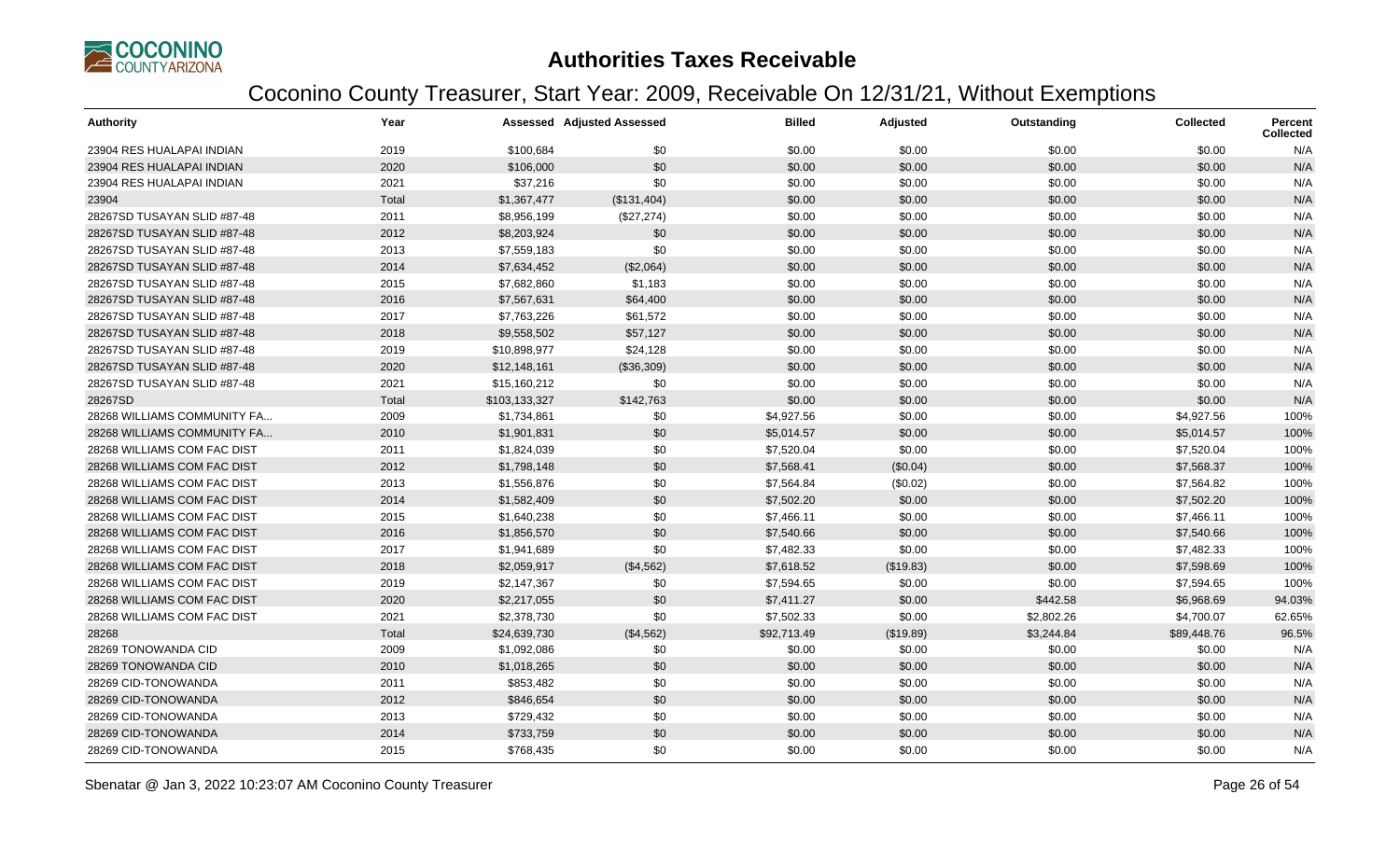

| <b>Authority</b>    | Year  |              | <b>Assessed Adjusted Assessed</b> | <b>Billed</b> | Adjusted | Outstanding | <b>Collected</b> | <b>Percent</b><br><b>Collected</b> |
|---------------------|-------|--------------|-----------------------------------|---------------|----------|-------------|------------------|------------------------------------|
| 28269               | Total | \$6,042,113  | \$0                               | \$0.00        | \$0.00   | \$0.00      | \$0.00           | N/A                                |
| 28270 PAWNEE CID    | 2009  | \$4,286,796  | \$0                               | \$0.00        | \$0.00   | \$0.00      | \$0.00           | N/A                                |
| 28270 PAWNEE CID    | 2010  | \$3,965,106  | \$0                               | \$0.00        | \$0.00   | \$0.00      | \$0.00           | N/A                                |
| 28270 CID-PAWNEE    | 2011  | \$3,319,233  | \$0                               | \$0.00        | \$0.00   | \$0.00      | \$0.00           | N/A                                |
| 28270 CID-PAWNEE    | 2012  | \$3,303,763  | \$0                               | \$0.00        | \$0.00   | \$0.00      | \$0.00           | N/A                                |
| 28270 CID-PAWNEE    | 2013  | \$2,781,458  | \$0                               | \$0.00        | \$0.00   | \$0.00      | \$0.00           | N/A                                |
| 28270 CID-PAWNEE    | 2014  | \$2,819,450  | (\$4,194)                         | \$0.00        | \$0.00   | \$0.00      | \$0.00           | N/A                                |
| 28270 CID-PAWNEE    | 2015  | \$3,027,125  | \$0                               | \$0.00        | \$0.00   | \$0.00      | \$0.00           | N/A                                |
| 28270               | Total | \$23,502,931 | (\$4,194)                         | \$0.00        | \$0.00   | \$0.00      | \$0.00           | N/A                                |
| 28271 SHOSHONE CID  | 2009  | \$1,161,484  | \$0                               | \$0.00        | \$0.00   | \$0.00      | \$0.00           | N/A                                |
| 28271 SHOSHONE CID  | 2010  | \$1,056,384  | \$0                               | \$0.00        | \$0.00   | \$0.00      | \$0.00           | N/A                                |
| 28271 CID-SHOSHONE  | 2011  | \$876,763    | \$0                               | \$0.00        | \$0.00   | \$0.00      | \$0.00           | N/A                                |
| 28271 CID-SHOSHONE  | 2012  | \$874,365    | \$0                               | \$0.00        | \$0.00   | \$0.00      | \$0.00           | N/A                                |
| 28271 CID-SHOSHONE  | 2013  | \$749,089    | \$0                               | \$0.00        | \$0.00   | \$0.00      | \$0.00           | N/A                                |
| 28271 CID-SHOSHONE  | 2014  | \$759,367    | \$0                               | \$0.00        | \$0.00   | \$0.00      | \$0.00           | N/A                                |
| 28271 CID-SHOSHONE  | 2015  | \$803,716    | \$0                               | \$0.00        | \$0.00   | \$0.00      | \$0.00           | N/A                                |
| 28271               | Total | \$6,281,168  | \$0                               | \$0.00        | \$0.00   | \$0.00      | \$0.00           | N/A                                |
| 28272 LUPINE CID    | 2009  | \$719,208    | \$0                               | \$0.00        | \$0.00   | \$0.00      | \$0.00           | N/A                                |
| 28272 LUPINE CID    | 2010  | \$665,947    | (\$35,391)                        | \$0.00        | \$0.00   | \$0.00      | \$0.00           | N/A                                |
| 28272 CID-LUPINE    | 2011  | \$460,706    | \$0                               | \$0.00        | \$0.00   | \$0.00      | \$0.00           | N/A                                |
| 28272 CID-LUPINE    | 2012  | \$456,655    | \$0                               | \$0.00        | \$0.00   | \$0.00      | \$0.00           | N/A                                |
| 28272 CID-LUPINE    | 2013  | \$333,994    | \$0                               | \$0.00        | \$0.00   | \$0.00      | \$0.00           | N/A                                |
| 28272 CID-LUPINE    | 2014  | \$343,859    | \$0                               | \$0.00        | \$0.00   | \$0.00      | \$0.00           | N/A                                |
| 28272 CID-LUPINE    | 2015  | \$363,043    | (\$5,695)                         | \$0.00        | \$0.00   | \$0.00      | \$0.00           | N/A                                |
| 28272               | Total | \$3,343,412  | (\$41,086)                        | \$0.00        | \$0.00   | \$0.00      | \$0.00           | N/A                                |
| 28273 HASHKNIFE CID | 2009  | \$624,442    | \$0                               | \$0.00        | \$0.00   | \$0.00      | \$0.00           | N/A                                |
| 28273 HASHKNIFE CID | 2010  | \$625,221    | \$0                               | \$0.00        | \$0.00   | \$0.00      | \$0.00           | N/A                                |
| 28273 CID-HASHKNIFE | 2011  | \$538,080    | \$0                               | \$0.00        | \$0.00   | \$0.00      | \$0.00           | N/A                                |
| 28273 CID-HASHKNIFE | 2012  | \$497,763    | \$0                               | \$0.00        | \$0.00   | \$0.00      | \$0.00           | N/A                                |
| 28273 CID-HASHKNIFE | 2013  | \$371,882    | \$0                               | \$0.00        | \$0.00   | \$0.00      | \$0.00           | N/A                                |
| 28273 CID-HASHKNIFE | 2014  | \$358,204    | \$0                               | \$0.00        | \$0.00   | \$0.00      | \$0.00           | N/A                                |
| 28273 CID-HASHKNIFE | 2015  | \$432,459    | \$0                               | \$0.00        | \$0.00   | \$0.00      | \$0.00           | N/A                                |
| 28273 CID-HASHKNIFE | 2016  | \$515,182    | \$0                               | \$0.00        | \$0.00   | \$0.00      | \$0.00           | N/A                                |
| 28273 CID-HASHKNIFE | 2017  | \$587,127    | \$0                               | \$0.00        | \$0.00   | \$0.00      | \$0.00           | N/A                                |
| 28273 CID-HASHKNIFE | 2018  | \$628,292    | \$0                               | \$0.00        | \$0.00   | \$0.00      | \$0.00           | N/A                                |
| 28273 CID-HASHKNIFE | 2019  | \$728,136    | \$0                               | \$0.00        | \$0.00   | \$0.00      | \$0.00           | N/A                                |
| 28273 CID-HASHKNIFE | 2020  | \$826,018    | \$0                               | \$0.00        | \$0.00   | \$0.00      | \$0.00           | N/A                                |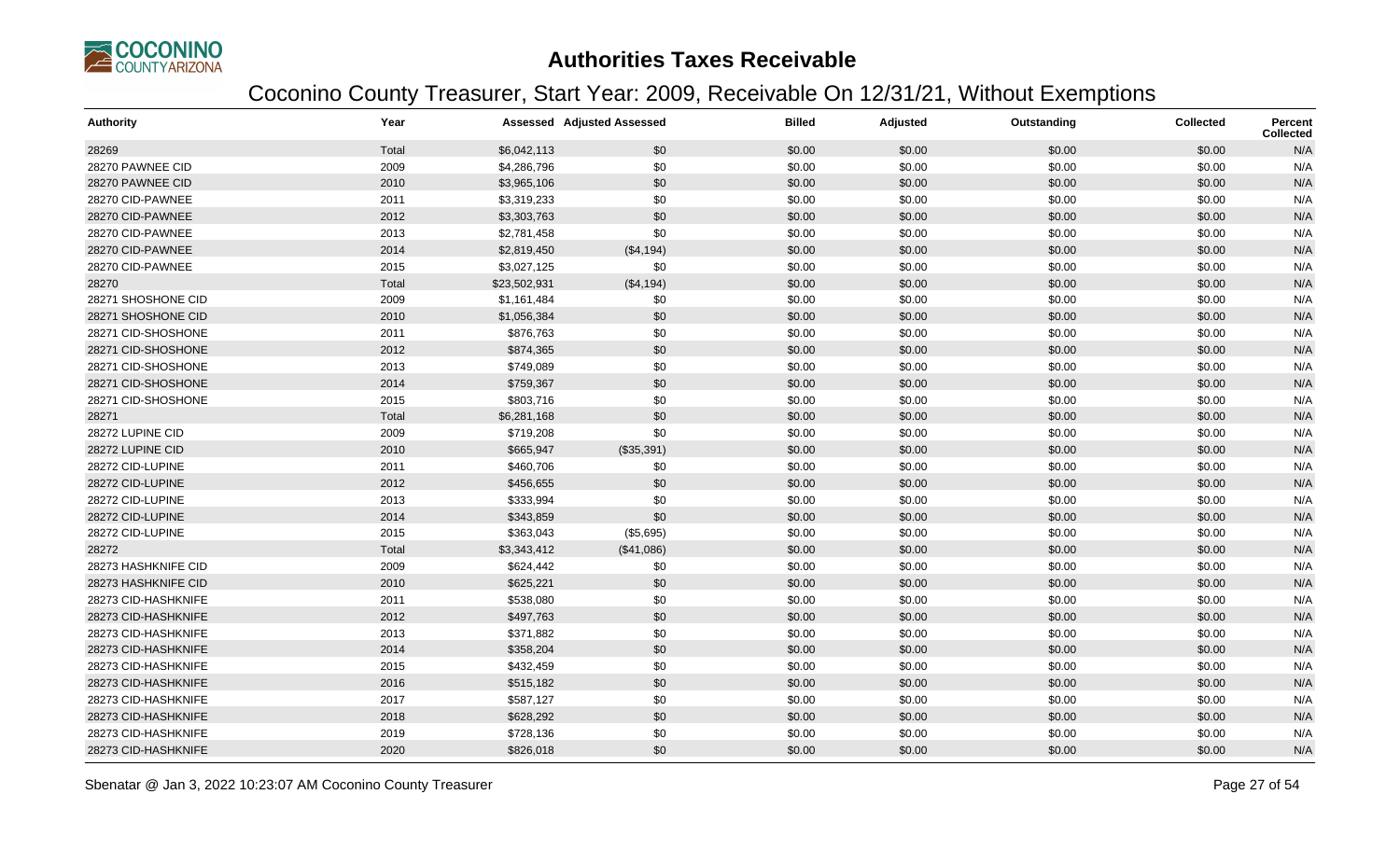

| <b>Authority</b>          | Year  |              | <b>Assessed Adjusted Assessed</b> | <b>Billed</b> | Adjusted | Outstanding | <b>Collected</b> | Percent<br><b>Collected</b> |
|---------------------------|-------|--------------|-----------------------------------|---------------|----------|-------------|------------------|-----------------------------|
| 28273 CID-HASHKNIFE       | 2021  | \$863,791    | \$0                               | \$0.00        | \$0.00   | \$0.00      | \$0.00           | N/A                         |
| 28273                     | Total | \$7,596,597  | \$0                               | \$0.00        | \$0.00   | \$0.00      | \$0.00           | N/A                         |
| 28275 RODEO ROAD CID      | 2009  | \$584,327    | \$0                               | \$0.00        | \$0.00   | \$0.00      | \$0.00           | N/A                         |
| 28275 RODEO ROAD CID      | 2010  | \$551,913    | \$0                               | \$0.00        | \$0.00   | \$0.00      | \$0.00           | N/A                         |
| 28275 CID-RODEO ROAD      | 2011  | \$381,762    | \$0                               | \$0.00        | \$0.00   | \$0.00      | \$0.00           | N/A                         |
| 28275 CID-RODEO ROAD      | 2012  | \$374,685    | \$0                               | \$0.00        | \$0.00   | \$0.00      | \$0.00           | N/A                         |
| 28275                     | Total | \$1,892,687  | \$0                               | \$0.00        | \$0.00   | \$0.00      | \$0.00           | N/A                         |
| 28276 BUCKBOARD TRAIL CID | 2009  | \$1,007,813  | \$0                               | \$0.00        | \$0.00   | \$0.00      | \$0.00           | N/A                         |
| 28276 BUCKBOARD TRAIL CID | 2010  | \$924,596    | \$0                               | \$0.00        | \$0.00   | \$0.00      | \$0.00           | N/A                         |
| 28276 CID-BUCKBOARD TRAIL | 2011  | \$618,979    | \$0                               | \$0.00        | \$0.00   | \$0.00      | \$0.00           | N/A                         |
| 28276 CID-BUCKBOARD TRAIL | 2012  | \$614,637    | \$0                               | \$0.00        | \$0.00   | \$0.00      | \$0.00           | N/A                         |
| 28276 CID-BUCKBOARD TRAIL | 2013  | \$574,455    | \$0                               | \$0.00        | \$0.00   | \$0.00      | \$0.00           | N/A                         |
| 28276 CID-BUCKBOARD TRAIL | 2014  | \$586,627    | \$0                               | \$0.00        | \$0.00   | \$0.00      | \$0.00           | N/A                         |
| 28276                     | Total | \$4,327,107  | \$0                               | \$0.00        | \$0.00   | \$0.00      | \$0.00           | N/A                         |
| 28277 PINON CID           | 2009  | \$1,048,298  | \$0                               | \$0.00        | \$0.00   | \$0.00      | \$0.00           | N/A                         |
| 28277 PINON CID           | 2010  | \$991,764    | \$0                               | \$0.00        | \$0.00   | \$0.00      | \$0.00           | N/A                         |
| 28277 CID-PINON           | 2011  | \$728,093    | \$0                               | \$0.00        | \$0.00   | \$0.00      | \$0.00           | N/A                         |
| 28277 CID-PINON           | 2012  | \$722,710    | \$0                               | \$0.00        | \$0.00   | \$0.00      | \$0.00           | N/A                         |
| 28277 CID-PINON           | 2013  | \$585,055    | \$0                               | \$0.00        | \$0.00   | \$0.00      | \$0.00           | N/A                         |
| 28277 CID-PINON           | 2014  | \$595,802    | \$0                               | \$0.00        | \$0.00   | \$0.00      | \$0.00           | N/A                         |
| 28277 CID-PINON           | 2015  | \$634,466    | \$0                               | \$0.00        | \$0.00   | \$0.00      | \$0.00           | N/A                         |
| 28277                     | Total | \$5,306,188  | \$0                               | \$0.00        | \$0.00   | \$0.00      | \$0.00           | N/A                         |
| 28278 OAKWOOD PINES CID   | 2009  | \$1,345,810  | \$0                               | \$0.00        | \$0.00   | \$0.00      | \$0.00           | N/A                         |
| 28278 OAKWOOD PINES CID   | 2010  | \$1,322,146  | \$0                               | \$0.00        | \$0.00   | \$0.00      | \$0.00           | N/A                         |
| 28278 CID-OAKWOOD PINES   | 2011  | \$1,103,387  | \$0                               | \$0.00        | \$0.00   | \$0.00      | \$0.00           | N/A                         |
| 28278 CID-OAKWOOD PINES   | 2012  | \$956,515    | \$0                               | \$0.00        | \$0.00   | \$0.00      | \$0.00           | N/A                         |
| 28278 CID-OAKWOOD PINES   | 2013  | \$705,064    | \$0                               | \$0.00        | \$0.00   | \$0.00      | \$0.00           | N/A                         |
| 28278 CID-OAKWOOD PINES   | 2014  | \$722,442    | \$0                               | \$0.00        | \$0.00   | \$0.00      | \$0.00           | N/A                         |
| 28278                     | Total | \$6,155,364  | \$0                               | \$0.00        | \$0.00   | \$0.00      | \$0.00           | N/A                         |
| 28279 TOHO TOLANI CID     | 2009  | \$12,205,562 | (\$27,535)                        | \$0.00        | \$0.00   | \$0.00      | \$0.00           | N/A                         |
| 28279 TOHO TOLANI CID     | 2010  | \$11,062,129 | (\$330)                           | \$0.00        | \$0.00   | \$0.00      | \$0.00           | N/A                         |
| 28279 CID-TOHO TOLANI     | 2011  | \$9,948,636  | (\$3,067)                         | \$0.00        | \$0.00   | \$0.00      | \$0.00           | N/A                         |
| 28279 CID-TOHO TOLANI     | 2012  | \$9,908,187  | \$5,092                           | \$0.00        | \$0.00   | \$0.00      | \$0.00           | N/A                         |
| 28279 CID-TOHO TOLANI     | 2013  | \$9,062,707  | (\$7,339)                         | \$0.00        | \$0.00   | \$0.00      | \$0.00           | N/A                         |
| 28279 CID-TOHO TOLANI     | 2014  | \$8,901,056  | (\$7,490)                         | \$0.00        | \$0.00   | \$0.00      | \$0.00           | N/A                         |
| 28279 CID-TOHO TOLANI     | 2015  | \$8,759,196  | (\$6,566)                         | \$0.00        | \$0.00   | \$0.00      | \$0.00           | N/A                         |
| 28279 CID-TOHO TOLANI     | 2016  | \$9,157,684  | (\$8,005)                         | \$0.00        | \$0.00   | \$0.00      | \$0.00           | N/A                         |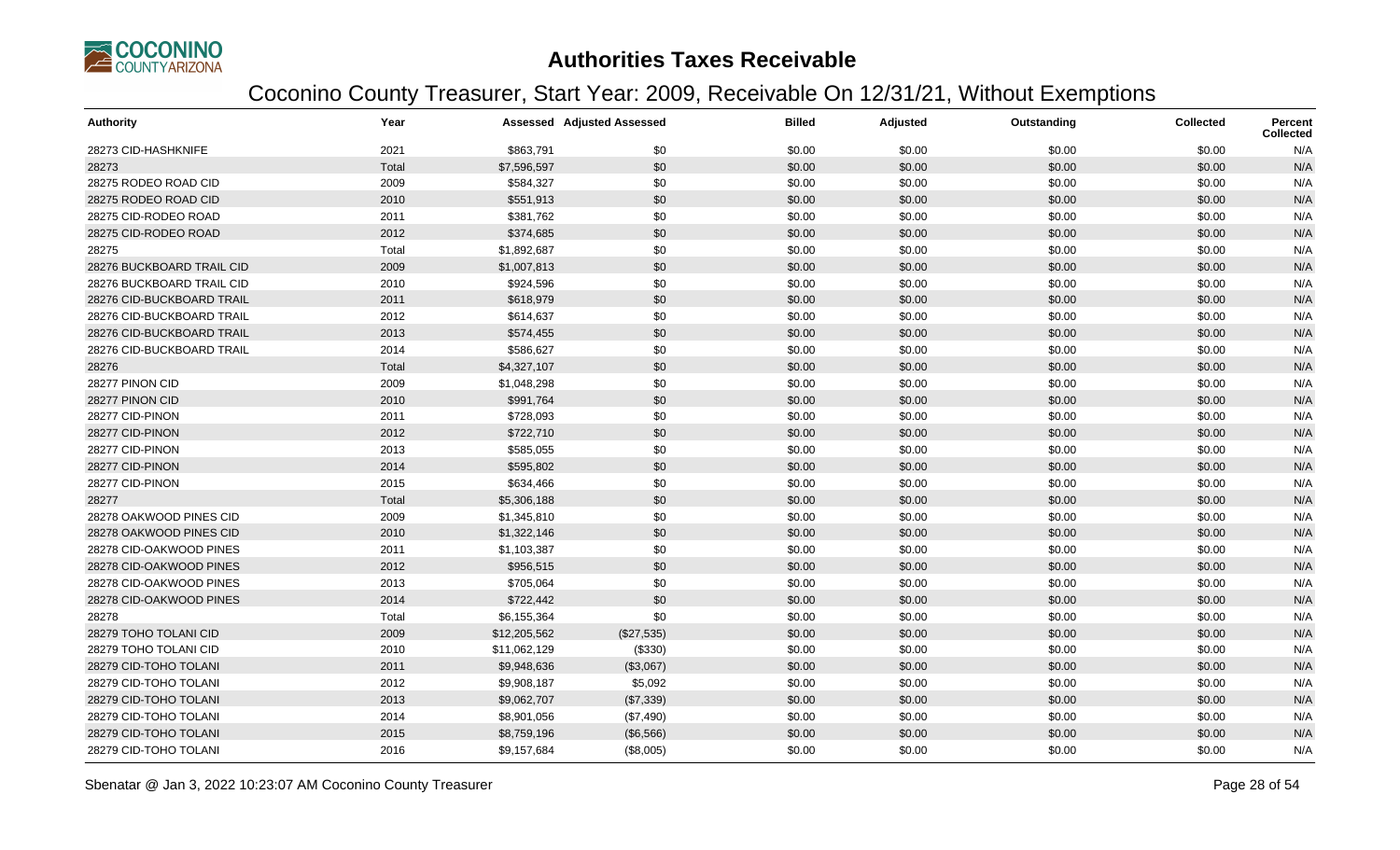

| <b>Authority</b>            | Year  |               | Assessed Adjusted Assessed | <b>Billed</b> | Adjusted | Outstanding | <b>Collected</b> | <b>Percent</b><br><b>Collected</b> |
|-----------------------------|-------|---------------|----------------------------|---------------|----------|-------------|------------------|------------------------------------|
| 28279 CID-TOHO TOLANI       | 2017  | \$10,004,717  | (\$1,213)                  | \$0.00        | \$0.00   | \$0.00      | \$0.00           | N/A                                |
| 28279 CID-TOHO TOLANI       | 2018  | \$10,975,036  | (\$387)                    | \$0.00        | \$0.00   | \$0.00      | \$0.00           | N/A                                |
| 28279 CID-TOHO TOLANI       | 2019  | \$11,347,237  | \$0                        | \$0.00        | \$0.00   | \$0.00      | \$0.00           | N/A                                |
| 28279 CID-TOHO TOLANI       | 2020  | \$12,401,220  | \$0                        | \$0.00        | \$0.00   | \$0.00      | \$0.00           | N/A                                |
| 28279 CID-TOHO TOLANI       | 2021  | \$13,161,380  | \$0                        | \$0.00        | \$0.00   | \$0.00      | \$0.00           | N/A                                |
| 28279                       | Total | \$136,894,747 | (\$56, 840)                | \$0.00        | \$0.00   | \$0.00      | \$0.00           | N/A                                |
| 28280 KIOWA COMANCHE CID    | 2009  | \$4,312,186   | \$0                        | \$0.00        | \$0.00   | \$0.00      | \$0.00           | N/A                                |
| 28280 KIOWA COMANCHE CID    | 2010  | \$3,999,017   | (\$522)                    | \$0.00        | \$0.00   | \$0.00      | \$0.00           | N/A                                |
| 28280 CID-KIOWA COMANCHE    | 2011  | \$3,407,363   | (\$894)                    | \$0.00        | \$0.00   | \$0.00      | \$0.00           | N/A                                |
| 28280 CID-KIOWA COMANCHE    | 2012  | \$3,429,355   | (\$875)                    | \$0.00        | \$0.00   | \$0.00      | \$0.00           | N/A                                |
| 28280 CID-KIOWA COMANCHE    | 2013  | \$2,950,190   | (\$289)                    | \$0.00        | \$0.00   | \$0.00      | \$0.00           | N/A                                |
| 28280 CID-KIOWA COMANCHE    | 2014  | \$3,009,083   | (\$1,556)                  | \$0.00        | \$0.00   | \$0.00      | \$0.00           | N/A                                |
| 28280 CID-KIOWA COMANCHE    | 2015  | \$3,171,600   | \$0                        | \$0.00        | \$0.00   | \$0.00      | \$0.00           | N/A                                |
| 28280                       | Total | \$24,278,794  | (\$4,136)                  | \$0.00        | \$0.00   | \$0.00      | \$0.00           | N/A                                |
| 28281 LINDA LANE CID        | 2009  | \$438,576     | \$0                        | \$0.00        | \$0.00   | \$0.00      | \$0.00           | N/A                                |
| 28281 LINDA LANE CID        | 2010  | \$497,694     | \$0                        | \$0.00        | \$0.00   | \$0.00      | \$0.00           | N/A                                |
| 28281 CID-LINDA LANE        | 2011  | \$346,937     | \$0                        | \$0.00        | \$0.00   | \$0.00      | \$0.00           | N/A                                |
| 28281 CID-LINDA LANE        | 2012  | \$340,747     | \$0                        | \$0.00        | \$0.00   | \$0.00      | \$0.00           | N/A                                |
| 28281                       | Total | \$1,623,954   | \$0                        | \$0.00        | \$0.00   | \$0.00      | \$0.00           | N/A                                |
| 28282 RIO ARROYO ROAD CID   | 2009  | \$3,445,705   | \$0                        | \$0.00        | \$0.00   | \$0.00      | \$0.00           | N/A                                |
| 28282 RIO ARROYO ROAD CID   | 2010  | \$3,266,940   | \$0                        | \$0.00        | \$0.00   | \$0.00      | \$0.00           | N/A                                |
| 28282 CID-RIO ARROYO ROAD   | 2011  | \$2,749,827   | \$0                        | \$0.00        | \$0.00   | \$0.00      | \$0.00           | N/A                                |
| 28282 CID-RIO ARROYO ROAD   | 2012  | \$2,548,311   | \$0                        | \$0.00        | \$0.00   | \$0.00      | \$0.00           | N/A                                |
| 28282 CID-RIO ARROYO ROAD   | 2013  | \$2,108,035   | \$0                        | \$0.00        | \$0.00   | \$0.00      | \$0.00           | N/A                                |
| 28282 CID-RIO ARROYO ROAD   | 2014  | \$2,019,168   | \$0                        | \$0.00        | \$0.00   | \$0.00      | \$0.00           | N/A                                |
| 28282 CID-RIO ARROYO ROAD   | 2015  | \$2,222,411   | \$0                        | \$0.00        | \$0.00   | \$0.00      | \$0.00           | N/A                                |
| 28282                       | Total | \$18,360,397  | \$0                        | \$0.00        | \$0.00   | \$0.00      | \$0.00           | N/A                                |
| 28283 NORTH STARDUST ANTELO | 2009  | \$1,915,444   | \$0                        | \$0.00        | \$0.00   | \$0.00      | \$0.00           | N/A                                |
| 28283 NORTH STARDUST ANTELO | 2010  | \$1,826,312   | \$0                        | \$0.00        | \$0.00   | \$0.00      | \$0.00           | N/A                                |
| 28283 CID-N STARDUST ANTELO | 2011  | \$1,681,590   | \$0                        | \$0.00        | \$0.00   | \$0.00      | \$0.00           | N/A                                |
| 28283 CID-N STARDUST ANTELO | 2012  | \$1,510,277   | \$0                        | \$0.00        | \$0.00   | \$0.00      | \$0.00           | N/A                                |
| 28283 CID-N STARDUST ANTELO | 2013  | \$1,165,495   | (\$3,233)                  | \$0.00        | \$0.00   | \$0.00      | \$0.00           | N/A                                |
| 28283 CID-N STARDUST ANTELO | 2014  | \$1,005,389   | (\$2,866)                  | \$0.00        | \$0.00   | \$0.00      | \$0.00           | N/A                                |
| 28283 CID-N STARDUST ANTELO | 2015  | \$1,079,828   | \$0                        | \$0.00        | \$0.00   | \$0.00      | \$0.00           | N/A                                |
| 28283 CID-N STARDUST ANTELO | 2016  | \$1,277,443   | (\$217)                    | \$0.00        | \$0.00   | \$0.00      | \$0.00           | N/A                                |
| 28283 CID-N STARDUST ANTELO | 2017  | \$1,417,626   | (\$207)                    | \$0.00        | \$0.00   | \$0.00      | \$0.00           | N/A                                |
| 28283 CID-N STARDUST ANTELO | 2018  | \$1,624,791   | (\$249)                    | \$0.00        | \$0.00   | \$0.00      | \$0.00           | N/A                                |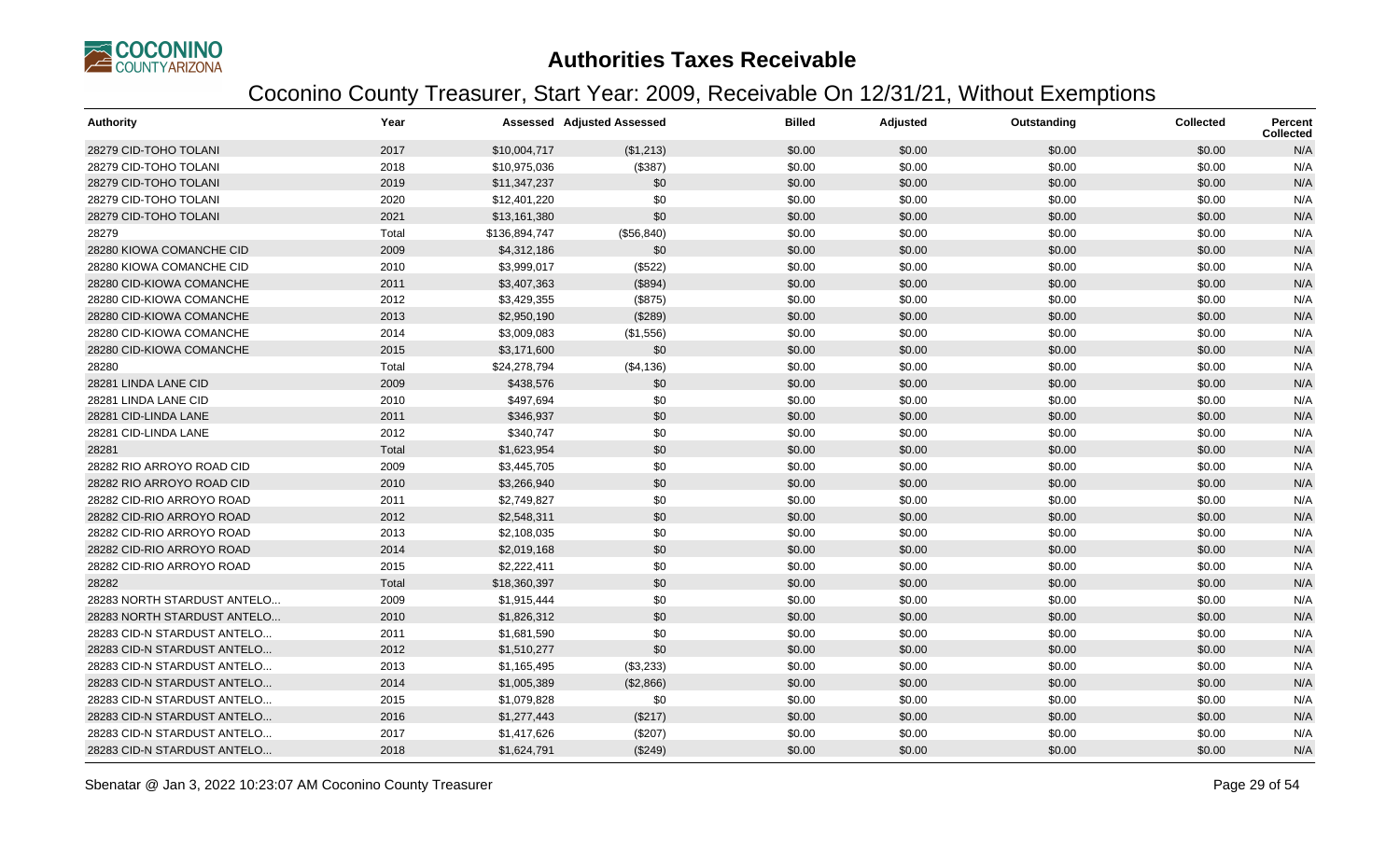

| <b>Authority</b>            | Year  |              | <b>Assessed Adjusted Assessed</b> | <b>Billed</b> | Adjusted   | Outstanding | <b>Collected</b> | Percent<br><b>Collected</b> |
|-----------------------------|-------|--------------|-----------------------------------|---------------|------------|-------------|------------------|-----------------------------|
| 28283 CID-N STARDUST ANTELO | 2019  | \$1,650,198  | (\$375)                           | \$0.00        | \$0.00     | \$0.00      | \$0.00           | N/A                         |
| 28283 CID-N STARDUST ANTELO | 2020  | \$1,754,744  | \$0                               | \$0.00        | \$0.00     | \$0.00      | \$0.00           | N/A                         |
| 28283 CID-N STARDUST ANTELO | 2021  | \$1,890,122  | \$0                               | \$0.00        | \$0.00     | \$0.00      | \$0.00           | N/A                         |
| 28283                       | Total | \$19,799,259 | (\$7,147)                         | \$0.00        | \$0.00     | \$0.00      | \$0.00           | N/A                         |
| 28284 FOXBORO RANCH WID     | 2009  | \$1,699,261  | \$0                               | \$0.00        | \$0.00     | \$0.00      | \$0.00           | N/A                         |
| 28284 FOXBORO RANCH WID     | 2010  | \$1,715,798  | \$0                               | \$0.00        | \$0.00     | \$0.00      | \$0.00           | N/A                         |
| 28284 WID-FOXBORO RANCH     | 2011  | \$1,719,368  | \$0                               | \$0.00        | \$0.00     | \$0.00      | \$0.00           | N/A                         |
| 28284 WID-FOXBORO RANCH     | 2012  | \$1,693,081  | \$0                               | \$0.00        | \$0.00     | \$0.00      | \$0.00           | N/A                         |
| 28284 WID-FOXBORO RANCH     | 2013  | \$1,650,096  | \$0                               | \$0.00        | \$0.00     | \$0.00      | \$0.00           | N/A                         |
| 28284 WID-FOXBORO RANCH     | 2014  | \$1,416,792  | \$0                               | \$0.00        | \$0.00     | \$0.00      | \$0.00           | N/A                         |
| 28284 WID-FOXBORO RANCH     | 2015  | \$1,612,972  | (\$41,433)                        | \$0.00        | \$0.00     | \$0.00      | \$0.00           | N/A                         |
| 28284 WID-FOXBORO RANCH     | 2016  | \$1,572,406  | \$0                               | \$0.00        | \$0.00     | \$0.00      | \$0.00           | N/A                         |
| 28284 WID-FOXBORO RANCH     | 2017  | \$1,616,007  | \$0                               | \$0.00        | \$0.00     | \$0.00      | \$0.00           | N/A                         |
| 28284 WID-FOXBORO RANCH     | 2018  | \$1,655,383  | \$0                               | \$0.00        | \$0.00     | \$0.00      | \$0.00           | N/A                         |
| 28284 WID-FOXBORO RANCH     | 2019  | \$1,772,109  | \$0                               | \$0.00        | \$0.00     | \$0.00      | \$0.00           | N/A                         |
| 28284                       | Total | \$18,123,273 | (\$41,433)                        | \$0.00        | \$0.00     | \$0.00      | \$0.00           | N/A                         |
| 28285 MAJESTIC VIEW DOMESTI | 2009  | \$783,278    | \$0                               | \$17,467.15   | \$0.00     | \$0.00      | \$17,467.15      | 100%                        |
| 28285 MAJESTIC VIEW DOMESTI | 2010  | \$2,328,213  | (\$2,774)                         | \$33,999.00   | (\$40.52)  | \$0.00      | \$33,958.48      | 100%                        |
| 28285 WID-MAJESTIC VIEW DOM | 2011  | \$2,171,171  | \$0                               | \$33,957.12   | \$0.00     | \$0.00      | \$33,957.12      | 100%                        |
| 28285 WID-MAJESTIC VIEW DOM | 2012  | \$2,004,169  | (\$16,963)                        | \$33,908.51   | (\$287.00) | \$0.00      | \$33,621.51      | 100%                        |
| 28285 WID-MAJESTIC VIEW DOM | 2013  | \$1,009,379  | \$0                               | \$34,000.88   | \$0.00     | \$0.00      | \$34,000.88      | 100%                        |
| 28285                       | Total | \$8,296,210  | (\$19,737)                        | \$153,332.66  | (\$327.52) | \$0.00      | \$153,005.14     | 100%                        |
| 28285SD WID-MAJESTIC VIEW D | 2014  | \$848,816    | \$0                               | \$0.00        | \$0.00     | \$0.00      | \$0.00           | N/A                         |
| 28285SD WID-MAJESTIC VIEW D | 2015  | \$823,774    | \$0                               | \$0.00        | \$0.00     | \$0.00      | \$0.00           | N/A                         |
| 28285SD WID-MAJESTIC VIEW D | 2016  | \$824,694    | (\$39)                            | \$0.00        | \$0.00     | \$0.00      | \$0.00           | N/A                         |
| 28285SD WID-MAJESTIC VIEW D | 2017  | \$1,030,172  | \$0                               | \$0.00        | \$0.00     | \$0.00      | \$0.00           | N/A                         |
| 28285SD WID-MAJESTIC VIEW D | 2018  | \$1,274,951  | \$0                               | \$0.00        | \$0.00     | \$0.00      | \$0.00           | N/A                         |
| 28285SD WID-MAJESTIC VIEW D | 2019  | \$1,643,751  | \$0                               | \$0.00        | \$0.00     | \$0.00      | \$0.00           | N/A                         |
| 28285SD WID-MAJESTIC VIEW D | 2020  | \$1,954,400  | \$0                               | \$0.00        | \$0.00     | \$0.00      | \$0.00           | N/A                         |
| 28285SD WID-MAJESTIC VIEW D | 2021  | \$2,492,541  | \$0                               | \$0.00        | \$0.00     | \$0.00      | \$0.00           | N/A                         |
| 28285SD                     | Total | \$10,893,099 | (\$39)                            | \$0.00        | \$0.00     | \$0.00      | \$0.00           | N/A                         |
| 28286 VALLE DOMESTIC WID    | 2009  | \$24,083     | \$0                               | \$0.00        | \$0.00     | \$0.00      | \$0.00           | N/A                         |
| 28286 VALLE DOMESTIC WID    | 2010  | \$24,083     | \$0                               | \$0.00        | \$0.00     | \$0.00      | \$0.00           | N/A                         |
| 28286 WID-VALLE DOMESTIC    | 2011  | \$24,083     | \$0                               | \$0.00        | \$0.00     | \$0.00      | \$0.00           | N/A                         |
| 28286 WID-VALLE DOMESTIC    | 2012  | \$24,083     | \$0                               | \$0.00        | \$0.00     | \$0.00      | \$0.00           | N/A                         |
| 28286 WID-VALLE DOMESTIC    | 2013  | \$24,083     | \$0                               | \$0.00        | \$0.00     | \$0.00      | \$0.00           | N/A                         |
| 28286 WID-VALLE DOMESTIC    | 2014  | \$23,129     | \$0                               | \$0.00        | \$0.00     | \$0.00      | \$0.00           | N/A                         |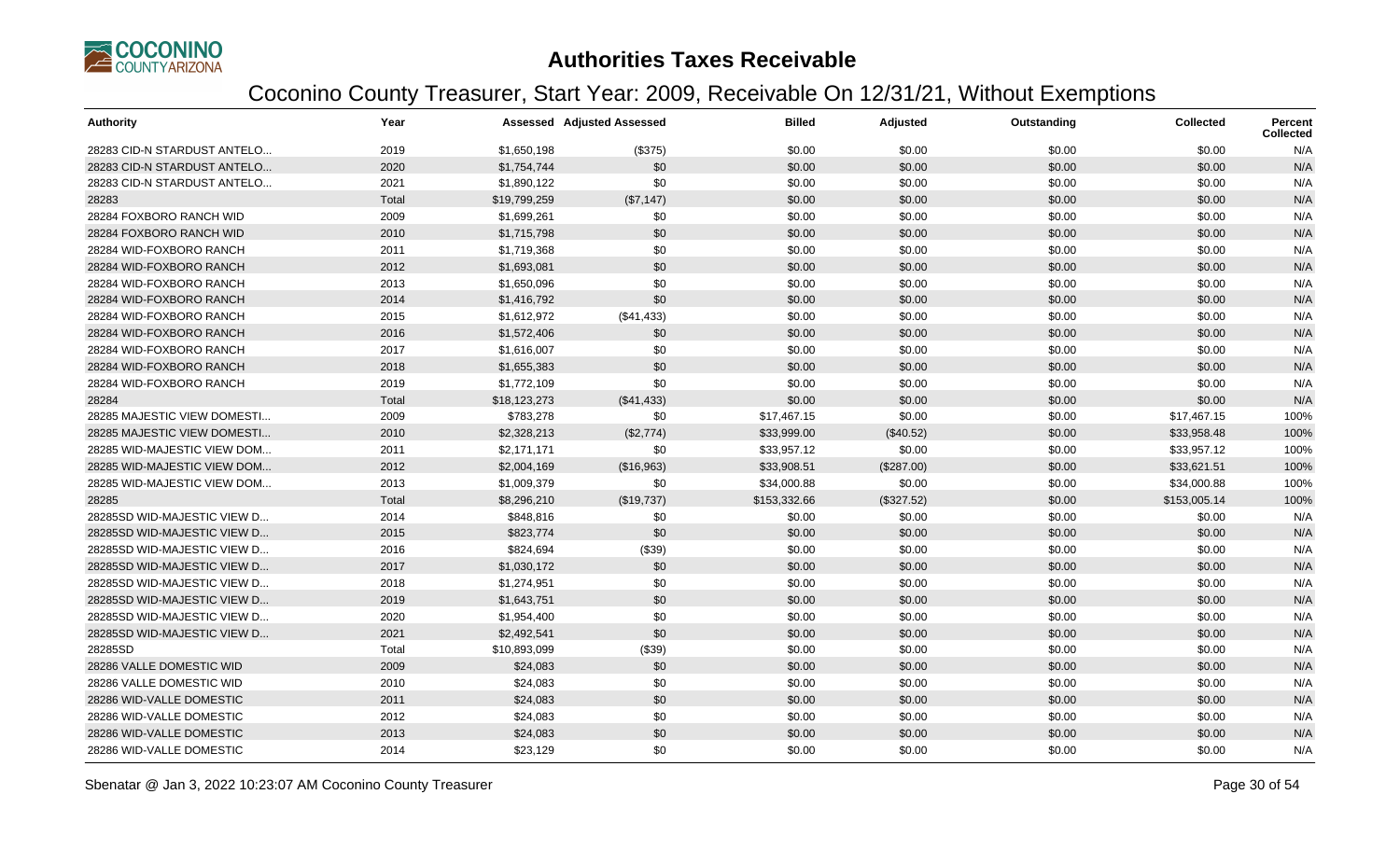

| <b>Authority</b>              | Year  |                 | <b>Assessed Adjusted Assessed</b> | <b>Billed</b>  | Adjusted        | Outstanding | <b>Collected</b> | <b>Percent</b><br><b>Collected</b> |
|-------------------------------|-------|-----------------|-----------------------------------|----------------|-----------------|-------------|------------------|------------------------------------|
| 28286 WID-VALLE DOMESTIC      | 2015  | \$23,063        | \$0                               | \$0.00         | \$0.00          | \$0.00      | \$0.00           | N/A                                |
| 28286 WID-VALLE DOMESTIC      | 2016  | \$21,099        | \$0                               | \$0.00         | \$0.00          | \$0.00      | \$0.00           | N/A                                |
| 28286 WID-VALLE DOMESTIC      | 2017  | \$21,033        | \$0                               | \$0.00         | \$0.00          | \$0.00      | \$0.00           | N/A                                |
| 28286 WID-VALLE DOMESTIC      | 2018  | \$25,315        | \$0                               | \$0.00         | \$0.00          | \$0.00      | \$0.00           | N/A                                |
| 28286                         | Total | \$234,054       | \$0                               | \$0.00         | \$0.00          | \$0.00      | \$0.00           | N/A                                |
| 28287 ANASAZI TRAIL CID       | 2009  | \$491,345       | \$0                               | \$14,595.41    | \$0.00          | \$0.00      | \$14,595.41      | 100%                               |
| 28287 ANASAZI TRAIL CID       | 2010  | \$531,210       | \$0                               | \$14,172.69    | \$0.00          | \$0.00      | \$14,172.69      | 100%                               |
| 28287 CID-ANASAZI TRAIL       | 2011  | \$551,083       | \$0                               | \$0.00         | \$0.00          | \$0.00      | \$0.00           | N/A                                |
| 28287 CID-ANASAZI TRAIL       | 2012  | \$548,212       | \$0                               | \$0.00         | \$0.00          | \$0.00      | \$0.00           | N/A                                |
| 28287 CID-ANASAZI TRAIL       | 2013  | \$283,935       | \$0                               | \$0.00         | \$0.00          | \$0.00      | \$0.00           | N/A                                |
| 28287 CID-ANASAZI TRAIL       | 2014  | \$295,802       | \$0                               | \$0.00         | \$0.00          | \$0.00      | \$0.00           | N/A                                |
| 28287 CID-ANASAZI TRAIL       | 2015  | \$317,146       | \$0                               | \$0.00         | \$0.00          | \$0.00      | \$0.00           | N/A                                |
| 28287 CID-ANASAZI TRAIL       | 2016  | \$354,386       | \$2,298                           | \$0.00         | \$0.00          | \$0.00      | \$0.00           | N/A                                |
| 28287 CID-ANASAZI TRAIL       | 2017  | \$497,281       | \$6,494                           | \$0.00         | \$0.00          | \$0.00      | \$0.00           | N/A                                |
| 28287 CID-ANASAZI TRAIL       | 2018  | \$562,648       | \$2,305                           | \$0.00         | \$0.00          | \$0.00      | \$0.00           | N/A                                |
| 28287 CID-ANASAZI TRAIL       | 2019  | \$581,389       | \$530                             | \$0.00         | \$0.00          | \$0.00      | \$0.00           | N/A                                |
| 28287 CID-ANASAZI TRAIL       | 2020  | \$628,420       | \$334                             | \$0.00         | \$0.00          | \$0.00      | \$0.00           | N/A                                |
| 28287 CID-ANASAZI TRAIL       | 2021  | \$653,276       | \$0                               | \$0.00         | \$0.00          | \$0.00      | \$0.00           | N/A                                |
| 28287                         | Total | \$6,296,133     | \$11,961                          | \$28,768.10    | \$0.00          | \$0.00      | \$28,768.10      | 100%                               |
| 28288 BADGER CREEK DWID       | 2010  | \$263,874       | \$0                               | \$0.00         | \$0.00          | \$0.00      | \$0.00           | N/A                                |
| 28288 WID-BADGER CREEK        | 2011  | \$262,775       | \$0                               | \$0.00         | \$0.00          | \$0.00      | \$0.00           | N/A                                |
| 28288 WID-BADGER CREEK        | 2012  | \$256,574       | \$0                               | \$0.00         | \$0.00          | \$0.00      | \$0.00           | N/A                                |
| 28288 WID-BADGER CREEK        | 2013  | \$205,938       | \$0                               | \$0.00         | \$0.00          | \$0.00      | \$0.00           | N/A                                |
| 28288 WID-BADGER CREEK        | 2014  | \$206,425       | \$0                               | \$0.00         | \$0.00          | \$0.00      | \$0.00           | N/A                                |
| 28288 WID-BADGER CREEK        | 2015  | \$209,525       | \$0                               | \$0.00         | \$0.00          | \$0.00      | \$0.00           | N/A                                |
| 28288 WID-BADGER CREEK        | 2016  | \$212,729       | \$0                               | \$0.00         | \$0.00          | \$0.00      | \$0.00           | N/A                                |
| 28288 WID-BADGER CREEK        | 2017  | \$222,148       | \$0                               | \$0.00         | \$0.00          | \$0.00      | \$0.00           | N/A                                |
| 28288 WID-BADGER CREEK        | 2018  | \$223,908       | \$0                               | \$0.00         | \$0.00          | \$0.00      | \$0.00           | N/A                                |
| 28288 WID-BADGER CREEK        | 2019  | \$234,137       | \$0                               | \$0.00         | \$0.00          | \$0.00      | \$0.00           | N/A                                |
| 28288 WID-BADGER CREEK        | 2020  | \$244,197       | \$0                               | \$0.00         | \$0.00          | \$0.00      | \$0.00           | N/A                                |
| 28288 WID-BADGER CREEK        | 2021  | \$246,064       | \$0                               | \$0.00         | \$0.00          | \$0.00      | \$0.00           | N/A                                |
| 28288                         | Total | \$2,788,294     | \$0                               | \$0.00         | \$0.00          | \$0.00      | \$0.00           | N/A                                |
| 28289 WID-BLUE RIDGE DOMESTIC | 2021  | \$12,159,670    | \$0                               | \$0.00         | \$0.00          | \$0.00      | \$0.00           | N/A                                |
| 29999 PUBLIC HEALTH SERVICE   | 2010  | \$2,056,578,525 | (\$14,962,869)                    | \$5,153,192.49 | (\$33,284.75)   | \$1,531.84  | \$5,118,375.90   | 99.97%                             |
| 29999 PUB HEALTH SERVICE      | 2011  | \$1,836,493,334 | (\$7,751,039)                     | \$4,589,050.62 | (\$19,480.99)   | \$3,472.64  | \$4,566,096.99   | 99.92%                             |
| 29999 PUB HEALTH SERVICE      | 2012  | \$1,758,991,343 | (\$8,166,683)                     | \$4,397,549.43 | $(\$20,590.68)$ | \$3,940.41  | \$4,373,018.34   | 99.91%                             |
| 29999 PUB HEALTH SERVICE      | 2013  | \$1,531,349,420 | (\$5,638,383)                     | \$3,828,369.77 | (\$14,617.06)   | \$4,742.13  | \$3,809,010.58   | 99.88%                             |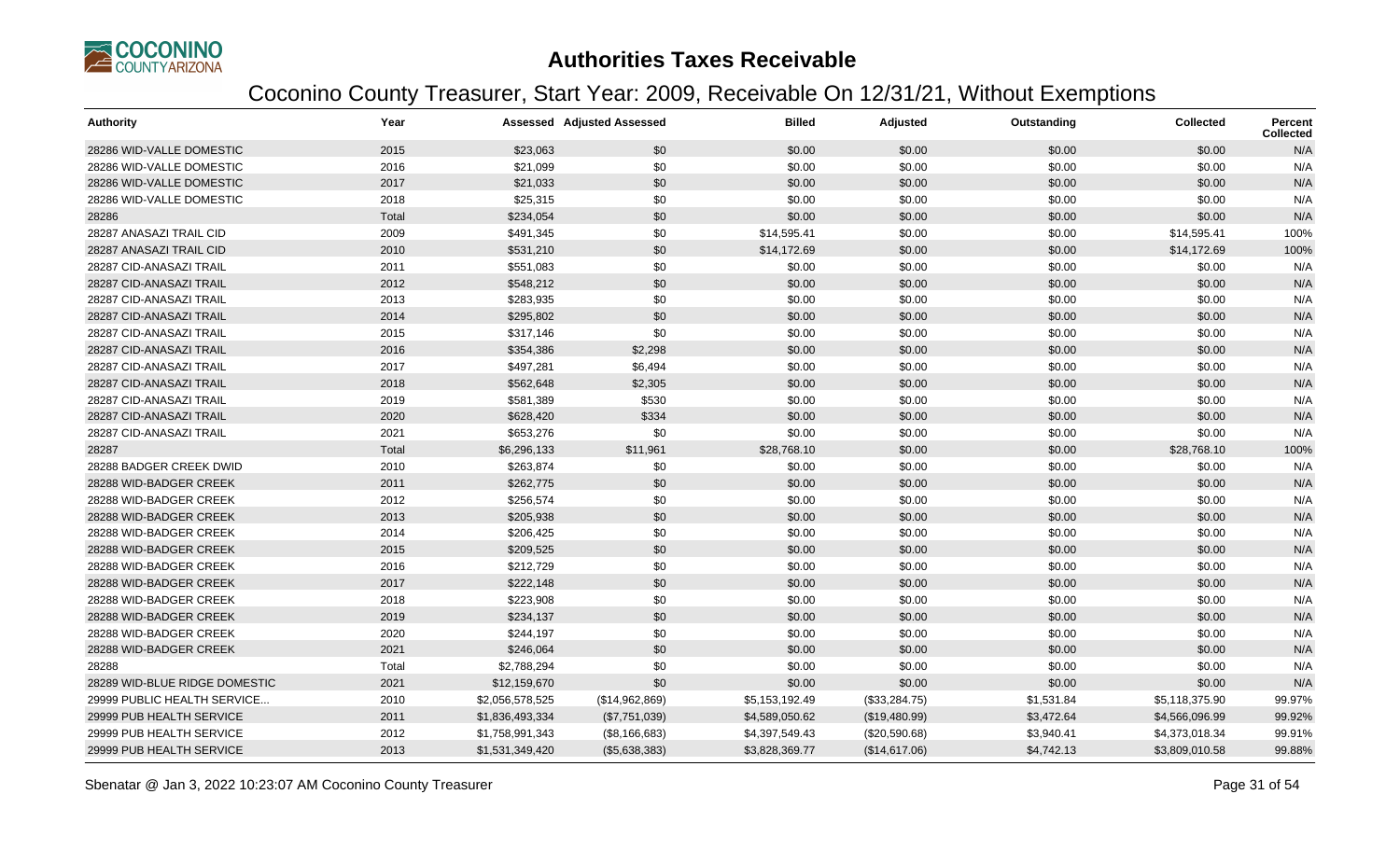

| <b>Authority</b>            | Year  |                  | <b>Assessed Adjusted Assessed</b> | <b>Billed</b>   | Adjusted       | Outstanding    | <b>Collected</b> | Percent<br><b>Collected</b> |
|-----------------------------|-------|------------------|-----------------------------------|-----------------|----------------|----------------|------------------|-----------------------------|
| 29999 PUB HEALTH SERVICE    | 2014  | \$1,528,131,272  | (\$1,845,337)                     | \$3,820,326.07  | (\$4,613.47)   | \$4,899.83     | \$3,810,812.77   | 99.87%                      |
| 29999 PUB HEALTH SERVICE    | 2015  | \$1,601,434,510  | (\$2,768,379)                     | \$3,848,713.49  | (\$6,082.31)   | \$5,244.21     | \$3,837,386.97   | 99.86%                      |
| 29999 PUB HEALTH SERVICE    | 2016  | \$1,677,453,437  | (\$12,513,851)                    | \$3,949,055.40  | (\$23,973.40)  | \$5,598.73     | \$3,919,483.27   | 99.86%                      |
| 29999 PUB HEALTH SERVICE    | 2017  | \$1,812,240,672  | (\$11,357,865)                    | \$4,139,287.28  | (\$26,776.58)  | \$6,023.72     | \$4,106,486.98   | 99.85%                      |
| 29999 PUB HEALTH SERVICE    | 2018  | \$1,944,597,023  | (\$9,337,385)                     | \$4,333,583.77  | (\$22,321.42)  | \$7,010.80     | \$4,304,251.55   | 99.84%                      |
| 29999 PUB HEALTH SERVICE    | 2019  | \$2,081,957,141  | (\$13,401,851)                    | \$4,583,908.53  | (\$34,147.14)  | \$7,614.02     | \$4,542,147.37   | 99.83%                      |
| 29999 PUB HEALTH SERVICE    | 2020  | \$2,260,817,288  | (\$11,972,488)                    | \$4,831,043.15  | (\$29,419.00)  | \$30,647.40    | \$4,770,976.75   | 99.36%                      |
| 29999 PUB HEALTH SERVICE    | 2021  | \$2,332,253,855  | (\$340,771)                       | \$4,962,826.77  | (\$852.63)     | \$1,813,968.09 | \$3,148,006.05   | 63.44%                      |
| 29999                       | Total | \$22,422,297,820 | (\$100,056,901)                   | \$52,436,906.77 | (\$236,159.43) | \$1,894,693.82 | \$50,306,053.52  | 96.37%                      |
| 30001 JOINT VOCATIONAL TECH | 2009  | \$1,782,346,815  | (\$3,836,441)                     | \$904,033.35    | \$1,031.76     | \$227.58       | \$904,837.53     | 99.97%                      |
| 30001 JOINT VOCATIONAL TECH | 2010  | \$1,729,387,047  | (\$13,005,216)                    | \$866,540.86    | (\$5,763.44)   | \$292.11       | \$860,485.31     | 99.97%                      |
| 30001 JTED-CAVIAT           | 2011  | \$1,553,552,420  | (\$6,714,490)                     | \$776,343.18    | (\$3,386.80)   | \$626.68       | \$772,329.70     | 99.92%                      |
| 30001 JTED-CAVIAT           | 2012  | \$1,496,151,062  | (\$7,075,872)                     | \$748,089.67    | (\$3,570.32)   | \$710.45       | \$743,808.90     | 99.9%                       |
| 30001 JTED-CAVIAT           | 2013  | \$1,313,817,437  | (\$4,347,603)                     | \$656,908.14    | (\$2,275.02)   | \$856.17       | \$653,776.95     | 99.87%                      |
| 30001 JTED-CAVIAT           | 2014  | \$1,311,051,094  | (\$1,690,855)                     | \$655,525.07    | (\$845.46)     | \$862.31       | \$653,817.30     | 99.87%                      |
| 30001 JTED-CAVIAT           | 2015  | \$1,367,235,060  | (\$2,682,045)                     | \$660,402.39    | (\$1,173.49)   | \$927.43       | \$658,301.47     | 99.86%                      |
| 30001 JTED-CAVIAT           | 2016  | \$1,438,226,586  | (\$11,691,925)                    | \$678,006.30    | (\$4,408.00)   | \$991.06       | \$672,607.24     | 99.85%                      |
| 30001 JTED-CAVIAT           | 2017  | \$1,558,866,877  | (\$10,368,834)                    | \$711,337.41    | (\$4,862.06)   | \$1,054.92     | \$705,420.43     | 99.85%                      |
| 30001 JTED-CAVIAT           | 2018  | \$1,679,657,462  | (\$8,727,500)                     | \$746,367.48    | (\$4,159.81)   | \$1,232.90     | \$740,974.77     | 99.83%                      |
| 30001 JTED-CAVIAT           | 2019  | \$1,802,454,243  | (\$12,421,086)                    | \$791,678.97    | (\$6,339.94)   | \$1,346.87     | \$783,992.16     | 99.83%                      |
| 30001 JTED-CAVIAT           | 2020  | \$1,962,883,173  | (\$10,901,517)                    | \$835,018.23    | (\$5,352.18)   | \$5,397.19     | \$824,268.86     | 99.35%                      |
| 30001 JTED-CAVIAT           | 2021  | \$2,026,516,229  | (\$334,276)                       | \$856,348.26    | (\$167.27)     | \$320,718.34   | \$535,462.65     | 62.54%                      |
| 30001                       | Total | \$21,022,145,505 | (\$93,797,660)                    | \$9,886,599.31  | (\$41,272.03)  | \$335,244.01   | \$9,510,083.27   | 96.59%                      |
| 30002 VALLEY ACADEMY ED DIS | 2009  | \$192,718,012    | (\$716,600)                       | \$96,441.87     | (\$180.80)     | \$0.16         | \$96,260.91      | 100%                        |
| 30002 VALLEY ACADEMY ED DIS | 2010  | \$184,533,385    | (\$1,361,930)                     | \$92,257.64     | (\$627.46)     | \$1.05         | \$91,629.13      | 100%                        |
| 30002 JTED- VALLEY ACAD     | 2011  | \$156,613,067    | (\$557,091)                       | \$78,306.58     | (\$279.26)     | \$1.29         | \$78,026.03      | 100%                        |
| 30002 JTED-VALLEY ACAD      | 2012  | \$142,645,134    | (\$258,745)                       | \$71,322.60     | (\$130.37)     | \$1.66         | \$71,190.57      | 100%                        |
| 30002 JTED-VALLEY ACAD      | 2013  | \$123,074,621    | (\$811,464)                       | \$61,537.32     | (\$406.49)     | \$3.59         | \$61,127.24      | 99.99%                      |
| 30002 JTED-VALLEY ACAD      | 2014  | \$123,820,465    | (\$26,092)                        | \$61,910.22     | (\$13.05)      | \$8.68         | \$61,888.49      | 99.99%                      |
| 30002 JTED-VALLEY ACAD      | 2015  | \$137,505,960    | (\$24,972)                        | \$62,668.12     | (\$16.51)      | \$7.31         | \$62,644.30      | 99.99%                      |
| 30002 JTED-VALLEY ACAD      | 2016  | \$141,853,339    | \$214,752                         | \$64,796.96     | \$113.49       | \$5.33         | \$64,905.12      | 99.99%                      |
| 30002 JTED-VALLEY ACAD      | 2017  | \$152,172,066    | \$233,849                         | \$68,088.27     | \$116.96       | \$2.38         | \$68,202.85      | 100%                        |
| 30002 JTED-VALLEY ACAD      | 2018  | \$155,798,842    | \$59,318                          | \$70,630.39     | \$29.28        | \$2.42         | \$70,657.25      | 100%                        |
| 30002 JTED-VALLEY ACAD      | 2019  | \$160,713,172    | \$40,086                          | \$73,451.48     | \$20.05        | \$2.14         | \$73,469.39      | 100%                        |
| 30002 JTED-VALLEY ACAD      | 2020  | \$170,864,320    | \$22,309                          | \$76,938.47     | \$14.89        | \$178.03       | \$76,775.33      | 99.77%                      |
| 30002 JTED-VALLEY ACAD      | 2021  | \$177,308,409    | \$0                               | \$79,836.85     | \$0.00         | \$24,496.89    | \$55,339.96      | 69.32%                      |
| 30002                       | Total | \$2,019,620,792  | (\$3,186,580)                     | \$958,186.77    | (\$1,359.27)   | \$24,710.93    | \$932,116.57     | 97.42%                      |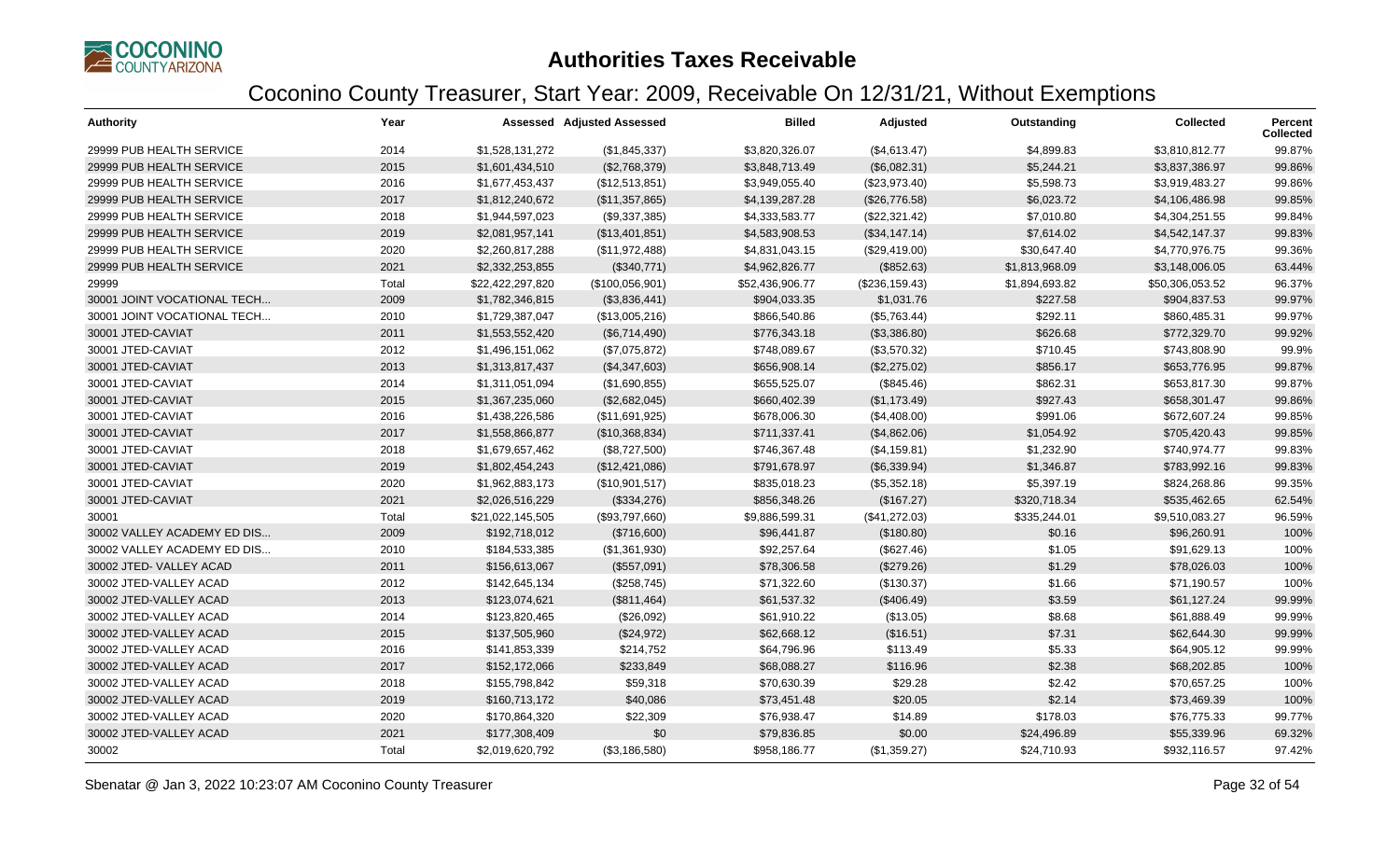

| <b>Authority</b>              | Year  |                  | Assessed Adjusted Assessed | <b>Billed</b> | Adjusted  | Outstanding | <b>Collected</b> | <b>Percent</b><br>Collected |
|-------------------------------|-------|------------------|----------------------------|---------------|-----------|-------------|------------------|-----------------------------|
| 30003 NORTHEAST AZ TECH INS   | 2009  | \$12,978,414     | (\$16,081)                 | \$6,492.52    | \$1.72    | \$0.55      | \$6,493.69       | 99.99%                      |
| 30003 NORTHEAST AZ TECH INS   | 2010  | \$12,302,670     | \$0                        | \$6,144.39    | \$6.35    | \$1.42      | \$6,149.32       | 99.98%                      |
| 30003 JTED-NATIVE             | 2011  | \$11,010,385     | (\$14,532)                 | \$5,505.19    | (\$8.10)  | \$4.70      | \$5,492.39       | 99.91%                      |
| 30003 JTED-NATIVE             | 2012  | \$12,020,387     | (\$36,704)                 | \$6,010.19    | (\$18.83) | \$4.27      | \$5,987.09       | 99.93%                      |
| 30003 JTED-NATIVE             | 2013  | \$11,624,431     | (\$2,680)                  | \$5,812.21    | (\$3.13)  | \$6.76      | \$5,802.32       | 99.88%                      |
| 30003 JTED-NATIVE             | 2014  | \$12,576,631     | (\$31,207)                 | \$6,288.32    | (\$15.61) | \$18.86     | \$6,253.85       | 99.7%                       |
| 30003 JTED-NATIVE             | 2015  | \$13,102,041     | (\$35,488)                 | \$6,453.73    | (\$15.18) | \$17.13     | \$6,421.42       | 99.73%                      |
| 30003 JTED-NATIVE             | 2016  | \$12,897,851     | (\$12,488)                 | \$6,381.55    | (\$5.52)  | \$19.73     | \$6,356.30       | 99.69%                      |
| 30003 JTED-NATIVE             | 2017  | \$13,048,064     | (\$43,813)                 | \$6,441.51    | (\$21.20) | \$36.53     | \$6,383.78       | 99.43%                      |
| 30003 JTED-NATIVE             | 2018  | \$12,852,221     | (\$30,748)                 | \$6,348.51    | (\$15.07) | \$47.71     | \$6,285.73       | 99.25%                      |
| 30003 JTED-NATIVE             | 2019  | \$13,425,017     | \$42,659                   | \$6,366.47    | \$21.33   | \$48.56     | \$6,339.24       | 99.24%                      |
| 30003 JTED-NATIVE             | 2020  | \$13,761,637     | (\$9,906)                  | \$6,480.16    | (\$4.95)  | \$93.29     | \$6,381.92       | 98.56%                      |
| 30003 JTED-NATIVE             | 2021  | \$13,226,177     | \$0                        | \$6,241.75    | \$0.00    | \$540.88    | \$5,700.87       | 91.33%                      |
| 30003                         | Total | \$164,825,926    | (\$190,988)                | \$80,966.50   | (\$78.19) | \$840.39    | \$80,047.92      | 98.96%                      |
| 30004 CCRASD #99              | 2009  | \$2,127,799,723  | (\$4,970,582)              | \$0.00        | \$0.00    | \$0.00      | \$0.00           | N/A                         |
| 30004 CCRASD #99              | 2010  | \$2,056,578,525  | (\$14,962,869)             | \$0.00        | \$0.00    | \$0.00      | \$0.00           | N/A                         |
| 30004 RURAL ACCOMOD SCHOOL    | 2011  | \$1,836,493,334  | (\$7,751,039)              | \$0.00        | \$0.00    | \$0.00      | \$0.00           | N/A                         |
| 30004 RURAL ACCOMOD SCHOOL    | 2012  | \$1,758,991,343  | (\$8,166,683)              | \$0.00        | \$0.00    | \$0.00      | \$0.00           | N/A                         |
| 30004 RURAL ACCOMOD SCHOOL    | 2013  | \$1,531,349,420  | (\$5,638,383)              | \$0.00        | \$0.00    | \$0.00      | \$0.00           | N/A                         |
| 30004 RURAL ACCOMOD SCHOOL    | 2014  | \$1,528,131,272  | (\$1,845,337)              | \$0.00        | \$0.00    | \$0.00      | \$0.00           | N/A                         |
| 30004 RURAL ACCOMOD SCHOOL    | 2015  | \$1,601,434,510  | (\$2,768,379)              | \$0.00        | \$0.00    | \$0.00      | \$0.00           | N/A                         |
| 30004 RURAL ACCOMOD SCHOOL    | 2016  | \$1,677,453,437  | (\$12,513,851)             | \$0.00        | \$0.00    | \$0.00      | \$0.00           | N/A                         |
| 30004 RURAL ACCOMOD SCHOOL    | 2017  | \$1,812,240,672  | (\$11,357,865)             | \$0.00        | \$0.00    | \$0.00      | \$0.00           | N/A                         |
| 30004 RURAL ACCOMOD SCHOOL    | 2018  | \$1,944,597,023  | (\$9,337,385)              | \$0.00        | \$0.00    | \$0.00      | \$0.00           | N/A                         |
| 30004 RURAL ACCOMOD SCHOOL    | 2019  | \$2,081,957,141  | (\$13,401,851)             | \$0.00        | \$0.00    | \$0.00      | \$0.00           | N/A                         |
| 30004 RURAL ACCOMOD SCHOOL    | 2020  | \$2,260,817,288  | (\$11,972,488)             | \$0.00        | \$0.00    | \$0.00      | \$0.00           | N/A                         |
| 30004 RURAL ACCOMOD SCHOOL    | 2021  | \$2,332,253,855  | (\$340,771)                | \$0.00        | \$0.00    | \$0.00      | \$0.00           | N/A                         |
| 30004                         | Total | \$24,550,097,543 | (\$105,027,483)            | \$0.00        | \$0.00    | \$0.00      | \$0.00           | N/A                         |
| 30005 MOUNTAIN INSTITUTE JTED | 2009  | \$9,174,217      | (\$19,984)                 | \$4,710.98    | (\$0.41)  | \$8.53      | \$4,702.04       | 99.82%                      |
| 30005 MOUNTAIN INSTITUTE JTED | 2010  | \$8,901,792      | (\$13,015)                 | \$4,429.90    | (\$4.38)  | \$11.17     | \$4,414.35       | 99.75%                      |
| 30005 JTED-MOUNTAIN INSTIT    | 2011  | \$7,439,978      | (\$4,046)                  | \$3,720.16    | (\$2.41)  | \$40.32     | \$3,677.43       | 98.92%                      |
| 30005 JTED-MOUNTAIN INSTIT    | 2012  | \$6,516,602      | (\$9,020)                  | \$3,258.38    | (\$5.00)  | \$51.50     | \$3,201.88       | 98.42%                      |
| 30005 JTED-MOUNTAIN INSTIT    | 2013  | \$5,461,842      | (\$19,581)                 | \$2,730.80    | (\$9.80)  | \$59.59     | \$2,661.41       | 97.81%                      |
| 30005 JTED-MOUNTAIN INSTIT    | 2014  | \$4,963,135      | (\$38,673)                 | \$2,481.61    | (\$19.34) | \$63.25     | \$2,399.02       | 97.43%                      |
| 30005 JTED-MOUNTAIN INSTIT    | 2015  | \$5,382,191      | (\$12,277)                 | \$2,447.48    | (\$4.92)  | \$62.79     | \$2,379.77       | 97.43%                      |
| 30005 JTED-MOUNTAIN INSTIT    | 2016  | \$5,113,813      | \$5,250                    | \$2,398.91    | \$3.24    | \$67.12     | \$2,335.03       | 97.21%                      |
| 30005 JTED-MOUNTAIN INSTIT    | 2017  | \$4,995,075      | (\$5,683)                  | \$2,434.62    | (\$2.30)  | \$72.72     | \$2,359.60       | 97.01%                      |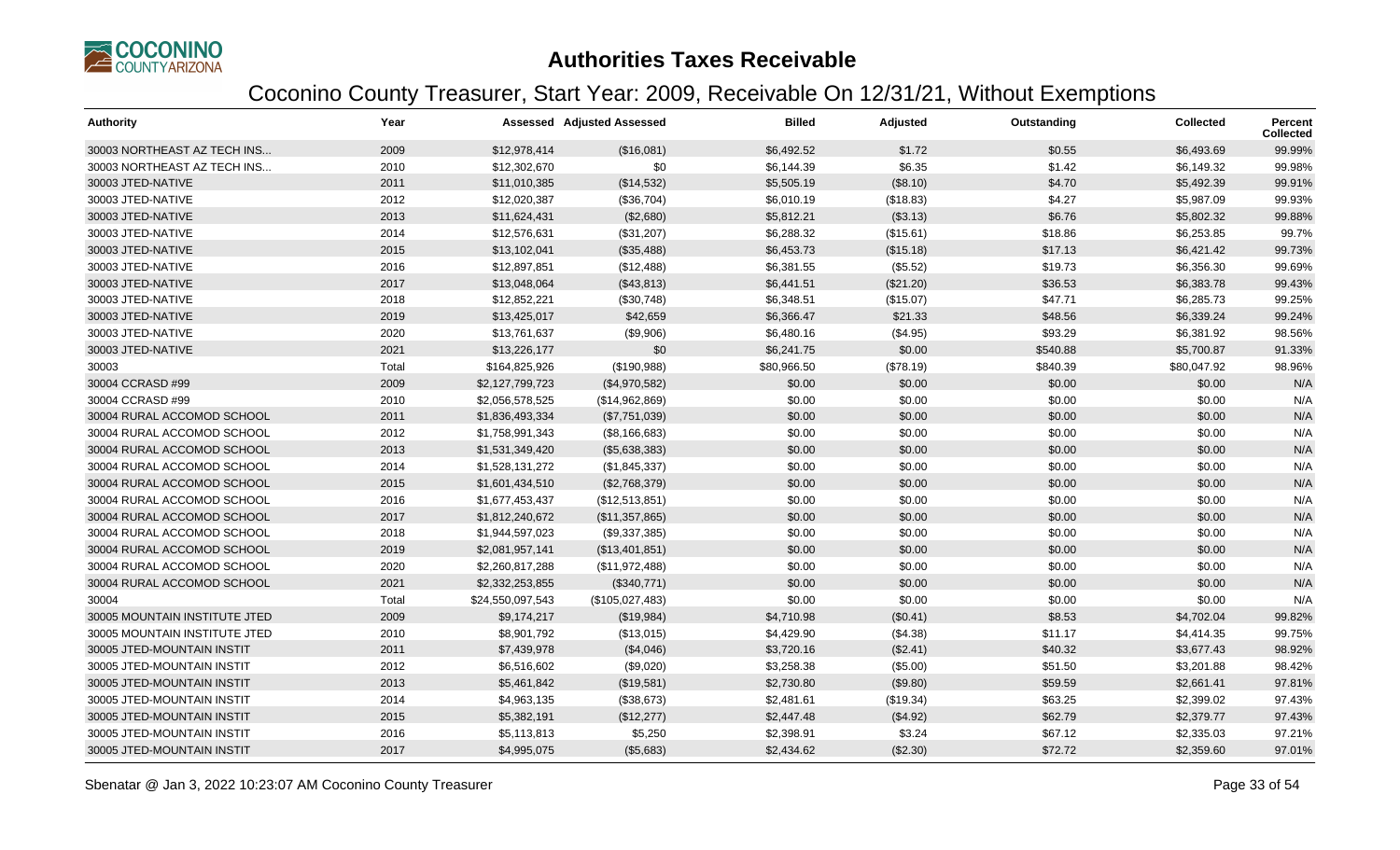

| <b>Authority</b>            | Year  |                  | <b>Assessed Adjusted Assessed</b> | <b>Billed</b> | Adjusted     | Outstanding  | <b>Collected</b> | Percent<br><b>Collected</b> |
|-----------------------------|-------|------------------|-----------------------------------|---------------|--------------|--------------|------------------|-----------------------------|
| 30005 JTED-MOUNTAIN INSTIT  | 2018  | \$5,338,826      | (\$213)                           | \$2,452.34    | \$0.43       | \$79.80      | \$2,372.97       | 96.75%                      |
| 30005 JTED-MOUNTAIN INSTIT  | 2019  | \$5,489,083      | (\$4,643)                         | \$2,514.78    | (\$2.30)     | \$85.04      | \$2,427.44       | 96.62%                      |
| 30005 JTED-MOUNTAIN INSTIT  | 2020  | \$6,077,890      | (\$3,031)                         | \$2,650.91    | (\$1.52)     | \$140.27     | \$2,509.12       | 94.71%                      |
| 30005 JTED-MOUNTAIN INSTIT  | 2021  | \$6,201,887      | (\$3,149)                         | \$2,788.07    | (\$1.60)     | \$961.53     | \$1,824.94       | 65.49%                      |
| 30005                       | Total | \$81,056,331     | (\$128,065)                       | \$39,018.94   | (\$50.31)    | \$1,703.63   | \$37,265.00      | 95.63%                      |
| 33206 FD SUMMIT BOND        | 2019  | \$153,777,917    | (\$782,086)                       | \$297,531.82  | (\$1,844.10) | \$542.60     | \$295,145.12     | 99.82%                      |
| 33206 FD SUMMIT BOND        | 2020  | \$168,532,996    | (\$848, 822)                      | \$296,834.01  | (\$1,861.31) | \$1,700.75   | \$293,271.95     | 99.42%                      |
| 33206 FD SUMMIT BOND        | 2021  | \$177,959,952    | \$0                               | \$295,551.47  | \$0.00       | \$113,729.73 | \$181,821.74     | 61.52%                      |
| 33206                       | Total | \$500,270,865    | (\$1,630,908)                     | \$889,917.30  | (\$3,705.41) | \$115,973.08 | \$770,238.81     | 86.91%                      |
| 41206 FD SUMMIT BOND        | 2018  | \$144,593,904    | (\$428,917)                       | \$296,053.67  | (\$1,062.79) | \$522.57     | \$294,468.31     | 99.82%                      |
| 52000 COCONINO COUNTY       | 2009  | \$2,127,799,723  | (\$4,970,582)                     | \$0.00        | \$0.00       | \$0.00       | \$0.00           | N/A                         |
| 52000 COCONINO COUNTY       | 2010  | \$2,056,578,525  | (\$14,962,869)                    | \$0.00        | \$0.00       | \$0.00       | \$0.00           | N/A                         |
| 52000 COCONINO COUNTY       | 2011  | \$1,836,493,334  | (\$7,751,039)                     | \$0.00        | \$0.00       | \$0.00       | \$0.00           | N/A                         |
| 52000 COCONINO COUNTY       | 2012  | \$1,758,991,343  | (\$8,166,683)                     | \$0.00        | \$0.00       | \$0.00       | \$0.00           | N/A                         |
| 52000 COCONINO COUNTY       | 2013  | \$1,531,349,420  | (\$5,638,383)                     | \$0.00        | \$0.00       | \$0.00       | \$0.00           | N/A                         |
| 52000 COCONINO COUNTY       | 2014  | \$1,528,131,272  | (\$1,845,337)                     | \$0.00        | \$0.00       | \$0.00       | \$0.00           | N/A                         |
| 52000 COCONINO COUNTY       | 2015  | \$1,601,434,510  | (\$2,768,379)                     | \$0.00        | \$0.00       | \$0.00       | \$0.00           | N/A                         |
| 52000 COCONINO COUNTY       | 2016  | \$1,677,453,437  | (\$12,513,851)                    | \$0.00        | \$0.00       | \$0.00       | \$0.00           | N/A                         |
| 52000 COCONINO COUNTY       | 2017  | \$1,812,240,672  | (\$11,357,865)                    | \$0.00        | \$0.00       | \$0.00       | \$0.00           | N/A                         |
| 52000 COCONINO COUNTY       | 2018  | \$1,944,597,023  | (\$9,337,385)                     | \$0.00        | \$0.00       | \$0.00       | \$0.00           | N/A                         |
| 52000 COCONINO COUNTY       | 2019  | \$2,081,957,141  | (\$13,401,851)                    | \$0.00        | \$0.00       | \$0.00       | \$0.00           | N/A                         |
| 52000 COCONINO COUNTY       | 2020  | \$2,260,817,288  | (\$11,972,488)                    | \$0.00        | \$0.00       | \$0.00       | \$0.00           | N/A                         |
| 52000 COCONINO COUNTY       | 2021  | \$2,332,253,855  | (\$340,771)                       | \$0.00        | \$0.00       | \$0.00       | \$0.00           | N/A                         |
| 52000                       | Total | \$24,550,097,543 | (\$105,027,483)                   | \$0.00        | \$0.00       | \$0.00       | \$0.00           | N/A                         |
| 52001 STATE SCHOOL TAX EQUA | 2009  | \$2,127,799,723  | (\$4,970,582)                     | \$0.00        | \$0.00       | \$0.00       | \$0.00           | N/A                         |
| 52001 STATE SCHOOL TAX EQUA | 2010  | \$2,056,578,525  | (\$14,962,869)                    | \$0.00        | \$0.00       | \$0.00       | \$0.00           | N/A                         |
| 52001 ST SCHL EQUALIZATION  | 2011  | \$1,836,493,334  | (\$7,751,039)                     | \$0.00        | \$0.00       | \$0.00       | \$0.00           | N/A                         |
| 52001 ST SCHL EQUALIZATION  | 2012  | \$1,758,991,343  | (\$8,166,683)                     | \$0.00        | \$0.00       | \$0.00       | \$0.00           | N/A                         |
| 52001 ST SCHL EQUALIZATION  | 2013  | \$1,531,349,420  | (\$5,638,383)                     | \$0.00        | \$0.00       | \$0.00       | \$0.00           | N/A                         |
| 52001 ST SCHL EQUALIZATION  | 2014  | \$1,528,131,272  | (\$1,845,337)                     | \$0.00        | \$0.00       | \$0.00       | \$0.00           | N/A                         |
| 52001 ST SCHL EQUALIZATION  | 2015  | \$1,601,434,510  | (\$2,768,379)                     | \$0.00        | \$0.00       | \$0.00       | \$0.00           | N/A                         |
| 52001 ST SCHL EQUALIZATION  | 2016  | \$1,677,453,437  | (\$12,513,851)                    | \$0.00        | \$0.00       | \$0.00       | \$0.00           | N/A                         |
| 52001 ST SCHL EQUALIZATION  | 2017  | \$1,812,240,672  | (\$11,357,865)                    | \$0.00        | \$0.00       | \$0.00       | \$0.00           | N/A                         |
| 52001 ST SCHL EQUALIZATION  | 2018  | \$1,944,597,023  | (\$9,337,385)                     | \$0.00        | \$0.00       | \$0.00       | \$0.00           | N/A                         |
| 52001 ST SCHL EQUALIZATION  | 2019  | \$2,081,957,141  | (\$13,401,851)                    | \$0.00        | \$0.00       | \$0.00       | \$0.00           | N/A                         |
| 52001 ST SCHL EQUALIZATION  | 2020  | \$2,260,817,288  | (\$11,972,488)                    | \$0.00        | \$0.00       | \$0.00       | \$0.00           | N/A                         |
| 52001 ST SCHL EQUALIZATION  | 2021  | \$2,332,253,855  | (\$340,771)                       | \$0.00        | \$0.00       | \$0.00       | \$0.00           | N/A                         |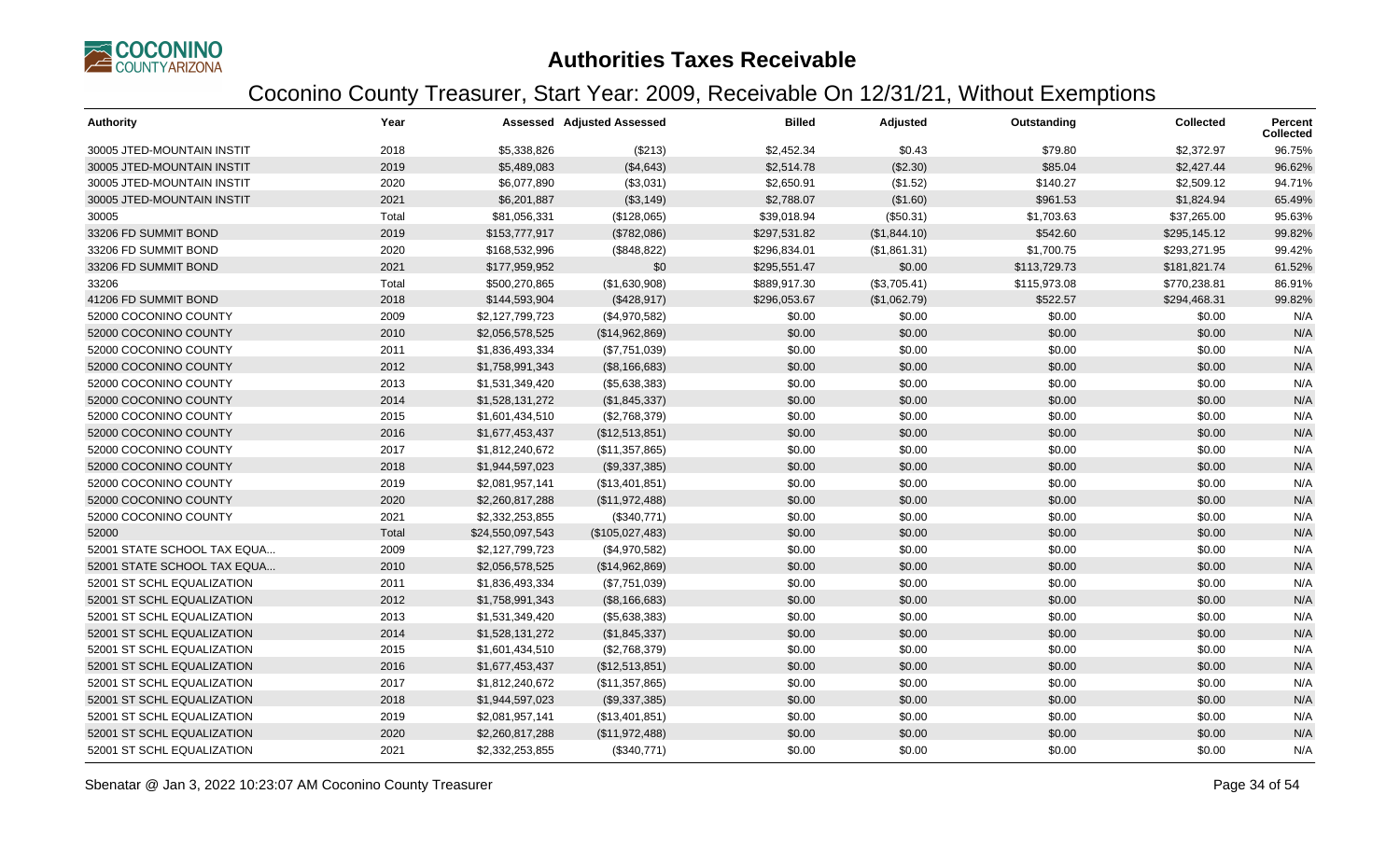

| <b>Authority</b>        | Year  |                  | Assessed Adjusted Assessed | <b>Billed</b>   | Adjusted       | Outstanding    | <b>Collected</b> | <b>Percent</b><br>Collected |
|-------------------------|-------|------------------|----------------------------|-----------------|----------------|----------------|------------------|-----------------------------|
| 52001                   | Total | \$24,550,097,543 | (\$105,027,483)            | \$0.00          | \$0.00         | \$0.00         | \$0.00           | N/A                         |
| 54151 CITY OF FLAGSTAFF | 2009  | \$904,071,313    | (\$2,260,911)              | \$7,620,669.83  | \$20,473.95    | \$741.01       | \$7,640,402.77   | 99.99%                      |
| 54151 CITY OF FLAGSTAFF | 2010  | \$873,242,524    | (\$2,129,557)              | \$7,296,400.40  | (\$16,292.64)  | \$921.70       | \$7,279,186.06   | 99.99%                      |
| 54151 CITY OF FLAGSTAFF | 2011  | \$789,881,198    | (\$2,794,336)              | \$6,602,470.33  | (\$23,641.72)  | \$3,257.95     | \$6,575,570.66   | 99.95%                      |
| 54151 CITY OF FLAGSTAFF | 2012  | \$765,147,729    | (\$1,282,196)              | \$6,401,464.18  | (\$10,978.82)  | \$3,828.62     | \$6,386,656.74   | 99.94%                      |
| 54151 CITY OF FLAGSTAFF | 2013  | \$658,871,078    | (\$861, 821)               | \$5,512,116.44  | (\$8,657.93)   | \$4,447.28     | \$5,499,011.23   | 99.92%                      |
| 54151 CITY OF FLAGSTAFF | 2014  | \$670,485,218    | (\$1,446,425)              | \$5,609,279.74  | (\$12,112.99)  | \$5,143.63     | \$5,592,023.12   | 99.91%                      |
| 54151 CITY OF FLAGSTAFF | 2015  | \$710,821,083    | (\$2,046,278)              | \$5,717,513.39  | (\$14,752.65)  | \$5,186.66     | \$5,697,574.08   | 99.91%                      |
| 54151 CITY OF FLAGSTAFF | 2016  | \$765,980,452    | (\$4,290,231)              | \$5,941,052.58  | (\$16,042.17)  | \$5,568.71     | \$5,919,441.70   | 99.91%                      |
| 54151 CITY OF FLAGSTAFF | 2017  | \$840,639,718    | (\$545,986)                | \$6,279,426.80  | (\$1.46)       | \$5,709.49     | \$6,273,715.85   | 99.91%                      |
| 54151 CITY OF FLAGSTAFF | 2018  | \$933,063,763    | (\$3,288,167)              | \$6,780,631.06  | (\$23,488.27)  | \$7,160.76     | \$6,749,982.03   | 99.89%                      |
| 54151 CITY OF FLAGSTAFF | 2019  | \$1,007,804,139  | (\$2,512,702)              | \$7,267,062.22  | (\$24,399.81)  | \$7,441.43     | \$7,235,220.98   | 99.9%                       |
| 54151 CITY OF FLAGSTAFF | 2020  | \$1,123,707,822  | (\$1,878,015)              | \$7,410,794.63  | (\$13,243.39)  | \$25,334.56    | \$7,372,216.68   | 99.66%                      |
| 54151 CITY OF FLAGSTAFF | 2021  | \$1,183,734,753  | (\$325,207)                | \$7,820,701.25  | (\$2,603.87)   | \$2,993,560.62 | \$4,824,536.76   | 61.71%                      |
| 54151                   | Total | \$11,227,450,790 | (\$25,661,832)             | \$86,259,582.85 | (\$145,741.77) | \$3,068,302.42 | \$83,045,538.66  | 96.44%                      |
| 54152 TOWN OF FREDONIA  | 2009  | \$8,494,381      | (\$5,183)                  | \$0.00          | \$0.00         | \$0.00         | \$0.00           | N/A                         |
| 54152 TOWN OF FREDONIA  | 2010  | \$8,583,001      | (\$14,575)                 | \$0.00          | \$0.00         | \$0.00         | \$0.00           | N/A                         |
| 54152 TOWN OF FREDONIA  | 2011  | \$7,689,984      | (\$34,293)                 | \$0.00          | \$0.00         | \$0.00         | \$0.00           | N/A                         |
| 54152 TOWN OF FREDONIA  | 2012  | \$7,448,611      | (\$10,507)                 | \$0.00          | \$0.00         | \$0.00         | \$0.00           | N/A                         |
| 54152 TOWN OF FREDONIA  | 2013  | \$6,767,655      | \$1,361                    | \$0.00          | \$0.00         | \$0.00         | \$0.00           | N/A                         |
| 54152 TOWN OF FREDONIA  | 2014  | \$7,182,227      | (\$7,882)                  | \$0.00          | \$0.00         | \$0.00         | \$0.00           | N/A                         |
| 54152 TOWN OF FREDONIA  | 2015  | \$6,766,536      | (\$81,485)                 | \$0.00          | \$0.00         | \$0.00         | \$0.00           | N/A                         |
| 54152 TOWN OF FREDONIA  | 2016  | \$6,723,449      | \$1,362                    | \$0.00          | \$0.00         | \$0.00         | \$0.00           | N/A                         |
| 54152 TOWN OF FREDONIA  | 2017  | \$6,707,091      | \$13,844                   | \$0.00          | \$0.00         | \$0.00         | \$0.00           | N/A                         |
| 54152 TOWN OF FREDONIA  | 2018  | \$6,848,810      | \$7,556                    | \$0.00          | \$0.00         | \$0.00         | \$0.00           | N/A                         |
| 54152 TOWN OF FREDONIA  | 2019  | \$7,151,879      | (\$42,103)                 | \$0.00          | \$0.00         | \$0.00         | \$0.00           | N/A                         |
| 54152 TOWN OF FREDONIA  | 2020  | \$7,522,740      | (\$42,971)                 | \$0.00          | \$0.00         | \$0.00         | \$0.00           | N/A                         |
| 54152 TOWN OF FREDONIA  | 2021  | \$7,830,834      | (\$1,902)                  | \$0.00          | \$0.00         | \$0.00         | \$0.00           | N/A                         |
| 54152                   | Total | \$95,717,198     | (\$216,778)                | \$0.00          | \$0.00         | \$0.00         | \$0.00           | N/A                         |
| 54153 CITY OF WILLIAMS  | 2009  | \$57,913,383     | (\$651,344)                | \$0.00          | \$0.00         | \$0.00         | \$0.00           | N/A                         |
| 54153 CITY OF WILLIAMS  | 2010  | \$55,529,035     | (\$12,179)                 | \$0.00          | \$0.00         | \$0.00         | \$0.00           | N/A                         |
| 54153 CITY OF WILLIAMS  | 2011  | \$46,656,749     | (\$102,408)                | \$0.00          | \$0.00         | \$0.00         | \$0.00           | N/A                         |
| 54153 CITY OF WILLIAMS  | 2012  | \$44,315,861     | \$199                      | \$0.00          | \$0.00         | \$0.00         | \$0.00           | N/A                         |
| 54153 CITY OF WILLIAMS  | 2013  | \$39,322,233     | (\$59,108)                 | \$0.00          | \$0.00         | \$0.00         | \$0.00           | N/A                         |
| 54153 CITY OF WILLIAMS  | 2014  | \$38,594,508     | (\$56,581)                 | \$0.00          | \$0.00         | \$0.00         | \$0.00           | N/A                         |
| 54153 CITY OF WILLIAMS  | 2015  | \$39,656,638     | (\$124,031)                | \$0.00          | \$0.00         | \$0.00         | \$0.00           | N/A                         |
| 54153 CITY OF WILLIAMS  | 2016  | \$44,185,050     | (\$34,080)                 | \$0.00          | \$0.00         | \$0.00         | \$0.00           | N/A                         |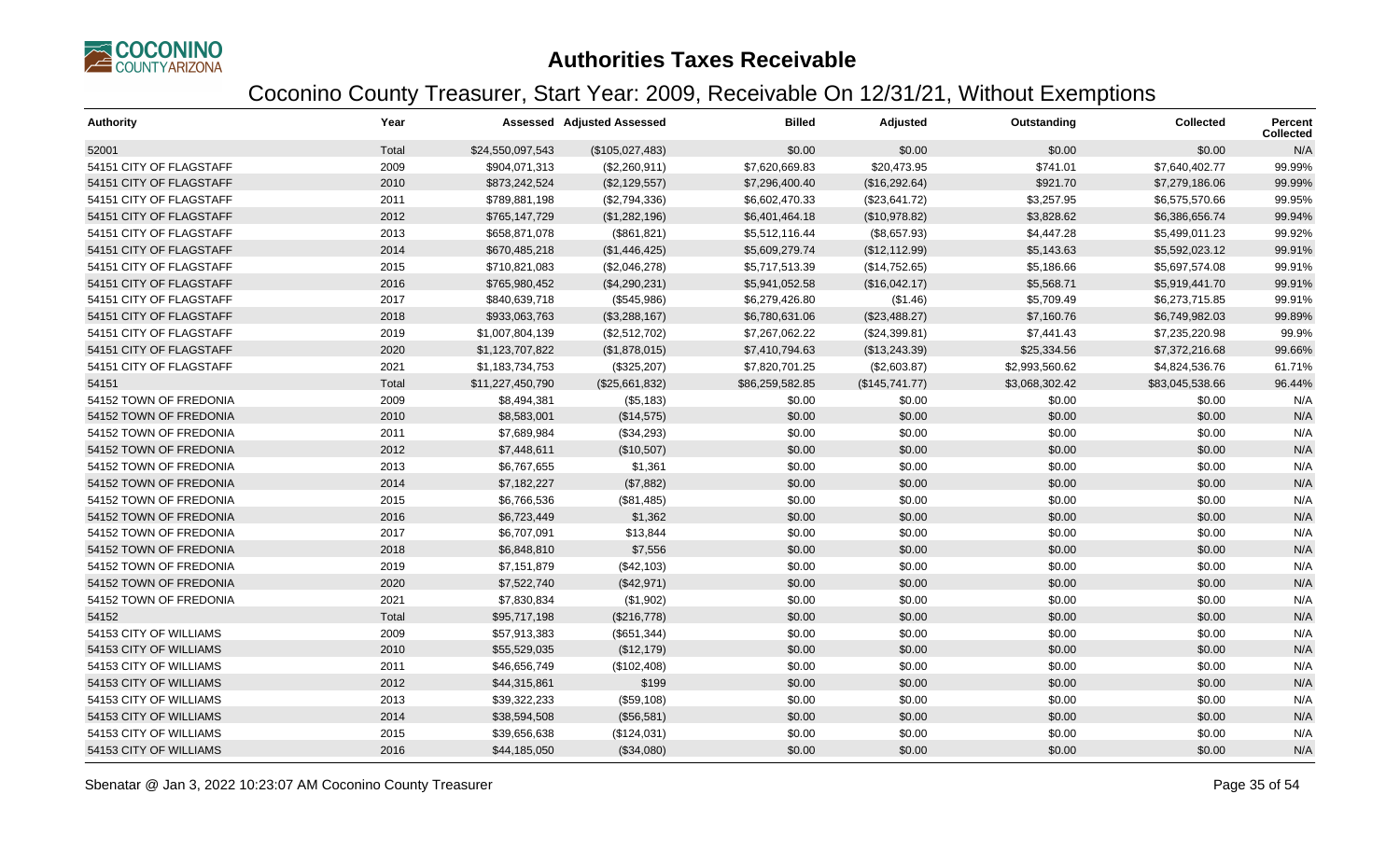

| <b>Authority</b>       | Year  |                 | <b>Assessed Adjusted Assessed</b> | <b>Billed</b> | Adjusted | Outstanding | <b>Collected</b> | Percent<br><b>Collected</b> |
|------------------------|-------|-----------------|-----------------------------------|---------------|----------|-------------|------------------|-----------------------------|
| 54153 CITY OF WILLIAMS | 2017  | \$48,492,013    | (\$2,886)                         | \$0.00        | \$0.00   | \$0.00      | \$0.00           | N/A                         |
| 54153 CITY OF WILLIAMS | 2018  | \$52,246,958    | (\$8,826)                         | \$0.00        | \$0.00   | \$0.00      | \$0.00           | N/A                         |
| 54153 CITY OF WILLIAMS | 2019  | \$55,662,945    | (\$5,812)                         | \$0.00        | \$0.00   | \$0.00      | \$0.00           | N/A                         |
| 54153 CITY OF WILLIAMS | 2020  | \$60,471,172    | \$49,099                          | \$0.00        | \$0.00   | \$0.00      | \$0.00           | N/A                         |
| 54153 CITY OF WILLIAMS | 2021  | \$67,685,775    | \$0                               | \$0.00        | \$0.00   | \$0.00      | \$0.00           | N/A                         |
| 54153                  | Total | \$650,732,320   | (\$1,007,957)                     | \$0.00        | \$0.00   | \$0.00      | \$0.00           | N/A                         |
| 54156 CITY OF PAGE     | 2009  | \$69,753,049    | (\$32,688)                        | \$0.00        | \$0.00   | \$0.00      | \$0.00           | N/A                         |
| 54156 CITY OF PAGE     | 2010  | \$70,600,868    | (\$29,072)                        | \$0.00        | \$0.00   | \$0.00      | \$0.00           | N/A                         |
| 54156 CITY OF PAGE     | 2011  | \$69,246,539    | (\$152,853)                       | \$0.00        | \$0.00   | \$0.00      | \$0.00           | N/A                         |
| 54156 CITY OF PAGE     | 2012  | \$67,622,095    | (\$12, 132)                       | \$0.00        | \$0.00   | \$0.00      | \$0.00           | N/A                         |
| 54156 CITY OF PAGE     | 2013  | \$62,721,164    | (\$18,610)                        | \$0.00        | \$0.00   | \$0.00      | \$0.00           | N/A                         |
| 54156 CITY OF PAGE     | 2014  | \$64,352,219    | (\$32,222)                        | \$0.00        | \$0.00   | \$0.00      | \$0.00           | N/A                         |
| 54156 CITY OF PAGE     | 2015  | \$67,225,970    | (\$19,364)                        | \$0.00        | \$0.00   | \$0.00      | \$0.00           | N/A                         |
| 54156 CITY OF PAGE     | 2016  | \$69,544,228    | (\$633,342)                       | \$0.00        | \$0.00   | \$0.00      | \$0.00           | N/A                         |
| 54156 CITY OF PAGE     | 2017  | \$71,571,666    | \$29,201                          | \$0.00        | \$0.00   | \$0.00      | \$0.00           | N/A                         |
| 54156 CITY OF PAGE     | 2018  | \$76,107,046    | \$51,843                          | \$0.00        | \$0.00   | \$0.00      | \$0.00           | N/A                         |
| 54156 CITY OF PAGE     | 2019  | \$83,078,607    | (\$868,215)                       | \$0.00        | \$0.00   | \$0.00      | \$0.00           | N/A                         |
| 54156 CITY OF PAGE     | 2020  | \$85,828,366    | \$204,270                         | \$0.00        | \$0.00   | \$0.00      | \$0.00           | N/A                         |
| 54156 CITY OF PAGE     | 2021  | \$92,427,151    | (\$3,095)                         | \$0.00        | \$0.00   | \$0.00      | \$0.00           | N/A                         |
| 54156                  | Total | \$950,078,968   | (\$1,516,279)                     | \$0.00        | \$0.00   | \$0.00      | \$0.00           | N/A                         |
| 54158 CITY OF SEDONA   | 2009  | \$169,967,752   | (\$553,752)                       | \$0.00        | \$0.00   | \$0.00      | \$0.00           | N/A                         |
| 54158 CITY OF SEDONA   | 2010  | \$163,254,186   | (\$1,322,076)                     | \$0.00        | \$0.00   | \$0.00      | \$0.00           | N/A                         |
| 54158 CITY OF SEDONA   | 2011  | \$137,559,645   | (\$543,637)                       | \$0.00        | \$0.00   | \$0.00      | \$0.00           | N/A                         |
| 54158 CITY OF SEDONA   | 2012  | \$123,720,926   | (\$258,385)                       | \$0.00        | \$0.00   | \$0.00      | \$0.00           | N/A                         |
| 54158 CITY OF SEDONA   | 2013  | \$109,317,892   | (\$811,464)                       | \$0.00        | \$0.00   | \$0.00      | \$0.00           | N/A                         |
| 54158 CITY OF SEDONA   | 2014  | \$109,927,253   | (\$26,092)                        | \$0.00        | \$0.00   | \$0.00      | \$0.00           | N/A                         |
| 54158 CITY OF SEDONA   | 2015  | \$121,171,116   | \$5,939                           | \$0.00        | \$0.00   | \$0.00      | \$0.00           | N/A                         |
| 54158 CITY OF SEDONA   | 2016  | \$125,641,057   | \$229,824                         | \$0.00        | \$0.00   | \$0.00      | \$0.00           | N/A                         |
| 54158 CITY OF SEDONA   | 2017  | \$134,626,298   | \$241,504                         | \$0.00        | \$0.00   | \$0.00      | \$0.00           | N/A                         |
| 54158 CITY OF SEDONA   | 2018  | \$138,042,259   | \$84,018                          | \$0.00        | \$0.00   | \$0.00      | \$0.00           | N/A                         |
| 54158 CITY OF SEDONA   | 2019  | \$142,412,647   | \$76,447                          | \$0.00        | \$0.00   | \$0.00      | \$0.00           | N/A                         |
| 54158 CITY OF SEDONA   | 2020  | \$152,417,007   | \$22,309                          | \$0.00        | \$0.00   | \$0.00      | \$0.00           | N/A                         |
| 54158 CITY OF SEDONA   | 2021  | \$157,428,222   | \$0                               | \$0.00        | \$0.00   | \$0.00      | \$0.00           | N/A                         |
| 54158                  | Total | \$1,785,486,260 | (\$2,855,365)                     | \$0.00        | \$0.00   | \$0.00      | \$0.00           | N/A                         |
| 54159 TOWN OF TUSAYAN  | 2011  | \$11,445,383    | (\$35,797)                        | \$0.00        | \$0.00   | \$0.00      | \$0.00           | N/A                         |
| 54159 TOWN OF TUSAYAN  | 2012  | \$10,869,237    | (\$46,000)                        | \$0.00        | \$0.00   | \$0.00      | \$0.00           | N/A                         |
| 54159 TOWN OF TUSAYAN  | 2013  | \$10,206,380    | (\$640)                           | \$0.00        | \$0.00   | \$0.00      | \$0.00           | N/A                         |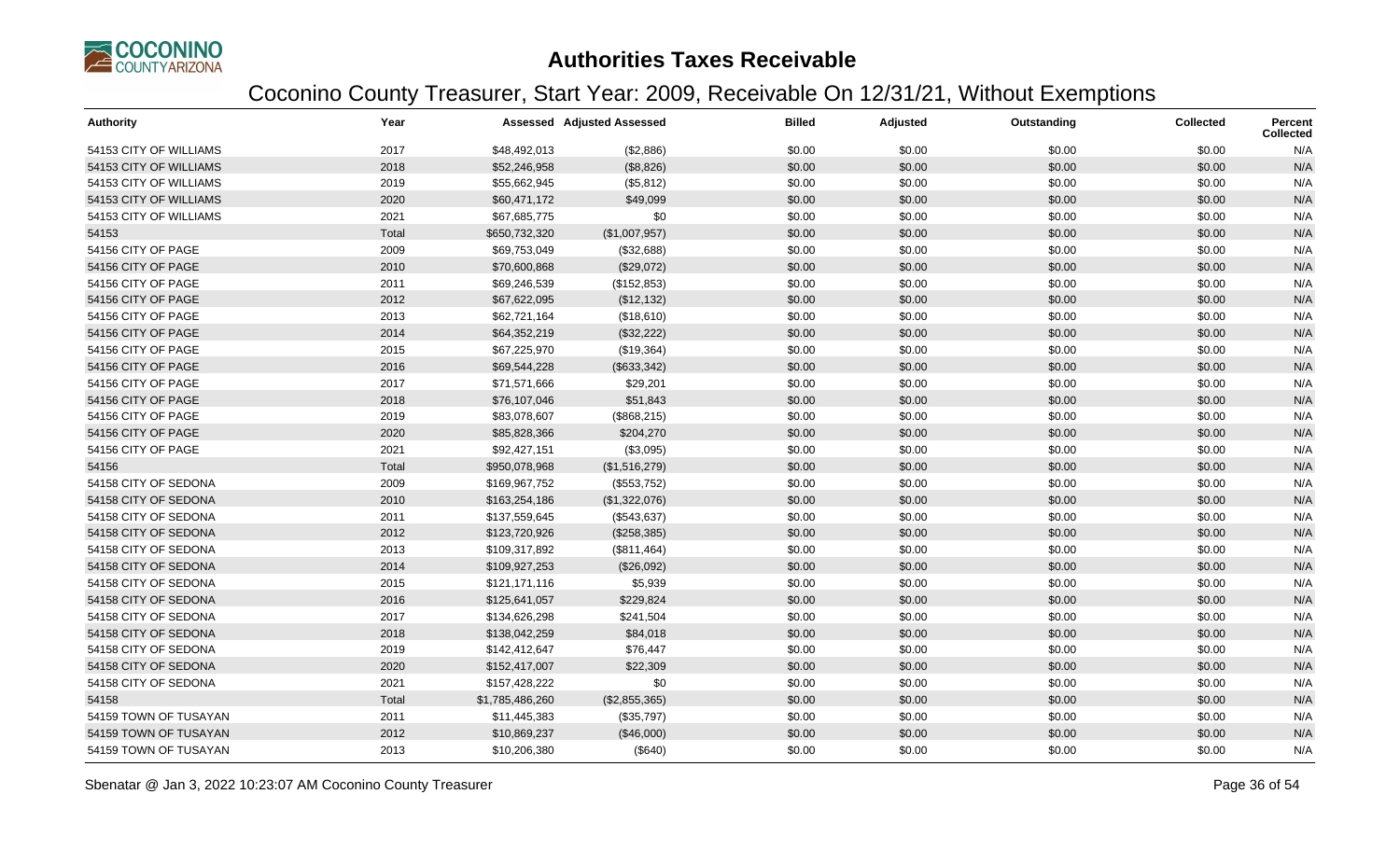

| <b>Authority</b>             | Year  |                  | <b>Assessed Adjusted Assessed</b> | <b>Billed</b>    | Adjusted       | Outstanding    | <b>Collected</b> | <b>Percent</b><br><b>Collected</b> |
|------------------------------|-------|------------------|-----------------------------------|------------------|----------------|----------------|------------------|------------------------------------|
| 54159 TOWN OF TUSAYAN        | 2014  | \$10,423,296     | (\$2,992)                         | \$0.00           | \$0.00         | \$0.00         | \$0.00           | N/A                                |
| 54159 TOWN OF TUSAYAN        | 2015  | \$10,726,455     | (\$257)                           | \$0.00           | \$0.00         | \$0.00         | \$0.00           | N/A                                |
| 54159 TOWN OF TUSAYAN        | 2016  | \$10,750,871     | \$29,639                          | \$0.00           | \$0.00         | \$0.00         | \$0.00           | N/A                                |
| 54159 TOWN OF TUSAYAN        | 2017  | \$11,080,716     | \$22,213                          | \$0.00           | \$0.00         | \$0.00         | \$0.00           | N/A                                |
| 54159 TOWN OF TUSAYAN        | 2018  | \$13,135,554     | (\$12,023)                        | \$0.00           | \$0.00         | \$0.00         | \$0.00           | N/A                                |
| 54159 TOWN OF TUSAYAN        | 2019  | \$14,755,176     | \$37,525                          | \$0.00           | \$0.00         | \$0.00         | \$0.00           | N/A                                |
| 54159 TOWN OF TUSAYAN        | 2020  | \$16,425,584     | (\$33,547)                        | \$0.00           | \$0.00         | \$0.00         | \$0.00           | N/A                                |
| 54159 TOWN OF TUSAYAN        | 2021  | \$19,780,830     | \$0                               | \$0.00           | \$0.00         | \$0.00         | \$0.00           | N/A                                |
| 54159                        | Total | \$139,599,482    | (\$41,879)                        | \$0.00           | \$0.00         | \$0.00         | \$0.00           | N/A                                |
| 57001 SD #1 BUDGET OVERRIDES | 2009  | \$1,456,713,789  | (\$3,064,064)                     | \$5,858,840.85   | \$8,765.25     | \$582.75       | \$5,867,023.35   | 99.99%                             |
| 57001 SD #1 BUDGET OVERRIDES | 2010  | \$1,411,636,745  | (\$10,624,383)                    | \$10,390,430.61  | (\$67,470.03)  | \$1,246.52     | \$10,321,714.06  | 99.99%                             |
| 57001 SD#1 BUDGET OVERRIDES  | 2011  | \$1,248,962,221  | (\$5,828,592)                     | \$9,937,586.35   | (\$46,754.63)  | \$5,153.05     | \$9,885,678.67   | 99.95%                             |
| 57001 SD#1 BUDGET OVERRIDES  | 2012  | \$1,200,126,973  | (\$5,993,714)                     | \$9,552,038.33   | (\$48,069.10)  | \$6,113.10     | \$9,497,856.13   | 99.94%                             |
| 57001 SD#1 BUDGET OVERRIDES  | 2013  | \$1,032,267,381  | (\$3,651,677)                     | \$7,288,840.54   | (\$27,139.03)  | \$6,799.89     | \$7,254,901.62   | 99.91%                             |
| 57001 SD#1 BUDGET OVERRIDES  | 2014  | \$1,036,352,176  | (\$1,526,440)                     | \$7,397,481.97   | (\$10,901.07)  | \$7,674.53     | \$7,378,906.37   | 99.9%                              |
| 57001 SD#1 BUDGET OVERRIDES  | 2015  | \$1,090,173,006  | (\$2,417,619)                     | \$7,638,642.66   | (\$15, 165.48) | \$8,264.55     | \$7,615,212.63   | 99.89%                             |
| 57001 SD#1 BUDGET OVERRIDES  | 2016  | \$1,160,583,306  | (\$9,630,300)                     | \$8,012,864.50   | (\$53,283.59)  | \$9,002.03     | \$7,950,578.88   | 99.89%                             |
| 57001 SD#1 BUDGET OVERRIDES  | 2017  | \$1,271,463,065  | (\$8,492,471)                     | \$8,165,154.21   | (\$55,946.12)  | \$9,168.12     | \$8,100,039.97   | 99.89%                             |
| 57001 SD#1 BUDGET OVERRIDES  | 2018  | \$1,394,760,686  | (\$7,899,828)                     | \$8,646,011.86   | (\$53,001.81)  | \$10,605.74    | \$8,582,404.31   | 99.88%                             |
| 57001 SD#1 BUDGET OVERRIDES  | 2019  | \$1,501,705,612  | (\$9,999,256)                     | \$8,696,393.09   | (\$68,489.67)  | \$10,708.00    | \$8,617,195.42   | 99.88%                             |
| 57001 SD#1 BUDGET OVERRIDES  | 2020  | \$1,656,217,632  | (\$9,387,025)                     | \$8,859,369.83   | (\$58,661.09)  | \$37,284.65    | \$8,763,424.09   | 99.58%                             |
| 57001 SD#1 BUDGET OVERRIDES  | 2021  | \$1,742,560,826  | (\$329,611)                       | \$8,462,579.10   | (\$1,911.04)   | \$3,195,697.81 | \$5,264,970.25   | 62.23%                             |
| 57001                        | Total | \$17,203,523,418 | (\$78,844,980)                    | \$108,906,233.90 | (\$498,027.41) | \$3,308,300.74 | \$105,099,905.75 | 96.95%                             |
| 57001_SE SD#1 DESEGREGATION  | 2018  | \$1,394,760,686  | (\$7,899,828)                     | \$2,253,833.08   | (\$13,816.45)  | \$2,764.69     | \$2,237,251.94   | 99.88%                             |
| 57001 SE SD#1 DO NOT USE     | 2019  | \$1,501,705,612  | (\$9,999,256)                     | \$0.00           | \$0.00         | \$0.00         | \$0.00           | N/A                                |
| 57001 SE SD#1 DESEGREGATION  | 2021  | \$1,742,560,826  | (\$329,611)                       | \$2,242,371.66   | (\$506.38)     | \$846,779.95   | \$1,395,085.33   | 62.23%                             |
| 57001 SE                     | Total | \$4,639,027,124  | (\$18,228,695)                    | \$4,496,204.74   | (\$14,322.83)  | \$849,544.64   | \$3,632,337.27   | 81.04%                             |
| 57002 SD #2 BUDGET OVERRIDES | 2009  | \$140,814,330    | (\$687,239)                       | \$371,414.90     | (\$346.40)     | \$451.31       | \$370,617.19     | 99.88%                             |
| 57002 SD #2 BUDGET OVERRIDES | 2010  | \$131,998,900    | (\$1,326,892)                     | \$372,445.45     | (\$3,589.18)   | \$814.82       | \$368,041.45     | 99.78%                             |
| 57002 SD#2 BUDGET OVERRIDES  | 2011  | \$123,031,464    | (\$706,465)                       | \$373,084.84     | (\$2,156.51)   | \$1,319.90     | \$369,608.43     | 99.64%                             |
| 57002 SD#2 BUDGET OVERRIDES  | 2012  | \$118,352,221    | (\$1,115,411)                     | \$370,204.50     | (\$3,485.45)   | \$1,533.94     | \$365,185.11     | 99.58%                             |
| 57002 SD#2 BUDGET OVERRIDES  | 2013  | \$111,514,247    | (\$762,308)                       | \$382,712.69     | (\$2,627.29)   | \$1,965.20     | \$378,120.20     | 99.48%                             |
| 57002 SD#2 BUDGET OVERRIDES  | 2014  | \$100,566,492    | (\$109,908)                       | \$377,925.86     | (\$398.83)     | \$1,687.51     | \$375,839.52     | 99.55%                             |
| 57002 SD#2 BUDGET OVERRIDES  | 2015  | \$102,520,436    | (\$187, 136)                      | \$390,329.31     | (\$754.74)     | \$2,000.18     | \$387,574.39     | 99.49%                             |
| 57002 SD#2 BUDGET OVERRIDES  | 2016  | \$104,976,451    | (\$1,295,710)                     | \$383,726.73     | (\$4,955.21)   | \$2,002.21     | \$376,769.31     | 99.47%                             |
| 57002 SD#2 BUDGET OVERRIDES  | 2017  | \$113,254,396    | (\$1,869,420)                     | \$408,354.33     | (\$7,273.88)   | \$2,107.10     | \$398,973.35     | 99.47%                             |
| 57002 SD#2 BUDGET OVERRIDES  | 2018  | \$117,076,879    | (\$1,031,656)                     | \$445,417.37     | (\$4,293.94)   | \$2,524.14     | \$438,599.29     | 99.43%                             |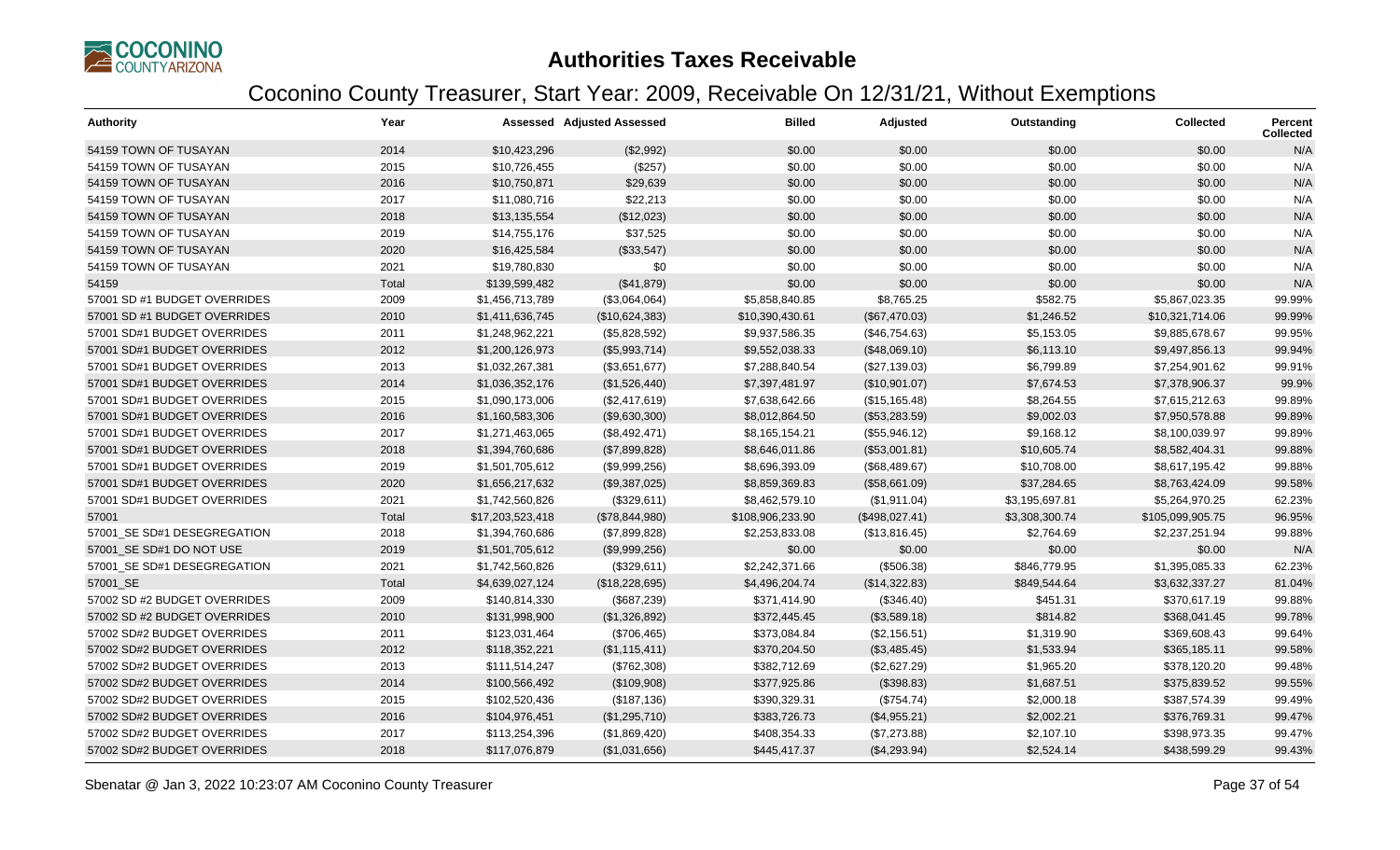

| <b>Authority</b>             | Year  |                 | <b>Assessed Adjusted Assessed</b> | <b>Billed</b>  | Adjusted      | Outstanding  | <b>Collected</b> | Percent<br><b>Collected</b> |
|------------------------------|-------|-----------------|-----------------------------------|----------------|---------------|--------------|------------------|-----------------------------|
| 57002 SD#2 BUDGET OVERRIDES  | 2019  | \$124,165,240   | (\$1,707,315)                     | \$424,740.55   | (\$6,544.46)  | \$2,495.15   | \$415,700.94     | 99.4%                       |
| 57002 SD#2 BUDGET OVERRIDES  | 2020  | \$130,243,125   | (\$1,651,494)                     | \$424,741.58   | (\$6,075.67)  | \$6,085.59   | \$412,580.32     | 98.55%                      |
| 57002 SD#2 BUDGET OVERRIDES  | 2021  | \$140,735,325   | \$0                               | \$424,979.28   | \$0.00        | \$144,545.50 | \$280,433.78     | 65.99%                      |
| 57002                        | Total | \$1,559,249,506 | (\$12,450,954)                    | \$5,150,077.39 | (\$42,501.56) | \$169,532.55 | \$4,938,043.28   | 96.68%                      |
| 57004 SD #4 BUDGET OVERRIDES | 2009  | \$14,536,401    | (\$40,590)                        | \$242,931.96   | \$457.32      | \$99.27      | \$243,290.01     | 99.96%                      |
| 57004 SD #4 BUDGET OVERRIDES | 2010  | \$15,526,845    | (\$1,003,923)                     | \$266,588.13   | (\$17,218.02) | \$93.02      | \$249,277.09     | 99.96%                      |
| 57004 SD#4 BUDGET OVERRIDES  | 2011  | \$14,569,791    | \$5,960                           | \$153,492.72   | \$61.39       | \$56.43      | \$153,497.68     | 99.96%                      |
| 57004 SD#4 BUDGET OVERRIDES  | 2012  | \$13,928,478    | (\$52,596)                        | \$156,932.16   | (\$616.49)    | \$76.37      | \$156,239.30     | 99.95%                      |
| 57004 SD#4 BUDGET OVERRIDES  | 2013  | \$13,083,403    | (\$2,106)                         | \$177,450.21   | (\$96.39)     | \$78.03      | \$177,275.79     | 99.96%                      |
| 57004 SD#4 BUDGET OVERRIDES  | 2014  | \$13,303,143    | (\$2,755)                         | \$130,809.79   | (\$44.48)     | \$109.69     | \$130,655.62     | 99.92%                      |
| 57004 SD#4 BUDGET OVERRIDES  | 2015  | \$13,605,140    | \$47,907                          | \$162,455.59   | \$573.08      | \$135.09     | \$162,893.58     | 99.92%                      |
| 57004 SD#4 BUDGET OVERRIDES  | 2016  | \$14,138,348    | \$38,855                          | \$182,041.32   | \$488.75      | \$114.20     | \$182,415.87     | 99.94%                      |
| 57004 SD#4 BUDGET OVERRIDES  | 2017  | \$15,191,004    | \$61,278                          | \$190,149.85   | \$781.70      | \$135.61     | \$190,795.94     | 99.93%                      |
| 57004 SD#4 BUDGET OVERRIDES  | 2018  | \$17,279,646    | \$132,266                         | \$191,205.70   | \$1,566.58    | \$150.53     | \$192,621.75     | 99.92%                      |
| 57004 SD#4 BUDGET OVERRIDES  | 2019  | \$19,044,177    | \$90,968                          | \$199,612.22   | \$1,089.57    | \$210.27     | \$200,491.52     | 99.9%                       |
| 57004 SD#4 BUDGET OVERRIDES  | 2020  | \$21,118,685    | (\$24,368)                        | \$203,884.05   | (\$265.21)    | \$585.81     | \$203,033.03     | 99.71%                      |
| 57004 SD#4 BUDGET OVERRIDES  | 2021  | \$25,019,510    | \$0                               | \$193,701.73   | \$0.00        | \$67,339.11  | \$126,362.62     | 65.24%                      |
| 57004                        | Total | \$210,344,571   | (\$749,104)                       | \$2,451,255.43 | (\$13,222.20) | \$69,183.43  | \$2,368,849.80   | 97.16%                      |
| 57005 SD #5 BUDGET OVERRIDES | 2009  | \$84,011,590    | (\$128,651)                       | \$0.00         | \$0.00        | \$0.00       | \$0.00           | N/A                         |
| 57005 SD #5 BUDGET OVERRIDES | 2010  | \$79,175,188    | (\$45,708)                        | \$0.00         | \$0.00        | \$0.00       | \$0.00           | N/A                         |
| 57005 SD#5 BUDGET OVERRIDES  | 2011  | \$66,868,458    | (\$65,822)                        | \$0.00         | \$0.00        | \$0.00       | \$0.00           | N/A                         |
| 57005 SD#5 BUDGET OVERRRIDES | 2012  | \$62,136,033    | (\$10,466)                        | \$0.00         | \$0.00        | \$0.00       | \$0.00           | N/A                         |
| 57005 SD#5 BUDGET OVERRRIDES | 2013  | \$47,321,585    | (\$10,827)                        | \$0.00         | \$0.00        | \$0.00       | \$0.00           | N/A                         |
| 57005 SD#5 BUDGET OVERRRIDES | 2014  | \$46,454,104    | (\$9,988)                         | \$0.00         | \$0.00        | \$0.00       | \$0.00           | N/A                         |
| 57005 SD#5 BUDGET OVERRRIDES | 2015  | \$49,145,623    | (\$3,257)                         | \$0.00         | \$0.00        | \$0.00       | \$0.00           | N/A                         |
| 57005 SD#5 BUDGET OVERRIDES  | 2016  | \$49,302,210    | (\$109)                           | \$0.00         | \$0.00        | \$0.00       | \$0.00           | N/A                         |
| 57005 SD#5 BUDGET OVERRIDES  | 2017  | \$50,670,625    | \$908                             | \$0.00         | \$0.00        | \$0.00       | \$0.00           | N/A                         |
| 57005 SD#5 BUDGET OVERRIDES  | 2018  | \$53,069,229    | \$2,173                           | \$0.00         | \$0.00        | \$0.00       | \$0.00           | N/A                         |
| 57005 SD#5 BUDGET OVERRIDES  | 2019  | \$58,130,528    | (\$2,283)                         | \$0.00         | \$0.00        | \$0.00       | \$0.00           | N/A                         |
| 57005 SD#5 BUDGET OVERRIDES  | 2020  | \$62,556,510    | \$1,769                           | \$0.00         | \$0.00        | \$0.00       | \$0.00           | N/A                         |
| 57005 SD#5 BUDGET OVERRIDES  | 2021  | \$62,165,850    | (\$408)                           | \$0.00         | \$0.00        | \$0.00       | \$0.00           | N/A                         |
| 57005                        | Total | \$771,007,533   | (\$272,669)                       | \$0.00         | \$0.00        | \$0.00       | \$0.00           | N/A                         |
| 57006 SD #6 BUDGET OVERRIDES | 2009  | \$24,070,523    | (\$11,860)                        | \$208,232.01   | (\$104.94)    | \$137.55     | \$207,989.52     | 99.93%                      |
| 57006 SD #6 BUDGET OVERRIDES | 2010  | \$26,028,285    | (\$20,946)                        | \$134,616.89   | (\$114.81)    | \$74.32      | \$134,427.76     | 99.94%                      |
| 57006 SD#6 BUDGET OVERRIDES  | 2011  | \$25,146,850    | (\$39,291)                        | \$70,989.67    | (\$114.45)    | \$40.62      | \$70,834.60      | 99.94%                      |
| 57006 SD#6 BUDGET OVERRIDES  | 2012  | \$23,583,208    | (\$14,638)                        | \$0.00         | \$0.00        | \$0.00       | \$0.00           | N/A                         |
| 57006 SD#6 BUDGET OVERRIDES  | 2013  | \$21,125,451    | (\$1,998)                         | \$0.00         | \$0.00        | \$0.00       | \$0.00           | N/A                         |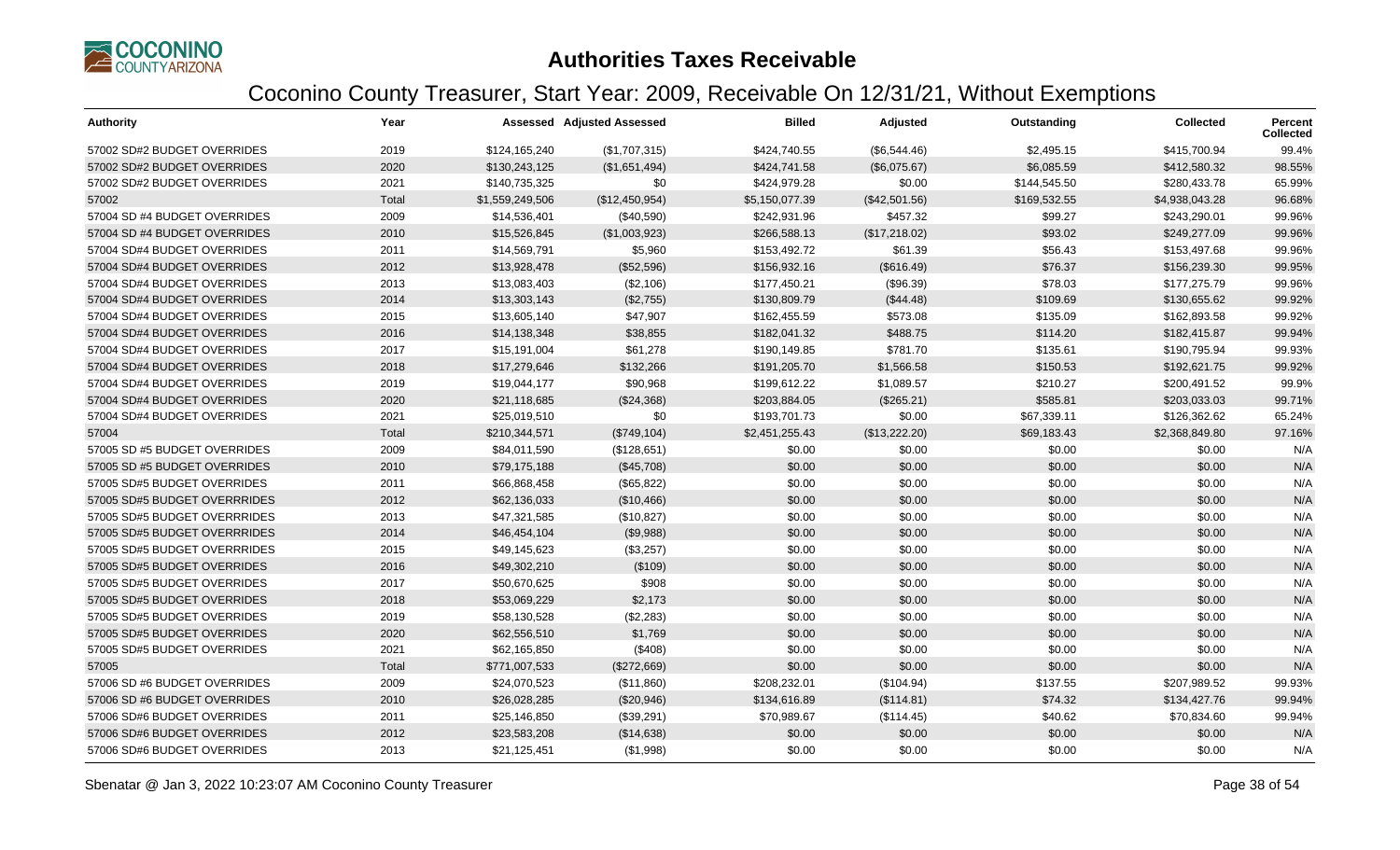

| <b>Authority</b>              | Year  |                 | <b>Assessed Adjusted Assessed</b> | <b>Billed</b>  | Adjusted     | Outstanding | <b>Collected</b> | <b>Percent</b><br><b>Collected</b> |
|-------------------------------|-------|-----------------|-----------------------------------|----------------|--------------|-------------|------------------|------------------------------------|
| 57006 SD#6 BUDGET OVERRIDES   | 2014  | \$22,137,843    | (\$11,301)                        | \$0.00         | \$0.00       | \$0.00      | \$0.00           | N/A                                |
| 57006 SD#6 BUDGET OVERRIDES   | 2015  | \$21,438,127    | (\$84,797)                        | \$0.00         | \$0.00       | \$0.00      | \$0.00           | N/A                                |
| 57006 SD#6 BUDGET OVERRIDES   | 2016  | \$20,608,865    | \$11,203                          | \$0.00         | \$0.00       | \$0.00      | \$0.00           | N/A                                |
| 57006 SD#6 BUDGET OVERRIDES   | 2017  | \$20,290,618    | (\$122,813)                       | \$0.00         | \$0.00       | \$0.00      | \$0.00           | N/A                                |
| 57006 SD#6 BUDGET OVERRIDES   | 2018  | \$20,477,315    | \$3,928                           | \$0.00         | \$0.00       | \$0.00      | \$0.00           | N/A                                |
| 57006 SD#6 BUDGET OVERRIDES   | 2019  | \$20,718,582    | (\$37,056)                        | \$0.00         | \$0.00       | \$0.00      | \$0.00           | N/A                                |
| 57006 SD#6 BUDGET OVERRIDES   | 2020  | \$21,109,232    | (\$42,971)                        | \$0.00         | \$0.00       | \$0.00      | \$0.00           | N/A                                |
| 57006 SD#6 BUDGET OVERRIDES   | 2021  | \$21,701,485    | (\$1,902)                         | \$0.00         | \$0.00       | \$0.00      | \$0.00           | N/A                                |
| 57006                         | Total | \$288,436,384   | (\$374,442)                       | \$413,838.57   | (\$334.20)   | \$252.49    | \$413,251.88     | 99.94%                             |
| 57009 SD #9 BUDGET OVERRIDES  | 2009  | \$192,718,012   | (\$716,600)                       | \$213,908.06   | (\$401.02)   | \$0.36      | \$213,506.68     | 100%                               |
| 57009 SD #9 BUDGET OVERRIDES  | 2010  | \$184,533,385   | (\$1,361,930)                     | \$213,299.67   | (\$1,450.69) | \$2.43      | \$211,846.55     | 100%                               |
| 57009 SD#9 BUDGET OVERRIDES   | 2011  | \$156,613,067   | (\$557,091)                       | \$224,113.44   | (\$799.24)   | \$3.69      | \$223,310.51     | 100%                               |
| 57009 SD#9 BUDGET OVERRIDES   | 2012  | \$142,645,134   | (\$258,745)                       | \$236,363.11   | (\$432.08)   | \$5.52      | \$235,925.51     | 100%                               |
| 57009 SD#9 BUDGET OVERRIDES   | 2013  | \$123,074,621   | (\$811,464)                       | \$138,335.88   | (\$913.79)   | \$8.06      | \$137,414.03     | 99.99%                             |
| 57009 SD#9 BUDGET OVERRIDES   | 2014  | \$123,820,465   | (\$26,092)                        | \$233,773.00   | (\$49.26)    | \$32.76     | \$233,690.98     | 99.99%                             |
| 57009 SD#9 BUDGET OVERRIDES   | 2015  | \$137,505,960   | (\$24,972)                        | \$234,629.49   | (\$61.81)    | \$27.38     | \$234,540.30     | 99.99%                             |
| 57009 SD#9 BUDGET OVERRIDES   | 2016  | \$141,853,339   | \$214,752                         | \$225,363.85   | \$394.73     | \$18.54     | \$225,740.04     | 99.99%                             |
| 57009 SD#9 BUDGET OVERRIDES   | 2017  | \$152,172,066   | \$233,849                         | \$232,044.80   | \$398.62     | \$8.11      | \$232,435.31     | 100%                               |
| 57009 SD#9 BUDGET OVERRIDES   | 2018  | \$155,798,842   | \$59,318                          | \$200,731.53   | \$83.22      | \$6.84      | \$200,807.91     | 100%                               |
| 57009 SD#9 BUDGET OVERRIDES   | 2019  | \$160,713,172   | \$40,086                          | \$195,087.13   | \$53.25      | \$5.69      | \$195,134.69     | 100%                               |
| 57009 SD#9 BUDGET OVERRIDES   | 2020  | \$170,864,320   | \$22,309                          | \$194,038.82   | \$37.56      | \$448.98    | \$193,627.40     | 99.77%                             |
| 57009 SD#9 BUDGET OVERRIDES   | 2021  | \$177,308,409   | \$0                               | \$181,708.67   | \$0.00       | \$55,754.91 | \$125,953.76     | 69.32%                             |
| 57009                         | Total | \$2,019,620,792 | (\$3,186,580)                     | \$2,723,397.45 | (\$3,140.51) | \$56,323.27 | \$2,663,933.67   | 97.93%                             |
| 57010 SD #10 BUDGET OVERRIDES | 2009  | \$46,341,759    | (\$30,662)                        | \$0.00         | \$0.00       | \$0.00      | \$0.00           | N/A                                |
| 57010 SD #10 BUDGET OVERRIDES | 2010  | \$42,069,644    | (\$537,000)                       | \$0.00         | \$0.00       | \$0.00      | \$0.00           | N/A                                |
| 57010 SD#10 BUDGET OVERRIDES  | 2011  | \$40,814,951    | (\$395,058)                       | \$0.00         | \$0.00       | \$0.00      | \$0.00           | N/A                                |
| 57010 SD#10 BUDGET OVERRIDES  | 2012  | \$39,329,872    | (\$775,876)                       | \$0.00         | \$0.00       | \$0.00      | \$0.00           | N/A                                |
| 57010 SD#10 BUDGET OVERRIDES  | 2013  | \$29,866,434    | (\$446,228)                       | \$0.00         | \$0.00       | \$0.00      | \$0.00           | N/A                                |
| 57010 SD#10 BUDGET OVERRIDES  | 2014  | \$29,092,295    | (\$48,522)                        | \$0.00         | \$0.00       | \$0.00      | \$0.00           | N/A                                |
| 57010 SD#10 BUDGET OVERRIDES  | 2015  | \$28,872,303    | (\$10,340)                        | \$0.00         | \$0.00       | \$0.00      | \$0.00           | N/A                                |
| 57010 SD#10 BUDGET OVERRIDES  | 2016  | \$29,853,482    | (\$1,029,329)                     | \$0.00         | \$0.00       | \$0.00      | \$0.00           | N/A                                |
| 57010 SD#10 BUDGET OVERRIDES  | 2017  | \$32,277,814    | (\$1,174,291)                     | \$0.00         | \$0.00       | \$0.00      | \$0.00           | N/A                                |
| 57010 SD#10 BUDGET OVERRIDES  | 2018  | \$37,673,577    | (\$640, 415)                      | \$0.00         | \$0.00       | \$0.00      | \$0.00           | N/A                                |
| 57010 SD#10 BUDGET OVERRIDES  | 2019  | \$41,564,290    | (\$1,056,214)                     | \$0.00         | \$0.00       | \$0.00      | \$0.00           | N/A                                |
| 57010 SD#10 BUDGET OVERRIDES  | 2020  | \$44,482,817    | (\$1,082,112)                     | \$0.00         | \$0.00       | \$0.00      | \$0.00           | N/A                                |
| 57010 SD#10 BUDGET OVERRIDES  | 2021  | \$46,722,483    | (\$2,938)                         | \$0.00         | \$0.00       | \$0.00      | \$0.00           | N/A                                |
| 57010                         | Total | \$488,961,721   | (\$7,228,985)                     | \$0.00         | \$0.00       | \$0.00      | \$0.00           | N/A                                |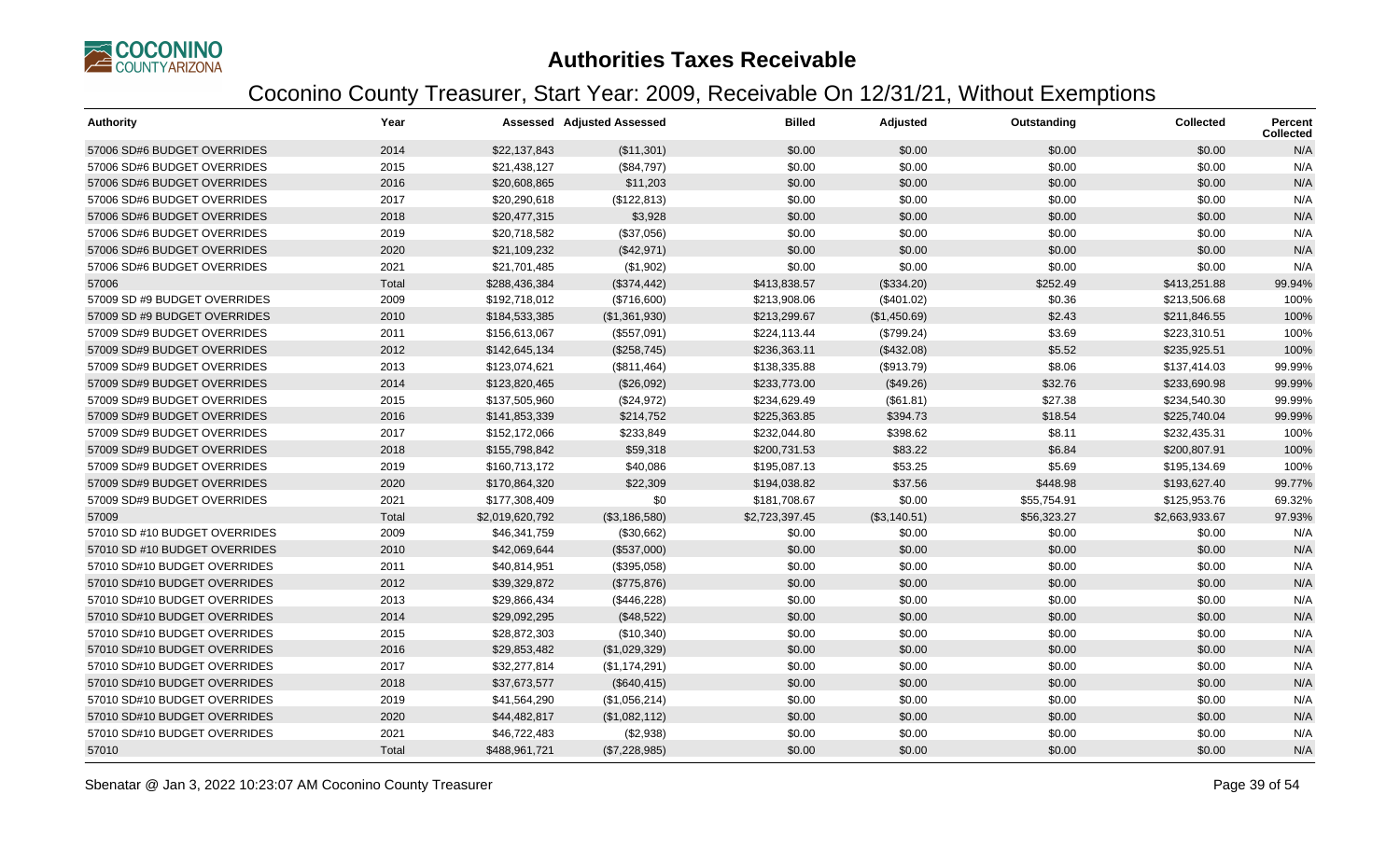

| <b>Authority</b>              | Year  |                 | <b>Assessed Adjusted Assessed</b> | <b>Billed</b>  | Adjusted     | Outstanding | <b>Collected</b> | Percent<br><b>Collected</b> |
|-------------------------------|-------|-----------------|-----------------------------------|----------------|--------------|-------------|------------------|-----------------------------|
| 57015 SD #15 BUDGET OVERRIDES | 2009  | \$12,978,414    | (\$16,081)                        | \$0.00         | \$0.00       | \$0.00      | \$0.00           | N/A                         |
| 57015 SD #15 BUDGET OVERRIDES | 2010  | \$12,302,670    | \$0                               | \$0.00         | \$0.00       | \$0.00      | \$0.00           | N/A                         |
| 57015 SD#15 BUDGET OVERRIDES  | 2011  | \$11,010,385    | (\$14,532)                        | \$0.00         | \$0.00       | \$0.00      | \$0.00           | N/A                         |
| 57015 SD#15 BUDGET OVERRIDES  | 2012  | \$12,020,387    | (\$36,704)                        | \$0.00         | \$0.00       | \$0.00      | \$0.00           | N/A                         |
| 57015 SD#15 BUDGET OVERRIDES  | 2013  | \$11,624,431    | (\$2,680)                         | \$0.00         | \$0.00       | \$0.00      | \$0.00           | N/A                         |
| 57015 SD#15 BUDGET OVERRIDES  | 2014  | \$12,576,631    | (\$31,207)                        | \$0.00         | \$0.00       | \$0.00      | \$0.00           | N/A                         |
| 57015 SD#15 BUDGET OVERRIDES  | 2015  | \$13,102,041    | (\$35,488)                        | \$0.00         | \$0.00       | \$0.00      | \$0.00           | N/A                         |
| 57015 SD#15 BUDGET OVERRIDES  | 2016  | \$12,897,851    | (\$12,488)                        | \$0.00         | \$0.00       | \$0.00      | \$0.00           | N/A                         |
| 57015 SD#15 BUDGET OVERRIDES  | 2017  | \$13,048,064    | (\$43,813)                        | \$0.00         | \$0.00       | \$0.00      | \$0.00           | N/A                         |
| 57015 SD#15 BUDGET OVERRIDES  | 2018  | \$12,852,221    | (\$30,748)                        | \$0.00         | \$0.00       | \$0.00      | \$0.00           | N/A                         |
| 57015 SD#15 BUDGET OVERRIDES  | 2019  | \$13,425,017    | \$42,659                          | \$0.00         | \$0.00       | \$0.00      | \$0.00           | N/A                         |
| 57015 SD#15 BUDGET OVERRIDES  | 2020  | \$13,761,637    | (\$9,906)                         | \$0.00         | \$0.00       | \$0.00      | \$0.00           | N/A                         |
| 57015 SD#15 BUDGET OVERRIDES  | 2021  | \$13,226,177    | \$0                               | \$0.00         | \$0.00       | \$0.00      | \$0.00           | N/A                         |
| 57015                         | Total | \$164,825,926   | (\$190,988)                       | \$0.00         | \$0.00       | \$0.00      | \$0.00           | N/A                         |
| 57016 SD #8 BUDGET OVERRIDES  | 2009  | \$146,211,772   | (\$32,688)                        | \$1,619,916.86 | (\$214.16)   | \$1,174.13  | \$1,618,528.57   | 99.93%                      |
| 57016 SD #8 BUDGET OVERRIDES  | 2010  | \$144,196,272   | (\$29,072)                        | \$1,616,809.33 | (\$266.73)   | \$1,072.36  | \$1,615,470.24   | 99.93%                      |
| 57016 SD#8 BUDGET OVERRIDES   | 2011  | \$141,842,094   | (\$146, 102)                      | \$1,606,899.45 | (\$1,765.76) | \$1,718.70  | \$1,603,414.99   | 99.89%                      |
| 57016 SD#8 BUDGET OVERRIDES   | 2012  | \$140,160,182   | \$100,487                         | \$1,193,603.59 | \$755.26     | \$1,182.87  | \$1,193,175.98   | 99.9%                       |
| 57016 SD#8 BUDGET OVERRIDES   | 2013  | \$135,826,955   | \$70,486                          | \$741,886.70   | \$378.40     | \$840.54    | \$741,424.56     | 99.89%                      |
| 57016 SD#8 BUDGET OVERRIDES   | 2014  | \$138,691,440   | (\$40,451)                        | \$245,899.81   | (\$72.29)    | \$298.91    | \$245,528.61     | 99.88%                      |
| 57016 SD#8 BUDGET OVERRIDES   | 2015  | \$139,498,351   | (\$40,400)                        | \$133,206.24   | (\$36.27)    | \$168.36    | \$133,001.61     | 99.87%                      |
| 57016 SD#8 BUDGET OVERRIDES   | 2016  | \$137,919,616   | (\$815,973)                       | \$0.00         | \$0.00       | \$0.00      | \$0.00           | N/A                         |
| 57016 SD#8 BUDGET OVERRIDES   | 2017  | \$138,667,794   | \$54,592                          | \$0.00         | \$0.00       | \$0.00      | \$0.00           | N/A                         |
| 57016 SD#8 BUDGET OVERRIDES   | 2018  | \$130,062,936   | \$67,790                          | \$0.00         | \$0.00       | \$0.00      | \$0.00           | N/A                         |
| 57016 SD#8 BUDGET OVERRIDES   | 2019  | \$136,820,632   | (\$768,427)                       | \$0.00         | \$0.00       | \$0.00      | \$0.00           | N/A                         |
| 57016 SD#8 BUDGET OVERRIDES   | 2020  | \$134,194,499   | \$204,341                         | \$0.00         | \$0.00       | \$0.00      | \$0.00           | N/A                         |
| 57016 SD#8 BUDGET OVERRIDES   | 2021  | \$96,499,083    | (\$2,763)                         | \$0.00         | \$0.00       | \$0.00      | \$0.00           | N/A                         |
| 57016                         | Total | \$1,760,591,626 | (\$1,378,180)                     | \$7,158,221.98 | (\$1,221.55) | \$6,455.87  | \$7,150,544.56   | 99.91%                      |
| 57031 SD #31 BUDGET OVERRIDES | 2009  | \$9,174,217     | (\$19,984)                        | \$0.00         | \$0.00       | \$0.00      | \$0.00           | N/A                         |
| 57031 SD #31 BUDGET OVERRIDES | 2010  | \$8,901,792     | (\$13,015)                        | \$0.00         | \$0.00       | \$0.00      | \$0.00           | N/A                         |
| 57031 SD#31 BUDGET OVERRIDES  | 2011  | \$7,439,978     | (\$4,046)                         | \$0.00         | \$0.00       | \$0.00      | \$0.00           | N/A                         |
| 57031 SD#31 BUDGET OVERRIDES  | 2012  | \$6,516,602     | (\$9,020)                         | \$0.00         | \$0.00       | \$0.00      | \$0.00           | N/A                         |
| 57031 SD#31 BUDGET OVERRIDES  | 2013  | \$5,461,842     | (\$19,581)                        | \$0.00         | \$0.00       | \$0.00      | \$0.00           | N/A                         |
| 57031 SD#31 BUDGET OVERRIDES  | 2014  | \$4,963,135     | (\$38,673)                        | \$0.00         | \$0.00       | \$0.00      | \$0.00           | N/A                         |
| 57031 SD#31 BUDGET OVERRIDES  | 2015  | \$5,382,191     | (\$12,277)                        | \$0.00         | \$0.00       | \$0.00      | \$0.00           | N/A                         |
| 57031 SD#31 BUDGET OVERRIDES  | 2016  | \$5,113,813     | \$5,250                           | \$0.00         | \$0.00       | \$0.00      | \$0.00           | N/A                         |
| 57031 SD#31 BUDGET OVERRIDES  | 2017  | \$4,995,075     | (\$5,683)                         | \$0.00         | \$0.00       | \$0.00      | \$0.00           | N/A                         |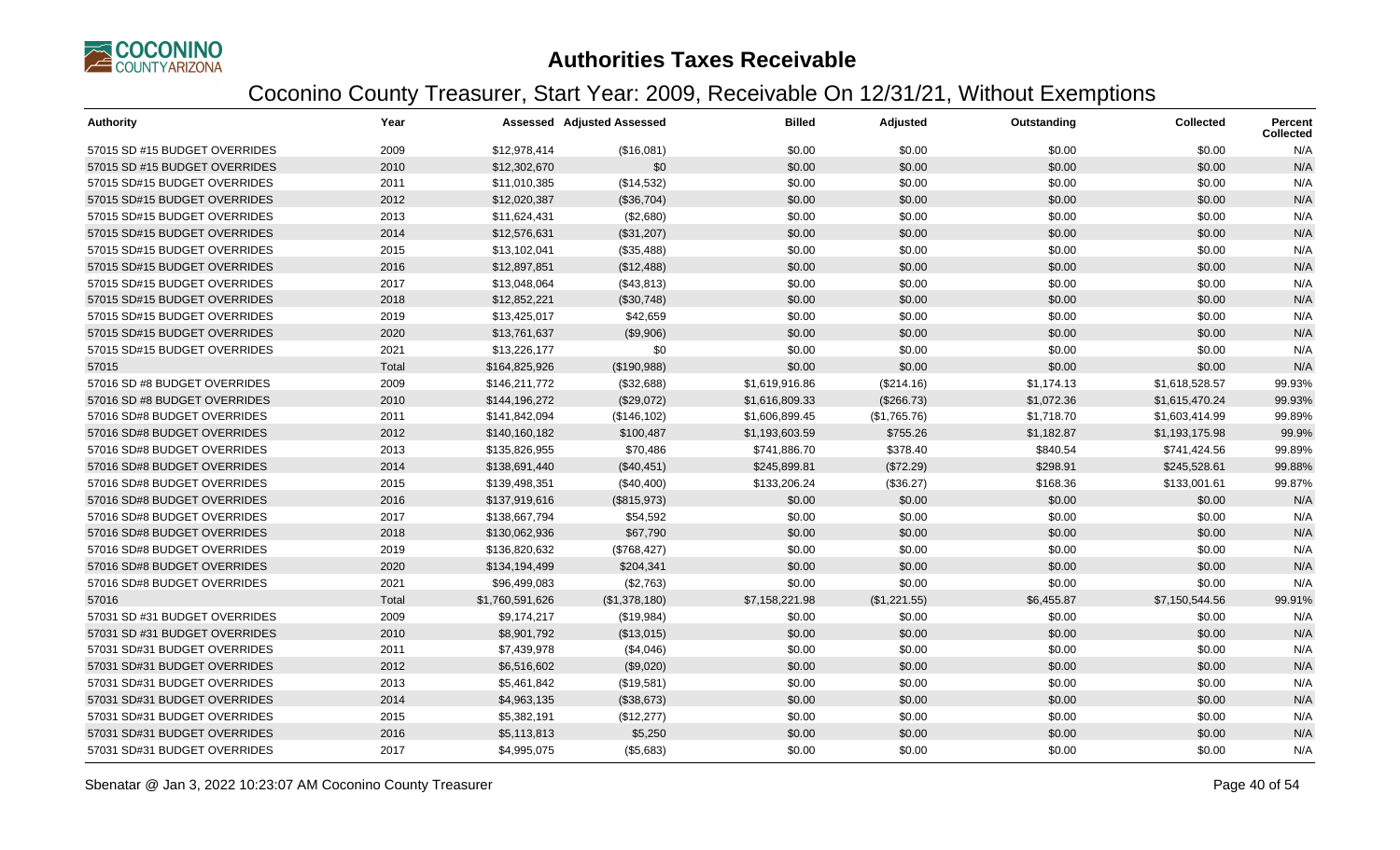

| Authority                      | Year  |                 | <b>Assessed Adjusted Assessed</b> | <b>Billed</b> | Adjusted | Outstanding | <b>Collected</b> | <b>Percent</b><br><b>Collected</b> |
|--------------------------------|-------|-----------------|-----------------------------------|---------------|----------|-------------|------------------|------------------------------------|
| 57031 SD#31 BUDGET OVERRIDES   | 2018  | \$5,338,826     | (\$213)                           | \$0.00        | \$0.00   | \$0.00      | \$0.00           | N/A                                |
| 57031 SD#31 BUDGET OVERRIDES   | 2019  | \$5,489,083     | (\$4,643)                         | \$0.00        | \$0.00   | \$0.00      | \$0.00           | N/A                                |
| 57031 SD#31 BUDGET OVERRIDES   | 2020  | \$6,077,890     | (\$3,031)                         | \$0.00        | \$0.00   | \$0.00      | \$0.00           | N/A                                |
| 57031 SD#31 BUDGET OVERRIDES   | 2021  | \$6,201,887     | (\$3,149)                         | \$0.00        | \$0.00   | \$0.00      | \$0.00           | N/A                                |
| 57031                          | Total | \$81,056,331    | (\$128,065)                       | \$0.00        | \$0.00   | \$0.00      | \$0.00           | N/A                                |
| 57990 MINIMUM SCHOOL TAX SD #5 | 2009  | \$84,011,590    | (\$128,651)                       | \$0.00        | \$0.00   | \$0.00      | \$0.00           | N/A                                |
| 57990 MINIMUM SCHOOL TAX SD #5 | 2010  | \$79,175,188    | (\$45,708)                        | \$0.00        | \$0.00   | \$0.00      | \$0.00           | N/A                                |
| 57990 SD#5 MINIMUM SCHOOL T    | 2011  | \$66,868,458    | (\$65,822)                        | \$0.00        | \$0.00   | \$0.00      | \$0.00           | N/A                                |
| 57990 SD#5 MINIMUM SCHOOL T    | 2012  | \$62,136,033    | (\$10,466)                        | \$0.00        | \$0.00   | \$0.00      | \$0.00           | N/A                                |
| 57990 SD#5 MINIMUM SCHOOL T    | 2013  | \$47,321,585    | (\$10,827)                        | \$0.00        | \$0.00   | \$0.00      | \$0.00           | N/A                                |
| 57990 SD#5 MINIMUM SCHOOL T    | 2014  | \$46,454,104    | (\$9,988)                         | \$0.00        | \$0.00   | \$0.00      | \$0.00           | N/A                                |
| 57990 SD#5 MINIMUM SCHOOL T    | 2015  | \$49,145,623    | (\$3,257)                         | \$0.00        | \$0.00   | \$0.00      | \$0.00           | N/A                                |
| 57990 SD#5 MINIMUM SCHOOL T    | 2016  | \$49,302,210    | (\$109)                           | \$0.00        | \$0.00   | \$0.00      | \$0.00           | N/A                                |
| 57990 SD#5 MINIMUM SCHOOL T    | 2017  | \$50,670,625    | \$908                             | \$0.00        | \$0.00   | \$0.00      | \$0.00           | N/A                                |
| 57990 SD#5 MINIMUM SCHOOL T    | 2018  | \$53,069,229    | \$2,173                           | \$0.00        | \$0.00   | \$0.00      | \$0.00           | N/A                                |
| 57990 SD#5 MINIMUM SCHOOL T    | 2019  | \$58,130,528    | (\$2,283)                         | \$0.00        | \$0.00   | \$0.00      | \$0.00           | N/A                                |
| 57990 SD#5 MINIMUM SCHOOL T    | 2020  | \$62,556,510    | \$1,769                           | \$0.00        | \$0.00   | \$0.00      | \$0.00           | N/A                                |
| 57990 SD#5 MINIMUM SCHOOL T    | 2021  | \$62,165,850    | (\$408)                           | \$0.00        | \$0.00   | \$0.00      | \$0.00           | N/A                                |
| 57990                          | Total | \$771,007,533   | (\$272,669)                       | \$0.00        | \$0.00   | \$0.00      | \$0.00           | N/A                                |
| 57991 MIN SCHOOL TAX SD # 9    | 2009  | \$192,718,012   | (\$716,600)                       | \$0.00        | \$0.00   | \$0.00      | \$0.00           | N/A                                |
| 57991 MIN SCHOOL TAX SD # 9    | 2010  | \$184,533,385   | (\$1,361,930)                     | \$0.00        | \$0.00   | \$0.00      | \$0.00           | N/A                                |
| 57991 SD#9 MINIMUM SCHOOL T    | 2011  | \$156,613,067   | (\$557,091)                       | \$0.00        | \$0.00   | \$0.00      | \$0.00           | N/A                                |
| 57991 SD#9 MINIMUM SCHOOL T    | 2012  | \$142,645,134   | (\$258,745)                       | \$0.00        | \$0.00   | \$0.00      | \$0.00           | N/A                                |
| 57991 SD#9 MINIMUM SCHOOL T    | 2013  | \$123,074,621   | (\$811,464)                       | \$0.00        | \$0.00   | \$0.00      | \$0.00           | N/A                                |
| 57991 SD#9 MINIMUM SCHOOL T    | 2014  | \$123,820,465   | (\$26,092)                        | \$0.00        | \$0.00   | \$0.00      | \$0.00           | N/A                                |
| 57991 SD#9 MINIMUM SCHOOL T    | 2015  | \$137,505,960   | (\$24,972)                        | \$0.00        | \$0.00   | \$0.00      | \$0.00           | N/A                                |
| 57991 SD#9 MINIMUM SCHOOL T    | 2016  | \$141,853,339   | \$214,752                         | \$0.00        | \$0.00   | \$0.00      | \$0.00           | N/A                                |
| 57991 SD#9 MINIMUM SCHOOL T    | 2017  | \$152,172,066   | \$233,849                         | \$0.00        | \$0.00   | \$0.00      | \$0.00           | N/A                                |
| 57991 SD#9 MINIMUM SCHOOL T    | 2018  | \$155,798,842   | \$59,318                          | \$0.00        | \$0.00   | \$0.00      | \$0.00           | N/A                                |
| 57991 SD#9 MINIMUM SCHOOL T    | 2019  | \$160,713,172   | \$40,086                          | \$0.00        | \$0.00   | \$0.00      | \$0.00           | N/A                                |
| 57991 SD#9 MINIMUM SCHOOL T    | 2020  | \$170,864,320   | \$22,309                          | \$0.00        | \$0.00   | \$0.00      | \$0.00           | N/A                                |
| 57991 SD#9 MINIMUM SCHOOL T    | 2021  | \$177,308,409   | \$0                               | \$0.00        | \$0.00   | \$0.00      | \$0.00           | N/A                                |
| 57991                          | Total | \$2,019,620,792 | (\$3,186,580)                     | \$0.00        | \$0.00   | \$0.00      | \$0.00           | N/A                                |
| 57999 COUNTY EDUCATION DIST    | 2009  | \$228,916       | (\$222,163)                       | \$0.00        | \$0.00   | \$0.00      | \$0.00           | N/A                                |
| 57999 COUNTY EDUCATION DIST    | 2010  | \$208,799       | \$0                               | \$0.00        | \$0.00   | \$0.00      | \$0.00           | N/A                                |
| 57999 COUNTY EDUC DISTRICT     | 2011  | \$194,075       | \$0                               | \$0.00        | \$0.00   | \$0.00      | \$0.00           | N/A                                |
| 57999 COUNTY EDUC DISTRICT     | 2012  | \$192,253       | \$0                               | \$0.00        | \$0.00   | \$0.00      | \$0.00           | N/A                                |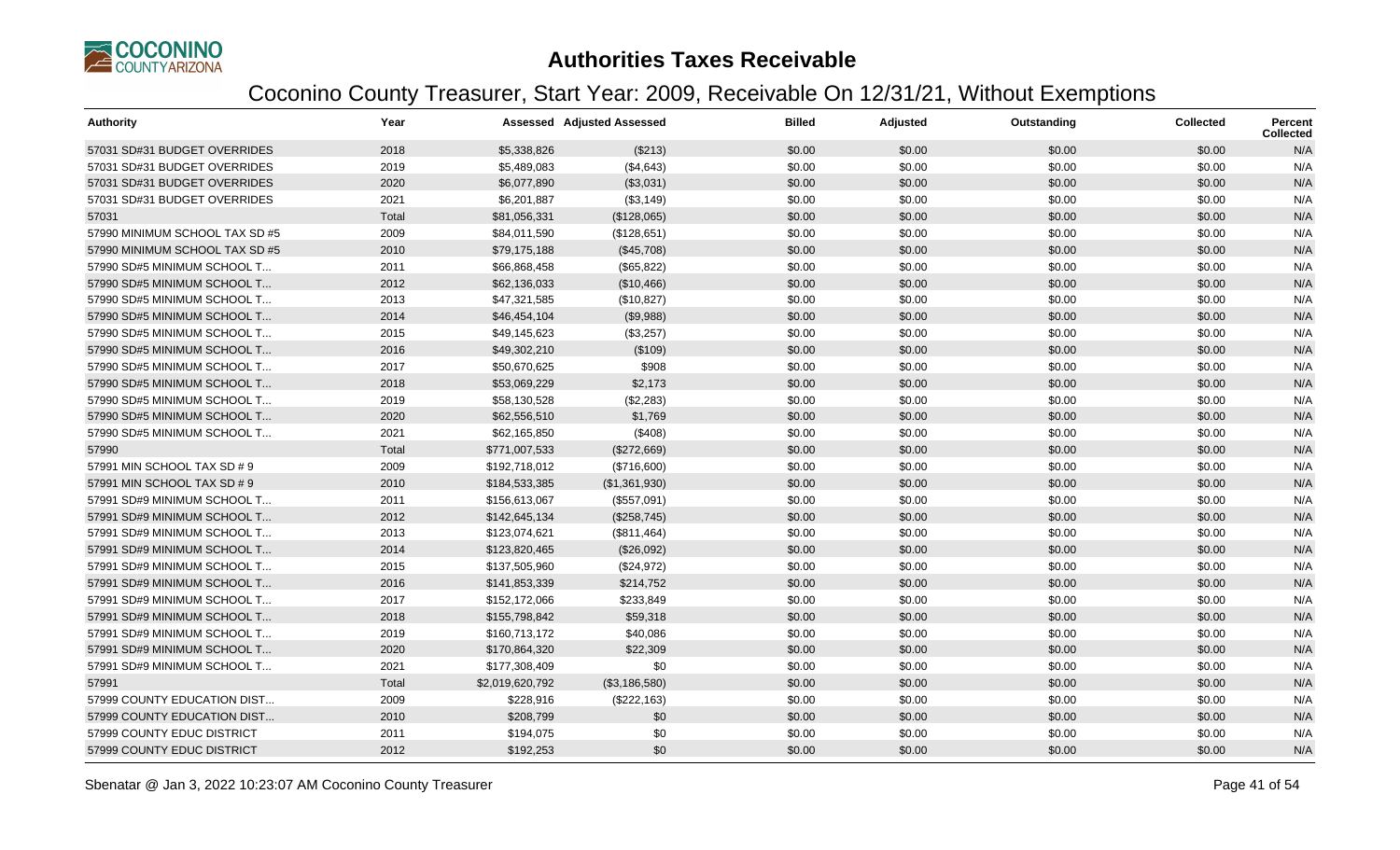

| <b>Authority</b>           | Year  |                  | <b>Assessed Adjusted Assessed</b> | <b>Billed</b>   | Adjusted      | Outstanding | <b>Collected</b> | Percent<br><b>Collected</b> |
|----------------------------|-------|------------------|-----------------------------------|-----------------|---------------|-------------|------------------|-----------------------------|
| 57999 COUNTY EDUC DISTRICT | 2013  | \$183,070        | \$0                               | \$0.00          | \$0.00        | \$0.00      | \$0.00           | N/A                         |
| 57999 COUNTY EDUC DISTRICT | 2014  | \$173,548        | \$0                               | \$0.00          | \$0.00        | \$0.00      | \$0.00           | N/A                         |
| 57999 COUNTY EDUC DISTRICT | 2015  | \$191,332        | \$0                               | \$0.00          | \$0.00        | \$0.00      | \$0.00           | N/A                         |
| 57999 COUNTY EDUC DISTRICT | 2016  | \$206,156        | (\$2)                             | \$0.00          | \$0.00        | \$0.00      | \$0.00           | N/A                         |
| 57999 COUNTY EDUC DISTRICT | 2017  | \$210,151        | (\$1)                             | \$0.00          | \$0.00        | \$0.00      | \$0.00           | N/A                         |
| 57999 COUNTY EDUC DISTRICT | 2018  | \$206,866        | \$0                               | \$0.00          | \$0.00        | \$0.00      | \$0.00           | N/A                         |
| 57999 COUNTY EDUC DISTRICT | 2019  | \$180,808        | (\$370)                           | \$0.00          | \$0.00        | \$0.00      | \$0.00           | N/A                         |
| 57999 COUNTY EDUC DISTRICT | 2020  | \$190,941        | \$0                               | \$0.00          | \$0.00        | \$0.00      | \$0.00           | N/A                         |
| 57999 COUNTY EDUC DISTRICT | 2021  | \$112,820        | \$0                               | \$0.00          | \$0.00        | \$0.00      | \$0.00           | N/A                         |
| 57999                      | Total | \$2,479,735      | (\$222,536)                       | \$0.00          | \$0.00        | \$0.00      | \$0.00           | N/A                         |
| 58150 COMMUNITY COLLEGE    | 2009  | \$2,127,799,723  | (\$4,970,582)                     | \$1,935,559.19  | \$1,477.63    | \$425.97    | \$1,936,610.85   | 99.98%                      |
| 58150 COMMUNITY COLLEGE    | 2010  | \$2,056,578,525  | (\$14,962,869)                    | \$1,970,580.79  | (\$12,728.06) | \$585.80    | \$1,957,266.93   | 99.97%                      |
| 58150 COMMUNITY COLLEGE    | 2011  | \$1,836,493,334  | (\$7,751,039)                     | \$1,991,647.91  | (\$8,454.73)  | \$1,507.11  | \$1,981,686.07   | 99.92%                      |
| 58150 COMMUNITY COLLEGE    | 2012  | \$1,758,991,343  | (\$8,166,683)                     | \$1,850,488.78  | (\$8,664.56)  | \$1,658.09  | \$1,840,166.13   | 99.91%                      |
| 58150 COMMUNITY COLLEGE    | 2013  | \$1,531,349,420  | (\$5,638,383)                     | \$1,903,465.43  | (\$7,267.59)  | \$2,357.83  | \$1,893,840.01   | 99.88%                      |
| 58150 COMMUNITY COLLEGE    | 2014  | \$1,528,131,272  | (\$1,845,337)                     | \$1,937,669.40  | (\$2,339.97)  | \$2,485.19  | \$1,932,844.24   | 99.87%                      |
| 58150 COMMUNITY COLLEGE    | 2015  | \$1,601,434,510  | (\$2,768,379)                     | \$1,910,501.36  | (\$3,019.24)  | \$2,603.18  | \$1,904,878.94   | 99.86%                      |
| 58150 COMMUNITY COLLEGE    | 2016  | \$1,677,453,437  | (\$12,513,851)                    | \$2,061,406.90  | (\$12,514.09) | \$2,922.56  | \$2,045,970.25   | 99.86%                      |
| 58150 COMMUNITY COLLEGE    | 2017  | \$1,812,240,672  | (\$11,357,865)                    | \$2,195,477.98  | (\$14,202.29) | \$3,195.00  | \$2,178,080.69   | 99.85%                      |
| 58150 COMMUNITY COLLEGE    | 2018  | \$1,944,597,023  | (\$9,337,385)                     | \$2,111,322.03  | (\$10,875.01) | \$3,415.65  | \$2,097,031.37   | 99.84%                      |
| 58150 COMMUNITY COLLEGE    | 2019  | \$2,081,957,141  | (\$13,401,851)                    | \$0.00          | \$0.00        | \$0.00      | \$0.00           | N/A                         |
| 58150 COMMUNITY COLLEGE    | 2020  | \$2,260,817,288  | (\$11,972,488)                    | \$0.00          | \$0.00        | \$0.00      | \$0.00           | N/A                         |
| 58150 COMMUNITY COLLEGE    | 2021  | \$2,332,253,855  | (\$340,771)                       | \$0.00          | \$0.00        | \$0.00      | \$0.00           | N/A                         |
| 58150                      | Total | \$24,550,097,543 | (\$105,027,483)                   | \$19,868,119.77 | (\$78,587.91) | \$21,156.38 | \$19,768,375.48  | 99.89%                      |
| 67001 SD #1 CLASS A BONDS  | 2009  | \$1,456,713,789  | (\$3,064,064)                     | \$5,118,931.92  | \$7,658.30    | \$509.15    | \$5,126,081.07   | 99.99%                      |
| 67001 SD #1 CLASS A BONDS  | 2010  | \$1,411,636,745  | (\$10,624,383)                    | \$4,360,962.58  | (\$28,317.82) | \$523.19    | \$4,332,121.57   | 99.99%                      |
| 67001 SD#1 CLASS A BONDS   | 2011  | \$1,248,962,221  | (\$5,828,592)                     | \$0.00          | \$0.00        | \$0.00      | \$0.00           | N/A                         |
| 67001 SD#1 CLASS A BONDS   | 2012  | \$1,200,126,973  | (\$5,993,714)                     | \$0.00          | \$0.00        | \$0.00      | \$0.00           | N/A                         |
| 67001 SD#1 CLASS A BONDS   | 2013  | \$1,032,267,381  | (\$3,651,677)                     | \$0.00          | \$0.00        | \$0.00      | \$0.00           | N/A                         |
| 67001 SD#1 CLASS A BONDS   | 2014  | \$1,036,352,176  | (\$1,526,440)                     | \$0.00          | \$0.00        | \$0.00      | \$0.00           | N/A                         |
| 67001 SD#1 CLASS A BONDS   | 2015  | \$1,090,173,006  | (\$2,417,619)                     | \$0.00          | \$0.00        | \$0.00      | \$0.00           | N/A                         |
| 67001 SD#1 CLASS A BONDS   | 2016  | \$1,160,583,306  | (\$9,630,300)                     | \$0.00          | \$0.00        | \$0.00      | \$0.00           | N/A                         |
| 67001 SD#1 CLASS A BONDS   | 2017  | \$1,271,463,065  | (\$8,492,471)                     | \$0.00          | \$0.00        | \$0.00      | \$0.00           | N/A                         |
| 67001 SD#1 CLASS A BONDS   | 2018  | \$1,394,760,686  | (\$7,899,828)                     | \$0.00          | \$0.00        | \$0.00      | \$0.00           | N/A                         |
| 67001 SD#1 CLASS A BONDS   | 2019  | \$1,501,705,612  | (\$9,999,256)                     | \$0.00          | \$0.00        | \$0.00      | \$0.00           | N/A                         |
| 67001 SD#1 CLASS A BONDS   | 2020  | \$1,656,217,632  | (\$9,387,025)                     | \$0.00          | \$0.00        | \$0.00      | \$0.00           | N/A                         |
| 67001 SD#1 CLASS A BONDS   | 2021  | \$1,742,560,826  | (\$329,611)                       | \$0.00          | \$0.00        | \$0.00      | \$0.00           | N/A                         |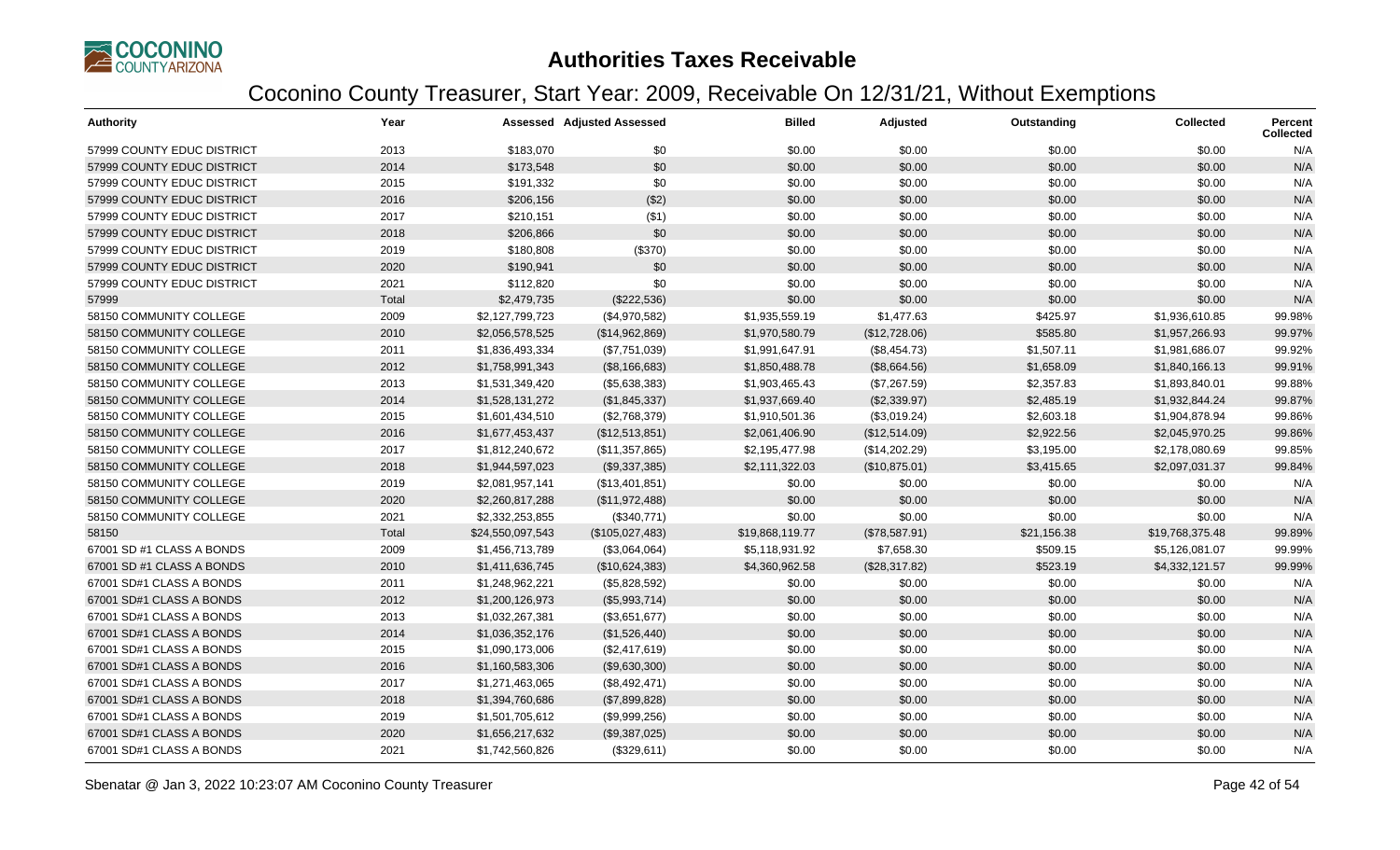

| <b>Authority</b>          | Year  |                  | <b>Assessed Adjusted Assessed</b> | <b>Billed</b>  | Adjusted      | Outstanding | <b>Collected</b> | <b>Percent</b><br><b>Collected</b> |
|---------------------------|-------|------------------|-----------------------------------|----------------|---------------|-------------|------------------|------------------------------------|
| 67001                     | Total | \$17,203,523,418 | (\$78,844,980)                    | \$9,479,894.50 | (\$20,659.52) | \$1,032.34  | \$9,458,202.64   | 99.99%                             |
| 67002 SD #2 CLASS A BONDS | 2009  | \$140,814,330    | (\$687,239)                       | \$0.00         | \$0.00        | \$0.00      | \$0.00           | N/A                                |
| 67002 SD #2 CLASS A BONDS | 2010  | \$131,998,900    | (\$1,326,892)                     | \$0.00         | \$0.00        | \$0.00      | \$0.00           | N/A                                |
| 67002 SD#2 CLASS A BONDS  | 2011  | \$123,031,464    | (\$706,465)                       | \$0.00         | \$0.00        | \$0.00      | \$0.00           | N/A                                |
| 67002 SD#2 CLASS A BONDS  | 2012  | \$118,352,221    | (\$1,115,411)                     | \$0.00         | \$0.00        | \$0.00      | \$0.00           | N/A                                |
| 67002 SD#2 CLASS A BONDS  | 2013  | \$111,514,247    | (\$762,308)                       | \$0.00         | \$0.00        | \$0.00      | \$0.00           | N/A                                |
| 67002 SD#2 CLASS A BONDS  | 2014  | \$100,566,492    | (\$109,908)                       | \$0.00         | \$0.00        | \$0.00      | \$0.00           | N/A                                |
| 67002 SD#2 CLASS A BONDS  | 2015  | \$102,520,436    | (\$187, 136)                      | \$0.00         | \$0.00        | \$0.00      | \$0.00           | N/A                                |
| 67002 SD#2 CLASS A BONDS  | 2016  | \$104,976,451    | (\$1,295,710)                     | \$0.00         | \$0.00        | \$0.00      | \$0.00           | N/A                                |
| 67002 SD#2 CLASS A BONDS  | 2017  | \$113,254,396    | (\$1,869,420)                     | \$0.00         | \$0.00        | \$0.00      | \$0.00           | N/A                                |
| 67002 SD#2 CLASS A BONDS  | 2018  | \$117,076,879    | (\$1,031,656)                     | \$0.00         | \$0.00        | \$0.00      | \$0.00           | N/A                                |
| 67002 SD#2 CLASS A BONDS  | 2019  | \$124,165,240    | (\$1,707,315)                     | \$0.00         | \$0.00        | \$0.00      | \$0.00           | N/A                                |
| 67002 SD#2 CLASS A BONDS  | 2020  | \$130,243,125    | (\$1,651,494)                     | \$0.00         | \$0.00        | \$0.00      | \$0.00           | N/A                                |
| 67002 SD#2 CLASS A BONDS  | 2021  | \$140,735,325    | \$0                               | \$0.00         | \$0.00        | \$0.00      | \$0.00           | N/A                                |
| 67002                     | Total | \$1,559,249,506  | (\$12,450,954)                    | \$0.00         | \$0.00        | \$0.00      | \$0.00           | N/A                                |
| 67004 SD #4 CLASS A BONDS | 2009  | \$14,536,401     | (\$40,590)                        | \$585,525.24   | \$1,102.24    | \$239.26    | \$586,388.22     | 99.96%                             |
| 67004 SD #4 CLASS A BONDS | 2010  | \$15,526,845     | (\$1,003,923)                     | \$473,684.39   | (\$30,593.65) | \$165.30    | \$442,925.44     | 99.96%                             |
| 67004 SD#4 CLASS A BONDS  | 2011  | \$14,569,791     | \$5,960                           | \$321,380.40   | \$128.53      | \$118.13    | \$321,390.80     | 99.96%                             |
| 67004 SD#4 CLASS A BONDS  | 2012  | \$13,928,478     | (\$52,596)                        | \$307,833.30   | (\$1,209.28)  | \$149.81    | \$306,474.21     | 99.95%                             |
| 67004 SD#4 CLASS A BONDS  | 2013  | \$13,083,403     | (\$2,106)                         | \$0.00         | \$0.00        | \$0.00      | \$0.00           | N/A                                |
| 67004 SD#4 CLASS A BONDS  | 2014  | \$13,303,143     | (\$2,755)                         | \$0.00         | \$0.00        | \$0.00      | \$0.00           | N/A                                |
| 67004 SD#4 CLASS A BONDS  | 2015  | \$13,605,140     | \$47,907                          | \$0.00         | \$0.00        | \$0.00      | \$0.00           | N/A                                |
| 67004 SD#4 CLASS A BONDS  | 2016  | \$14,138,348     | \$38,855                          | \$0.00         | \$0.00        | \$0.00      | \$0.00           | N/A                                |
| 67004 SD#4 CLASS A BONDS  | 2017  | \$15,191,004     | \$61,278                          | \$0.00         | \$0.00        | \$0.00      | \$0.00           | N/A                                |
| 67004 SD#4 CLASS A BONDS  | 2018  | \$17,279,646     | \$132,266                         | \$0.00         | \$0.00        | \$0.00      | \$0.00           | N/A                                |
| 67004 SD#4 CLASS A BONDS  | 2019  | \$19,044,177     | \$90,968                          | \$0.00         | \$0.00        | \$0.00      | \$0.00           | N/A                                |
| 67004 SD#4 CLASS A BONDS  | 2020  | \$21,118,685     | (\$24,368)                        | \$0.00         | \$0.00        | \$0.00      | \$0.00           | N/A                                |
| 67004 SD#4 CLASS A BONDS  | 2021  | \$25,019,510     | \$0                               | \$0.00         | \$0.00        | \$0.00      | \$0.00           | N/A                                |
| 67004                     | Total | \$210,344,571    | (\$749, 104)                      | \$1,688,423.33 | (\$30,572.16) | \$672.50    | \$1,657,178.67   | 99.96%                             |
| 67005 SD #5 CLASS A BONDS | 2009  | \$84,011,590     | (\$128,651)                       | \$0.00         | \$0.00        | \$0.00      | \$0.00           | N/A                                |
| 67005 SD #5 CLASS A BONDS | 2010  | \$79,175,188     | (\$45,708)                        | \$0.00         | \$0.00        | \$0.00      | \$0.00           | N/A                                |
| 67005 SD#5 CLASS A BONDS  | 2011  | \$66,868,458     | (\$65,822)                        | \$0.00         | \$0.00        | \$0.00      | \$0.00           | N/A                                |
| 67005 SD#5 CLASS A BONDS  | 2012  | \$62,136,033     | (\$10,466)                        | \$0.00         | \$0.00        | \$0.00      | \$0.00           | N/A                                |
| 67005 SD#5 CLASS A BONDS  | 2013  | \$47,321,585     | (\$10,827)                        | \$0.00         | \$0.00        | \$0.00      | \$0.00           | N/A                                |
| 67005 SD#5 CLASS A BONDS  | 2014  | \$46,454,104     | (\$9,988)                         | \$0.00         | \$0.00        | \$0.00      | \$0.00           | N/A                                |
| 67005 SD#5 CLASS A BONDS  | 2015  | \$49,145,623     | (\$3,257)                         | \$0.00         | \$0.00        | \$0.00      | \$0.00           | N/A                                |
| 67005 SD#5 CLASS A BONDS  | 2016  | \$49,302,210     | (\$109)                           | \$0.00         | \$0.00        | \$0.00      | \$0.00           | N/A                                |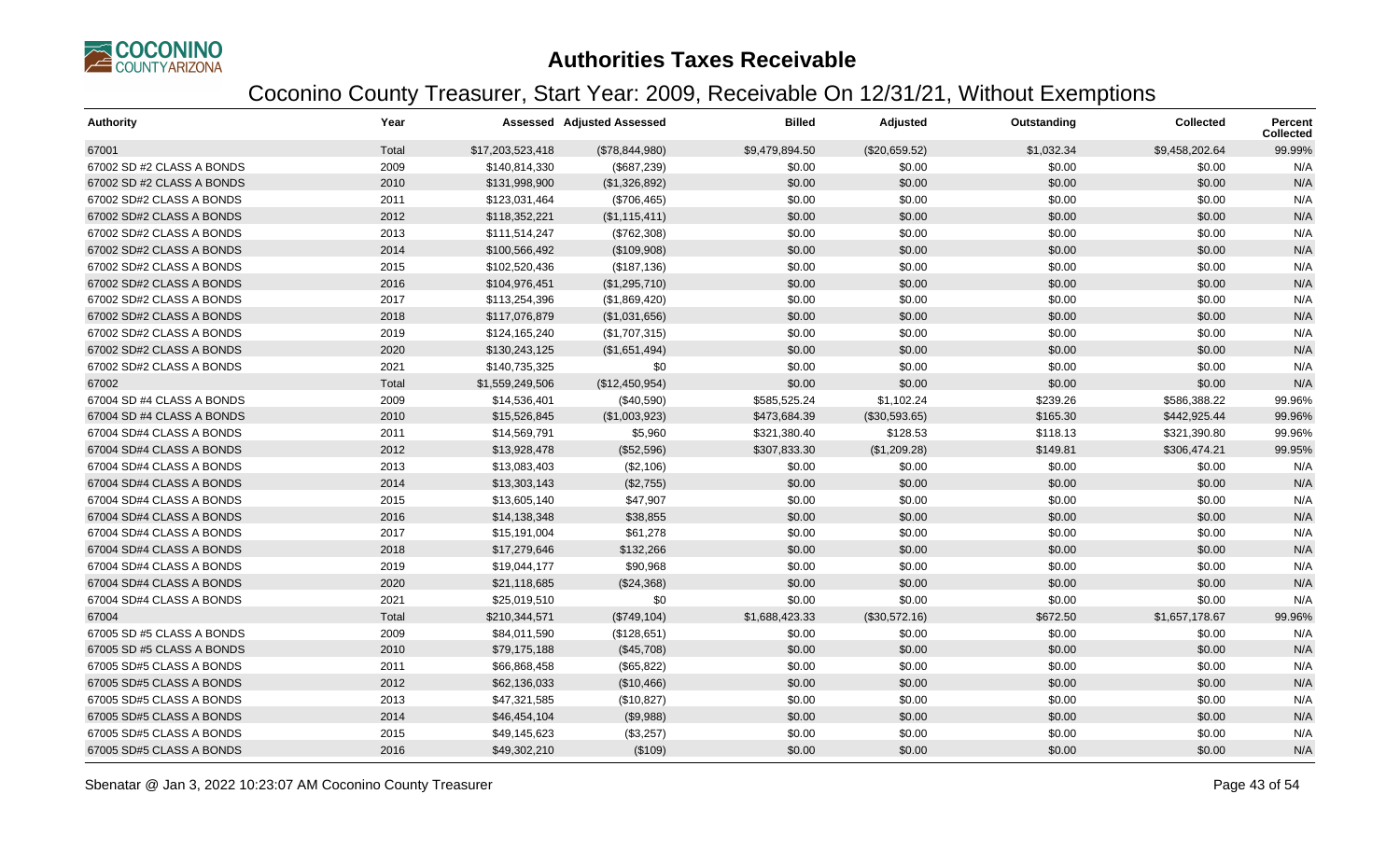

| <b>Authority</b>           | Year  |                 | <b>Assessed Adjusted Assessed</b> | <b>Billed</b>  | Adjusted      | Outstanding | <b>Collected</b> | Percent<br><b>Collected</b> |
|----------------------------|-------|-----------------|-----------------------------------|----------------|---------------|-------------|------------------|-----------------------------|
| 67005 SD#5 CLASS A BONDS   | 2017  | \$50,670,625    | \$908                             | \$0.00         | \$0.00        | \$0.00      | \$0.00           | N/A                         |
| 67005 SD#5 CLASS A BONDS   | 2018  | \$53,069,229    | \$2,173                           | \$0.00         | \$0.00        | \$0.00      | \$0.00           | N/A                         |
| 67005 SD#5 CLASS A BONDS   | 2019  | \$58,130,528    | (\$2,283)                         | \$0.00         | \$0.00        | \$0.00      | \$0.00           | N/A                         |
| 67005 SD#5 CLASS A BONDS   | 2020  | \$62,556,510    | \$1,769                           | \$0.00         | \$0.00        | \$0.00      | \$0.00           | N/A                         |
| 67005 SD#5 CLASS A BONDS   | 2021  | \$62,165,850    | (\$408)                           | \$0.00         | \$0.00        | \$0.00      | \$0.00           | N/A                         |
| 67005                      | Total | \$771,007,533   | (\$272,669)                       | \$0.00         | \$0.00        | \$0.00      | \$0.00           | N/A                         |
| 67006 SD #6 CLASS A BONDS  | 2009  | \$24,070,523    | (\$11,860)                        | \$0.00         | \$0.00        | \$0.00      | \$0.00           | N/A                         |
| 67006 SD #6 CLASS A BONDS  | 2010  | \$26,028,285    | (\$20,946)                        | \$0.00         | \$0.00        | \$0.00      | \$0.00           | N/A                         |
| 67006 SD#6 CLASS A BONDS   | 2011  | \$25,146,850    | (\$39,291)                        | \$0.00         | \$0.00        | \$0.00      | \$0.00           | N/A                         |
| 67006 SD#6 CLASS A BONDS   | 2012  | \$23,583,208    | (\$14,638)                        | \$0.00         | \$0.00        | \$0.00      | \$0.00           | N/A                         |
| 67006 SD#6 CLASS A BONDS   | 2013  | \$21,125,451    | (\$1,998)                         | \$0.00         | \$0.00        | \$0.00      | \$0.00           | N/A                         |
| 67006 SD#6 CLASS A BONDS   | 2014  | \$22,137,843    | (\$11,301)                        | \$0.00         | \$0.00        | \$0.00      | \$0.00           | N/A                         |
| 67006 SD#6 CLASS A BONDS   | 2015  | \$21,438,127    | (\$84,797)                        | \$0.00         | \$0.00        | \$0.00      | \$0.00           | N/A                         |
| 67006 SD#6 CLASS A BONDS   | 2016  | \$20,608,865    | \$11,203                          | \$0.00         | \$0.00        | \$0.00      | \$0.00           | N/A                         |
| 67006 SD#6 CLASS A BONDS   | 2017  | \$20,290,618    | (\$122,813)                       | \$0.00         | \$0.00        | \$0.00      | \$0.00           | N/A                         |
| 67006 SD#6 CLASS A BONDS   | 2018  | \$20,477,315    | \$3,928                           | \$0.00         | \$0.00        | \$0.00      | \$0.00           | N/A                         |
| 67006 SD#6 CLASS A BONDS   | 2019  | \$20,718,582    | (\$37,056)                        | \$0.00         | \$0.00        | \$0.00      | \$0.00           | N/A                         |
| 67006 SD#6 CLASS A BONDS   | 2020  | \$21,109,232    | (\$42,971)                        | \$0.00         | \$0.00        | \$0.00      | \$0.00           | N/A                         |
| 67006 SD#6 CLASS A BONDS   | 2021  | \$21,701,485    | (\$1,902)                         | \$0.00         | \$0.00        | \$0.00      | \$0.00           | N/A                         |
| 67006                      | Total | \$288,436,384   | (\$374,442)                       | \$0.00         | \$0.00        | \$0.00      | \$0.00           | N/A                         |
| 67009 SD #9 CLASS A BONDS  | 2009  | \$192,718,012   | (\$716,600)                       | \$1,493,884.55 | (\$2,800.63)  | \$2.54      | \$1,491,081.38   | 100%                        |
| 67009 SD #9 CLASS A BONDS  | 2010  | \$184,533,385   | (\$1,361,930)                     | \$1,615,246.84 | (\$10,985.53) | \$18.39     | \$1,604,242.92   | 100%                        |
| 67009 SD#9 CLASS A BONDS   | 2011  | \$156,613,067   | (\$557,091)                       | \$0.00         | \$0.00        | \$0.00      | \$0.00           | N/A                         |
| 67009 SD#9 CLASS A BONDS   | 2012  | \$142,645,134   | (\$258,745)                       | \$0.00         | \$0.00        | \$0.00      | \$0.00           | N/A                         |
| 67009 SD#9 CLASS A BONDS   | 2013  | \$123,074,621   | (\$811,464)                       | \$0.00         | \$0.00        | \$0.00      | \$0.00           | N/A                         |
| 67009 SD#9 CLASS A BONDS   | 2014  | \$123,820,465   | (\$26,092)                        | \$0.00         | \$0.00        | \$0.00      | \$0.00           | N/A                         |
| 67009 SD#9 CLASS A BONDS   | 2015  | \$137,505,960   | (\$24,972)                        | \$0.00         | \$0.00        | \$0.00      | \$0.00           | N/A                         |
| 67009 SD#9 CLASS A BONDS   | 2016  | \$141,853,339   | \$214,752                         | \$0.00         | \$0.00        | \$0.00      | \$0.00           | N/A                         |
| 67009 SD#9 CLASS A BONDS   | 2017  | \$152,172,066   | \$233,849                         | \$0.00         | \$0.00        | \$0.00      | \$0.00           | N/A                         |
| 67009 SD#9 CLASS A BONDS   | 2018  | \$155,798,842   | \$59,318                          | \$0.00         | \$0.00        | \$0.00      | \$0.00           | N/A                         |
| 67009 SD#9 CLASS A BONDS   | 2019  | \$160,713,172   | \$40,086                          | \$0.00         | \$0.00        | \$0.00      | \$0.00           | N/A                         |
| 67009 SD#9 CLASS A BONDS   | 2020  | \$170,864,320   | \$22,309                          | \$0.00         | \$0.00        | \$0.00      | \$0.00           | N/A                         |
| 67009 SD#9 CLASS A BONDS   | 2021  | \$177,308,409   | \$0                               | \$0.00         | \$0.00        | \$0.00      | \$0.00           | N/A                         |
| 67009                      | Total | \$2,019,620,792 | (\$3,186,580)                     | \$3,109,131.39 | (\$13,786.16) | \$20.93     | \$3,095,324.30   | 100%                        |
| 67010 SD #10 CLASS A BONDS | 2009  | \$46,341,759    | (\$30,662)                        | \$0.00         | \$0.00        | \$0.00      | \$0.00           | N/A                         |
| 67010 SD #10 CLASS A BONDS | 2010  | \$42,069,644    | (\$537,000)                       | \$0.00         | \$0.00        | \$0.00      | \$0.00           | N/A                         |
| 67010 SD#10 CLASS A BONDS  | 2011  | \$40,814,951    | (\$395,058)                       | \$0.00         | \$0.00        | \$0.00      | \$0.00           | N/A                         |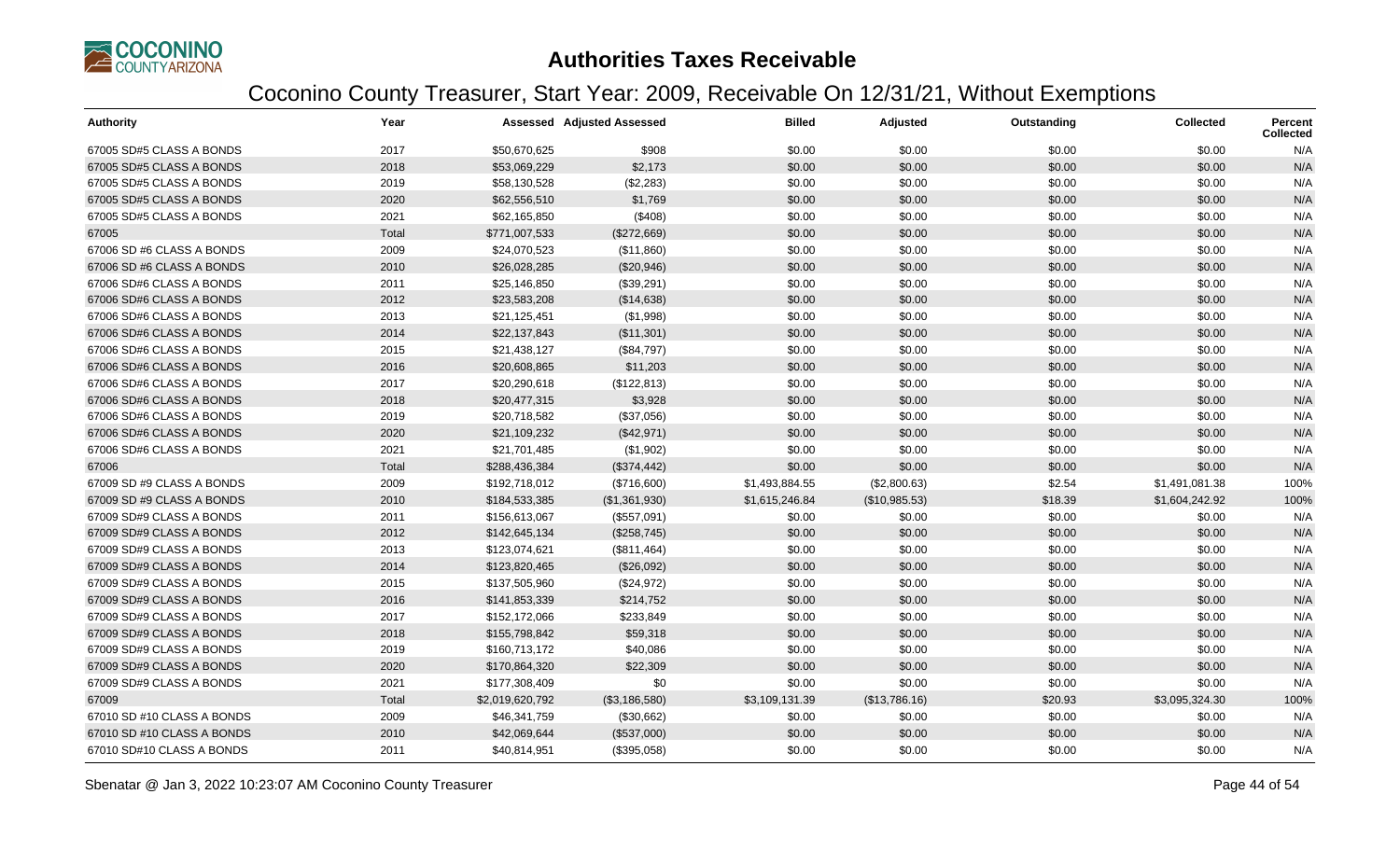

| <b>Authority</b>           | Year  |               | <b>Assessed Adjusted Assessed</b> | <b>Billed</b> | Adjusted | Outstanding | <b>Collected</b> | <b>Percent</b><br><b>Collected</b> |
|----------------------------|-------|---------------|-----------------------------------|---------------|----------|-------------|------------------|------------------------------------|
| 67010 SD#10 CLASS A BONDS  | 2012  | \$39,329,872  | (\$775,876)                       | \$0.00        | \$0.00   | \$0.00      | \$0.00           | N/A                                |
| 67010 SD#10 CLASS A BONDS  | 2013  | \$29,866,434  | (\$446,228)                       | \$0.00        | \$0.00   | \$0.00      | \$0.00           | N/A                                |
| 67010 SD#10 CLASS A BONDS  | 2014  | \$29,092,295  | (\$48,522)                        | \$0.00        | \$0.00   | \$0.00      | \$0.00           | N/A                                |
| 67010 SD#10 CLASS A BONDS  | 2015  | \$28,872,303  | (\$10,340)                        | \$0.00        | \$0.00   | \$0.00      | \$0.00           | N/A                                |
| 67010 SD#10 CLASS A BONDS  | 2016  | \$29,853,482  | (\$1,029,329)                     | \$0.00        | \$0.00   | \$0.00      | \$0.00           | N/A                                |
| 67010 SD#10 CLASS A BONDS  | 2017  | \$32,277,814  | (\$1,174,291)                     | \$0.00        | \$0.00   | \$0.00      | \$0.00           | N/A                                |
| 67010 SD#10 CLASS A BONDS  | 2018  | \$37,673,577  | (\$640, 415)                      | \$0.00        | \$0.00   | \$0.00      | \$0.00           | N/A                                |
| 67010 SD#10 CLASS A BONDS  | 2019  | \$41,564,290  | (\$1,056,214)                     | \$0.00        | \$0.00   | \$0.00      | \$0.00           | N/A                                |
| 67010 SD#10 CLASS A BONDS  | 2020  | \$44,482,817  | (\$1,082,112)                     | \$0.00        | \$0.00   | \$0.00      | \$0.00           | N/A                                |
| 67010 SD#10 CLASS A BONDS  | 2021  | \$46,722,483  | (\$2,938)                         | \$0.00        | \$0.00   | \$0.00      | \$0.00           | N/A                                |
| 67010                      | Total | \$488,961,721 | (\$7,228,985)                     | \$0.00        | \$0.00   | \$0.00      | \$0.00           | N/A                                |
| 67015 SD #15 CLASS A BONDS | 2009  | \$12,978,414  | (\$16,081)                        | \$0.00        | \$0.00   | \$0.00      | \$0.00           | N/A                                |
| 67015 SD #15 CLASS A BONDS | 2010  | \$12,302,670  | \$0                               | \$0.00        | \$0.00   | \$0.00      | \$0.00           | N/A                                |
| 67015 SD#15 CLASS A BONDS  | 2011  | \$11,010,385  | (\$14,532)                        | \$0.00        | \$0.00   | \$0.00      | \$0.00           | N/A                                |
| 67015 SD#15 CLASS A BONDS  | 2012  | \$12,020,387  | (\$36,704)                        | \$0.00        | \$0.00   | \$0.00      | \$0.00           | N/A                                |
| 67015 SD#15 CLASS A BONDS  | 2013  | \$11,624,431  | (\$2,680)                         | \$0.00        | \$0.00   | \$0.00      | \$0.00           | N/A                                |
| 67015 SD#15 CLASS A BONDS  | 2014  | \$12,576,631  | (\$31,207)                        | \$0.00        | \$0.00   | \$0.00      | \$0.00           | N/A                                |
| 67015 SD#15 CLASS A BONDS  | 2015  | \$13,102,041  | (\$35,488)                        | \$0.00        | \$0.00   | \$0.00      | \$0.00           | N/A                                |
| 67015 SD#15 CLASS A BONDS  | 2016  | \$12,897,851  | (\$12,488)                        | \$0.00        | \$0.00   | \$0.00      | \$0.00           | N/A                                |
| 67015 SD#15 CLASS A BONDS  | 2017  | \$13,048,064  | (\$43,813)                        | \$0.00        | \$0.00   | \$0.00      | \$0.00           | N/A                                |
| 67015 SD#15 CLASS A BONDS  | 2018  | \$12,852,221  | (\$30,748)                        | \$0.00        | \$0.00   | \$0.00      | \$0.00           | N/A                                |
| 67015 SD#15 CLASS A BONDS  | 2019  | \$13,425,017  | \$42,659                          | \$0.00        | \$0.00   | \$0.00      | \$0.00           | N/A                                |
| 67015 SD#15 CLASS A BONDS  | 2020  | \$13,761,637  | (\$9,906)                         | \$0.00        | \$0.00   | \$0.00      | \$0.00           | N/A                                |
| 67015 SD#15 CLASS A BONDS  | 2021  | \$13,226,177  | \$0                               | \$0.00        | \$0.00   | \$0.00      | \$0.00           | N/A                                |
| 67015                      | Total | \$164,825,926 | (\$190,988)                       | \$0.00        | \$0.00   | \$0.00      | \$0.00           | N/A                                |
| 67016 SD #8 CLASS A BONDS  | 2009  | \$146,211,772 | (\$32,688)                        | \$0.00        | \$0.00   | \$0.00      | \$0.00           | N/A                                |
| 67016 SD #8 CLASS A BONDS  | 2010  | \$144,196,272 | (\$29,072)                        | \$0.00        | \$0.00   | \$0.00      | \$0.00           | N/A                                |
| 67016 SD#8 CLASS A BONDS   | 2011  | \$141,842,094 | (\$146, 102)                      | \$0.00        | \$0.00   | \$0.00      | \$0.00           | N/A                                |
| 67016 SD#8 CLASS A BONDS   | 2012  | \$140,160,182 | \$100,487                         | \$0.00        | \$0.00   | \$0.00      | \$0.00           | N/A                                |
| 67016 SD#8 CLASS A BONDS   | 2013  | \$135,826,955 | \$70,486                          | \$0.00        | \$0.00   | \$0.00      | \$0.00           | N/A                                |
| 67016 SD#8 CLASS A BONDS   | 2014  | \$138,691,440 | (\$40,451)                        | \$0.00        | \$0.00   | \$0.00      | \$0.00           | N/A                                |
| 67016 SD#8 CLASS A BONDS   | 2015  | \$139,498,351 | (\$40,400)                        | \$0.00        | \$0.00   | \$0.00      | \$0.00           | N/A                                |
| 67016 SD#8 CLASS A BONDS   | 2016  | \$137,919,616 | (\$815,973)                       | \$0.00        | \$0.00   | \$0.00      | \$0.00           | N/A                                |
| 67016 SD#8 CLASS A BONDS   | 2017  | \$138,667,794 | \$54,592                          | \$0.00        | \$0.00   | \$0.00      | \$0.00           | N/A                                |
| 67016 SD#8 CLASS A BONDS   | 2018  | \$130,062,936 | \$67,790                          | \$0.00        | \$0.00   | \$0.00      | \$0.00           | N/A                                |
| 67016 SD#8 CLASS A BONDS   | 2019  | \$136,820,632 | (\$768,427)                       | \$0.00        | \$0.00   | \$0.00      | \$0.00           | N/A                                |
| 67016 SD#8 CLASS A BONDS   | 2020  | \$134,194,499 | \$204,341                         | \$0.00        | \$0.00   | \$0.00      | \$0.00           | N/A                                |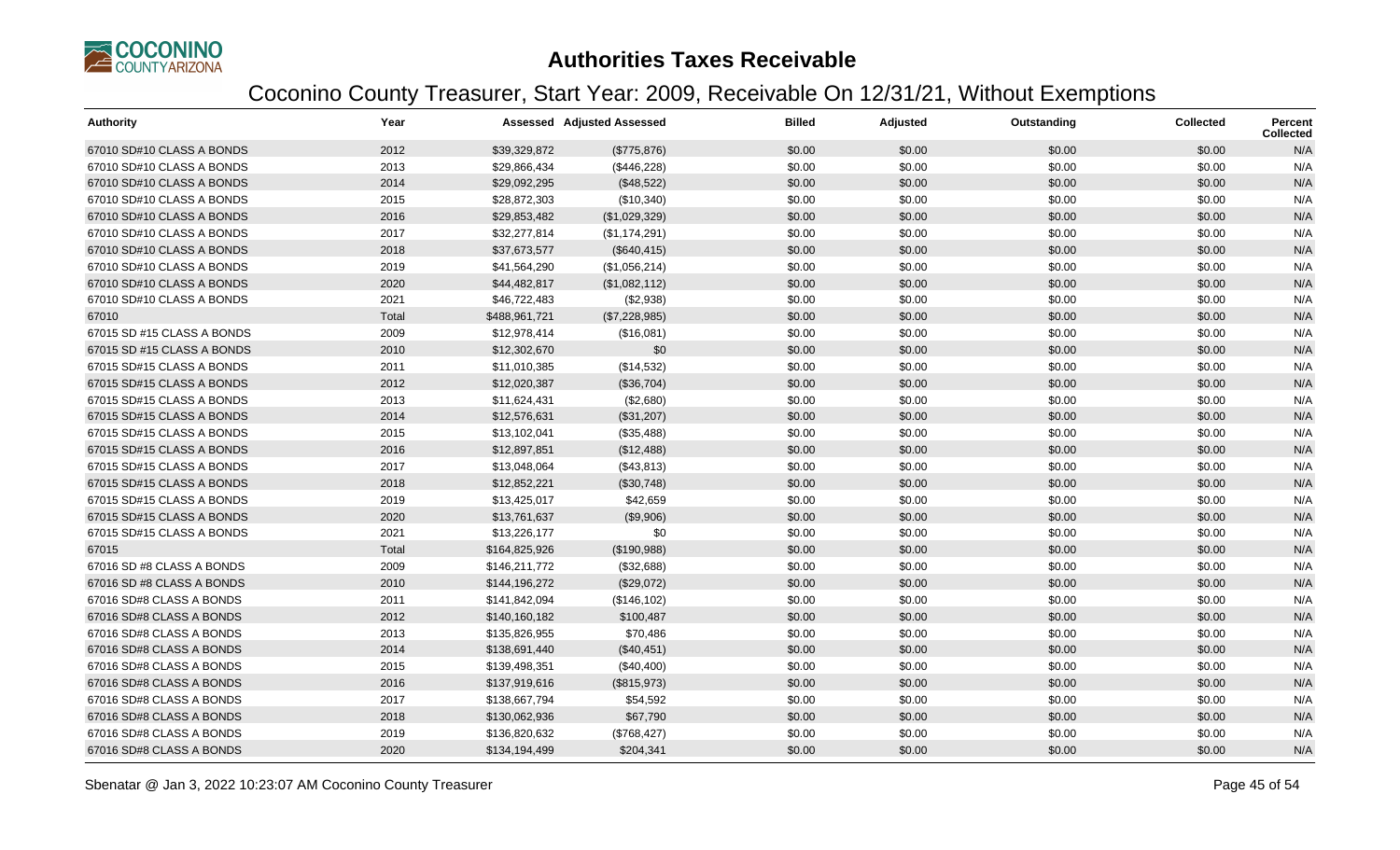

| <b>Authority</b>           | Year  |                  | <b>Assessed Adjusted Assessed</b> | <b>Billed</b>   | Adjusted       | Outstanding    | <b>Collected</b> | Percent<br><b>Collected</b> |
|----------------------------|-------|------------------|-----------------------------------|-----------------|----------------|----------------|------------------|-----------------------------|
| 67016 SD#8 CLASS A BONDS   | 2021  | \$96,499,083     | (\$2,763)                         | \$0.00          | \$0.00         | \$0.00         | \$0.00           | N/A                         |
| 67016                      | Total | \$1,760,591,626  | (\$1,378,180)                     | \$0.00          | \$0.00         | \$0.00         | \$0.00           | N/A                         |
| 67031 SD #31 CLASS A BONDS | 2009  | \$9,174,217      | (\$19,984)                        | \$0.00          | \$0.00         | \$0.00         | \$0.00           | N/A                         |
| 67031 SD #31 CLASS A BONDS | 2010  | \$8,901,792      | (\$13,015)                        | \$0.00          | \$0.00         | \$0.00         | \$0.00           | N/A                         |
| 67031 SD#31 CLASS A BONDS  | 2011  | \$7,439,978      | (\$4,046)                         | \$0.00          | \$0.00         | \$0.00         | \$0.00           | N/A                         |
| 67031 SD#31 CLASS A BONDS  | 2012  | \$6,516,602      | (\$9,020)                         | \$0.00          | \$0.00         | \$0.00         | \$0.00           | N/A                         |
| 67031 SD#31 CLASS A BONDS  | 2013  | \$5,461,842      | (\$19,581)                        | \$0.00          | \$0.00         | \$0.00         | \$0.00           | N/A                         |
| 67031 SD#31 CLASS A BONDS  | 2014  | \$4,963,135      | (\$38,673)                        | \$0.00          | \$0.00         | \$0.00         | \$0.00           | N/A                         |
| 67031 SD#31 CLASS A BONDS  | 2015  | \$5,382,191      | (\$12,277)                        | \$0.00          | \$0.00         | \$0.00         | \$0.00           | N/A                         |
| 67031 SD#31 CLASS A BONDS  | 2016  | \$5,113,813      | \$5,250                           | \$0.00          | \$0.00         | \$0.00         | \$0.00           | N/A                         |
| 67031 SD#31 CLASS A BONDS  | 2017  | \$4,995,075      | (\$5,683)                         | \$0.00          | \$0.00         | \$0.00         | \$0.00           | N/A                         |
| 67031 SD#31 CLASS A BONDS  | 2018  | \$5,338,826      | (\$213)                           | \$0.00          | \$0.00         | \$0.00         | \$0.00           | N/A                         |
| 67031 SD#31 CLASS A BONDS  | 2019  | \$5,489,083      | (\$4,643)                         | \$0.00          | \$0.00         | \$0.00         | \$0.00           | N/A                         |
| 67031 SD#31 CLASS A BONDS  | 2020  | \$6,077,890      | (\$3,031)                         | \$0.00          | \$0.00         | \$0.00         | \$0.00           | N/A                         |
| 67031 SD#31 CLASS A BONDS  | 2021  | \$6,201,887      | (\$3,149)                         | \$0.00          | \$0.00         | \$0.00         | \$0.00           | N/A                         |
| 67031                      | Total | \$81,056,331     | (\$128,065)                       | \$0.00          | \$0.00         | \$0.00         | \$0.00           | N/A                         |
| 77001 SD #1 CLASS B BONDS  | 2009  | \$1,456,713,789  | (\$3,064,064)                     | \$0.00          | \$0.00         | \$0.00         | \$0.00           | N/A                         |
| 77001 SD #1 CLASS B BONDS  | 2010  | \$1,411,636,745  | (\$10,624,383)                    | \$0.00          | \$0.00         | \$0.00         | \$0.00           | N/A                         |
| 77001 SD#1 CLASS B BONDS   | 2011  | \$1,248,962,221  | (\$5,828,592)                     | \$5,216,577.48  | (\$24,543.09)  | \$2,704.99     | \$5,189,329.40   | 99.95%                      |
| 77001 SD#1 CLASS B BONDS   | 2012  | \$1,200,126,973  | (\$5,993,714)                     | \$4,935,039.74  | (\$24,834.80)  | \$3,158.28     | \$4,907,046.66   | 99.94%                      |
| 77001 SD#1 CLASS B BONDS   | 2013  | \$1,032,267,381  | (\$3,651,677)                     | \$5,139,659.67  | (\$19,136.85)  | \$4,794.90     | \$5,115,727.92   | 99.91%                      |
| 77001 SD#1 CLASS B BONDS   | 2014  | \$1,036,352,176  | (\$1,526,440)                     | \$6,453,365.11  | (\$9,509.78)   | \$6,695.09     | \$6,437,160.24   | 99.9%                       |
| 77001 SD#1 CLASS B BONDS   | 2015  | \$1,090,173,006  | (\$2,417,619)                     | \$4,747,208.76  | (\$9,424.92)   | \$5,136.13     | \$4,732,647.71   | 99.89%                      |
| 77001 SD#1 CLASS B BONDS   | 2016  | \$1,160,583,306  | (\$9,630,300)                     | \$4,787,061.40  | (\$31,832.77)  | \$5,378.01     | \$4,749,850.62   | 99.89%                      |
| 77001 SD#1 CLASS B BONDS   | 2017  | \$1,271,463,065  | (\$8,492,471)                     | \$4,771,798.67  | (\$32,695.50)  | \$5,357.96     | \$4,733,745.21   | 99.89%                      |
| 77001 SD#1 CLASS B BONDS   | 2018  | \$1,394,760,686  | (\$7,899,828)                     | \$5,367,375.68  | (\$32,903.09)  | \$6,583.95     | \$5,327,888.64   | 99.88%                      |
| 77001 SD#1 CLASS B BONDS   | 2019  | \$1,501,705,612  | (\$9,999,256)                     | \$7,417,741.76  | (\$58,419.48)  | \$9,133.57     | \$7,350,188.71   | 99.88%                      |
| 77001 SD#1 CLASS B BONDS   | 2020  | \$1,656,217,632  | (\$9,387,025)                     | \$7,598,501.31  | (\$50,312.42)  | \$31,978.28    | \$7,516,210.61   | 99.58%                      |
| 77001 SD#1 CLASS B BONDS   | 2021  | \$1,742,560,826  | (\$329,611)                       | \$8,756,205.57  | (\$1,977.34)   | \$3,306,579.10 | \$5,447,649.13   | 62.23%                      |
| 77001                      | Total | \$17,203,523,418 | (\$78,844,980)                    | \$65,190,535.15 | (\$295,590.04) | \$3,387,500.26 | \$61,507,444.85  | 94.78%                      |
| 77002 SD #2 CLASS B BONDS  | 2009  | \$140,814,330    | (\$687,239)                       | \$0.00          | \$0.00         | \$0.00         | \$0.00           | N/A                         |
| 77002 SD #2 CLASS B BONDS  | 2010  | \$131,998,900    | (\$1,326,892)                     | \$0.00          | \$0.00         | \$0.00         | \$0.00           | N/A                         |
| 77002 SD#2 CLASS B BONDS   | 2011  | \$123,031,464    | (\$706,465)                       | \$0.00          | \$0.00         | \$0.00         | \$0.00           | N/A                         |
| 77002 SD#2 CLASS B BONDS   | 2012  | \$118,352,221    | (\$1,115,411)                     | \$0.00          | \$0.00         | \$0.00         | \$0.00           | N/A                         |
| 77002 SD#2 CLASS B BONDS   | 2013  | \$111,514,247    | (\$762,308)                       | \$0.00          | \$0.00         | \$0.00         | \$0.00           | N/A                         |
| 77002 SD#2 CLASS B BONDS   | 2014  | \$100,566,492    | (\$109,908)                       | \$0.00          | \$0.00         | \$0.00         | \$0.00           | N/A                         |
| 77002 SD#2 CLASS B BONDS   | 2015  | \$102,520,436    | (\$187, 136)                      | \$0.00          | \$0.00         | \$0.00         | \$0.00           | N/A                         |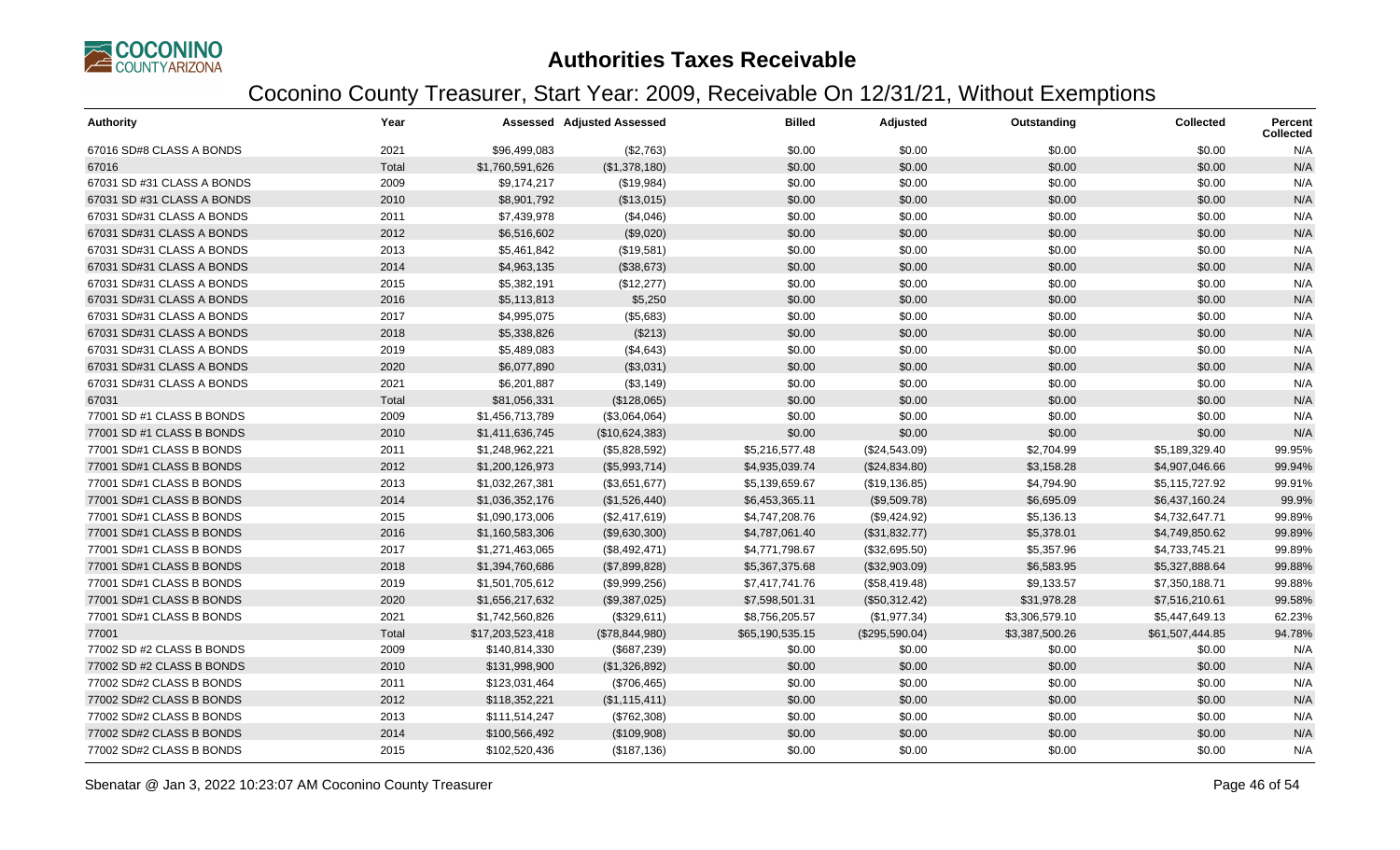

| <b>Authority</b>          | Year  |                 | <b>Assessed Adjusted Assessed</b> | <b>Billed</b> | Adjusted   | Outstanding | <b>Collected</b> | <b>Percent</b><br><b>Collected</b> |
|---------------------------|-------|-----------------|-----------------------------------|---------------|------------|-------------|------------------|------------------------------------|
| 77002 SD#2 CLASS B BONDS  | 2016  | \$104,976,451   | (\$1,295,710)                     | \$0.00        | \$0.00     | \$0.00      | \$0.00           | N/A                                |
| 77002 SD#2 CLASS B BONDS  | 2017  | \$113,254,396   | (\$1,869,420)                     | \$0.00        | \$0.00     | \$0.00      | \$0.00           | N/A                                |
| 77002 SD#2 CLASS B BONDS  | 2018  | \$117,076,879   | (\$1,031,656)                     | \$0.00        | \$0.00     | \$0.00      | \$0.00           | N/A                                |
| 77002 SD#2 CLASS B BONDS  | 2019  | \$124,165,240   | (\$1,707,315)                     | \$0.00        | \$0.00     | \$0.00      | \$0.00           | N/A                                |
| 77002 SD#2 CLASS B BONDS  | 2020  | \$130,243,125   | (\$1,651,494)                     | \$0.00        | \$0.00     | \$0.00      | \$0.00           | N/A                                |
| 77002 SD#2 CLASS B BONDS  | 2021  | \$140,735,325   | \$0                               | \$0.00        | \$0.00     | \$0.00      | \$0.00           | N/A                                |
| 77002                     | Total | \$1,559,249,506 | (\$12,450,954)                    | \$0.00        | \$0.00     | \$0.00      | \$0.00           | N/A                                |
| 77004 SD #4 CLASS B BONDS | 2009  | \$14,536,401    | (\$40,590)                        | \$0.00        | \$0.00     | \$0.00      | \$0.00           | N/A                                |
| 77004 SD #4 CLASS B BONDS | 2010  | \$15,526,845    | (\$1,003,923)                     | \$0.00        | \$0.00     | \$0.00      | \$0.00           | N/A                                |
| 77004 SD#4 CLASS B BONDS  | 2011  | \$14,569,791    | \$5,960                           | \$99,817.63   | \$39.93    | \$36.69     | \$99,820.87      | 99.96%                             |
| 77004 SD#4 CLASS B BONDS  | 2012  | \$13,928,478    | (\$52,596)                        | \$93,000.45   | (\$365.34) | \$45.26     | \$92,589.85      | 99.95%                             |
| 77004 SD#4 CLASS B BONDS  | 2013  | \$13,083,403    | (\$2,106)                         | \$423,392.03  | (\$229.99) | \$186.18    | \$422,975.86     | 99.96%                             |
| 77004 SD#4 CLASS B BONDS  | 2014  | \$13,303,143    | (\$2,755)                         | \$0.00        | \$0.00     | \$0.00      | \$0.00           | N/A                                |
| 77004 SD#4 CLASS B BONDS  | 2015  | \$13,605,140    | \$47,907                          | \$0.00        | \$0.00     | \$0.00      | \$0.00           | N/A                                |
| 77004 SD#4 CLASS B BONDS  | 2016  | \$14,138,348    | \$38,855                          | \$0.00        | \$0.00     | \$0.00      | \$0.00           | N/A                                |
| 77004 SD#4 CLASS B BONDS  | 2017  | \$15,191,004    | \$61,278                          | \$0.00        | \$0.00     | \$0.00      | \$0.00           | N/A                                |
| 77004 SD#4 CLASS B BONDS  | 2018  | \$17,279,646    | \$132,266                         | \$0.00        | \$0.00     | \$0.00      | \$0.00           | N/A                                |
| 77004 SD#4 CLASS B BONDS  | 2019  | \$19,044,177    | \$90,968                          | \$0.00        | \$0.00     | \$0.00      | \$0.00           | N/A                                |
| 77004 SD#4 CLASS B BONDS  | 2020  | \$21,118,685    | (\$24,368)                        | \$0.00        | \$0.00     | \$0.00      | \$0.00           | N/A                                |
| 77004 SD#4 CLASS B BONDS  | 2021  | \$25,019,510    | \$0                               | \$0.00        | \$0.00     | \$0.00      | \$0.00           | N/A                                |
| 77004                     | Total | \$210,344,571   | (\$749, 104)                      | \$616,210.11  | (\$555.40) | \$268.13    | \$615,386.58     | 99.96%                             |
| 77005 SD #5 CLASS B BONDS | 2009  | \$84,011,590    | (\$128,651)                       | \$0.00        | \$0.00     | \$0.00      | \$0.00           | N/A                                |
| 77005 SD #5 CLASS B BONDS | 2010  | \$79,175,188    | (\$45,708)                        | \$0.00        | \$0.00     | \$0.00      | \$0.00           | N/A                                |
| 77005 SD#5 CLASS B BONDS  | 2011  | \$66,868,458    | (\$65, 822)                       | \$0.00        | \$0.00     | \$0.00      | \$0.00           | N/A                                |
| 77005 SD#5 CLASS B BONDS  | 2012  | \$62,136,033    | (\$10,466)                        | \$0.00        | \$0.00     | \$0.00      | \$0.00           | N/A                                |
| 77005 SD#5 CLASS B BONDS  | 2013  | \$47,321,585    | (\$10,827)                        | \$0.00        | \$0.00     | \$0.00      | \$0.00           | N/A                                |
| 77005 SD#5 CLASS B BONDS  | 2014  | \$46,454,104    | (\$9,988)                         | \$0.00        | \$0.00     | \$0.00      | \$0.00           | N/A                                |
| 77005 SD#5 CLASS B BONDS  | 2015  | \$49,145,623    | (\$3,257)                         | \$0.00        | \$0.00     | \$0.00      | \$0.00           | N/A                                |
| 77005 SD#5 CLASS B BONDS  | 2016  | \$49,302,210    | (\$109)                           | \$0.00        | \$0.00     | \$0.00      | \$0.00           | N/A                                |
| 77005 SD#5 CLASS B BONDS  | 2017  | \$50,670,625    | \$908                             | \$0.00        | \$0.00     | \$0.00      | \$0.00           | N/A                                |
| 77005 SD#5 CLASS B BONDS  | 2018  | \$53,069,229    | \$2,173                           | \$0.00        | \$0.00     | \$0.00      | \$0.00           | N/A                                |
| 77005 SD#5 CLASS B BONDS  | 2019  | \$58,130,528    | (\$2,283)                         | \$0.00        | \$0.00     | \$0.00      | \$0.00           | N/A                                |
| 77005 SD#5 CLASS B BONDS  | 2020  | \$62,556,510    | \$1,769                           | \$0.00        | \$0.00     | \$0.00      | \$0.00           | N/A                                |
| 77005 SD#5 CLASS B BONDS  | 2021  | \$62,165,850    | (\$408)                           | \$0.00        | \$0.00     | \$0.00      | \$0.00           | N/A                                |
| 77005                     | Total | \$771,007,533   | (\$272,669)                       | \$0.00        | \$0.00     | \$0.00      | \$0.00           | N/A                                |
| 77006 SD #6 CLASS B BONDS | 2009  | \$24,070,523    | (\$11,860)                        | \$0.00        | \$0.00     | \$0.00      | \$0.00           | N/A                                |
| 77006 SD #6 CLASS B BONDS | 2010  | \$26,028,285    | (\$20,946)                        | \$0.00        | \$0.00     | \$0.00      | \$0.00           | N/A                                |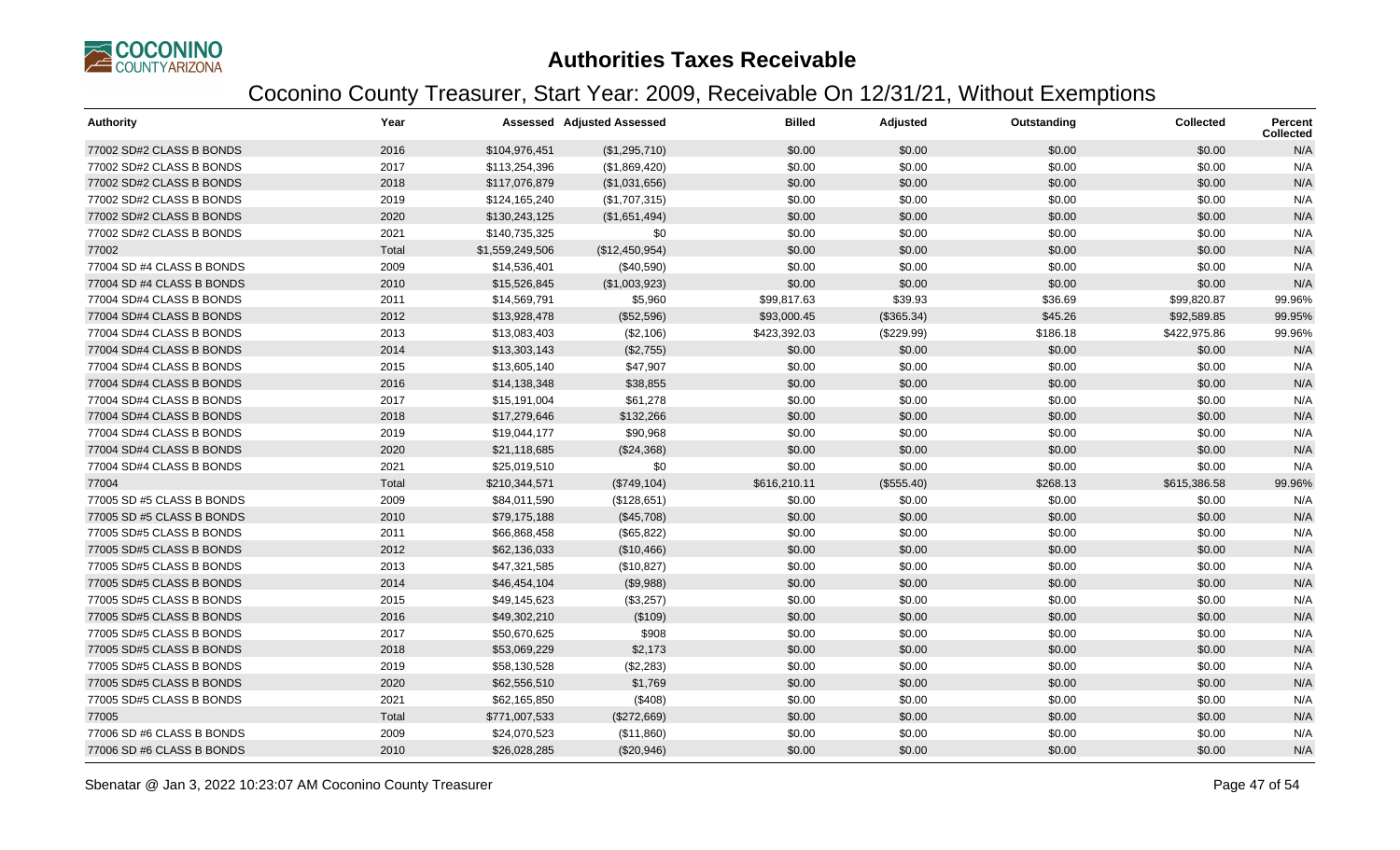

| <b>Authority</b>           | Year  |                 | <b>Assessed Adjusted Assessed</b> | <b>Billed</b>   | Adjusted      | Outstanding  | <b>Collected</b> | <b>Percent</b><br><b>Collected</b> |
|----------------------------|-------|-----------------|-----------------------------------|-----------------|---------------|--------------|------------------|------------------------------------|
| 77006 SD#6 CLASS B BONDS   | 2011  | \$25,146,850    | (\$39,291)                        | \$0.00          | \$0.00        | \$0.00       | \$0.00           | N/A                                |
| 77006 SD#6 CLASS B BONDS   | 2012  | \$23,583,208    | (\$14,638)                        | \$0.00          | \$0.00        | \$0.00       | \$0.00           | N/A                                |
| 77006 SD#6 CLASS B BONDS   | 2013  | \$21,125,451    | (\$1,998)                         | \$0.00          | \$0.00        | \$0.00       | \$0.00           | N/A                                |
| 77006 SD#6 CLASS B BONDS   | 2014  | \$22,137,843    | (\$11,301)                        | \$0.00          | \$0.00        | \$0.00       | \$0.00           | N/A                                |
| 77006 SD#6 CLASS B BONDS   | 2015  | \$21,438,127    | (\$84,797)                        | \$0.00          | \$0.00        | \$0.00       | \$0.00           | N/A                                |
| 77006 SD#6 CLASS B BONDS   | 2016  | \$20,608,865    | \$11,203                          | \$0.00          | \$0.00        | \$0.00       | \$0.00           | N/A                                |
| 77006 SD#6 CLASS B BONDS   | 2017  | \$20,290,618    | (\$122,813)                       | \$0.00          | \$0.00        | \$0.00       | \$0.00           | N/A                                |
| 77006 SD#6 CLASS B BONDS   | 2018  | \$20,477,315    | \$3,928                           | \$0.00          | \$0.00        | \$0.00       | \$0.00           | N/A                                |
| 77006 SD#6 CLASS B BONDS   | 2019  | \$20,718,582    | (\$37,056)                        | \$0.00          | \$0.00        | \$0.00       | \$0.00           | N/A                                |
| 77006 SD#6 CLASS B BONDS   | 2020  | \$21,109,232    | (\$42,971)                        | \$0.00          | \$0.00        | \$0.00       | \$0.00           | N/A                                |
| 77006 SD#6 CLASS B BONDS   | 2021  | \$21,701,485    | (\$1,902)                         | \$0.00          | \$0.00        | \$0.00       | \$0.00           | N/A                                |
| 77006                      | Total | \$288,436,384   | (\$374,442)                       | \$0.00          | \$0.00        | \$0.00       | \$0.00           | N/A                                |
| 77009 SD #9 CLASS B BONDS  | 2009  | \$192,718,012   | (\$716,600)                       | \$0.00          | \$0.00        | \$0.00       | \$0.00           | N/A                                |
| 77009 SD #9 CLASS B BONDS  | 2010  | \$184,533,385   | (\$1,361,930)                     | \$0.00          | \$0.00        | \$0.00       | \$0.00           | N/A                                |
| 77009 SD#9 CLASS B BONDS   | 2011  | \$156,613,067   | (\$557,091)                       | \$1,527,918.00  | (\$5,448.94)  | \$25.20      | \$1,522,443.86   | 100%                               |
| 77009 SD#9 CLASS B BONDS   | 2012  | \$142,645,134   | (\$258,745)                       | \$1,717,448.27  | (\$3,139.53)  | \$40.09      | \$1,714,268.65   | 100%                               |
| 77009 SD#9 CLASS B BONDS   | 2013  | \$123,074,621   | (\$811,464)                       | \$1,601,200.97  | (\$10,576.99) | \$93.32      | \$1,590,530.66   | 99.99%                             |
| 77009 SD#9 CLASS B BONDS   | 2014  | \$123,820,465   | (\$26,092)                        | \$1,553,575.19  | (\$327.38)    | \$217.77     | \$1,553,030.04   | 99.99%                             |
| 77009 SD#9 CLASS B BONDS   | 2015  | \$137,505,960   | (\$24,972)                        | \$1,508,547.28  | (\$397.41)    | \$176.07     | \$1,507,973.80   | 99.99%                             |
| 77009 SD#9 CLASS B BONDS   | 2016  | \$141,853,339   | \$214,752                         | \$1,578,713.23  | \$2,765.15    | \$129.87     | \$1,581,348.51   | 99.99%                             |
| 77009 SD#9 CLASS B BONDS   | 2017  | \$152,172,066   | \$233,849                         | \$1,460,084.78  | \$2,508.16    | \$51.06      | \$1,462,541.88   | 100%                               |
| 77009 SD#9 CLASS B BONDS   | 2018  | \$155,798,842   | \$59,318                          | \$1,487,334.52  | \$616.60      | \$50.74      | \$1,487,900.38   | 100%                               |
| 77009 SD#9 CLASS B BONDS   | 2019  | \$160,713,172   | \$40,086                          | \$1,454,192.42  | \$396.96      | \$42.43      | \$1,454,546.95   | 100%                               |
| 77009 SD#9 CLASS B BONDS   | 2020  | \$170,864,320   | \$22,309                          | \$1,479,834.53  | \$286.48      | \$3,424.17   | \$1,476,696.84   | 99.77%                             |
| 77009 SD#9 CLASS B BONDS   | 2021  | \$177,308,409   | \$0                               | \$1,254,715.96  | \$0.00        | \$384,993.07 | \$869,722.89     | 69.32%                             |
| 77009                      | Total | \$2,019,620,792 | (\$3,186,580)                     | \$16,623,565.15 | (\$13,316.90) | \$389,243.79 | \$16,221,004.46  | 97.66%                             |
| 77010 SD #10 CLASS B BONDS | 2009  | \$46,341,759    | (\$30,662)                        | \$0.00          | \$0.00        | \$0.00       | \$0.00           | N/A                                |
| 77010 SD #10 CLASS B BONDS | 2010  | \$42,069,644    | (\$537,000)                       | \$0.00          | \$0.00        | \$0.00       | \$0.00           | N/A                                |
| 77010 SD#10 CLASS B BONDS  | 2011  | \$40,814,951    | (\$395,058)                       | \$0.00          | \$0.00        | \$0.00       | \$0.00           | N/A                                |
| 77010 SD#10 CLASS B BONDS  | 2012  | \$39,329,872    | (\$775,876)                       | \$0.00          | \$0.00        | \$0.00       | \$0.00           | N/A                                |
| 77010 SD#10 CLASS B BONDS  | 2013  | \$29,866,434    | (\$446,228)                       | \$0.00          | \$0.00        | \$0.00       | \$0.00           | N/A                                |
| 77010 SD#10 CLASS B BONDS  | 2014  | \$29,092,295    | (\$48,522)                        | \$0.00          | \$0.00        | \$0.00       | \$0.00           | N/A                                |
| 77010 SD#10 CLASS B BONDS  | 2015  | \$28,872,303    | (\$10,340)                        | \$0.00          | \$0.00        | \$0.00       | \$0.00           | N/A                                |
| 77010 SD#10 CLASS B BONDS  | 2016  | \$29,853,482    | (\$1,029,329)                     | \$0.00          | \$0.00        | \$0.00       | \$0.00           | N/A                                |
| 77010 SD#10 CLASS B BONDS  | 2017  | \$32,277,814    | (\$1,174,291)                     | \$0.00          | \$0.00        | \$0.00       | \$0.00           | N/A                                |
| 77010 SD#10 CLASS B BONDS  | 2018  | \$37,673,577    | (\$640, 415)                      | \$0.00          | \$0.00        | \$0.00       | \$0.00           | N/A                                |
| 77010 SD#10 CLASS B BONDS  | 2019  | \$41,564,290    | (\$1,056,214)                     | \$0.00          | \$0.00        | \$0.00       | \$0.00           | N/A                                |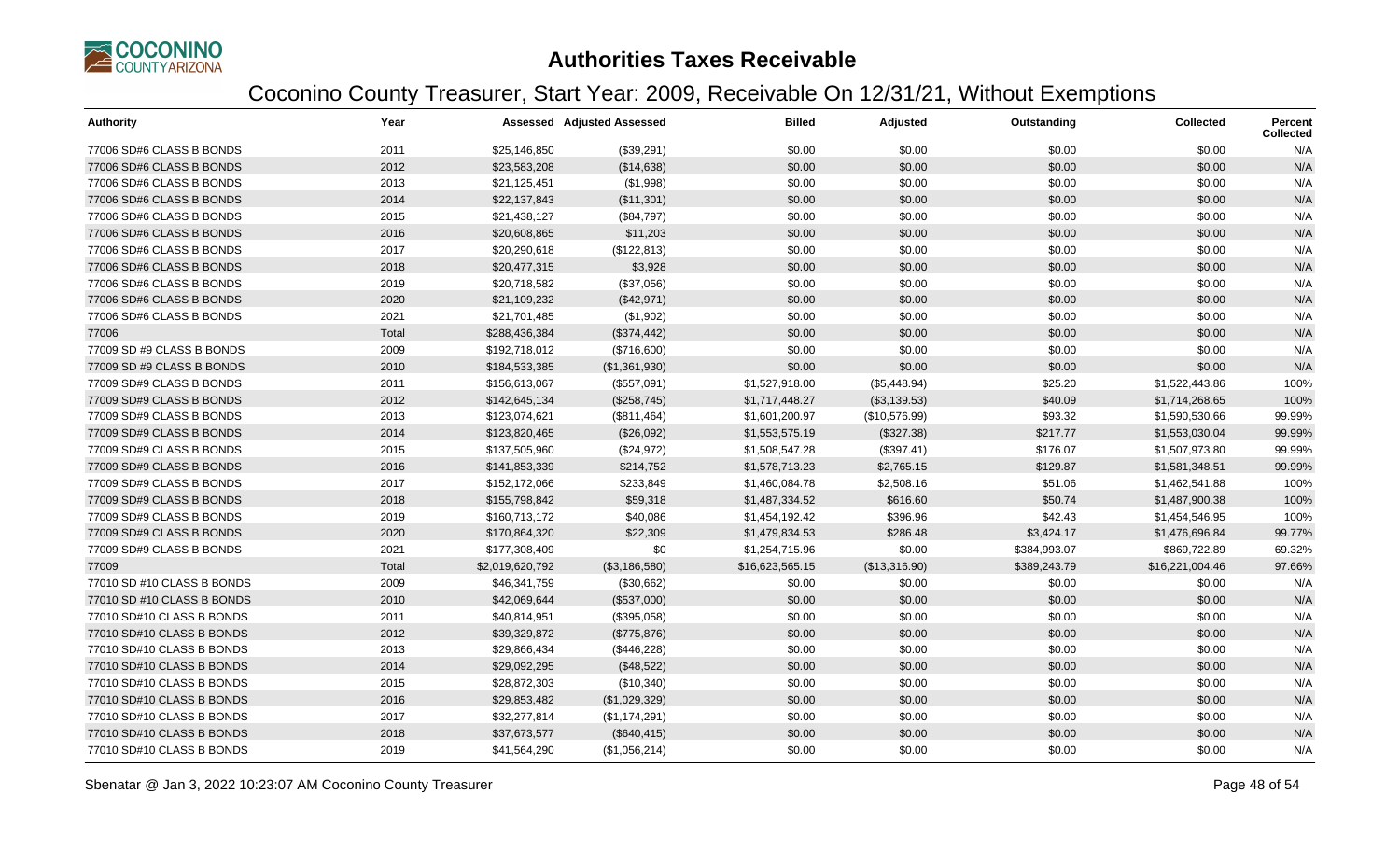

| <b>Authority</b>           | Year  |                 | <b>Assessed Adjusted Assessed</b> | <b>Billed</b>  | Adjusted     | Outstanding | <b>Collected</b> | <b>Percent</b><br><b>Collected</b> |
|----------------------------|-------|-----------------|-----------------------------------|----------------|--------------|-------------|------------------|------------------------------------|
| 77010 SD#10 CLASS B BONDS  | 2020  | \$44,482,817    | (\$1,082,112)                     | \$0.00         | \$0.00       | \$0.00      | \$0.00           | N/A                                |
| 77010 SD#10 CLASS B BONDS  | 2021  | \$46,722,483    | (\$2,938)                         | \$0.00         | \$0.00       | \$0.00      | \$0.00           | N/A                                |
| 77010                      | Total | \$488,961,721   | (\$7,228,985)                     | \$0.00         | \$0.00       | \$0.00      | \$0.00           | N/A                                |
| 77015 SD #15 CLASS B BONDS | 2009  | \$12,978,414    | (\$16,081)                        | \$0.00         | \$0.00       | \$0.00      | \$0.00           | N/A                                |
| 77015 SD #15 CLASS B BONDS | 2010  | \$12,302,670    | \$0                               | \$0.00         | \$0.00       | \$0.00      | \$0.00           | N/A                                |
| 77015 SD#15 CLASS B BONDS  | 2011  | \$11,010,385    | (\$14,532)                        | \$0.00         | \$0.00       | \$0.00      | \$0.00           | N/A                                |
| 77015 SD#15 CLASS B BONDS  | 2012  | \$12,020,387    | (\$36,704)                        | \$0.00         | \$0.00       | \$0.00      | \$0.00           | N/A                                |
| 77015 SD#15 CLASS B BONDS  | 2013  | \$11,624,431    | (\$2,680)                         | \$0.00         | \$0.00       | \$0.00      | \$0.00           | N/A                                |
| 77015 SD#15 CLASS B BONDS  | 2014  | \$12,576,631    | (\$31,207)                        | \$0.00         | \$0.00       | \$0.00      | \$0.00           | N/A                                |
| 77015 SD#15 CLASS B BONDS  | 2015  | \$13,102,041    | (\$35,488)                        | \$528,056.37   | (\$1,241.96) | \$1,402.00  | \$525,412.41     | 99.73%                             |
| 77015 SD#15 CLASS B BONDS  | 2016  | \$12,897,851    | (\$12,488)                        | \$523,147.07   | (\$452.18)   | \$1,617.11  | \$521,077.78     | 99.69%                             |
| 77015 SD#15 CLASS B BONDS  | 2017  | \$13,048,064    | (\$43,813)                        | \$535,560.09   | (\$1,762.84) | \$3,036.79  | \$530,760.46     | 99.43%                             |
| 77015 SD#15 CLASS B BONDS  | 2018  | \$12,852,221    | (\$30,748)                        | \$537,286.94   | (\$1,275.43) | \$4,037.47  | \$531,974.04     | 99.25%                             |
| 77015 SD#15 CLASS B BONDS  | 2019  | \$13,425,017    | \$42,659                          | \$502,951.33   | \$1,685.03   | \$3,836.05  | \$500,800.31     | 99.24%                             |
| 77015 SD#15 CLASS B BONDS  | 2020  | \$13,761,637    | (\$9,906)                         | \$0.00         | \$0.00       | \$0.00      | \$0.00           | N/A                                |
| 77015 SD#15 CLASS B BONDS  | 2021  | \$13,226,177    | \$0                               | \$0.00         | \$0.00       | \$0.00      | \$0.00           | N/A                                |
| 77015                      | Total | \$164,825,926   | (\$190,988)                       | \$2,627,001.80 | (\$3,047.38) | \$13,929.42 | \$2,610,025.00   | 99.47%                             |
| 77016 SD #8 CLASS B BONDS  | 2009  | \$146,211,772   | (\$32,688)                        | \$0.00         | \$0.00       | \$0.00      | \$0.00           | N/A                                |
| 77016 SD #8 CLASS B BONDS  | 2010  | \$144,196,272   | (\$29,072)                        | \$0.00         | \$0.00       | \$0.00      | \$0.00           | N/A                                |
| 77016 SD#8 CLASS B BONDS   | 2011  | \$141,842,094   | (\$146, 102)                      | \$0.00         | \$0.00       | \$0.00      | \$0.00           | N/A                                |
| 77016 SD#8 CLASS B BONDS   | 2012  | \$140,160,182   | \$100,487                         | \$0.00         | \$0.00       | \$0.00      | \$0.00           | N/A                                |
| 77016 SD#8 CLASS B BONDS   | 2013  | \$135,826,955   | \$70,486                          | \$0.00         | \$0.00       | \$0.00      | \$0.00           | N/A                                |
| 77016 SD#8 CLASS B BONDS   | 2014  | \$138,691,440   | (\$40,451)                        | \$0.00         | \$0.00       | \$0.00      | \$0.00           | N/A                                |
| 77016 SD#8 CLASS B BONDS   | 2015  | \$139,498,351   | (\$40,400)                        | \$0.00         | \$0.00       | \$0.00      | \$0.00           | N/A                                |
| 77016 SD#8 CLASS B BONDS   | 2016  | \$137,919,616   | (\$815,973)                       | \$0.00         | \$0.00       | \$0.00      | \$0.00           | N/A                                |
| 77016 SD#8 CLASS B BONDS   | 2017  | \$138,667,794   | \$54,592                          | \$0.00         | \$0.00       | \$0.00      | \$0.00           | N/A                                |
| 77016 SD#8 CLASS B BONDS   | 2018  | \$130,062,936   | \$67,790                          | \$0.00         | \$0.00       | \$0.00      | \$0.00           | N/A                                |
| 77016 SD#8 CLASS B BONDS   | 2019  | \$136,820,632   | (\$768,427)                       | \$0.00         | \$0.00       | \$0.00      | \$0.00           | N/A                                |
| 77016 SD#8 CLASS B BONDS   | 2020  | \$134,194,499   | \$204,341                         | \$0.00         | \$0.00       | \$0.00      | \$0.00           | N/A                                |
| 77016 SD#8 CLASS B BONDS   | 2021  | \$96,499,083    | (\$2,763)                         | \$0.00         | \$0.00       | \$0.00      | \$0.00           | N/A                                |
| 77016                      | Total | \$1,760,591,626 | (\$1,378,180)                     | \$0.00         | \$0.00       | \$0.00      | \$0.00           | N/A                                |
| 77031 SD #31 CLASS B BONDS | 2009  | \$9,174,217     | (\$19,984)                        | \$0.00         | \$0.00       | \$0.00      | \$0.00           | N/A                                |
| 77031 SD #31 CLASS B BONDS | 2010  | \$8,901,792     | (\$13,015)                        | \$0.00         | \$0.00       | \$0.00      | \$0.00           | N/A                                |
| 77031 SD#31 CLASS B BONDS  | 2011  | \$7,439,978     | (\$4,046)                         | \$0.00         | \$0.00       | \$0.00      | \$0.00           | N/A                                |
| 77031 SD#31 CLASS B BONDS  | 2012  | \$6,516,602     | (\$9,020)                         | \$0.00         | \$0.00       | \$0.00      | \$0.00           | N/A                                |
| 77031 SD#31 CLASS B BONDS  | 2013  | \$5,461,842     | (\$19,581)                        | \$0.00         | \$0.00       | \$0.00      | \$0.00           | N/A                                |
| 77031 SD#31 CLASS B BONDS  | 2014  | \$4,963,135     | (\$38,673)                        | \$0.00         | \$0.00       | \$0.00      | \$0.00           | N/A                                |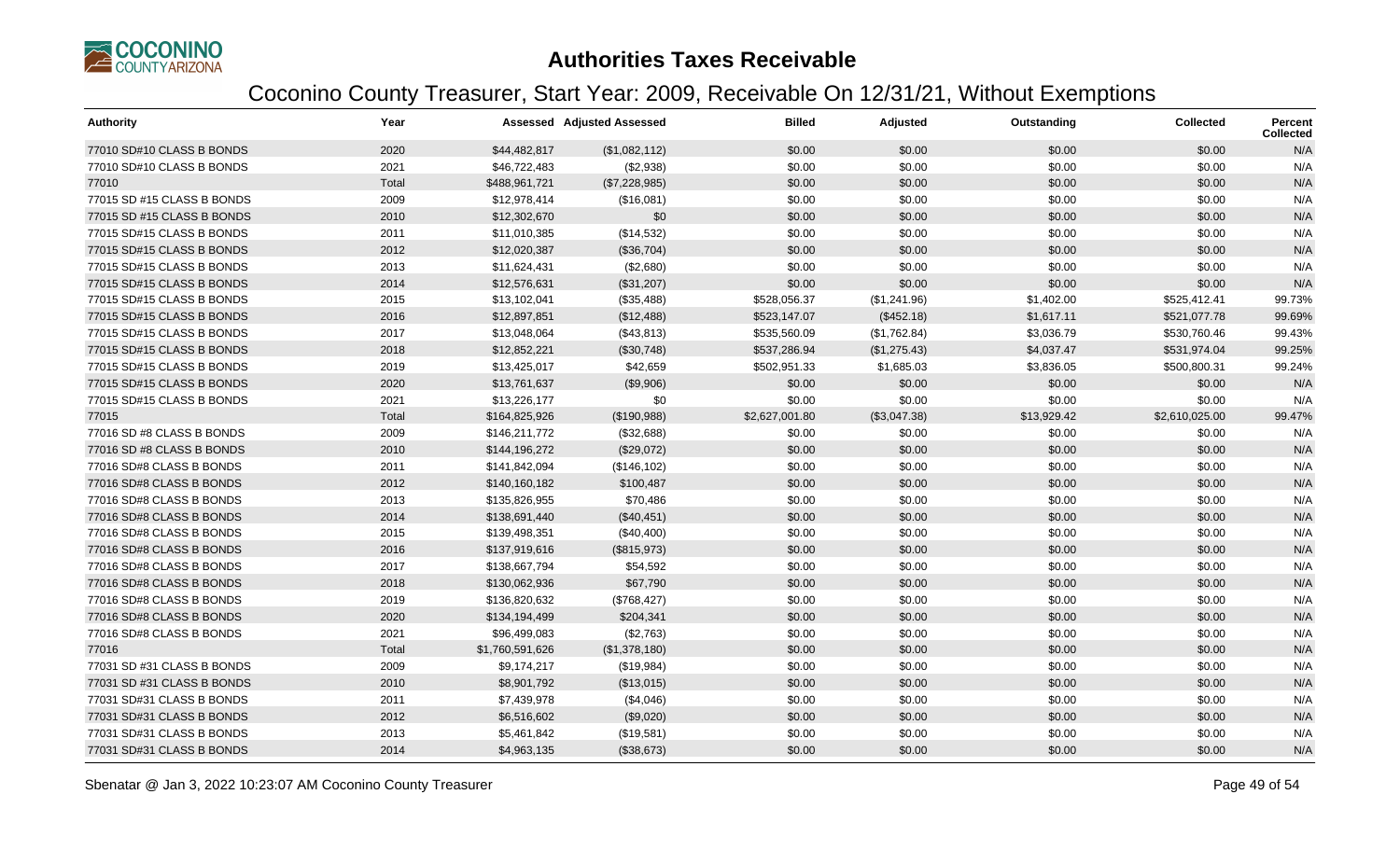

| <b>Authority</b>          | Year  |                  | <b>Assessed Adjusted Assessed</b> | <b>Billed</b>  | Adjusted      | Outstanding  | <b>Collected</b> | Percent<br><b>Collected</b> |
|---------------------------|-------|------------------|-----------------------------------|----------------|---------------|--------------|------------------|-----------------------------|
| 77031 SD#31 CLASS B BONDS | 2015  | \$5,382,191      | (\$12,277)                        | \$0.00         | \$0.00        | \$0.00       | \$0.00           | N/A                         |
| 77031 SD#31 CLASS B BONDS | 2016  | \$5,113,813      | \$5,250                           | \$0.00         | \$0.00        | \$0.00       | \$0.00           | N/A                         |
| 77031 SD#31 CLASS B BONDS | 2017  | \$4,995,075      | (\$5,683)                         | \$0.00         | \$0.00        | \$0.00       | \$0.00           | N/A                         |
| 77031 SD#31 CLASS B BONDS | 2018  | \$5,338,826      | (\$213)                           | \$0.00         | \$0.00        | \$0.00       | \$0.00           | N/A                         |
| 77031 SD#31 CLASS B BONDS | 2019  | \$5,489,083      | (\$4,643)                         | \$0.00         | \$0.00        | \$0.00       | \$0.00           | N/A                         |
| 77031 SD#31 CLASS B BONDS | 2020  | \$6,077,890      | (\$3,031)                         | \$0.00         | \$0.00        | \$0.00       | \$0.00           | N/A                         |
| 77031 SD#31 CLASS B BONDS | 2021  | \$6,201,887      | (\$3,149)                         | \$0.00         | \$0.00        | \$0.00       | \$0.00           | N/A                         |
| 77031                     | Total | \$81,056,331     | (\$128,065)                       | \$0.00         | \$0.00        | \$0.00       | \$0.00           | N/A                         |
| 87001 SD#1 ADJACENT WAYS  | 2011  | \$1,232,255,143  | (\$5,845,835)                     | \$278,337.15   | (\$1,331.88)  | \$146.12     | \$276,859.15     | 99.95%                      |
| 87001 SD#1 ADJACENT WAYS  | 2012  | \$1,194,057,653  | (\$5,922,562)                     | \$548,073.34   | (\$2,736.87)  | \$341.83     | \$544,994.64     | 99.94%                      |
| 87001 SD#1 ADJACENT WAYS  | 2013  | \$1,027,371,194  | (\$3,628,786)                     | \$98,627.64    | (\$367.06)    | \$90.95      | \$98,169.63      | 99.91%                      |
| 87001 SD#1 ADJACENT WAYS  | 2014  | \$1,027,760,904  | (\$1,513,445)                     | \$266,190.12   | (\$392.16)    | \$276.33     | \$265,521.63     | 99.9%                       |
| 87001 SD#1 ADJACENT WAYS  | 2015  | \$1,051,458,031  | (\$2,081,874)                     | \$227,109.03   | (\$450.90)    | \$245.68     | \$226,412.45     | 99.89%                      |
| 87001 SD#1 ADJACENT WAYS  | 2016  | \$1,087,227,284  | (\$7,283,109)                     | \$308,772.56   | (\$2,053.26)  | \$346.88     | \$306,372.42     | 99.89%                      |
| 87001 SD#1 ADJACENT WAYS  | 2017  | \$1,146,791,212  | (\$7,857,601)                     | \$449,542.18   | (\$3,080.19)  | \$504.76     | \$445,957.23     | 99.89%                      |
| 87001 SD#1 ADJACENT WAYS  | 2018  | \$1,222,915,523  | (\$7,446,215)                     | \$0.00         | \$0.00        | \$0.00       | \$0.00           | N/A                         |
| 87001 SD#1 ADJACENT WAYS  | 2019  | \$1,303,416,207  | (\$10,265,244)                    | \$0.00         | \$0.00        | \$0.00       | \$0.00           | N/A                         |
| 87001 SD#1 ADJACENT WAYS  | 2020  | \$1,387,094,288  | (\$9,184,451)                     | \$500,741.04   | (\$3,315.58)  | \$2,107.37   | \$495,318.09     | 99.58%                      |
| 87001 SD#1 ADJACENT WAYS  | 2021  | \$1,460,828,196  | (\$329,888)                       | \$534,663.10   | (\$120.74)    | \$201,903.19 | \$332,639.17     | 62.23%                      |
| 87001                     | Total | \$13,141,175,635 | (\$61,359,010)                    | \$3,212,056.16 | (\$13,848.64) | \$205,963.11 | \$2,992,244.41   | 93.56%                      |
| 87002 SD#2 ADJACENT WAYS  | 2011  | \$118,347,942    | (\$706,400)                       | \$0.00         | \$0.00        | \$0.00       | \$0.00           | N/A                         |
| 87002 SD#2 ADJACENT WAYS  | 2012  | \$116,713,314    | (\$1,114,144)                     | \$0.00         | \$0.00        | \$0.00       | \$0.00           | N/A                         |
| 87002 SD#2 ADJACENT WAYS  | 2013  | \$110,722,308    | (\$755,809)                       | \$0.00         | \$0.00        | \$0.00       | \$0.00           | N/A                         |
| 87002 SD#2 ADJACENT WAYS  | 2014  | \$99,831,742     | (\$109,219)                       | \$0.00         | \$0.00        | \$0.00       | \$0.00           | N/A                         |
| 87002 SD#2 ADJACENT WAYS  | 2015  | \$97,849,484     | (\$189,205)                       | \$0.00         | \$0.00        | \$0.00       | \$0.00           | N/A                         |
| 87002 SD#2 ADJACENT WAYS  | 2016  | \$98,974,076     | (\$1,278,106)                     | \$0.00         | \$0.00        | \$0.00       | \$0.00           | N/A                         |
| 87002 SD#2 ADJACENT WAYS  | 2017  | \$104,758,678    | (\$1,866,053)                     | \$0.00         | \$0.00        | \$0.00       | \$0.00           | N/A                         |
| 87002 SD#2 ADJACENT WAYS  | 2018  | \$106,610,737    | (\$1,027,990)                     | \$0.00         | \$0.00        | \$0.00       | \$0.00           | N/A                         |
| 87002 SD#2 ADJACENT WAYS  | 2019  | \$110,580,593    | (\$1,703,843)                     | \$0.00         | \$0.00        | \$0.00       | \$0.00           | N/A                         |
| 87002 SD#2 ADJACENT WAYS  | 2020  | \$115,447,883    | (\$1,651,446)                     | \$0.00         | \$0.00        | \$0.00       | \$0.00           | N/A                         |
| 87002 SD#2 ADJACENT WAYS  | 2021  | \$122,578,926    | \$0                               | \$0.00         | \$0.00        | \$0.00       | \$0.00           | N/A                         |
| 87002                     | Total | \$1,202,415,683  | (\$10,402,215)                    | \$0.00         | \$0.00        | \$0.00       | \$0.00           | N/A                         |
| 87004 SD#4 ADJACENT WAYS  | 2011  | \$14,190,230     | \$5,960                           | \$0.00         | \$0.00        | \$0.00       | \$0.00           | N/A                         |
| 87004 SD#4 ADJACENT WAYS  | 2012  | \$13,883,646     | (\$52,223)                        | \$0.00         | \$0.00        | \$0.00       | \$0.00           | N/A                         |
| 87004 SD#4 ADJACENT WAYS  | 2013  | \$12,985,861     | (\$2,072)                         | \$0.00         | \$0.00        | \$0.00       | \$0.00           | N/A                         |
| 87004 SD#4 ADJACENT WAYS  | 2014  | \$13,098,185     | (\$2,759)                         | \$0.00         | \$0.00        | \$0.00       | \$0.00           | N/A                         |
| 87004 SD#4 ADJACENT WAYS  | 2015  | \$13,325,860     | \$48,677                          | \$0.00         | \$0.00        | \$0.00       | \$0.00           | N/A                         |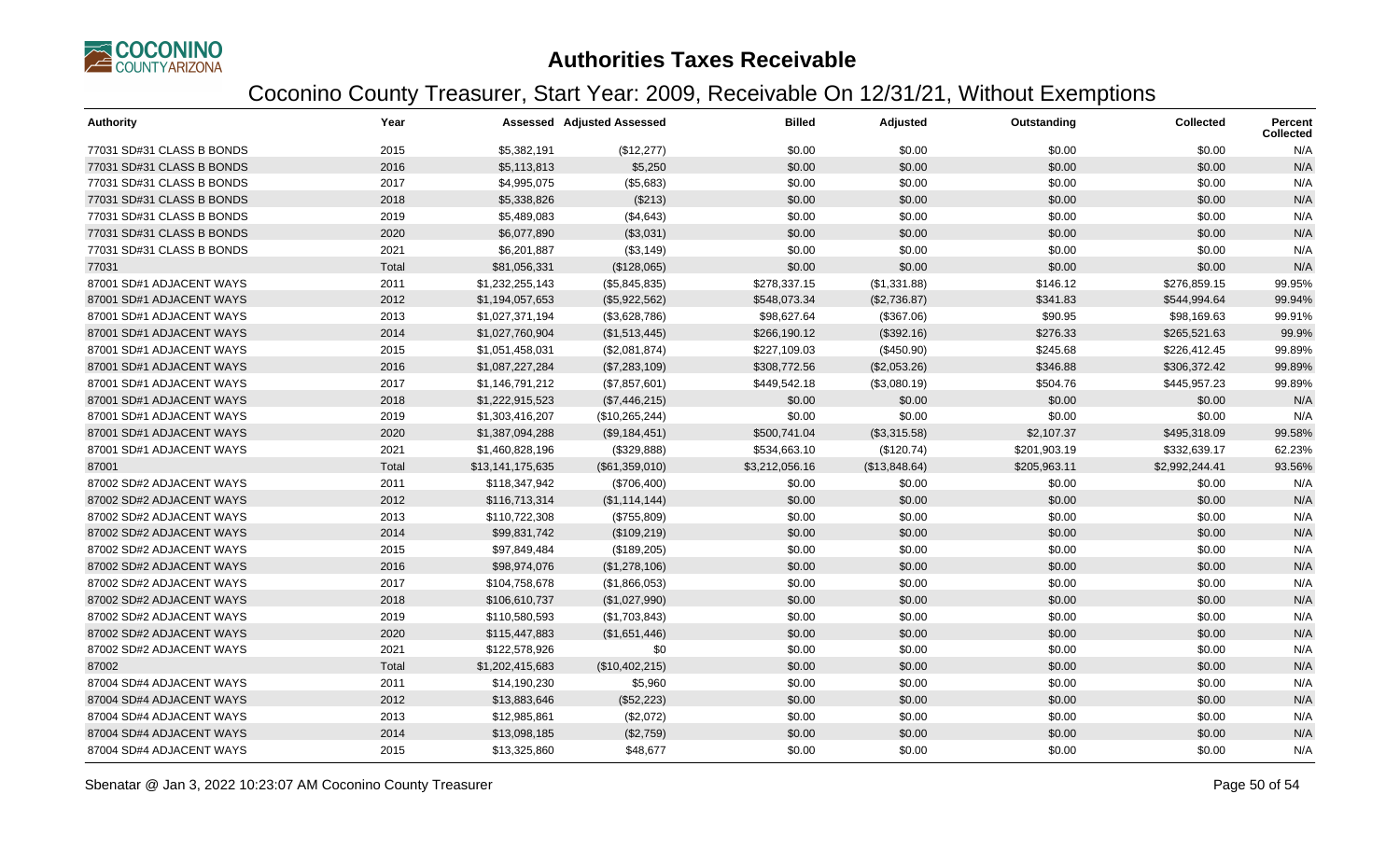

| <b>Authority</b>         | Year  |               | <b>Assessed Adjusted Assessed</b> | <b>Billed</b> | Adjusted | Outstanding | <b>Collected</b> | Percent<br><b>Collected</b> |
|--------------------------|-------|---------------|-----------------------------------|---------------|----------|-------------|------------------|-----------------------------|
| 87004 SD#4 ADJACENT WAYS | 2016  | \$13,946,318  | \$39,194                          | \$0.00        | \$0.00   | \$0.00      | \$0.00           | N/A                         |
| 87004 SD#4 ADJACENT WAYS | 2017  | \$14,924,240  | \$61,354                          | \$0.00        | \$0.00   | \$0.00      | \$0.00           | N/A                         |
| 87004 SD#4 ADJACENT WAYS | 2018  | \$16,143,676  | \$132,266                         | \$0.00        | \$0.00   | \$0.00      | \$0.00           | N/A                         |
| 87004 SD#4 ADJACENT WAYS | 2019  | \$17,104,730  | \$93,365                          | \$0.00        | \$0.00   | \$0.00      | \$0.00           | N/A                         |
| 87004 SD#4 ADJACENT WAYS | 2020  | \$18,526,495  | (\$24,100)                        | \$0.00        | \$0.00   | \$0.00      | \$0.00           | N/A                         |
| 87004 SD#4 ADJACENT WAYS | 2021  | \$20,047,790  | \$0                               | \$0.00        | \$0.00   | \$0.00      | \$0.00           | N/A                         |
| 87004                    | Total | \$168,177,031 | \$299,662                         | \$0.00        | \$0.00   | \$0.00      | \$0.00           | N/A                         |
| 87005 SD#5 ADJACENT WAYS | 2011  | \$65,822,343  | (\$64,760)                        | \$0.00        | \$0.00   | \$0.00      | \$0.00           | N/A                         |
| 87005 SD#5 ADJACENT WAYS | 2012  | \$61,973,327  | (\$9,155)                         | \$0.00        | \$0.00   | \$0.00      | \$0.00           | N/A                         |
| 87005 SD#5 ADJACENT WAYS | 2013  | \$47,244,590  | (\$9,730)                         | \$0.00        | \$0.00   | \$0.00      | \$0.00           | N/A                         |
| 87005 SD#5 ADJACENT WAYS | 2014  | \$45,608,407  | (\$9,957)                         | \$0.00        | \$0.00   | \$0.00      | \$0.00           | N/A                         |
| 87005 SD#5 ADJACENT WAYS | 2015  | \$47,176,839  | (\$3,123)                         | \$0.00        | \$0.00   | \$0.00      | \$0.00           | N/A                         |
| 87005 SD#5 ADJACENT WAYS | 2016  | \$47,321,207  | (\$58)                            | \$0.00        | \$0.00   | \$0.00      | \$0.00           | N/A                         |
| 87005 SD#5 ADJACENT WAYS | 2017  | \$49,013,826  | \$936                             | \$0.00        | \$0.00   | \$0.00      | \$0.00           | N/A                         |
| 87005 SD#5 ADJACENT WAYS | 2018  | \$50,670,403  | \$2,173                           | \$0.00        | \$0.00   | \$0.00      | \$0.00           | N/A                         |
| 87005 SD#5 ADJACENT WAYS | 2019  | \$52,590,088  | (\$1,383)                         | \$0.00        | \$0.00   | \$0.00      | \$0.00           | N/A                         |
| 87005 SD#5 ADJACENT WAYS | 2020  | \$55,594,820  | \$1,769                           | \$0.00        | \$0.00   | \$0.00      | \$0.00           | N/A                         |
| 87005 SD#5 ADJACENT WAYS | 2021  | \$58,407,428  | (\$408)                           | \$0.00        | \$0.00   | \$0.00      | \$0.00           | N/A                         |
| 87005                    | Total | \$581,423,278 | (\$93,696)                        | \$0.00        | \$0.00   | \$0.00      | \$0.00           | N/A                         |
| 87006 SD#6 ADJACENT WAYS | 2011  | \$23,417,707  | (\$36,586)                        | \$0.00        | \$0.00   | \$0.00      | \$0.00           | N/A                         |
| 87006 SD#6 ADJACENT WAYS | 2012  | \$23,194,589  | (\$12,532)                        | \$0.00        | \$0.00   | \$0.00      | \$0.00           | N/A                         |
| 87006 SD#6 ADJACENT WAYS | 2013  | \$20,916,388  | (\$1,998)                         | \$0.00        | \$0.00   | \$0.00      | \$0.00           | N/A                         |
| 87006 SD#6 ADJACENT WAYS | 2014  | \$21,954,524  | (\$12,348)                        | \$0.00        | \$0.00   | \$0.00      | \$0.00           | N/A                         |
| 87006 SD#6 ADJACENT WAYS | 2015  | \$21,153,598  | (\$79,928)                        | \$0.00        | \$0.00   | \$0.00      | \$0.00           | N/A                         |
| 87006 SD#6 ADJACENT WAYS | 2016  | \$20,405,963  | \$11,254                          | \$0.00        | \$0.00   | \$0.00      | \$0.00           | N/A                         |
| 87006 SD#6 ADJACENT WAYS | 2017  | \$19,980,697  | (\$122,813)                       | \$0.00        | \$0.00   | \$0.00      | \$0.00           | N/A                         |
| 87006 SD#6 ADJACENT WAYS | 2018  | \$20,094,509  | \$4,011                           | \$0.00        | \$0.00   | \$0.00      | \$0.00           | N/A                         |
| 87006 SD#6 ADJACENT WAYS | 2019  | \$20,096,814  | (\$44,329)                        | \$0.00        | \$0.00   | \$0.00      | \$0.00           | N/A                         |
| 87006 SD#6 ADJACENT WAYS | 2020  | \$20,426,318  | (\$49,038)                        | \$0.00        | \$0.00   | \$0.00      | \$0.00           | N/A                         |
| 87006 SD#6 ADJACENT WAYS | 2021  | \$20,733,858  | (\$1,902)                         | \$0.00        | \$0.00   | \$0.00      | \$0.00           | N/A                         |
| 87006                    | Total | \$232,374,965 | (\$346,209)                       | \$0.00        | \$0.00   | \$0.00      | \$0.00           | N/A                         |
| 87009 SD#9 ADJACENT WAYS | 2011  | \$154,402,511 | (\$544, 844)                      | \$0.00        | \$0.00   | \$0.00      | \$0.00           | N/A                         |
| 87009 SD#9 ADJACENT WAYS | 2012  | \$141,984,528 | (\$245,411)                       | \$0.00        | \$0.00   | \$0.00      | \$0.00           | N/A                         |
| 87009 SD#9 ADJACENT WAYS | 2013  | \$121,257,830 | (\$811,357)                       | \$0.00        | \$0.00   | \$0.00      | \$0.00           | N/A                         |
| 87009 SD#9 ADJACENT WAYS | 2014  | \$121,008,718 | (\$26,092)                        | \$0.00        | \$0.00   | \$0.00      | \$0.00           | N/A                         |
| 87009 SD#9 ADJACENT WAYS | 2015  | \$125,336,268 | (\$33,018)                        | \$0.00        | \$0.00   | \$0.00      | \$0.00           | N/A                         |
| 87009 SD#9 ADJACENT WAYS | 2016  | \$129,593,920 | \$226,987                         | \$0.00        | \$0.00   | \$0.00      | \$0.00           | N/A                         |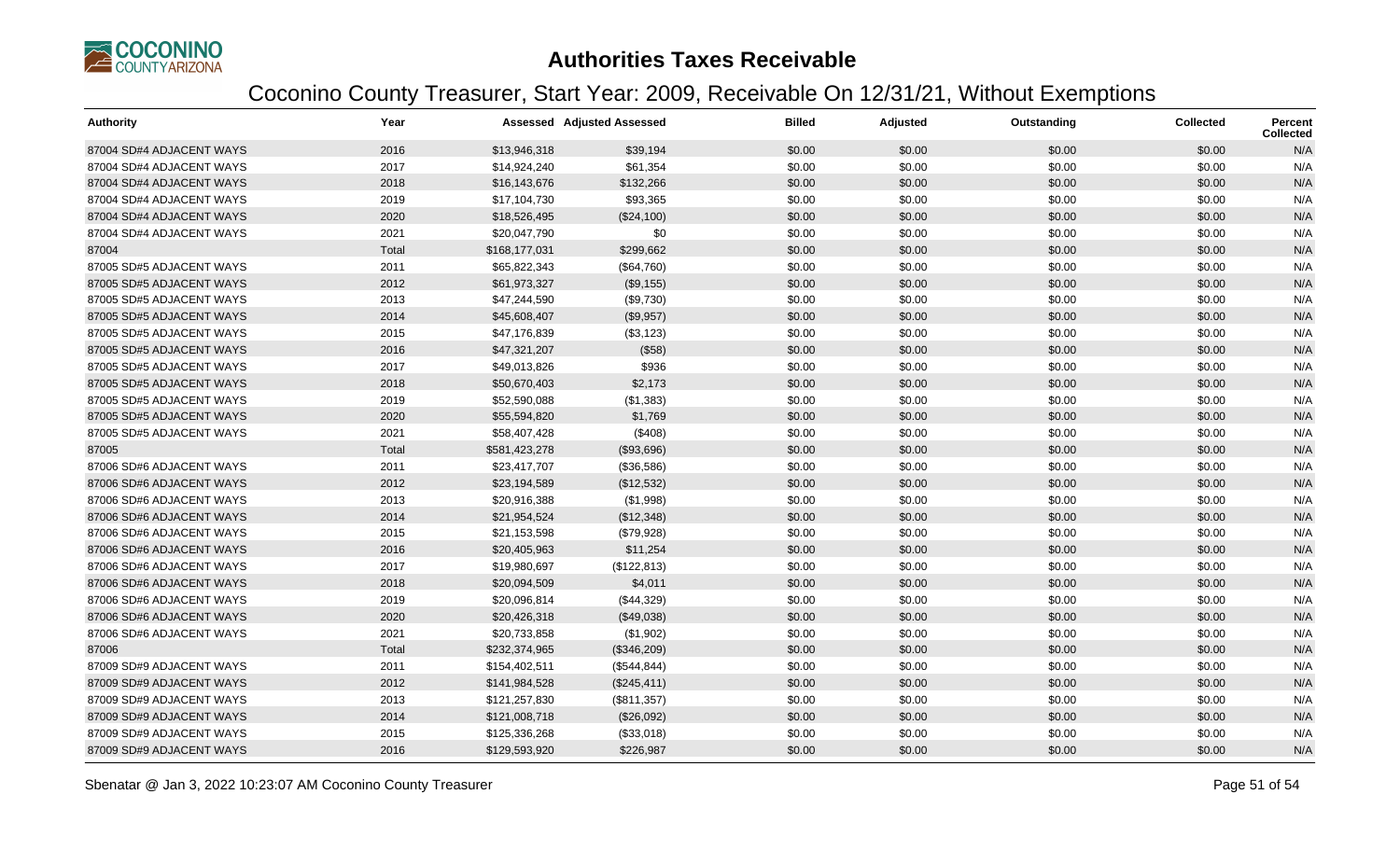

| <b>Authority</b>          | Year  |                 | <b>Assessed Adjusted Assessed</b> | <b>Billed</b> | Adjusted     | Outstanding | <b>Collected</b> | <b>Percent</b><br><b>Collected</b> |
|---------------------------|-------|-----------------|-----------------------------------|---------------|--------------|-------------|------------------|------------------------------------|
| 87009 SD#9 ADJACENT WAYS  | 2017  | \$136,176,552   | \$233,927                         | \$0.00        | \$0.00       | \$0.00      | \$0.00           | N/A                                |
| 87009 SD#9 ADJACENT WAYS  | 2018  | \$141,260,741   | \$58,562                          | \$0.00        | \$0.00       | \$0.00      | \$0.00           | N/A                                |
| 87009 SD#9 ADJACENT WAYS  | 2019  | \$146,902,924   | \$40,101                          | \$0.00        | \$0.00       | \$0.00      | \$0.00           | N/A                                |
| 87009 SD#9 ADJACENT WAYS  | 2020  | \$153,876,949   | \$29,788                          | \$0.00        | \$0.00       | \$0.00      | \$0.00           | N/A                                |
| 87009 SD#9 ADJACENT WAYS  | 2021  | \$159,673,674   | \$0                               | \$0.00        | \$0.00       | \$0.00      | \$0.00           | N/A                                |
| 87009                     | Total | \$1,531,474,615 | (\$1,071,357)                     | \$0.00        | \$0.00       | \$0.00      | \$0.00           | N/A                                |
| 87010 SD#10 ADJACENT WAYS | 2011  | \$39,755,924    | (\$391,963)                       | \$0.00        | \$0.00       | \$0.00      | \$0.00           | N/A                                |
| 87010 SD#10 ADJACENT WAYS | 2012  | \$39,131,355    | (\$769,436)                       | \$0.00        | \$0.00       | \$0.00      | \$0.00           | N/A                                |
| 87010 SD#10 ADJACENT WAYS | 2013  | \$29,714,736    | (\$445,259)                       | \$0.00        | \$0.00       | \$0.00      | \$0.00           | N/A                                |
| 87010 SD#10 ADJACENT WAYS | 2014  | \$28,347,134    | (\$25,735)                        | \$0.00        | \$0.00       | \$0.00      | \$0.00           | N/A                                |
| 87010 SD#10 ADJACENT WAYS | 2015  | \$28,174,006    | (\$9,685)                         | \$0.00        | \$0.00       | \$0.00      | \$0.00           | N/A                                |
| 87010 SD#10 ADJACENT WAYS | 2016  | \$28,927,286    | (\$995,775)                       | \$0.00        | \$0.00       | \$0.00      | \$0.00           | N/A                                |
| 87010 SD#10 ADJACENT WAYS | 2017  | \$29,887,253    | (\$1,174,345)                     | \$0.00        | \$0.00       | \$0.00      | \$0.00           | N/A                                |
| 87010 SD#10 ADJACENT WAYS | 2018  | \$30,958,869    | (\$640, 415)                      | \$0.00        | \$0.00       | \$0.00      | \$0.00           | N/A                                |
| 87010 SD#10 ADJACENT WAYS | 2019  | \$32,769,112    | (\$1,055,412)                     | \$0.00        | \$0.00       | \$0.00      | \$0.00           | N/A                                |
| 87010 SD#10 ADJACENT WAYS | 2020  | \$34,455,926    | (\$1,081,847)                     | \$0.00        | \$0.00       | \$0.00      | \$0.00           | N/A                                |
| 87010 SD#10 ADJACENT WAYS | 2021  | \$36,180,627    | (\$2,887)                         | \$0.00        | \$0.00       | \$0.00      | \$0.00           | N/A                                |
| 87010                     | Total | \$358,302,228   | (\$6,592,759)                     | \$0.00        | \$0.00       | \$0.00      | \$0.00           | N/A                                |
| 87015 SD#15 ADJACENT WAYS | 2011  | \$11,008,145    | (\$14,532)                        | \$0.00        | \$0.00       | \$0.00      | \$0.00           | N/A                                |
| 87015 SD#15 ADJACENT WAYS | 2012  | \$12,007,357    | (\$28,594)                        | \$0.00        | \$0.00       | \$0.00      | \$0.00           | N/A                                |
| 87015 SD#15 ADJACENT WAYS | 2013  | \$11,615,803    | (\$2,514)                         | \$0.00        | \$0.00       | \$0.00      | \$0.00           | N/A                                |
| 87015 SD#15 ADJACENT WAYS | 2014  | \$12,560,784    | (\$30,865)                        | \$0.00        | \$0.00       | \$0.00      | \$0.00           | N/A                                |
| 87015 SD#15 ADJACENT WAYS | 2015  | \$12,907,443    | (\$30,358)                        | \$878,144.98  | (\$2,065.37) | \$2,331.53  | \$873,748.08     | 99.73%                             |
| 87015 SD#15 ADJACENT WAYS | 2016  | \$12,763,111    | (\$11,032)                        | \$0.00        | \$0.00       | \$0.00      | \$0.00           | N/A                                |
| 87015 SD#15 ADJACENT WAYS | 2017  | \$12,883,021    | (\$42,406)                        | \$0.00        | \$0.00       | \$0.00      | \$0.00           | N/A                                |
| 87015 SD#15 ADJACENT WAYS | 2018  | \$12,697,013    | (\$30,141)                        | \$0.00        | \$0.00       | \$0.00      | \$0.00           | N/A                                |
| 87015 SD#15 ADJACENT WAYS | 2019  | \$12,732,945    | \$42,659                          | \$0.00        | \$0.00       | \$0.00      | \$0.00           | N/A                                |
| 87015 SD#15 ADJACENT WAYS | 2020  | \$12,960,317    | (\$9,906)                         | \$0.00        | \$0.00       | \$0.00      | \$0.00           | N/A                                |
| 87015 SD#15 ADJACENT WAYS | 2021  | \$12,483,466    | \$0                               | \$0.00        | \$0.00       | \$0.00      | \$0.00           | N/A                                |
| 87015                     | Total | \$136,619,405   | (\$157,689)                       | \$878,144.98  | (\$2,065.37) | \$2,331.53  | \$873,748.08     | 99.73%                             |
| 87016 SD#8 ADJACENT WAYS  | 2011  | \$141,045,296   | (\$144,901)                       | \$41,043.42   | (\$45.02)    | \$44.15     | \$40,954.25      | 99.89%                             |
| 87016 SD#8 ADJACENT WAYS  | 2012  | \$139,651,977   | \$104,072                         | \$0.00        | \$0.00       | \$0.00      | \$0.00           | N/A                                |
| 87016 SD#8 ADJACENT WAYS  | 2013  | \$135,087,422   | \$76,885                          | \$0.00        | \$0.00       | \$0.00      | \$0.00           | N/A                                |
| 87016 SD#8 ADJACENT WAYS  | 2014  | \$137,560,652   | (\$38,990)                        | \$40,167.72   | (\$11.47)    | \$47.83     | \$40,108.42      | 99.88%                             |
| 87016 SD#8 ADJACENT WAYS  | 2015  | \$137,043,431   | (\$37,309)                        | \$38,646.24   | (\$10.52)    | \$48.84     | \$38,586.88      | 99.87%                             |
| 87016 SD#8 ADJACENT WAYS  | 2016  | \$135,458,164   | (\$356,748)                       | \$40,231.07   | (\$105.95)   | \$58.48     | \$40,066.64      | 99.85%                             |
| 87016 SD#8 ADJACENT WAYS  | 2017  | \$136,218,620   | \$60,980                          | \$40,184.49   | \$17.99      | \$68.56     | \$40,133.92      | 99.83%                             |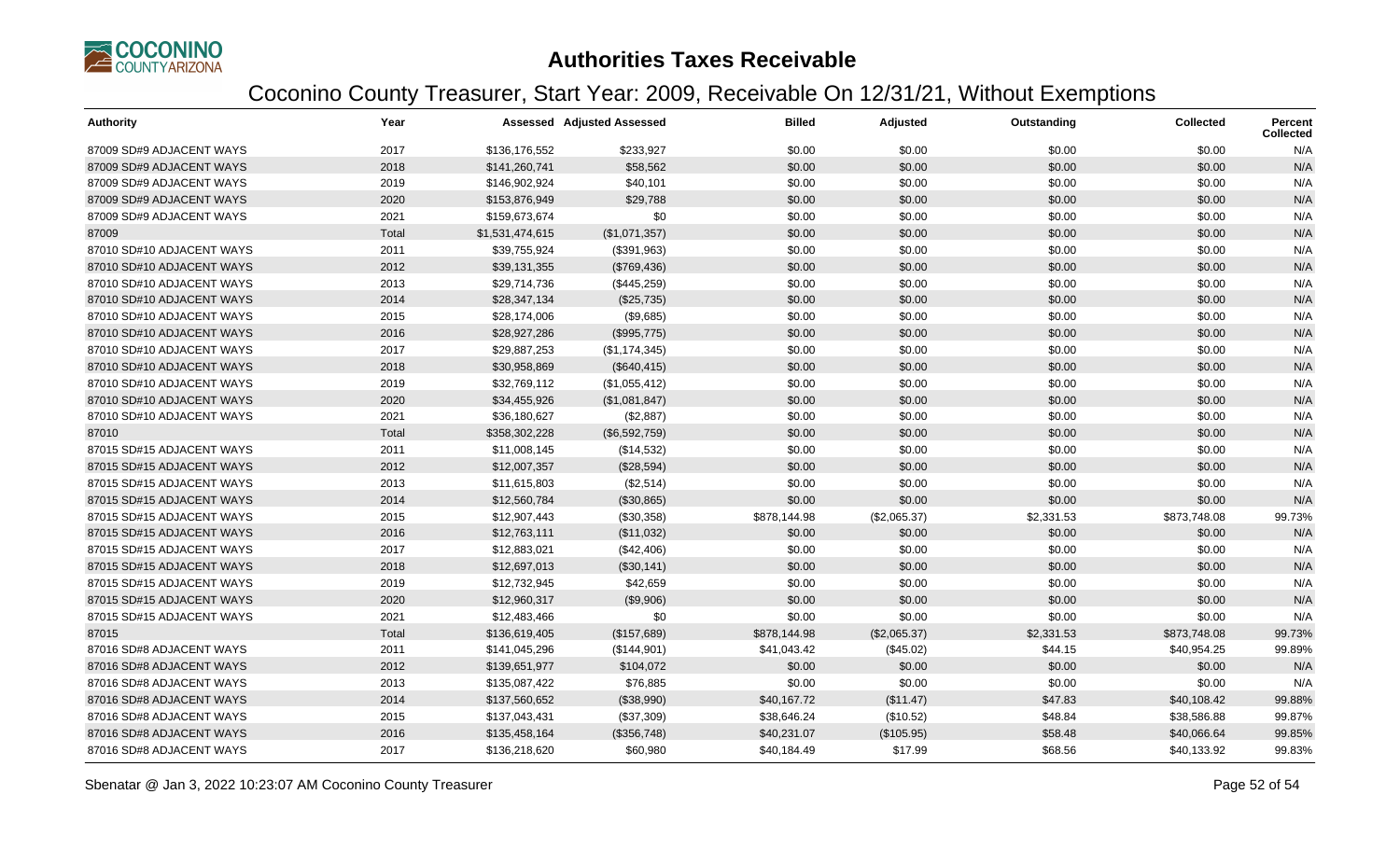

| <b>Authority</b>          | Year  |                  | <b>Assessed Adjusted Assessed</b> | <b>Billed</b>    | Adjusted        | Outstanding  | <b>Collected</b> | <b>Percent</b><br><b>Collected</b> |
|---------------------------|-------|------------------|-----------------------------------|------------------|-----------------|--------------|------------------|------------------------------------|
| 87016 SD#8 ADJACENT WAYS  | 2018  | \$126,971,184    | \$68,583                          | \$34,028.27      | \$18.38         | \$75.68      | \$33,970.97      | 99.78%                             |
| 87016 SD#8 ADJACENT WAYS  | 2019  | \$132,159,301    | (\$767,206)                       | \$0.00           | \$0.00          | \$0.00       | \$0.00           | N/A                                |
| 87016 SD#8 ADJACENT WAYS  | 2020  | \$128,539,242    | \$204,668                         | \$69,154.12      | \$110.11        | \$1,582.06   | \$67,682.17      | 97.72%                             |
| 87016 SD#8 ADJACENT WAYS  | 2021  | \$88,507,904     | (\$2,763)                         | \$48,856.36      | (\$1.53)        | \$18,860.20  | \$29,994.63      | 61.4%                              |
| 87016                     | Total | \$1,438,243,193  | (\$832,729)                       | \$352,311.69     | (\$28.01)       | \$20,785.80  | \$331,497.88     | 94.1%                              |
| 87031 SD#31 ADJACENT WAYS | 2011  | \$7,280,697      | (\$4,046)                         | \$0.00           | \$0.00          | \$0.00       | \$0.00           | N/A                                |
| 87031 SD#31 ADJACENT WAYS | 2012  | \$6,437,016      | (\$8,937)                         | \$0.00           | \$0.00          | \$0.00       | \$0.00           | N/A                                |
| 87031 SD#31 ADJACENT WAYS | 2013  | \$5,389,602      | (\$16,776)                        | \$0.00           | \$0.00          | \$0.00       | \$0.00           | N/A                                |
| 87031 SD#31 ADJACENT WAYS | 2014  | \$4,919,166      | (\$37,721)                        | \$0.00           | \$0.00          | \$0.00       | \$0.00           | N/A                                |
| 87031 SD#31 ADJACENT WAYS | 2015  | \$4,894,885      | (\$9,828)                         | \$0.00           | \$0.00          | \$0.00       | \$0.00           | N/A                                |
| 87031 SD#31 ADJACENT WAYS | 2016  | \$4,798,245      | \$6,472                           | \$0.00           | \$0.00          | \$0.00       | \$0.00           | N/A                                |
| 87031 SD#31 ADJACENT WAYS | 2017  | \$4,869,449      | (\$4,591)                         | \$0.00           | \$0.00          | \$0.00       | \$0.00           | N/A                                |
| 87031 SD#31 ADJACENT WAYS | 2018  | \$4,904,233      | \$861                             | \$0.00           | \$0.00          | \$0.00       | \$0.00           | N/A                                |
| 87031 SD#31 ADJACENT WAYS | 2019  | \$5,029,857      | (\$4,615)                         | \$0.00           | \$0.00          | \$0.00       | \$0.00           | N/A                                |
| 87031 SD#31 ADJACENT WAYS | 2020  | \$5,301,527      | (\$3,031)                         | \$0.00           | \$0.00          | \$0.00       | \$0.00           | N/A                                |
| 87031 SD#31 ADJACENT WAYS | 2021  | \$5,575,789      | (\$3,205)                         | \$0.00           | \$0.00          | \$0.00       | \$0.00           | N/A                                |
| 87031                     | Total | \$59,400,466     | (\$85,417)                        | \$0.00           | \$0.00          | \$0.00       | \$0.00           | N/A                                |
| rounding                  | 2009  | \$0              | \$0                               | \$0.02           | \$0.00          | \$0.02       | \$0.00           | 0%                                 |
| rounding                  | 2010  | \$0              | \$0                               | \$0.04           | \$0.06          | \$0.03       | \$0.07           | 70%                                |
| rounding                  | 2011  | \$0              | \$0                               | (\$0.09)         | \$0.05          | (\$0.08)     | \$0.04           | $-100%$                            |
| rounding                  | 2012  | \$0              | \$0                               | \$0.01           | (\$0.03)        | \$0.01       | (\$0.03)         | 150%                               |
| rounding                  | 2013  | \$0              | \$0                               | \$0.01           | (\$0.07)        | \$0.02       | (\$0.08)         | 133.33%                            |
| rounding                  | 2014  | \$0              | \$0                               | (\$0.03)         | \$0.05          | \$0.10       | (\$0.08)         | $-400%$                            |
| rounding                  | 2015  | \$0              | \$0                               | \$0.00           | \$0.03          | \$0.15       | (\$0.12)         | -400%                              |
| rounding                  | 2016  | \$0              | \$0                               | \$0.06           | \$0.01          | \$0.02       | \$0.05           | 71.43%                             |
| rounding                  | 2017  | \$0              | \$0                               | (\$0.03)         | \$0.06          | (\$0.07)     | \$0.10           | 333.33%                            |
| rounding                  | 2018  | \$0              | \$0                               | \$0.03           | \$0.03          | \$0.01       | \$0.05           | 83.33%                             |
| rounding                  | 2019  | \$0              | \$0                               | \$0.12           | \$0.02          | (\$0.01)     | \$0.15           | 107.14%                            |
| rounding                  | 2020  | \$0              | \$0                               | \$0.06           | \$0.03          | (\$0.01)     | \$0.10           | 111.11%                            |
| rounding                  | 2021  | \$0              | \$0                               | \$0.01           | (\$0.02)        | \$0.15       | (\$0.16)         | 1600%                              |
| rounding                  | Total | \$0              | \$0                               | \$0.21           | \$0.22          | \$0.34       | \$0.09           | 20.93%                             |
| <b>Total Tax</b>          | 2009  | \$32,609,164,955 | (\$76,957,457)                    | \$121,890,169.84 | \$96,710.69     | \$25,399.95  | \$121,961,480.58 | 99.98%                             |
| <b>Total Tax</b>          | 2010  | \$34,184,996,842 | (\$235,605,898)                   | \$138,588,687.42 | (\$873,204.76)  | \$37,330.31  | \$137,678,152.35 | 99.97%                             |
| <b>Total Tax</b>          | 2011  | \$32,756,065,501 | (\$135,454,010)                   | \$139,131,654.78 | (\$596,079.53)  | \$108,341.56 | \$138,427,233.69 | 99.92%                             |
| <b>Total Tax</b>          | 2012  | \$31,453,289,453 | (\$136,622,533)                   | \$139,920,768.04 | (\$633,419.27)  | \$126,529.67 | \$139,160,819.10 | 99.91%                             |
| <b>Total Tax</b>          | 2013  | \$27,382,403,094 | (\$97,650,520)                    | \$132,979,690.36 | (\$549, 842.82) | \$167,176.27 | \$132,262,671.27 | 99.87%                             |
| <b>Total Tax</b>          | 2014  | \$27,316,822,933 | (\$32,864,735)                    | \$133,425,771.55 | (\$167,445.13)  | \$176,852.17 | \$133,081,474.25 | 99.87%                             |